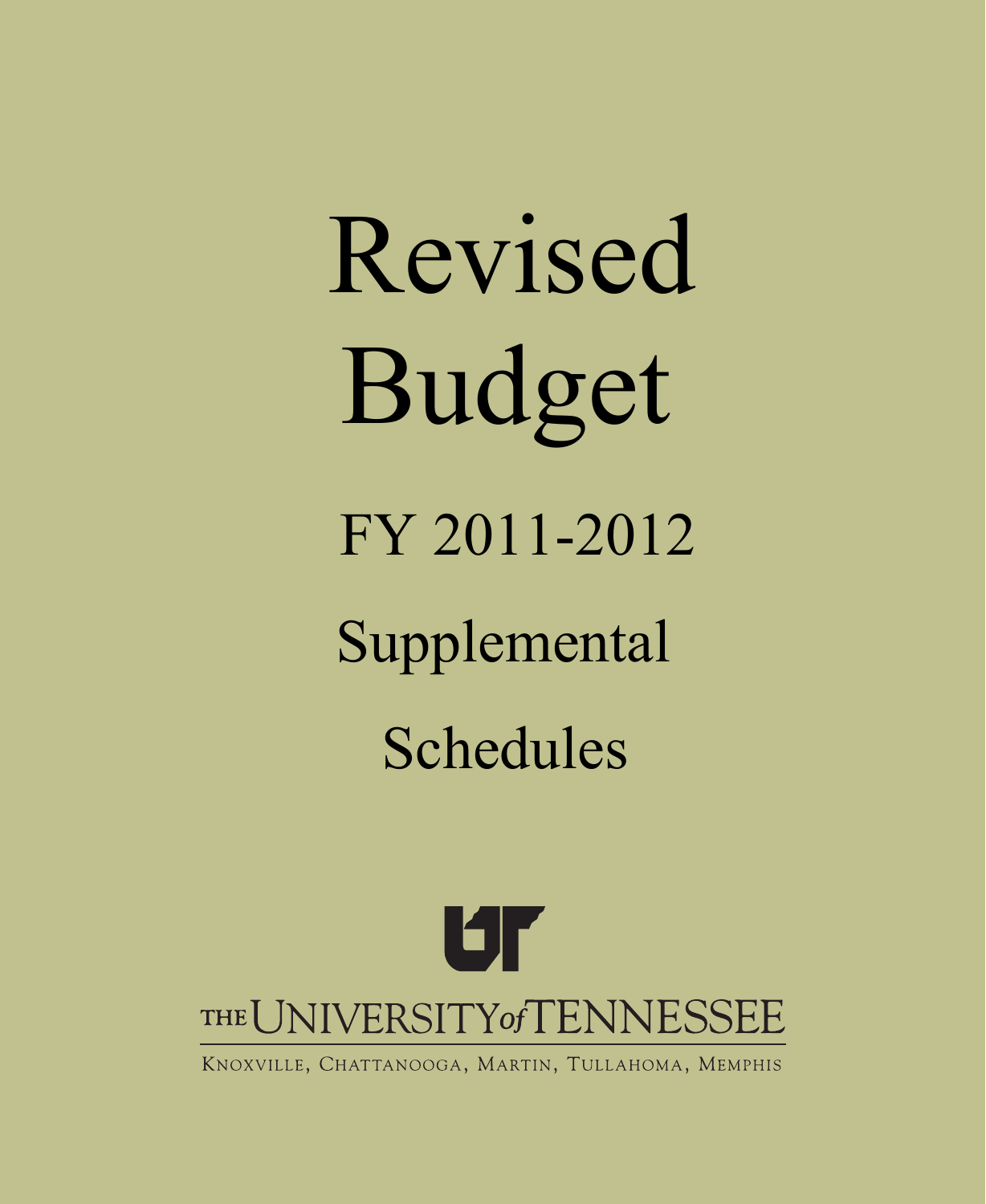# **FY2012 REVISED BUDGET SUPPLEMENT SCHEDULES**

# THE UNIVERSITY OF TENNESSEE

| Contents                                                                                                                                                             |                         |
|----------------------------------------------------------------------------------------------------------------------------------------------------------------------|-------------------------|
| <b>STATE APPROPRIATIONS</b>                                                                                                                                          | $\mathbf{1}$            |
| <b>TOTAL UNIVERSITY</b>                                                                                                                                              | 9                       |
| <b>CHATTANOOGA</b>                                                                                                                                                   | 19                      |
| <b>KNOXVILLE</b>                                                                                                                                                     | 28                      |
| <b>MARTIN</b>                                                                                                                                                        | 37                      |
| <b>SPACE INSTITUTE</b>                                                                                                                                               | 46                      |
| HEALTH SCIENCE CENTER TOTAL<br>MEMPHIS - OTHER SPECIALIZED UNITS (MOSU)<br><b>COLLEGE OF MEDICINE (COMU)</b><br>FAMILY MEDICAL UNITS (FMU)                           | 53<br>59<br>65<br>70    |
| AGRICULTURAL UNITS TOTAL<br>AGRICULTURAL EXPERIMENT STATION<br>UT AGRICULTURAL EXSTENSION<br><b>COLLEGE OF VETERINARY MEDICINE</b>                                   | 75<br>81<br>86<br>91    |
| <b>INSTITUTE FOR PUBLIC SERVICE UNIT TOTAL</b><br><b>INSTITUTE FOR PUBLIC SERVICE</b><br>MUNICIPAL TECHNICAL ADVISORY SERVICE<br>COUNTY TECHNICAL ASSISTANCE SERVICE | 96<br>102<br>107<br>112 |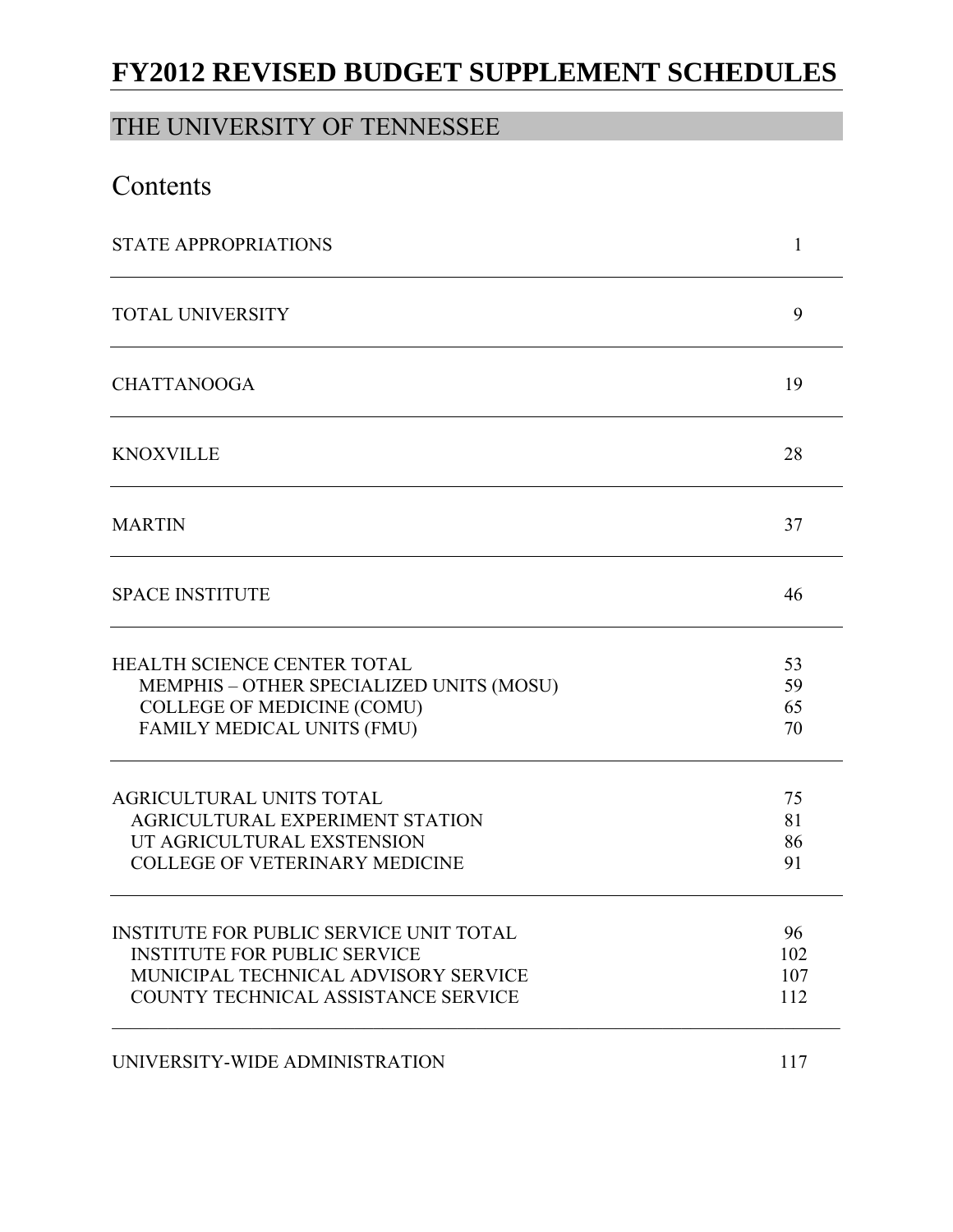**FY 2012 State Appropriations Summary (E&G)**

|                                             |            |               |                   |                |                | <b>CHANGE</b>              |               |
|---------------------------------------------|------------|---------------|-------------------|----------------|----------------|----------------------------|---------------|
|                                             |            | FY 2011       | FY 2012           |                | FY 2012        | <b>Original to Revised</b> |               |
|                                             |            | <b>ACTUAL</b> | <b>ORIGINAL</b>   |                | <b>REVISED</b> | <b>Amount</b>              | $\frac{9}{6}$ |
| <b>STATE APPROPRIATIONS</b>                 |            |               |                   |                |                |                            |               |
| Chattanooga                                 | \$         | 48,591,279    | \$<br>34,563,819  | \$             | 35,050,139     | \$<br>486,320              | 1.4%          |
| Knoxville                                   |            | 226,416,954   | 147,872,004       |                | 148,018,704    | 146,700                    | 0.1%          |
| Martin                                      |            | 35,319,979    | 25,024,474        |                | 25,217,911     | 193,437                    | 0.8%          |
| Space Institute                             |            | 9,013,601     | 7,373,669         |                | 7,391,269      | 17,600                     | 0.2%          |
| <b>Health Science Center</b>                |            |               |                   |                |                |                            |               |
| <b>Memphis Other Specialized Units</b>      | \$         | 77,546,026    | \$<br>64,525,035  | \$             | 64,830,417     | \$<br>305,382              | 0.5%          |
| <b>College of Medicine Units</b>            |            | 51,848,114    | 43,326,030        |                | 44,093,803     | 767,773                    | 1.8%          |
| <b>Family Medicine Units</b>                | 11,096,225 |               | 9,483,400         |                | 9,386,338      | (97,062)                   | $-1.0\%$      |
| Sub-total Health Science Center             | \$         | 140,490,365   | \$<br>117,334,465 | \$             | 118,310,558    | \$<br>976,093              | 0.8%          |
| <b>Agricultural Units</b>                   |            |               |                   |                |                |                            |               |
| <b>Agricultural Experiment Station</b>      | \$         | 25,635,108    | \$<br>23,299,860  | \$             | 23, 333, 760   | \$<br>33,900               | 0.1%          |
| Extension                                   |            | 31,082,557    | 28,070,981        |                | 28,160,380     | 89,399                     | 0.3%          |
| <b>Veterinary Medicine</b>                  |            | 17,416,903    | 14,822,403        |                | 14,823,603     | 1,200                      | $0.0\%$       |
| Sub-total Agricultural Units                | \$         | 74,134,568    | \$<br>66,193,244  | \$             | 66,317,743     | \$<br>124,499              | 0.2%          |
| Institute for Public Service                |            |               |                   |                |                |                            |               |
| Institute for Public Service                | \$         | 4,920,285     | \$<br>4,368,782   | \$             | 4,368,582      | \$<br>(200)                | 0.0%          |
| <b>Municipal Technical Advisory Service</b> |            | 2,925,338     | 2,571,485         |                | 2,571,285      | (200)                      | 0.0%          |
| <b>County Technical Assistance Service</b>  | 1,708,028  |               | 1,535,985         |                | 1,534,985      | (1,000)                    | $-0.1%$       |
| Sub-total Institute for Public Service      | \$         | 9,553,651     | \$<br>8,476,252   | $\mathfrak{F}$ | 8,474,852      | \$<br>(1,400)              | 0.0%          |
| <b>System Administration</b>                |            | 4,384,283     | 4,510,155         |                | 4,497,355      | (12,800)                   | $-0.3%$       |
| <b>Total State Appropriations</b>           |            | 547,904,680   | \$<br>411,348,082 | \$             | 413,278,531    | \$<br>1,930,449            | 0.5%          |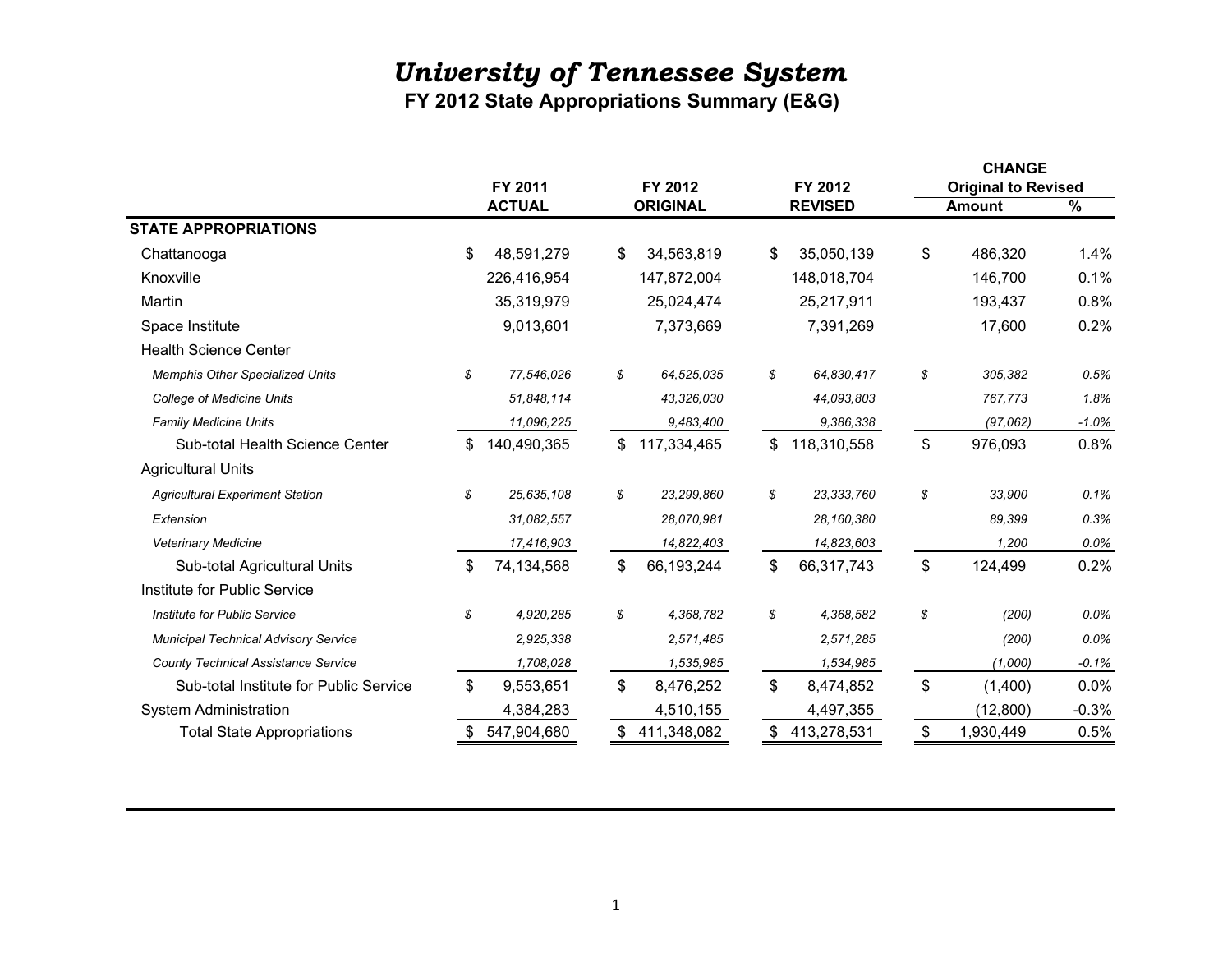**State Appropriations Five-Year History (E&G)** 

|                                             |    | FY 2008       |     | FY 2009       |     | FY 2010       | FY 2011          |     | FY 2012        |    | <b>CHANGE</b><br>FY 2008 to FY 2012 |          |
|---------------------------------------------|----|---------------|-----|---------------|-----|---------------|------------------|-----|----------------|----|-------------------------------------|----------|
|                                             |    | <b>ACTUAL</b> |     | <b>ACTUAL</b> |     | <b>ACTUAL</b> | <b>ACTUAL</b>    |     | <b>REVISED</b> |    | <b>Amount</b>                       | %        |
| <b>STATE APPROPRIATIONS</b>                 |    |               |     |               |     |               |                  |     |                |    |                                     |          |
| Chattanooga                                 | \$ | 47,004,100    | \$. | 43,330,000    | \$. | 45,848,095    | \$<br>48,591,279 | \$. | 35,050,139     |    | \$(11,953,961)                      | $-25.4%$ |
| Knoxville                                   |    | 198,919,700   |     | 183,109,300   |     | 190,749,695   | 226,416,954      |     | 148,018,704    |    | (50,900,996)                        | $-25.6%$ |
| Martin                                      |    | 35,632,200    |     | 31,480,300    |     | 33,629,883    | 35,319,979       |     | 25,217,911     |    | (10, 414, 289)                      | $-29.2%$ |
| Space Institute                             |    | 8,389,300     |     | 7,955,900     |     | 8,304,400     | 9,013,601        |     | 7,391,269      |    | (998, 031)                          | $-11.9%$ |
| <b>Health Science Center</b>                |    |               |     |               |     |               |                  |     |                |    |                                     |          |
| <b>Memphis Other Specialized Units</b>      | s  | 72,988,500    | s   | 70,001,900    | S   | 70,224,887    | \$<br>77,546,026 | \$  | 64,830,417     | \$ | (8, 158, 083)                       | $-11.2%$ |
| <b>College of Medicine Units</b>            |    | 49,379,400    |     | 46,745,500    |     | 46,280,784    | 51,848,114       |     | 44,093,803     |    | (5, 285, 597)                       | $-10.7%$ |
| <b>Family Medicine Units</b>                |    | 10,176,400    |     | 9,713,100     |     | 9,929,437     | 11,096,225       |     | 9,386,338      |    | (790, 062)                          | $-7.8%$  |
| Sub-total Health Science Center             |    | \$132,544,300 |     | \$126,460,500 |     | \$126,435,108 | \$140,490,365    |     | \$118,310,558  |    | \$(14,233,742)                      | $-10.7%$ |
| <b>Agricultural Units</b>                   |    |               |     |               |     |               |                  |     |                |    |                                     |          |
| <b>Agricultural Experiment Station</b>      | \$ | 25,530,000    | S   | 24,093,200    | S   | 26,753,807    | \$<br>25,635,108 | \$  | 23, 333, 760   | S  | (2, 196, 240)                       | $-8.6%$  |
| Extension                                   |    | 30,258,300    |     | 29,009,600    |     | 31,614,019    | 31,082,557       |     | 28,160,380     |    | (2,097,920)                         | $-6.9%$  |
| <b>Veterinary Medicine</b>                  |    | 17,028,100    |     | 16,277,800    |     | 16,219,185    | 17,416,903       |     | 14,823,603     |    | (2, 204, 497)                       | $-12.9%$ |
| Sub-total Agricultural Units                | \$ | 72,816,400    | \$  | 69,380,600    | \$  | 74,587,011    | \$<br>74,134,568 | \$  | 66,317,743     | \$ | (6,498,657)                         | $-8.9%$  |
| Institute for Public Service                |    |               |     |               |     |               |                  |     |                |    |                                     |          |
| Institute for Public Service                | \$ | 4,995,500     | \$  | 4,835,100     | \$  | 5,150,772     | \$<br>4,920,285  | \$  | 4,368,582      | \$ | (626, 918)                          | $-12.5%$ |
| <b>Municipal Technical Advisory Service</b> |    | 2,752,900     |     | 2,628,000     |     | 2,796,101     | 2,925,338        |     | 2,571,285      |    | (181, 615)                          | $-6.6%$  |
| <b>County Technical Assistance Service</b>  |    | 1,613,100     |     | 1,540,000     |     | 1,669,011     | 1,708,028        |     | 1,534,985      |    | (78, 115)                           | $-4.8%$  |
| Sub-total Institute for Public Service      | \$ | 9,361,500     | \$  | 9,003,100     | \$  | 9,615,884     | \$<br>9,553,651  | \$  | 8,474,852      | \$ | (886, 648)                          | $-9.5%$  |
| <b>System Administration</b>                |    | 4,736,600     |     | 4,773,400     |     | 4,485,900     | 4,384,283        |     | 4,497,355      |    | (239,245)                           | $-5.1%$  |
| <b>Total State Appropriations</b>           |    | 509,404,100   |     | 475,493,100   |     | 493,655,976   | 547,904,680      |     | \$413,278,531  |    | (96, 125, 569)                      | $-18.9%$ |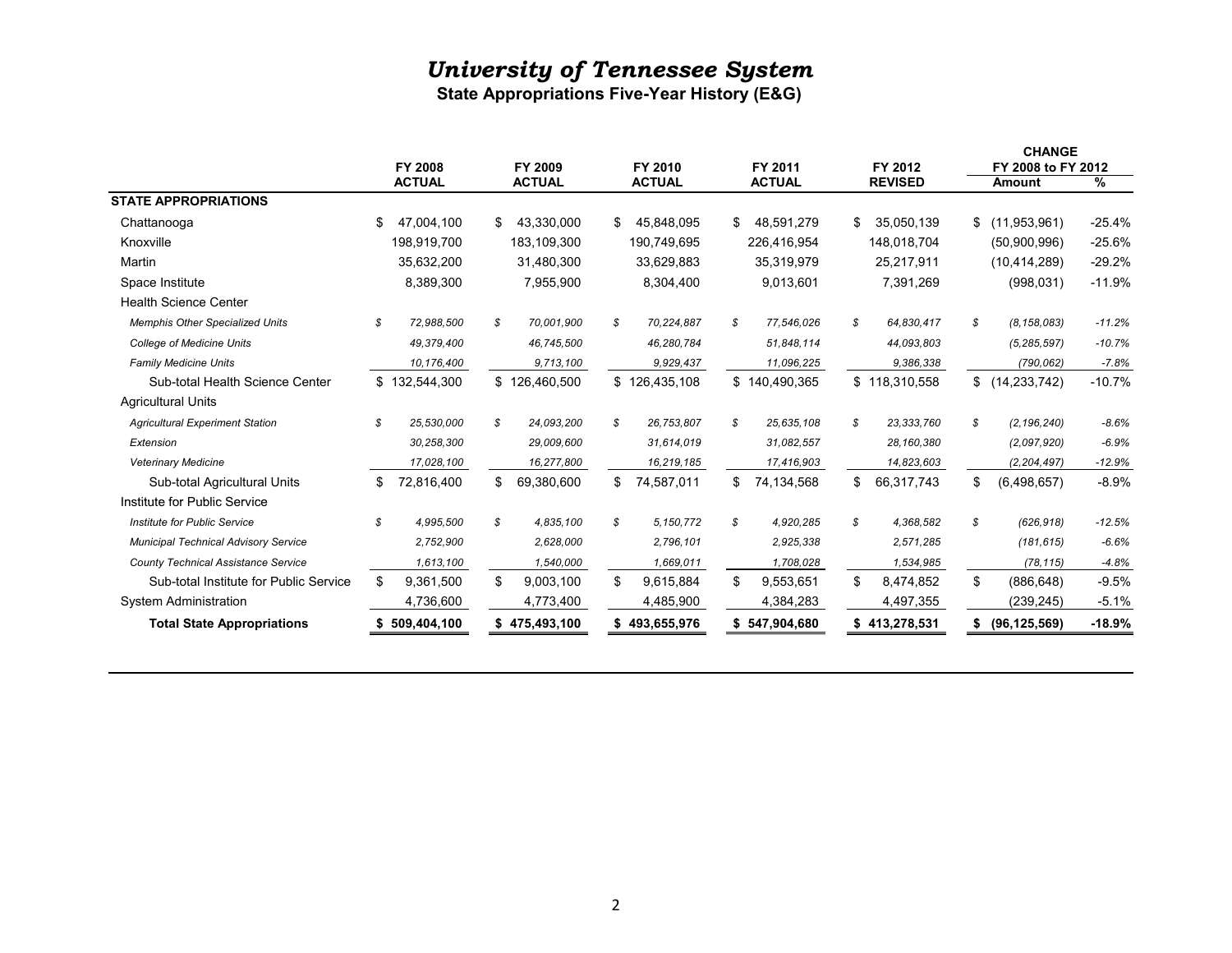## *University of Tennessee System* **FY 2012 State Appropriations Access & Diversity**

**CHANGE**

|                                             |    |               |                |                 |                |                |                | <b>CHANGE</b>              |         |
|---------------------------------------------|----|---------------|----------------|-----------------|----------------|----------------|----------------|----------------------------|---------|
|                                             |    | FY 2011 *     |                | FY 2012 **      |                | FY 2012 **     |                | <b>Original to Revised</b> |         |
|                                             |    | <b>ACTUAL</b> |                | <b>ORIGINAL</b> |                | <b>REVISED</b> |                | Amount                     | %       |
| <b>STATE APPROPRIATIONS</b>                 |    |               |                |                 |                |                |                |                            |         |
| Chattanooga                                 | \$ | 732,931       | $\mathfrak{S}$ | 638,219         | $\mathbb S$    | 638,219        | \$             |                            | 0.0%    |
| Knoxville                                   |    | 2,782,892     |                | 2,235,104       |                | 2,235,104      |                |                            | 0.0%    |
| Martin                                      |    | 652,033       |                | 538,674         |                | 538,674        |                |                            | 0.0%    |
| Space Institute                             |    | 105,401       |                | 85,169          |                | 85,169         |                |                            | 0.0%    |
| <b>Health Science Center</b>                |    |               |                |                 |                |                |                |                            |         |
| <b>Memphis Other Specialized Units</b>      | \$ | 1,689,361     | \$             | 1,480,683       | \$             | 1,480,683      | \$             |                            | $0.0\%$ |
| <b>College of Medicine Units</b>            |    |               |                |                 |                |                |                |                            | 0.0%    |
| <b>Family Medicine Units</b>                |    |               |                |                 |                |                |                |                            | 0.0%    |
| Sub-total Health Science Center             | \$ | 1,689,361     | $\mathfrak{S}$ | 1,480,683       | $\$\$          | 1,480,683      | \$             |                            | 0.0%    |
| <b>Agricultural Units</b>                   |    |               |                |                 |                |                |                |                            |         |
| <b>Agricultural Experiment Station</b>      | \$ | 135,515       | \$             | 109,460         | \$             | 109,460        | \$             |                            | $0.0\%$ |
| Extension                                   |    | 132,376       |                | 106,981         |                | 106,981        |                |                            | 0.0%    |
| <b>Veterinary Medicine</b>                  |    | 388,688       |                | 314,003         |                | 314,003        |                |                            | 0.0%    |
| Sub-total Agricultural Units                | \$ | 656,579       | $\$\$          | 530,444         | \$             | 530,444        | \$             | $\overline{\phantom{0}}$   | 0.0%    |
| Institute for Public Service                |    |               |                |                 |                |                |                |                            |         |
| Institute for Public Service                | S  | 15,457        | \$             | 13,682          | \$             | 13,682         | \$             |                            | $0.0\%$ |
| <b>Municipal Technical Advisory Service</b> |    | 2,139         |                | 1,785           |                | 1,785          |                |                            | 0.0%    |
| <b>County Technical Assistance Service</b>  |    | 2,139         |                | 1,785           |                | 1,785          |                | $\overline{\phantom{a}}$   | 0.0%    |
| Sub-total Institute for Public Service      | \$ | 19,735        | $\mathfrak{L}$ | 17,252          | $\mathfrak{F}$ | 17,252         | $\mathfrak{S}$ |                            | 0.0%    |
| <b>System Administration</b>                |    | 79,183        |                | 75,055          |                | 75,055         |                |                            | 0.0%    |
| <b>Total State Appropriations</b>           |    | 6,718,115     | \$             | 5,600,600       | \$             | 5,600,600      | \$.            |                            | 0.0%    |

#### **NOTES:**

\* FY2011 Includes \$1,069,416 in non-recurring appropriations - \$328,416 in ARRA carryovers and \$741,000 of MOE and ARRA funds that were reclassified as one-time state funding. FY2011 base state appropriations total \$5,648,700. FY2012 base totals \$5,600,600.

\*\* There are zero non-recurring appropriations in FY2012.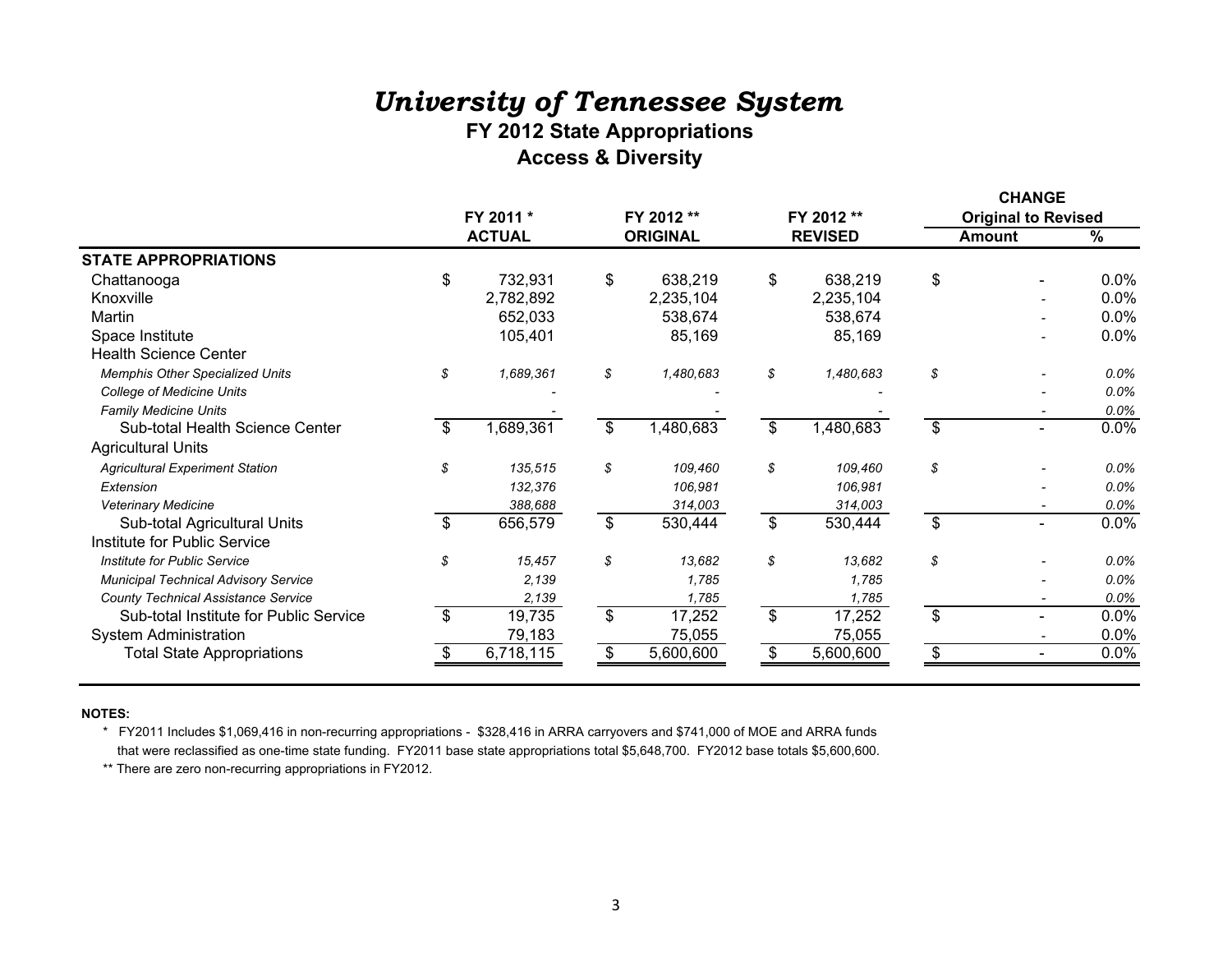# *University of Tennessee System* **FY 2012 Revised State Appropriations - Change from FY 2011**

# **Access & Diversity**

|                                             |                           | FY 2011     |                           | 2%<br><b>OPERATING</b> |                           | FY 2012<br><b>REVISED</b> |
|---------------------------------------------|---------------------------|-------------|---------------------------|------------------------|---------------------------|---------------------------|
|                                             |                           | <b>BASE</b> |                           | <b>REDUCTION</b>       |                           | <b>BASE</b>               |
| <b>STATE APPROPRIATIONS</b>                 |                           |             |                           |                        |                           |                           |
| Chattanooga                                 | $\boldsymbol{\mathsf{S}}$ | 643,700     | \$                        | (5,481)                | $\boldsymbol{\mathsf{S}}$ | 638,219                   |
| Knoxville                                   |                           | 2,254,300   |                           | (19, 196)              |                           | 2,235,104                 |
| Martin                                      |                           | 543,300     |                           | (4,626)                |                           | 538,674                   |
| Space Institute                             |                           | 85,900      |                           | (731)                  |                           | 85,169                    |
| <b>Health Science Center</b>                |                           |             |                           |                        |                           |                           |
| <b>Memphis Other Specialized Units</b>      | \$                        | 1,493,400   | \$                        | (12, 717)              | \$                        | 1,480,683                 |
| <b>College of Medicine Units</b>            |                           |             |                           |                        |                           |                           |
| <b>Family Medicine Units</b>                |                           |             |                           |                        |                           |                           |
| <b>Sub-total Health Science Center</b>      | \$                        | 1,493,400   | $\overline{\mathcal{G}}$  | (12, 717)              | \$                        | 1,480,683                 |
| <b>Agricultural Units</b>                   |                           |             |                           |                        |                           |                           |
| <b>Agricultural Experiment Station</b>      | \$                        | 110,400     | \$                        | (940)                  | \$                        | 109,460                   |
| Extension                                   |                           | 107,900     |                           | (919)                  |                           | 106,981                   |
| Veterinary Medicine                         |                           | 316,700     |                           | (2, 697)               |                           | 314,003                   |
| Sub-total Agricultural Units                | $\mathfrak{S}$            | 535,000     | $\boldsymbol{\mathsf{S}}$ | (4, 556)               | $\boldsymbol{\mathsf{S}}$ | 530,444                   |
| Institute for Public Service                |                           |             |                           |                        |                           |                           |
| <b>Institute for Public Service</b>         | \$                        | 13,800      | \$                        | (118)                  | \$                        | 13,682                    |
| <b>Municipal Technical Advisory Service</b> |                           | 1,800       |                           | (15)                   |                           | 1,785                     |
| <b>County Technical Assistance Service</b>  |                           | 1,800       |                           | (15)                   |                           | 1,785                     |
| Sub-total Institute for Public Service      | $\mathfrak{S}$            | 17,400      | $\mathfrak{S}$            | (148)                  | $\mathfrak{S}$            | 17,252                    |
| <b>System Administration</b>                |                           | 75,700      |                           | (645)                  |                           | 75,055                    |
| <b>Total State Appropriations</b>           |                           | 5,648,700   |                           | (48,100)               | \$                        | 5,600,600                 |
|                                             |                           |             |                           |                        |                           |                           |

### **FOOTNOTES:**

(1) 100% of the FY 2012 A&D state appropriations are recurring.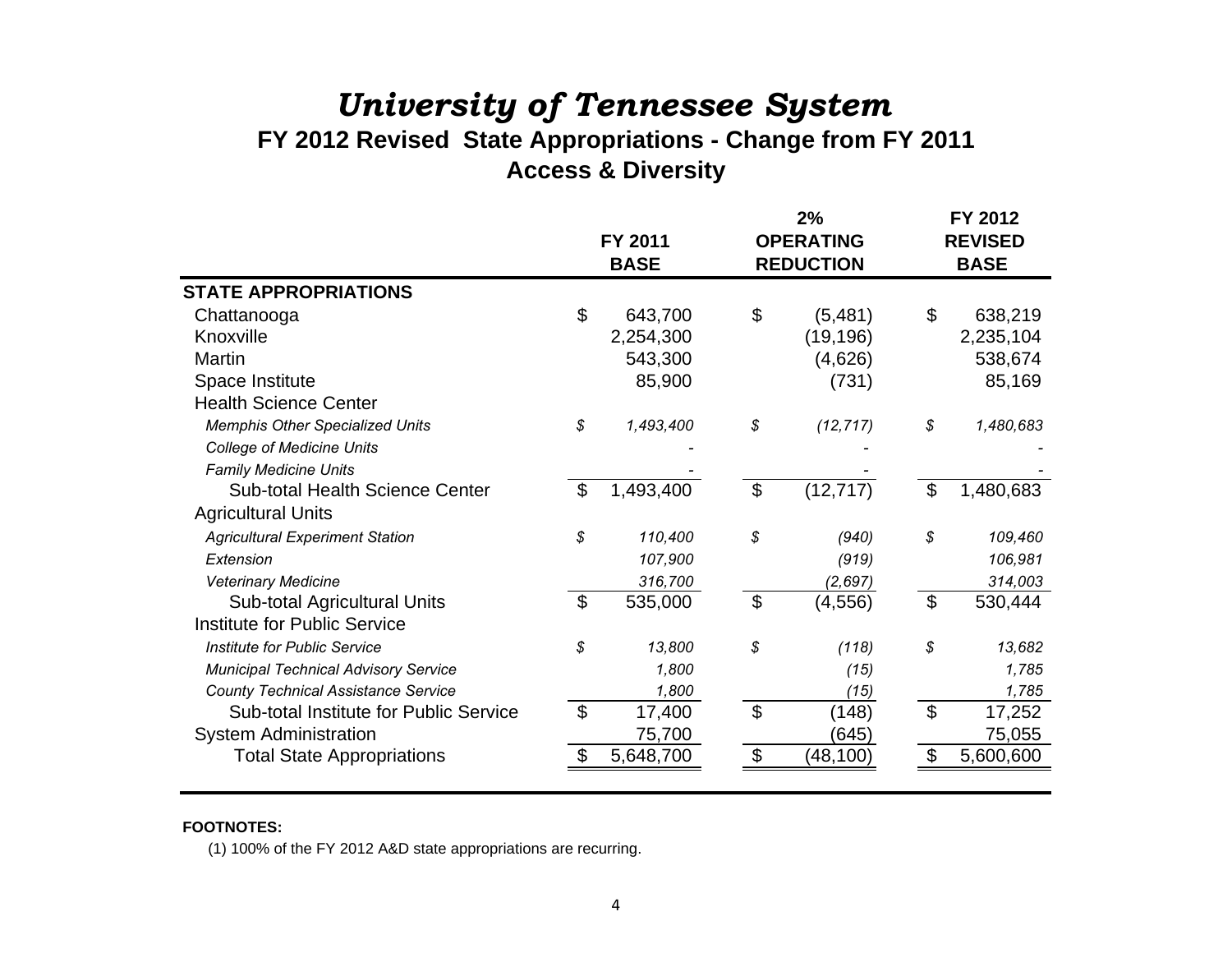### **FY 2012 State Appropriations Centers of Excellence**

|                                           | FY 2011         | <b>OPERATING</b>     | <b>SALARY</b>   |    | FY 2012     |
|-------------------------------------------|-----------------|----------------------|-----------------|----|-------------|
|                                           | <b>BASE</b>     | <b>REDUCTION</b>     | <b>INCREASE</b> |    | <b>BASE</b> |
| <b>STATE APPROPRIATIONS</b>               |                 |                      |                 |    |             |
| Chattanooga                               |                 |                      |                 |    |             |
| <b>Computer Applications</b>              | \$<br>752,583   | \$<br>$(6,392)$ \$   | 9,789           | \$ | 755,980     |
| Knoxville                                 |                 |                      |                 |    |             |
| <b>Material Processing</b>                | \$<br>633,333   | \$<br>$(5,379)$ \$   | 8,238           | \$ | 636,192     |
| Science Alliance                          | 3,701,842       | (31, 442)            | 48,151          |    | 3,718,551   |
| Secure and Sustainable Environment        | 709,025         | (6,022)              | 9,223           |    | 712,225     |
| Sub-total UT-Knoxville                    | \$<br>5,044,200 | \$<br>$(42, 844)$ \$ | 65,612          | \$ | 5,066,969   |
| Martin                                    |                 |                      |                 |    |             |
| <b>Agricultural Experiential Learning</b> | 289,321         | (2, 457)             | 3,763           |    | 290,627     |
| Space Institute                           |                 |                      |                 |    |             |
| <b>Laser Applications</b>                 | 811,532         | (6,893)              | 10,556          |    | 815,195     |
| <b>Health Science Center</b>              |                 |                      |                 |    |             |
| Molecular Resource Center                 | 609,037         | $(5, 173)$ \$        | 7,922           | \$ | 611,786     |
| Neuroscience                              | 590,741         | (5,018)              | 7,684           |    | 593,407     |
| <b>Pediatric Pharmacokinetics</b>         | 240,148         | (2,040)              | 3,124           |    | 241,232     |
| Sub-total Health Science Center           | \$<br>1,439,926 | \$<br>$(12,230)$ \$  | 18,730          | \$ | 1,446,426   |
| Veterinary Medicine                       |                 |                      |                 |    |             |
| <b>Livestock Diseases</b>                 | 497,238         | (4,223)              | 6,468           |    | 499,482     |
| <b>Total State Appropriations</b>         | 8,834,800       | \$<br>(75,039)       | \$<br>114,918   | S  | 8,874,679   |
|                                           |                 |                      |                 |    |             |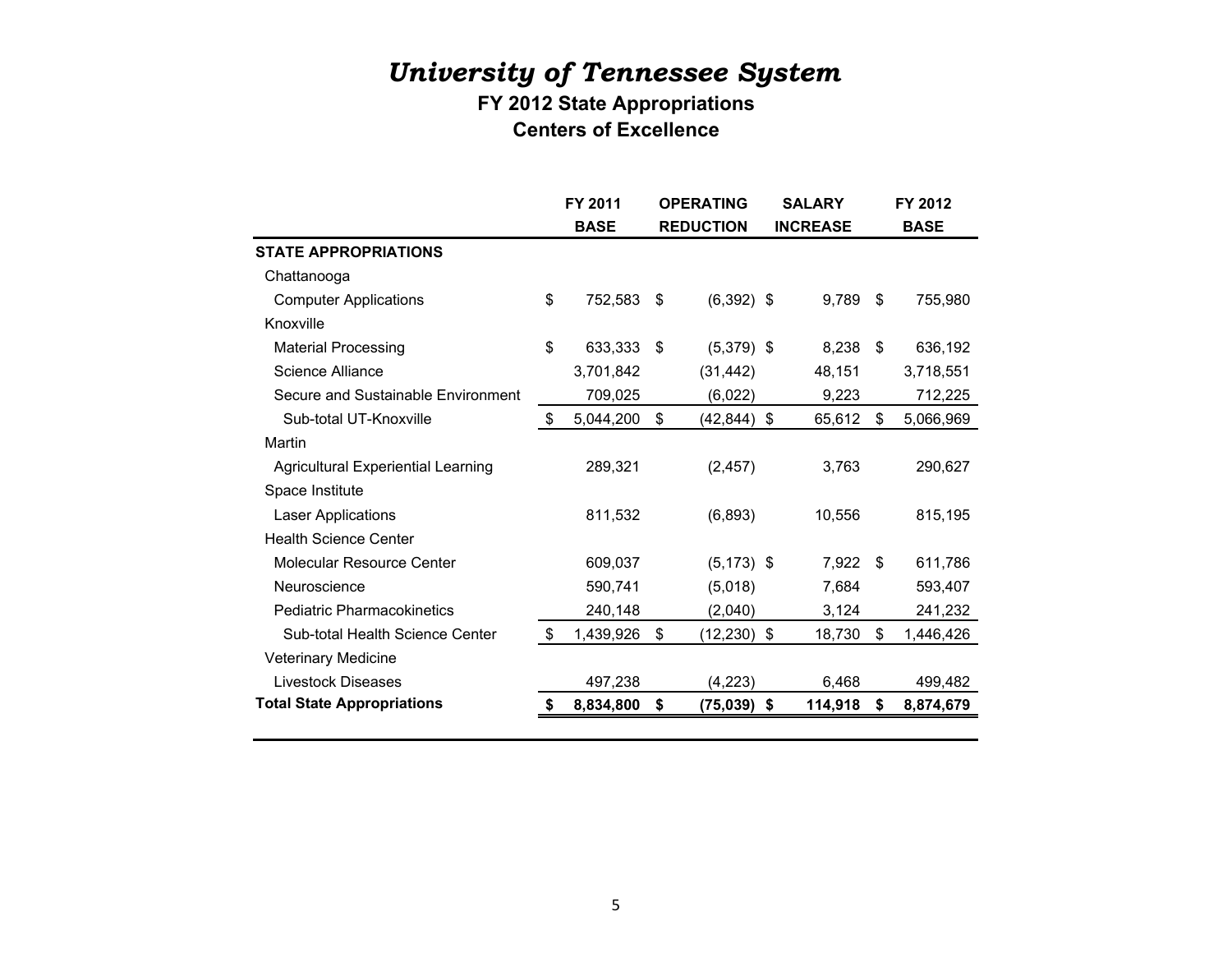## *University of Tennessee System* **FY 2012 Revised State Appropriations - Change from FY11 Summary** Unrestricted Current Funds

|                                             | FY 2011<br><b>BASE</b> |               | <b>RECURRING</b><br>ADJ. | FY 2012<br><b>BASE</b> | \$<br>62,096,891 \$<br>\$<br>23.111.900 \$<br>-\$<br>4,341,200 \$<br>\$<br>\$ | <b>NON-</b><br><b>RECURRING</b><br>ADJ. | FY 2012 REVISED<br><b>STATE</b><br><b>APPROPRIATIONS</b> |
|---------------------------------------------|------------------------|---------------|--------------------------|------------------------|-------------------------------------------------------------------------------|-----------------------------------------|----------------------------------------------------------|
| <b>STATE APPROPRIATIONS</b>                 |                        |               |                          |                        |                                                                               |                                         |                                                          |
| Chattanooga                                 | \$<br>33,162,700       | \$            | 131,700                  | \$<br>33,294,400       |                                                                               | 1,117,519 \$                            | 34,411,919                                               |
| Knoxville                                   | 142, 165, 100          |               | 1,984,900                | 144,150,000            |                                                                               | 1,633,600                               | 145,783,600                                              |
| Martin                                      | 23,680,900             |               | (44,600)                 | 23,636,300             |                                                                               | 1,042,937                               | 24,679,237                                               |
| Space Institute                             | 7,191,600              |               | 85,000                   | 7,276,600              |                                                                               | 29,500                                  | 7,306,100                                                |
| <b>Health Science Center</b>                |                        |               |                          |                        |                                                                               |                                         |                                                          |
| <b>Memphis Other Specialized Units</b>      | \$<br>60,842,100 \$    |               | 1,254,791 \$             |                        |                                                                               | $1,252,843$ \$                          | 63,349,734                                               |
| <b>College of Medicine Units</b>            | 42,524,700             |               | 295,500                  | 42,820,200             |                                                                               | 1,273,603                               | 44,093,803                                               |
| <b>Family Medicine Units</b>                | 9,169,900              |               | 143,300                  | 9,313,200              |                                                                               | 73,138                                  | 9,386,338                                                |
| Sub-total Health Science Center             | \$<br>112,536,700      | \$            | 1,693,591                | \$<br>114,230,291      |                                                                               | 2,599,584                               | \$<br>116,829,875                                        |
| <b>Agricultural Units</b>                   |                        |               |                          |                        |                                                                               |                                         |                                                          |
| <b>Agricultural Experiment Station</b>      | \$<br>22,674,300 \$    |               | 437,600 \$               |                        |                                                                               | 112,400 \$                              | 23, 224, 300                                             |
| Extension                                   | 27,180,600             |               | 644,500                  | 27,825,100             |                                                                               | 228,299                                 | 28,053,399                                               |
| Veterinary Medicine                         | 14,037,400             |               | 379,200                  | 14,416,600             |                                                                               | 93,000                                  | 14,509,600                                               |
| Sub-total Agricultural Units                | \$<br>63,892,300       | $\sqrt[6]{3}$ | 1,461,300                | \$<br>65,353,600       |                                                                               | 433,699 \$                              | 65,787,299                                               |
| Institute for Public Service                |                        |               |                          |                        |                                                                               |                                         |                                                          |
| Institute for Public Service                | \$<br>4,296,800 \$     |               | 44,400 \$                |                        |                                                                               | 13,700 \$                               | 4,354,900                                                |
| <b>Municipal Technical Advisory Service</b> | 2,496,200              |               | 58,100                   | 2,554,300              |                                                                               | 15,200                                  | 2,569,500                                                |
| <b>County Technical Assistance Service</b>  | 1,477,400              |               | 44,400                   | 1,521,800              |                                                                               | 11,400                                  | 1,533,200                                                |
| Sub-total Institute for Public Service      | \$<br>8,270,400        | \$            | 146,900                  | \$<br>8,417,300        |                                                                               | 40,300                                  | \$<br>8,457,600                                          |
| <b>System Administration</b>                | 4,113,800              |               | 95,200                   | 4,209,000              |                                                                               | 213,300                                 | 4,422,300                                                |
| <b>Total State Appropriations</b>           | \$<br>395,013,500      | \$            | 5,553,991                | \$<br>400,567,491      |                                                                               | 7,110,439 \$                            | 407,677,930                                              |

*Access and Diversity is not included in this schedule.*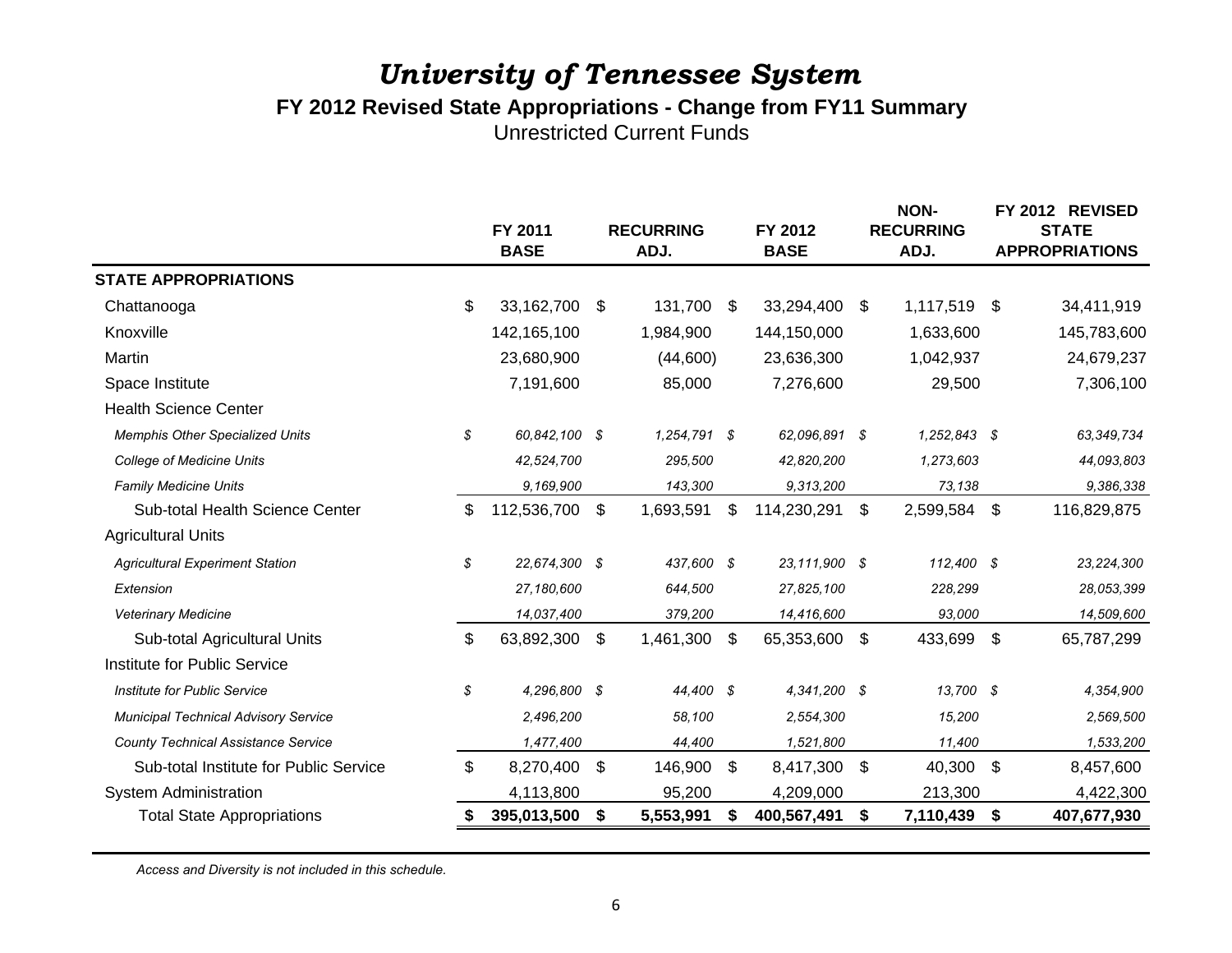### *University of Tennessee System* **FY 2012 Original to Revised State Appropriation Changes**

Unrestricted Current Funds

|                                             |    |                                            |                                                                      | <b>RECURRING CHANGES</b>                |            |      |                                                    |    | NON-<br><b>RECURRING</b><br><b>CHANGES</b>            |    |                               |      |                                            |
|---------------------------------------------|----|--------------------------------------------|----------------------------------------------------------------------|-----------------------------------------|------------|------|----------------------------------------------------|----|-------------------------------------------------------|----|-------------------------------|------|--------------------------------------------|
|                                             |    | FY 2012 TOTAL<br><b>ORIGINAL</b><br>APROP. | <b>CLAIMS</b><br><b>PROPERTY</b><br><b>RATE</b><br><b>ADJUSTMENT</b> | <b>LEGISLATIVE</b><br><b>AMENDMENTS</b> |            |      | <b>TOTAL</b><br><b>RECURRING</b><br><b>CHANGES</b> |    | <b>ARRA</b><br><b>CARRYOVER</b><br><b>ADJUSTMENTS</b> |    | <b>TOTAL</b><br><b>CHANGE</b> |      | FY 2012 TOTAL<br><b>REVISED</b><br>APPROP. |
| <b>STATE APPROPRIATIONS</b>                 |    |                                            |                                                                      |                                         |            |      |                                                    |    |                                                       |    |                               |      |                                            |
| Chattanooga                                 | \$ | 34,563,819 \$                              | 33,500                                                               |                                         |            | \$   | 33,500                                             | \$ | 452,819 \$                                            |    | 486,319 \$                    |      | 35,050,138                                 |
| Knoxville                                   |    | 147,872,004                                | 146,700                                                              |                                         |            |      | 146.700                                            |    |                                                       |    | 146,700                       |      | 148,018,704                                |
| Martin                                      |    | 25,024,474                                 | 22,800 \$                                                            |                                         | 140,000    |      | 162.800                                            |    | 30.637                                                |    | 193,437                       |      | 25,217,911                                 |
| Space Institute                             |    | 7,373,669                                  | 17,600                                                               |                                         |            |      | 17,600                                             |    |                                                       |    | 17,600                        |      | 7,391,269                                  |
| <b>Health Science Center</b>                |    |                                            |                                                                      |                                         |            |      |                                                    |    |                                                       |    |                               |      |                                            |
| <b>Memphis Other Specialized Units</b>      | S  | 64.525.035 \$                              | 29,700                                                               |                                         |            | \$   | 29,700                                             | s  | 275.682 \$                                            |    | 305,382 \$                    |      | 64,830,417                                 |
| <b>College of Medicine Units</b>            |    | 43,326,030                                 | 9,600                                                                |                                         |            |      | 9,600                                              |    | 758,173                                               |    | 767,773                       |      | 44,093,803                                 |
| <b>Family Medicine Units</b>                |    | 9,483,400                                  | (24, 500)                                                            |                                         |            |      | (24, 500)                                          |    | $-72,562$                                             |    | $-97,062$                     |      | 9,386,338                                  |
| Sub-total Health Science Center             | \$ | 117,334,465 \$                             | 14,800 \$                                                            |                                         |            | $-5$ | 14,800                                             | \$ | 961,293 \$                                            |    | 976,093 \$                    |      | 118,310,558                                |
| <b>Agricultural Units</b>                   |    |                                            |                                                                      |                                         |            |      |                                                    |    |                                                       |    |                               |      |                                            |
| <b>Agricultural Experiment Station</b>      | S  | 23.299.860 \$                              | 33,900                                                               |                                         |            | \$   | 33,900                                             |    |                                                       | s  | 33.900 \$                     |      | 23,333,760                                 |
| Extension                                   |    | 28,070,981                                 | 21,900                                                               |                                         |            |      | 21,900                                             |    | 67,499                                                |    | 89,399                        |      | 28,160,380                                 |
| Veterinary Medicine                         |    | 14,822,403                                 | 1,200                                                                |                                         |            |      | 1,200                                              |    |                                                       |    | 1,200                         |      | 14,823,603                                 |
| Sub-total Agricultural Units                | \$ | 66,193,244 \$                              | 57,000 \$                                                            |                                         |            | \$   | 57,000                                             | \$ | 67,499 \$                                             |    | 124,499 \$                    |      | 66,317,743                                 |
| Institute for Public Service                |    |                                            |                                                                      |                                         |            |      |                                                    |    |                                                       |    |                               |      |                                            |
| <b>Institute for Public Service</b>         | \$ | 4,368,782 \$                               | (200)                                                                |                                         |            | \$   | (200)                                              |    |                                                       | \$ | $(200)$ \$                    |      | 4.368.582                                  |
| <b>Municipal Technical Advisory Service</b> |    | 2,571,485                                  | (200)                                                                |                                         |            |      | (200)                                              |    |                                                       |    | $-200$                        |      | 2,571,285                                  |
| <b>County Technical Assistance Service</b>  |    | 1,535,985                                  | (1.000)                                                              |                                         |            |      | (1,000)                                            |    |                                                       |    | $-1,000$                      |      | 1,534,985                                  |
| Sub-total Institute for Public Service      | \$ | 8,476,252 \$                               | $(1,400)$ \$                                                         |                                         |            | \$   | (1,400)                                            | \$ |                                                       | \$ | $(1,400)$ \$                  |      | 8,474,852                                  |
| <b>System Administration</b>                |    | 4,510,155                                  | (12, 800)                                                            |                                         |            |      | (12,800)                                           |    |                                                       |    | $-12,800$                     |      | 4,497,355                                  |
| <b>Total State Appropriations</b>           |    | 411,348,082 \$                             | 278,200 \$                                                           |                                         | 140,000 \$ |      | 418,200                                            | \$ | 1,512,248 \$                                          |    | 1,930,448                     | - 56 | 413,278,530                                |
|                                             |    |                                            |                                                                      |                                         |            |      |                                                    |    |                                                       |    |                               |      |                                            |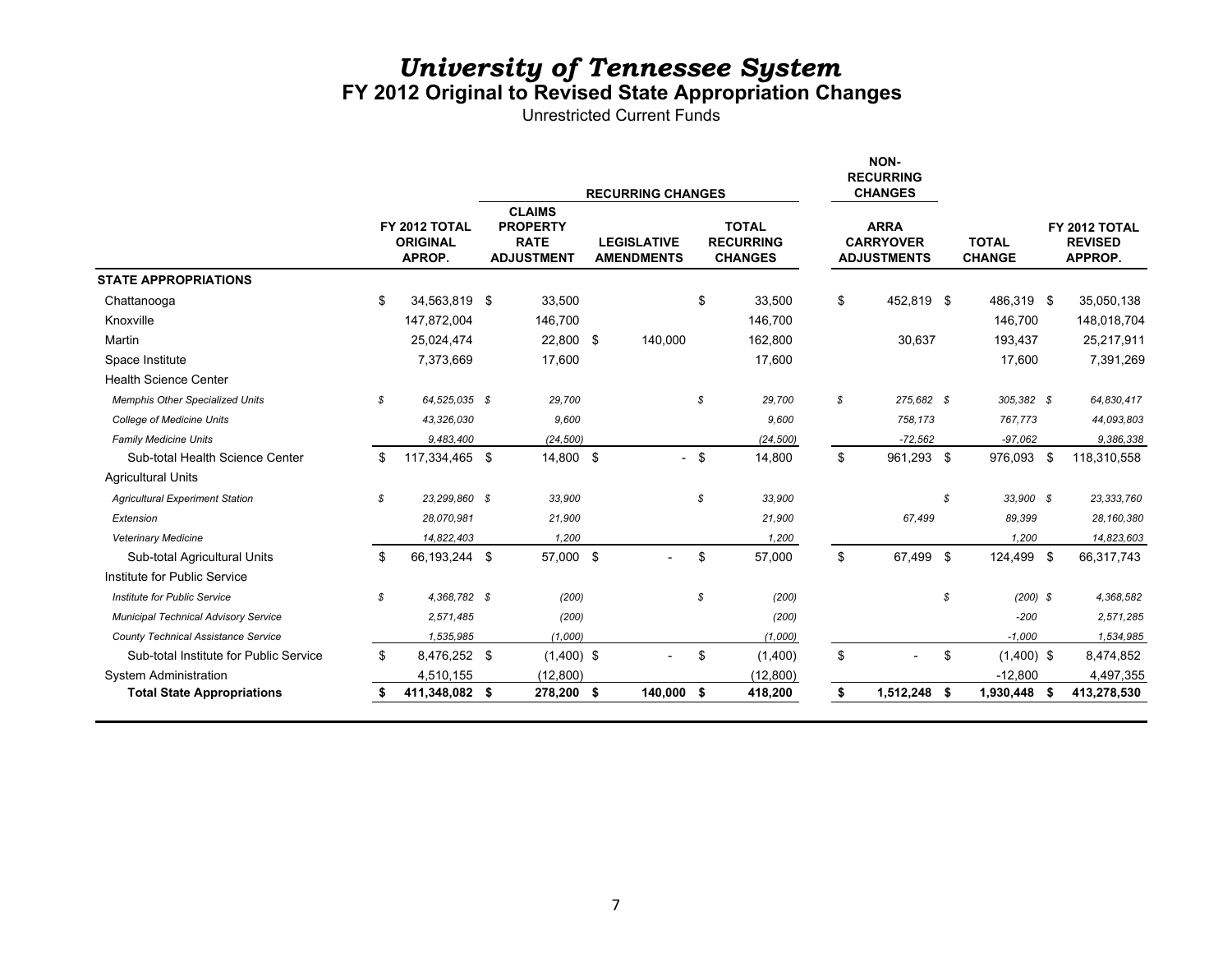# *University of Tennessee System* **FY 2012 Revised State Appropriations - Change From FY11 Detail**  Unrestricted Current Funds

|                                                                     |                |              |                            |      |              |           |                   |                   |            |            | <b>TOTAL</b>      |      |                 |               |                   |            |             |                |              |                   |
|---------------------------------------------------------------------|----------------|--------------|----------------------------|------|--------------|-----------|-------------------|-------------------|------------|------------|-------------------|------|-----------------|---------------|-------------------|------------|-------------|----------------|--------------|-------------------|
| <b>STATE APPROPRIATIONS</b>                                         | UTC            |              | UTK                        |      | <b>UTM</b>   | UTSI      | MOSU ***          | <b>COMU</b>       |            | <b>FMU</b> | <b>UTHSC</b>      |      | <b>AG-EXPER</b> | <b>EXT</b>    | <b>Vet Med</b>    | <b>IPS</b> | <b>MTAS</b> | <b>CTAS</b>    | <b>UWA</b>   | <b>Total UT</b>   |
| FY 2011 Base Appropriations                                         | 33,162,700     |              | 142,165,100                |      | 23,680,900   | 7,191,600 | 60,842,100        | 42,524,700        |            | 9,169,900  | 112,536,700       |      | 22,674,300      | 27,180,600    | 14,037,400        | 4,296,800  | 2,496,200   | 1,477,400      | 4,113,800    | 395,013,500       |
| <b>RECURRING ADJUSTMENTS</b>                                        |                |              |                            |      |              |           |                   |                   |            |            |                   |      |                 |               |                   |            |             |                |              |                   |
| Funding Formula Effect                                              | s.<br>(20)     | $1,200$ ) \$ | 521,600                    | - \$ | (617, 100)   |           |                   |                   |            |            |                   |      |                 |               |                   |            |             |                |              | (296, 700)<br>\$. |
| Insurance Enrollment Adjustment                                     | 300,700        |              | 1.534.400                  |      | 366,400      | 20,900    | 262,900           |                   | £.         | 17,300 \$  | 280,200           |      | 137,700<br>- \$ | 235,700 \$    | 123,200 \$        | 16,000 \$  | $3,100$ \$  | 5,100S         | 30,000       | 3,053,400         |
| 4% Insurance Improvement                                            | 173,100        |              | 631,000                    |      | 130,700      | 10,600    | 381,100           |                   |            | 27,000     | 408,100           |      | 75,600          | 129,600       | 55,400            | 13,700     | 9,200       | 6,600          | 68,300       | 1,711,900         |
| 2% Operating Reduction                                              | (779, 400)     |              | (3.414.200)                |      | (536, 800)   | (73,900)  | $(814.414)$ \$    | (511,500)         |            | (77, 800)  | (1,403,714)       |      | (192, 300)      | (231,000)     | (199,600)         | (36, 300)  | (21, 200)   | (12,700)       | (35, 100)    | (6,936,214)       |
| 1.6% Salary Improvement                                             | 605,000        |              | 2.565.400                  |      | 449.400      | 109,800   | 1,395,505         | 797.400           |            | 201.300    | 2.394.205         |      | 382,700         | 488.300       | 399,000           | 51,200     | 67.200      | 46.400         | 44,800       | 7,603,405         |
| Legislative Amendment **                                            |                |              |                            |      | 140,000      |           |                   |                   |            |            |                   |      |                 |               |                   |            |             |                |              | 140,000           |
| Claims/Prop. Rate Adj.                                              | 33,500         |              | 146,700                    |      | 22,800       | 17,600    | 29,700            | 9,600             |            | (24, 500)  | 14,800            |      | 33,900          | 21,900        | 1,200             | (200)      | (200)       | (1,000)        | (12, 800)    | 278,200           |
| <b>Total Recurring Adj.</b>                                         | 131.700        |              | 1,984,900                  |      | (44, 600)    | 85,000    | 1,254,791<br>s    | 295.500           |            | 143.300    | 1,693,591         |      | 437.600         | 644.500       | 379.200           | 44,400 \$  | 58,100 \$   | 44,400 \$      | 95.200       | 5,553,991         |
| FY12 Est. Recurring Appr.                                           |                |              | \$33.294.400 \$144.150.000 |      | 23,636,300   | 7.276.600 | 62.096.891<br>- S | 42.820.200<br>-S  | -S         | 9,313,200  | 114.230.291<br>-S |      | 23,111,900      | 27.825.100    | 14,416,600<br>- S | 4,341,200  | 2.554.300   | 1,521,800      | 4.209.000 \$ | 400.567.491       |
| NON-RECURRING ADJ.                                                  |                |              |                            |      |              |           |                   |                   |            |            |                   |      |                 |               |                   |            |             |                |              |                   |
| 401(k) Match - \$50                                                 | \$.<br>321.900 | - SS         | 1.110.100                  |      | 244.200      | 29,300    | 272.400<br>£.     |                   | 194.700 \$ | 45.700     | 512.800<br>- \$   | - \$ | 112,400<br>- \$ | 160,800 \$    | 93,000 \$         | 13,700     | 15,200 \$   | 11.400<br>- \$ | 213,300 \$   | 2,838,100         |
| Hold Harmless Phase-In                                              | 205,100        |              |                            |      | 576,200      |           |                   |                   |            |            |                   |      |                 |               |                   |            |             |                |              | 781,300           |
| <b>Estimated Fee Waivers</b>                                        | 137,700        |              | 523.500                    |      | 191,900      | 200       | 1,000             |                   |            |            | 1,000             |      |                 |               |                   |            |             |                |              | 854,300           |
| ARRA Carryovers (E&G)                                               | 452,819        |              |                            |      | 30.637       |           | 979.443           | 1,078,903         |            | 27.438     | 2.085.784         |      |                 | 67.499        |                   |            |             |                |              | 2,636,739         |
| <b>Total Non-Recurring Adj.</b>                                     | \$ 1,117,519   |              | 1,633,600                  |      | 1,042,937    | 29,500    | 1.252.843<br>- 55 | 1,273,603 \$<br>s |            | 73,138     | 2,599,584<br>- S  |      | 112,400         | 228,299       | 93,000 \$<br>- S  | 13,700 \$  | 15,200 \$   | 11,400 \$      | 213,300 \$   | 7,110,439         |
| <b>Total State Appropriations</b><br>(Excluding Access & Diversity) |                |              | \$34,411,919 \$145,783,600 |      | \$24,679,237 | 7,306,100 | \$63,349,734      | $$44,093,803$ \$  |            | 9,386,338  | \$116.829.875 \$  |      | 23.224.300      | 28,053,399 \$ | 14.509.600        | 4.354.900  | 2.569.500   | 1.533.200      | 4.422.300 \$ | 407,677,930       |

\* Access & Diversity is excluded from this schedule. The change from FY11 Base to FY12 Revised is included in a separate schedule.

\*\* UTM - Parsons Center - \$120,000 of \$200,000 is included in FY2011 beginning Base. An additional \$80,000 has been added to to fully fund the legislation. (Public Acts 2006, Chapter 963).

- Ripley Educational Site - \$190,000 of \$250,000 is included in the FY2011 beginning Base. An additional \$60,000 has been added to fully fund the legislation (Public Acts, 2005; Chapter 503).

\*\*\* UTHSC FY 2011 Base State Appropriations as reported in the F&A work program includes a net \$992,709 that was allocated to the restricted E&G Mouse Genome Consortium .

In the past, this allocation was not changed due to base operating reductions. In FY 2012, the allocation to Mouse Genome will include both the base reduction

and salary increases as recommended in the Governor's budget.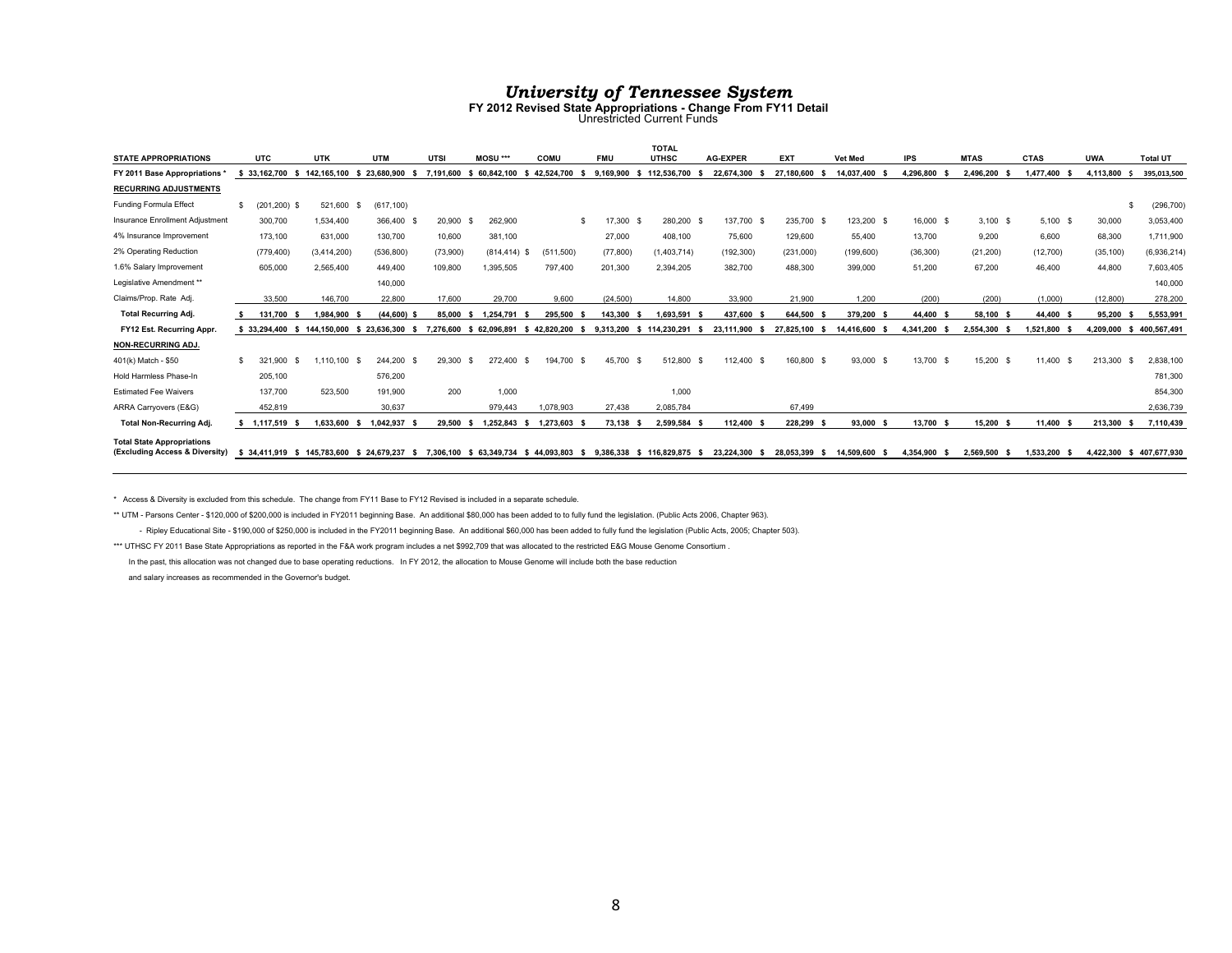**FY 2012 Revised Budget Summary** Unrestricted Current Funds Revenue, Expenditures, and Transfers

|                                           |                                                             |                 |    |                                 |    |                     |      | <b>CHANGE</b>  |           |
|-------------------------------------------|-------------------------------------------------------------|-----------------|----|---------------------------------|----|---------------------|------|----------------|-----------|
|                                           | <b>Original To Revised</b><br>FY 2011<br>FY 2012<br>FY 2012 |                 |    |                                 |    |                     |      |                |           |
|                                           |                                                             |                 |    |                                 |    |                     |      |                |           |
|                                           |                                                             | <b>ACTUAL</b>   |    | ORIGINAL                        |    | <b>REVISED</b>      |      | Amount         | %         |
| <b>EDUCATION AND GENERAL</b>              |                                                             |                 |    |                                 |    |                     |      |                |           |
| <b>Revenues</b>                           |                                                             |                 |    |                                 |    |                     |      |                |           |
| <b>Tuition &amp; Fees</b>                 | \$                                                          | 448,985,458     | \$ | 488,391,964                     | \$ | 490,914,464 \$      |      | 2,522,500      | 0.5%      |
| <b>State Appropriations</b>               |                                                             | 547,904,679     |    | 411,348,082                     |    | 413,278,531         |      | 1,930,449      | 0.5%      |
| Grants & Contracts                        |                                                             | 48,030,769      |    | 43,526,073                      |    | 43,656,197          |      | 130,124        | 0.3%      |
| Sales & Service                           |                                                             | 53,401,516      |    | 50,566,561                      |    | 51,252,652          |      | 686,091        | 1.4%      |
| <b>Other Sources</b>                      |                                                             | 54,598,019      |    | 51,874,695                      |    | 53,760,636          |      | 1,885,941      | 3.6%      |
| <b>Total Revenues</b>                     |                                                             | 1,152,920,441   | \$ | 1,045,707,375                   | \$ | 1,052,862,480       | \$   | 7,155,105      | 0.7%      |
| <b>Expenditures and Transfers</b>         |                                                             |                 |    |                                 |    |                     |      |                |           |
| Instruction                               | \$                                                          | 416,108,737     | \$ | 462,733,067 \$                  |    | 470,066,999 \$      |      | 7,333,932      | 1.6%      |
| Research                                  |                                                             | 71,584,378      |    | 65,755,913                      |    | 92,064,457          |      | 26,308,544     | 40.0%     |
| <b>Public Service</b>                     |                                                             | 67,160,007      |    | 66,808,136                      |    | 77,066,360          |      | 10,258,224     | 15.4%     |
| Academic Support                          |                                                             | 123,213,093     |    | 109,315,624                     |    | 117,556,200         |      | 8,240,576      | 7.5%      |
| <b>Student Services</b>                   |                                                             | 76,356,504      |    | 73,023,477                      |    | 76,987,083          |      | 3,963,606      | 5.4%      |
| <b>Institutional Support</b>              |                                                             | 107,386,429     |    | 115,607,836                     |    | 125,724,376         |      | 10,116,540     | 8.8%      |
| Operation & Maintenance of Plant          |                                                             | 118,655,716     |    | 110,618,523                     |    | 119,981,681         |      | 9,363,158      | 8.5%      |
| Scholarships & Fellowships                |                                                             | 61,243,822      |    | 65,773,109                      |    | 68,297,956          |      | 2,524,847      | 3.8%      |
| Sub-total Expenditures                    | \$                                                          | 1,041,708,686   | \$ | 1,069,635,685                   | \$ | 1,147,745,112       | \$   | 78,109,427     | 7.3%      |
| Mandatory Transfers (In)/Out              |                                                             | 7,226,437       |    | 7,208,477                       |    | 7,223,477           |      | 15,000         | 0.2%      |
| Non-Mandatory Transfers (In)/Out          |                                                             | 93,802,280      |    | (27, 237, 991)                  |    | (46, 269, 729)      |      | (19,031,738)   | 69.9%     |
| <b>Total Expenditures &amp; Transfers</b> | S                                                           | 1,142,737,403   | \$ | 1,049,606,171                   | \$ | 1,108,698,860       | \$   | 59,092,689     | 5.6%      |
| Fund Balance Addition / (Reduction)       |                                                             | 10,183,038      |    | (3,898,796)                     |    | (55, 836, 380)      |      | (51, 937, 584) | 1332.1%   |
| <b>AUXILIARIES</b>                        |                                                             |                 |    |                                 |    |                     |      |                |           |
| <b>Revenues</b>                           | \$                                                          | 197,856,791     | \$ | 197,374,326 \$                  |    | 198,219,661 \$      |      | 845,335        | 0.4%      |
| <b>Expenditures and Transfers</b>         |                                                             |                 |    |                                 |    |                     |      |                |           |
| Expenditures                              | \$                                                          | 141,182,612     | \$ | 136,121,195 \$                  |    | 137,703,767         | - \$ | 1,582,572      | 1.2%      |
| <b>Mandatory Transfers</b>                |                                                             | 23,923,900      |    | 29,695,519                      |    | 29,549,091          |      | (146, 428)     | $-0.5%$   |
| Non Mandatory Transfers                   |                                                             | 31,328,086      |    | 31,557,612                      |    | 30,966,803          |      | (590, 809)     | $-1.9%$   |
| <b>Total Expenditures &amp; Transfers</b> | \$                                                          | 196,434,598     | \$ | 197,374,326                     | \$ | 198,219,661         | \$   | 845,335        | 0.4%      |
| Fund Balance Addition / (Reduction)       |                                                             | 1,422,193       |    |                                 |    |                     |      |                |           |
| <b>TOTALS</b>                             |                                                             |                 |    |                                 |    |                     |      |                |           |
| <b>Revenues</b>                           |                                                             |                 |    | \$1,350,777,232 \$1,243,081,701 | \$ | 1,251,082,141 \$    |      | 8,000,440      | 0.6%      |
| <b>Expenditures and Transfers</b>         |                                                             |                 |    |                                 |    |                     |      |                |           |
| Expenditures                              |                                                             | \$1,182,891,298 |    | \$1,205,756,880                 |    | $$1,285,448,879$ \$ |      | 79,691,999     | 6.6%      |
| <b>Aux Expenditures</b>                   |                                                             |                 |    |                                 |    |                     |      |                |           |
| <b>Mandatory Transfers</b>                |                                                             | 31,150,337      |    | 36,903,996                      |    | 36,772,568          |      | (131, 428)     | $-0.4%$   |
| Non Mandatory Transfers                   |                                                             | 125,130,366     |    | 4,319,621                       |    | (15,302,926)        |      | (19,622,547)   | $-454.3%$ |
| <b>Total Expenditures &amp; Transfers</b> | \$                                                          | 1,339,172,001   | \$ | 1,246,980,497                   | \$ | 1,306,918,521       | \$   | 59,938,024     | 4.8%      |
| <b>Fund Balance Addition / Reduction</b>  | S                                                           | 11,605,231      | \$ | $(3,898,796)$ \$                |    | $(55,836,380)$ \$   |      | (51, 937, 584) | 1332.1%   |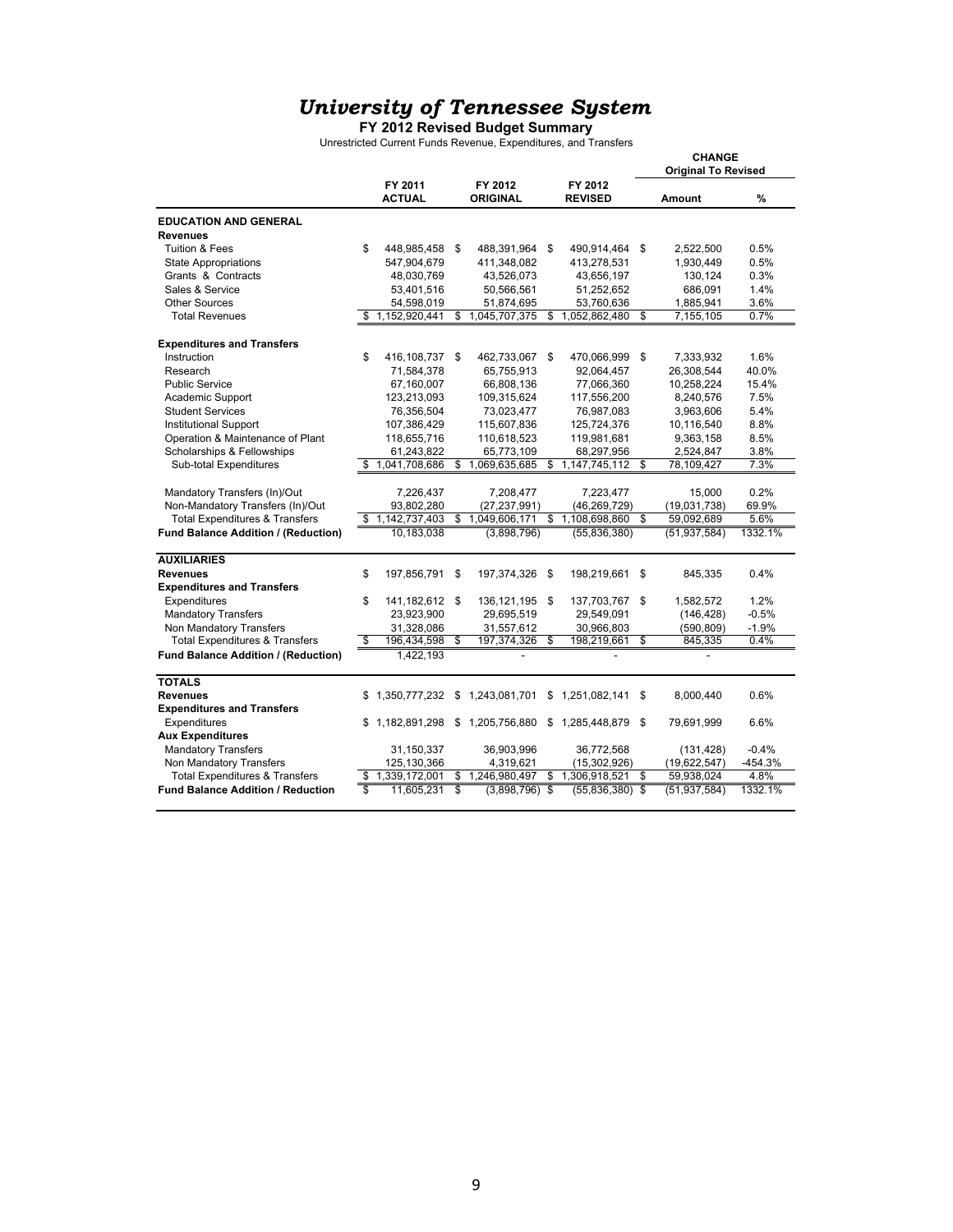**FY 2012 Revised Budget Summary**

Auxiliary Enterprises Funds Revenues, Expenditures and Transfers

|                                          |                   |                  |                         |                                  | Change                     |          |
|------------------------------------------|-------------------|------------------|-------------------------|----------------------------------|----------------------------|----------|
|                                          | FY 2011           | FY 2012          | FY 2012                 |                                  | <b>Original to Revised</b> |          |
|                                          | <b>ACTUAL</b>     | <b>ORIGINAL</b>  | <b>REVISED</b>          |                                  | Amount                     | %        |
| <b>HOUSING</b>                           |                   |                  |                         |                                  |                            |          |
|                                          |                   |                  |                         |                                  |                            |          |
| <b>Revenues</b>                          | \$<br>52,281,842  | \$<br>53,200,489 | 53,254,101<br>\$        | \$                               | 53,612                     | 0.1%     |
| <b>Expenditures and Transfers</b>        |                   |                  |                         |                                  |                            |          |
| Expenditures                             | \$<br>32,273,315  | \$<br>34,645,361 | 35,285,015<br>\$        | \$                               | 639,654                    | 1.8%     |
| <b>Mandatory Transfers</b>               | 10,493,614        | 11,882,449       | 11,882,449              |                                  |                            |          |
| Non-Mandatory Transfers                  | 10,005,888        | 6,759,089        | 6,173,047               |                                  | (586,042)                  | $-8.7%$  |
| <b>Total Expenditures and Transfers</b>  | \$<br>52,772,817  | 53,286,899<br>\$ | 53,340,511<br>\$        | \$                               | 53,612                     | 0.1%     |
| <b>Fund Balance Addition/(Reduction)</b> | \$<br>(490, 975)  | \$<br>(86, 410)  | \$<br>(86, 410)         |                                  |                            |          |
|                                          |                   |                  |                         |                                  |                            |          |
| <b>FOOD SERVICE</b>                      |                   |                  |                         |                                  |                            |          |
|                                          |                   |                  |                         |                                  |                            |          |
| <b>Revenues</b>                          | \$<br>4,880,434   | \$<br>4,906,039  | \$<br>4,907,263         | \$                               | 1,224                      | 0.0%     |
| <b>Expenditures and Transfers</b>        |                   |                  |                         |                                  |                            |          |
| Expenditures                             | \$<br>1,948,376   | \$<br>1,857,886  | \$<br>1,864,243         | \$                               | 6,357                      | 0.3%     |
| <b>Mandatory Transfers</b>               | 67,851            |                  |                         |                                  |                            |          |
| Non-Mandatory Transfers                  | 2,687,765         | 2,745,780        | 2,741,013               |                                  | (4,767)                    | $-0.2\%$ |
| <b>Total Expenditures and Transfers</b>  | \$<br>4,703,991   | \$<br>4,603,666  | \$<br>4,605,256         | \$                               | 1.590                      | 0.0%     |
| <b>Fund Balance Addition/(Reduction)</b> | \$<br>176,443     | \$<br>302,373    | \$<br>302,007           |                                  |                            |          |
|                                          |                   |                  |                         |                                  |                            |          |
|                                          |                   |                  |                         |                                  |                            |          |
| <b>BOOKSTORES</b>                        |                   |                  |                         |                                  |                            |          |
| <b>Revenues</b>                          | 24,901,216<br>\$  | 23,707,403<br>\$ | 23,707,629<br>\$        | \$                               | 226                        | 0.0%     |
| <b>Expenditures and Transfers</b>        |                   |                  |                         |                                  |                            |          |
| Expenditures                             | \$<br>23,135,972  | 21,263,353<br>S  | \$<br>21,263,945        | \$                               | 592                        | 0.0%     |
| <b>Mandatory Transfers</b>               | 55,243            | 109,418          | 109,418                 |                                  |                            |          |
| Non-Mandatory Transfers                  | 1,849,788         | 2,059,238        | 2,059,238               |                                  |                            |          |
| <b>Total Expenditures and Transfers</b>  | \$<br>25,041,003  | \$<br>23,432,009 | \$<br>23,432,601        | $\overline{\boldsymbol{\theta}}$ | 592                        | 0.0%     |
| <b>Fund Balance Addition/(Reduction)</b> | \$<br>(139, 787)  | \$<br>275,394    | \$<br>275,028           |                                  |                            |          |
|                                          |                   |                  |                         |                                  |                            |          |
|                                          |                   |                  |                         |                                  |                            |          |
| <b>PARKING</b>                           |                   |                  |                         |                                  |                            |          |
| <b>Revenues</b>                          | 12,108,439<br>\$  | 11,964,153<br>S  | 11,999,001<br>\$        | \$                               | 34,848                     | 0.3%     |
| <b>Expenditures and Transfers</b>        |                   |                  |                         |                                  |                            |          |
| Expenditures                             | \$<br>6,646,538   | \$<br>7,663,415  | \$<br>7,698,263         | \$                               | 34,848                     | 0.5%     |
| <b>Mandatory Transfers</b>               | 3,165,126         | 3,398,587        | 3,398,587               |                                  |                            |          |
| Non-Mandatory Transfers                  | 3,307,707         | 888,591          | 888,591                 |                                  |                            |          |
| <b>Total Expenditures and Transfers</b>  | 13,119,370<br>\$  | \$<br>11,950,593 | \$<br>11,985,441        | \$                               | 34,848                     | 0.3%     |
|                                          |                   | \$               | $\overline{\mathbf{s}}$ |                                  |                            |          |
| <b>Fund Balance Addition/(Reduction)</b> | (1,010,932)<br>\$ | 13,560           | 13,560                  |                                  |                            |          |
|                                          |                   |                  |                         |                                  |                            |          |
| <b>ATHLETICS</b>                         |                   |                  |                         |                                  |                            |          |
| <b>Revenues</b>                          | 94,525,358<br>\$  | 96,521,589<br>\$ | 97,560,963<br>\$        | \$                               | 1,039,374                  | 1.1%     |
| <b>Expenditures and Transfers</b>        |                   |                  |                         |                                  |                            |          |
| Expenditures                             | 68,171,657<br>\$  | 63,966,589<br>\$ | 65,005,963<br>\$        | \$                               | 1,039,374                  | 1.6%     |
| <b>Mandatory Transfers</b>               | 10,142,066        | 14,000,000       | 14,000,000              |                                  |                            |          |
| Non-Mandatory Transfers                  | 16,195,006        | 18,555,000       | 18,555,000              |                                  |                            |          |
| <b>Total Expenditures and Transfers</b>  | 94,508,729<br>\$  | 96,521,589<br>\$ | \$<br>97.560.963        | \$                               | 1.039.374                  | 1.1%     |
|                                          |                   |                  |                         |                                  |                            |          |
| <b>Fund Balance Addition/(Reduction)</b> | \$<br>16,629      | \$               | \$                      |                                  |                            |          |
|                                          |                   |                  |                         |                                  |                            |          |
| <b>OTHER</b>                             |                   |                  |                         |                                  |                            |          |
| <b>Revenues</b>                          | \$<br>9,159,503   | 7,074,653<br>\$  | \$<br>6,790,704         | \$                               | (283, 949)                 | $-4.0%$  |
| <b>Expenditures and Transfers</b>        |                   |                  |                         |                                  |                            |          |
| <b>Expenditures</b>                      | \$<br>9,006,755   | \$<br>6,724,591  | \$<br>6,586,338         | \$                               | (138, 253)                 | $-2.1%$  |
| <b>Mandatory Transfers</b>               |                   | 305,065          | 158,637                 |                                  | (146, 428)                 | $-48.0%$ |
| Non-Mandatory Transfers                  | (2,718,068)       | 549,914          | 549,914                 |                                  |                            |          |
| <b>Total Expenditures and Transfers</b>  | \$                | \$<br>7,579,570  | \$<br>7,294,889         | \$                               | (284, 681)                 | $-3.8%$  |
|                                          | 6,288,687         |                  |                         |                                  |                            |          |
| <b>Fund Balance Addition/(Reduction)</b> | \$<br>2,870,815   | \$<br>(504, 917) | \$<br>(504, 185)        |                                  |                            |          |
|                                          |                   |                  |                         |                                  |                            |          |
| <b>TOTAL</b>                             |                   |                  |                         |                                  |                            |          |
| <b>Revenues</b>                          | \$197,856,792     | \$197,374,326    | \$ 198,219,661          | \$                               | 845,335                    | 0.4%     |
| <b>Expenditures and Transfers</b>        |                   |                  |                         |                                  |                            |          |
| Expenditures                             | \$141,182,613     | \$136,121,195    | \$ 137,703,767          | \$                               | 1,582,572                  | 1.2%     |
| <b>Mandatory Transfers</b>               | 23,923,900        | 29,695,519       | 29,549,091              |                                  | (146, 428)                 | $-0.5%$  |
| Non-Mandatory Transfers                  | 31,328,085        | 31,557,612       | 30,966,803              |                                  | (590,809)                  | $-1.9%$  |
| <b>Total Expenditures and Transfers</b>  | \$196,434,598     | \$197,374,326    | \$198,219,661           | $\sqrt[6]{3}$                    | 845,335                    | 0.4%     |
| <b>Fund Balance Addition/(Reduction)</b> | 1,422,194         | \$               | \$                      |                                  |                            |          |
|                                          | \$                |                  |                         |                                  |                            |          |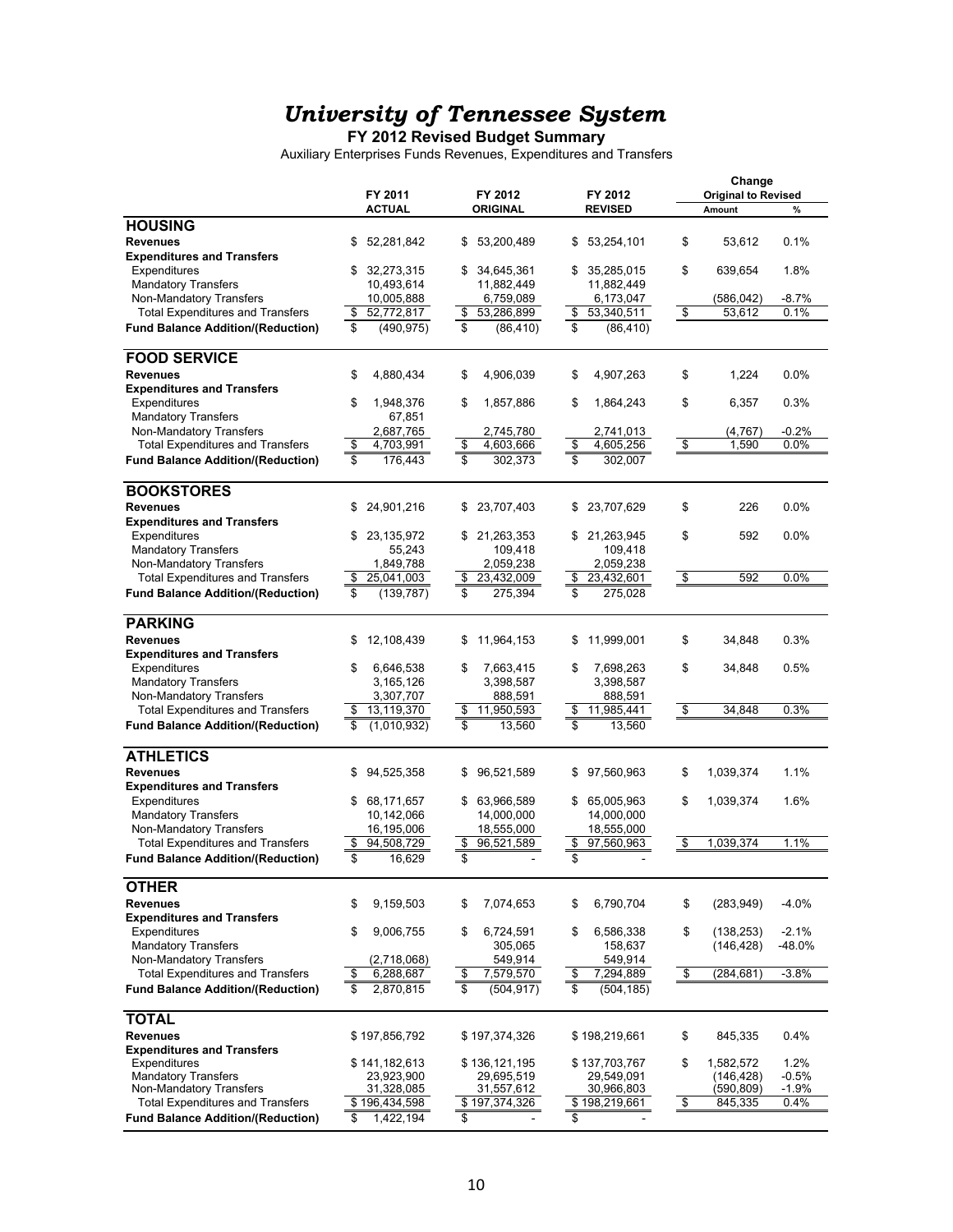### *University of Tennessee System* **FY 2012 Revised Budget Summary**

Unrestricted and Restricted Current Funds Revenue, Expenditures, and Transfers

|                                           |                        |                              |               |                    |                     |                                      |               |                         |      |                   | <b>CHANGE</b>                |              |                            |           |
|-------------------------------------------|------------------------|------------------------------|---------------|--------------------|---------------------|--------------------------------------|---------------|-------------------------|------|-------------------|------------------------------|--------------|----------------------------|-----------|
|                                           |                        | FY 2011 ACTUAL               |               |                    |                     | FY 2012 ORIGINAL                     |               |                         |      | FY 2012 REVISED   |                              |              | <b>Original To Revised</b> |           |
|                                           | <b>Unrestricted</b>    | <b>Restricted</b>            | Total         |                    | <b>Unrestricted</b> | Restricted (1)                       | <b>Total</b>  | Unrestricted            |      | <b>Restricted</b> | <b>Total</b>                 |              | Amount                     | %         |
| <b>EDUCATION AND GENERAL</b>              |                        |                              |               |                    |                     |                                      |               |                         |      |                   |                              |              |                            |           |
| <b>Revenues</b>                           |                        |                              |               |                    |                     |                                      |               |                         |      |                   |                              |              |                            |           |
| Tuition & Fees                            | 448,985,458<br>\$      | \$                           | 448,985,458   | $\mathcal{F}$      | 488,391,964         | \$                                   | 488,391,964   | £.<br>490,914,464       |      | S.                | 490,914,464                  | \$           | 2.522.500                  | 0.5%      |
| <b>State Appropriations</b>               | 547,904,679 \$         | 21,919,553                   | 569,824,232   |                    | 411,348,082 \$      | 29,002,307                           | 440,350,389   | 413,278,531 \$          |      | 16,122,008        | 429,400,539                  |              | (10,949,850)               | $-2.5%$   |
| Grants & Contracts                        | 48,030,770             | 540,789,376                  | 588,820,146   |                    | 43,526,073          | 519,007,986                          | 562,534,059   | 43.656.197              |      | 535,290,861       | 578,947,058                  |              | 16,412,999                 | 2.9%      |
| Sales & Service                           | 53,401,514             |                              | 53,401,514    |                    | 50,566,561          |                                      | 50,566,561    | 51,252,652              |      |                   | 51,252,652                   |              | 686,091                    | 1.4%      |
| Other Sources                             | 54,598,020             | 62,376,346                   | 116,974,366   |                    | 51,874,695          | 67,793,607                           | 119,668,302   | 53,760,636              |      | 74, 167, 963      | 127,928,599                  |              | 8,260,297                  | 6.9%      |
| <b>Total Revenues</b>                     | \$ 1,152,920,441 \$    | 625,085,275 \$               | 1,778,005,716 |                    | \$ 1,045,707,375 \$ | 615,803,900 \$                       | 1,661,511,275 | \$ 1,052,862,480 \$     |      | 625,580,832 \$    | 1,678,443,312                |              | \$ 16,932,037              | 1.0%      |
| <b>Expenditures and Transfers</b>         |                        |                              |               |                    |                     |                                      |               |                         |      |                   |                              |              |                            |           |
| Instruction                               | 416,108,737 \$<br>s.   | 145,214,548 \$               | 561,323,285   | $\mathbf{\hat{S}}$ | 462,733,067 \$      | 137,571,541 \$                       | 600,304,608   | \$<br>470,066,999 \$    |      | 138,385,648 \$    | 608,452,647                  | \$.          | 8,148,039                  | 1.4%      |
| Research                                  | 71,584,378             | 192,326,608                  | 263,910,986   |                    | 65,755,913          | 175,235,404                          | 240,991,317   | 92,064,457              |      | 179,074,825       | 271,139,282                  |              | 30,147,965                 | 12.5%     |
| <b>Public Service</b>                     | 67,160,007             | 91,279,048                   | 158,439,055   |                    | 66,808,136          | 107,992,179                          | 174,800,315   | 77,066,360              |      | 112,778,579       | 189,844,939                  |              | 15,044,624                 | 8.6%      |
| Academic Support                          | 123.213.093            | 18.150.399                   | 141,363,492   |                    | 109.315.624         | 15.547.064                           | 124.862.688   | 117.556.200             |      | 16.639.564        | 134, 195, 764                |              | 9,333,076                  | 7.5%      |
| <b>Student Services</b>                   | 76,356,504             | 3,421,555                    | 79,778,059    |                    | 73,023,477          | 1,651,242                            | 74,674,719    | 76,987,083              |      | 3,521,242         | 80,508,325                   |              | 5,833,606                  | 7.8%      |
| <b>Institutional Support</b>              | 107,386,429            | 2,412,685                    | 109,799,114   |                    | 115,607,836         | 2,665,118                            | 118,272,954   | 125,724,376             |      | 2,229,018         | 127,953,394                  |              | 9,680,440                  | 8.2%      |
| Operation & Maintenance of Plant          | 118,655,716            | 108,186                      | 118,763,902   |                    | 110,618,523         | 102,068                              | 110,720,591   | 119,981,681             |      | 103,868           | 120,085,549                  |              | 9,364,958                  | 8.5%      |
| Scholarships & Fellowships                | 61,243,822             | 172.947.407                  | 234, 191, 229 |                    | 65,773,109          | 175,948,691                          | 241,721,800   | 68,297,956              |      | 173,045,360       | 241,343,316                  |              | (378, 484)                 | $-0.2%$   |
| Sub-total Expenditures                    | \$ 1,041,708,686 \$    | 625,860,436 \$               | 1,667,569,122 |                    | $$1,069,635,685$ \$ | 616,713,307 \$                       | 1,686,348,992 | $$1,147,745,112$ \$     |      | 625,778,104 \$    | 1,773,523,216                |              | \$ 87,174,224              | 5.2%      |
| Mandatory Transfers (In)/Out              | 7,226,437              |                              | 7,226,437     |                    | 7,208,477           |                                      | 7.208.477     | 7,223,477               |      |                   | 7,223,477                    |              | 15.000                     | 0.2%      |
| Non-Mandatory Transfers (In)/Out          | 93.802.280             |                              | 93,802,280    |                    | (27, 237, 991)      |                                      | $-27,237,991$ | (46, 269, 729)          |      |                   | (46, 269, 729)               |              | (19,031,738)               | 69.9%     |
| <b>Total Expenditures &amp; Transfers</b> | $$1,142,737,403$ \$    | 625,860,436 \$ 1,768,597,839 |               |                    | \$1,049,606,171     | 616,713,307 \$<br>- \$               | 1,666,319,478 | $$1,108,698,860$ \$     |      | 625,778,104 \$    | 1,734,476,964                | $\mathbb{S}$ | 68,157,486                 | 4.1%      |
| Fund Balance Addition / (Reduction)       | 10,183,038             | (775, 161)                   | 9,407,877     |                    | (3,898,796)         | (909, 407)                           | (4,808,203)   | (55, 836, 380)          |      | (197, 272)        | (56,033,652)                 |              | (51, 225, 449)             | 1065.4%   |
| <b>AUXILIARIES</b>                        |                        |                              |               |                    |                     |                                      |               |                         |      |                   |                              |              |                            |           |
| <b>Revenues</b>                           | 197.856.791 \$<br>s.   | 745.049 \$                   | 198.601.840   | \$.                | 197.374.326 \$      | 1.900.000 \$                         | 199.274.326   | 198.219.661 \$<br>S     |      | 1.900.000<br>- \$ | 200.119.661                  | S            | 845.335                    | 0.4%      |
| <b>Expenditures and Transfers</b>         |                        |                              |               |                    |                     |                                      |               |                         |      |                   |                              |              |                            |           |
| Expenditures                              | \$<br>141, 182, 612 \$ | 388,650                      | 141,571,262   | S.                 | 136, 121, 195 \$    | 1,900,000 \$                         | 138,021,195   | \$<br>137,703,767 \$    |      | 1,900,000 \$      | 139,603,767                  | \$           | 1,582,572                  | 1.1%      |
| <b>Mandatory Transfers</b>                | 23,923,900             |                              | 23,923,900    |                    | 29,695,519          |                                      | 29,695,519    | 29,549,091              |      |                   | 29,549,091                   |              | (146, 428)                 | $-0.5%$   |
| Non Mandatory Transfers                   | 31,328,086             |                              | 31,328,086    |                    | 31,557,612          |                                      | 31,557,612    | 30,966,803              |      |                   | 30,966,803                   |              | (590, 809)                 | $-1.9%$   |
| <b>Total Expenditures &amp; Transfers</b> | 196,434,598 \$<br>\$   | 388,650<br>- \$              | 196,823,248   | - \$               | 197,374,326 \$      | 1,900,000 \$                         | 199,274,326   | 198,219,661 \$<br>\$.   |      | 1,900,000<br>- \$ | 200,119,661                  | \$           | 845,335                    | 0.4%      |
| Fund Balance Addition / (Reduction)       | 1,422,193              | 356,399                      | 1,778,592     |                    |                     |                                      |               |                         |      |                   |                              |              |                            |           |
| <b>TOTALS</b>                             |                        |                              |               |                    |                     |                                      |               |                         |      |                   |                              |              |                            |           |
| <b>Revenues</b>                           | \$ 1.350.777.232 \$    | 625.830.324<br>- S           | 1.976.607.556 |                    | \$ 1.243.081.701    | 617,703,900 \$ 1,860,785,601<br>- \$ |               | \$ 1.251.082.141        | - \$ | 627.480.832 \$    | 1.878.562.973                |              | \$ 17,777,372              | 1.0%      |
| <b>Expenditures and Transfers</b>         |                        |                              |               |                    |                     |                                      |               |                         |      |                   |                              |              |                            |           |
| Expenditures                              | $$1,182,891,298$ \$    | 626.249.086 \$               | 1,809,140,384 |                    | \$1,205,756,880     | 618,613,307 \$ 1,824,370,187<br>- \$ |               | $$1,285,448,879$ \$     |      | 627.678.104 \$    | 1,913,126,983                |              | \$ 88,756,796              | 4.9%      |
| <b>Mandatory Transfers</b>                | 31,150,337             |                              | 31,150,337    |                    | 36,903,996          |                                      | 36,903,996    | 36,772,568              |      |                   | 36,772,568                   |              | (131, 428)                 | $-0.4%$   |
| Non Mandatory Transfers                   | 125.130.366            |                              | 125,130,366   |                    | 4.319.621           |                                      | 4,319,621     | (15,302,926)            |      |                   | (15.302.926)                 |              | (19, 622, 547)             | $-454.3%$ |
| <b>Total Expenditures &amp; Transfers</b> | \$ 1,339,172,001 \$    | 626,249,086 \$ 1,965,421,087 |               |                    | $$1,246,980,497$ \$ | 618,613,307 \$ 1,865,593,804         |               | \$ 1,306,918,521 \$     |      |                   | 627,678,104 \$ 1,934,596,625 |              | \$ 69,002,821              | 3.7%      |
| <b>Fund Balance Addition / Reduction</b>  | \$<br>11,605,231 \$    | $(418, 762)$ \$              | 11,186,469    | \$                 | $(3,898,796)$ \$    | $(909, 407)$ \$                      | (4,808,203)   | \$<br>$(55,836,380)$ \$ |      | $(197, 272)$ \$   | (56,033,652)                 |              |                            |           |

**Footnotes:**

1. FY12 original budget for restricted instruction and public service were reported incorrectly in the FY12 original budget document. These have been corrected in this schedule.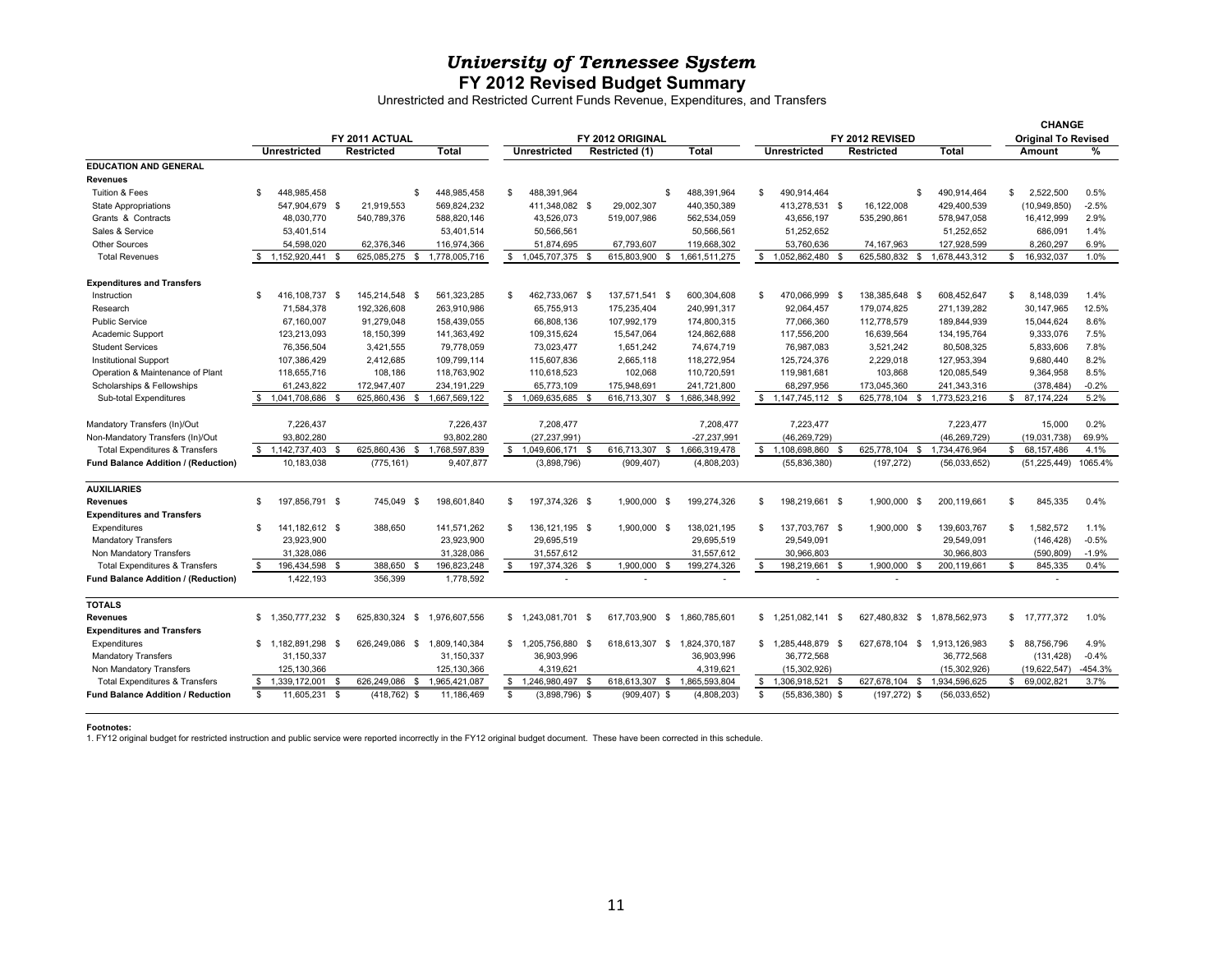### **FY 2012 Revised Budget Summary - Natural Classification**

Unrestricted Current Funds Expenditures

|                                     |                     |                     |                        | <b>CHANGE</b>              |       |
|-------------------------------------|---------------------|---------------------|------------------------|----------------------------|-------|
|                                     | FY 2011             | FY 2012             | FY 2012                | <b>Original to Revised</b> |       |
|                                     | <b>ACTUAL</b>       | <b>ORIGINAL</b>     | <b>REVISED</b>         | <b>Amount</b>              | %     |
| <b>EDUCATIONAL AND GENERAL</b>      |                     |                     |                        |                            |       |
| <b>Salaries and Benefits</b>        |                     |                     |                        |                            |       |
| Salaries                            |                     |                     |                        |                            |       |
| Academic                            | \$<br>276,463,912   | \$<br>288,534,851   | \$<br>292,047,270      | \$<br>3,512,419            | 1.2%  |
| Non-Academic                        | 268,145,417         | 256, 164, 963       | 262,637,834            | 6,472,871                  | 2.5%  |
| <b>Students</b>                     | 8,969,843           | 6,984,732           | 7,428,854              | 444,122                    | 6.4%  |
| <b>Total Salaries</b>               | \$<br>553,579,172   | \$<br>551,684,546   | \$<br>562,113,958      | \$<br>10,429,412           | 1.9%  |
| <b>Staff Benefits</b>               | 186,956,534         | 187,912,381         | 189,514,121            | 1,601,740                  | 0.9%  |
| <b>Total Salaries and Benefits</b>  | \$<br>740,535,706   | \$<br>739,596,927   | \$<br>751,628,079      | \$<br>12,031,152           | 1.6%  |
| Operating                           | 261,821,991         | 308,057,718         | 366,376,397            | 58,318,679                 | 18.9% |
| <b>Equipment and Capital Outlay</b> | 39,351,055          | 21,981,040          | 29,740,636             | 7,759,596                  | 35.3% |
| <b>Total Expenditures</b>           | \$<br>1,041,708,752 | \$<br>1,069,635,685 | \$<br>1, 147, 745, 112 | \$<br>78,109,427           | 7.3%  |
|                                     |                     |                     |                        |                            |       |
| <b>AUXILIARIES</b>                  |                     |                     |                        |                            |       |
| <b>Salaries and Benefits</b>        |                     |                     |                        |                            |       |
| Salaries                            |                     |                     |                        |                            |       |
| Academic                            | \$<br>528,088       | \$<br>509,617       | \$<br>523,981          | \$<br>14,364               | 2.8%  |
| Non-Academic                        | 38,677,721          | 35,267,519          | 36,175,665             | 908,146                    | 2.6%  |
| <b>Students</b>                     | 3,967,392           | 3,882,090           | 3,907,510              | 25,420                     | 0.7%  |
| <b>Total Salaries</b>               | \$<br>43,173,201    | \$<br>39,659,226    | \$<br>40,607,156       | \$<br>947,930              | 2.4%  |
| <b>Staff Benefits</b>               | 12,541,600          | 11,020,715          | 11,090,049             | 69,334                     | 0.6%  |
| <b>Total Salaries and Benefits</b>  | \$<br>55,714,801    | \$<br>50,679,941    | \$<br>51,697,205       | \$<br>1,017,264            | 2.0%  |
| Operating                           | 84,916,642          | 84,516,446          | 85,081,754             | 565,308                    | 0.7%  |
| <b>Equipment and Capital Outlay</b> | 551,168             | 924,808             | 924,808                |                            | 0.0%  |
| <b>Total Expenditures</b>           | \$<br>141,182,611   | \$<br>136, 121, 195 | \$<br>137,703,767      | \$<br>1.582.572            | 1.2%  |
| <b>TOTALS</b>                       |                     |                     |                        |                            |       |
| <b>Salaries and Benefits</b>        |                     |                     |                        |                            |       |
| Salaries                            |                     |                     |                        |                            |       |
| Academic                            | \$<br>276,992,000   | \$<br>289,044,468   | \$<br>292,571,251      | \$<br>3,526,783            | 1.2%  |
| Non-Academic                        | 306,823,138         | 291,432,482         | 298,813,499            | 7,381,017                  | 2.5%  |
| <b>Students</b>                     | 12,937,235          | 10,866,822          | 11,336,364             | 469,542                    | 4.3%  |
| <b>Total Salaries</b>               | \$<br>596,752,373   | \$<br>591,343,772   | \$<br>602,721,114      | \$<br>11,377,342           | 1.9%  |
| <b>Staff Benefits</b>               | 199,498,134         | 198,933,096         | 200,604,170            | 1,671,074                  | 0.8%  |
| <b>Total Salaries and Benefits</b>  | \$<br>796,250,507   | \$<br>790,276,868   | \$<br>803,325,284      | \$<br>13,048,416           | 1.7%  |
| Operating                           | 346,738,633         | 392,574,164         | 451,458,151            | 58,883,987                 | 15.0% |
| <b>Equipment and Capital Outlay</b> | 39,902,223          | 22,905,848          | 30,665,444             | 7,759,596                  | 33.9% |
| <b>Total Expenditures</b>           | \$<br>1,182,891,363 | \$<br>1,205,756,880 | \$<br>1,285,448,879    | \$<br>79,691,999           | 6.6%  |
|                                     |                     |                     |                        |                            |       |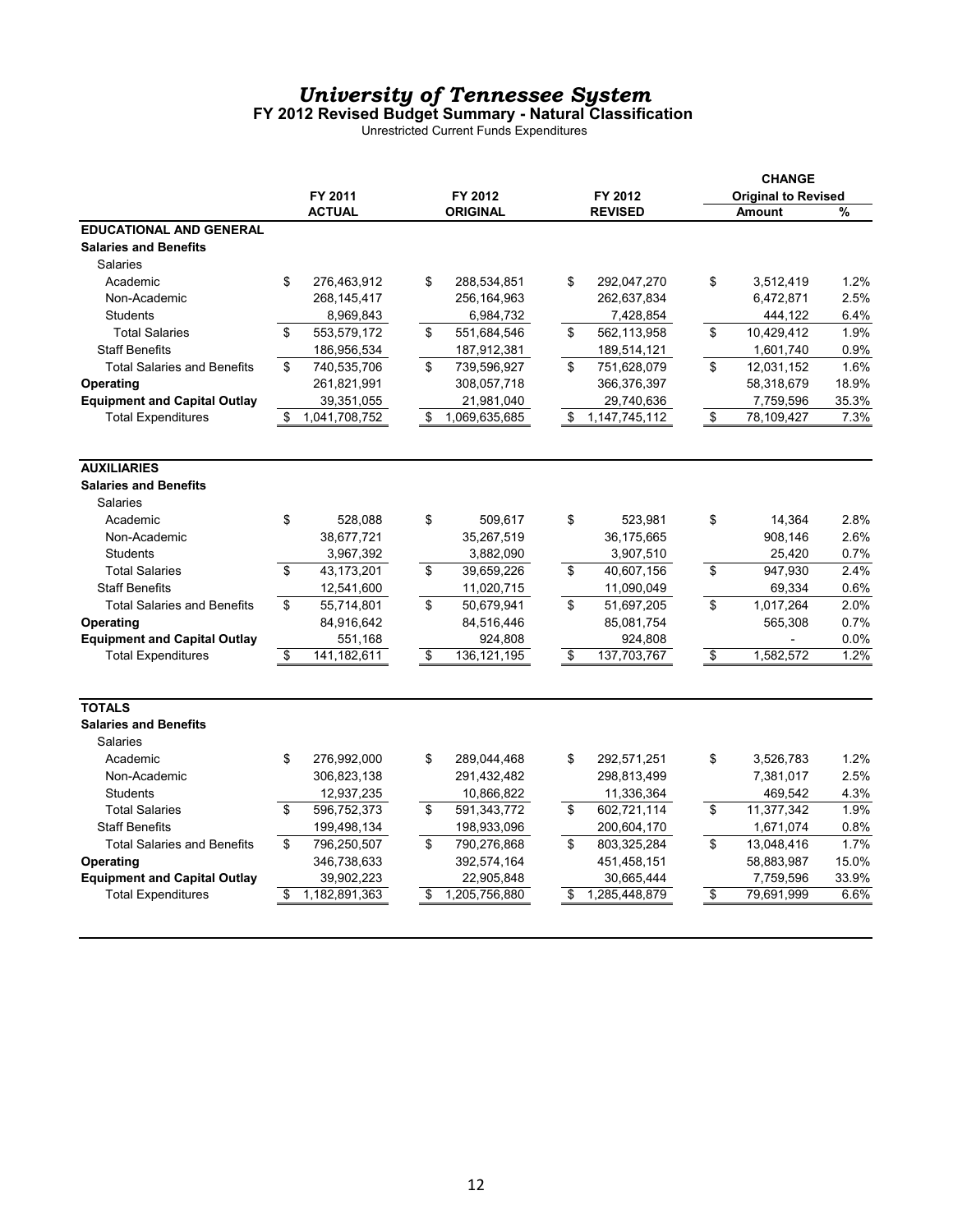### **Five-Year Budget Summary Comparison**

Current Funds Revenues, Expenditures and Transfers - UNRESTRICTED

|                                           |                          | FY 2008<br><b>ACTUAL</b> |     | FY 2009<br><b>ACTUAL</b> |      | FY 2010<br><b>ACTUAL</b> | FY 2011<br><b>ACTUAL</b> |                  |     | FY 2012<br><b>REVISED</b> | <b>FIVE-YEAR CHANGE</b><br>Amount | ℅         |
|-------------------------------------------|--------------------------|--------------------------|-----|--------------------------|------|--------------------------|--------------------------|------------------|-----|---------------------------|-----------------------------------|-----------|
| <b>EDUCATIONAL AND GENERAL</b>            |                          |                          |     |                          |      |                          |                          |                  |     |                           |                                   |           |
| <b>Revenues</b>                           |                          |                          |     |                          |      |                          |                          |                  |     |                           |                                   |           |
| <b>Tuition &amp; Fees</b>                 | \$                       | 346,035,412 \$           |     | 371,825,051 \$           |      | 404,492,792 \$           |                          | 448,985,457 \$   |     | 490,914,464 \$            | 144,879,052                       | 41.9%     |
| <b>State Appropriations</b>               |                          | 509,404,100              |     | 475.493.100              |      | 493.655.976              |                          | 547.904.680      |     | 413,278,531               | (96, 125, 569)                    | $-18.9%$  |
| Grants & Contracts                        |                          | 74,399,100               |     | 72,448,783               |      | 53,956,890               |                          | 48,030,769       |     | 43,656,197                | (30,742,903)                      | $-41.3%$  |
| Sales & Service                           |                          | 52,690,993               |     | 51,910,392               |      | 51,284,074               |                          | 53,401,516       |     | 51,252,652                | (1,438,341)                       | $-2.7%$   |
| <b>Other Sources</b>                      |                          | 68,388,420               |     | 59,287,503               |      | 56,569,899               |                          | 54,598,020       |     | 53,760,636                | (14, 627, 784)                    | $-21.4%$  |
| <b>Total Revenues</b>                     | \$                       | 1,050,918,025            | S   | 1,030,964,829            | S    | 1,059,959,631            | \$                       | 1,152,920,442    | \$. | 1,052,862,480             | \$<br>1,944,455                   | 0.2%      |
| <b>Expenditures and Transfers</b>         |                          |                          |     |                          |      |                          |                          |                  |     |                           |                                   |           |
| Instruction                               | \$                       | 433,964,197 \$           |     | 430,865,699 \$           |      | 406,155,354 \$           |                          | 416,108,739 \$   |     | 470,066,999 \$            | 36,102,802                        | 8.3%      |
| Research                                  |                          | 74,843,064               |     | 76,991,687               |      | 71,473,143               |                          | 71,584,377       |     | 92,064,457                | 17,221,393                        | 23.0%     |
| <b>Public Service</b>                     |                          | 68,744,835               |     | 66.079.285               |      | 64,376,210               |                          | 67,160,006       |     | 77.066.360                | 8,321,525                         | 12.1%     |
| Academic Support                          |                          | 116,336,361              |     | 115,638,277              |      | 109,822,900              |                          | 123,213,095      |     | 117,556,200               | 1,219,839                         | 1.0%      |
| <b>Student Services</b>                   |                          | 72,341,186               |     | 74,668,023               |      | 76.029.939               |                          | 76,356,505       |     | 76,987,083                | 4,645,897                         | 6.4%      |
| <b>Institutional Support</b>              |                          | 105,311,063              |     | 104,478,649              |      | 101,730,693              |                          | 107,386,428      |     | 125,724,376               | 20,413,313                        | 19.4%     |
| <b>Op/Maint Physical Plant</b>            |                          | 97,819,062               |     | 104,838,903              |      | 103,430,455              |                          | 118.655.716      |     | 119,981,681               | 22,162,619                        | 22.7%     |
| Scholarships/Fellowships                  |                          | 48,299,375               |     | 51,077,044               |      | 53,293,356               |                          | 61,243,822       |     | 68,297,956                | 19,998,581                        | 41.4%     |
| Sub-total Expenditures                    | \$.                      | 1,017,659,143            | -\$ | 1,024,637,566            | \$   | 986,312,050              | \$                       | 1,041,708,688    | \$  | $1,147,745,112$ \$        | 130,085,969                       | 12.8%     |
| Mandatory Transfers (In)/Out              |                          | 6,339,175                |     | 6,497,004                |      | 6,920,547                |                          | 7,226,437        |     | 7,223,477                 | 884,302                           | 13.9%     |
| Non Mandatory Transfers (In)/Out          |                          | 14,115,383               |     | 715,045                  |      | 29,839,063               |                          | 93,802,280       |     | (46, 269, 729)            | (60, 385, 112)                    | $-427.8%$ |
| <b>Total Expenditures &amp; Transfers</b> | \$                       | 1,038,113,700            | \$  | 1,031,849,615            | \$   | 1,023,071,660            | \$                       | 1,142,737,405    | \$  | 1,108,698,860             | \$<br>70,585,160                  | 6.8%      |
| <b>Fund Balance Addition/(Reduction)</b>  | $\overline{\mathbf{s}}$  | 12,804,325 \$            |     | $(884, 786)$ \$          |      | 36,887,971 \$            |                          | 10,183,038 \$    |     | (55,836,380)              |                                   |           |
|                                           |                          |                          |     |                          |      |                          |                          |                  |     |                           |                                   |           |
| <b>AUXILIARIES</b>                        |                          |                          |     |                          |      |                          |                          |                  |     |                           |                                   |           |
| <b>Revenues</b>                           | \$                       | 166,939,489 \$           |     | 176,238,268              | -\$  | 192,521,122 \$           |                          | 197,856,791 \$   |     | 198,219,661 \$            | 31,280,172                        | 18.7%     |
| <b>Expenditures and Transfers</b>         |                          |                          |     |                          |      |                          |                          |                  |     |                           |                                   |           |
| Expenditures                              |                          | 130,303,245              |     | 134.271.106              |      | 131,394,376              |                          | 141,182,612      |     | 137.703.767               | 7,400,522                         | 5.7%      |
| Mandatory Transfers (In)/Out              |                          | 16,321,163               |     | 23,926,574               |      | 22,428,284               |                          | 23,923,900       |     | 29,549,091                | 13,227,928                        | 81.0%     |
| Non Mandatory Transfers (In)/Out          |                          | 19.111.727               |     | 15,287,710               |      | 37,778,066               |                          | 31,328,086       |     | 30,966,803                | 11,855,076                        | 62.0%     |
| <b>Total Expenditures &amp; Transfers</b> | $\overline{\mathcal{E}}$ | 165,736,135              | \$  | 173,485,389              | \$   | 191,600,726              | \$                       | 196,434,598      | \$  | 198,219,661               | \$<br>32,483,526                  | 19.6%     |
| <b>Fund Balance Addition/(Reduction)</b>  | ड                        | $1,203,354$ \$           |     | 2,752,879 \$             |      | 920,396 \$               |                          | 1,422,193        |     |                           |                                   |           |
| <b>TOTALS</b>                             |                          |                          |     |                          |      |                          |                          |                  |     |                           |                                   |           |
| Revenues                                  | \$                       | 1,217,857,514 \$         |     | 1,207,203,097            | - \$ | 1,252,480,753            | -\$                      | 1,350,777,233 \$ |     | 1,251,082,141 \$          | 33,224,627                        | 2.7%      |
| Expenditures                              |                          | 1,147,962,388            |     | 1,158,908,672            |      | 1,117,706,426            |                          | 1,182,891,300    |     | 1,285,448,879             | 137,486,491                       | 12.0%     |
| <b>Mandatory Transfers</b>                |                          | 22,660,338               |     | 30,423,578               |      | 29,348,831               |                          | 31,150,337       |     | 36,772,568                | 14,112,230                        | 62.3%     |
| Non-Mandatory Transfers                   |                          | 33,227,110               |     | 16,002,755               |      | 67,617,129               |                          | 125,130,366      |     | (15, 302, 926)            | (48,530,036)                      | $-146.1%$ |
| <b>Total Expenditures &amp; Transfers</b> | \$                       | 1,203,849,836            | \$  | 1,205,335,004            | -\$  | 1,214,672,386            | \$                       | 1,339,172,003    | \$  | 1,306,918,521             | \$<br>103,068,685                 | 8.6%      |
| <b>Fund Balance Addition/(Reduction)</b>  | Ŝ.                       | 14,007,678 \$            |     | 1,868,093 \$             |      | 37,808,367 \$            |                          | 11,605,230 \$    |     | (55, 836, 380)            |                                   |           |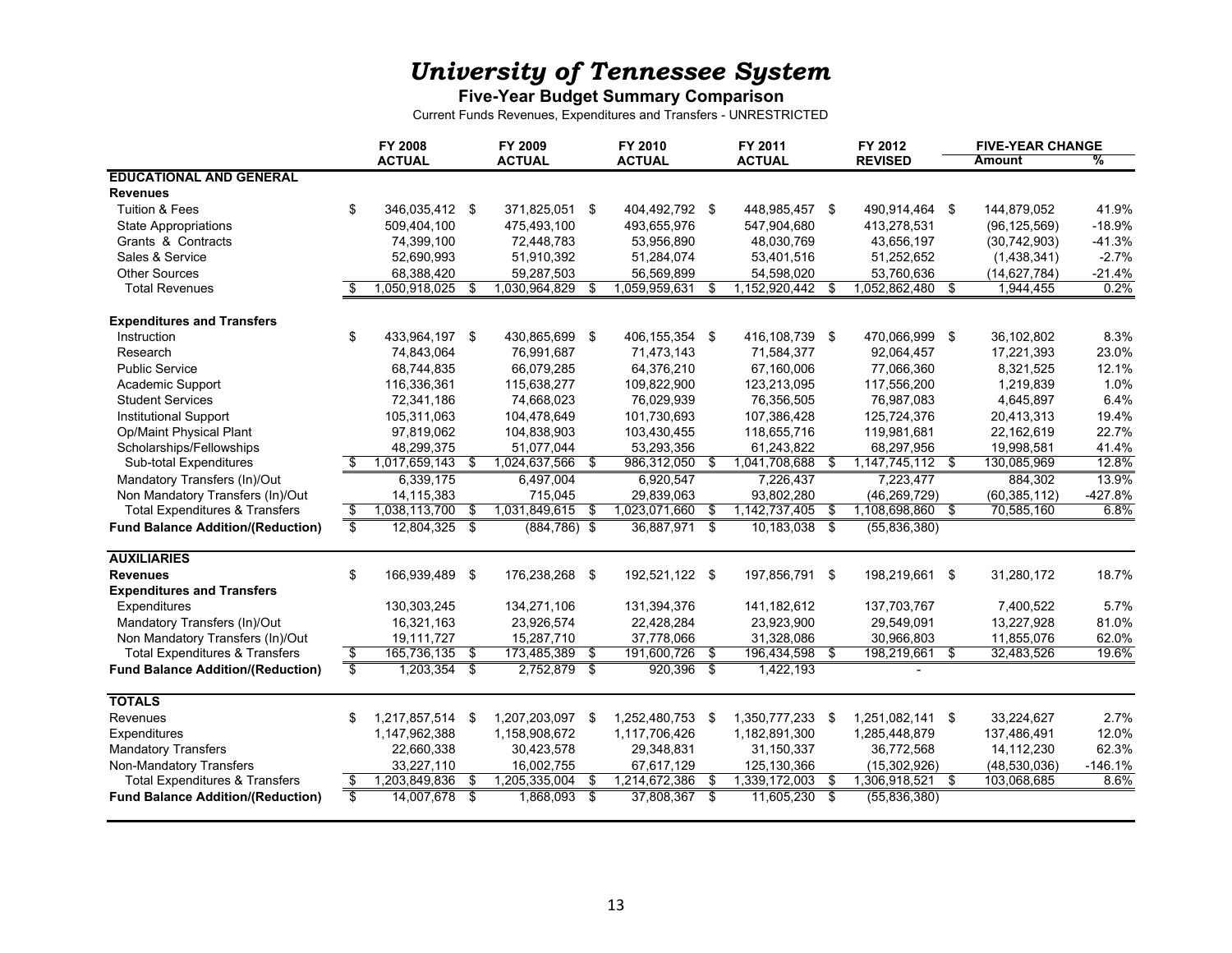### **Five-Year Budget Summary Comparison**

Current Funds Revenues, Expenditures and Transfers - UNRESTRICTED AND RESTRICTED

|                                          |                          | FY 2008          | FY 2009             |      | FY 2010         |     | FY 2011          |      | FY 2012          |      | <b>FIVE-YEAR CHANGE</b> |           |
|------------------------------------------|--------------------------|------------------|---------------------|------|-----------------|-----|------------------|------|------------------|------|-------------------------|-----------|
|                                          |                          | <b>ACTUAL</b>    | ACTUAL              |      | <b>ACTUAL</b>   |     | <b>ACTUAL</b>    |      | <b>REVISED</b>   |      | Amount                  | %         |
| <b>EDUCATIONAL AND GENERAL</b>           |                          |                  |                     |      |                 |     |                  |      |                  |      |                         |           |
| <b>Revenues</b>                          |                          |                  |                     |      |                 |     |                  |      |                  |      |                         |           |
| <b>Tuition &amp; Fees</b>                | \$                       | 346,035,411 \$   | 371,825,051 \$      |      | 404,492,792 \$  |     | 448,985,458 \$   |      | 490,914,464 \$   |      | 144,879,053             | 41.9%     |
| <b>State Appropriations</b>              |                          | 533,758,089      | 497,947,300         |      | 516,305,505     |     | 569,824,232      |      | 440,345,739      |      | (93, 412, 350)          | $-17.5%$  |
| Grants & Contracts                       |                          | 440,755,579      | 491,697,255         |      | 515,951,220     |     | 588,820,146      |      | 578,947,058      |      | 138, 191, 479           | 31.4%     |
| Sales & Services                         |                          | 52,690,993       | 51,910,392          |      | 51,284,074      |     | 53,401,514       |      | 51,252,652       |      | (1,438,341)             | $-2.7%$   |
| <b>Other Sources</b>                     |                          | 132,999,334      | 129,357,528         |      | 128,907,344     |     | 116,974,365      |      | 116,983,399      |      | (16.015.935)            | $-12.0%$  |
| <b>Total Revenues</b>                    | \$                       | 1,506,239,406    | \$<br>,542,737,526  | \$   | 1,616,940,935   | \$  | 1,778,005,715    | \$   | ,678,443,312     | \$   | 172,203,906             | 11.4%     |
| <b>Expenditures and Transfers</b>        |                          |                  |                     |      |                 |     |                  |      |                  |      |                         |           |
| Instruction                              | \$                       | 524,476,964 \$   | 529,975,158         | -\$  | 530,487,275 \$  |     | 561,323,285 \$   |      | 608,452,647 \$   |      | 83,975,683              | 16.0%     |
| Research                                 |                          | 215,280,209      | 253,700,070         |      | 248,046,616     |     | 263,910,986      |      | 271,139,282      |      | 55,859,073              | 25.9%     |
| <b>Public Service</b>                    |                          | 136,060,800      | 132,234,699         |      | 128,580,176     |     | 158,439,055      |      | 189,844,939      |      | 53,784,139              | 39.5%     |
| Academic Support                         |                          | 125,954,894      | 128,260,016         |      | 122,912,760     |     | 141,363,492      |      | 134, 195, 764    |      | 8,240,870               | 6.5%      |
| <b>Student Services</b>                  |                          | 75,975,234       | 78,046,581          |      | 79,291,733      |     | 79,778,059       |      | 80,508,325       |      | 4,533,091               | 6.0%      |
| <b>Institutional Support</b>             |                          | 107,541,338      | 106,654,464         |      | 103,937,697     |     | 109,799,114      |      | 127,953,394      |      | 20,412,056              | 19.0%     |
| Operation & Maintenance of Plant         |                          | 97,964,531       | 104,883,266         |      | 103,490,677     |     | 118,763,903      |      | 120,085,549      |      | 22,121,018              | 22.6%     |
| Scholarships & Fellowships               |                          | 167,794,251      | 185,189,507         |      | 210,221,367     |     | 234, 191, 229    |      | 241,343,316      |      | 73,549,065              | 43.8%     |
| Sub-total Expenditures                   | \$                       | 1,451,048,220 \$ | 1,518,943,762 \$    |      | 1,526,968,301   | \$  | 1,667,569,123    | - \$ | 1,773,523,216 \$ |      | 322,474,996             | 22.2%     |
| Mandatory Transfers (In)/Out             |                          | 6,339,175        | 6,497,004           |      | 6,920,547       |     | 7,226,437        |      | 7,223,477        |      | 884,302                 | 13.9%     |
| Non-Mandatory Transfers (In)/Out         |                          | 14,115,383       | 715,045             |      | 29,839,063      |     | 93,802,280       |      | (46, 269, 729)   |      | (60, 385, 112)          | $-427.8%$ |
| <b>Total Expenditures and Transfers</b>  | \$                       | 1,471,502,778    | \$<br>1,526,155,811 | \$   | 1,563,727,910   | \$  | 1,768,597,840    | \$   | 1,734,476,964    | - \$ | 262,974,186             | 17.9%     |
| <b>Fund Balance Addition/(Reduction)</b> | $\overline{\mathcal{E}}$ | 34,736,628 \$    | 16,581,715 \$       |      | $53,213,024$ \$ |     | $9,407,875$ \$   |      | (56,033,652)     |      |                         |           |
|                                          |                          |                  |                     |      |                 |     |                  |      |                  |      |                         |           |
| <b>AUXILIARIES</b>                       |                          |                  |                     |      |                 |     |                  |      |                  |      |                         |           |
| <b>Revenues</b>                          | \$                       | 167,930,226 \$   | 177,130,325         | - \$ | 193,135,354 \$  |     | 198,601,840 \$   |      | 200,119,661      | \$   | 32,189,435              | 19.2%     |
| <b>Expenditures and Transfers</b>        |                          |                  |                     |      |                 |     |                  |      |                  |      |                         |           |
| Expenditures                             | \$                       | 130,769,438 \$   | 134,673,629         | - \$ | 131,722,007 \$  |     | 141,571,262 \$   |      | 139,603,767 \$   |      | 8,834,329               | 6.8%      |
| <b>Mandatory Transfers</b>               |                          | 16,321,163       | 23,926,574          |      | 22,428,284      |     | 23,923,900       |      | 29,549,091       |      | 13,227,928              | 81.0%     |
| Non-Mandatory Transfers                  |                          | 19.111.727       | 15.287.710          |      | 37.778.066      |     | 31.328.086       |      | 30.966.803       |      | 11,855,076              | 62.0%     |
| <b>Total Expenditures and Transfers</b>  |                          | 166,202,328      | \$<br>173,887,913   | \$   | 191,928,357     | \$  | 196,823,248      | \$   | 200,119,661      | \$   | 33,917,333              | 20.4%     |
| <b>Fund Balance Addition/(Reduction)</b> | $\frac{1}{\sqrt{2}}$     | $1,727,898$ \$   | $3,242,412$ \$      |      | 1,206,997 \$    |     | $1,778,592$ \$   |      |                  |      |                         |           |
|                                          |                          |                  |                     |      |                 |     |                  |      |                  |      |                         |           |
| <b>TOTALS</b>                            |                          |                  |                     |      |                 |     |                  |      |                  |      |                         |           |
| <b>Revenues</b>                          | \$                       | 1,674,169,632    | \$<br>1,719,867,851 | \$   | 1,810,076,289   | -\$ | 1,976,607,555    | -\$  | 1,878,562,973    | - \$ | 204,393,341             | 12.2%     |
| <b>Expenditures and Transfers</b>        |                          |                  |                     |      |                 |     |                  |      |                  |      |                         |           |
| Expenditures                             | \$                       | 1,581,817,659 \$ | 1,653,617,391       | \$   | 1,658,690,308   | -\$ | 1,809,140,385 \$ |      | 1,913,126,983 \$ |      | 331,309,324             | 20.9%     |
| <b>Mandatory Transfers</b>               |                          | 22,660,339       | 30,423,578          |      | 29,348,831      |     | 31,150,337       |      | 36,772,568       |      | 14,112,229              | 62.3%     |
| Non-Mandatory Transfers                  |                          | 33,227,109       | 16,002,755          |      | 67,617,129      |     | 125,130,366      |      | (15, 302, 926)   |      | (48, 530, 035)          | $-146.1%$ |
| <b>Total Expenditures and Transfers</b>  | \$                       | 1,637,705,106    | \$<br>1,700,043,724 | \$   | 1,755,656,267   | \$  | 1,965,421,088    | \$   | 1,934,596,625    | \$   | 296,891,519             | 18.1%     |
| <b>Fund Balance Addition/(Reduction)</b> | \$                       | 36,464,526 \$    | 19,824,127 \$       |      | 54,420,021 \$   |     | 11,186,467 \$    |      | (56,033,652)     |      |                         |           |
|                                          |                          |                  |                     |      |                 |     |                  |      |                  |      |                         |           |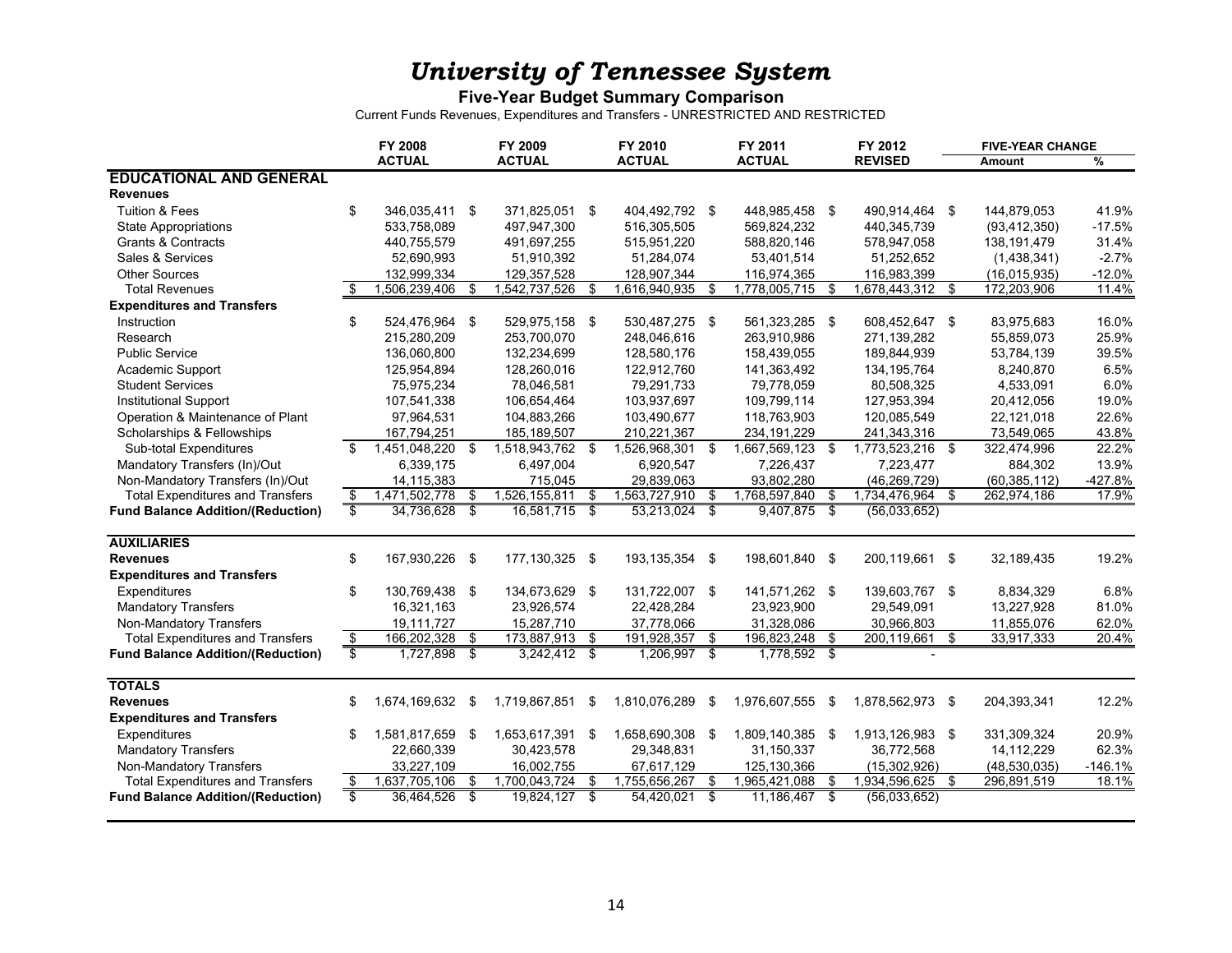### **Educational and General Unrestricted Net Assets**

|                                                  | <b>Total System</b>                    | Chattanooga       | Knoxville          | <b>Martin</b>               | Space<br>Institute   | Health<br><b>Science</b><br>Center | Institute of<br>Agriculture | Institute for<br><b>Public Service</b> | <b>University-Wide</b><br><b>Adminitration</b> |
|--------------------------------------------------|----------------------------------------|-------------------|--------------------|-----------------------------|----------------------|------------------------------------|-----------------------------|----------------------------------------|------------------------------------------------|
| <b>FY 2009-10 ACTUAL</b>                         |                                        |                   |                    |                             |                      |                                    |                             |                                        |                                                |
| <b>Estimated Net Assets at Beginning of Year</b> | \$<br>112,109,457                      | 7,260,496<br>\$   | \$23,626,436       | \$<br>6.519.459             | 516,310<br>\$        | \$29.480.101                       | \$ 10,132,808               | 1,013,288<br>s                         | 33,560,559<br>S                                |
| <b>Operating Funds</b>                           |                                        |                   |                    |                             |                      |                                    |                             |                                        |                                                |
| Revenue                                          | \$1.059.959.632                        | \$114,494,712     | \$467,422,731      | 82.688.270<br>\$            | 10.598.220<br>\$     | \$226,291,133                      | \$118,292,530               | \$<br>16.150.849                       | S<br>24.021.187                                |
| Less: Expenditures and Transfers                 | (1,023,071,660)                        | (112, 281, 719)   | (448, 487, 630)    | (79,356,726)                | (10, 437, 150)       | (219, 582, 498)                    | (110, 682, 161)             | (16,062,665)                           | (26, 181, 111)                                 |
| Carryover Funds To/(From) Net Assets             | 36,887,972                             | 2,212,993<br>\$   | 18,935,101<br>\$   | 3,331,544<br>\$             | 161,070<br>\$        | 6,708,635<br>\$                    | 7,610,369<br>\$             | 88,184<br>\$                           | (2, 159, 924)<br>\$                            |
| <b>ALLOCATED</b>                                 |                                        |                   |                    |                             |                      |                                    |                             |                                        |                                                |
| <b>Working Capital</b>                           | \$<br>23.006.803                       | \$<br>2.503.524   | \$<br>5,130,702    | \$.<br>635.394              | \$.<br>116,860       | \$<br>9.810.588                    | \$<br>1.032.383             |                                        | \$<br>3,777,352                                |
| <b>Revolving Funds</b>                           | 26,867,972                             | 548,875           | 1,559,714          |                             |                      | 2,440,690                          |                             |                                        | 22,318,693                                     |
| Encumbrances                                     | 7,549,276                              | 30,520            | 2,203,679          | 304,919                     | 24,471               | 1,235,251                          | 1,750,436                   |                                        | 2,000,000                                      |
| <b>Unexpended Gifts</b>                          | 20,437                                 | 20,437            |                    |                             |                      |                                    |                             |                                        |                                                |
| Reserve for Reappropriations                     | 47,639,384                             | 980,766           | 11,272,600         | 6,449,900                   | 123,233              | 15,369,004                         | 10,974,884                  | 315,000<br>\$                          | 2,153,997                                      |
| <b>Total Allocated Net Assets</b>                | 105,083,872<br>\$                      | \$<br>4,084,122   | \$<br>20,166,695   | \$<br>7,390,213             | 264,564<br>\$        | 28,855,533<br>\$                   | 13,757,703<br>\$            | \$<br>315,000                          | 30,250,042<br>\$                               |
| <b>UNALLOCATED</b>                               | 43.913.557                             | 5,389,367         | 22,394,842         | 2.460.790                   | 412.816              | 7,333,203                          | 3,985,474                   | 786.472                                | 1,150,593                                      |
| Total Net Assets - June 30, 2010                 | 148.997.429<br>s.                      | s.<br>9.473.489   | 42.561.537<br>- \$ | 9.851.003                   | \$<br>677,380        | Ŝ.<br>36.188.736                   | 17.743.177<br>s.            | 1,101,472<br>s                         | 31.400.635<br>\$                               |
| Percent Unallocated of Expend. & Transfers *     | 4.29%                                  | 4.80%             | 4.99%              | 3.10%                       | 3.96%                | 3.34%                              | 3.60%                       | 4.90%                                  | 2.41%                                          |
| <b>FY 2010-11 ACTUAL</b>                         |                                        |                   |                    |                             |                      |                                    |                             |                                        |                                                |
|                                                  | \$<br>148,997,429                      | \$<br>9,473,489   | \$42,561,537       | \$<br>9,851,003             | 677,380<br>\$        | \$36,188,736                       | \$ 17,743,177               | \$<br>1,101,472                        | 31,400,635<br>\$                               |
| <b>Estimated Net Assets at Beginning of Year</b> |                                        |                   |                    |                             |                      |                                    |                             |                                        |                                                |
| <b>Operating Funds</b><br>Revenue                |                                        |                   |                    |                             |                      |                                    |                             | \$                                     | \$                                             |
|                                                  | \$1,152,920,441                        | \$123,079,906     | \$ 531,169,514     | $\mathsf{\$}$<br>91,035,861 | \$<br>11,273,097     | \$ 236,023,970                     | \$119,943,092               | 16,510,759                             | 23,884,242                                     |
| Less: Expenditures and Transfers                 | (1, 142, 737, 404)                     | (122, 769, 407)   | (546, 972, 187)    | (87,085,617)                | (11, 394, 916)       | (218, 499, 101)                    | (115, 542, 652)             | (16, 389, 661)                         | (24,083,863)                                   |
| Carryover Funds To/(From) Net Assets             | 10,183,037                             | 310,499<br>\$     | (15,802,673)<br>\$ | 3,950,244<br>\$             | (121, 819)<br>\$     | 17,524,869<br>\$                   | 4,400,440<br>\$             | 121,098<br>\$                          | (199, 621)<br>\$                               |
| <b>ALLOCATED</b>                                 |                                        |                   |                    |                             |                      |                                    |                             |                                        |                                                |
| <b>Working Capital</b>                           | \$<br>18,734,053                       | \$<br>2,504,906   | \$<br>5,360,302    | \$<br>1,057,202             | 80,265<br>\$         | 5,363,231<br>\$                    | \$<br>1,140,799             | \$.<br>144,111                         | 3,083,237<br>\$                                |
| <b>Revolving Funds</b>                           | 25,756,137                             |                   | (81, 188)          |                             |                      | 2,768,684                          |                             |                                        | 23,068,641                                     |
| Encumbrances                                     | 7,620,592                              |                   | 3,213,085          | 215,263                     |                      | 2,298,036                          | 1,766,317                   |                                        | 127,891                                        |
| <b>Unexpended Gifts</b>                          | 20.437                                 | 20.437            |                    |                             |                      |                                    |                             |                                        |                                                |
| Reserve for Reappropriations                     | 62,390,292                             | 1,708,901         |                    | 9,000,000                   |                      | 33,425,947                         | 13,999,884                  | 470,000<br>\$                          | 3,785,560                                      |
| <b>Total Allocated Net Assets</b>                | 114,521,511                            | \$<br>4,234,244   | \$<br>8,492,199    | \$<br>10,272,465            | \$<br>80,265         | \$<br>43.855.898                   | \$<br>16.907.000            | \$<br>614.111                          | \$<br>30.065.329                               |
| <b>UNALLOCATED</b>                               | 44,658,955<br>\$                       | \$<br>5,549,744   | 18,266,666<br>\$   | \$<br>3,528,782             | \$<br>475,296        | \$<br>9,857,707                    | \$<br>5,236,617             | \$<br>608,459                          | \$<br>1,135,685                                |
| Total Net Assets - June 30, 2011                 | s.<br>159,180,466                      | \$<br>9,783,988   | s.<br>26,758,864   | s.<br>13,801,247            | \$<br>555,561        | \$<br>53,713,605                   | \$<br>22,143,617            | s.<br>1,222,570                        | \$<br>31,201,014                               |
| Percent Unallocated of Expend. & Transfers *     | 3.91%                                  | 4.52%             | 3.34%              | 4.05%                       | 4.17%                | 4.51%                              | 4.53%                       | 3.71%                                  | 4.72%                                          |
| FY 2011-12 REVISED BUDGET                        |                                        |                   |                    |                             |                      |                                    |                             |                                        |                                                |
| <b>Estimated Net Assets at Beginning of Year</b> | 159,180,466<br>\$                      | 9,783,988<br>s    | \$ 26,758,864      | \$ 13,801,247               | 555,561<br>\$        | \$53,713,605                       | 22,143,617<br>s.            | 1,222,570<br>s                         | 31,201,014<br>S                                |
|                                                  |                                        |                   |                    |                             |                      |                                    |                             |                                        |                                                |
| <b>Operating Funds</b><br>Revenue                | \$1,052,862,480                        | \$113,260,254     | \$473,704,819      | \$ 81,910,268               | \$<br>9,795,050      | \$222,645,720                      | \$114,505,020               | \$ 15,510,347                          | \$<br>21,531,002                               |
| Less: Expenditures and Transfers                 | (1, 108, 698, 860)                     | (114, 902, 575)   | (476, 917, 904)    | (88, 635, 624)              | (9,795,050)          | (249, 725, 528)                    | (130, 560, 207)             | (15, 835, 009)                         | (22, 326, 963)                                 |
| Carryover Funds To/(From) Net Assets             | (55, 836, 380)<br>-S                   | \$<br>(1,642,321) | \$<br>(3,213,085)  | \$<br>(6,725,356)           | \$<br>$\sim$         | \$<br>(27,079,808)                 | \$(16,055,187)              | (324, 662)<br>\$                       | (795, 961)<br>\$                               |
|                                                  |                                        |                   |                    |                             |                      |                                    |                             |                                        |                                                |
| <b>Net Assets Detail:</b><br><b>ALLOCATED</b>    |                                        |                   |                    |                             |                      |                                    |                             |                                        |                                                |
| <b>Working Capital</b>                           | \$.<br>18,734,052                      | \$<br>2,504,906   | 5,360,302<br>\$    | \$<br>1,057,202             | \$<br>80,265         | \$<br>5,363,231                    | \$<br>1,140,798             | \$<br>144,111                          | 3.083.237<br>- \$                              |
| <b>Revolving Funds</b>                           | 25,756,137                             |                   | (81, 188)          |                             |                      | 2,768,684                          |                             |                                        | 23,068,641                                     |
| Encumbrances                                     | 6,722,060                              |                   | 3,213,085          | 215,263                     |                      | 2,298,036                          | 867,785                     |                                        | 127,891                                        |
| <b>Unexpended Gifts</b>                          | 20,437                                 | 20,437            |                    |                             |                      |                                    |                             |                                        |                                                |
| Reserve for Reappropriations                     | 9.632.029                              |                   |                    | 1.500.000                   |                      | 4.900.000                          |                             | 75,000                                 | 3.157.029                                      |
| <b>Total Allocated Net Assets</b>                | 60.864.715                             | 2,525,343         | 8,492,199<br>\$    | 2,772,465<br>\$             | 80.265<br>\$         | 15.329.951<br>\$                   | 2,008,583                   | 219,111<br>\$                          | 29.436.798<br>\$                               |
| <b>UNALLOCATED</b>                               | \$<br>42,479,371                       | \$<br>5,616,324   | \$<br>15,053,580   | \$<br>4,303,426             | \$<br>475,296        | \$<br>11,303,846                   | \$<br>4,079,847             | \$<br>678,797                          | \$<br>968,255                                  |
| Total Net Assets - October 31, 2011              | $\overline{\mathbf{s}}$<br>103,344,086 | \$<br>8,141,667   | \$<br>23,545,779   | 7,075,891<br>\$             | $\bullet$<br>555,561 | \$<br>26,633,797                   | \$<br>6,088,430             | $\overline{\mathbf{s}}$<br>897,908     | $\bullet$<br>30,405,053                        |
| Percent Unallocated of Expend. & Transfers *     | 3.83%                                  | 4.89%             | 3.16%              | 4.86%                       | 4.85%                | 4.53%                              | 3.12%                       | 4.29%                                  | 4.34%                                          |

*\* Recommended percent unallocated of expenditures and transfers is 2% to 5%.*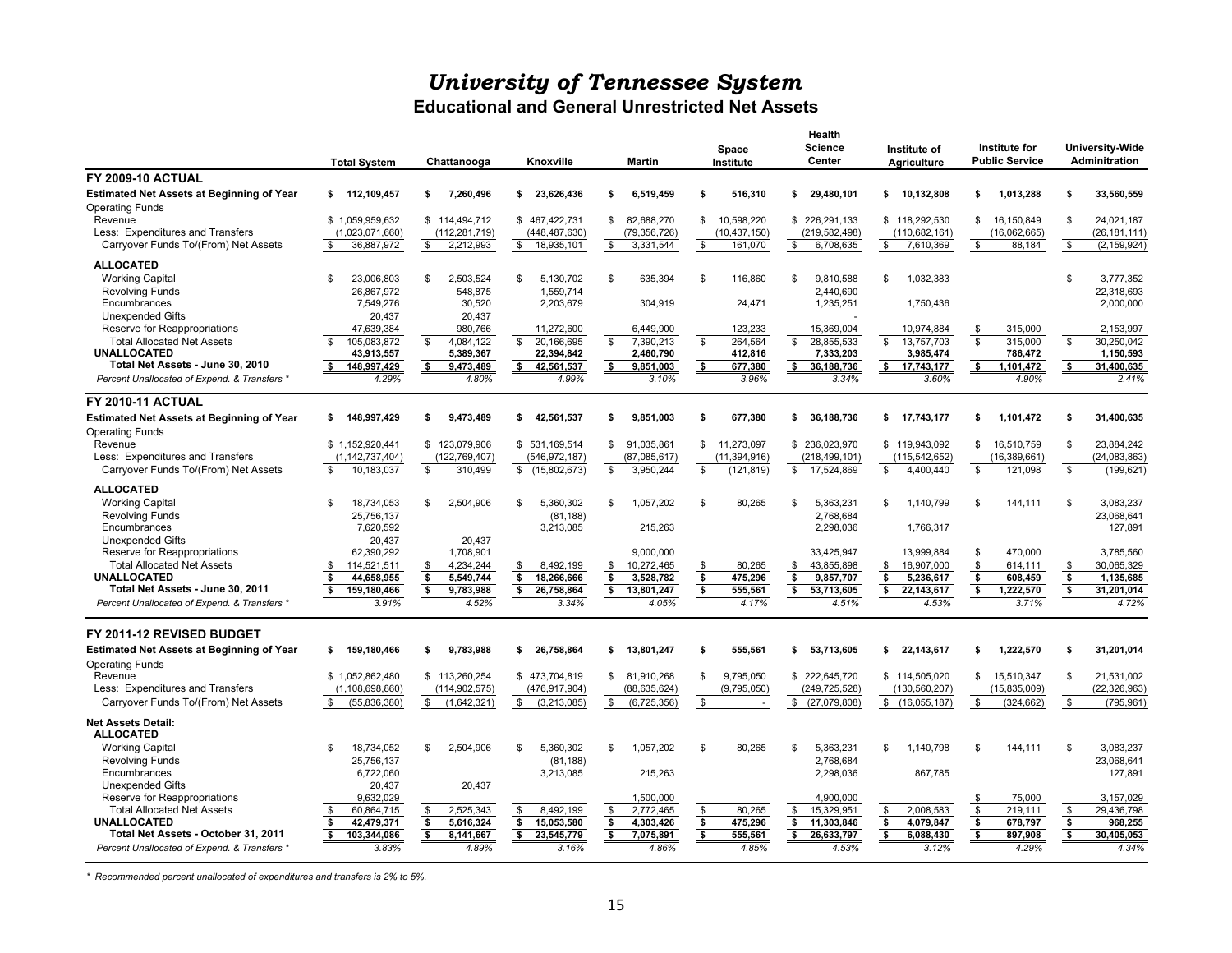**Auxiliary Unrestricted Net Assets**

|                                                  | <b>Total System</b>                  | Chattanooga                          | Knoxville               | <b>Martin</b>                        | <b>Space Institute</b>  | <b>Health Science</b><br><b>Center</b> |  |  |  |
|--------------------------------------------------|--------------------------------------|--------------------------------------|-------------------------|--------------------------------------|-------------------------|----------------------------------------|--|--|--|
| <b>FY 2009-10 ACTUAL</b>                         |                                      |                                      |                         |                                      |                         |                                        |  |  |  |
| <b>Estimated Net Assets at Beginning of Year</b> | 19,030,093                           | 1,113,726                            | 16.991.997              | \$                                   | \$                      | \$                                     |  |  |  |
| <b>Operating Funds</b>                           | \$                                   | \$                                   | \$                      | 881,410                              | 22,824                  | 20,136                                 |  |  |  |
| Revenue                                          | \$                                   | \$                                   | \$                      | \$                                   | \$                      | \$                                     |  |  |  |
|                                                  | 192.521.124                          | 10.911.997                           | 165.595.603             | 12.654.659                           | 127.216                 | 3.231.649                              |  |  |  |
| Less: Expenditures and Transfers                 | (191,600,726)                        | (10, 739, 076)                       | (164, 914, 004)         | (12,625,086)                         | (130, 657)              | (3, 191, 903)                          |  |  |  |
| Carryover Funds To/(From) Net Assets             | 920,398                              | \$                                   | \$                      | 29,573                               | \$                      | 39,746                                 |  |  |  |
|                                                  | -\$                                  | 172,921                              | 681,599                 | \$                                   | (3, 441)                | \$                                     |  |  |  |
| <b>ALLOCATED</b>                                 |                                      |                                      |                         |                                      |                         |                                        |  |  |  |
| <b>Working Capital</b>                           | \$                                   | \$                                   | \$                      | \$                                   | \$                      | \$                                     |  |  |  |
|                                                  | 9,159,212                            | 884,311                              | 7,984,453               | 269,264                              | 12,383                  | 8,801                                  |  |  |  |
| <b>Revolving Funds</b>                           | 3,803,866                            |                                      | 3,803,866               |                                      |                         |                                        |  |  |  |
| Encumbrances                                     | 177,680                              |                                      | 107,714                 | 55,455                               |                         | 14,511                                 |  |  |  |
| <b>Total Allocated Net Assets</b>                | 13,140,758                           | $\bullet$                            | \$                      | $\pmb{\mathfrak{P}}$                 | 12,383                  | $\boldsymbol{\theta}$                  |  |  |  |
|                                                  | \$                                   | 884,311                              | 11,896,033              | 324,719                              | $\pmb{\$}$              | 23,312                                 |  |  |  |
| <b>UNALLOCATED</b>                               | $\overline{\mathbf{s}}$              | \$                                   | $\overline{\bullet}$    | $\overline{\boldsymbol{\mathsf{s}}}$ | $\sqrt[6]{\frac{1}{2}}$ | $\bullet$                              |  |  |  |
|                                                  | 6,809,733                            | 402.336                              | 5,777,563               | 586.264                              | 7.000                   | 36,570                                 |  |  |  |
| Total Net Assets - June 30, 2010                 | \$                                   | $\overline{\mathbf{s}}$              | S.                      | \$                                   | $\overline{\mathbf{s}}$ | $\overline{\mathbf{s}}$                |  |  |  |
|                                                  | 19,950,491                           | 1,286,647                            | 17,673,596              | 910,983                              | 19,383                  | 59,882                                 |  |  |  |
| Percent Unallocated of Expend. & Transfers       | 3.55%                                | 3.75%                                | 3.50%                   | 4.64%                                | 5.36%                   | 1.15%                                  |  |  |  |
| <b>FY 2010-11 ACTUAL</b>                         |                                      |                                      |                         |                                      |                         |                                        |  |  |  |
| <b>Estimated Net Assets at Beginning of Year</b> | \$                                   | \$                                   | \$                      | \$                                   | \$                      | \$                                     |  |  |  |
| <b>Operating Funds</b>                           | 19,950,491                           | 1,286,647                            | 17,673,596              | 910,983                              | 19,383                  | 59,882                                 |  |  |  |
| Revenue                                          | \$                                   | 10.564.234                           | \$                      | \$                                   | \$                      | \$                                     |  |  |  |
|                                                  | 197.856.791                          | \$                                   | 170.956.396             | 13.297.594                           | 108.640                 | 2.929.927                              |  |  |  |
| Less: Expenditures and Transfers                 | (196, 434, 598)                      | (10, 404, 912)                       | (169, 955, 550)         | (13,078,688)                         | (107, 259)              | (2,888,189)                            |  |  |  |
| Carryover Funds To/(From) Net Assets             | \$                                   | \$                                   | \$                      | \$                                   | $\mathfrak s$           | \$                                     |  |  |  |
|                                                  | 1,422,193                            | 159,322                              | 1,000,846               | 218,906                              | 1,381                   | 41,738                                 |  |  |  |
| <b>ALLOCATED</b>                                 |                                      |                                      |                         |                                      |                         |                                        |  |  |  |
| <b>Working Capital</b>                           | \$                                   | 1,047,764                            | \$                      | 478.276                              | \$                      | \$                                     |  |  |  |
|                                                  | 9.065.216                            | \$                                   | 7.517.944               | \$                                   | 9.536                   | 11.696                                 |  |  |  |
| <b>Revolving Funds</b>                           | 4,879,358                            |                                      | 4.879.358               |                                      |                         |                                        |  |  |  |
| Encumbrances                                     | 251,511                              |                                      | 87,372                  | 99,394                               |                         | 64,745                                 |  |  |  |
| <b>Total Allocated Net Assets</b>                | 14,196,085                           | \$                                   | 12.484.674              | $$\mathbb{S}$$                       | 9,536                   | $\sqrt[6]{3}$                          |  |  |  |
|                                                  | \$                                   | 1,047,764                            | \$                      | 577.670                              | \$                      | 76,441                                 |  |  |  |
| <b>UNALLOCATED</b>                               | $\overline{\boldsymbol{\mathsf{s}}}$ | $\overline{\mathbf{3}}$              | \$                      | $\overline{\mathbf{S}}$              | $\overline{\bullet}$    | $\overline{\boldsymbol{\mathsf{s}}}$   |  |  |  |
|                                                  | 7,176,599                            | 398,205                              | 6,189,768               | 552,219                              | 11,228                  | 25,178                                 |  |  |  |
| Total Net Assets - June 30, 2011                 | $\overline{\mathbf{s}}$              | $\bullet$                            | $\overline{\mathbf{s}}$ | $\overline{\bullet}$                 | $\overline{\bullet}$    | $\bullet$                              |  |  |  |
|                                                  | 21,372,684                           | 1,445,969                            | 18,674,442              | 1,129,889                            | 20,764                  | 101,620                                |  |  |  |
| Percent Unallocated of Expend. & Transfers       | 3.65%                                | 3.83%                                | 3.64%                   | 4.22%                                | 10.47%                  | 0.87%                                  |  |  |  |
| FY 2011-12 REVISED BUDGET                        |                                      |                                      |                         |                                      |                         |                                        |  |  |  |
| <b>Estimated Net Assets at Beginning of Year</b> | 21,372,684                           | 1,445,969                            | \$                      | \$                                   | \$                      | 101,620                                |  |  |  |
| <b>Operating Funds</b>                           | \$                                   | \$                                   | 18,674,442              | 1,129,889                            | 20,764                  | \$                                     |  |  |  |
| Revenue                                          | $\mathfrak{L}$                       | \$                                   | \$                      | \$                                   | \$                      | \$                                     |  |  |  |
|                                                  | 198.219.661                          | 7.791.217                            | 174.669.433             | 12.929.062                           | 95.400                  | 2.734.549                              |  |  |  |
| Less: Expenditures and Transfers                 | (198, 219, 661)                      | (7,791,217)                          | (174, 669, 433)         | (12,929,062)                         | (95, 400)               | (2,734,549)                            |  |  |  |
| Carryover Funds To/(From) Net Assets             | \$                                   | \$                                   | \$                      | $\bullet$                            | $\sqrt{2}$              | \$                                     |  |  |  |
|                                                  | $\blacksquare$                       | $\sim$                               | $\sim$                  | $\sim$                               | $\sim$                  | $\sim$                                 |  |  |  |
| <b>ALLOCATED</b>                                 |                                      |                                      |                         |                                      |                         |                                        |  |  |  |
| <b>Working Capital</b>                           | \$                                   | 1,047,764                            | \$                      | \$                                   | \$                      | \$                                     |  |  |  |
|                                                  | 9,065,216                            | \$                                   | 7,517,944               | 478,276                              | 9,536                   | 11,696                                 |  |  |  |
| <b>Revolving Funds</b>                           | 4,879,358                            |                                      | 4,879,358               |                                      |                         |                                        |  |  |  |
| Encumbrances                                     | 261,511                              | 10,000                               | 87,372                  | 99,394                               |                         | 64.745                                 |  |  |  |
| <b>Total Allocated Net Assets</b>                | \$                                   | \$                                   | \$                      | $\,$                                 | 9,536                   | \$                                     |  |  |  |
|                                                  | 14,206,085                           | 1,057,764                            | 12,484,674              | 577.670                              | \$                      | 76,441                                 |  |  |  |
| <b>UNALLOCATED</b>                               | \$                                   | $\overline{\boldsymbol{\mathsf{s}}}$ | $\overline{\bullet}$    | $\overline{\bullet}$                 | $\overline{\mathbf{S}}$ | $\overline{\boldsymbol{\mathsf{s}}}$   |  |  |  |
|                                                  | 7,166,599                            | 388,205                              | 6,189,768               | 552,219                              | 11,228                  | 25,178                                 |  |  |  |
| Total Net Assets - October 31, 2011              | \$                                   | $\bullet$                            | $\bullet$               | $\bullet$                            | $\overline{\mathbf{S}}$ | $\bullet$                              |  |  |  |
|                                                  | 21,372,684                           | 1,445,969                            | 18,674,442              | 1,129,889                            | 20,764                  | 101,620                                |  |  |  |
| Percent Unallocated of Expend. & Transfers       | 3.62%                                | 4.98%                                | 3.54%                   | 4.27%                                | 11.77%                  | 0.92%                                  |  |  |  |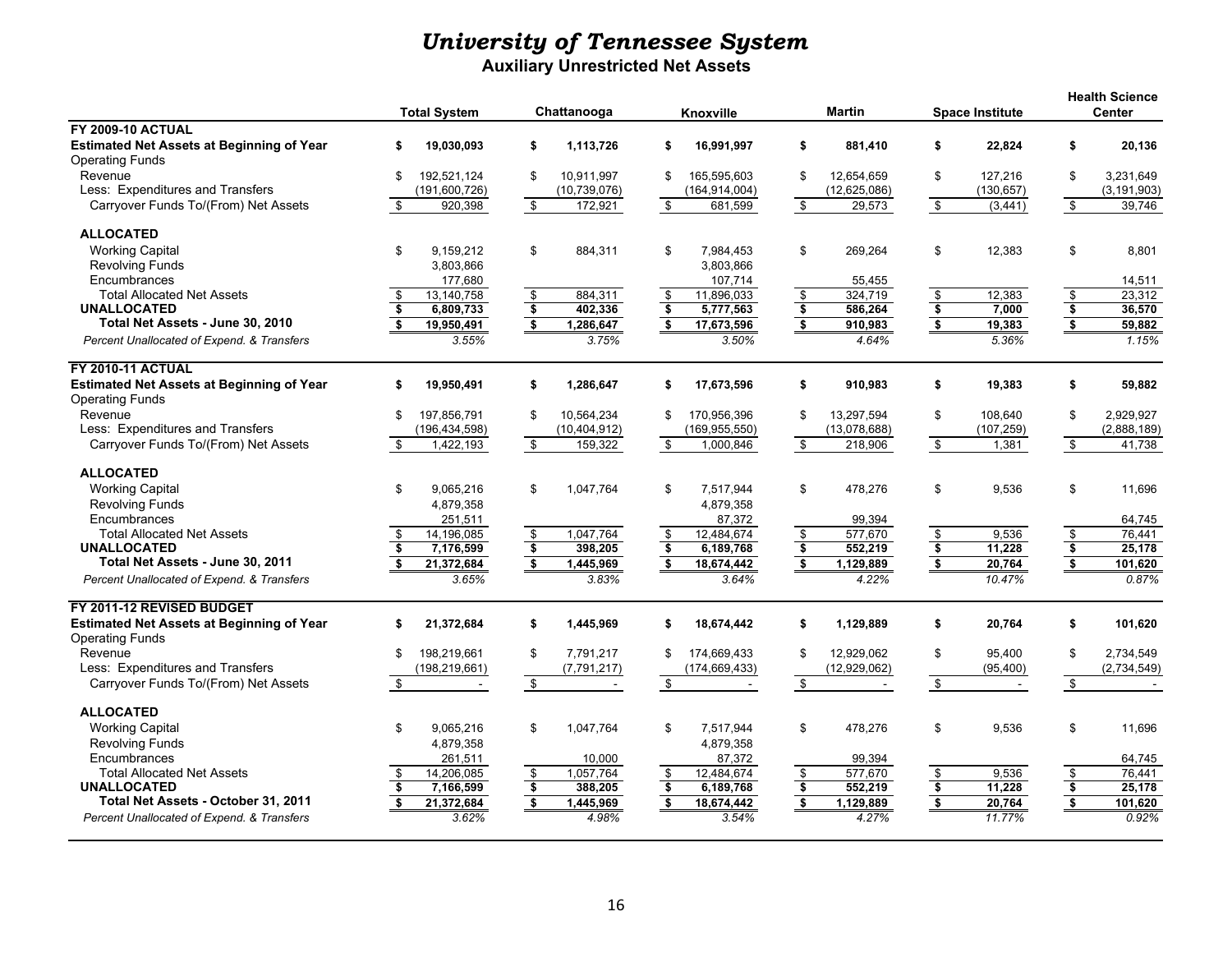### *The University of Tennessee*

### **FY 2012 Revised Budget Positions**

All Full-time and Part-time Positions (Including ARRA and MOE and Excluding Student Employees)

### **UNRESTRICTED E&G**

|                                    | Faculty | Administrative     | Professional   | Cler/Tech/Maint | Total |
|------------------------------------|---------|--------------------|----------------|-----------------|-------|
| Chattanooga                        | 434     | 96                 | 176            | 320             | 1,026 |
| Knoxville                          | 1,378   | 239                | 641            | 1.659           | 3,917 |
| Martin                             | 304     | 57                 | 107            | 296             | 765   |
| Space Institute                    | 23      | 8                  | 10             | 43              | 84    |
| <b>Health Science Center</b>       |         |                    |                |                 |       |
| Memphis                            | 554     | 81                 | 242            | 683             | 1,560 |
| Family Practice - Jackson          | 8       |                    | 4              | 46              | 58    |
| Family Practice - Knoxville        | 11      | $\overline{2}$     | 3              | 41              | 57    |
| Family Practice - Memphis          | 16      |                    |                | 26              | 44    |
| Clinical Ed. Center - Chattanooga  | 11      | 4                  | 3              | $\overline{2}$  | 20    |
| Clinical Ed. Center - Knoxville    | 10      | $\overline{2}$     | $\overline{7}$ | 25              | 44    |
| Sub-total Health Science Center    | 610     | 89                 | 259            | 823             | 1,781 |
| Institute of Agriculture           |         |                    |                |                 |       |
| Agricultural Experiment Station    | 94      | 17                 | 83             | 118             | 311   |
| <b>UT Extension</b>                | 57      | 10                 | 298            | 219             | 585   |
| Veterinary Medicine                | 98      | 8                  | 30             | 177             | 314   |
| Sub-total Institute of Agriculture | 249     | 35                 | 410            | 515             | 1,210 |
| <b>Public Service Units</b>        |         |                    |                |                 |       |
| Institute for Public Service       |         | 6                  | 14             | 13              | 33    |
| <b>MTAS</b>                        |         | 2                  | 34             | 12              | 48    |
| <b>CTAS</b>                        |         | 1                  | 27             | 6               | 35    |
| Sub-total Public Service Units     |         | 9                  | 76             | 31              | 116   |
| System Administration              |         | 60                 | 148            | 83              | 291   |
| <b>Total Unrestricted E&amp;G</b>  | 2,999   | 594                | 1,828          | 3,769           | 9,191 |
|                                    |         | <b>AUXILIARIES</b> |                |                 |       |
|                                    |         | Administrative     | Professional   | Cler/Tech/Maint | Total |

|                              | Administrative | Professional | Cler/Tech/Maint | Total |
|------------------------------|----------------|--------------|-----------------|-------|
| Chattanooga                  |                |              | 26              | 37    |
| Knoxville                    | 51             | 104          | 513             | 668   |
| Martin                       | 5              | 12           | 42              | 59    |
| Space Institute              |                |              |                 | 3     |
| <b>Health Science Center</b> |                |              | 32              | 33    |
| <b>Total Auxiliaries</b>     | 61             | 124          | 615             | 800   |

### **RESTRICTED E&G**

|                                        | Faculty | Administrative | Professional | Cler/Tech/Maint | Total  |
|----------------------------------------|---------|----------------|--------------|-----------------|--------|
| Chattanooga                            | 49      | 17             | 61           | 85              | 212    |
| Knoxville                              | 185     | 46             | 895          | 441             | 1,567  |
| Martin                                 | 6       | 5              | 40           | 20              | 70     |
| Space Institute                        | 5       |                | 8            | 5               | 17     |
| <b>Health Science Center</b>           |         |                |              |                 |        |
| Memphis                                | 383     | 17             | 577          | 659             | 1,635  |
| Clinical Ed. Center - Chattanooga      | 114     |                | 6            | 20              | 141    |
| Clinical Ed. Center - Knoxville        | 182     | 6              | 24           | 55              | 267    |
| FMU - Knoxville                        | 5       |                |              | 5               | 11     |
| Sub-total Health Science Center        | 684     | 24             | 607          | 739             | 2,054  |
| Institute of Agriculture               |         |                |              |                 |        |
| <b>Agricultural Experiment Station</b> | 5       |                | 32           | 28              | 65     |
| <b>UT Extension</b>                    | 4       | 2              | 163          | 296             | 465    |
| <b>Veterinary Medicine</b>             | 12      | 0              | 24           | 12              | 49     |
| Sub-total Institute of Agriculture     | 21      | 3              | 219          | 336             | 579    |
| <b>Public Service Units</b>            |         |                |              |                 |        |
| Institute for Public Service           | 0       |                | 41           |                 | 43     |
| <b>MTAS</b>                            |         |                | 3            | $\Omega$        | 3      |
| <b>CTAS</b>                            |         |                | 3            |                 | 3      |
| Sub-total Public Service Units         | 0       |                | 47           | 1               | 49     |
| <b>UWA</b>                             |         | 3              | 6            | $\overline{2}$  | 12     |
| <b>Total Restricted E&amp;G</b>        | 951     | 98             | 1,883        | 1,629           | 4,561  |
| <b>TOTAL UNIVERSITY POSITIONS</b>      | 3,951   | 753            | 3,834        | 6,013           | 14,551 |
| Percent of Total                       | 27.2%   | 5.2%           | 26.3%        | 41.3%           | 100.0% |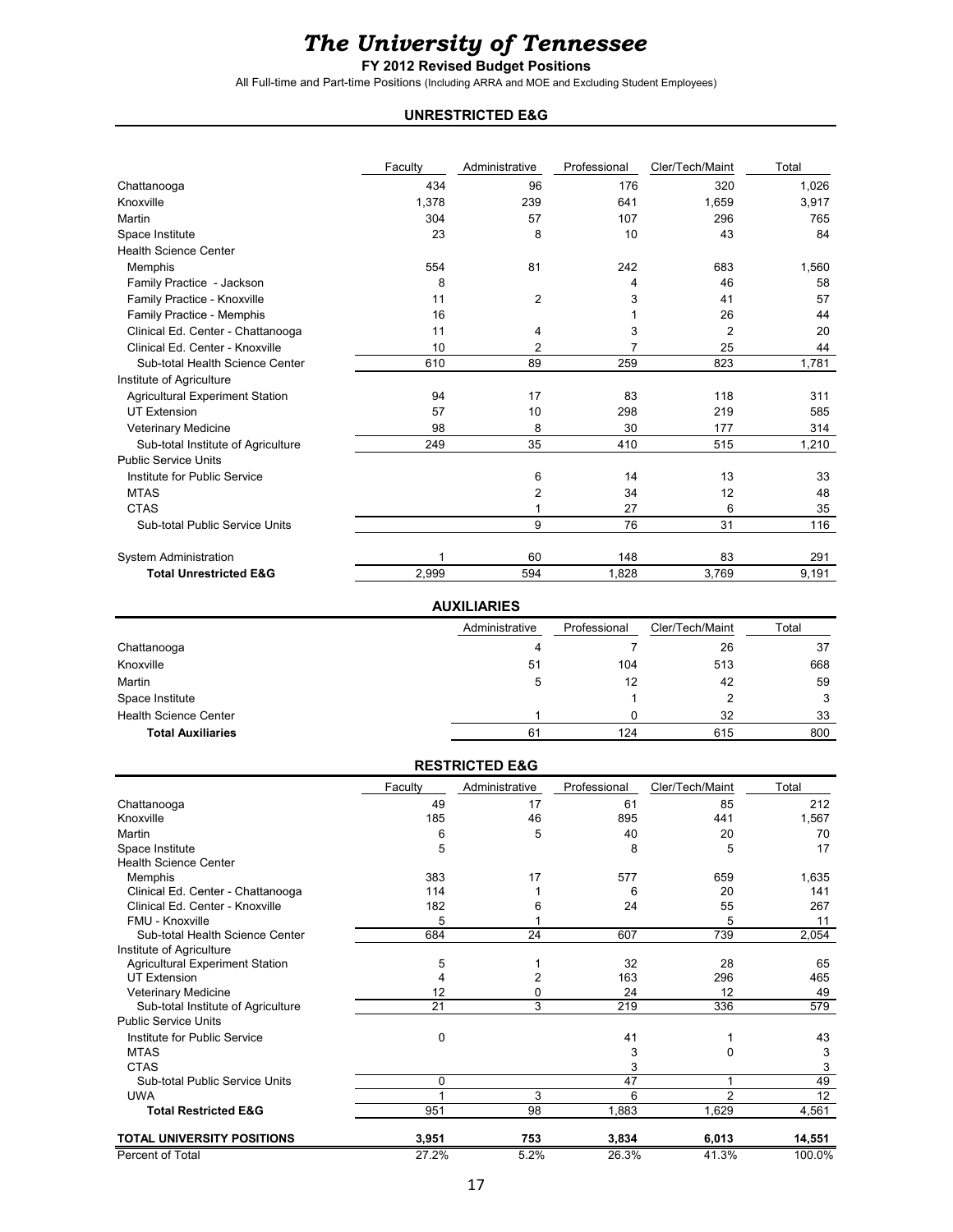# *University of Tennessee*

**Men's and Women's Sports Activities**

|                      |                           | <b>KNOXVILLE</b>          |                           | <b>CHATTANOOGA</b>        |                           | <b>MARTIN</b>      |
|----------------------|---------------------------|---------------------------|---------------------------|---------------------------|---------------------------|--------------------|
| <b>SPORT</b>         | Men                       | Women                     | Men                       | Women                     | Men                       | Women              |
| Baseball             | $\mathsf{X}$              |                           |                           |                           | X                         |                    |
| <b>Basketball</b>    | $\mathbf{X}$              | X                         | $\boldsymbol{X}$          | $\boldsymbol{\mathsf{X}}$ | X                         | $\boldsymbol{X}$   |
| Crew                 |                           | X                         |                           |                           |                           |                    |
| <b>Cross Country</b> |                           |                           | $\boldsymbol{X}$          | X                         | $\boldsymbol{\mathsf{X}}$ | X                  |
| Equestrian           |                           |                           |                           |                           |                           | $\boldsymbol{X}$   |
| Football             | $\mathbf x$               |                           | $\boldsymbol{X}$          |                           | $\mathsf{X}$              |                    |
| Golf                 | $\boldsymbol{\mathsf{X}}$ | $\boldsymbol{\mathsf{X}}$ | $\boldsymbol{X}$          | $\boldsymbol{X}$          | $\boldsymbol{\mathsf{X}}$ |                    |
| Rifle                |                           |                           |                           |                           | $\boldsymbol{\mathsf{X}}$ | $\boldsymbol{X}$   |
| Rodeo                |                           |                           |                           |                           | $\boldsymbol{X}$          | X                  |
| Soccer               |                           | $\pmb{\mathsf{X}}$        |                           | $\boldsymbol{\mathsf{X}}$ |                           | $\pmb{\mathsf{X}}$ |
| Softball             |                           | $\boldsymbol{X}$          |                           | X                         |                           | $\boldsymbol{X}$   |
| Swimming             | $\boldsymbol{\mathsf{X}}$ | X                         |                           |                           |                           |                    |
| Tennis               | $\mathbf x$               | $\boldsymbol{\mathsf{X}}$ | $\boldsymbol{\mathsf{X}}$ | $\boldsymbol{\mathsf{X}}$ |                           | $\pmb{\mathsf{X}}$ |
| <b>Track</b>         | $\mathbf{X}$              | X                         | $\boldsymbol{X}$          | X                         |                           |                    |
| Volleyball           |                           | $\boldsymbol{X}$          |                           | X                         |                           | $\boldsymbol{X}$   |
| Wrestling            |                           |                           | $\boldsymbol{\mathsf{X}}$ |                           |                           |                    |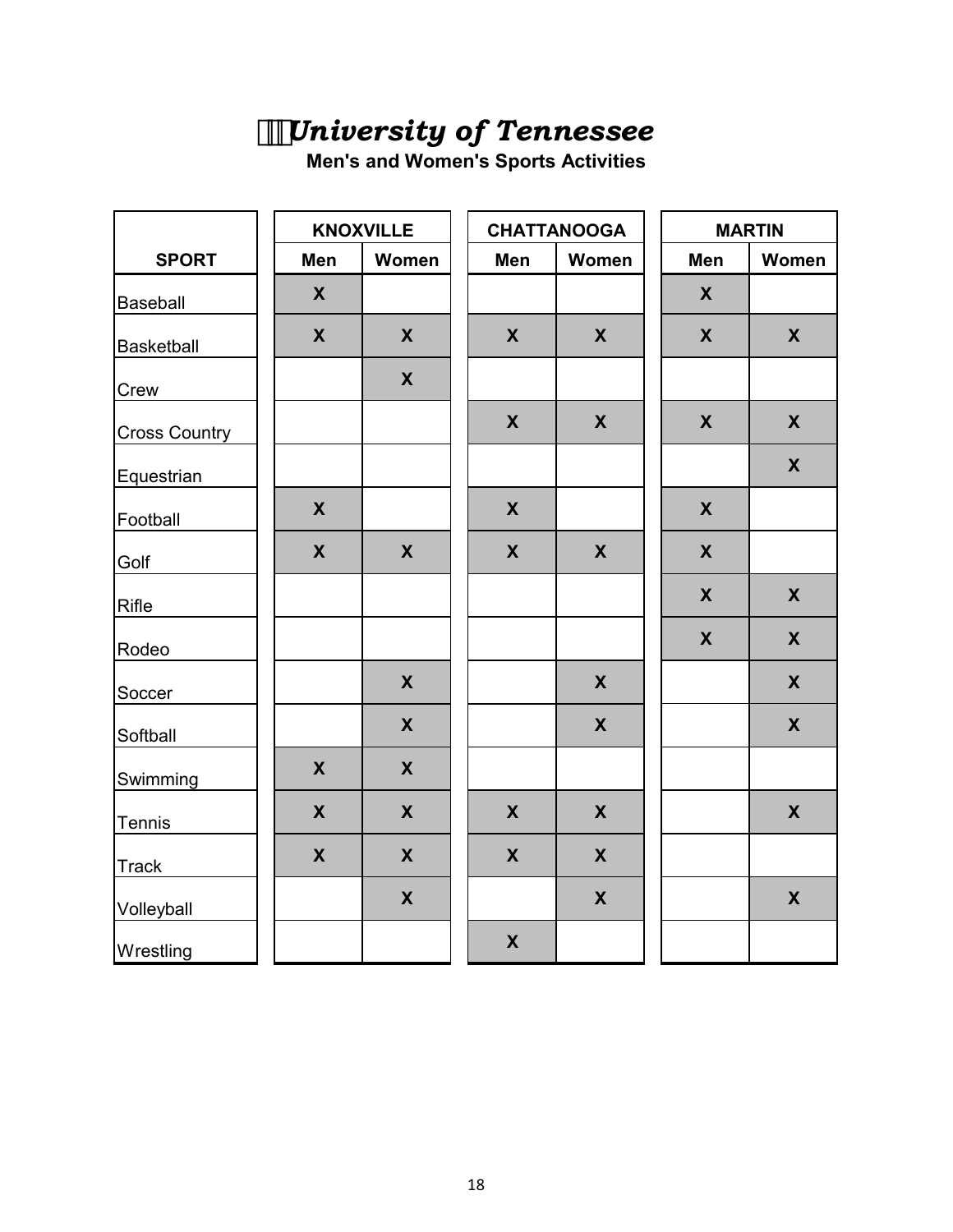# *The University of Tennessee at Chattanooga*

| FY 2011-12 Revenues                   |         |  |  |  |  |  |  |  |
|---------------------------------------|---------|--|--|--|--|--|--|--|
| <b>Unrestricted E&amp;G</b>           |         |  |  |  |  |  |  |  |
| (In Millions)                         |         |  |  |  |  |  |  |  |
|                                       |         |  |  |  |  |  |  |  |
| <b>Tuition &amp; Fees</b>             | \$72.5  |  |  |  |  |  |  |  |
| <b>State Appropriations</b>           | 35.1    |  |  |  |  |  |  |  |
| <b>Grants &amp; Contracts</b>         | .6      |  |  |  |  |  |  |  |
| Sales & Services                      | 4.3     |  |  |  |  |  |  |  |
| Other                                 | .8      |  |  |  |  |  |  |  |
| <b>Total Revenue</b>                  | \$113.3 |  |  |  |  |  |  |  |
|                                       |         |  |  |  |  |  |  |  |
|                                       |         |  |  |  |  |  |  |  |
| <b>Fall 2011 Headcount Enrollment</b> |         |  |  |  |  |  |  |  |
| Undergraduate                         | 9,891   |  |  |  |  |  |  |  |
| Graduate                              | 1,547   |  |  |  |  |  |  |  |
| <b>TOTAL</b>                          | 11,438  |  |  |  |  |  |  |  |
| First-Time Freshman                   | 2,186   |  |  |  |  |  |  |  |
|                                       |         |  |  |  |  |  |  |  |
|                                       |         |  |  |  |  |  |  |  |
| <b>FTE Positions</b>                  |         |  |  |  |  |  |  |  |
| (Unrestricted E&G)                    |         |  |  |  |  |  |  |  |
| <b>October 31, 2011</b>               |         |  |  |  |  |  |  |  |
|                                       |         |  |  |  |  |  |  |  |
| Faculty                               | 434     |  |  |  |  |  |  |  |
| Administrative                        | 96      |  |  |  |  |  |  |  |
| Professional                          | 176     |  |  |  |  |  |  |  |
| Cler/Tech/Maint                       | 320     |  |  |  |  |  |  |  |

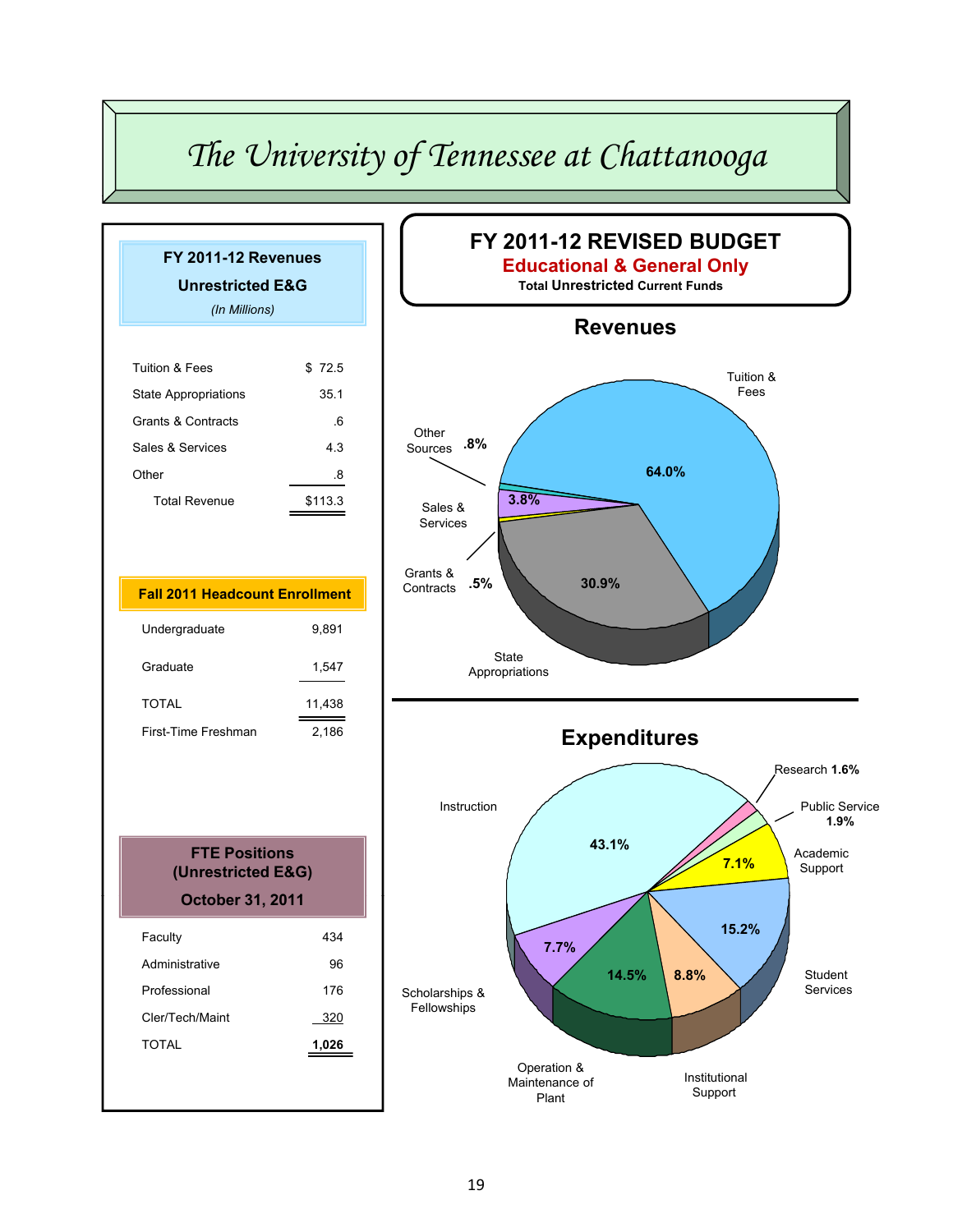### **FY 2012 Revised Budget Summary**

Unrestricted Current Funds Revenue, Expenditures, and Transfers

|                                                      |    |                          |    |                            |    |                           |     | <b>CHANGE</b><br><b>Original To Revised</b> |           |  |  |
|------------------------------------------------------|----|--------------------------|----|----------------------------|----|---------------------------|-----|---------------------------------------------|-----------|--|--|
|                                                      |    | FY 2011<br><b>ACTUAL</b> |    | FY 2012<br><b>ORIGINAL</b> |    | FY 2012<br><b>REVISED</b> |     | <b>Amount</b>                               | %         |  |  |
| <b>EDUCATION AND GENERAL</b>                         |    |                          |    |                            |    |                           |     |                                             |           |  |  |
| <b>Revenues</b>                                      |    |                          |    |                            |    |                           |     |                                             |           |  |  |
| <b>Tuition &amp; Fees</b>                            | \$ | 68,130,826               | \$ | 70,850,178 \$              |    | 72,474,896 \$             |     | 1,624,718                                   | 2.3%      |  |  |
| <b>State Appropriations</b>                          |    | 48,591,279               |    | 34,563,819                 |    | 35,050,139                |     | 486,320                                     | 1.4%      |  |  |
| Grants & Contracts                                   |    | 984,184                  |    | 453,856                    |    | 582,038                   |     | 128,182                                     | 28.2%     |  |  |
| Sales & Service                                      |    | 4,686,039                |    | 4,076,303                  |    | 4,268,072                 |     | 191,769                                     | 4.7%      |  |  |
| <b>Other Sources</b>                                 |    | 687,578                  |    | 871,361                    |    | 885,109                   |     | 13,748                                      | 1.6%      |  |  |
| <b>Total Revenues</b>                                | \$ | 123,079,906              | \$ | 110,815,517                | \$ | 113,260,254               | \$  | 2,444,737                                   | 2.2%      |  |  |
| <b>Expenditures and Transfers</b>                    |    |                          |    |                            |    |                           |     |                                             |           |  |  |
| Instruction                                          | \$ | 49,618,696               | \$ | 48,394,032 \$              |    | 51,893,508 \$             |     | 3,499,476                                   | 7.2%      |  |  |
| Research                                             |    | 3,587,440                |    | 1,806,982                  |    | 1,939,584                 |     | 132,602                                     | 7.3%      |  |  |
| <b>Public Service</b>                                |    | 2,142,039                |    | 2,155,602                  |    | 2,336,038                 |     | 180,436                                     | 8.4%      |  |  |
| Academic Support                                     |    | 8,893,860                |    | 7,926,775                  |    | 8,550,451                 |     | 623,676                                     | 7.9%      |  |  |
| <b>Student Services</b>                              |    | 19,023,776               |    | 17,286,663                 |    | 18,340,910                |     | 1,054,247                                   | 6.1%      |  |  |
| <b>Institutional Support</b>                         |    | 8,877,499                |    | 9,204,499                  |    | 10,565,477                |     | 1,360,978                                   | 14.8%     |  |  |
| Operation & Maintenance of Plant                     |    | 13,376,796               |    | 13,944,079                 |    | 17,420,134                |     | 3,476,055                                   | 24.9%     |  |  |
| Scholarships & Fellowships                           |    | 7,361,302                |    | 9,695,393                  |    | 9,270,158                 |     | (425, 235)                                  | $-4.4%$   |  |  |
| Sub-total Expenditures                               | \$ | 112,881,407              | \$ | 110,414,025                | \$ | 120,316,260               | \$  | 9,902,235                                   | 9.0%      |  |  |
| Mandatory Transfers (In)/Out                         |    | 1,050,828                |    | 600,007                    |    | 615.007                   |     | 15.000                                      | 2.5%      |  |  |
| Non-Mandatory Transfers (In)/Out                     |    | 8,837,172                |    | (265, 095)                 |    | (6,028,692)               |     | (5,763,597)                                 | 2174.2%   |  |  |
| <b>Total Expenditures &amp; Transfers</b>            | \$ | 122,769,407              | \$ | 110,748,937                | \$ | 114,902,575               | \$  | 4,153,638                                   | 3.8%      |  |  |
| <b>Fund Balance Addition / (Reduction)</b>           |    | 310,499                  |    | 66,580                     |    | (1,642,321)               |     | (1,708,901)                                 | -2566.7%  |  |  |
| <b>AUXILIARIES</b>                                   |    |                          |    |                            |    |                           |     |                                             |           |  |  |
| <b>Revenues</b>                                      | \$ | 10,564,234               | \$ | 8,080,553                  | \$ | 7,791,217                 | -\$ | (289, 336)                                  | $-3.6%$   |  |  |
| <b>Expenditures and Transfers</b>                    |    |                          |    |                            |    |                           |     |                                             |           |  |  |
| Expenditures                                         | \$ | 8,182,773                | \$ | 4,300,941                  | \$ | 4,158,033                 | -\$ | (142,908)                                   | $-3.3%$   |  |  |
| <b>Mandatory Transfers</b>                           |    | 1,757,492                |    | 2,429,105                  |    | 2,282,677                 |     | (146, 428)                                  | $-6.0%$   |  |  |
| Non Mandatory Transfers                              |    | 464,647                  |    | 1,350,507                  |    | 1,350,507                 |     |                                             | 0.0%      |  |  |
| <b>Total Expenditures &amp; Transfers</b>            | S  | 10,404,912               | S  | 8,080,553                  | \$ | 7,791,217                 | \$  | (289, 336)                                  | $-3.6%$   |  |  |
| <b>Fund Balance Addition / (Reduction)</b>           |    | 159,322                  |    |                            |    |                           |     |                                             | NA        |  |  |
| <b>TOTALS</b>                                        |    |                          |    |                            |    |                           |     |                                             |           |  |  |
| <b>Revenues</b><br><b>Expenditures and Transfers</b> | \$ | 133,644,140              | \$ | 118,896,070                | \$ | 121,051,471               | \$  | 2,155,401                                   | 1.8%      |  |  |
| Expenditures                                         | \$ | 121,064,180              | \$ | 114,714,966                | \$ | 124,474,293               | \$  | 9,759,327                                   | 8.5%      |  |  |
| <b>Aux Expenditures</b>                              |    |                          |    |                            |    |                           |     |                                             |           |  |  |
| <b>Mandatory Transfers</b>                           |    | 2,808,320                |    | 3,029,112                  |    | 2,897,684                 |     | (131, 428)                                  | $-4.3%$   |  |  |
| Non Mandatory Transfers                              |    | 9,301,819                |    | 1,085,412                  |    | (4,678,185)               |     | (5,763,597)                                 | $-531.0%$ |  |  |
| <b>Total Expenditures &amp; Transfers</b>            | S  | 133, 174, 319            | \$ | 118,829,490                | \$ | 122,693,792               | \$  | 3,864,302                                   | 3.3%      |  |  |
| <b>Fund Balance Addition / Reduction</b>             | S  | 469,821                  | \$ | 66,580                     | \$ | $(1,642,321)$ \$          |     | (1,708,901)                                 | -2566.7%  |  |  |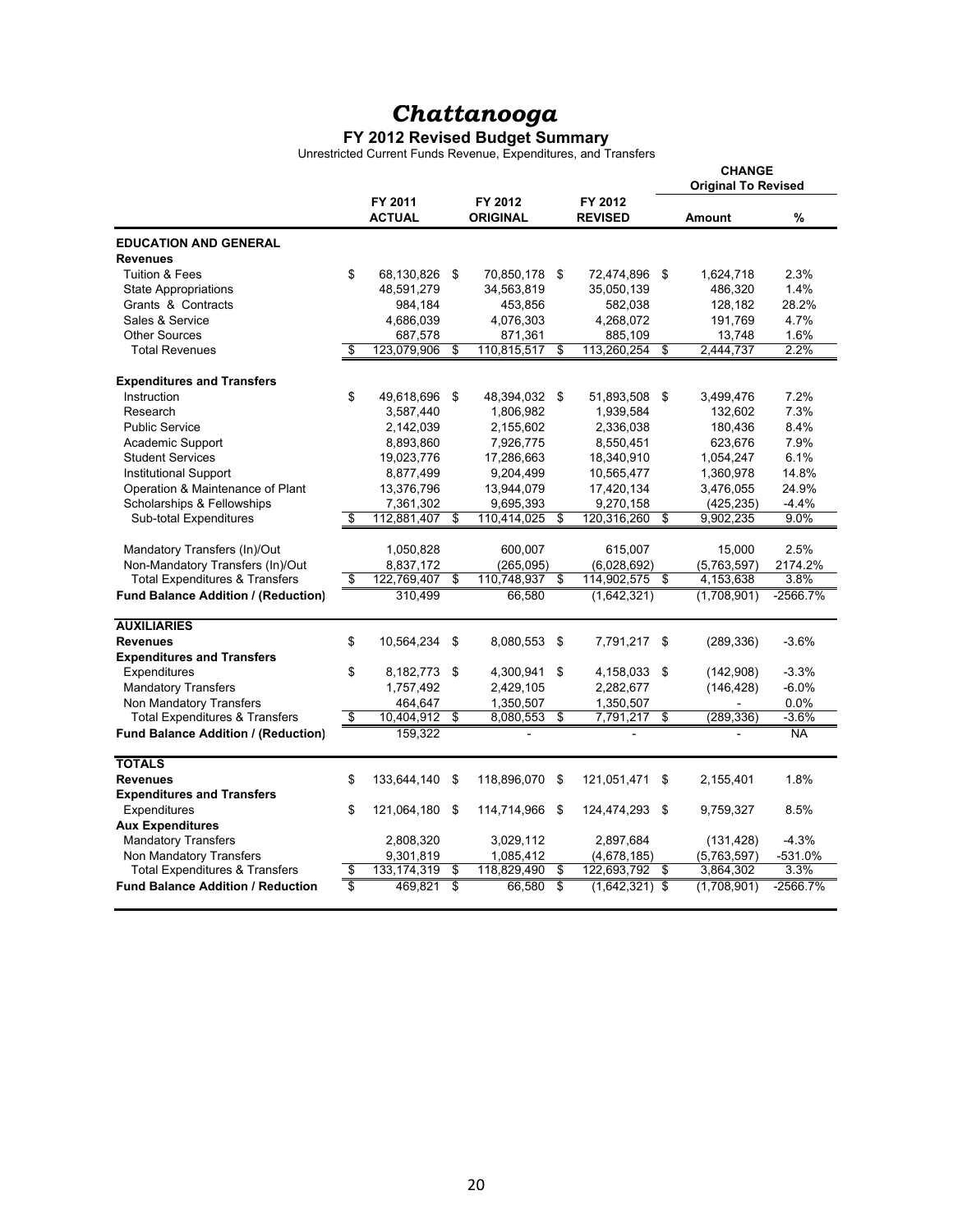### **FY 2012 Revised Budget Summary**

Auxiliary Enterprises Funds Revenues, Expenditures and Transfers

|                                          |                         |               |                          |                 |                         | <b>CHANGE</b>  |                         |                            |          |
|------------------------------------------|-------------------------|---------------|--------------------------|-----------------|-------------------------|----------------|-------------------------|----------------------------|----------|
|                                          |                         | FY 2011       |                          | FY 2012         |                         | FY 2012        |                         | <b>Original to Revised</b> |          |
|                                          |                         | <b>ACTUAL</b> |                          | <b>ORIGINAL</b> |                         | <b>REVISED</b> |                         | Amount                     | $\%$     |
| <b>HOUSING</b>                           |                         |               |                          |                 |                         |                |                         |                            |          |
| <b>Revenues</b>                          | \$                      | 5,334,279     | \$                       | 4,818,703       | \$                      | 4,825,515      | \$                      | 6,812                      | 0.1%     |
| <b>Expenditures and Transfers</b>        |                         |               |                          |                 |                         |                |                         |                            |          |
| Expenditures                             | \$                      | 3,376,034     | \$                       | 2,188,218       | \$                      | 2,195,030      | \$                      | 6,812                      | 0.3%     |
| <b>Mandatory Transfers</b>               |                         | 1,457,214     |                          | 1,655,000       |                         | 1,655,000      |                         |                            |          |
| Non-Mandatory Transfers                  |                         | 354,887       |                          | 1,025,277       |                         | 1,025,277      |                         |                            | 0.0%     |
| <b>Total Expenditures and Transfers</b>  | \$                      | 5,188,135     | \$                       | 4,868,495       | \$                      | 4,875,307      | \$                      | 6,812                      | 0.1%     |
|                                          | \$                      | 146,144       | \$                       |                 | \$                      |                | \$                      |                            |          |
| <b>Fund Balance Addition/(Reduction)</b> |                         |               |                          | (49, 792)       |                         | (49, 792)      |                         |                            |          |
| <b>FOOD SERVICE</b>                      |                         |               |                          |                 |                         |                |                         |                            |          |
| <b>Revenues</b>                          | \$                      | 248,211       | \$                       | 193,714         | \$                      | 193,940        | \$                      | 226                        | 0.1%     |
| <b>Expenditures and Transfers</b>        |                         |               |                          |                 |                         |                |                         |                            |          |
| Expenditures                             | \$                      | 100,014       | \$                       | 60,746          | \$                      | 60,972         | \$                      | 226                        | 0.4%     |
| <b>Mandatory Transfers</b>               |                         |               |                          |                 |                         |                |                         |                            |          |
| Non-Mandatory Transfers                  |                         | (48)          |                          | 127,433         |                         | 127,433        |                         |                            | 0.0%     |
| <b>Total Expenditures and Transfers</b>  | $\sqrt[6]{\frac{2}{5}}$ | 99,966        | \$                       | 188,179         | \$                      | 188,405        | \$                      | 226                        | 0.1%     |
| <b>Fund Balance Addition/(Reduction)</b> | $\overline{\mathbb{S}}$ | 148,246       | $\overline{\mathcal{S}}$ | 5,535           | $\overline{\mathbb{S}}$ | 5,535          | $\overline{\mathbb{S}}$ | $\mathbf{r}$               |          |
|                                          |                         |               |                          |                 |                         |                |                         |                            |          |
| <b>BOOKSTORES</b>                        |                         |               |                          |                 |                         |                |                         |                            |          |
| <b>Revenues</b>                          | \$                      | 413.718       | \$                       | 349.203         | \$                      | 349,429        | \$                      | 226                        | 0.1%     |
| <b>Expenditures and Transfers</b>        |                         |               |                          |                 |                         |                |                         |                            |          |
| Expenditures                             | \$                      | 28,842        | \$                       | 125,099         | \$                      | 125,325        | \$                      | 226                        | 0.2%     |
| <b>Mandatory Transfers</b>               |                         | 55,243        |                          | 109,418         |                         | 109,418        |                         | $\overline{\phantom{a}}$   | 0.0%     |
| Non-Mandatory Transfers                  |                         | (48)          |                          | 139,085         |                         | 139,085        |                         | $\blacksquare$             | 0.0%     |
| <b>Total Expenditures and Transfers</b>  | \$                      | 84,037        | $rac{1}{3}$              | 373,602         | \$                      | 373,828        | $\frac{3}{2}$           | 226                        | 0.1%     |
| <b>Fund Balance Addition/(Reduction)</b> |                         | 329,681       |                          | (24, 399)       |                         | (24, 399)      |                         |                            |          |
| <b>PARKING</b>                           |                         |               |                          |                 |                         |                |                         |                            |          |
|                                          |                         |               |                          |                 |                         |                |                         |                            |          |
| <b>Revenues</b>                          | \$                      | 1,345,262     | \$                       | 1,386,862       | \$                      | 1,403,754      | \$                      | 16,892                     | 1.2%     |
| <b>Expenditures and Transfers</b>        |                         |               |                          |                 |                         |                |                         |                            |          |
| Expenditures                             | \$                      | 1,423,330     | \$                       | 954,968         | \$                      | 971,860        | \$                      | 16,892                     | 1.8%     |
| <b>Mandatory Transfers</b>               |                         | 245,035       |                          | 359,622         |                         | 359,622        |                         |                            |          |
| Non-Mandatory Transfers                  |                         | (3, 139)      |                          | 58,712          |                         | 58,712         |                         |                            |          |
| <b>Total Expenditures and Transfers</b>  | \$                      | 1,665,226     | \$                       | 1,373,302       | \$                      | 1,390,194      | \$                      | 16,892                     | 1.2%     |
| <b>Fund Balance Addition/(Reduction)</b> | $\overline{\mathbb{S}}$ | (319, 964)    | $\overline{\mathbb{S}}$  | 13,560          | \$                      | 13,560         | \$                      |                            |          |
| <b>ATHLETICS</b>                         |                         |               |                          |                 |                         |                |                         |                            |          |
| <b>Revenues</b>                          | \$                      | 82,996        | \$                       | 511,589         | \$                      | 511,589        | \$                      |                            |          |
| <b>Expenditures and Transfers</b>        |                         |               |                          |                 |                         |                |                         |                            |          |
| Expenditures                             | \$                      | 85,494        | \$                       | 511,589         | \$                      | 511,589        | \$                      |                            |          |
| <b>Mandatory Transfers</b>               |                         |               |                          |                 |                         |                |                         |                            |          |
| Non-Mandatory Transfers                  |                         |               |                          |                 |                         |                |                         |                            |          |
| <b>Total Expenditures and Transfers</b>  | $\sqrt[6]{\frac{1}{2}}$ | 85,494        | \$                       | 511,589         | \$                      | 511,589        | \$                      | $\blacksquare$             |          |
| <b>Fund Balance Addition/(Reduction)</b> | \$                      |               | \$                       |                 | \$                      |                | \$                      |                            |          |
|                                          |                         | (2,498)       |                          |                 |                         |                |                         |                            |          |
| <b>OTHER</b>                             |                         |               |                          |                 |                         |                |                         |                            |          |
| <b>Revenues</b>                          | \$                      | 3,139,768     | \$                       | 820,482         | \$                      | 506,990        | \$                      | (313, 492)                 | $-38.2%$ |
| <b>Expenditures and Transfers</b>        |                         |               |                          |                 |                         |                |                         |                            |          |
| Expenditures                             | \$                      | 3,169,059     | \$                       | 460,321         | \$                      | 293,257        | \$                      | (167,064)                  | $-36.3%$ |
| <b>Mandatory Transfers</b>               |                         | 0             |                          | 305,065         |                         | 158,637        |                         | (146, 428)                 | $-48.0%$ |
| Non-Mandatory Transfers                  |                         | 112,995       |                          |                 |                         |                |                         |                            |          |
| <b>Total Expenditures and Transfers</b>  | \$                      | 3,282,054     | \$                       | 765,386         | \$                      | 451,894        | \$                      | (313, 492)                 | $-41.0%$ |
| <b>Fund Balance Addition/(Reduction)</b> | $\overline{\mathbf{3}}$ | (142, 286)    | \$                       | 55,096          | \$                      | 55,096         | \$                      |                            |          |
|                                          |                         |               |                          |                 |                         |                |                         |                            |          |
| <b>TOTAL</b>                             |                         |               |                          |                 |                         |                |                         |                            |          |
| <b>Revenues</b>                          | \$                      | 10,564,234    | \$                       | 8,080,553       | \$                      | 7,791,217      | \$                      | (289, 336)                 | $-3.6%$  |
| <b>Expenditures and Transfers</b>        |                         |               |                          |                 |                         |                |                         |                            |          |
| Expenditures                             | \$                      | 8,182,773     | \$                       | 4,300,941       | \$                      | 4,158,033      | \$                      | (142,908)                  | $-3.3%$  |
| <b>Mandatory Transfers</b>               |                         | 1,757,492     |                          | 2,429,105       |                         | 2,282,677      |                         | (146, 428)                 | -6.0%    |
| Non-Mandatory Transfers                  |                         | 464,647       |                          | 1,350,507       |                         | 1,350,507      |                         |                            | 0.0%     |
| <b>Total Expenditures and Transfers</b>  | \$                      | 10,404,912    | \$                       | 8,080,553       | \$                      | 7,791,217      | \$                      | (289, 336)                 | $-3.6%$  |
| <b>Fund Balance Addition/(Reduction)</b> | \$                      | 159,323       | \$                       |                 | \$                      |                | \$                      |                            |          |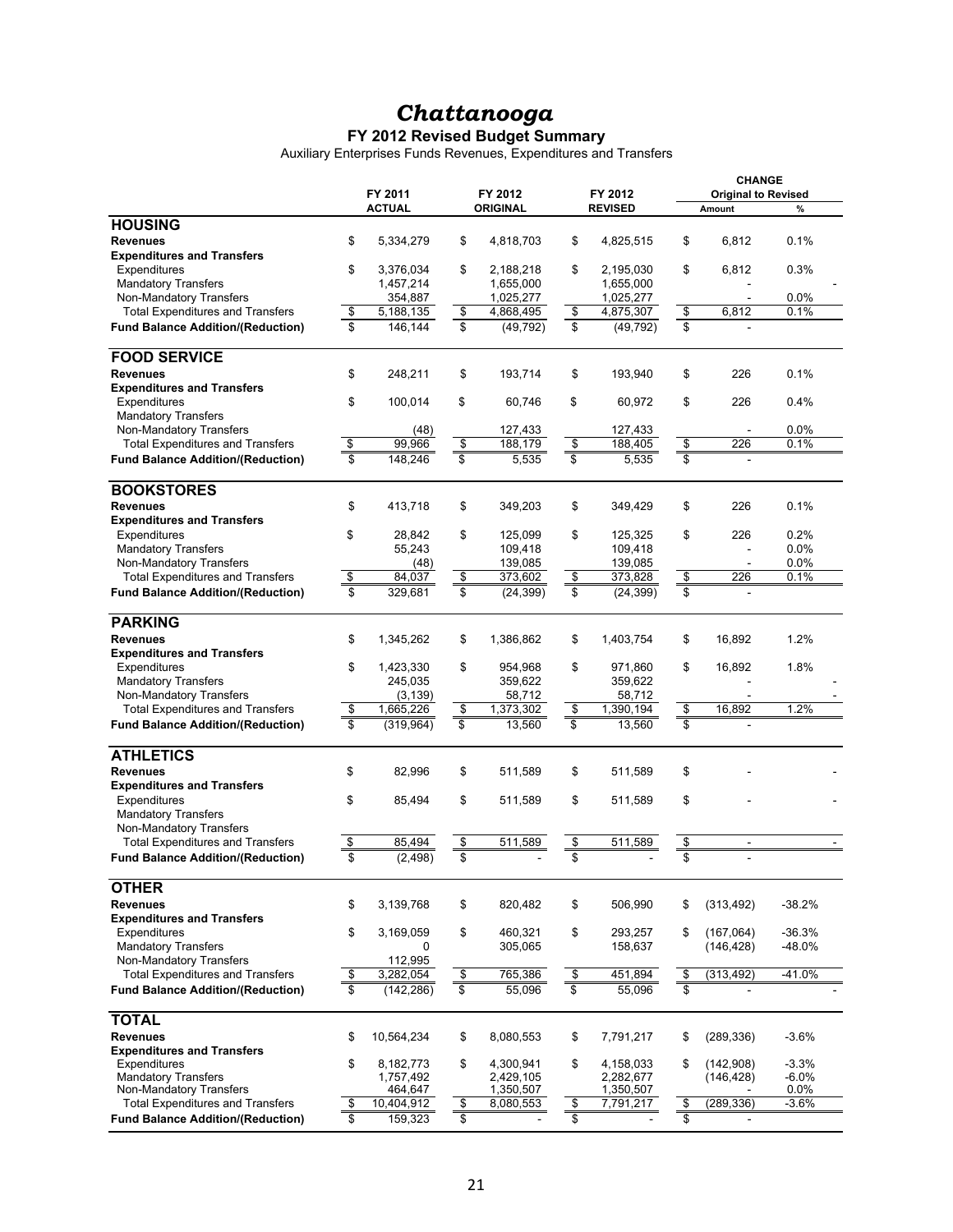#### **FY 2012 Revised Budget Summary** Restricted Current Funds Revenue, Expenditures, and Transfers Unrestricted and

| Unrestricted and Restricted Current Funds Revenue, Expenditures, and Transfers |
|--------------------------------------------------------------------------------|
|--------------------------------------------------------------------------------|

|                                           |              |                  | FY 2011 Actual     |               |              |                |      | FY 2012 Original       |               |               |                     | FY 2012 Revised   |               |              | <b>CHANGE</b><br><b>Original To Revised</b> |           |
|-------------------------------------------|--------------|------------------|--------------------|---------------|--------------|----------------|------|------------------------|---------------|---------------|---------------------|-------------------|---------------|--------------|---------------------------------------------|-----------|
|                                           |              | Unrestricted     | <b>Restricted</b>  | Total         |              | Unrestricted   |      | <b>Restricted</b>      | Total         |               | Unrestricted        | <b>Restricted</b> | Total         |              | Amount                                      | %         |
| <b>EDUCATION AND GENERAL</b>              |              |                  |                    |               |              |                |      |                        |               |               |                     |                   |               |              |                                             |           |
| Revenues                                  |              |                  |                    |               |              |                |      |                        |               |               |                     |                   |               |              |                                             |           |
| Tuition & Fees                            | $\mathbf{s}$ | 68,130,826       | $\mathcal{S}$      | 68.130.827    | \$           | 70.850.178     |      | $\mathbf{\hat{S}}$     | 70,850,178    | -S            | 72.474.896          | \$                | 72,474,896    | \$           | 1,624,718                                   | 2.3%      |
| <b>State Appropriations</b>               |              | 48,591,279 \$    | 843.177            | 49,434,456    |              | 34,563,819 \$  |      | 756,842                | 35,320,661    |               | 35,050,139 \$       | 756,842           | 35,806,981    |              | 486,320                                     | 1.4%      |
| Grants & Contracts                        |              | 984,184          | 45,983,173         | 46,967,358    |              | 453,856        |      | 43,195,876             | 43,649,732    |               | 582,038             | 44,723,529        | 45,305,567    |              | 1,655,835                                   | 3.8%      |
| Sales & Service                           |              | 4,686,039        |                    | 4,686,039     |              | 4,076,303      |      |                        | 4,076,303     |               | 4,268,072           |                   | 4,268,072     |              | 191,769                                     | 4.7%      |
| <b>Other Sources</b>                      |              | 687,578          | 7,235,336          | 7,922,914     |              | 871,361        |      | 6,749,803              | 7,621,164     |               | 885,109             | 7,434,004         | 8,319,113     |              | 697,949                                     | 9.2%      |
| <b>Total Revenues</b>                     | -S           | 123,079,906 \$   | 54,061,686 \$      | 177, 141, 594 | s.           | 110,815,517 \$ |      | 50,702,521 \$          | 161,518,038   | S.            | 113,260,254 \$      | 52,914,375 \$     | 166, 174, 629 | \$           | 4,656,591                                   | 2.9%      |
| <b>Expenditures and Transfers</b>         |              |                  |                    |               |              |                |      |                        |               |               |                     |                   |               |              |                                             |           |
| Instruction                               | -S           | 49.618.696 \$    | 6.794.856 \$       | 56,413,552    | \$           | 48.394.032 \$  |      | 6,484,975 \$           | 54,879,007    | -S            | 51.893.508 \$       | 6.784.975 \$      | 58,678,483    | S.           | 3,799,476                                   | 6.9%      |
| Research                                  |              | 3,587,440        | 5,165,143          | 8,752,583     |              | 1,806,982      |      | 3,701,235              | 5,508,217     |               | 1,939,584           | 4,201,235         | 6,140,819     |              | 632,602                                     | 11.5%     |
| <b>Public Service</b>                     |              | 2,142,039        | 1,903,987          | 4,046,026     |              | 2,155,602      |      | 1,878,829              | 4,034,431     |               | 2,336,038           | 1,900,829         | 4,236,867     |              | 202,436                                     | 5.0%      |
| Academic Support                          |              | 8,893,860        | 1,679,533          | 10,573,393    |              | 7,926,775      |      | 1,697,674              | 9,624,449     |               | 8,550,451           | 1,700,174         | 10,250,625    |              | 626,176                                     | 6.5%      |
| <b>Student Services</b>                   |              | 19,023,776       | 589,613            | 19,613,389    |              | 17,286,663     |      | 476,242                | 17,762,905    |               | 18,340,910          | 496,242           | 18,837,152    |              | 1,074,247                                   | 6.0%      |
| <b>Institutional Support</b>              |              | 8,877,499        | 214,522            | 9,092,021     |              | 9,204,499      |      | 216,691                | 9,421,190     |               | 10,565,477          | 241,591           | 10,807,068    |              | 1,385,878                                   | 14.7%     |
| Operation & Maintenance of Plant          |              | 13,376,796       | 839                | 13,377,635    |              | 13,944,079     |      | 68                     | 13,944,147    |               | 17,420,134          | 68                | 17,420,202    |              | 3,476,055                                   | 24.9%     |
| Scholarships & Fellowships                |              | 7.361.302        | 39.160.796         | 46,522,098    |              | 9.695.393      |      | 37.561.489             | 47,256,882    |               | 9.270.158           | 38.561.489        | 47,831,647    |              | 574.765                                     | 1.2%      |
| Sub-total Expenditures                    | \$           | 112,881,407 \$   | 55,509,289 \$      | 168,390,697   | s.           | 110,414,025    | - \$ | 52,017,203 \$          | 162,431,228   | \$            | 120,316,260 \$      | 53,886,603 \$     | 174,202,863   | \$           | 11,771,635                                  | 7.2%      |
| Mandatory Transfers (In)/Out              |              | 1,050,828        |                    | 1,050,828     |              | 600,007        |      |                        | 600,007       |               | 615,007             |                   | 615,007       |              | 15,000                                      | 2.5%      |
| Non-Mandatory Transfers (In)/Out          |              | 8,837,172        |                    | 8,837,172     |              | (265, 095)     |      |                        | (265, 095)    |               | (6,028,692)         |                   | (6,028,692)   |              | (5,763,597)                                 | 2174.2%   |
| <b>Total Expenditures &amp; Transfers</b> | \$           | 122,769,407 \$   | 55,509,289 \$      | 178,278,697   | s.           | 110,748,937    | - \$ | 52,017,203 \$          | 162,766,140   | $\mathbb{S}$  | 114,902,575 \$      | 53,886,603 \$     | 168,789,178   | \$           | 6,023,038                                   | 3.7%      |
| Fund Balance Addition / (Reduction)       |              | 310,499          | (1,447,603)        | (1, 137, 103) |              | 66,580         |      | (1,314,682)            | (1, 248, 102) |               | (1,642,321)         | (972, 228)        | (2,614,549)   |              |                                             |           |
| <b>AUXILIARIES</b>                        |              |                  |                    |               |              |                |      |                        |               |               |                     |                   |               |              |                                             |           |
| Revenues                                  | -S           | 10,564,234       | <sup>\$</sup>      | 10,564,234    | \$           | 8,080,553      |      | \$                     | 8,080,553     | \$            | 7,791,217           | -S                | 7,791,217     | \$           | (289, 336)                                  | $-3.6%$   |
| <b>Expenditures and Transfers</b>         |              |                  |                    |               |              |                |      |                        |               |               |                     |                   |               |              |                                             |           |
| Expenditures                              | -S           | 8,182,773        | \$                 | 8,182,773     | \$           | 4,300,941      |      | -S                     | 4,300,941     | <sup>\$</sup> | 4,158,033           | <sub>S</sub>      | 4,158,033     | \$           | (142,908)                                   | $-3.3%$   |
| <b>Mandatory Transfers</b>                |              | 1,757,492        |                    | 1,757,492     |              | 2,429,105      |      |                        | 2,429,105     |               | 2,282,677           |                   | 2,282,677     |              | (146, 428)                                  | $-6.0%$   |
| Non Mandatory Transfers                   |              | 464.647          |                    | 464,647       |              | 1.350.507      |      |                        | 1,350,507     |               | 1,350,507           |                   | 1,350,507     |              |                                             | 0.0%      |
| <b>Total Expenditures &amp; Transfers</b> | \$           | 10,404,912 \$    | - \$<br>$\sim$     | 10,404,912    | \$           | 8,080,553 \$   |      | $\mathbb{S}$<br>$\sim$ | 8,080,553     | \$            | 7,791,217 \$        | \$<br>$\sim$      | 7,791,217     | S.           | (289, 336)                                  | $-3.6%$   |
| Fund Balance Addition / (Reduction)       |              | 159.322          |                    | 159,322       |              |                |      |                        |               |               |                     |                   |               |              |                                             |           |
| <b>TOTALS</b>                             |              |                  |                    |               |              |                |      |                        |               |               |                     |                   |               |              |                                             |           |
| Revenues                                  | \$.          | 133,644,140 \$   | 54,061,686<br>- \$ | 187,705,828   | S.           | 118,896,070 \$ |      | 50,702,521<br>- \$     | 169,598,591   | - \$          | 121,051,471<br>- \$ | 52,914,375 \$     | 173,965,846   | \$           | 4,367,255                                   | 2.6%      |
| <b>Expenditures and Transfers</b>         |              |                  |                    |               |              |                |      |                        |               |               |                     |                   |               |              |                                             |           |
| Expenditures                              | -S           | 121,064,180 \$   | 55,509,289 \$      | 176,573,470   | \$           | 114,714,966 \$ |      | 52,017,203 \$          | 166,732,169   | S.            | 124,474,293<br>- \$ | 53,886,603 \$     | 178,360,896   | \$           | 11,628,727                                  | 7.0%      |
| <b>Aux Expenditures</b>                   |              |                  |                    |               |              |                |      |                        |               |               |                     |                   |               |              |                                             | <b>NA</b> |
| <b>Mandatory Transfers</b>                |              | 2,808,320        |                    | 2,808,320     |              | 3,029,112      |      |                        | 3,029,112     |               | 2,897,684           |                   | 2,897,684     |              | (131, 428)                                  | $-4.3%$   |
| Non Mandatory Transfers                   |              | 9,301,819        |                    | 9,301,819     |              | 1,085,412      |      |                        | 1,085,412     |               | (4,678,185)         |                   | (4,678,185)   |              | (5,763,597)                                 | $-531.0%$ |
| <b>Total Expenditures &amp; Transfers</b> | -S           | 133, 174, 319 \$ | 55,509,289<br>- \$ | 188,683,609   | s.           | 118,829,490 \$ |      | 52,017,203 \$          | 170,846,693   | S.            | 122,693,792 \$      | 53,886,603 \$     | 176,580,395   | $\mathbb{S}$ | 5,733,702                                   | 3.4%      |
| Fund Balance Addition / Reduction         | $\mathbb{S}$ | 469,821 \$       | $(1,447,603)$ \$   | (977, 781)    | $\mathbb{S}$ | 66,580 \$      |      | $(1,314,682)$ \$       | (1,248,102)   | \$            | $(1,642,321)$ \$    | $(972, 228)$ \$   | (2,614,549)   |              |                                             |           |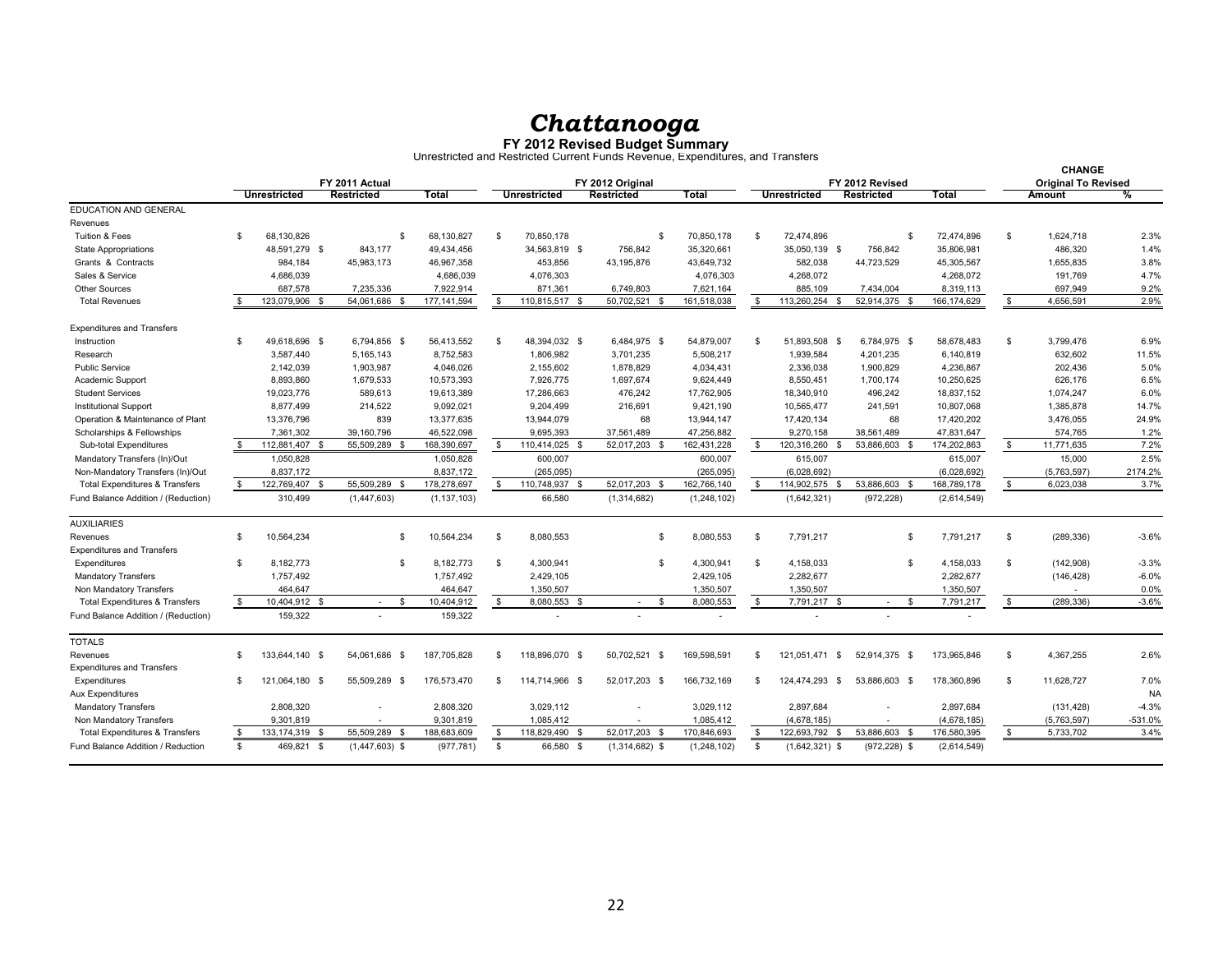### **FY2012 Revised Budget Summary - Natural Classification**

Unrestricted Current Funds Expenditures

|                                                                            | FY 2011           | FY 2012           | FY 2012           | <b>CHANGE</b><br><b>Original to Revised</b> |         |
|----------------------------------------------------------------------------|-------------------|-------------------|-------------------|---------------------------------------------|---------|
|                                                                            | <b>ACTUAL</b>     | <b>ORIGINAL</b>   | <b>REVISED</b>    | <b>Amount</b>                               | %       |
| <b>EDUCATIONAL AND GENERAL</b><br><b>Salaries and Benefits</b><br>Salaries |                   |                   |                   |                                             |         |
| Academic                                                                   | \$<br>33,444,592  | \$<br>32,369,883  | \$<br>33,972,704  | \$<br>1,602,821                             | 5.0%    |
| Non-Academic                                                               | 25,391,366        | 23,522,644        | 25,807,185        | 2,284,541                                   | 9.7%    |
| <b>Students</b>                                                            | 1,369,427         | 636,999           | 679,295           | 42,296                                      | 6.6%    |
| <b>Total Salaries</b>                                                      | \$<br>60,205,385  | \$<br>56,529,526  | \$<br>60,459,184  | \$<br>3,929,658                             | 7.0%    |
| <b>Staff Benefits</b>                                                      | 21,460,859        | 19,707,158        | 21,002,423        | 1,295,265                                   | 6.6%    |
| <b>Total Salaries and Benefits</b>                                         | \$<br>81,666,244  | \$<br>76,236,684  | \$<br>81,461,607  | \$<br>5,224,923                             | 6.9%    |
| Operating                                                                  | 29,454,503        | 32,261,121        | 36,857,975        | 4,596,854                                   | 14.2%   |
| <b>Equipment and Capital Outlay</b>                                        | 1,760,726         | 1,916,220         | 1,996,678         | 80,458                                      | 4.2%    |
| <b>Total Expenditures</b>                                                  | \$<br>112,881,473 | \$<br>110,414,025 | \$<br>120,316,260 | \$<br>9,902,235                             | 9.0%    |
|                                                                            |                   |                   |                   |                                             |         |
| <b>AUXILIARIES</b>                                                         |                   |                   |                   |                                             |         |
| <b>Salaries and Benefits</b>                                               |                   |                   |                   |                                             |         |
| <b>Salaries</b>                                                            |                   |                   |                   |                                             |         |
| Academic                                                                   | \$<br>10,634      | \$<br>7,000       | \$<br>7,000       | \$                                          | 0.0%    |
| Non-Academic                                                               | 1,574,380         | 1,310,845         | 1,301,417         | (9, 428)                                    | $-0.7%$ |
| <b>Students</b>                                                            | 149,402           | 183,578           | 182,223           | (1, 355)                                    | $-0.7%$ |
| <b>Total Salaries</b>                                                      | \$<br>1,734,416   | \$<br>1,501,423   | \$<br>1,490,640   | \$<br>(10, 783)                             | $-0.7%$ |
| <b>Staff Benefits</b>                                                      | 665,869           | 320,275           | 305,438           | (14, 837)                                   | $-4.6%$ |
| <b>Total Salaries and Benefits</b>                                         | \$<br>2,400,285   | \$<br>1,821,698   | \$<br>1,796,078   | \$<br>(25, 620)                             | $-1.4%$ |
| Operating                                                                  | 5,775,081         | 2,474,243         | 2,356,955         | (117, 288)                                  | $-4.7%$ |
| <b>Equipment and Capital Outlay</b>                                        | 7,407             | 5,000             | 5,000             |                                             | 0.0%    |
| <b>Total Expenditures</b>                                                  | \$<br>8,182,773   | \$<br>4,300,941   | \$<br>4,158,033   | \$<br>(142, 908)                            | $-3.3%$ |
|                                                                            |                   |                   |                   |                                             |         |
| <b>TOTALS</b>                                                              |                   |                   |                   |                                             |         |
| <b>Salaries and Benefits</b>                                               |                   |                   |                   |                                             |         |
| Salaries                                                                   |                   |                   |                   |                                             |         |
| Academic                                                                   | \$<br>33,455,226  | \$<br>32,376,883  | \$<br>33,979,704  | \$<br>1,602,821                             | 5.0%    |
| Non-Academic                                                               | 26,965,746        | 24,833,489        | 27,108,602        | 2,275,113                                   | 9.2%    |
| <b>Students</b>                                                            | 1,518,829         | 820,577           | 861,518           | 40,941                                      | 5.0%    |
| <b>Total Salaries</b>                                                      | \$<br>61,939,801  | \$<br>58,030,949  | \$<br>61.949.824  | \$<br>3,918,875                             | 6.8%    |
| <b>Staff Benefits</b>                                                      | 22,126,728        | 20,027,433        | 21,307,861        | 1,280,428                                   | 6.4%    |
| <b>Total Salaries and Benefits</b>                                         | \$<br>84,066,529  | \$<br>78,058,382  | \$<br>83,257,685  | \$<br>5,199,303                             | 6.7%    |
| Operating                                                                  | 35,229,584        | 34,735,364        | 39,214,930        | 4,479,566                                   | 12.9%   |
| <b>Equipment and Capital Outlay</b>                                        | 1,768,133         | 1,921,220         | 2,001,678         | 80,458                                      | 4.2%    |
| <b>Total Expenditures</b>                                                  | \$<br>121,064,246 | \$<br>114,714,966 | \$<br>124,474,293 | \$<br>9,759,327                             | 8.5%    |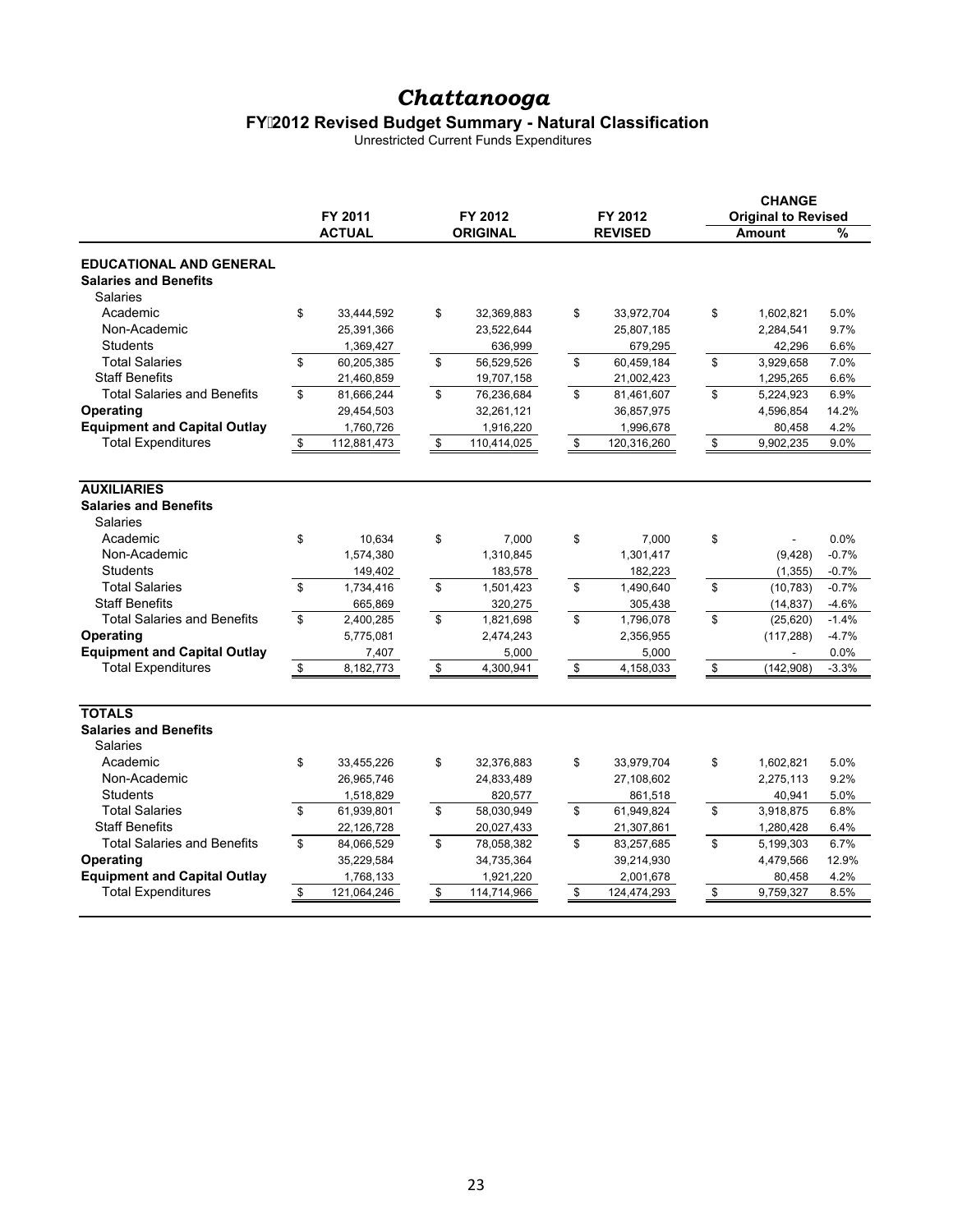### **Five-Year Budget Summary Comparison**

Current Funds Revenues, Expenditures and Transfers - UNRESTRICTED

|                                           |                          | FY 2008         |      | FY 2009        | FY 2010              |     | FY 2011        |     | FY 2012        |                             | <b>FIVE-YEAR CHANGE</b> |           |
|-------------------------------------------|--------------------------|-----------------|------|----------------|----------------------|-----|----------------|-----|----------------|-----------------------------|-------------------------|-----------|
|                                           |                          | <b>ACTUAL</b>   |      | <b>ACTUAL</b>  | <b>ACTUAL</b>        |     | <b>ACTUAL</b>  |     | <b>REVISED</b> |                             | Amount                  | ℅         |
| <b>EDUCATIONAL AND GENERAL</b>            |                          |                 |      |                |                      |     |                |     |                |                             |                         |           |
| <b>Revenues</b>                           |                          |                 |      |                |                      |     |                |     |                |                             |                         |           |
| <b>Tuition &amp; Fees</b>                 | \$                       | 50.126.137 \$   |      | 54,873,233 \$  | 62.270.149 \$        |     | 68.130.826 \$  |     | 72.474.896 \$  |                             | 22.348.759              | 44.6%     |
| <b>State Appropriations</b>               |                          | 47,004,100      |      | 43,330,000     | 45,848,095           |     | 48,591,279     |     | 35,050,139     |                             | (11, 953, 961)          | $-25.4%$  |
| Grants & Contracts                        |                          | 1,089,217       |      | 1.019.532      | 1,045,633            |     | 984,184        |     | 582,038        |                             | (507, 179)              | $-46.6%$  |
| Sales & Service                           |                          | 4,144,993       |      | 4,575,044      | 4,409,374            |     | 4,686,039      |     | 4,268,072      |                             | 123,079                 | 3.0%      |
| <b>Other Sources</b>                      |                          | 836,774         |      | 845,061        | 921,460              |     | 687,578        |     | 885,109        |                             | 48,335                  | 5.8%      |
| <b>Total Revenues</b>                     | \$                       | 103,201,220     | \$   | 104,642,870    | \$<br>114,494,712    | \$  | 123,079,906    | \$  | 113,260,254    | \$                          | 10,059,034              | 9.7%      |
| <b>Expenditures and Transfers</b>         |                          |                 |      |                |                      |     |                |     |                |                             |                         |           |
| Instruction                               | \$                       | 43,199,943 \$   |      | 44,148,995 \$  | 45,904,610 \$        |     | 49,618,696 \$  |     | 51,893,508 \$  |                             | 8,693,565               | 20.1%     |
| Research                                  |                          | 3,407,829       |      | 3,503,629      | 3,367,893            |     | 3,587,440      |     | 1,939,584      |                             | (1,468,245)             | $-43.1%$  |
| <b>Public Service</b>                     |                          | 2,138,100       |      | 2,310,690      | 2,137,161            |     | 2,142,039      |     | 2,336,038      |                             | 197,938                 | 9.3%      |
| Academic Support                          |                          | 8,718,195       |      | 8,226,418      | 8,253,831            |     | 8,893,860      |     | 8,550,451      |                             | (167, 744)              | $-1.9%$   |
| <b>Student Services</b>                   |                          | 14,909,262      |      | 17,042,542     | 17,864,444           |     | 19,023,776     |     | 18,340,910     |                             | 3,431,648               | 23.0%     |
| <b>Institutional Support</b>              |                          | 7,396,813       |      | 6,723,037      | 9,060,821            |     | 8,877,499      |     | 10,565,477     |                             | 3,168,664               | 42.8%     |
| Op/Maint Physical Plant                   |                          | 11,083,679      |      | 12,332,926     | 12,061,852           |     | 13,376,796     |     | 17,420,134     |                             | 6,336,455               | 57.2%     |
| Scholarships/Fellowships                  |                          | 5,253,371       |      | 6.240.577      | 7,124,415            |     | 7,361,302      |     | 9,270,158      |                             | 4,016,787               | 76.5%     |
| Sub-total Expenditures                    | $\sqrt[6]{\frac{2}{5}}$  | 96,107,192 \$   |      | 100,528,814    | \$<br>105,775,028    | \$  | 112,881,407    | -\$ | 120,316,260    | $\overline{\boldsymbol{s}}$ | 24,209,068              | 25.2%     |
| Mandatory Transfers (In)/Out              |                          | 840,010         |      | 923,114        | 941,966              |     | 1,050,828      |     | 615,007        |                             | (225,003)               | $-26.8%$  |
| Non Mandatory Transfers (In)/Out          |                          | 6,014,644       |      | 2,366,022      | 5,564,725            |     | 8,837,172      |     | (6,028,692)    |                             | (12,043,336)            | $-200.2%$ |
| <b>Total Expenditures &amp; Transfers</b> | \$                       | 102,961,846 \$  |      | 103,817,950    | \$<br>112,281,719    | \$  | 122,769,407 \$ |     | 114,902,575    | - \$                        | 11,940,729              | 11.6%     |
| <b>Fund Balance Addition/(Reduction)</b>  | \$                       | 239,374 \$      |      | 824,920        | \$<br>$2,212,993$ \$ |     | 310,499 \$     |     | (1,642,321)    |                             |                         |           |
|                                           |                          |                 |      |                |                      |     |                |     |                |                             |                         |           |
| <b>AUXILIARIES</b>                        |                          |                 |      |                |                      |     |                |     |                |                             |                         |           |
| <b>Revenues</b>                           | \$                       | 7,618,551 \$    |      | 9,687,542 \$   | 10,911,997 \$        |     | 10,564,234 \$  |     | 7,791,217 \$   |                             | 172,666                 | 2.3%      |
| <b>Expenditures and Transfers</b>         |                          |                 |      |                |                      |     |                |     |                |                             |                         |           |
| Expenditures                              |                          | 5,115,797       |      | 6,556,688      | 8,527,579            |     | 8,182,773      |     | 4,158,033      |                             | (957, 764)              | $-18.7%$  |
| Mandatory Transfers (In)/Out              |                          | 2,025,623       |      | 2,153,380      | 2,172,237            |     | 1,757,492      |     | 2,282,677      |                             | 257,054                 | 12.7%     |
| Non Mandatory Transfers (In)/Out          |                          | 664,475         |      | 1,019,108      | 39,260               |     | 464,647        |     | 1,350,507      |                             | 686,032                 | 103.2%    |
| <b>Total Expenditures &amp; Transfers</b> | $\overline{\mathcal{E}}$ | 7,805,895 \$    |      | 9,729,176      | \$<br>10,739,076     | \$  | 10,404,912 \$  |     | 7,791,217 \$   |                             | (14, 678)               | $-0.2%$   |
| <b>Fund Balance Addition/(Reduction)</b>  | ड                        | $(187, 344)$ \$ |      | $(41, 634)$ \$ | 172,921              | -\$ | 159,322        |     |                |                             |                         |           |
| <b>TOTALS</b>                             |                          |                 |      |                |                      |     |                |     |                |                             |                         |           |
| Revenues                                  | \$                       | 110,819,771 \$  |      | 114,330,412 \$ | 125,406,709 \$       |     | 133,644,140 \$ |     | 121,051,471 \$ |                             | 10,231,700              | 9.2%      |
| Expenditures                              |                          | 101,222,989     |      | 107,085,502    | 114,302,607          |     | 121,064,180    |     | 124,474,293    |                             | 23,251,304              | 23.0%     |
| <b>Mandatory Transfers</b>                |                          | 2,865,633       |      | 3,076,494      | 3,114,203            |     | 2,808,320      |     | 2,897,684      |                             | 32,051                  | 1.1%      |
| Non-Mandatory Transfers                   |                          | 6,679,119       |      | 3,385,130      | 5,603,985            |     | 9,301,819      |     | (4,678,185)    |                             | (11, 357, 304)          | $-170.0%$ |
| <b>Total Expenditures &amp; Transfers</b> | $\overline{\mathcal{E}}$ | 110,767,741     | - \$ | 113,547,126    | \$<br>123,020,795    | \$  | 133, 174, 319  | \$  | 122,693,792    | - \$                        | 11,926,051              | 10.8%     |
| <b>Fund Balance Addition/(Reduction)</b>  | $\overline{\mathbb{S}}$  | $52,030$ \$     |      | 783,286        | \$<br>$2,385,914$ \$ |     | 469.821 \$     |     | (1,642,321)    |                             |                         |           |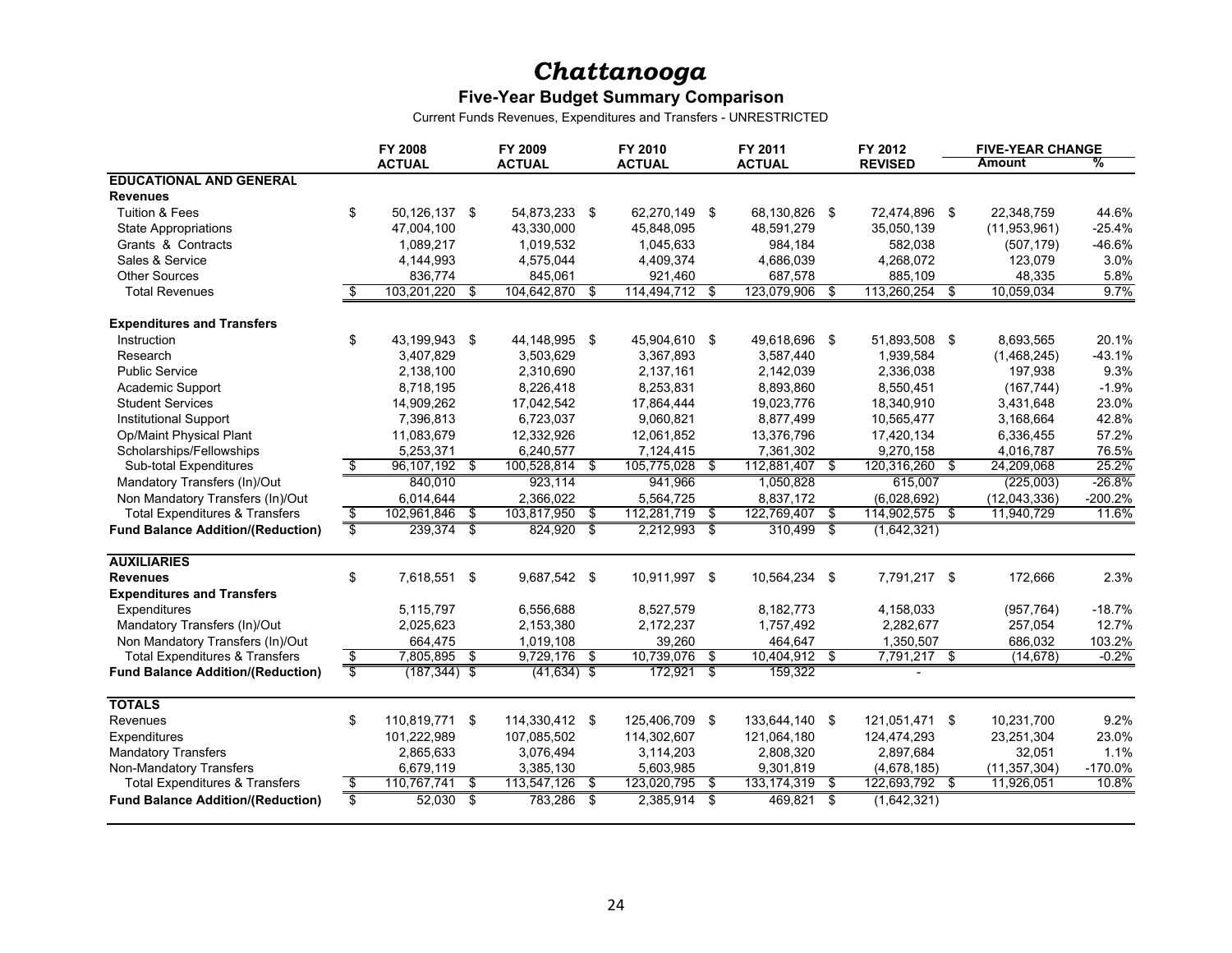### **Five-Year Budget Summary Comparison**

Current Funds Revenues, Expenditures and Transfers - UNRESTRICTED AND RESTRICTED

|                                            |                          | <b>FY 2008</b>  |     | FY 2009        |      | FY 2010        |     | FY 2011            | FY 2012           |      | <b>FIVE-YEAR CHANGE</b> |           |
|--------------------------------------------|--------------------------|-----------------|-----|----------------|------|----------------|-----|--------------------|-------------------|------|-------------------------|-----------|
|                                            |                          | <b>ACTUAL</b>   |     | <b>ACTUAL</b>  |      | <b>ACTUAL</b>  |     | <b>ACTUAL</b>      | <b>REVISED</b>    |      | <b>Amount</b>           | %         |
| <b>EDUCATIONAL AND GENERAL</b>             |                          |                 |     |                |      |                |     |                    |                   |      |                         |           |
| <b>Revenues</b>                            |                          |                 |     |                |      |                |     |                    |                   |      |                         |           |
| <b>Tuition &amp; Fees</b>                  | \$                       | 50,126,137 \$   |     | 54,873,233 \$  |      | 62,270,149 \$  |     | 68,130,827 \$      | 72,474,896 \$     |      | 22,348,759              | 44.6%     |
| <b>State Appropriations</b>                |                          | 47,860,897      |     | 44,149,700     |      | 46,740,770     |     | 49,434,456         | 35,806,981        |      | (12,053,916)            | $-25.2%$  |
| <b>Grants &amp; Contracts</b>              |                          | 32,656,313      |     | 34,339,780     |      | 44,005,150     |     | 46,967,358         | 45,305,567        |      | 12,649,254              | 38.7%     |
| Sales & Services                           |                          | 4,144,993       |     | 4,575,044      |      | 4,409,374      |     | 4,686,039          | 4,268,072         |      | 123,079                 | 3.0%      |
| <b>Other Sources</b>                       |                          | 8,597,723       |     | 8,759,891      |      | 12,499,579     |     | 7,922,914          | 8,319,113         |      | (278, 610)              | $-3.2%$   |
| <b>Total Revenues</b>                      | $\sqrt[6]{3}$            | 143,386,063 \$  |     | 146,697,648    | -\$  | 169,925,022    | -\$ | $177, 141, 594$ \$ | 166,174,629       | - \$ | 22,788,566              | 15.9%     |
| <b>Expenditures and Transfers</b>          |                          |                 |     |                |      |                |     |                    |                   |      |                         |           |
| Instruction                                | \$                       | 49,191,662 \$   |     | 49,518,794     | - \$ | 51,773,449 \$  |     | 56,413,552 \$      | 58,678,483 \$     |      | 9.486.821               | 19.3%     |
| Research                                   |                          | 8,091,910       |     | 7,905,272      |      | 9,497,988      |     | 8,752,583          | 6,140,819         |      | (1,951,091)             | $-24.1%$  |
| <b>Public Service</b>                      |                          | 4,766,407       |     | 4,485,056      |      | 4,013,795      |     | 4,046,026          | 4,236,867         |      | (529, 540)              | $-11.1%$  |
| Academic Support                           |                          | 10,330,259      |     | 10,297,957     |      | 9,935,694      |     | 10,573,393         | 10,250,625        |      | (79, 634)               | $-0.8%$   |
| <b>Student Services</b>                    |                          | 15,545,703      |     | 17,850,972     |      | 18,565,547     |     | 19,613,389         | 18,837,152        |      | 3,291,449               | 21.2%     |
| <b>Institutional Support</b>               |                          | 7,476,717       |     | 6,791,704      |      | 8,970,726      |     | 9,092,021          | 10,807,068        |      | 3,330,351               | 44.5%     |
| Operation & Maintenance of Plant           |                          | 11,142,148      |     | 12,337,199     |      | 12,062,893     |     | 13,377,635         | 17,420,202        |      | 6,278,054               | 56.3%     |
| Scholarships & Fellowships                 |                          | 29,461,703      |     | 33,881,060     |      | 42,907,387     |     | 46,522,098         | 47,831,647        |      | 18,369,944              | 62.4%     |
| Sub-total Expenditures                     | \$                       | 136,006,510 \$  |     | 143,068,014 \$ |      | 157,727,479    | \$  | 168,390,697 \$     | 174,202,863 \$    |      | 38,196,353              | 28.1%     |
| Mandatory Transfers (In)/Out               |                          | 840,010         |     | 923,114        |      | 941,966        |     | 1,050,828          | 615,007           |      | (225,003)               | $-26.8%$  |
| Non-Mandatory Transfers (In)/Out           |                          | 6.014.644       |     | 2,366,022      |      | 5.564.725      |     | 8.837.172          | (6,028,692)       |      | (12,043,336)            | $-200.2%$ |
| <b>Total Expenditures and Transfers</b>    | $\overline{\mathcal{G}}$ | 142,861,164 \$  |     | 146,357,150    | \$   | 164,234,170    | \$  | 178,278,697 \$     | 168,789,178 \$    |      | 25,928,014              | 18.1%     |
| <b>Fund Balance Addition / (Reduction)</b> | \$                       | 524,899 \$      |     | 340,498        | -\$  | 5,690,853 \$   |     | $(1, 137, 103)$ \$ | (2,614,549)       |      |                         |           |
|                                            |                          |                 |     |                |      |                |     |                    |                   |      |                         |           |
| <b>AUXILIARIES</b>                         |                          |                 |     |                |      |                |     |                    |                   |      |                         |           |
| <b>Revenues</b>                            | \$                       | 7,618,551 \$    |     | 9,687,542      | -\$  | 10,911,997 \$  |     | 10,564,234 \$      | 7,791,217 \$      |      | 172,666                 | 2.3%      |
| <b>Expenditures and Transfers</b>          |                          |                 |     |                |      |                |     |                    |                   |      |                         |           |
| Expenditures                               | \$                       | 5,115,797 \$    |     | 6,556,688 \$   |      | 8,527,579 \$   |     | 8,182,773          | 4,158,033 \$      |      | (957, 764)              | $-18.7%$  |
| <b>Mandatory Transfers</b>                 |                          | 2,025,623       |     | 2,153,380      |      | 2,172,237      |     | 1,757,492          | 2,282,677         |      | 257,054                 | 12.7%     |
| Non-Mandatory Transfers                    |                          | 664,475         |     | 1,019,108      |      | 39,260         |     | 464,647            | 1,350,507         |      | 686,032                 | 103.2%    |
| <b>Total Expenditures and Transfers</b>    | \$                       | 7,805,895 \$    |     | 9,729,176      | \$   | 10,739,076     | \$  | 10,404,912 \$      | $7,791,217$ \$    |      | (14, 678)               | $-0.2%$   |
| <b>Fund Balance Addition / (Reduction)</b> | $\overline{\mathbb{S}}$  | $(187, 344)$ \$ |     | $(41, 634)$ \$ |      | 172,921 \$     |     | 159,322 \$         |                   |      |                         |           |
|                                            |                          |                 |     |                |      |                |     |                    |                   |      |                         |           |
| <b>TOTALS</b>                              |                          |                 |     |                |      |                |     |                    |                   |      |                         |           |
| <b>Revenues</b>                            | \$                       | 151,004,614 \$  |     | 156,385,190    | -\$  | 180,837,019 \$ |     | 187,705,828 \$     | 173,965,846 \$    |      | 22,961,232              | 15.2%     |
| <b>Expenditures and Transfers</b>          |                          |                 |     |                |      |                |     |                    |                   |      |                         |           |
| Expenditures                               | \$                       | 141,122,307 \$  |     | 149,624,702 \$ |      | 166,255,058 \$ |     | 176,573,470 \$     | 178,360,896 \$    |      | 37,238,589              | 26.4%     |
| <b>Mandatory Transfers</b>                 |                          | 2,865,633       |     | 3,076,494      |      | 3,114,203      |     | 2,808,320          | 2,897,684         |      | 32,051                  | 1.1%      |
| Non-Mandatory Transfers                    |                          | 6,679,119       |     | 3,385,130      |      | 5,603,985      |     | 9,301,819          | (4,678,185)       |      | (11, 357, 304)          | $-170.0%$ |
| <b>Total Expenditures and Transfers</b>    | \$                       | 150,667,060     | -\$ | 156,086,326    | \$   | 174,973,246    | \$  | 188,683,609        | \$<br>176,580,395 | \$   | 25,913,336              | 17.2%     |
| <b>Fund Balance Addition / (Reduction)</b> | \$                       | 337,554 \$      |     | 298,864        | \$   | 5,863,774 \$   |     | $(977, 781)$ \$    | (2,614,549)       |      |                         |           |
|                                            |                          |                 |     |                |      |                |     |                    |                   |      |                         |           |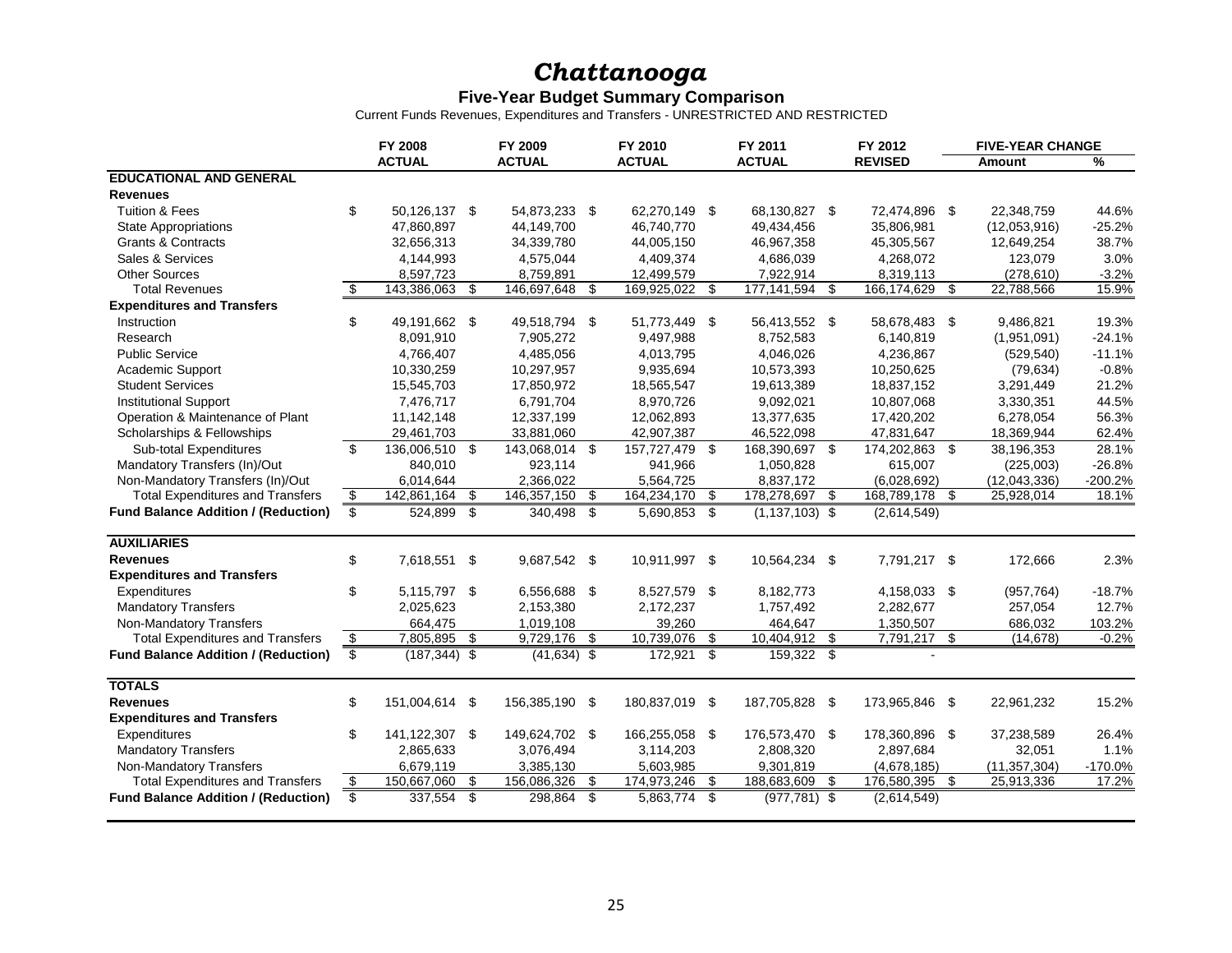# **Chattanooga**<br> **Summary of Athletics Revenues, Expenditures and Transfers**<br>
Unrestricted and Restricted E&G and Auxiliary Funds

|                                         |                                |     |                                            |    |              |    |                          |     |                                       |                 |                                |      |                                             |      |              |    | <b>CHANGE</b>                        |           |
|-----------------------------------------|--------------------------------|-----|--------------------------------------------|----|--------------|----|--------------------------|-----|---------------------------------------|-----------------|--------------------------------|------|---------------------------------------------|------|--------------|----|--------------------------------------|-----------|
|                                         | <b>Unrestricted</b>            |     | <b>Actual 2010-11</b><br><b>Restricted</b> |    | <b>Total</b> |    | <b>Unrestricted</b>      |     | Original 2011-12<br><b>Restricted</b> | <b>Total</b>    | <b>Unrestricted</b>            |      | <b>Revised 2011-12</b><br><b>Restricted</b> |      | <b>Total</b> |    | <b>Original to Revised</b><br>Amount | %         |
| <b>ATHLETICS</b>                        |                                |     |                                            |    |              |    |                          |     |                                       |                 |                                |      |                                             |      |              |    |                                      |           |
| <b>Revenues</b>                         |                                |     |                                            |    |              |    |                          |     |                                       |                 |                                |      |                                             |      |              |    |                                      |           |
| <b>General Funds</b>                    | 5,034,581<br>\$.               |     |                                            |    | ,034,581     | \$ | 4,479,980                |     |                                       | \$<br>4,479,980 | \$<br>4,974,901                |      |                                             |      | 4,974,901    | \$ | 494,921                              | 11.0%     |
| <b>Student Fees</b>                     | 648,124                        |     |                                            |    | 648.124      |    | 324,062                  |     |                                       | 324,062         | 324,062                        |      |                                             |      | 324,062      |    |                                      | 0.0%      |
| <b>Athletic Fees</b>                    | 2,422,056                      |     |                                            |    | 2,422,056    |    | 3,552,633                |     |                                       | 3,552,633       | 3,652,633                      |      |                                             |      | 3,652,633    |    | 100,000                              | 2.8%      |
| <b>Ticket Sales</b>                     | 637,888                        |     |                                            |    | 637,888      |    | 627,500                  |     |                                       | 627,500         | 702,000                        |      |                                             |      | 702,000      |    | 74,500                               | 11.9%     |
| NCAA Conference. Tournaments            | 486,343                        |     |                                            |    | 486.343      |    | 335,580                  |     |                                       | 335,580         | 335,580                        |      |                                             |      | 335,580      |    |                                      | 0.0%      |
| <b>Game Guarantees</b>                  | 620,760                        |     |                                            |    | 620,760      |    | 506,000                  |     |                                       | 506,000         | 506,000                        |      |                                             |      | 506,000      |    |                                      | 0.0%      |
| Gifts                                   | 314,542                        |     | 970,460                                    |    | ,285,002     |    | 480,000                  | £.  | 728,801                               | 1,208,801       | 480,000                        | \$   | 728,801                                     |      | 1,208,801    |    |                                      | 0.0%      |
| <b>Licensing Fees</b>                   | 20,000                         |     |                                            |    | 20,000       |    | 20,000                   |     |                                       | 20,000          | 20,000                         |      |                                             |      | 20,000       |    |                                      | 0.0%      |
| Sports Camps                            | 82,996                         |     |                                            |    | 82,996       |    | 511,589                  |     |                                       | 511.589         | 511,589                        |      |                                             |      | 511,589      |    |                                      | 0.0%      |
| Other*                                  | 537,749                        |     |                                            |    | 537,749      |    | 520,600                  |     |                                       | 520,600         | 520,200                        |      |                                             |      | 520,200      |    | (400)                                | $-0.1%$   |
| <b>Total Revenues</b>                   | 10,805,039                     |     | 970,460                                    |    | \$11,775,499 |    | \$11,357,944             | \$. | 728,801                               | \$12,086,745    | \$12,026,965                   | -S   | 728,801                                     |      | \$12,755,766 | S  | 669,021                              | 5.5%      |
|                                         |                                |     |                                            |    |              |    |                          |     |                                       |                 |                                |      |                                             |      |              |    |                                      |           |
| <b>Expenditures and Transfers</b>       |                                |     |                                            |    |              |    |                          |     |                                       |                 |                                |      |                                             |      |              |    |                                      |           |
| Salaries                                | 3,449,322<br>\$.               | S   | 73,064                                     | S  | 3,522,386    | \$ | 3.141.972                | \$  | 80,000                                | \$<br>3,221,972 | \$<br>3,510,642                | S.   | 80,000                                      | \$.  | 3,590,642    |    | 368,670                              | 11.4%     |
| <b>Employee Benefits</b>                | 1,191,064                      |     | 13,527                                     |    | 1,204,591    |    | 892,749                  |     | 25,600                                | 918,349         | 892,749                        |      | 25,600                                      |      | 918,349      |    |                                      | 0.0%      |
| <b>Total Salaries and Benefits</b>      | 4,640,386                      | \$. | 86,591                                     |    | 4.726.977    | \$ | 4.034.721                | £.  | 105.600                               | 4,140,321       | \$<br>4.403.391                | \$   | 105.600                                     |      | 4.508.991    | \$ | 368,670                              | 8.9%      |
| Travel                                  | 817,971                        |     | 15,668                                     |    | 833,639      |    | 519,389                  |     | 551,038                               | 1,070,427       | 919,500                        |      | 551,038                                     |      | 1,470,538    |    | 400,111                              | 37.4%     |
| <b>Student Aid</b>                      | 2,992,022                      |     | 295,127                                    |    | 3,287,149    |    | 4,109,533                |     |                                       | 4,109,533       | 4,236,821                      |      |                                             |      | 4,236,821    |    | 127,288                              | 3.1%      |
| Equipment                               |                                |     |                                            |    |              |    |                          |     |                                       |                 |                                |      |                                             |      |              |    |                                      | <b>NA</b> |
| <b>Other Operating</b>                  | 2,185,981                      |     | 274.721                                    |    | 2,460,702    |    | 2,539,301                |     | 110,684                               | 2,649,985       | 2,297,253                      |      | 110,684                                     |      | 2,407,937    |    | (242, 048)                           | $-9.1%$   |
| Sub-total Expenditures                  | 10,636,359<br>\$               |     | 672,107                                    | \$ | 11,308,467   | \$ | 11,202,944               | R   | 767,322                               | \$11,970,266    | \$11,856,965                   | \$.  | 767,322                                     | £.   | 12,624,287   | \$ | 654,021                              | 5.5%      |
| <b>Debt Service</b>                     | 168,680                        |     |                                            |    | 168,680      |    | 155,000                  |     |                                       | 155,000         | 170,000                        |      |                                             |      | 170,000      |    | 15,000                               | 9.7%      |
| <b>Other Transfers</b>                  |                                |     |                                            |    |              |    |                          |     |                                       |                 |                                |      |                                             |      |              |    |                                      | <b>NA</b> |
| <b>Total Expenditures and Transfers</b> | \$10,805,039                   | \$  | 672,107                                    |    | \$11,477,147 |    | \$11,357,944             | \$  | 767,322                               | \$12,125,266    | \$12,026,965                   | S.   | 767,322                                     |      | \$12,794,287 | \$ | 669,021                              | 5.5%      |
| <b>Revenues Less Expenditures</b>       | \$<br>$\overline{\phantom{a}}$ | -S  | 298,352                                    | £. | 298,352      | -S | $\overline{\phantom{a}}$ | \$  | (38, 521)                             | \$<br>(38, 521) | \$<br>$\overline{\phantom{a}}$ | - \$ | (38, 521)                                   | - \$ | (38, 521)    | \$ |                                      | $0.0\%$   |
|                                         |                                |     |                                            |    |              |    |                          |     |                                       |                 |                                |      |                                             |      |              |    |                                      |           |

\* Other includes program sales, concessions, parking, broadcasting, television, radio, internet, endowments, investments, sports camps, royalties, advertisements, sponsorships, and miscellaneous other.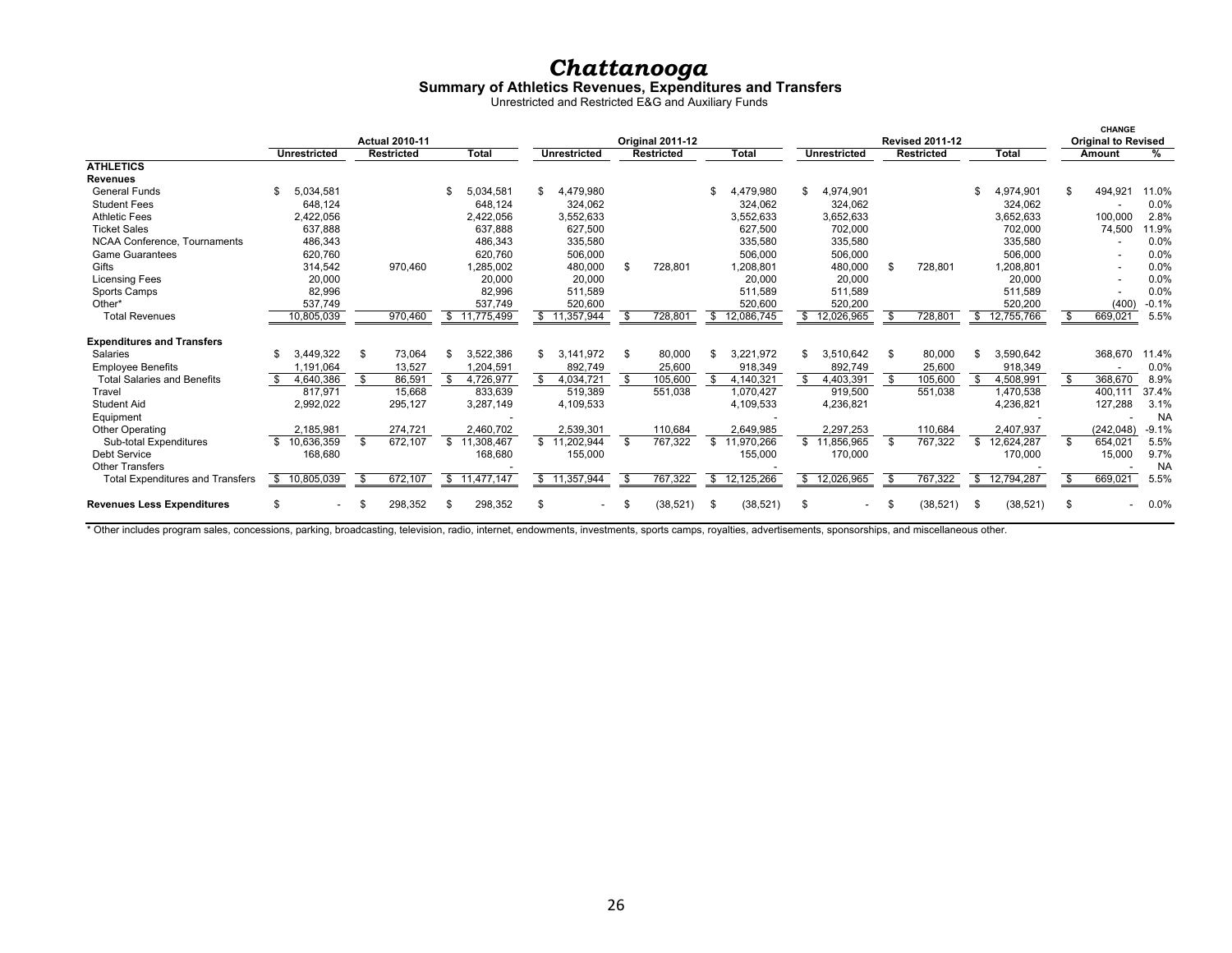### **Unrestricted Net Assets**

|                                                       | E&G               |                 | <b>AUXILIARIES</b> |                                  | <b>TOTAL</b>  |
|-------------------------------------------------------|-------------------|-----------------|--------------------|----------------------------------|---------------|
| <b>TOTAL - JUNE 30, 2009</b>                          | \$<br>7,260,496   | \$              | 1,113,726          | \$                               | 8,374,222     |
|                                                       |                   |                 |                    |                                  |               |
| <b>FY 2009-10 ACTUAL</b>                              |                   |                 |                    |                                  |               |
| Revenue                                               | \$<br>114,494,712 | \$              | 10,911,997         | \$                               | 125,406,709   |
| Less:                                                 |                   |                 |                    |                                  |               |
| Expenditures                                          | \$<br>105,775,028 | \$              | 8,527,579          | \$                               | 114,302,607   |
| Mandatory Transfers (In)/Out                          | 941,966           |                 | 2,172,237          |                                  | 3,114,203     |
| Non-Mandatory Transfers(In)/Out                       | 5,564,725         |                 | 39,260             |                                  | 5,603,985     |
| <b>Total Expenditures &amp; Transfers</b>             | \$<br>112,281,719 | \$              | 10,739,076         | \$                               | 123,020,795   |
| Net Change                                            | \$<br>2,212,993   | $\overline{\$}$ | 172,921            | $\overline{\boldsymbol{\theta}}$ | 2,385,914     |
| <b>Unrestricted Net Assets</b>                        |                   |                 |                    |                                  |               |
| <b>Working Capital-Accounts Receivable</b>            | \$<br>2,416,876   | \$              | 873,641            | \$                               | 3,290,517     |
| <b>Working Capital-Inventories</b>                    | 86,648            |                 | 10,670             |                                  | 97,318        |
| <b>Revolving Funds</b>                                | 548,875           |                 |                    |                                  | 548,875       |
| Encumbrances                                          | 30,520            |                 |                    |                                  | 30,520        |
| <b>Unexpended Gifts</b>                               | 20,437            |                 |                    |                                  | 20,437        |
| Reappropriations                                      | 980,766           |                 |                    |                                  | 980,766       |
| Unallocated                                           | 5,389,367         |                 | 402,336            |                                  | 5,791,703     |
| <b>TOTAL - JUNE 30, 2010</b>                          | \$<br>9,473,489   | \$              | 1,286,647          | \$                               | 10,760,136    |
| Percent Unallocated of Expend. & Transfers            | 4.80%             |                 | 3.75%              |                                  | 4.71%         |
| <b>FY 2010-11 ACTUAL</b>                              |                   |                 |                    |                                  |               |
| Revenue                                               | \$<br>123,079,906 | \$              | 10,564,234         | \$                               | 133,644,140   |
| Less:                                                 |                   |                 |                    |                                  |               |
| Expenditures                                          | \$<br>112,881,407 | \$              | 8,182,773          | \$                               | 121,064,180   |
| Mandatory Transfers (In)/Out                          | 1,050,828         |                 | 1,757,492          |                                  | 2,808,320     |
| Non-Mandatory Transfers(In)/Out                       | 8,837,172         |                 | 464,647            |                                  | 9,301,819     |
| <b>Total Expenditures &amp; Transfers</b>             | \$<br>122,769,407 | \$              | 10,404,912         | \$                               | 133, 174, 319 |
| Net Change                                            | \$<br>310,499     | $\overline{\$}$ | 159,322            | $\overline{\$}$                  | 469,821       |
| <b>Unrestricted Net Assets</b>                        |                   |                 |                    |                                  |               |
| Working Capital-Accounts Receivable                   | \$<br>2,504,906   | \$              | 1,047,764          | \$                               | 3,552,670     |
| <b>Working Capital-Inventories</b>                    |                   |                 |                    |                                  |               |
| <b>Revolving Funds</b>                                |                   |                 |                    |                                  |               |
| Encumbrances                                          |                   |                 |                    |                                  |               |
| <b>Unexpended Gifts</b>                               | 20,437            |                 |                    |                                  | 20,437        |
| Reappropriations                                      | 1,708,901         |                 |                    |                                  | 1,708,901     |
| Unallocated                                           | 5,549,744         |                 | 398,205            |                                  | 5,947,949     |
| <b>TOTAL - JUNE 30, 2011</b>                          | \$<br>9,783,988   | \$              | 1,445,969          | \$                               | 11,229,957    |
| <b>Percent Unallocated of Expend. &amp; Transfers</b> | 4.52%             |                 | 3.83%              |                                  | 4.47%         |
| FY 2011-12 REVISED BUDGET                             |                   |                 |                    |                                  |               |
| Revenue                                               | \$<br>113,260,254 | \$              | 7,791,217          | \$                               | 121,051,471   |
| Less:                                                 |                   |                 |                    |                                  |               |
| Expenditures                                          | \$<br>120,316,260 | \$              | 4,158,033          | \$                               | 124,474,293   |
| Mandatory Transfers (In)/Out                          | 615,007           |                 | 2,282,677          |                                  | 2,897,684     |
| Non-Mandatory Transfers(In)/Out                       | (6,028,692)       |                 | 1,350,507          |                                  | (4,678,185)   |
| <b>Total Expenditures &amp; Transfers</b>             | \$<br>114,902,575 | \$              | 7,791,217          | \$                               | 122,693,792   |
| Net Change                                            | \$<br>(1,642,321) | $\overline{\$}$ |                    | $\overline{\$}$                  | (1,642,321)   |
| <b>Unrestricted Net Assets</b>                        |                   |                 |                    |                                  |               |
| Working Capital-Accounts Receivable                   | \$<br>2,504,906   | \$              | 1,047,764          | \$                               | 3,552,670     |
| <b>Working Capital-Inventories</b>                    |                   |                 |                    |                                  |               |
| <b>Revolving Funds</b>                                |                   |                 |                    |                                  |               |
| Encumbrances                                          |                   |                 | 10,000             |                                  | 10,000        |
| <b>Unexpended Gifts</b>                               | 20,437            |                 |                    |                                  | 20,437        |
| Reappropriations                                      |                   |                 |                    |                                  |               |
| Unallocated                                           | 5,616,324         |                 | 388,205            |                                  | 6,004,529     |
| <b>ESTIMATED TOTAL - OCTOBER 31, 2011</b>             | \$<br>8,141,667   | \$              | 1,445,969          | \$                               | 9,587,636     |
| <b>Percent Unallocated of Expend. &amp; Transfers</b> | 4.89%             |                 | 4.98%              |                                  | 4.89%         |
|                                                       |                   |                 |                    |                                  |               |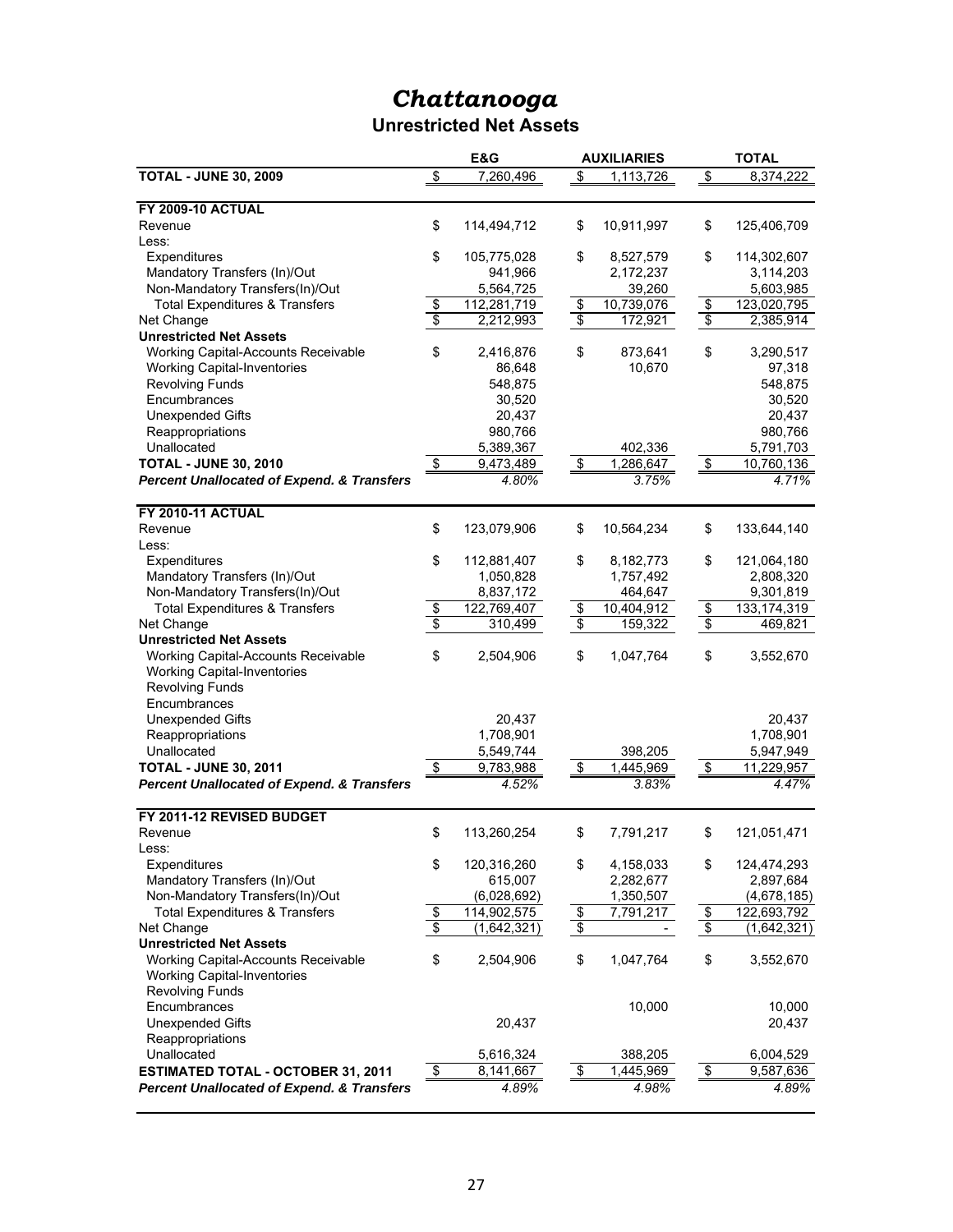# *The University of Tennessee at Knoxville*

| FY 2011-12 Revenues<br><b>Unrestricted E&amp;G</b><br>(In Millions)   |              |
|-----------------------------------------------------------------------|--------------|
|                                                                       |              |
| <b>Tuition &amp; Fees</b>                                             | \$288.4      |
| <b>State Appropriations</b>                                           | 148.0        |
| <b>Grants &amp; Contracts</b>                                         | 20.8         |
| Sales & Services                                                      | 7.8          |
| Other                                                                 | 8.7          |
| <b>Total Revenue</b>                                                  | \$473.7      |
|                                                                       |              |
| <b>Fall 2011 Headcount Enrollment</b>                                 |              |
| Undergraduate                                                         | 21,126       |
|                                                                       |              |
| Graduate                                                              | 5,702        |
| <b>TOTAL</b>                                                          | 26,828       |
| First-Time Freshman                                                   | 4,188        |
|                                                                       |              |
| <b>FTE Positions</b><br>(Unrestricted E&G)<br><b>October 31, 2011</b> |              |
|                                                                       |              |
| Faculty                                                               | 1,378        |
| Administrative                                                        | 239          |
| Professional                                                          | 641          |
| Cler/Tech/Maint                                                       | 1,659        |
| TOTAL                                                                 | <u>3,917</u> |

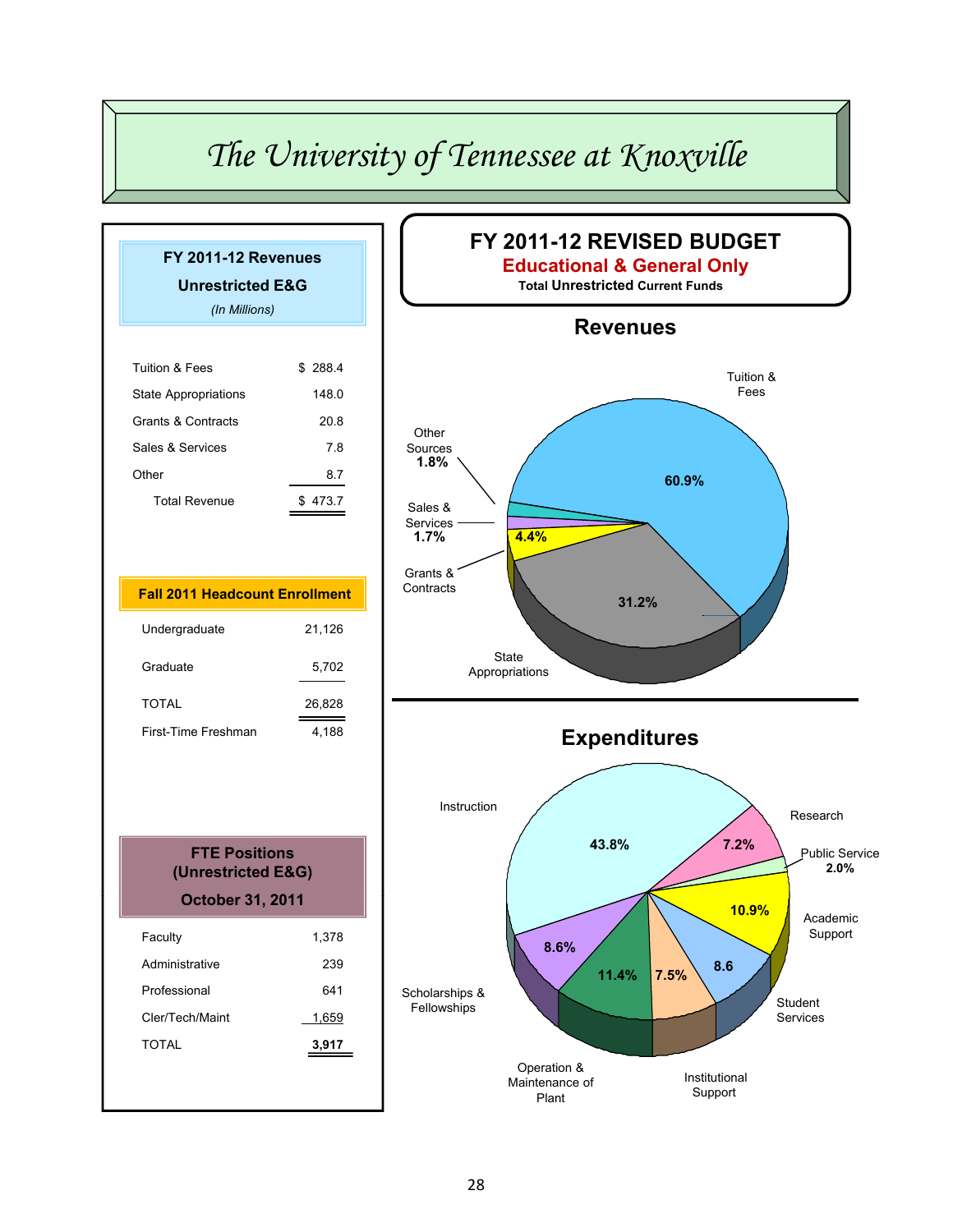### **FY 2012 Revised Budget Summary**

Unrestricted Current Funds Revenue, Expenditures, and Transfers

|                                            |                         |                          |                            |      |                           | <b>CHANGE</b><br><b>Original To Revised</b> |           |
|--------------------------------------------|-------------------------|--------------------------|----------------------------|------|---------------------------|---------------------------------------------|-----------|
|                                            |                         | FY 2011<br><b>ACTUAL</b> | FY 2012<br><b>ORIGINAL</b> |      | FY 2012<br><b>REVISED</b> | Amount                                      | %         |
| <b>EDUCATION AND GENERAL</b>               |                         |                          |                            |      |                           |                                             |           |
| Revenues                                   |                         |                          |                            |      |                           |                                             |           |
| <b>Tuition &amp; Fees</b>                  | \$                      | 259,350,505              | \$<br>287,872,959          | \$   | 288,388,884 \$            | 515,925                                     | 0.2%      |
| <b>State Appropriations</b>                |                         | 226,416,954              | 147,872,004                |      | 148,018,704               | 146,700                                     | 0.1%      |
| Grants & Contracts                         |                         | 25,044,943               | 20,750,000                 |      | 20,750,000                | $\blacksquare$                              | 0.0%      |
| Sales & Service                            |                         | 10,164,413               | 7,823,570                  |      | 7,838,570                 | 15,000                                      | 0.2%      |
| <b>Other Sources</b>                       |                         | 10,192,699               | 7,408,661                  |      | 8,708,661                 | 1.300.000                                   | 17.5%     |
| <b>Total Revenues</b>                      | \$                      | 531,169,514              | \$<br>471,727,194          | \$   | 473,704,819               | \$<br>1,977,625                             | 0.4%      |
| <b>Expenditures and Transfers</b>          |                         |                          |                            |      |                           |                                             |           |
| Instruction                                | \$                      | 196,427,687              | \$<br>225,741,861          | \$   | 220,521,089 \$            | (5,220,772)                                 | $-2.3%$   |
| Research                                   |                         | 22,291,101               | 19,713,072                 |      | 36,274,968                | 16,561,896                                  | 84.0%     |
| <b>Public Service</b>                      |                         | 10,707,456               | 9,307,649                  |      | 9,905,513                 | 597,864                                     | 6.4%      |
| <b>Academic Support</b>                    |                         | 62,693,075               | 52,073,229                 |      | 54,970,213                | 2,896,984                                   | 5.6%      |
| <b>Student Services</b>                    |                         | 43,234,940               | 42,537,812                 |      | 43,300,218                | 762,406                                     | 1.8%      |
| <b>Institutional Support</b>               |                         | 34,477,048               | 34,709,402                 |      | 37,717,235                | 3,007,833                                   | 8.7%      |
| Operation & Maintenance of Plant           |                         | 63,251,809               | 56,646,519                 |      | 57,242,172                | 595,653                                     | 1.1%      |
| Scholarships & Fellowships                 |                         | 38,061,351               | 40,810,239                 |      | 43,308,332                | 2,498,093                                   | 6.1%      |
| <b>Sub-total Expenditures</b>              | \$                      | 471,144,468              | \$<br>481,539,783          | \$   | 503,239,740               | \$<br>21,699,957                            | 4.5%      |
| Mandatory Transfers (In)/Out               |                         | 1,757,103                | 1,859,385                  |      | 1,859,385                 |                                             | 0.0%      |
| Non-Mandatory Transfers (In)/Out           |                         | 74,070,616               | (11, 671, 974)             |      | (28, 181, 221)            | (16, 509, 247)                              | 141.4%    |
| <b>Total Expenditures &amp; Transfers</b>  | \$                      | 546,972,187              | \$<br>471,727,194          | \$   | 476,917,904               | \$<br>5.190.710                             | 1.1%      |
| <b>Fund Balance Addition / (Reduction)</b> |                         | (15,802,673)             |                            |      | (3,213,085)               | (3,213,085)                                 | NA        |
| <b>AUXILIARIES</b>                         |                         |                          |                            |      |                           |                                             |           |
| <b>Revenues</b>                            | \$                      | 170,956,396              | \$<br>173,630,059          | \$   | 174,669,433               | \$<br>1,039,374                             | 0.6%      |
| <b>Expenditures and Transfers</b>          |                         |                          |                            |      |                           |                                             |           |
| Expenditures                               | \$                      | 120,806,761              | \$<br>120,439,866 \$       |      | 121,453,982 \$            | 1,014,116                                   | 0.8%      |
| <b>Mandatory Transfers</b>                 |                         | 18,746,052               | 23,735,902                 |      | 23,735,902                |                                             | 0.0%      |
| Non Mandatory Transfers                    |                         | 30,402,737               | 29,454,291                 |      | 29,479,549                | 25.258                                      | 0.1%      |
| <b>Total Expenditures &amp; Transfers</b>  | \$                      | 169,955,550              | \$<br>173,630,059          | \$   | 174,669,433               | \$<br>1,039,374                             | 0.6%      |
| <b>Fund Balance Addition / (Reduction)</b> |                         | 1,000,846                |                            |      |                           |                                             | <b>NA</b> |
| <b>TOTALS</b>                              |                         |                          |                            |      |                           |                                             |           |
| <b>Revenues</b>                            | \$                      | 702,125,910              | \$<br>645, 357, 253        | - \$ | 648,374,252               | \$<br>3,016,999                             | 0.5%      |
| <b>Expenditures and Transfers</b>          |                         |                          |                            |      |                           |                                             |           |
| Expenditures                               | \$                      | 591,951,229              | \$<br>601,979,649          | \$   | 624,693,722 \$            | 22,714,073                                  | 3.8%      |
| <b>Aux Expenditures</b>                    |                         |                          |                            |      |                           |                                             |           |
| <b>Mandatory Transfers</b>                 |                         | 20,503,155               | 25,595,287                 |      | 25,595,287                |                                             | 0.0%      |
| Non Mandatory Transfers                    |                         | 104,473,353              | 17,782,317                 |      | 1,298,328                 | (16, 483, 989)                              | $-92.7%$  |
| <b>Total Expenditures &amp; Transfers</b>  | \$                      | 716,927,737              | \$<br>645, 357, 253        | \$   | 651,587,337               | \$<br>6,230,084                             | 1.0%      |
| <b>Fund Balance Addition / Reduction</b>   | $\overline{\mathbb{S}}$ | $(14,801,827)$ \$        |                            | s    | $(3,213,085)$ \$          | (3,213,085)                                 | <b>NA</b> |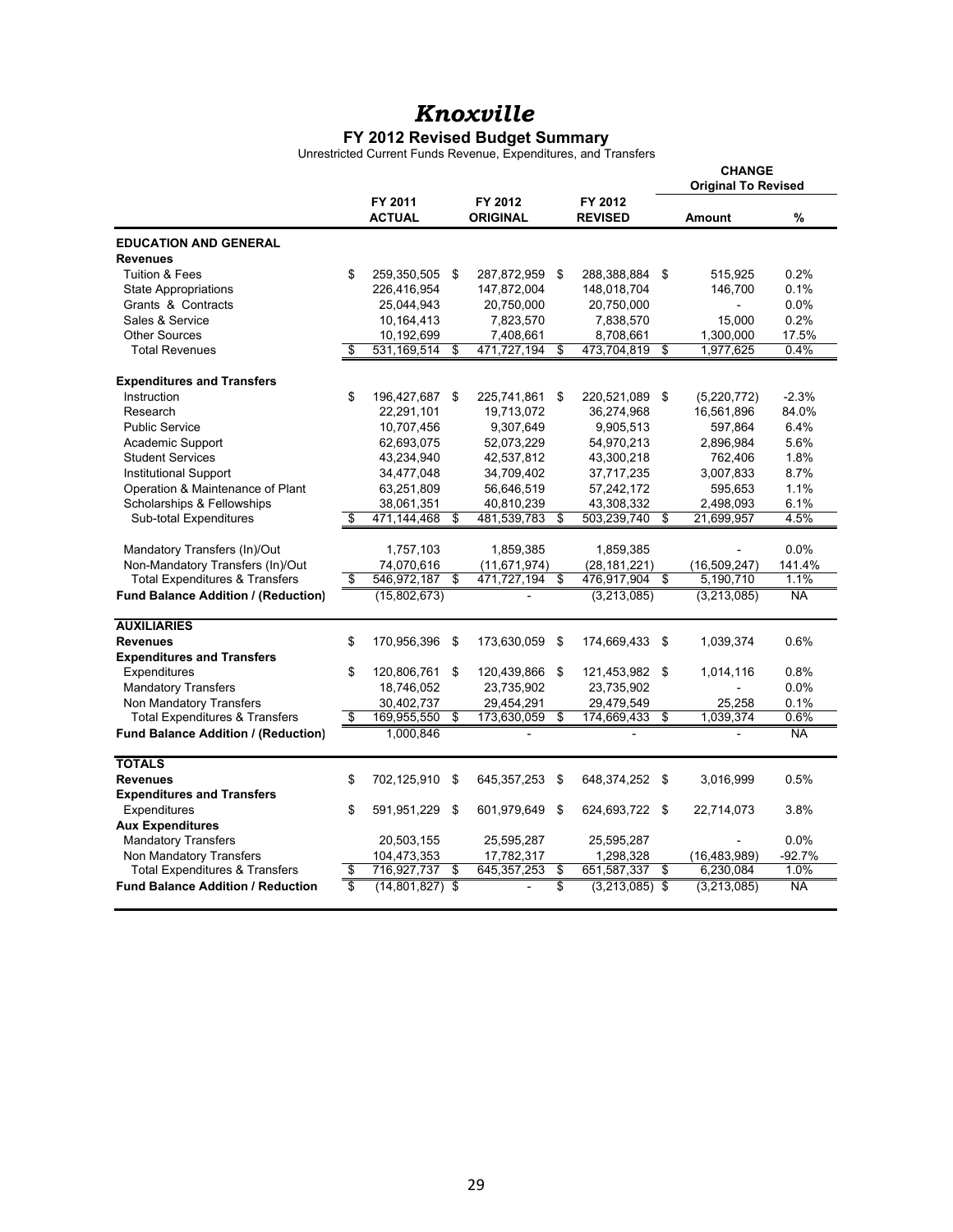### *Knoxville* **FY 2012 Revised Budget Summary**

Auxiliary Enterprises Funds Revenues, Expenditures and Transfers

|                                                                    |                         |                         |               |                         |                         |                         |                         | <b>CHANGE</b>              |              |
|--------------------------------------------------------------------|-------------------------|-------------------------|---------------|-------------------------|-------------------------|-------------------------|-------------------------|----------------------------|--------------|
|                                                                    |                         | FY 2011                 |               | FY 2012                 |                         | FY 2012                 |                         | <b>Original to Revised</b> |              |
| <b>HOUSING</b>                                                     |                         | <b>ACTUAL</b>           |               | <b>ORIGINAL</b>         |                         | <b>REVISED</b>          |                         | Amount                     | ℅            |
|                                                                    |                         |                         |               |                         |                         |                         |                         |                            |              |
| <b>Revenues</b>                                                    | \$                      | 37,736,458              | \$            | 39,425,986              | \$                      | 39,425,986              | \$                      |                            | 0.0%         |
| <b>Expenditures and Transfers</b><br>Expenditures                  | \$                      | 22,893,853              | \$            | 27,061,745              | \$                      | 27,036,487              | \$                      | (25, 258)                  | $-0.1\%$     |
| <b>Mandatory Transfers</b>                                         |                         | 5,859,825               |               | 7,047,297               |                         | 7,047,297               |                         |                            | 0.0%         |
| Non-Mandatory Transfers                                            |                         | 9,489,509               |               | 5,316,944               |                         | 5,342,202               |                         | 25,258                     | 0.5%         |
| <b>Total Expenditures and Transfers</b>                            | \$                      | 38,243,187              | \$            | 39,425,986              | \$                      | 39,425,986              | \$                      |                            | 0.0%         |
| <b>Fund Balance Addition/(Reduction)</b>                           | $\overline{\mathbb{S}}$ | (506, 729)              | \$            |                         | $\overline{\mathbb{S}}$ |                         | $\overline{\mathbb{S}}$ | ÷,                         |              |
| <b>FOOD SERVICE</b>                                                |                         |                         |               |                         |                         |                         |                         |                            |              |
| <b>Revenues</b>                                                    | \$                      | 4,176,166               | \$            | 4,104,264               | \$                      | 4,104,264               | \$                      |                            | 0.0%         |
| <b>Expenditures and Transfers</b>                                  |                         |                         |               |                         |                         |                         |                         |                            |              |
| Expenditures                                                       | \$                      | 1,252,430               | \$            | 1,385,412               | \$                      | 1,385,412               | \$                      |                            | 0.0%         |
| <b>Mandatory Transfers</b>                                         |                         | 67,851                  |               |                         |                         |                         |                         |                            |              |
| Non-Mandatory Transfers                                            |                         | 2,876,006               |               | 2,718,852               |                         | 2,718,852               |                         |                            | 0.0%         |
| <b>Total Expenditures and Transfers</b>                            | \$                      | 4,196,287               | \$            | 4,104,264               | $\boldsymbol{\theta}$   | 4,104,264               | \$                      | $\sim$                     | 0.0%         |
| <b>Fund Balance Addition/(Reduction)</b>                           | \$                      | (20, 121)               | \$            |                         | \$                      |                         | \$                      |                            |              |
| <b>BOOKSTORES</b>                                                  |                         |                         |               |                         |                         |                         |                         |                            |              |
| <b>Revenues</b>                                                    | \$                      | 21,288,211              | \$            | 20.725.000              | \$                      | 20,725,000              | \$                      |                            | 0.0%         |
| <b>Expenditures and Transfers</b>                                  |                         |                         |               |                         |                         |                         |                         |                            |              |
| Expenditures                                                       | \$                      | 20,304,539              | \$            | 18,804,847              | \$                      | 18,804,847              | \$                      |                            | 0.0%         |
| <b>Mandatory Transfers</b>                                         |                         |                         |               |                         |                         |                         |                         |                            |              |
| Non-Mandatory Transfers<br><b>Total Expenditures and Transfers</b> | \$                      | 1,756,198<br>22,060,737 | \$            | 1,920,153<br>20,725,000 |                         | 1,920,153<br>20,725,000 | \$                      | $\sim$                     | 0.0%<br>0.0% |
|                                                                    |                         |                         |               |                         | $\frac{1}{2}$           |                         | $\overline{\mathbb{S}}$ |                            |              |
| <b>Fund Balance Addition/(Reduction)</b>                           | \$                      | (772, 526)              | \$            |                         | \$                      |                         |                         |                            |              |
| <b>PARKING</b>                                                     |                         |                         |               |                         |                         |                         |                         |                            |              |
| <b>Revenues</b>                                                    | \$                      | 8,979,123               | \$            | 8,787,691               | \$                      | 8,787,691               | \$                      |                            | 0.0%         |
| <b>Expenditures and Transfers</b>                                  |                         |                         |               |                         |                         |                         |                         |                            |              |
| Expenditures                                                       | \$                      | 4,086,893               | \$            | 5,269,207               | \$                      | 5,269,207               | \$                      |                            | 0.0%         |
| <b>Mandatory Transfers</b>                                         |                         | 2,676,310               |               | 2,688,605               |                         | 2,688,605               |                         | ä,                         | 0.0%         |
| Non-Mandatory Transfers                                            |                         | 3,190,666               |               | 829,879                 |                         | 829,879                 |                         |                            | 0.0%         |
| <b>Total Expenditures and Transfers</b>                            | \$                      | 9,953,868               | $\frac{1}{2}$ | 8,787,691               | \$                      | 8,787,691               | \$                      | $\overline{a}$             | 0.0%         |
| <b>Fund Balance Addition/(Reduction)</b>                           | \$                      | (974, 745)              | \$            |                         | $\overline{\mathbb{S}}$ |                         | $\overline{\mathbb{S}}$ | ÷,                         |              |
| <b>ATHLETICS</b>                                                   |                         |                         |               |                         |                         |                         |                         |                            |              |
| <b>Revenues</b>                                                    | \$                      | 94,442,362              | \$            | 96,010,000              | \$                      | 97,049,374              | \$                      | 1,039,374                  | 1.1%         |
| <b>Expenditures and Transfers</b>                                  |                         |                         |               |                         |                         |                         |                         |                            |              |
| Expenditures                                                       | \$                      | 68,086,163              | \$            | 63,455,000              | \$                      | 64,494,374              | \$                      | 1,039,374                  | 1.6%         |
| <b>Mandatory Transfers</b>                                         |                         | 10,142,066              |               | 14,000,000              |                         | 14,000,000              |                         |                            | 0.0%         |
| Non-Mandatory Transfers                                            |                         | 16,195,006              |               | 18,555,000              |                         | 18,555,000              |                         |                            | 0.0%         |
| <b>Total Expenditures and Transfers</b>                            | \$                      | 94,423,235              | \$            | 96.010.000              | \$                      | 97,049,374              | \$                      | 1,039,374                  | 1.1%         |
| <b>Fund Balance Addition/(Reduction)</b>                           | \$                      | 19,127                  | \$            |                         | \$                      |                         |                         |                            |              |
| <b>OTHER</b>                                                       |                         |                         |               |                         |                         |                         |                         |                            |              |
| <b>Revenues</b>                                                    | \$                      | 4,334,077               | \$            | 4,577,118               | \$                      | 4,577,118               | \$                      |                            | 0.0%         |
| <b>Expenditures and Transfers</b>                                  |                         |                         |               |                         |                         |                         |                         |                            |              |
| Expenditures                                                       | \$                      | 4,182,882               | \$            | 4,463,655               | \$                      | 4,463,655               | \$                      |                            | 0.0%         |
| <b>Mandatory Transfers</b>                                         |                         | 0                       |               |                         |                         |                         |                         |                            |              |
| Non-Mandatory Transfers                                            |                         | (3, 104, 648)           |               | 113,463                 |                         | 113,463                 |                         |                            | 0.0%         |
| <b>Total Expenditures and Transfers</b>                            | \$                      | 1,078,234               | \$            | 4,577,118               | $\frac{1}{2}$           | 4,577,118               | \$                      |                            | 0.0%         |
| <b>Fund Balance Addition/(Reduction)</b>                           | \$                      | 3,255,842               | \$            |                         | \$                      |                         | \$                      | $\overline{a}$             |              |
| <b>TOTAL</b>                                                       |                         |                         |               |                         |                         |                         |                         |                            |              |
| <b>Revenues</b>                                                    | \$                      | 170,956,397             | \$            | 173,630,059             | \$                      | 174,669,433             | \$                      | 1,039,374                  | 0.6%         |
| <b>Expenditures and Transfers</b>                                  |                         |                         |               |                         |                         |                         |                         |                            |              |
| Expenditures                                                       | \$                      | 120,806,760             | \$            | 120,439,866             | \$                      | 121,453,982             | \$                      | 1,014,116                  | 0.8%         |
| <b>Mandatory Transfers</b>                                         |                         | 18,746,052              |               | 23,735,902              |                         | 23,735,902              |                         |                            | 0.0%         |
| Non-Mandatory Transfers                                            |                         | 30,402,736              |               | 29,454,291              |                         | 29,479,549              |                         | 25,258                     | 0.1%         |
| <b>Total Expenditures and Transfers</b>                            | \$                      | 169,955,549             | \$            | 173,630,059             | \$                      | 174,669,433             | \$                      | 1,039,374                  | 0.6%         |
| <b>Fund Balance Addition/(Reduction)</b>                           | \$                      | 1,000,848               | \$            |                         | \$                      |                         | \$                      | $\overline{\phantom{a}}$   |              |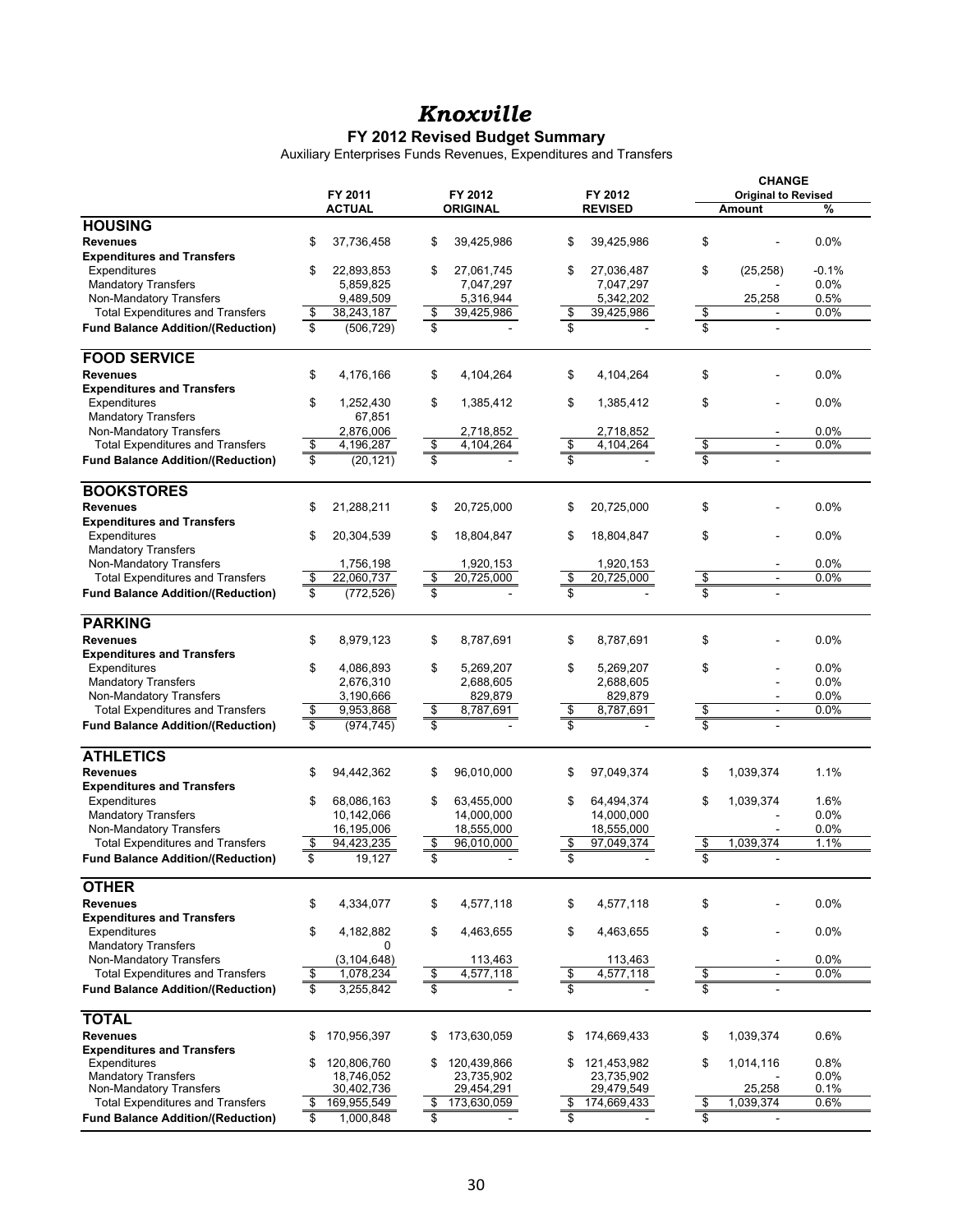**FY 2012 Revised Budget Summary** Unrestricted and Restricted Current Funds Revenue, Expenditures, and Transfers

|                                                 | FY 2011 Actual                            |                                           |                           |                     |                        |                |                        |                   |                |               | <b>CHANGE</b>              |           |
|-------------------------------------------------|-------------------------------------------|-------------------------------------------|---------------------------|---------------------|------------------------|----------------|------------------------|-------------------|----------------|---------------|----------------------------|-----------|
|                                                 | Unrestricted<br>Restricted<br>Total       |                                           |                           |                     | FY 2012 Original       |                |                        | FY 2012 Revised   |                |               | <b>Original To Revised</b> |           |
|                                                 |                                           |                                           |                           | <b>Unrestricted</b> | <b>Restricted</b>      | <b>Total</b>   | <b>Unrestricted</b>    | <b>Restricted</b> | Total          |               | Amount                     | %         |
| <b>EDUCATION AND GENERAL</b><br><b>Revenues</b> |                                           |                                           |                           |                     |                        |                |                        |                   |                |               |                            |           |
| Tuition & Fees                                  | \$ 259,350,505                            |                                           | \$ 259,350,505            | \$ 287,872,959      | -96                    | 287,872,959    | \$ 288,388,884         | $\mathbf{S}$      | 288,388,884    | \$            | 515,925                    | 0.2%      |
| <b>State Appropriations</b>                     | 226.416.954                               | 9,780,109<br>- \$                         | 236,197,063               | 147,872,004 \$      | 9,070,330              | 156,942,334    | 148,018,704 \$         | 9,666,969         | 157,685,673    |               | 743,339                    | 0.5%      |
| Grants & Contracts                              | 25.044.943                                | 212,366,221                               | 237,411,163               | 20,750,000          | 193,930,000            | 214,680,000    | 20,750,000             | 204,300,000       | 225,050,000    |               | 10,370,000                 | 4.8%      |
| Sales & Service                                 | 10,164,413                                |                                           | 10,164,413                | 7,823,570           |                        | 7,823,570      | 7,838,570              |                   | 7,838,570      |               | 15,000                     | 0.2%      |
| <b>Other Sources</b>                            | 10.192.699                                | 31.021.436                                | 41,214,135                | 7.408.661           | 29.244.670             | 36,653,331     | 8.708.661              | 27.650.000        | 36,358,661     |               | (294, 670)                 | $-0.8%$   |
| <b>Total Revenues</b>                           | -S                                        | 531,169,514 \$ 253,167,766 \$ 784,337,279 |                           | $$471,727,194$ \$   | 232,245,000 \$         | 703,972,194    | \$473,704,819 \$       | 241,616,969 \$    | 715,321,788    | $\mathbb{S}$  | 11,349,594                 | 1.6%      |
| <b>Expenditures and Transfers</b>               |                                           |                                           |                           |                     |                        |                |                        |                   |                |               |                            |           |
| Instruction                                     | \$196.427.687 \$                          | 9.777.630 \$                              | 206.205.317               | \$ 225,741,861 \$   | 8.500.000 \$           | 234.241.861    | \$ 220,521,089 \$      | 9.000.000 \$      | 229.521.089    | \$            | (4,720,772)                | $-2.0%$   |
| Research                                        | 22.291.101                                | 106.046.685                               | 128,337,786               | 19.713.072          | 97,000,000             | 116,713,072    | 36,274,968             | 100,000,000       | 136.274.968    |               | 19,561,896                 | 16.8%     |
| <b>Public Service</b>                           | 10,707,456                                | 27,677,963                                | 38,385,419                | 9,307,649           | 25,200,000             | 34,507,649     | 9,905,513              | 28,000,000        | 37,905,513     |               | 3,397,864                  | 9.8%      |
| Academic Support                                | 62,693,075                                | 8,181,623                                 | 70,874,698                | 52,073,229          | 7,200,000              | 59,273,229     | 54,970,213             | 8,300,000         | 63,270,213     |               | 3,996,984                  | 6.7%      |
| <b>Student Services</b>                         | 43,234,940                                | 2,321,804                                 | 45,556,744                | 42,537,812          | 350,000                | 42,887,812     | 43,300,218             | 2,200,000         | 45,500,218     |               | 2,612,406                  | 6.1%      |
| <b>Institutional Support</b>                    | 34.477.048                                | 279.276                                   | 34.756.324                | 34.709.402          | 280,000                | 34.989.402     | 37.717.235             | 280.000           | 37.997.235     |               | 3.007.833                  | 8.6%      |
| Operation & Maintenance of Plant                | 63,251,809                                | 59.243                                    | 63,311,052                | 56,646,519          | 65,000                 | 56,711,519     | 57,242,172             | 65,000            | 57,307,172     |               | 595,653                    | 1.1%      |
| Scholarships & Fellowships                      | 38.061.351                                | 95.596.066                                | 133.657.417               | 40.810.239          | 94.000.000             | 134,810,239    | 43.308.332             | 94.096.969        | 137,405,301    |               | 2.595.062                  | 1.9%      |
| Sub-total Expenditures                          | \$471,144,468 \$249,940,290 \$721,084,757 |                                           |                           | \$481,539,783 \$    | 232,595,000 \$         | 714,134,783    | \$ 503,239,740 \$      | 241,941,969 \$    | 745,181,709    | $\mathfrak s$ | 31,046,926                 | 4.3%      |
| Mandatory Transfers (In)/Out                    | 1,757,103                                 |                                           | 1,757,103                 | 1,859,385           |                        | 1,859,385      | 1,859,385              |                   | 1,859,385      |               |                            | 0.0%      |
| Non-Mandatory Transfers (In)/Out                | 74.070.616                                |                                           | 74,070,616                | (11, 671, 974)      |                        | (11, 671, 974) | (28, 181, 221)         |                   | (28, 181, 221) |               | (16, 509, 247)             | 141.4%    |
| <b>Total Expenditures &amp; Transfers</b>       | \$546,972,187 \$249,940,290 \$796,912,476 |                                           |                           | $$471,727,194$ \$   | 232,595,000 \$         | 704,322,194    | \$ 476,917,904 \$      | 241,941,969 \$    | 718,859,873    | $\mathfrak s$ | 14,537,679                 | 2.1%      |
| <b>Fund Balance Addition / (Reduction)</b>      | (15,802,673)                              | 3,227,476                                 | (12.575, 197)             |                     | (350,000)              | (350,000)      | (3,213,085)            | (325,000)         | (3,538,085)    |               |                            |           |
| <b>AUXILIARIES</b>                              |                                           |                                           |                           |                     |                        |                |                        |                   |                |               |                            |           |
| <b>Revenues</b>                                 | \$ 170,956,396 \$                         | 745.049                                   | - \$<br>171.701.445       | \$ 173,630,059 \$   | 1.900.000<br>- \$      | 175.530.059    | \$174,669,433 \$       | 1,900,000 \$      | 176,569,433    | \$            | 1.039.374                  | 0.6%      |
| <b>Expenditures and Transfers</b>               |                                           |                                           |                           |                     |                        |                |                        |                   |                |               |                            |           |
| Expenditures                                    | \$ 120,806,761 \$                         |                                           | 388,650 \$ 121,195,411    | \$ 120,439,866 \$   | 1.900.000 \$           | 122.339.866    | $$121,453,982$ \$      | 1,900,000 \$      | 123,353,982    | \$            | 1,014,116                  | 0.8%      |
| <b>Mandatory Transfers</b>                      | 18,746,052                                |                                           | 18,746,052                | 23,735,902          |                        | 23,735,902     | 23,735,902             |                   | 23,735,902     |               |                            | 0.0%      |
| Non Mandatory Transfers                         | 30.402.737                                |                                           | 30,402,737                | 29.454.291          |                        | 29,454,291     | 29.479.549             |                   | 29,479,549     |               | 25,258                     | 0.1%      |
| <b>Total Expenditures &amp; Transfers</b>       | \$ 169,955,550 \$                         |                                           | 388,650 \$ 170,344,200    | \$ 173,630,059 \$   | 1.900.000 \$           | 175,530,059    | \$ 174,669,433 \$      | 1.900.000 \$      | 176,569,433    | - \$          | 1.039.374                  | 0.6%      |
| Fund Balance Addition / (Reduction)             | 1,000,846                                 | 356.399                                   | 1,357,245                 |                     |                        |                |                        |                   |                |               |                            |           |
| <b>TOTALS</b>                                   |                                           |                                           |                           |                     |                        |                |                        |                   |                |               |                            |           |
| <b>Revenues</b>                                 | \$ 702,125,910 \$                         | 253,912,815 \$                            | 956,038,724               | \$ 645,357,253      | - \$<br>234,145,000 \$ | 879,502,253    | 648,374,252 \$<br>s.   | 243,516,969 \$    | 891,891,221    | \$            | 12,388,968                 | 1.4%      |
| <b>Expenditures and Transfers</b>               |                                           |                                           |                           |                     |                        |                |                        |                   |                |               |                            |           |
| Expenditures                                    | \$591,951,229 \$250,328,940 \$            |                                           | 842.280.168               | \$ 601.979.649      | - S<br>234,495,000 \$  | 836.474.649    | \$ 624,693,722 \$      | 243,841,969 \$    | 868,535,691    | \$            | 32,061,042                 | 3.8%      |
| <b>Aux Expenditures</b>                         |                                           |                                           |                           |                     |                        |                |                        |                   |                |               |                            | <b>NA</b> |
| <b>Mandatory Transfers</b>                      | 20.503.155                                |                                           | 20.503.155                | 25,595,287          |                        | 25,595,287     | 25,595,287             |                   | 25,595,287     |               |                            | 0.0%      |
| Non Mandatory Transfers                         | 104,473,353                               |                                           | 104,473,353               | 17,782,317          |                        | 17,782,317     | 1,298,328              |                   | 1,298,328      |               | (16, 483, 989)             | $-92.7%$  |
| <b>Total Expenditures &amp; Transfers</b>       | \$716,927,737 \$250,328,940 \$967,256,676 |                                           |                           | \$ 645,357,253 \$   | 234,495,000 \$         | 879,852,253    | $$651,587,337$ \$      | 243,841,969 \$    | 895,429,306    | $\mathbb{S}$  | 15,577,053                 | 1.8%      |
| <b>Fund Balance Addition / Reduction</b>        | $$(14,801,827)$ \$                        |                                           | 3,583,875 \$ (11,217,952) | s.                  | - \$<br>$(350,000)$ \$ | (350,000)      | s.<br>$(3,213,085)$ \$ | $(325,000)$ \$    | (3,538,085)    |               |                            |           |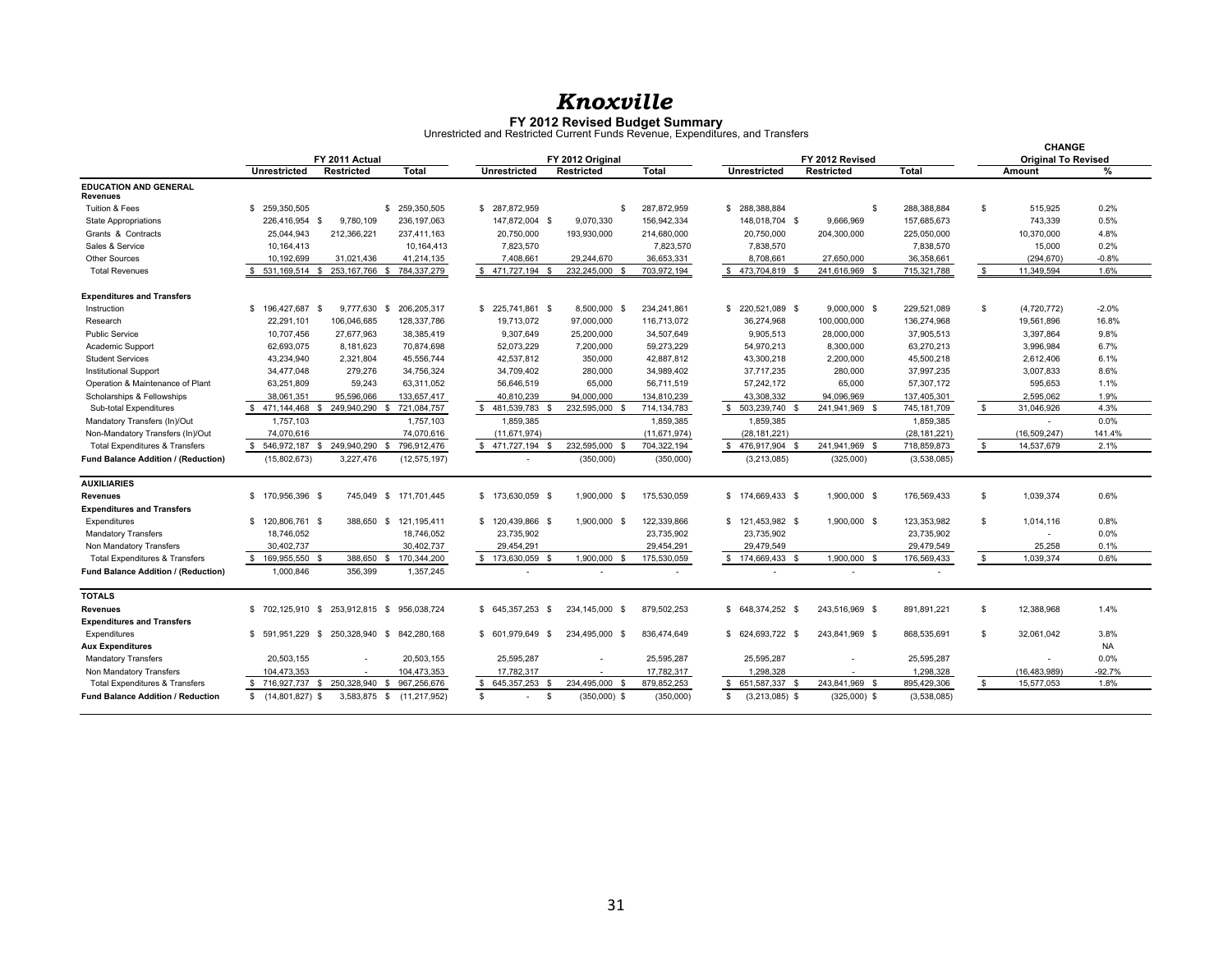### **FY2012 Revised Budget Summary - Natural Classification**

Unrestricted Current Funds Expenditures

|                                                                                   |                          |              |                            |                           | <b>CHANGE</b>                               |          |
|-----------------------------------------------------------------------------------|--------------------------|--------------|----------------------------|---------------------------|---------------------------------------------|----------|
|                                                                                   | FY 2011<br><b>ACTUAL</b> |              | FY 2012<br><b>ORIGINAL</b> | FY 2012<br><b>REVISED</b> | <b>Original to Revised</b><br><b>Amount</b> | %        |
|                                                                                   |                          |              |                            |                           |                                             |          |
| <b>EDUCATIONAL AND GENERAL</b><br><b>Salaries and Benefits</b><br><b>Salaries</b> |                          |              |                            |                           |                                             |          |
| Academic                                                                          | \$<br>127,352,104        | \$           | 128,981,957                | \$<br>130,577,048         | \$<br>1,595,091                             | 1.2%     |
| Non-Academic                                                                      | 108,719,524              |              | 100,380,761                | 101,153,987               | 773,226                                     | 0.8%     |
| <b>Students</b>                                                                   | 4,642,108                |              | 3,521,268                  | 3,658,397                 | 137,129                                     | 3.9%     |
| <b>Total Salaries</b>                                                             | \$<br>240,713,736        | \$           | 232,883,986                | \$<br>235,389,432         | \$<br>2,505,446                             | 1.1%     |
| <b>Staff Benefits</b>                                                             | 79,536,327               |              | 77,382,730                 | 77,067,059                | (315, 671)                                  | $-0.4%$  |
| <b>Total Salaries and Benefits</b>                                                | \$<br>320,250,063        | $\mathbb{S}$ | 310,266,716                | \$<br>312,456,491         | \$<br>2,189,775                             | 0.7%     |
| Operating                                                                         | 124, 177, 450            |              | 155,251,468                | 176,631,294               | 21,379,826                                  | 13.8%    |
| <b>Equipment and Capital Outlay</b>                                               | 26,716,955               |              | 16,021,599                 | 14, 151, 955              | (1,869,644)                                 | $-11.7%$ |
| <b>Total Expenditures</b>                                                         | \$<br>471,144,468        | \$           | 481,539,783                | \$<br>503,239,740         | \$<br>21,699,957                            | 4.5%     |
|                                                                                   |                          |              |                            |                           |                                             |          |
|                                                                                   |                          |              |                            |                           |                                             |          |
| <b>AUXILIARIES</b>                                                                |                          |              |                            |                           |                                             |          |
| <b>Salaries and Benefits</b>                                                      |                          |              |                            |                           |                                             |          |
| <b>Salaries</b>                                                                   |                          |              |                            |                           |                                             |          |
| Academic                                                                          | \$<br>516,779            | \$           | 499,554                    | \$<br>513,918             | \$<br>14,364                                | 2.9%     |
| Non-Academic                                                                      | 34,877,537               |              | 31,599,259                 | 32,439,781                | 840,522                                     | 2.7%     |
| <b>Students</b>                                                                   | 3,219,602                |              | 3,133,391                  | 3,138,666                 | 5,275                                       | 0.2%     |
| <b>Total Salaries</b>                                                             | \$<br>38,613,918         | \$           | 35,232,204                 | \$<br>36,092,365          | \$<br>860,161                               | 2.4%     |
| <b>Staff Benefits</b>                                                             | 10,701,627               |              | 9,715,649                  | 9,715,649                 |                                             | 0.0%     |
| <b>Total Salaries and Benefits</b>                                                | \$<br>49,315,545         | \$           | 44,947,853                 | \$<br>45,808,014          | \$<br>860,161                               | 1.9%     |
| Operating                                                                         | 70,994,279               |              | 74,578,905                 | 74,732,860                | 153,955                                     | 0.2%     |
| <b>Equipment and Capital Outlay</b>                                               | 496,937                  |              | 913,108                    | 913,108                   |                                             | 0.0%     |
| <b>Total Expenditures</b>                                                         | \$<br>120,806,761        | \$           | 120,439,866                | \$<br>121,453,982         | \$<br>1,014,116                             | 0.8%     |
|                                                                                   |                          |              |                            |                           |                                             |          |
| <b>TOTALS</b>                                                                     |                          |              |                            |                           |                                             |          |
| <b>Salaries and Benefits</b>                                                      |                          |              |                            |                           |                                             |          |
| <b>Salaries</b>                                                                   |                          |              |                            |                           |                                             |          |
| Academic                                                                          | \$<br>127,868,883        | \$           | 129,481,511                | \$<br>131,090,966         | \$<br>1,609,455                             | 1.2%     |
| Non-Academic                                                                      | 143,597,061              |              | 131,980,020                | 133,593,768               | 1,613,748                                   | 1.2%     |
| <b>Students</b>                                                                   | 7,861,710                |              | 6,654,659                  | 6,797,063                 | 142,404                                     | 2.1%     |
| <b>Total Salaries</b>                                                             | \$<br>279,327,654        | \$           | 268,116,190                | \$<br>271,481,797         | \$<br>3,365,607                             | 1.3%     |
| <b>Staff Benefits</b>                                                             | 90,237,954               |              | 87,098,379                 | 86,782,708                | (315, 671)                                  | $-0.4%$  |
| <b>Total Salaries and Benefits</b>                                                | \$<br>369,565,608        | \$           | 355,214,569                | \$<br>358,264,505         | \$<br>3,049,936                             | 0.9%     |
| Operating                                                                         | 195, 171, 729            |              | 229,830,373                | 251,364,154               | 21,533,781                                  | 9.4%     |
| <b>Equipment and Capital Outlay</b>                                               | 27,213,892               |              | 16,934,707                 | 15,065,063                | (1,869,644)                                 | $-11.0%$ |
| <b>Total Expenditures</b>                                                         | \$<br>591,951,229        | \$           | 601,979,649                | \$<br>624,693,722         | \$<br>22,714,073                            | 3.8%     |
|                                                                                   |                          |              |                            |                           |                                             |          |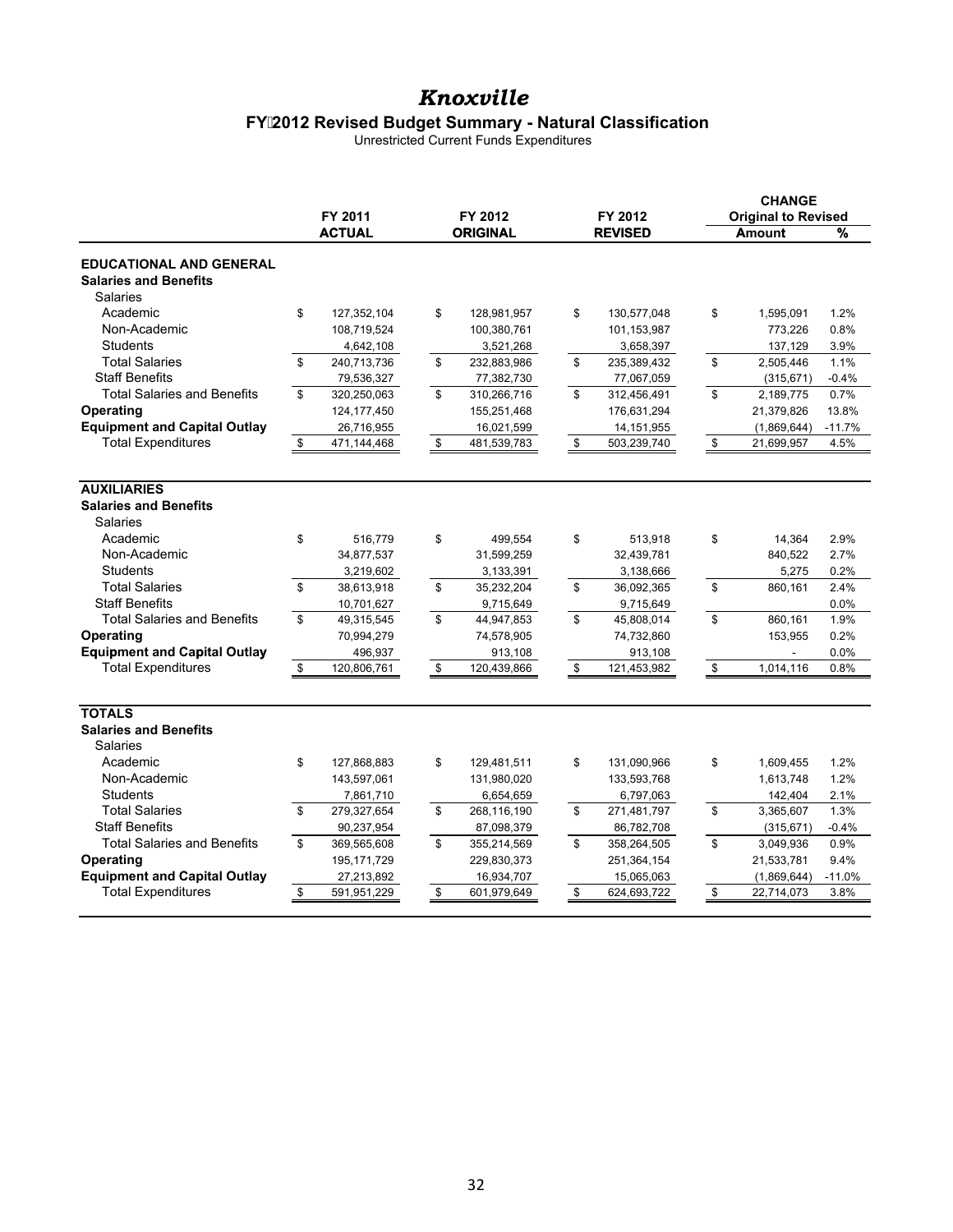### **Five-Year Budget Summary Comparison**

Current Funds Revenues, Expenditures and Transfers - UNRESTRICTED

|                                                     | FY 2008<br><b>ACTUAL</b>      |                              |      | FY 2009<br><b>ACTUAL</b>  |      | FY 2010<br><b>ACTUAL</b>  |     | FY 2011                      |     | FY 2012                   |               | <b>FIVE-YEAR CHANGE</b>   |           |  |
|-----------------------------------------------------|-------------------------------|------------------------------|------|---------------------------|------|---------------------------|-----|------------------------------|-----|---------------------------|---------------|---------------------------|-----------|--|
|                                                     |                               |                              |      |                           |      |                           |     | <b>ACTUAL</b>                |     | <b>REVISED</b>            | <b>Amount</b> |                           | ℅         |  |
| <b>EDUCATIONAL AND GENERAL</b>                      |                               |                              |      |                           |      |                           |     |                              |     |                           |               |                           |           |  |
| <b>Revenues</b>                                     |                               |                              |      |                           |      |                           |     |                              |     |                           |               |                           |           |  |
| <b>Tuition &amp; Fees</b>                           | \$                            | 211,853,269 \$               |      | 223,616,923 \$            |      | 234,649,870 \$            |     | 259,350,505 \$               |     | 288,388,884 \$            |               | 76,535,615                | 36.1%     |  |
| <b>State Appropriations</b>                         |                               | 198,919,700                  |      | 183.109.300               |      | 190,749,695               |     | 226,416,954                  |     | 148,018,704               |               | (50,900,996)              | $-25.6%$  |  |
| Grants & Contracts                                  |                               | 16,977,917                   |      | 17,710,089                |      | 21,713,277                |     | 25,044,943                   |     | 20,750,000                |               | 3,772,083                 | 22.2%     |  |
| Sales & Service                                     |                               | 9,462,371                    |      | 8,939,763                 |      | 9,154,470                 |     | 10,164,413                   |     | 7,838,570                 |               | (1,623,801)               | $-17.2%$  |  |
| <b>Other Sources</b>                                |                               | 10,354,821                   |      | 10,852,400                |      | 11,155,420                |     | 10,192,699                   |     | 8,708,661                 |               | (1,646,160)               | $-15.9%$  |  |
| <b>Total Revenues</b>                               | \$                            | 447,568,078                  | \$   | 444,228,475               | \$   | 467,422,731               | \$  | 531,169,514                  | \$  | 473,704,819               | \$            | 26,136,741                | 5.8%      |  |
| <b>Expenditures and Transfers</b>                   |                               |                              |      |                           |      |                           |     |                              |     |                           |               |                           |           |  |
| Instruction                                         | \$                            | 189,599,584 \$               |      | 187,077,401 \$            |      | 187,616,220 \$            |     | 196,427,687 \$               |     | 220,521,089 \$            |               | 30,921,505                | 16.3%     |  |
| Research                                            |                               | 21,207,752                   |      | 21,599,838                |      | 23,719,818                |     | 22,291,101                   |     | 36,274,968                |               | 15,067,216                | 71.0%     |  |
| <b>Public Service</b>                               |                               | 10,318,742                   |      | 9,589,069                 |      | 10,653,777                |     | 10,707,456                   |     | 9,905,513                 |               | (413, 229)                | $-4.0%$   |  |
|                                                     |                               | 53,519,997                   |      | 55,212,021                |      | 52,963,211                |     |                              |     | 54,970,213                |               | 1,450,216                 | 2.7%      |  |
| Academic Support<br><b>Student Services</b>         |                               | 44,360,249                   |      |                           |      | 44,806,301                |     | 62,693,075                   |     |                           |               |                           | $-2.4%$   |  |
| <b>Institutional Support</b>                        |                               | 23,368,940                   |      | 44,866,355<br>25,057,820  |      | 24,686,100                |     | 43,234,940<br>34,477,048     |     | 43,300,218<br>37,717,235  |               | (1,060,031)<br>14,348,295 | 61.4%     |  |
|                                                     |                               | 50,367,845                   |      |                           |      | 53,299,703                |     | 63,251,809                   |     |                           |               |                           | 13.6%     |  |
| Op/Maint Physical Plant<br>Scholarships/Fellowships |                               |                              |      | 53,922,393                |      |                           |     |                              |     | 57,242,172                |               | 6,874,327                 | 44.3%     |  |
| Sub-total Expenditures                              | \$                            | 30,012,515<br>422,755,623 \$ |      | 31,643,892<br>428,968,790 | \$   | 32,054,327<br>429,799,458 | \$  | 38,061,351<br>471,144,468 \$ |     | 43,308,332<br>503,239,740 | \$            | 13,295,817<br>80,484,117  | 19.0%     |  |
|                                                     |                               |                              |      |                           |      |                           |     |                              |     |                           |               |                           | 10.6%     |  |
| Mandatory Transfers (In)/Out                        |                               | 1,681,565                    |      | 1,900,005                 |      | 1,767,983                 |     | 1,757,103                    |     | 1,859,385                 |               | 177,820                   |           |  |
| Non Mandatory Transfers (In)/Out                    |                               | 18,446,208                   |      | 18,598,429                |      | 16,920,189                |     | 74,070,616                   |     | (28, 181, 221)            | \$            | (46, 627, 429)            | $-252.8%$ |  |
| <b>Total Expenditures &amp; Transfers</b>           | \$<br>$\overline{\mathsf{s}}$ | 442,883,396                  | \$   | 449,467,225               | \$   | 448,487,630               | \$  | 546,972,187 \$               |     | 476,917,904               |               | 34,034,508                | 7.7%      |  |
| <b>Fund Balance Addition/(Reduction)</b>            |                               | 4,684,682 \$                 |      | $(5,238,750)$ \$          |      | 18,935,101 \$             |     | $(15,802,673)$ \$            |     | (3,213,085)               |               |                           |           |  |
| <b>AUXILIARIES</b>                                  |                               |                              |      |                           |      |                           |     |                              |     |                           |               |                           |           |  |
| <b>Revenues</b>                                     | \$                            | 144,810,006 \$               |      | 151,368,405               | \$   | 165,595,603 \$            |     | 170,956,396 \$               |     | 174,669,433 \$            |               | 29,859,427                | 20.6%     |  |
| <b>Expenditures and Transfers</b>                   |                               |                              |      |                           |      |                           |     |                              |     |                           |               |                           |           |  |
| Expenditures                                        |                               | 113,064,873                  |      | 115,913,485               |      | 110,287,012               |     | 120,806,761                  |     | 121,453,982               |               | 8,389,109                 | 7.4%      |  |
| Mandatory Transfers (In)/Out                        |                               | 12,749,492                   |      | 19,140,684                |      | 16,829,943                |     | 18,746,052                   |     | 23,735,902                |               | 10,986,410                | 86.2%     |  |
| Non Mandatory Transfers (In)/Out                    |                               | 17,759,598                   |      | 13,338,672                |      | 37,797,049                |     | 30,402,737                   |     | 29,479,549                |               | 11,719,951                | 66.0%     |  |
| <b>Total Expenditures &amp; Transfers</b>           | S,                            | 143,573,963                  | - \$ | 148,392,841               | \$   | 164,914,004               | \$  | 169,955,550                  | \$  | 174,669,433               | \$            | 31,095,470                | 21.7%     |  |
| <b>Fund Balance Addition/(Reduction)</b>            | S.                            | $1,236,043$ \$               |      | 2,975,564                 | s,   | 681,599                   | -\$ | 1,000,846                    |     |                           |               |                           |           |  |
| <b>TOTALS</b>                                       |                               |                              |      |                           |      |                           |     |                              |     |                           |               |                           |           |  |
| Revenues                                            | \$                            | 592,378,084 \$               |      | 595,596,880               | - \$ | 633,018,334 \$            |     | 702,125,910 \$               |     | 648,374,252 \$            |               | 55,996,168                | 9.5%      |  |
| Expenditures                                        |                               | 535,820,496                  |      | 544.882.275               |      | 540.086.470               |     | 591,951,229                  |     | 624,693,722               |               | 88.873.226                | 16.6%     |  |
| <b>Mandatory Transfers</b>                          |                               | 14,431,057                   |      | 21,040,689                |      | 18,597,926                |     | 20,503,155                   |     | 25,595,287                |               | 11,164,230                | 77.4%     |  |
| Non-Mandatory Transfers                             |                               | 36,205,806                   |      | 31,937,102                |      | 54,717,238                |     | 104,473,353                  |     | 1,298,328                 |               | (34, 907, 478)            | $-96.4%$  |  |
| <b>Total Expenditures &amp; Transfers</b>           | \$                            | 586,457,359                  | \$   | 597,860,066               | \$   | 613,401,634               | \$  | 716,927,737                  | -\$ | 651,587,337               | \$            | 65,129,978                | 11.1%     |  |
| <b>Fund Balance Addition/(Reduction)</b>            | s.                            | $5,920,725$ \$               |      | $(2,263,186)$ \$          |      | 19,616,700 \$             |     | $(14,801,827)$ \$            |     | (3,213,085)               |               |                           |           |  |
|                                                     |                               |                              |      |                           |      |                           |     |                              |     |                           |               |                           |           |  |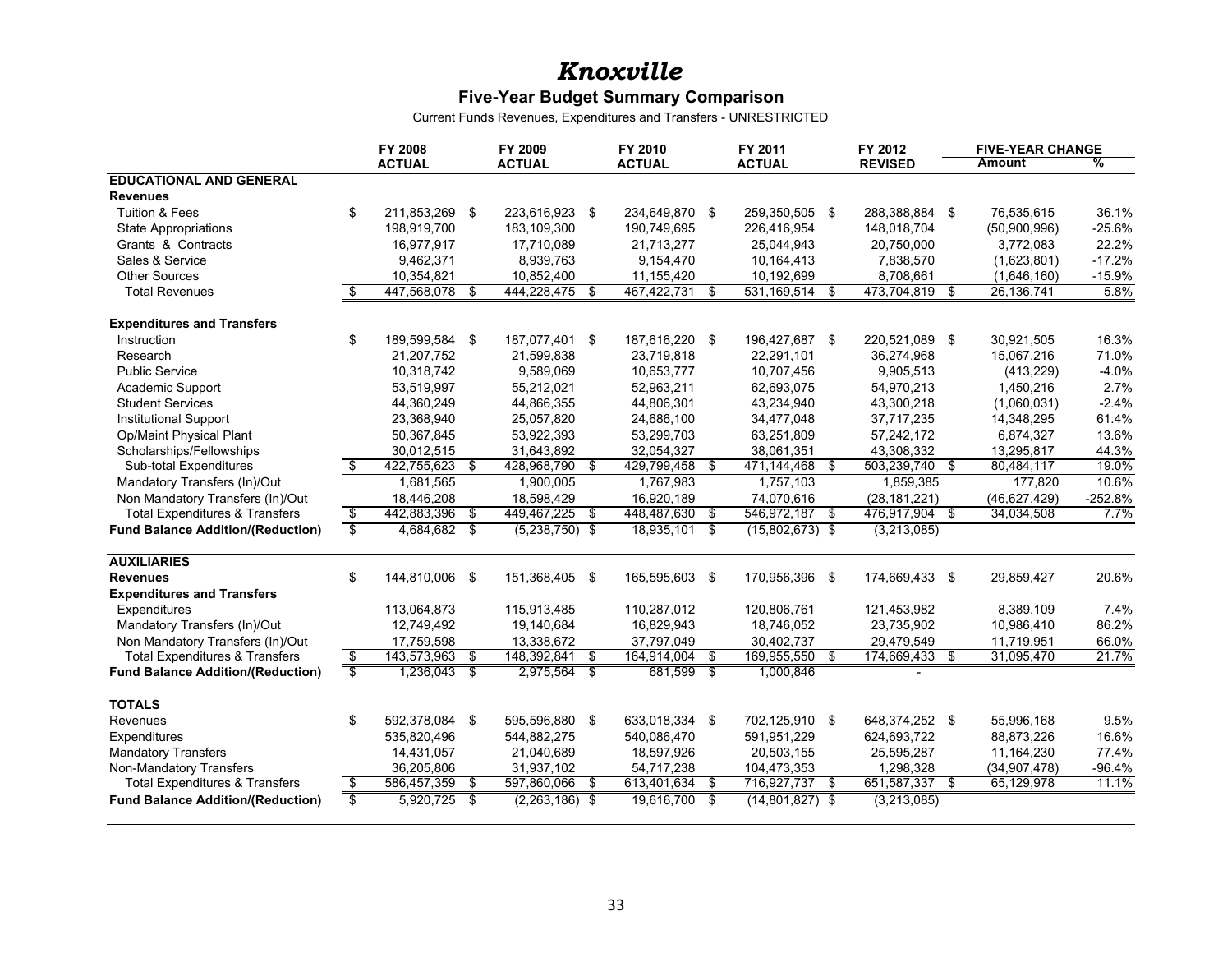### **Five-Year Budget Summary Comparison**

Current Funds Revenues, Expenditures and Transfers - UNRESTRICTED AND RESTRICTED

|                                            | <b>FY 2008</b>          |                |    | FY 2009         |      | FY2010         |     | FY 2011                      | FY 2012           |      | <b>FIVE-YEAR CHANGE</b> |           |  |
|--------------------------------------------|-------------------------|----------------|----|-----------------|------|----------------|-----|------------------------------|-------------------|------|-------------------------|-----------|--|
|                                            |                         | <b>ACTUAL</b>  |    | <b>ACTUAL</b>   |      | <b>ACTUAL</b>  |     | <b>ACTUAL</b>                | <b>REVISED</b>    |      | Amount                  | %         |  |
| <b>EDUCATIONAL AND GENERAL</b>             |                         |                |    |                 |      |                |     |                              |                   |      |                         |           |  |
| <b>Revenues</b>                            |                         |                |    |                 |      |                |     |                              |                   |      |                         |           |  |
| <b>Tuition &amp; Fees</b>                  | \$                      | 211,853,269 \$ |    | 223,616,923 \$  |      | 234,649,870 \$ |     | 259,350,505 \$               | 288,388,884 \$    |      | 76,535,615              | 36.1%     |  |
| <b>State Appropriations</b>                |                         | 205,033,532    |    | 189,024,279     |      | 199,222,980    |     | 236, 197, 062                | 157,685,673       |      | (47, 347, 859)          | $-23.1%$  |  |
| Grants & Contracts                         |                         | 167,052,159    |    | 210,044,257     |      | 210,720,110    |     | 237,411,163                  | 225,050,000       |      | 57,997,841              | 34.7%     |  |
| Sales & Services                           |                         | 9,462,371      |    | 8,939,763       |      | 9,154,470      |     | 10,164,413                   | 7,838,570         |      | (1,623,801)             | $-17.2%$  |  |
| <b>Other Sources</b>                       |                         | 37,593,357     |    | 40,760,257      |      | 39,753,531     |     | 41,214,135                   | 36,358,661        |      | (1,234,696)             | $-3.3%$   |  |
| <b>Total Revenues</b>                      | \$                      | 630,994,688    | \$ | 672,385,480     | \$   | 693,500,960    | \$  | 784,337,278                  | \$<br>715,321,788 | \$   | 84,327,100              | 13.4%     |  |
| <b>Expenditures and Transfers</b>          |                         |                |    |                 |      |                |     |                              |                   |      |                         |           |  |
| Instruction                                | \$                      | 198,392,779 \$ |    | 194,489,919     | \$   | 195,041,791 \$ |     | 206,205,317 \$               | 229,521,089       | - \$ | 31,128,310              | 15.7%     |  |
| Research                                   |                         | 86,951,663     |    | 123,499,411     |      | 115,324,446    |     | 128,337,786                  | 136,274,968       |      | 49,323,305              | 56.7%     |  |
| <b>Public Service</b>                      |                         | 37,481,634     |    | 36,835,570      |      | 38,133,080     |     | 38,385,419                   | 37,905,513        |      | 423,879                 | 1.1%      |  |
| Academic Support                           |                         | 59,605,637     |    | 61,914,837      |      | 58,753,716     |     | 70,874,698                   | 63,270,213        |      | 3,664,576               | 6.1%      |  |
| <b>Student Services</b>                    |                         | 46,836,309     |    | 46,919,825      |      | 46,714,014     |     | 45,556,744                   | 45,500,218        |      | (1,336,091)             | $-2.9%$   |  |
| <b>Institutional Support</b>               |                         | 23,459,508     |    | 25,455,026      |      | 24,847,714     |     | 34,756,324                   | 37,997,235        |      | 14,537,727              | 62.0%     |  |
| Operation & Maintenance of Plant           |                         | 50,426,520     |    | 53,946,191      |      | 53,301,615     |     | 63,311,052                   | 57,307,172        |      | 6,880,652               | 13.6%     |  |
| Scholarships & Fellowships                 |                         | 100,576,019    |    | 108,988,601     |      | 118,803,236    |     | 133,657,417                  | 137,405,301       |      | 36,829,282              | 36.6%     |  |
| Sub-total Expenditures                     | \$                      | 603,730,068 \$ |    | 652,049,379 \$  |      | 650.919.612 \$ |     | 721,084,757 \$               | 745,181,709 \$    |      | 141,451,641             | 23.4%     |  |
| Mandatory Transfers (In)/Out               |                         | 1,681,565      |    | 1,900,005       |      | 1,767,983      |     | 1,757,103                    | 1,859,385         |      | 177,820                 | 10.6%     |  |
| Non-Mandatory Transfers (In)/Out           |                         | 18.446.208     |    | 18,598,429      |      | 16.920.189     |     | 74.070.616                   | (28, 181, 221)    |      | (46.627.429)            | $-252.8%$ |  |
| <b>Total Expenditures and Transfers</b>    | $\overline{\mathbf{3}}$ | 623,857,841 \$ |    | 672,547,814     | -\$  | 669,607,784    | \$  | 796,912,476 \$               | 718,859,873       | \$   | 95,002,032              | 15.2%     |  |
| <b>Fund Balance Addition / (Reduction)</b> | \$                      | 7,136,846 \$   |    | $(162, 334)$ \$ |      | 23,893,176 \$  |     | $\overline{(12,575,198)}$ \$ | (3,538,085)       |      |                         |           |  |
|                                            |                         |                |    |                 |      |                |     |                              |                   |      |                         |           |  |
| <b>AUXILIARIES</b>                         |                         |                |    |                 |      |                |     |                              |                   |      |                         |           |  |
| <b>Revenues</b>                            | \$                      | 145,800,743 \$ |    | 152,260,461     | -\$  | 166,209,833 \$ |     | 171,701,445 \$               | 176,569,433 \$    |      | 30,768,690              | 21.1%     |  |
| <b>Expenditures and Transfers</b>          |                         |                |    |                 |      |                |     |                              |                   |      |                         |           |  |
| Expenditures                               | \$                      | 113,531,066 \$ |    | 116,316,008 \$  |      | 110,614,643 \$ |     | 121,195,411 \$               | 123,353,982 \$    |      | 9,822,916               | 8.7%      |  |
| <b>Mandatory Transfers</b>                 |                         | 12,749,492     |    | 19,140,684      |      | 16,829,943     |     | 18,746,052                   | 23,735,902        |      | 10,986,410              | 86.2%     |  |
| Non-Mandatory Transfers                    |                         | 17,759,598     |    | 13,338,672      |      | 37,797,049     |     | 30,402,737                   | 29,479,549        |      | 11,719,951              | 66.0%     |  |
| <b>Total Expenditures and Transfers</b>    | \$                      | 144,040,156 \$ |    | 148,795,365     | \$   | 165,241,635    | \$  | 170,344,200 \$               | 176,569,433 \$    |      | 32,529,277              | 22.6%     |  |
| Fund Balance Addition / (Reduction)        | \$                      | 1,760,587 \$   |    | 3,465,097       | - \$ | 968,198 \$     |     | 1,357,245 \$                 |                   |      |                         |           |  |
|                                            |                         |                |    |                 |      |                |     |                              |                   |      |                         |           |  |
| <b>TOTALS</b>                              |                         |                |    |                 |      |                |     |                              |                   |      |                         |           |  |
| <b>Revenues</b>                            | \$                      | 776,795,431 \$ |    | 824,645,941     | \$   | 859,710,793 \$ |     | 956,038,723 \$               | 891,891,221 \$    |      | 115,095,790             | 14.8%     |  |
| <b>Expenditures and Transfers</b>          |                         |                |    |                 |      |                |     |                              |                   |      |                         |           |  |
| Expenditures                               | \$                      | 717,261,134 \$ |    | 768,365,388     | -\$  | 761,534,255 \$ |     | 842,280,168 \$               | 868,535,691 \$    |      | 151,274,557             | 21.1%     |  |
| <b>Mandatory Transfers</b>                 |                         | 14,431,057     |    | 21,040,689      |      | 18,597,926     |     | 20,503,155                   | 25,595,287        |      | 11,164,230              | 77.4%     |  |
| Non-Mandatory Transfers                    |                         | 36,205,806     |    | 31,937,102      |      | 54,717,238     |     | 104,473,353                  | 1,298,328         |      | (34, 907, 478)          | $-96.4%$  |  |
| <b>Total Expenditures and Transfers</b>    | \$                      | 767,897,997 \$ |    | 821,343,178     | \$   | 834,849,419    | -\$ | 967,256,676                  | \$<br>895,429,306 | - \$ | 127,531,309             | 16.6%     |  |
| Fund Balance Addition / (Reduction)        | \$                      | 8,897,434 \$   |    | 3,302,763       | -\$  | 24,861,374 \$  |     | $(11, 217, 953)$ \$          | (3,538,085)       |      |                         |           |  |
|                                            |                         |                |    |                 |      |                |     |                              |                   |      |                         |           |  |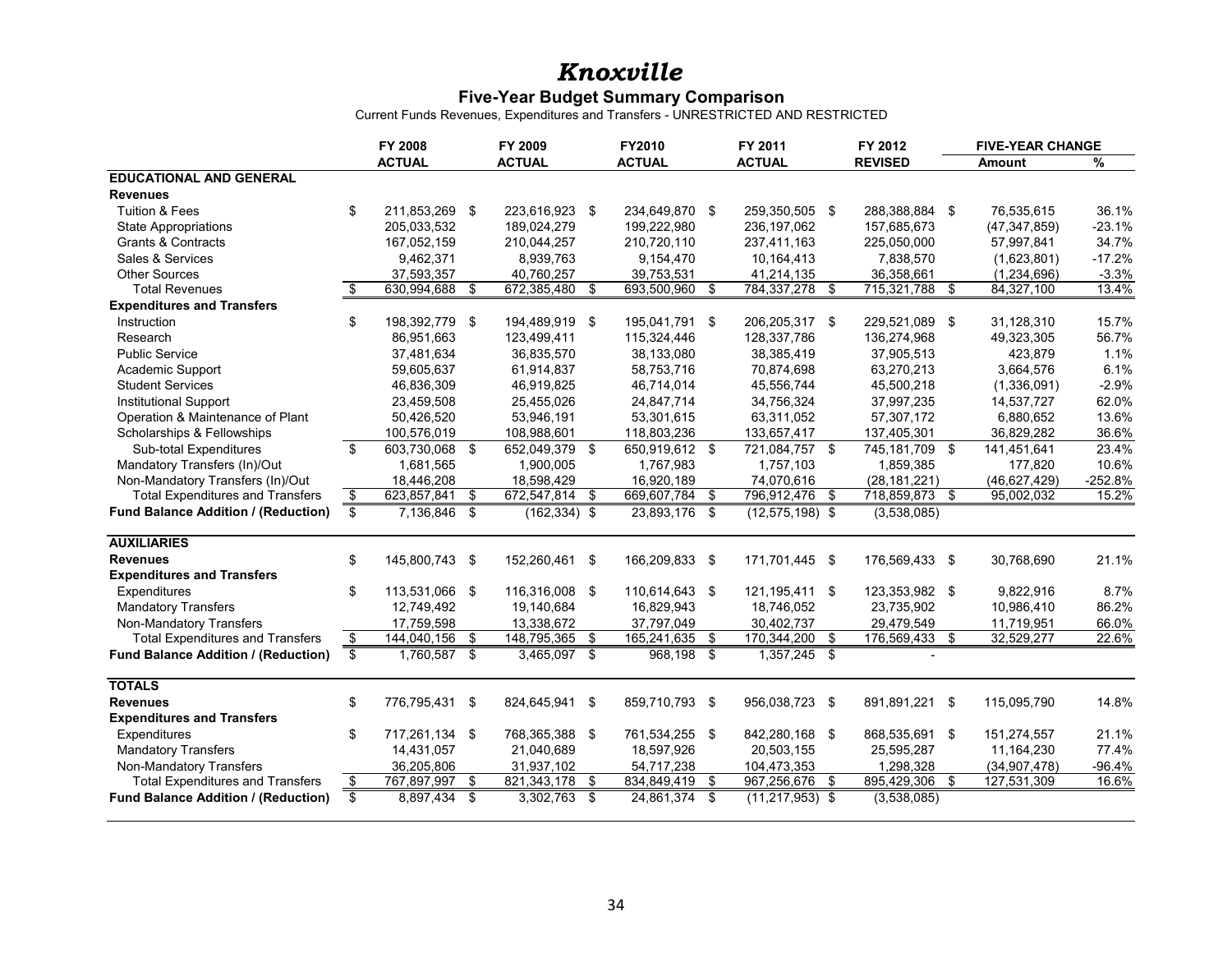#### *Knoxville*

#### **Summary of Athletics Revenues, Expenditures and Transfers Unrestricted and Restricted E&G and Auxiliary Funds**

|                                         | Actual 2011 |                     |      |                   |           |             |                     |    | Original 2011-12  |     |             | <b>Revised 2011-12</b> |                     |    |                   |  | <b>CHANGE</b><br><b>Original to Revised</b> |        |                                     |               |
|-----------------------------------------|-------------|---------------------|------|-------------------|-----------|-------------|---------------------|----|-------------------|-----|-------------|------------------------|---------------------|----|-------------------|--|---------------------------------------------|--------|-------------------------------------|---------------|
|                                         |             | <b>Unrestricted</b> |      | <b>Restricted</b> |           | Total       | <b>Unrestricted</b> |    | <b>Restricted</b> |     | Total       |                        | <b>Unrestricted</b> |    | <b>Restricted</b> |  | <b>Total</b>                                | Amount |                                     | $\frac{9}{6}$ |
| <b>ATHLETICS</b>                        |             |                     |      |                   |           |             |                     |    |                   |     |             |                        |                     |    |                   |  |                                             |        |                                     |               |
| <b>Revenues</b>                         |             |                     |      |                   |           |             |                     |    |                   |     |             |                        |                     |    |                   |  |                                             |        |                                     |               |
| <b>General Funds</b>                    |             |                     |      |                   | -S        |             |                     |    |                   |     |             |                        |                     |    |                   |  |                                             |        |                                     |               |
| <b>Student Fees</b>                     |             | 1,000,000           |      |                   |           | 1,000,000   | 1,000,000           |    |                   | \$. | 1,000,000   |                        | 1,000,000           |    |                   |  | 1,000,000                                   | \$.    | $-0.0\%$                            |               |
| <b>Athletic Fees</b>                    |             |                     |      |                   |           |             |                     |    |                   |     |             |                        |                     |    |                   |  |                                             |        |                                     |               |
| <b>Ticket Sales</b>                     |             | 34,799,207          |      |                   |           | 34,799,207  | 38,125,000          |    |                   |     | 38,125,000  |                        | 38,125,000          |    |                   |  | 38,125,000                                  |        | $0.0\%$                             |               |
| NCAA Conference, Tournaments            |             | 19,462,045          |      |                   |           | 19,462,045  | 16,515,000          |    |                   |     | 16.515.000  |                        | 16,515,000          |    |                   |  | 16,515,000                                  |        |                                     | 0.0%          |
| <b>Game Guarantees</b>                  |             | 250,000             |      |                   |           | 250,000     |                     |    |                   |     |             |                        |                     |    |                   |  |                                             |        |                                     |               |
| Gifts                                   |             | 24,765,161          |      | 1,789,497         |           | 26,554,657  | 27,050,000          | S  | 1,900,000         |     | 28,950,000  |                        | 27,050,000          |    | 1,900,000         |  | 28,950,000                                  |        |                                     | 0.0%          |
| <b>Licensing Fees</b>                   |             | 1,300,000           |      |                   |           | 1,300,000   | 1,300,000           |    |                   |     | 1,300,000   |                        | 1,300,000           |    |                   |  | 1,300,000                                   |        |                                     | 0.0%          |
| Sports Camps                            |             | 1,463,215           |      |                   |           | 1,463,215   | 1,500,000           |    |                   |     | 1,500,000   |                        | 1,500,000           |    |                   |  | 1,500,000                                   |        |                                     | 0.0%          |
| Other*                                  |             | 17,666,080          |      |                   |           | 17,666,080  | 16,860,000          |    |                   |     | 16,860,000  |                        | 16,860,000          |    |                   |  | 16,860,000                                  |        |                                     | 0.0%          |
| <b>Total Revenues</b>                   |             | 100,705,707         | - \$ | 1,789,497         | £.        | 102,495,204 | 102,350,000         | \$ | 1,900,000         | \$. | 104,250,000 |                        | 102,350,000         |    | 1,900,000         |  | \$ 104,250,000                              | \$.    | $\overline{\phantom{a}}$            | 0.0%          |
| <b>Expenditures and Transfers</b>       |             |                     |      |                   |           |             |                     |    |                   |     |             |                        |                     |    |                   |  |                                             |        |                                     |               |
| Salaries                                | £.          | 31,705,089          |      |                   | £.        | 31,705,089  | 28,425,882          |    |                   |     | 28.425.882  |                        | 28,425,882          |    |                   |  | 28,425,882                                  |        |                                     | 0.0%          |
| <b>Employee Benefits</b>                |             | 6,656,493           |      |                   |           | 6,656,493   | 6,083,140           |    |                   |     | 6,083,140   |                        | 6,083,140           |    |                   |  | 6,083,140                                   |        |                                     | 0.0%          |
| <b>Total Salaries and Benefits</b>      |             | 38,361,583          | \$   |                   | <b>.S</b> | 38,361,583  | 34,509,022          | \$ |                   | \$  | 34,509,022  |                        | 34,509,022          |    |                   |  | 34,509,022                                  | \$     |                                     | 0.0%          |
| Travel                                  |             | 6,835,168           |      |                   |           | 6,835,168   | 7,770,200           |    |                   |     | 7,770,200   |                        | 7,770,200           |    |                   |  | 7,770,200                                   |        |                                     | 0.0%          |
| <b>Student Aid</b>                      |             | 7,084,142           |      | 1,789,497         |           | 8,873,639   | 7,688,000           |    | 1,900,000         |     | 9,588,000   |                        | 7,688,000           |    | 1,900,000         |  | 9,588,000                                   |        |                                     | 0.0%          |
| Equipment                               |             | 4,201,361           |      |                   |           | 4,201,361   | 3,315,100           |    |                   |     | 3,315,100   |                        | 3,315,100           |    |                   |  | 3,315,100                                   |        |                                     | 0.0%          |
| Other Operating                         |             | 24,757,326          |      |                   |           | 24,757,326  | 23,452,678          |    |                   |     | 23,452,678  |                        | 23,452,678          |    |                   |  | 23,452,678                                  |        |                                     | 0.0%          |
| Sub-total Expenditures                  |             | 81,239,579          | £.   | 1,789,497         |           | 83,029,076  | 76,735,000          | £. | 1,900,000         |     | 78,635,000  |                        | 76,735,000          |    | 1,900,000         |  | 78,635,000                                  | \$.    |                                     | 0.0%          |
| Debt Service                            |             | 10.142.066          |      |                   |           | 10,142,066  | 14.000.000          |    |                   |     | 14.000.000  |                        | 14,000,000          |    |                   |  | 14,000,000                                  |        |                                     | 0.0%          |
| <b>Other Transfers</b>                  |             | 9,309,616           |      |                   |           | 9,309,616   | 10,615,000          |    |                   |     | 10,615,000  |                        | 10,615,000          |    |                   |  | 10,615,000                                  |        |                                     | 0.0%          |
| <b>Total Expenditures and Transfers</b> |             | 100,691,261         |      | .789.497          |           | 102,480,758 | 101,350,000         | \$ | .900.000          |     | 103,250,000 |                        | 101,350,000         |    | 1,900,000         |  | 103,250,000                                 |        |                                     | 0.0%          |
| <b>Revenues Less Expenditures</b>       | \$          | 14,447              | \$.  | $\sim$            | - \$      | 14.447      | 1.000.000           | \$ |                   |     | 1.000.000   | \$                     | 1.000.000           | \$ |                   |  | 1,000,000                                   | -S     | $0.0\%$<br>$\overline{\phantom{a}}$ |               |

\* Other includes program sales, concessions, parking, broadcasting, television, radio, internet, endowments, investments, sports camps, royalties, advertisements, sponsorships, and miscellaneous other.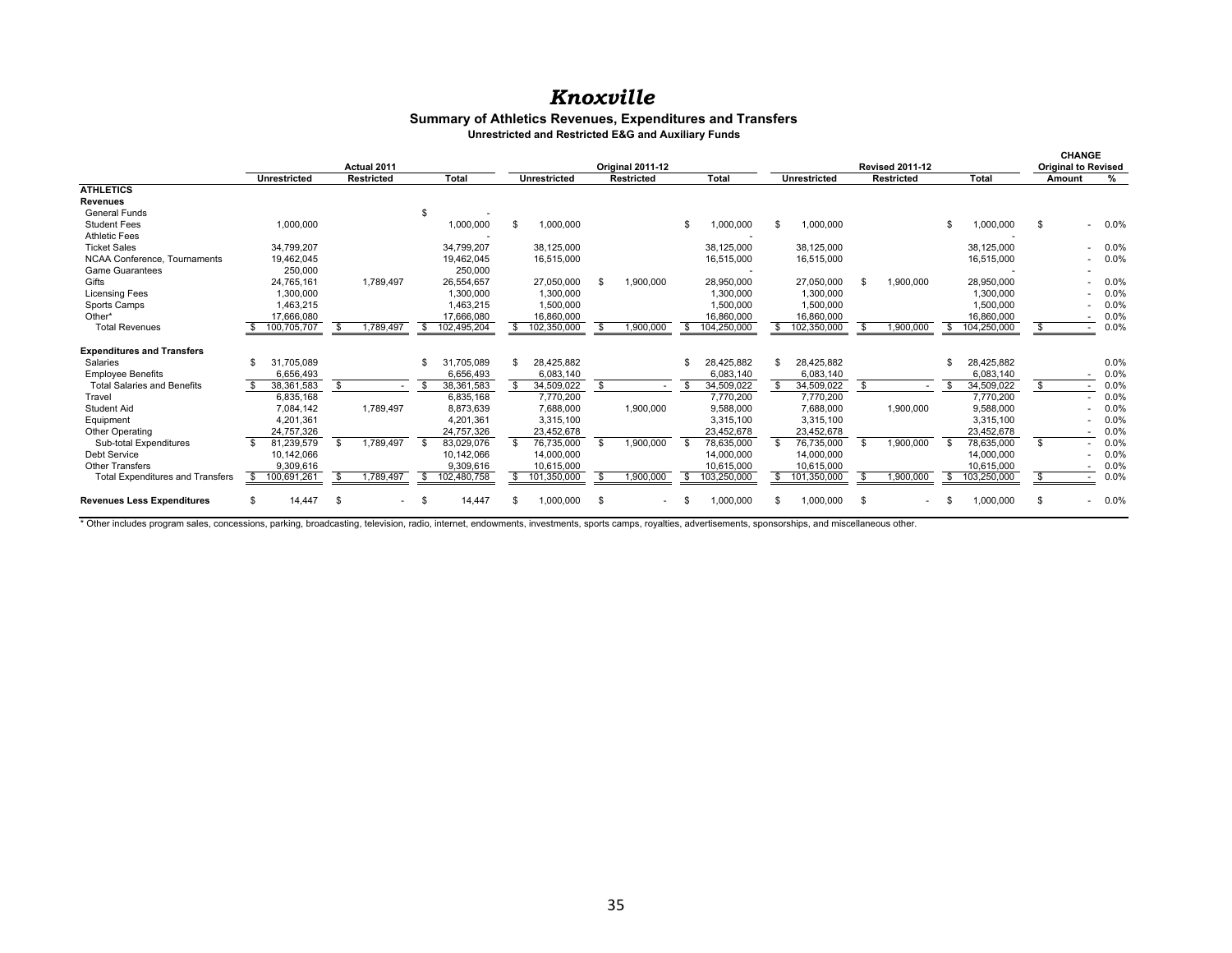### *Knoxville* **Unrestricted Net Assets**

|                                                       |                                  | E&G            |                                  | <b>AUXILIARIES</b> |                                  | <b>TOTAL</b>   |
|-------------------------------------------------------|----------------------------------|----------------|----------------------------------|--------------------|----------------------------------|----------------|
| <b>TOTAL - JUNE 30, 2009</b>                          | \$                               | 23,626,436     | \$                               | 16,991,997         | \$                               | 40,618,433     |
|                                                       |                                  |                |                                  |                    |                                  |                |
| <b>FY 2009-10 ACTUAL</b>                              |                                  |                |                                  |                    |                                  |                |
| Revenue                                               | \$                               | 467,422,731    | \$                               | 165,595,603        | \$                               | 633,018,334    |
| Less:                                                 |                                  |                |                                  |                    |                                  |                |
| Expenditures                                          | \$                               | 429,799,457    | \$                               | 110,287,012        | \$                               | 540,086,469    |
| Mandatory Transfers (In)/Out                          |                                  | 1,767,983      |                                  | 16,829,943         |                                  | 18,597,926     |
| Non-Mandatory Transfers(In)/Out                       |                                  | 16,920,190     |                                  | 37,797,049         |                                  | 54,717,239     |
| <b>Total Expenditures &amp; Transfers</b>             | \$                               | 448,487,630    | \$                               | 164,914,004        | \$                               | 613,401,634    |
| Net Change                                            | \$                               | 18,935,101     | \$                               | 681,599            | \$                               | 19,616,700     |
| <b>Unrestricted Net Assets</b>                        |                                  |                |                                  |                    |                                  |                |
| Working Capital-Accounts Receivable                   | \$                               | 3,520,134      | \$                               | 4,768,289          | \$                               | 8,288,423      |
| <b>Working Capital-Inventories</b>                    |                                  | 1,610,568      |                                  | 3,216,164          |                                  | 4,826,732      |
| <b>Revolving Funds</b>                                |                                  | 1,559,714      |                                  | 3,803,866          |                                  | 5,363,580      |
| Encumbrances                                          |                                  | 2,203,679      |                                  | 107,714            |                                  | 2,311,393      |
| <b>Unexpended Gifts</b>                               |                                  |                |                                  |                    |                                  |                |
| Reappropriations                                      |                                  | 11,272,600     |                                  |                    |                                  | 11,272,600     |
| Unallocated                                           |                                  | 22,394,842     |                                  | 5,777,563          |                                  | 28,172,405     |
| <b>TOTAL - JUNE 30, 2010</b>                          | \$                               | 42,561,537     | \$                               | 17,673,596         | \$                               | 60,235,133     |
| <b>Percent Unallocated of Expend. &amp; Transfers</b> |                                  | 4.99%          |                                  | 3.50%              |                                  | 4.59%          |
|                                                       |                                  |                |                                  |                    |                                  |                |
| <b>FY 2010-11 ACTUAL</b>                              |                                  |                |                                  |                    |                                  |                |
| Revenue                                               | \$                               | 531,169,514    | \$                               | 170,956,396        | \$                               | 702,125,910    |
| Less:                                                 |                                  |                |                                  |                    |                                  |                |
| Expenditures                                          | \$                               | 471,144,468    | \$                               | 120,806,761        | \$                               | 591,951,229    |
| Mandatory Transfers (In)/Out                          |                                  | 1,757,103      |                                  | 18,746,052         |                                  | 20,503,155     |
| Non-Mandatory Transfers(In)/Out                       |                                  | 74,070,616     |                                  | 30,402,737         |                                  | 104,473,353    |
| <b>Total Expenditures &amp; Transfers</b>             | \$                               | 546,972,187    | \$                               | 169,955,550        | \$                               | 716,927,737    |
| Net Change                                            | $\overline{\$}$                  | (15,802,673)   | $\overline{\boldsymbol{\theta}}$ | 1,000,846          | $\overline{\boldsymbol{\theta}}$ | (14, 801, 827) |
| <b>Unrestricted Net Assets</b>                        |                                  |                |                                  |                    |                                  |                |
| Working Capital-Accounts Receivable                   | \$                               | 3,165,316      | \$                               | 4,076,976          | \$                               | 7,242,293      |
| <b>Working Capital-Inventories</b>                    |                                  | 2,194,986      |                                  | 3,440,967          |                                  | 5,635,953      |
| <b>Revolving Funds</b>                                |                                  | (81, 188)      |                                  | 4,879,358          |                                  | 4,798,170      |
| Encumbrances                                          |                                  | 3,213,085      |                                  | 87,372             |                                  | 3,300,457      |
| <b>Unexpended Gifts</b>                               |                                  |                |                                  |                    |                                  |                |
| Reappropriations                                      |                                  |                |                                  |                    |                                  |                |
| Unallocated                                           |                                  | 18,266,665     |                                  | 6,189,768          |                                  | 24,456,433     |
| <b>TOTAL - JUNE 30, 2011</b>                          | \$                               | 26,758,864     | \$                               | 18,674,442         | \$                               | 45,433,306     |
| <b>Percent Unallocated of Expend. &amp; Transfers</b> |                                  | 3.34%          |                                  | 3.64%              |                                  | 3.41%          |
|                                                       |                                  |                |                                  |                    |                                  |                |
| FY 2011-12 REVISED BUDGET                             |                                  |                |                                  |                    |                                  |                |
| Revenue                                               | \$                               | 473,704,819    | \$                               | 174,669,433        | \$                               | 648,374,252    |
| Less:                                                 |                                  |                |                                  |                    |                                  |                |
| Expenditures                                          | S                                | 503,239,740    | S.                               | 121,453,982        | \$                               | 624,693,722    |
| Mandatory Transfers (In)/Out                          |                                  | 1,859,385      |                                  | 23,735,902         |                                  | 25,595,287     |
| Non-Mandatory Transfers(In)/Out                       |                                  | (28, 181, 221) |                                  | 29,479,549         |                                  | 1,298,328      |
| <b>Total Expenditures &amp; Transfers</b>             | \$                               | 476,917,904    | \$                               | 174,669,433        | \$                               | 651,587,337    |
| Net Change                                            | $\overline{\boldsymbol{\theta}}$ | (3,213,085)    | $\overline{\boldsymbol{\theta}}$ |                    | $\overline{\boldsymbol{\theta}}$ | (3,213,085)    |
| <b>Unrestricted Net Assets</b>                        |                                  |                |                                  |                    |                                  |                |
| Working Capital-Accounts Receivable                   | \$                               | 3,165,316      | \$                               | 4,076,976          | \$                               | 7,242,293      |
| <b>Working Capital-Inventories</b>                    |                                  | 2,194,986      |                                  | 3,440,967          |                                  | 5,635,953      |
| <b>Revolving Funds</b>                                |                                  | (81, 188)      |                                  | 4,879,358          |                                  | 4,798,170      |
| Encumbrances                                          |                                  | 3,213,085      |                                  | 87,372             |                                  | 3,300,457      |
| <b>Unexpended Gifts</b>                               |                                  |                |                                  |                    |                                  |                |
| Reappropriations                                      |                                  |                |                                  |                    |                                  |                |
| Unallocated                                           |                                  | 15,053,580     |                                  | 6,189,768          |                                  | 21,243,348     |
| <b>ESTIMATED TOTAL - OCTOBER 31, 2011</b>             | \$                               | 23,545,779     | \$                               | 18,674,442         | \$                               | 42,220,221     |
| <b>Percent Unallocated of Expend. &amp; Transfers</b> |                                  | 3.16%          |                                  | 3.54%              |                                  | 3.26%          |
|                                                       |                                  |                |                                  |                    |                                  |                |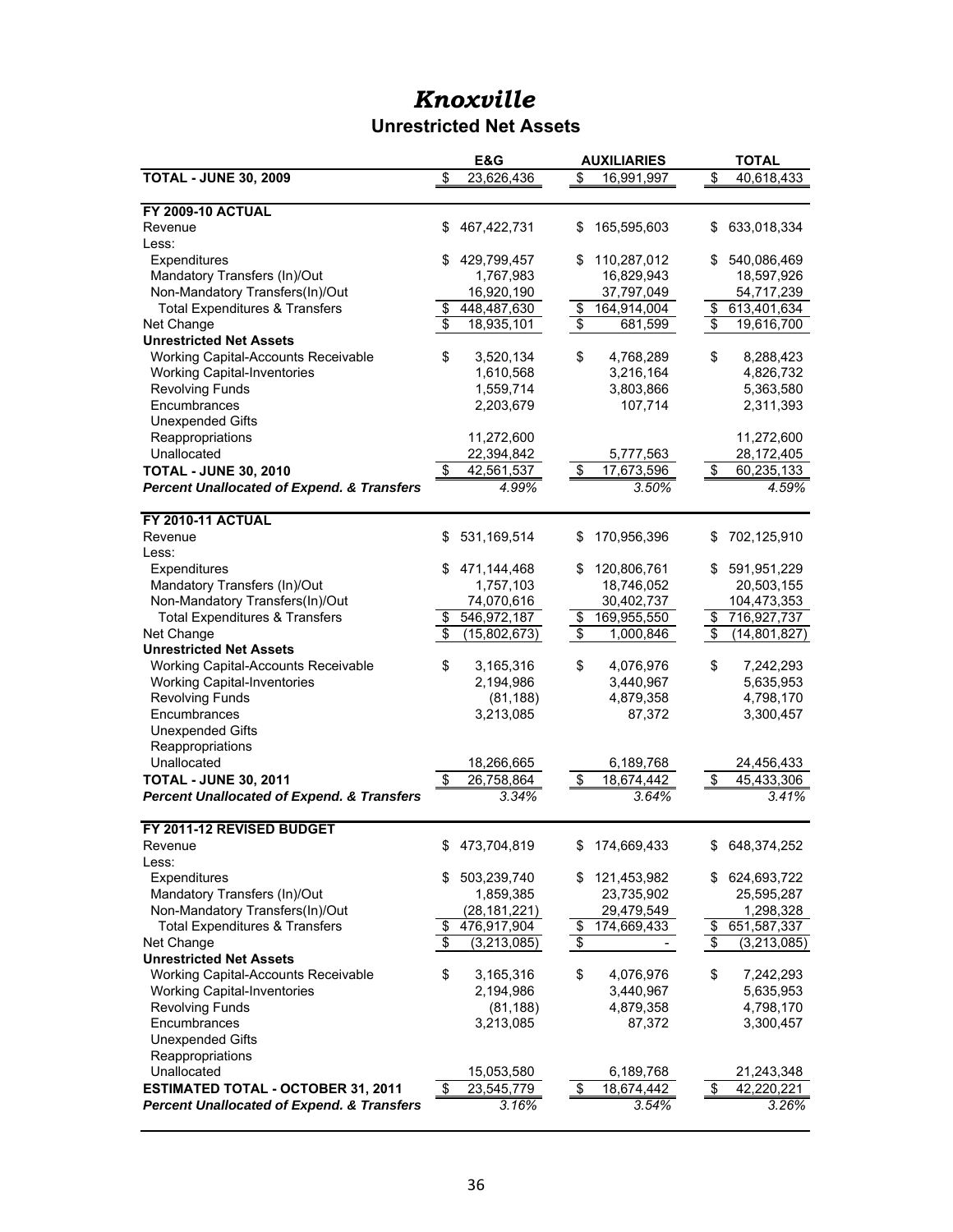## *The University of Tennessee at Martin*

| FY 2011-12 Revenues<br><b>Unrestricted E&amp;G</b> |        |
|----------------------------------------------------|--------|
| (In Millions)                                      |        |
|                                                    |        |
| <b>Tuition &amp; Fees</b>                          | \$52.9 |
| <b>State Appropriations</b>                        | 25.2   |
| <b>Grants &amp; Contracts</b>                      | .3     |
| Sales & Services                                   | 2.8    |
| Other                                              | .7     |
| <b>Total Revenue</b>                               | \$81.9 |
|                                                    |        |
|                                                    |        |
| <b>Fall 2011 Headcount Enrollment</b>              |        |
| Undergraduate                                      | 7,500  |
| Graduate                                           | 413    |
| <b>TOTAL</b>                                       | 7,913  |
| First-Time Freshman                                | 1,304  |
|                                                    |        |
|                                                    |        |
| <b>FTE Positions</b>                               |        |
| (Unrestricted E&G)                                 |        |
| <b>October 31, 2011</b>                            |        |
| Faculty                                            | 304    |
| Administrative                                     | 57     |
| Professional                                       | 107    |
|                                                    |        |
| Cler/Tech/Maint                                    | 297    |

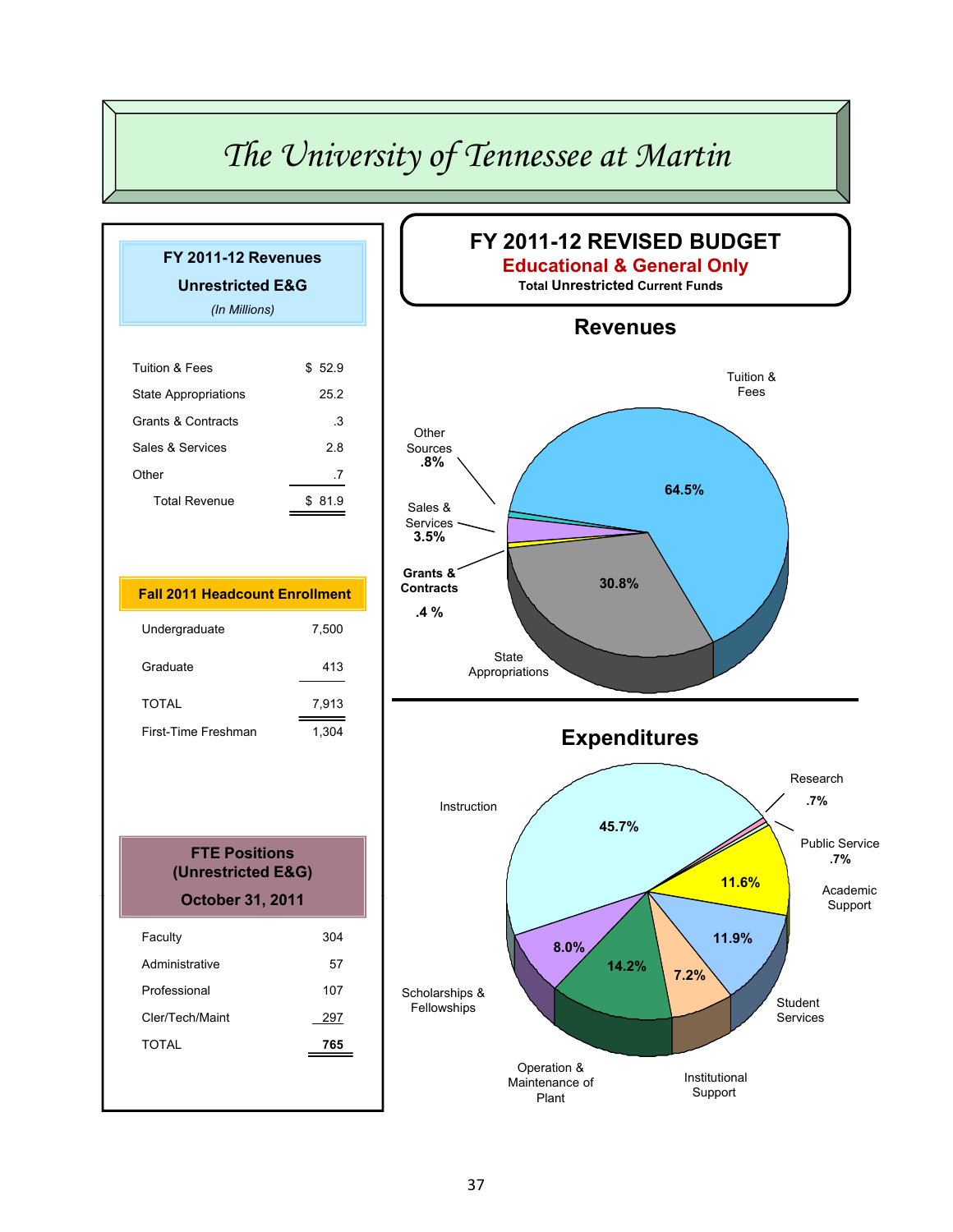### *Martin* **FY 2012 Revised Budget Summary**

Unrestricted Current Funds Revenue, Expenditures, and Transfers

|                                            |                         |                          |                            |      |                           | <b>CHANGE</b><br><b>Original To Revised</b> |           |
|--------------------------------------------|-------------------------|--------------------------|----------------------------|------|---------------------------|---------------------------------------------|-----------|
|                                            |                         | FY 2011<br><b>ACTUAL</b> | FY 2012<br><b>ORIGINAL</b> |      | FY 2012<br><b>REVISED</b> | Amount                                      | $\%$      |
| <b>EDUCATION AND GENERAL</b>               |                         |                          |                            |      |                           |                                             |           |
| <b>Revenues</b>                            |                         |                          |                            |      |                           |                                             |           |
| <b>Tuition &amp; Fees</b>                  | \$                      | 51,531,567               | \$<br>52,730,610           | \$   | 52,853,644 \$             | 123,034                                     | 0.2%      |
| <b>State Appropriations</b>                |                         | 35,319,979               | 25,024,474                 |      | 25,217,911                | 193,437                                     | 0.8%      |
| Grants & Contracts                         |                         | 253,484                  | 345,500                    |      | 345,500                   |                                             | 0.0%      |
| Sales & Service                            |                         | 3,209,855                | 2,611,619                  |      | 2,836,413                 | 224,794                                     | 8.6%      |
| <b>Other Sources</b>                       |                         | 720,977                  | 656,800                    |      | 656.800                   |                                             | $0.0\%$   |
| <b>Total Revenues</b>                      | \$                      | 91,035,861               | \$<br>81,369,003           | \$   | 81,910,268                | \$<br>541.265                               | 0.7%      |
| <b>Expenditures and Transfers</b>          |                         |                          |                            |      |                           |                                             |           |
| Instruction                                | \$                      | 35,942,289               | \$<br>38,318,202 \$        |      | 40,304,518                | \$<br>1,986,316                             | 5.2%      |
| Research                                   |                         | 1,186,432                | 439,024                    |      | 606,604                   | 167,580                                     | 38.2%     |
| <b>Public Service</b>                      |                         | 652,228                  | 540,299                    |      | 583,952                   | 43,653                                      | 8.1%      |
| Academic Support                           |                         | 10,306,733               | 9,935,984                  |      | 10,193,608                | 257,624                                     | 2.6%      |
| <b>Student Services</b>                    |                         | 10,130,141               | 8,807,010                  |      | 10,525,114                | 1,718,104                                   | 19.5%     |
| <b>Institutional Support</b>               |                         | 4,861,677                | 4,962,092                  |      | 6,336,111                 | 1,374,019                                   | 27.7%     |
| Operation & Maintenance of Plant           |                         | 10,322,073               | 10,859,850                 |      | 12,550,792                | 1,690,942                                   | 15.6%     |
| Scholarships & Fellowships                 |                         | 7,852,486                | 7,047,227                  |      | 7,075,610                 | 28,383                                      | 0.4%      |
| Sub-total Expenditures                     | \$                      | 81,254,059               | \$<br>80,909,688           | \$   | 88,176,309                | \$<br>7,266,621                             | 9.0%      |
| Mandatory Transfers (In)/Out               |                         | 527,916                  | 746,700                    |      | 746,700                   | $\overline{\phantom{a}}$                    | $0.0\%$   |
| Non-Mandatory Transfers (In)/Out           |                         | 5,303,642                | (287, 385)                 |      | (287, 385)                | $\overline{a}$                              | 0.0%      |
| <b>Total Expenditures &amp; Transfers</b>  | \$                      | 87,085,617               | \$<br>81,369,003           | \$   | 88,635,624                | \$<br>7,266,621                             | 8.9%      |
| <b>Fund Balance Addition / (Reduction)</b> |                         | 3,950,244                |                            |      | (6, 725, 356)             | (6, 725, 356)                               | <b>NA</b> |
| <b>AUXILIARIES</b>                         |                         |                          |                            |      |                           |                                             |           |
| <b>Revenues</b>                            | \$                      | 13,297,594               | \$<br>12,875,624           | - \$ | 12,929,062 \$             | 53,438                                      | 0.4%      |
| <b>Expenditures and Transfers</b>          |                         |                          |                            |      |                           |                                             |           |
| Expenditures                               | \$                      | 9,321,085                | \$<br>8,842,153            | \$   | 9,506,891 \$              | 664,738                                     | 7.5%      |
| <b>Mandatory Transfers</b>                 |                         | 3,074,468                | 3,180,152                  |      | 3,180,152                 |                                             | 0.0%      |
| Non Mandatory Transfers                    |                         | 683,135                  | 853,319                    |      | 242.019                   | (611, 300)                                  | $-71.6%$  |
| <b>Total Expenditures &amp; Transfers</b>  | $\overline{\$}$         | 13,078,688               | \$<br>12,875,624           | \$   | 12,929,062                | \$<br>53,438                                | 0.4%      |
| <b>Fund Balance Addition / (Reduction)</b> |                         | 218,906                  |                            |      |                           |                                             | <b>NA</b> |
| <b>TOTALS</b>                              |                         |                          |                            |      |                           |                                             |           |
| <b>Revenues</b>                            | \$                      | 104,333,455              | \$<br>94,244,627 \$        |      | 94,839,330                | \$<br>594,703                               | 0.6%      |
| <b>Expenditures and Transfers</b>          |                         |                          |                            |      |                           |                                             |           |
| Expenditures                               | \$                      | 90,575,144               | \$<br>89,751,841           | \$   | 97,683,200 \$             | 7,931,359                                   | 8.8%      |
| <b>Mandatory Transfers</b>                 |                         | 3,602,384                | 3,926,852                  |      | 3,926,852                 |                                             | 0.0%      |
| Non Mandatory Transfers                    |                         | 5,986,777                | 565,934                    |      | (45, 366)                 | (611, 300)                                  | $-108.0%$ |
| <b>Total Expenditures &amp; Transfers</b>  | \$                      | 100,164,305              | \$<br>94,244,627           | \$   | 101,564,686               | \$<br>7,320,059                             | 7.8%      |
| <b>Fund Balance Addition / Reduction</b>   | $\overline{\mathbb{S}}$ | 4, 169, 150              | \$                         | \$   | $(6,725,356)$ \$          | (6,725,356)                                 | <b>NA</b> |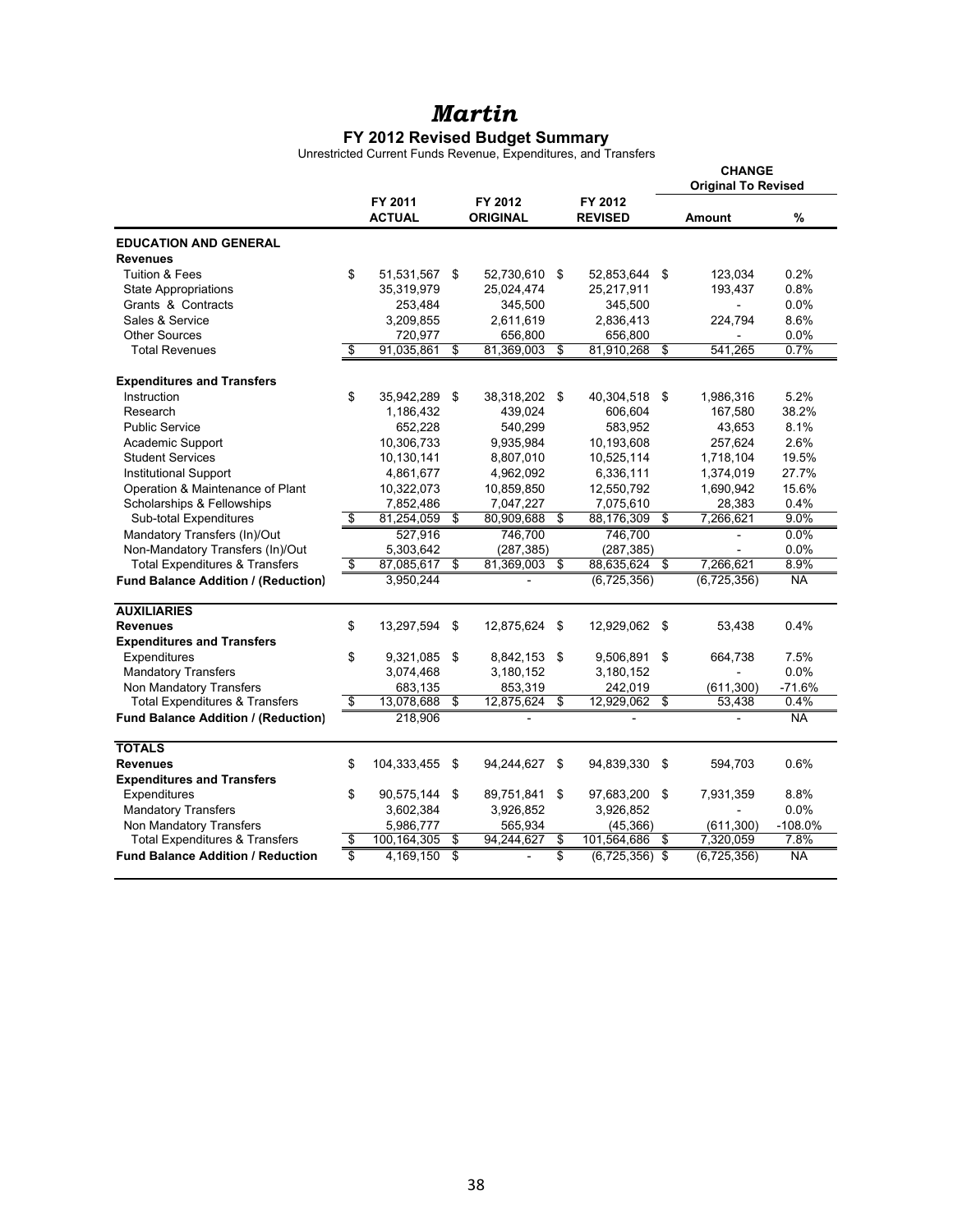### *Martin*

#### **FY 2012 Revised Budget Summary**

Auxiliary Enterprises Funds Revenues, Expenditures and Transfers

|                                                                           | FY 2011              |                         | FY 2012         |                      | FY 2012                 |                         | <b>CHANGE</b><br><b>Original to Revised</b> |           |
|---------------------------------------------------------------------------|----------------------|-------------------------|-----------------|----------------------|-------------------------|-------------------------|---------------------------------------------|-----------|
|                                                                           | <b>ACTUAL</b>        |                         | <b>ORIGINAL</b> |                      | <b>REVISED</b>          |                         | <b>Amount</b>                               | %         |
| <b>HOUSING</b>                                                            |                      |                         |                 |                      |                         |                         |                                             |           |
| <b>Revenues</b>                                                           | \$                   | \$                      | 8,889,300       | \$                   | 8,936,100               |                         | 46,800                                      | 0.5%      |
|                                                                           | 8,777,026            |                         |                 |                      |                         | \$                      |                                             |           |
| <b>Expenditures and Transfers</b><br>Expenditures                         | \$<br>5,535,352      | \$                      | 5,292,280       | \$                   | 5,950,380               | \$                      | 658,100                                     | 12.4%     |
| <b>Mandatory Transfers</b>                                                | 3,074,468            |                         | 3,180,152       |                      | 3,180,152               |                         | $\overline{\phantom{a}}$                    | 0.0%      |
|                                                                           |                      |                         | 416,868         |                      |                         |                         | (611, 300)                                  | $-146.6%$ |
| Non-Mandatory Transfers                                                   | 153,058<br>8,762,878 |                         | 8,889,300       |                      | (194, 432)<br>8,936,100 |                         | 46,800                                      | 0.5%      |
| <b>Total Expenditures and Transfers</b>                                   | \$                   | \$                      |                 | <u>\$</u>            |                         | $\frac{1}{2}$           |                                             |           |
| <b>Fund Balance Addition/(Reduction)</b>                                  | \$<br>14,148         | \$                      |                 | \$                   |                         | \$                      |                                             |           |
| <b>FOOD SERVICE</b>                                                       |                      |                         |                 |                      |                         |                         |                                             |           |
| <b>Revenues</b>                                                           | \$<br>342,902        | \$                      | 317,000         | \$                   | 317,000                 | \$                      |                                             | 0.0%      |
| <b>Expenditures and Transfers</b>                                         |                      |                         |                 |                      |                         |                         |                                             |           |
| Expenditures                                                              | \$<br>137,919        | \$                      | 19,092          | \$                   | 19,458                  | \$                      | 366                                         | 1.9%      |
| <b>Mandatory Transfers</b>                                                |                      |                         |                 |                      |                         |                         |                                             |           |
| Non-Mandatory Transfers                                                   | (93, 141)            |                         |                 |                      |                         |                         |                                             | <b>NA</b> |
| <b>Total Expenditures and Transfers</b>                                   | \$<br>44,778         | $\overline{\mathbf{e}}$ | 19,092          | $\pmb{\mathfrak{S}}$ | 19,458                  | $\frac{1}{2}$           | 366                                         | 1.9%      |
| <b>Fund Balance Addition/(Reduction)</b>                                  | \$<br>298,124        | \$                      | 297,908         | \$                   | 297,542                 | $\overline{\$}$         | (366)                                       |           |
| <b>BOOKSTORES*</b>                                                        |                      |                         |                 |                      |                         |                         |                                             |           |
| <b>Revenues</b>                                                           | \$<br>3,140,549      | \$                      | 2,582,200       | \$                   | 2,582,200               | \$                      |                                             | 0.0%      |
| <b>Expenditures and Transfers</b>                                         |                      |                         |                 |                      |                         |                         |                                             |           |
| Expenditures                                                              | \$<br>2,767,494      | \$                      | 2,310,797       | \$                   | 2,311,163               | \$                      | 366                                         | 0.0%      |
| <b>Mandatory Transfers</b>                                                |                      |                         |                 |                      |                         |                         |                                             |           |
| Non-Mandatory Transfers                                                   | 100,122              |                         |                 |                      |                         |                         |                                             | NА        |
| <b>Total Expenditures and Transfers</b>                                   | \$<br>2,867,616      | \$                      | 2,310,797       | $\frac{1}{2}$        | 2,311,163               | $\pmb{\mathfrak{z}}$    | 366                                         | 0.0%      |
|                                                                           | \$<br>272,933        | $\overline{\$}$         | 271,403         | \$                   | 271,037                 | \$                      | (366)                                       |           |
| <b>Fund Balance Addition/(Reduction)</b><br>* Includes the Computer Store |                      |                         |                 |                      |                         |                         |                                             |           |
|                                                                           |                      |                         |                 |                      |                         |                         |                                             |           |
| <b>PARKING</b>                                                            |                      |                         |                 |                      |                         |                         |                                             |           |
| <b>Revenues</b>                                                           | \$<br>496,986        | \$                      | 539,600         | \$                   | 546,238                 | \$                      | 6,638                                       | 1.2%      |
| <b>Expenditures and Transfers</b>                                         |                      |                         |                 |                      |                         |                         |                                             |           |
| Expenditures                                                              | \$<br>374,938        | \$                      | 539,600         | \$                   | 546,238                 | \$                      | 6,638                                       | 1.2%      |
| <b>Mandatory Transfers</b>                                                |                      |                         |                 |                      |                         |                         |                                             |           |
| Non-Mandatory Transfers                                                   | 120,180              |                         |                 |                      |                         |                         |                                             |           |
| <b>Total Expenditures and Transfers</b>                                   | \$<br>495,118        | $\frac{1}{2}$           | 539,600         | $\frac{1}{2}$        | 546,238                 | $\frac{6}{9}$           | 6,638                                       | 1.2%      |
| <b>Fund Balance Addition/(Reduction)</b>                                  | \$<br>1,868          | \$                      |                 | \$                   |                         |                         |                                             |           |
| <b>OTHER</b>                                                              |                      |                         |                 |                      |                         |                         |                                             |           |
| <b>Revenues</b>                                                           | \$<br>540,131        | \$                      | 547,524         | \$                   | 547,524                 | \$                      |                                             | 0.0%      |
| <b>Expenditures and Transfers</b>                                         |                      |                         |                 |                      |                         |                         |                                             |           |
| Expenditures                                                              | \$<br>505,382        | \$                      | 680,384         | \$                   | 679,652                 | \$                      | (732)                                       | $-0.1%$   |
| <b>Mandatory Transfers</b>                                                |                      |                         |                 |                      |                         |                         |                                             |           |
| Non-Mandatory Transfers                                                   | 402,916              |                         | 436,451         |                      | 436,451                 |                         | $\overline{\phantom{a}}$                    | 0.0%      |
| <b>Total Expenditures and Transfers</b>                                   | \$<br>908,298        | \$                      | 1,116,835       | \$                   | 1,116,103               | $\pmb{\mathfrak{s}}$    | (732)                                       | $-0.1%$   |
| <b>Fund Balance Addition/(Reduction)</b>                                  | \$<br>(368, 167)     | \$                      | (569, 311)      | \$                   | (568, 579)              | $\overline{\mathbf{S}}$ | 732                                         |           |
|                                                                           |                      |                         |                 |                      |                         |                         |                                             |           |
| <b>TOTAL</b>                                                              |                      |                         |                 |                      |                         |                         |                                             |           |
| <b>Revenues</b>                                                           | \$<br>13,297,594     | \$                      | 12,875,624      | \$                   | 12,929,062              | \$                      | 53,438                                      | 0.4%      |
| <b>Expenditures and Transfers</b>                                         |                      |                         |                 |                      |                         |                         |                                             |           |
| Expenditures                                                              | \$<br>9,321,085      | \$                      | 8,842,153       | \$                   | 9,506,891               | \$                      | 664,738                                     | 7.5%      |
| <b>Mandatory Transfers</b>                                                | 3,074,468            |                         | 3,180,152       |                      | 3,180,152               |                         |                                             | 0.0%      |
| Non-Mandatory Transfers                                                   | 683,135              |                         | 853,319         |                      | 242,019                 |                         | (611, 300)                                  | $-71.6%$  |
| <b>Total Expenditures and Transfers</b>                                   | \$<br>13,078,688     | \$                      | 12,875,624      | \$                   | 12,929,062              | \$                      | 53,438                                      | 0.4%      |
| <b>Fund Balance Addition/(Reduction)</b>                                  | \$<br>218,906        | \$                      |                 | \$                   |                         | \$                      | $\qquad \qquad \blacksquare$                |           |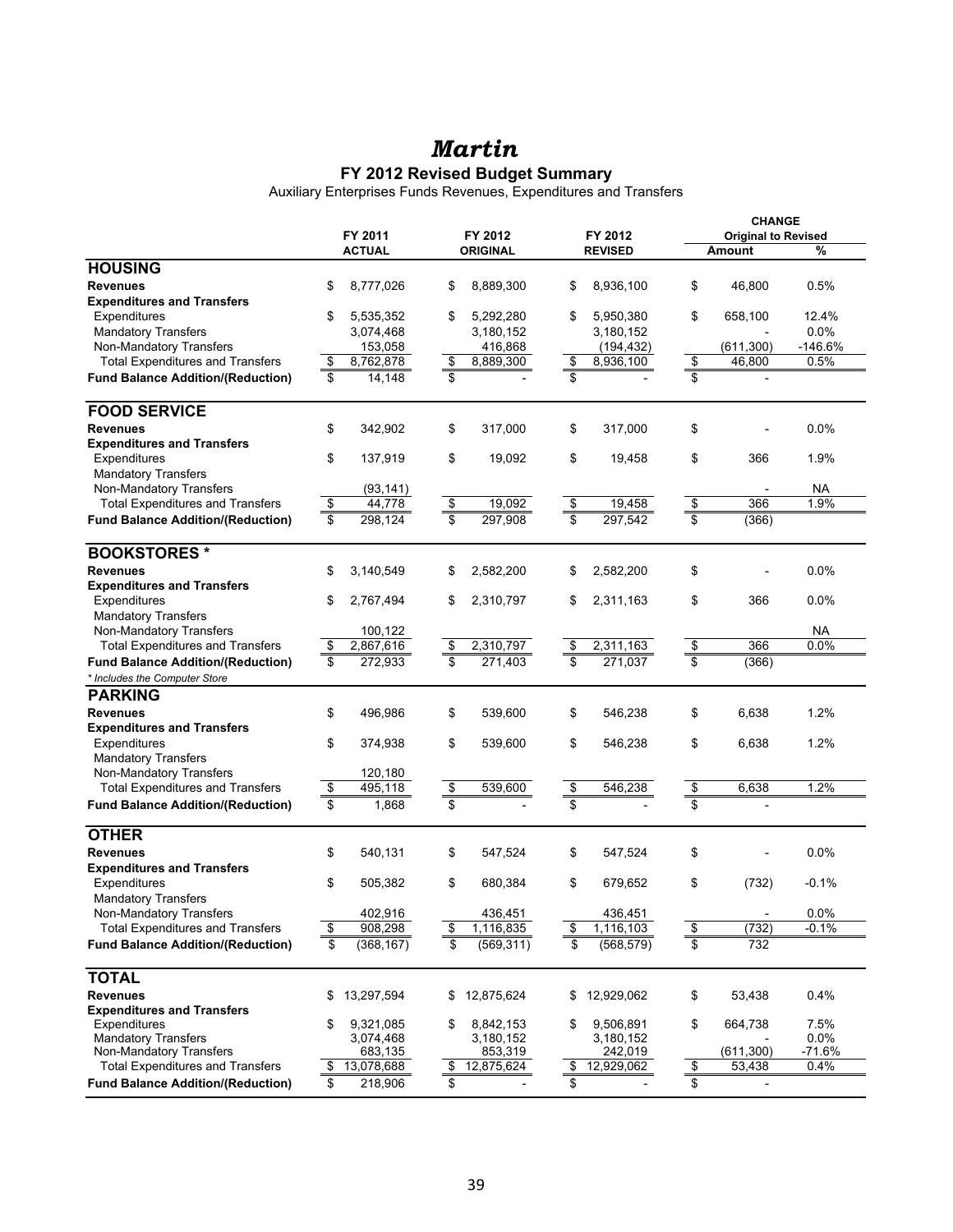### *Martin*

#### **FY 2012 Revised Budget Summary** Unrestricted and Restricted Current Funds Revenue, Expenditures, and Transfers

|                                                 |    |                     |                  |             |    |                     |                    |               |             |                  |                        |             |     | <b>CHANGE</b>              |           |
|-------------------------------------------------|----|---------------------|------------------|-------------|----|---------------------|--------------------|---------------|-------------|------------------|------------------------|-------------|-----|----------------------------|-----------|
|                                                 |    |                     | FY 2011 Actual   |             |    |                     | FY 2012 Original   |               |             |                  | FY 2012 Revised        |             |     | <b>Original To Revised</b> |           |
|                                                 |    | <b>Unrestricted</b> | Restricted       | Total       |    | <b>Unrestricted</b> | Restricted         | <b>Total</b>  |             | Unrestricted     | <b>Restricted</b>      | Total       |     | Amount                     | ℅         |
| <b>EDUCATION AND GENERAL</b><br><b>Revenues</b> |    |                     |                  |             |    |                     |                    |               |             |                  |                        |             |     |                            |           |
| Tuition & Fees                                  | \$ | 51,531,567          | <sub>S</sub>     | 51,531,566  | \$ | 52,730,610          | \$                 | 52,730,610    | s           | 52,853,644       | S                      | 52,853,644  | \$. | 123.034                    | 0.2%      |
| State Appropriations                            |    | 35,319,979 \$       | 325,328          | 35,645,307  |    | 25,024,474 \$       | 580,820            | 25,605,294    |             | 25,217,911 \$    | 290,627                | 25,508,538  |     | (96, 756)                  | $-0.4%$   |
| Grants & Contracts                              |    | 253,484             | 35,815,747       | 36,069,230  |    | 345,500             | 39,990,000         | 40,335,500    |             | 345,500          | 39,990,000             | 40,335,500  |     | $\overline{\phantom{a}}$   | 0.0%      |
| Sales & Service                                 |    | 3,209,855           |                  | 3,209,855   |    | 2,611,619           |                    | 2,611,619     |             | 2,836,413        |                        | 2,836,413   |     | 224,794                    | 8.6%      |
| <b>Other Sources</b>                            |    | 720.977             | (263, 415)       | 457,562     |    | 656.800             | 7,300,000          | 7,956,800     |             | 656.800          | 3,590,000              | 4,246,800   |     | (3,710,000)                | $-46.6%$  |
| <b>Total Revenues</b>                           | s. | 91,035,861 \$       | 35,877,660 \$    | 126,913,520 | -S | 81,369,003 \$       | 47,870,820 \$      | 129,239,823   | s.          | 81,910,268 \$    | 43,870,627 \$          | 125,780,895 | S.  | (3,458,928)                | $-2.7%$   |
| <b>Expenditures and Transfers</b>               |    |                     |                  |             |    |                     |                    |               |             |                  |                        |             |     |                            |           |
| Instruction                                     | \$ | 35,942,289 \$       | 2,941,098 \$     | 38,883,387  | -S | 38,318,202 \$       | 4,988,740 \$       | 43,306,942    | \$          | 40,304,518 \$    | 4,988,547 \$           | 45,293,065  | -96 | 1,986,123                  | 4.6%      |
| Research                                        |    | 1,186,432           | 41,973           | 1,228,405   |    | 439,024             | 71,500             | 510,524       |             | 606,604          | 71,500                 | 678,104     |     | 167,580                    | 32.8%     |
| <b>Public Service</b>                           |    | 652,228             | 1,531,327        | 2,183,555   |    | 540,299             | 1,980,000          | 2,520,299     |             | 583,952          | 1,980,000              | 2,563,952   |     | 43,653                     | 1.7%      |
| Academic Support                                |    | 10,306,733          | 669,998          | 10,976,731  |    | 9,935,984           | 176,000            | 10,111,984    |             | 10,193,608       | 176,000                | 10,369,608  |     | 257,624                    | 2.5%      |
| <b>Student Services</b>                         |    | 10,130,141          | 511,018          | 10,641,159  |    | 8,807,010           | 825,000            | 9,632,010     |             | 10,525,114       | 825,000                | 11,350,114  |     | 1,718,104                  | 17.8%     |
| <b>Institutional Support</b>                    |    | 4,861,677           | 75,676           | 4,937,353   |    | 4,962,092           | 11,000             | 4,973,092     |             | 6,336,111        | 11,000                 | 6,347,111   |     | 1,374,019                  | 27.6%     |
| Operation & Maintenance of Plant                |    | 10,322,073          | 5,735            | 10,327,808  |    | 10,859,850          | 3,300              | 10,863,150    |             | 12,550,792       | 3,300                  | 12,554,092  |     | 1,690,942                  | 15.6%     |
| Scholarships & Fellowships                      |    | 7,852,486           | 33,934,404       | 41,786,890  |    | 7,047,227           | 39,815,280         | 46,862,507    |             | 7,075,610        | 35,815,280             | 42,890,890  |     | (3,971,617)                | $-8.5%$   |
| Sub-total Expenditures                          | S. | 81,254,059 \$       | 39,711,229 \$    | 120,965,288 | \$ | 80,909,688 \$       | 47,870,820 \$      | 128,780,508   | $\mathbb S$ | 88,176,309 \$    | 43,870,627 \$          | 132,046,936 | \$  | 3,266,428                  | 2.5%      |
| Mandatory Transfers (In)/Out                    |    | 527,916             |                  | 527,916     |    | 746,700             |                    | 746,700       |             | 746,700          |                        | 746,700     |     |                            | 0.0%      |
| Non-Mandatory Transfers (In)/Out                |    | 5,303,642           |                  | 5,303,642   |    | (287, 385)          |                    | (287, 385)    |             | (287, 385)       |                        | (287, 385)  |     | $\overline{\phantom{a}}$   | 0.0%      |
| <b>Total Expenditures &amp; Transfers</b>       | \$ | 87,085,617 \$       | 39,711,229 \$    | 126,796,846 | S. | 81,369,003 \$       | 47,870,820 \$      | 129,239,823   | s.          | 88,635,624 \$    | 43,870,627 \$          | 132,506,251 | \$. | 3,266,428                  | 2.5%      |
| Fund Balance Addition / (Reduction)             |    | 3,950,244           | (3,833,569)      | 116,674     |    |                     |                    |               |             | (6,725,356)      |                        | (6,725,356) |     |                            |           |
| <b>AUXILIARIES</b>                              |    |                     |                  |             |    |                     |                    |               |             |                  |                        |             |     |                            |           |
| <b>Revenues</b>                                 | S  | 13,297,594          | -\$              | 13,297,594  | -S | 12,875,624          | \$                 | 12,875,624    | \$          | 12,929,062       | <b>S</b>               | 12,929,062  | -S  | 53,438                     | 0.4%      |
| <b>Expenditures and Transfers</b>               |    |                     |                  |             |    |                     |                    |               |             |                  |                        |             |     |                            |           |
| Expenditures                                    | S  | 9,321,085           | <sub>S</sub>     | 9,321,085   | \$ | 8,842,153           | \$                 | 8,842,153     | s           | 9,506,891        | <b>S</b>               | 9,506,891   | -96 | 664,738                    | 7.5%      |
| <b>Mandatory Transfers</b>                      |    | 3,074,468           |                  | 3,074,468   |    | 3,180,152           |                    | 3,180,152     |             | 3,180,152        |                        | 3,180,152   |     |                            | 0.0%      |
| Non Mandatory Transfers                         |    | 683.135             |                  | 683,135     |    | 853.319             |                    | 853,319       |             | 242.019          |                        | 242,019     |     | (611, 300)                 | $-71.6%$  |
| <b>Total Expenditures &amp; Transfers</b>       | S  | 13,078,688 \$       | s.<br>$\sim$     | 13,078,688  | S. | 12,875,624 \$       | - \$<br>۰.         | 12,875,624    | s.          | 12,929,062 \$    | -S<br>$\sim$           | 12,929,062  | -S  | 53.438                     | 0.4%      |
| Fund Balance Addition / (Reduction)             |    | 218,906             |                  | 218,906     |    |                     |                    |               |             |                  |                        |             |     |                            |           |
| <b>TOTALS</b>                                   |    |                     |                  |             |    |                     |                    |               |             |                  |                        |             |     |                            |           |
| <b>Revenues</b>                                 | S. | 104,333,455 \$      | 35.877.660<br>-S | 140.211.114 | -S | 94,244,627 \$       | 47.870.820<br>- \$ | 142.115.447   | \$          | 94,839,330 \$    | 43,870,627 \$          | 138,709,957 | \$  | (3,405,490)                | $-2.4%$   |
| <b>Expenditures and Transfers</b>               |    |                     |                  |             |    |                     |                    |               |             |                  |                        |             |     |                            |           |
| Expenditures                                    | S. | 90.575.144 \$       | 39,711,229 \$    | 130.286.373 | -S | 89.751.841 \$       | 47,870,820 \$      | 137.622.661   | \$          | 97.683.200 \$    | 43,870,627 \$          | 141,553,827 | s.  | 3,931,166                  | 2.9%      |
| <b>Aux Expenditures</b>                         |    |                     |                  |             |    |                     |                    |               |             |                  |                        |             |     |                            | <b>NA</b> |
| <b>Mandatory Transfers</b>                      |    | 3,602,384           |                  | 3,602,384   |    | 3,926,852           |                    | 3,926,852     |             | 3,926,852        |                        | 3,926,852   |     |                            | 0.0%      |
| Non Mandatory Transfers                         |    | 5.986.777           |                  | 5,986,777   |    | 565,934             |                    | 565.934       |             | (45, 366)        |                        | (45, 366)   |     | (611, 300)                 | $-108.0%$ |
| <b>Total Expenditures &amp; Transfers</b>       | \$ | 100,164,305 \$      | 39,711,229 \$    | 139,875,534 | \$ | 94,244,627 \$       | 47,870,820 \$      | 142, 115, 447 | \$          | 101,564,686 \$   | 43,870,627 \$          | 145,435,313 | \$  | 3,319,866                  | 2.3%      |
| <b>Fund Balance Addition / Reduction</b>        | s. | 4,169,150 \$        | $(3,833,569)$ \$ | 335,580     | \$ | S.                  | - \$<br>÷,         |               | \$          | $(6,725,356)$ \$ | $\mathbb{S}$<br>$\sim$ | (6,725,356) |     |                            |           |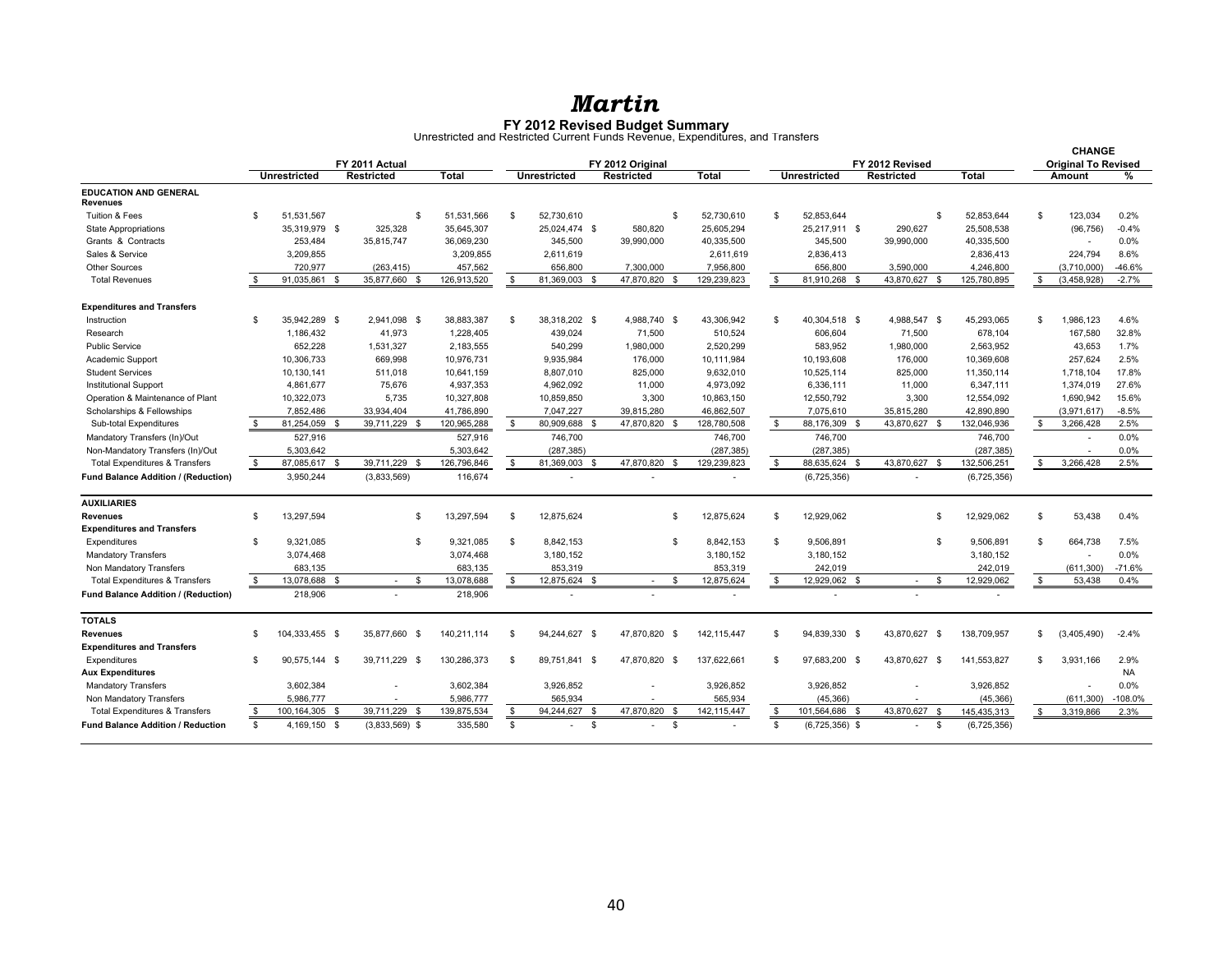### *Martin* **FY2012 Revised Budget Summary - Natural Classification**

Unrestricted Current Funds Expenditures

|                                                                            | FY 2011<br><b>ACTUAL</b> | FY 2012      | FY 2012          | <b>CHANGE</b><br><b>Original to Revised</b> |                 |         |
|----------------------------------------------------------------------------|--------------------------|--------------|------------------|---------------------------------------------|-----------------|---------|
|                                                                            |                          |              | <b>ORIGINAL</b>  | <b>REVISED</b>                              | <b>Amount</b>   | %       |
| <b>EDUCATIONAL AND GENERAL</b><br><b>Salaries and Benefits</b><br>Salaries |                          |              |                  |                                             |                 |         |
| Academic                                                                   | \$                       | 21,428,900   | \$<br>22,893,161 | \$<br>22,805,422                            | \$<br>(87, 739) | $-0.4%$ |
| Non-Academic                                                               |                          | 17,323,979   | 16,640,322       | 17,166,541                                  | 526,219         | 3.2%    |
| <b>Students</b>                                                            |                          | 1,643,880    | 1,638,507        | 1,635,387                                   | (3, 120)        | $-0.2%$ |
| <b>Total Salaries</b>                                                      | \$                       | 40,396,760   | \$<br>41,171,990 | \$<br>41,607,350                            | \$<br>435,360   | 1.1%    |
| <b>Staff Benefits</b>                                                      |                          | 15,104,659   | 15,130,200       | 15,103,135                                  | (27,065)        | $-0.2%$ |
| <b>Total Salaries and Benefits</b>                                         | \$                       | 55,501,418   | \$<br>56,302,190 | \$<br>56,710,485                            | \$<br>408,295   | 0.7%    |
| Operating                                                                  |                          | 23, 173, 276 | 23,593,591       | 28,730,081                                  | 5,136,490       | 21.8%   |
| <b>Equipment and Capital Outlay</b>                                        |                          | 2,579,364    | 1,013,907        | 2,735,743                                   | 1,721,836       | 169.8%  |
| <b>Total Expenditures</b>                                                  | \$                       | 81,254,059   | \$<br>80,909,688 | \$<br>88,176,309                            | \$<br>7,266,621 | 9.0%    |
|                                                                            |                          |              |                  |                                             |                 |         |
| <b>AUXILIARIES</b>                                                         |                          |              |                  |                                             |                 |         |
| <b>Salaries and Benefits</b>                                               |                          |              |                  |                                             |                 |         |
| <b>Salaries</b>                                                            |                          |              |                  |                                             |                 |         |
| Academic                                                                   | \$                       | 675          | \$<br>3,063      | \$<br>3,063                                 | \$              | 0.0%    |
| Non-Academic                                                               |                          | 1,327,944    | 1,473,370        | 1,545,942                                   | 72,572          | 4.9%    |
| <b>Students</b>                                                            |                          | 587,317      | 565,121          | 586,621                                     | 21,500          | 3.8%    |
| <b>Total Salaries</b>                                                      | \$                       | 1,915,936    | \$<br>2,041,554  | \$<br>2,135,626                             | \$<br>94,072    | 4.6%    |
| <b>Staff Benefits</b>                                                      |                          | 721,283      | 608,068          | 697,568                                     | 89,500          | 14.7%   |
| <b>Total Salaries and Benefits</b>                                         | \$                       | 2,637,219    | \$<br>2,649,622  | \$<br>2,833,194                             | \$<br>183,572   | 6.9%    |
| Operating                                                                  |                          | 6,644,793    | 6,185,831        | 6,666,997                                   | 481.166         | 7.8%    |
| <b>Equipment and Capital Outlay</b>                                        |                          | 39,073       | 6,700            | 6,700                                       |                 | 0.0%    |
| <b>Total Expenditures</b>                                                  | \$                       | 9,321,085    | \$<br>8,842,153  | \$<br>9,506,891                             | \$<br>664,738   | 7.5%    |
| <b>TOTALS</b>                                                              |                          |              |                  |                                             |                 |         |
| <b>Salaries and Benefits</b><br>Salaries                                   |                          |              |                  |                                             |                 |         |
| Academic                                                                   | \$                       | 21,429,575   | \$<br>22,896,224 | \$<br>22,808,485                            | \$<br>(87, 739) | $-0.4%$ |
| Non-Academic                                                               |                          | 18,651,923   | 18,113,692       | 18,712,483                                  | 598,791         | 3.3%    |
| <b>Students</b>                                                            |                          | 2,231,197    | 2,203,628        | 2,222,008                                   | 18,380          | 0.8%    |
| <b>Total Salaries</b>                                                      | \$                       | 42,312,696   | \$<br>43,213,544 | \$<br>43,742,976                            | \$<br>529,432   | 1.2%    |
| <b>Staff Benefits</b>                                                      |                          | 15,825,942   | 15,738,268       | 15,800,703                                  | 62,435          | 0.4%    |
| <b>Total Salaries and Benefits</b>                                         | \$                       | 58,138,637   | \$<br>58,951,812 | \$<br>59,543,679                            | \$<br>591,867   | 1.0%    |
| Operating                                                                  |                          | 29,818,069   | 29,779,422       | 35,397,078                                  | 5,617,656       | 18.9%   |
| <b>Equipment and Capital Outlay</b>                                        |                          | 2,618,437    | 1,020,607        | 2,742,443                                   | 1,721,836       | 168.7%  |
| <b>Total Expenditures</b>                                                  | \$                       | 90,575,144   | \$<br>89,751,841 | \$<br>97,683,200                            | \$<br>7,931,359 | 8.8%    |
|                                                                            |                          |              |                  |                                             |                 |         |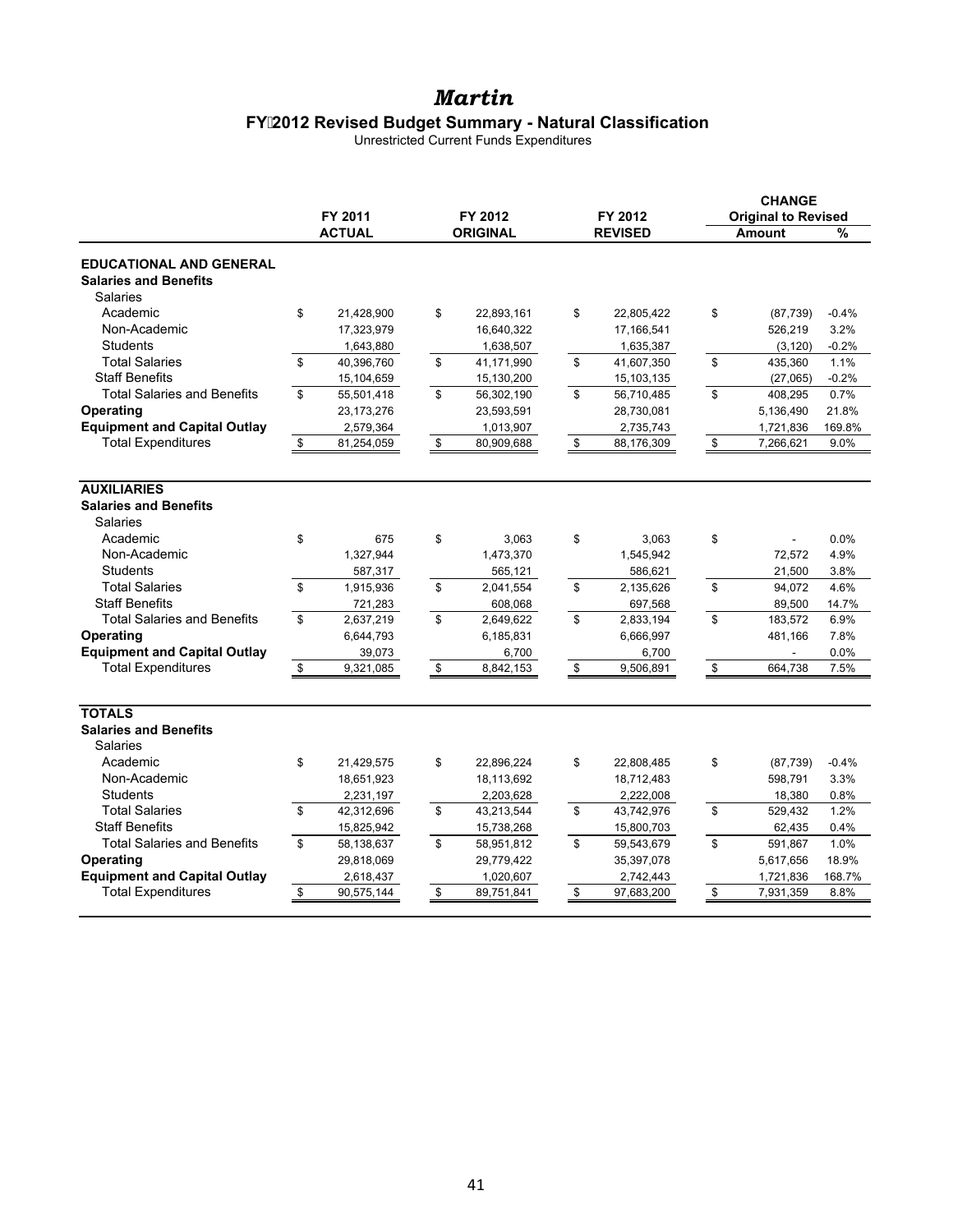#### *Martin* **Five-Year Budget Summary Comparison**

Current Funds Revenues, Expenditures and Transfers - UNRESTRICTED

|                                           |                         | FY 2008         |      | FY 2009         | FY 2010             |      | FY 2011        |      | FY 2012        |      | <b>FIVE-YEAR CHANGE</b> |           |
|-------------------------------------------|-------------------------|-----------------|------|-----------------|---------------------|------|----------------|------|----------------|------|-------------------------|-----------|
|                                           |                         | <b>ACTUAL</b>   |      | <b>ACTUAL</b>   | <b>ACTUAL</b>       |      | <b>ACTUAL</b>  |      | <b>REVISED</b> |      | Amount                  | ℅         |
| <b>EDUCATIONAL AND GENERAL</b>            |                         |                 |      |                 |                     |      |                |      |                |      |                         |           |
| <b>Revenues</b>                           |                         |                 |      |                 |                     |      |                |      |                |      |                         |           |
| <b>Tuition &amp; Fees</b>                 | \$                      | 35,952,638 \$   |      | 39,948,498      | \$<br>45,415,728 \$ |      | 51,531,567 \$  |      | 52,853,644 \$  |      | 16,901,006              | 47.0%     |
| <b>State Appropriations</b>               |                         | 35,632,200      |      | 31,480,300      | 33,629,883          |      | 35,319,979     |      | 25,217,911     |      | (10, 414, 289)          | $-29.2%$  |
| Grants & Contracts                        |                         | 333,294         |      | 341,490         | 264,180             |      | 253,484        |      | 345,500        |      | 12,206                  | 3.7%      |
| Sales & Service                           |                         | 2,422,201       |      | 2,967,784       | 2,840,162           |      | 3,209,855      |      | 2,836,413      |      | 414,212                 | 17.1%     |
| <b>Other Sources</b>                      |                         | 287,328         |      | 563,733         | 538,317             |      | 720,977        |      | 656.800        |      | 369,472                 | 128.6%    |
| <b>Total Revenues</b>                     | $\bullet$               | 74,627,662      | \$   | 75,301,804      | \$<br>82,688,270    | \$   | 91,035,861     | \$   | 81,910,268     | \$   | 7,282,606               | 9.8%      |
| <b>Expenditures and Transfers</b>         |                         |                 |      |                 |                     |      |                |      |                |      |                         |           |
| Instruction                               | \$                      | 32,859,277 \$   |      | 32,662,611 \$   | 35,284,085 \$       |      | 35,942,289 \$  |      | 40,304,518 \$  |      | 7.445.241               | 22.7%     |
| Research                                  |                         | 1,001,389       |      | 1,023,226       | 1,089,438           |      | 1,186,432      |      | 606.604        |      | (394, 785)              | $-39.4%$  |
| Public Service                            |                         | 607,408         |      | 549.358         | 690.616             |      | 652,228        |      | 583.952        |      | (23, 456)               | $-3.9%$   |
| Academic Support                          |                         | 9,790,106       |      | 8,995,735       | 10,131,602          |      | 10.306.733     |      | 10,193,608     |      | 403.502                 | 4.1%      |
| <b>Student Services</b>                   |                         | 8,755,213       |      | 8,948,877       | 9,375,693           |      | 10,130,141     |      | 10,525,114     |      | 1,769,901               | 20.2%     |
| <b>Institutional Support</b>              |                         | 4,337,373       |      | 4,367,401       | 4,722,691           |      | 4,861,677      |      | 6,336,111      |      | 1,998,738               | 46.1%     |
| Op/Maint Physical Plant                   |                         | 9,392,685       |      | 9,381,085       | 9,212,581           |      | 10,322,073     |      | 12,550,792     |      | 3,158,107               | 33.6%     |
| Scholarships/Fellowships                  |                         | 5,855,604       |      | 6,124,058       | 6,252,248           |      | 7,852,486      |      | 7,075,610      |      | 1,220,006               | 20.8%     |
| Sub-total Expenditures                    | s,                      | 72,599,055      | \$   | 72,052,351      | \$<br>76,758,954    | \$   | 81,254,059     | \$   | 88,176,309     | \$   | 15,577,254              | 21.5%     |
| Mandatory Transfers (In)/Out              |                         | 534,629         |      | 136,513         | 653,944             |      | 527,916        |      | 746,700        |      | 212,071                 | 39.7%     |
| Non Mandatory Transfers (In)/Out          |                         | 983,773         |      | 1,886,704       | 1,943,828           |      | 5,303,642      |      | (287, 385)     |      | (1,271,158)             | $-129.2%$ |
| <b>Total Expenditures &amp; Transfers</b> | \$                      | 74,117,458      | - \$ | 74,075,567      | \$<br>79,356,726    | S    | 87,085,617 \$  |      | 88,635,624     | - \$ | 14,518,166              | 19.6%     |
| <b>Fund Balance Addition/(Reduction)</b>  | $\overline{\mathbb{S}}$ | 510,204         | - \$ | 1,226,237       | \$<br>3,331,544     | - \$ | 3,950,244      | - \$ | (6, 725, 356)  |      |                         |           |
| <b>AUXILIARIES</b>                        |                         |                 |      |                 |                     |      |                |      |                |      |                         |           |
| <b>Revenues</b>                           | \$                      | 9,506,583 \$    |      | 11,149,378      | \$<br>12,654,659 \$ |      | 13,297,594 \$  |      | 12,929,062 \$  |      | 3,422,479               | 36.0%     |
| <b>Expenditures and Transfers</b>         |                         |                 |      |                 |                     |      |                |      |                |      |                         |           |
| Expenditures                              |                         | 7,354,598       |      | 7,786,741       | 9,262,132           |      | 9,321,085      |      | 9,506,891      |      | 2,152,293               | 29.3%     |
| Mandatory Transfers (In)/Out              |                         | 902,528         |      | 1,971,156       | 3,080,237           |      | 3,074,468      |      | 3,180,152      |      | 2,277,624               | 252.4%    |
| Non Mandatory Transfers (In)/Out          |                         | 1,043,212       |      | 1,554,403       | 282,718             |      | 683,135        |      | 242,019        |      | (801, 193)              | $-76.8%$  |
| <b>Total Expenditures &amp; Transfers</b> | $\overline{\mathbf{s}}$ | 9,300,337       | - \$ | 11,312,300      | \$<br>12,625,086    | \$   | 13,078,688     | \$   | 12,929,062     | \$   | 3,628,725               | 39.0%     |
| <b>Fund Balance Addition/(Reduction)</b>  | $\overline{\mathbf{s}}$ | $206,246$ \$    |      | $(162, 922)$ \$ | $29,573$ \$         |      | 218,906        |      |                |      |                         |           |
| <b>TOTALS</b>                             |                         |                 |      |                 |                     |      |                |      |                |      |                         |           |
| Revenues                                  | \$                      | 84, 134, 245 \$ |      | 86.451.182 \$   | 95,342,929 \$       |      | 104,333,455 \$ |      | 94.839.330 \$  |      | 10,705,085              | 12.7%     |
| Expenditures                              |                         | 79,953,653      |      | 79,839,092      | 86,021,086          |      | 90,575,144     |      | 97,683,200     |      | 17,729,547              | 22.2%     |
| <b>Mandatory Transfers</b>                |                         | 1,437,157       |      | 2,107,668       | 3,734,181           |      | 3,602,384      |      | 3,926,852      |      | 2,489,695               | 173.2%    |
| Non-Mandatory Transfers                   |                         | 2,026,985       |      | 3,441,107       | 2,226,546           |      | 5,986,777      |      | (45, 366)      |      | (2,072,351)             | $-102.2%$ |
| <b>Total Expenditures &amp; Transfers</b> | $\overline{\$}$         | 83,417,795 \$   |      | 85,387,867      | \$<br>91,981,812    | - \$ | 100,164,305    | -\$  | 101,564,686    | \$   | 18,146,891              | 21.8%     |
| <b>Fund Balance Addition/(Reduction)</b>  | \$                      | 716,450 \$      |      | $1,063,315$ \$  | $3,361,117$ \$      |      | $4,169,150$ \$ |      | (6, 725, 356)  |      |                         |           |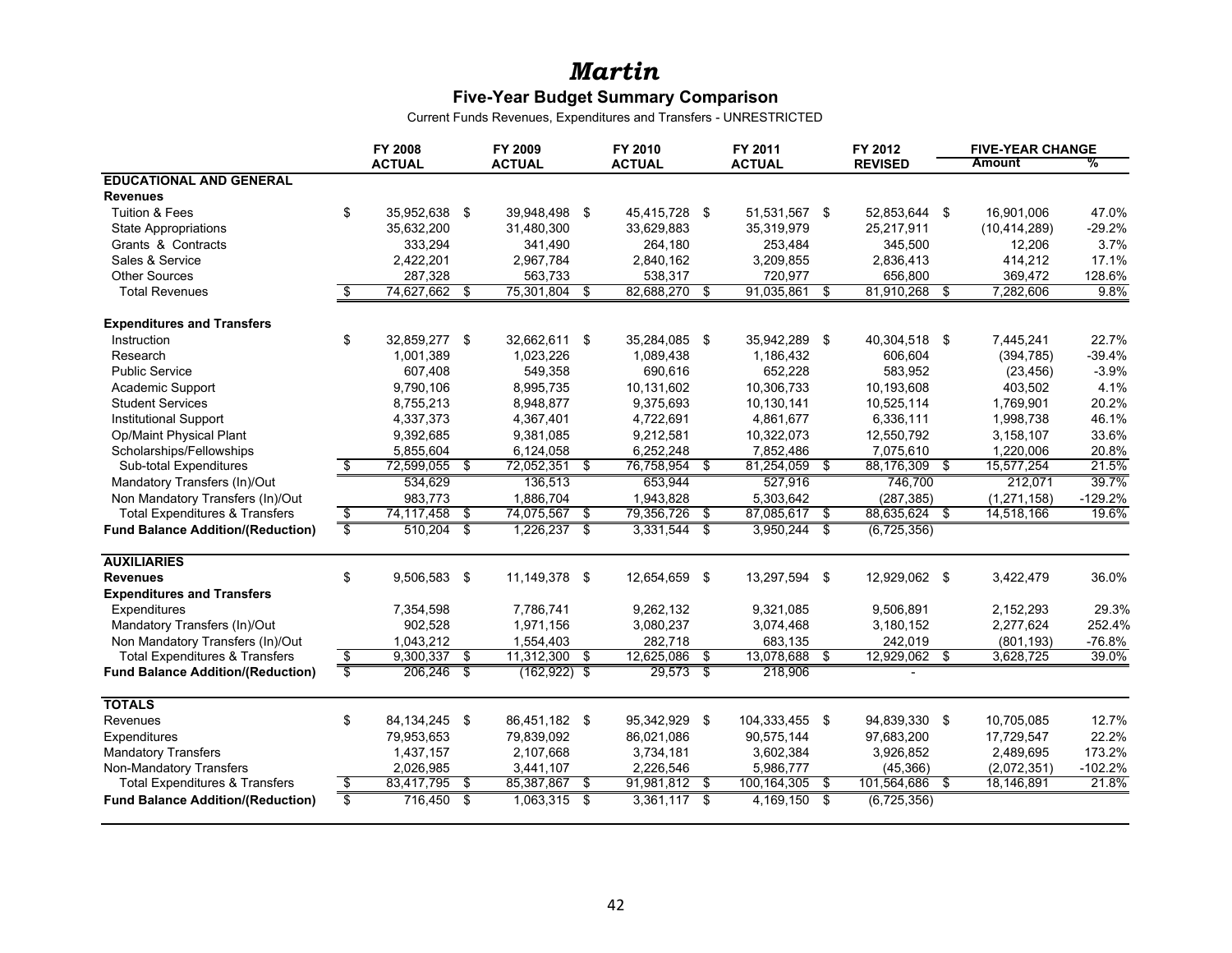#### *Martin* **Five-Year Budget Summary Comparison**

Current Funds Revenues, Expenditures and Transfers - UNRESTRICTED AND RESTRICTED

|                                            | FY 2008                              |                |      | FY 2009         |      | FY 2010        |     | FY 2011        | FY 2012              |      | <b>FIVE-YEAR CHANGE</b> |           |
|--------------------------------------------|--------------------------------------|----------------|------|-----------------|------|----------------|-----|----------------|----------------------|------|-------------------------|-----------|
|                                            |                                      | <b>ACTUAL</b>  |      | <b>ACTUAL</b>   |      | <b>ACTUAL</b>  |     | <b>ACTUAL</b>  | <b>REVISED</b>       |      | Amount                  | %         |
| <b>EDUCATIONAL AND GENERAL</b>             |                                      |                |      |                 |      |                |     |                |                      |      |                         |           |
| <b>Revenues</b>                            |                                      |                |      |                 |      |                |     |                |                      |      |                         |           |
| <b>Tuition &amp; Fees</b>                  | \$                                   | 35,952,638 \$  |      | 39,948,498      | - \$ | 45,415,728 \$  |     | 51,531,566 \$  | 52,853,644 \$        |      | 16,901,006              | 47.0%     |
| <b>State Appropriations</b>                |                                      | 35,962,300     |      | 31,795,400      |      | 33,972,035     |     | 35,645,307     | 25,508,538           |      | (10, 453, 762)          | $-29.1%$  |
| <b>Grants &amp; Contracts</b>              |                                      | 25,063,761     |      | 28,333,287      |      | 33,867,952     |     | 36,069,230     | 40,335,500           |      | 15,271,739              | 60.9%     |
| Sales & Services                           |                                      | 2,422,201      |      | 2,967,784       |      | 2,840,162      |     | 3,209,855      | 2,836,413            |      | 414,212                 | 17.1%     |
| <b>Other Sources</b>                       |                                      | 3,405,405      |      | 3,814,046       |      | 7,580,043      |     | 457,562        | 4,246,800            |      | 841,395                 | 24.7%     |
| <b>Total Revenues</b>                      | \$                                   | 102,806,306    | \$   | 106,859,015     | -\$  | 123,675,919    | -\$ | 126,913,520    | \$<br>125,780,895    | \$   | 22,974,589              | 22.3%     |
| <b>Expenditures and Transfers</b>          |                                      |                |      |                 |      |                |     |                |                      |      |                         |           |
| Instruction                                | \$                                   | 35,663,274 \$  |      | 35,919,519      | -\$  | 38,208,473 \$  |     | 38,883,387 \$  | 45,293,065           | - \$ | 9,629,791               | 27.0%     |
| Research                                   |                                      | 1,082,827      |      | 1,105,671       |      | 1,153,435      |     | 1,228,405      | 678.104              |      | (404, 723)              | $-37.4%$  |
| <b>Public Service</b>                      |                                      | 2,210,949      |      | 1,919,002       |      | 2,485,320      |     | 2,183,555      | 2,563,952            |      | 353,003                 | 16.0%     |
| Academic Support                           |                                      | 10,507,692     |      | 9,240,939       |      | 10,275,108     |     | 10,976,731     | 10,369,608           |      | (138,084)               | $-1.3%$   |
| <b>Student Services</b>                    |                                      | 9,276,156      |      | 9,466,086       |      | 10,028,726     |     | 10,641,159     | 11,350,114           |      | 2,073,958               | 22.4%     |
| <b>Institutional Support</b>               |                                      | 4,402,172      |      | 4,405,686       |      | 4,730,951      |     | 4,937,353      | 6,347,111            |      | 1,944,939               | 44.2%     |
| Operation & Maintenance of Plant           |                                      | 9,394,375      |      | 9,397,354       |      | 9,215,355      |     | 10,327,808     | 12,554,092           |      | 3,159,717               | 33.6%     |
| Scholarships & Fellowships                 |                                      | 27,786,068     |      | 31,501,643      |      | 37,271,541     |     | 41,786,890     | 42,890,890           |      | 15,104,822              | 54.4%     |
| Sub-total Expenditures                     | $\mathfrak{s}$                       | 100,323,513 \$ |      | 102,955,900     | -\$  | 113,368,909    | \$  | 120,965,288    | \$<br>132,046,936 \$ |      | 31,723,423              | 31.6%     |
| Mandatory Transfers (In)/Out               |                                      | 534,629        |      | 136,513         |      | 653,944        |     | 527,916        | 746,700              |      | 212,071                 | 39.7%     |
| Non-Mandatory Transfers (In)/Out           |                                      | 983,773        |      | 1,886,704       |      | 1,943,828      |     | 5,303,642      | (287, 385)           |      | (1, 271, 158)           | $-129.2%$ |
| <b>Total Expenditures and Transfers</b>    | s,                                   | 101,841,916    | -\$  | 104,979,116     | \$   | 115,966,681    | \$  | 126,796,846    | \$<br>132,506,251    | \$   | 30,664,335              | 30.1%     |
| <b>Fund Balance Addition / (Reduction)</b> | $\overline{\boldsymbol{\mathsf{s}}}$ | $964,390$ \$   |      | 1,879,899       | -\$  | 7,709,238 \$   |     | 116,674 \$     | (6,725,356)          |      |                         |           |
|                                            |                                      |                |      |                 |      |                |     |                |                      |      |                         |           |
| <b>AUXILIARIES</b>                         |                                      |                |      |                 |      |                |     |                |                      |      |                         |           |
| <b>Revenues</b>                            | \$                                   | 9,506,583 \$   |      | 11,149,378      | -\$  | 12,654,659 \$  |     | 13,297,594 \$  | 12,929,062 \$        |      | 3,422,479               | 36.0%     |
| <b>Expenditures and Transfers</b>          |                                      |                |      |                 |      |                |     |                |                      |      |                         |           |
| Expenditures                               | \$                                   | 7,354,598 \$   |      | 7,786,741       | -\$  | 9,262,132 \$   |     | 9,321,085 \$   | 9,506,891 \$         |      | 2,152,293               | 29.3%     |
| Mandatory Transfers (In)/Out               |                                      | 902,528        |      | 1.971.156       |      | 3,080,237      |     | 3,074,468      | 3,180,152            |      | 2,277,624               | 252.4%    |
| Non-Mandatory Transfers (In)/Out           |                                      | 1.043.212      |      | 1,554,403       |      | 282,718        |     | 683,135        | 242,019              |      | (801, 193)              | $-76.8%$  |
| <b>Total Expenditures and Transfers</b>    | \$                                   | 9,300,337 \$   |      | 11,312,300      | \$   | 12,625,087     | \$  | 13,078,688     | \$<br>12,929,062     | - \$ | 3,628,725               | 39.0%     |
| <b>Fund Balance Addition / (Reduction)</b> | $\overline{\mathfrak{s}}$            | $206,246$ \$   |      | $(162, 922)$ \$ |      | $29,572$ \$    |     | 218,906        | \$                   |      |                         |           |
|                                            |                                      |                |      |                 |      |                |     |                |                      |      |                         |           |
| <b>TOTALS</b>                              |                                      |                |      |                 |      |                |     |                |                      |      |                         |           |
| <b>Revenues</b>                            | \$                                   | 112,312,889 \$ |      | 118,008,392 \$  |      | 136,330,578 \$ |     | 140,211,114 \$ | 138,709,957 \$       |      | 26,397,068              | 23.5%     |
| <b>Expenditures and Transfers</b>          |                                      |                |      |                 |      |                |     |                |                      |      |                         |           |
| Expenditures                               | \$                                   | 107,678,111 \$ |      | 110,742,641     | -\$  | 122,631,041 \$ |     | 130,286,373 \$ | 141,553,827 \$       |      | 33,875,716              | 31.5%     |
| Mandatory Transfers (In)/Out               |                                      | 1,437,157      |      | 2,107,668       |      | 3,734,181      |     | 3,602,384      | 3,926,852            |      | 2,489,695               | 173.2%    |
| Non-Mandatory Transfers (In)/Out           |                                      | 2,026,985      |      | 3,441,107       |      | 2,226,546      |     | 5,986,777      | (45, 366)            |      | (2,072,351)             | $-102.2%$ |
| <b>Total Expenditures and Transfers</b>    | $\overline{\$}$                      | 111,142,253    | - \$ | 116,291,416     | \$   | 128,591,768    | \$  | 139,875,534    | \$<br>145,435,313    | \$   | 34,293,060              | 30.9%     |
| <b>Fund Balance Addition / (Reduction)</b> | $\overline{\mathcal{S}}$             | 1,170,636 \$   |      | 1,716,976       | -\$  | 7,738,810 \$   |     | 335,580 \$     | (6, 725, 356)        |      |                         |           |
|                                            |                                      |                |      |                 |      |                |     |                |                      |      |                         |           |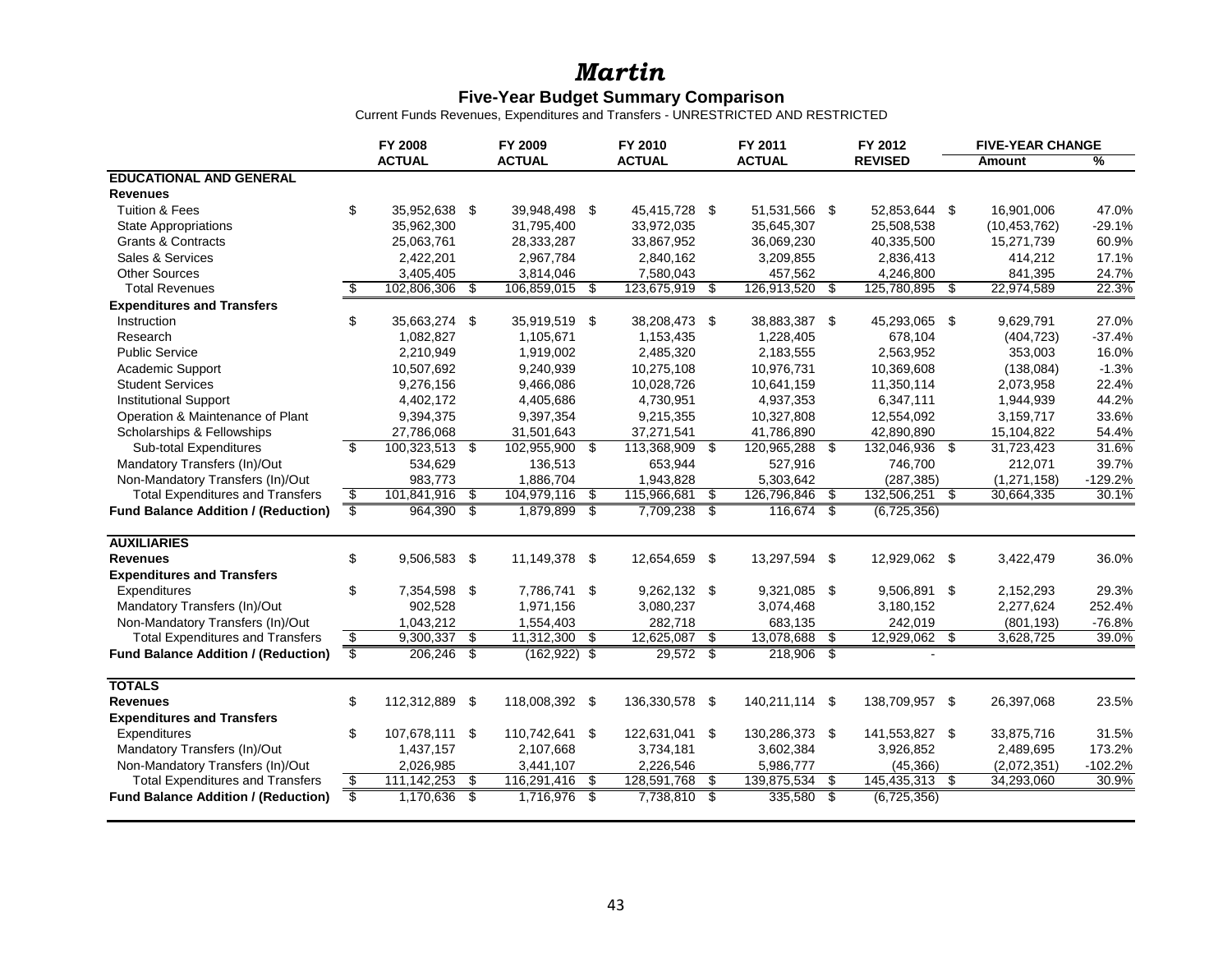#### *Martin*

#### **Summary of Athletics Revenues, Expenditures and Transfers**

**Unrestricted and Restricted E&G and Auxiliary Funds**

|                                         | Actual 2011 |                     |     |                   |      |           |                | Original 2011-12 |                   |      |              |     |                          | <b>Revised 2011-12</b> |                   |    |              | <b>CHANGE</b><br><b>Original to Revised</b> |           |                |
|-----------------------------------------|-------------|---------------------|-----|-------------------|------|-----------|----------------|------------------|-------------------|------|--------------|-----|--------------------------|------------------------|-------------------|----|--------------|---------------------------------------------|-----------|----------------|
|                                         |             | <b>Unrestricted</b> |     | <b>Restricted</b> |      | Total     |                | Unrestricted     | <b>Restricted</b> |      | <b>Total</b> |     | Unrestricted             |                        | <b>Restricted</b> |    | <b>Total</b> |                                             | Amount    | %              |
| <b>ATHLETICS</b>                        |             |                     |     |                   |      |           |                |                  |                   |      |              |     |                          |                        |                   |    |              |                                             |           |                |
| <b>Revenues</b>                         |             |                     |     |                   |      |           |                |                  |                   |      |              |     |                          |                        |                   |    |              |                                             |           |                |
| <b>General Funds</b>                    |             | 4.431.339           |     |                   |      | .431.339  |                | 4,592,610        |                   |      | 1,592,610    |     | 5,023,019                |                        |                   | \$ | 5,023,019    |                                             | 430,409   | 9.4%           |
| <b>Student Fees</b>                     |             | 2,081,875           |     |                   |      | 2,081,875 | $\mathfrak{L}$ | 1,975,000        |                   | \$   | ,975,000     | \$  | 2,075,000                |                        |                   |    | 2,075,000    |                                             | 100,000   | 5.1%           |
| <b>Athletic Fees</b>                    |             |                     |     |                   |      |           |                |                  |                   |      |              |     |                          |                        |                   |    |              |                                             |           | N <sub>A</sub> |
| <b>Ticket Sales</b>                     |             | 107,596             |     |                   |      | 107,596   |                | 119,119          |                   |      | 119,119      |     | 100,000                  |                        |                   |    | 100,000      |                                             | (19, 119) | $-16.1%$       |
| NCAA Conference. Tournaments            |             | 511,882             |     |                   |      | 511,882   |                | 314,300          |                   |      | 314,300      |     | 375,000                  |                        |                   |    | 375,000      |                                             | 60,700    | 19.3%          |
| <b>Game Guarantees</b>                  |             | 681,000             |     |                   |      | 681,000   |                | 541,900          |                   |      | 541,900      |     | 774,000                  |                        |                   |    | 774,000      |                                             | 232,100   | 42.8%          |
| Gifts                                   |             |                     |     | 669,728           |      | 669,728   |                |                  | \$<br>537,200     |      | 537,200      |     |                          |                        | 537,200           |    | 537,200      |                                             |           | 0.0%           |
| <b>Licensing Fees</b>                   |             |                     |     |                   |      |           |                |                  |                   |      |              |     |                          |                        |                   |    |              |                                             |           | <b>NA</b>      |
| Sports Camps                            |             |                     |     |                   |      |           |                |                  |                   |      |              |     |                          |                        |                   |    |              |                                             |           | <b>NA</b>      |
| Other*                                  |             | 71.584              |     | 120.140           |      | 191.724   |                | 108.400          |                   |      | 108.400      |     | 59,513                   |                        |                   |    | 59,513       |                                             | (48.887)  | $-45.1%$       |
| <b>Total Revenues</b>                   |             | 7,885,276           |     | 789,869           |      | 8,675,144 |                | 7,651,329        | \$<br>537,200     | \$   | 8,188,529    | \$  | 8,406,532                | \$.                    | 537,200           | \$ | 8,943,732    | \$.                                         | 755,203   | 9.2%           |
| <b>Expenditures and Transfers</b>       |             |                     |     |                   |      |           |                |                  |                   |      |              |     |                          |                        |                   |    |              |                                             |           |                |
| Salaries                                | \$          | 2,013,832           | \$  | 38,692            | S    | 2,052,524 | \$             | 1,944,616        | \$<br>30,800      | \$   | 1,975,416    | \$  | 2,071,620                | \$                     | 30,800            | \$ | 2,102,420    |                                             | 127,004   | 6.4%           |
| <b>Employee Benefits</b>                |             | 755.296             |     | 4,349             |      | 759,645   |                | 777.478          | 2,700             |      | 780.178      |     | 796.522                  |                        | 2.700             |    | 799.222      |                                             | 19.044    | 2.4%           |
| <b>Total Salaries and Benefits</b>      |             | 2.769.128           | \$  | 43.041            |      | 2.812.169 |                | 2,722,094        | \$<br>33,500      |      | 2.755.594    | \$  | 2.868.142                | \$.                    | 33,500            |    | 2.901.642    | \$                                          | 146.048   | 5.3%           |
| Travel                                  |             | 665.056             |     | 92.122            |      | 757.178   |                | 567,614          | 95,400            |      | 663.014      |     | 606.614                  |                        | 95,400            |    | 702.014      |                                             | 39,000    | 5.9%           |
| <b>Student Aid</b>                      |             | 3,262,044           |     | 169,442           |      | 3.431.486 |                | 3,393,898        | 77,300            |      | 3,471,198    |     | 3,398,188                |                        | 77,300            |    | 3.475.488    |                                             | 4,290     | 0.1%           |
| Equipment                               |             | 10,052              |     |                   |      | 10,052    |                | 12,240           | 25,000            |      | 37.240       |     | 12,240                   |                        | 25,000            |    | 37.240       |                                             |           | 0.0%           |
| <b>Other Operating</b>                  |             | .154,792            |     | 402,317           |      | 1,557,109 |                | 730,483          | 306,000           |      | 1,036,483    |     | 1,314,704                |                        | 306,000           |    | 1,620,704    |                                             | 584,221   | 56.4%          |
| Sub-total Expenditures                  | \$.         | 7,861,073           | \$  | 706,922           |      | 8,567,995 | \$             | 7,426,329        | \$<br>537,200     | £.   | ,963,529     | \$. | 8,199,888                | \$                     | 537,200           | ፍ  | 8,737,088    | \$                                          | 773,559   | 9.7%           |
| Debt Service                            |             | 24,203              |     |                   |      | 24,203    |                |                  |                   |      |              |     |                          |                        |                   |    |              |                                             |           | N <sub>A</sub> |
| <b>Other Transfers</b>                  |             |                     |     |                   |      |           |                | 225,000          |                   |      | 225,000      |     | 206,644                  |                        |                   |    | 206.644      |                                             | (18, 356) | $-8.2%$        |
| <b>Total Expenditures and Transfers</b> | \$          | 7,885,276           | \$  | 706,922           |      | 8,592,198 | \$             | 7,651,329        | \$<br>537,200     | \$   | 8,188,529    | \$  | 8,406,532                | \$                     | 537,200           | \$ | 8,943,732    | \$                                          | 755,203   | 9.2%           |
| <b>Revenues Less Expenditures</b>       | \$          | <sup>0</sup>        | \$. | 82,946            | - \$ | 82,947    | \$.            |                  | \$                | - \$ |              | £   | $\overline{\phantom{a}}$ | ς.                     |                   | \$ |              | ٩                                           |           |                |

\* Other includes program sales, concessions, parking, broadcasting, television, radio, internet, endowments, investments, sports camps, royalties, advertisements, sponsorships, and miscellaneous other.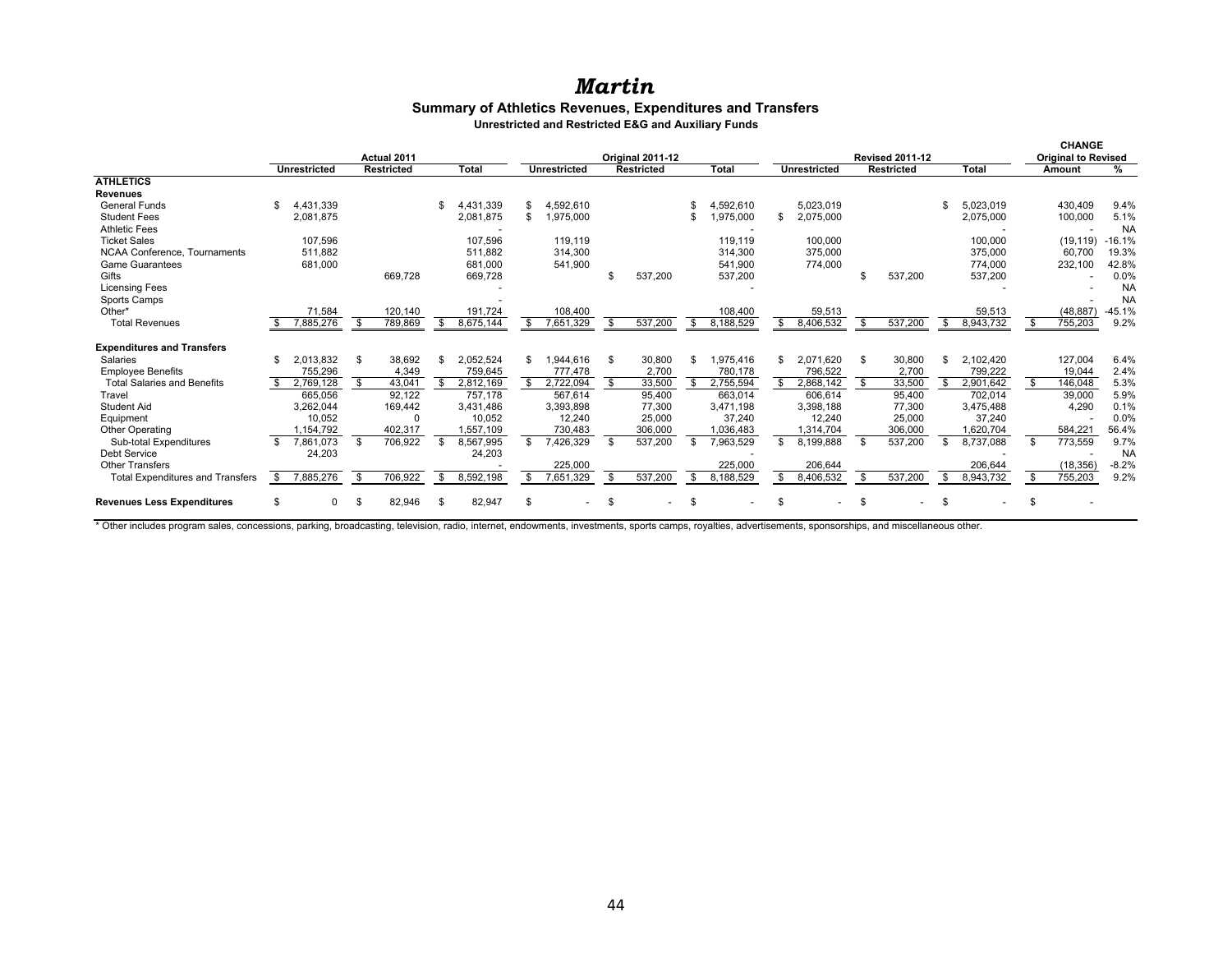### *Martin* **Unrestricted Net Assets**

|                                                       |                                        | E&G                     |                 | <b>AUXILIARIES</b> |                          | <b>TOTAL</b> |
|-------------------------------------------------------|----------------------------------------|-------------------------|-----------------|--------------------|--------------------------|--------------|
| <b>TOTAL - JUNE 30, 2009</b>                          | $\overline{\mathbf{e}}$                | 6,519,459               | $\overline{\$}$ | 881,410            | \$                       | 7,400,869    |
|                                                       |                                        |                         |                 |                    |                          |              |
| <b>FY 2009-10 ACTUAL</b>                              |                                        |                         |                 |                    |                          |              |
| Revenue                                               | \$                                     | 82,688,270              | \$              | 12,654,659         | \$                       | 95,342,929   |
| Less:                                                 |                                        |                         |                 |                    |                          |              |
| Expenditures                                          | \$                                     | 76,758,954              | \$              | 9,270,195          | \$                       | 86,029,149   |
| Mandatory Transfers (In)/Out                          |                                        | 653,944                 |                 | 3,080,237          |                          | 3,734,181    |
| Non-Mandatory Transfers(In)/Out                       |                                        | 1,943,828               |                 | 274,654            |                          | 2,218,482    |
| <b>Total Expenditures &amp; Transfers</b>             |                                        | 79,356,726              | \$              | 12,625,086         | $$\mathbb{S}$$           | 91,981,812   |
| Net Change                                            | $\frac{6}{9}$                          | 3,331,544               | $\overline{\$}$ | 29,573             | $\overline{\mathcal{E}}$ | 3,361,117    |
| <b>Unrestricted Net Assets</b>                        |                                        |                         |                 |                    |                          |              |
| Working Capital-Accounts Receivable                   | \$                                     | 299,242                 | \$              | 100,528            | \$                       | 399,770      |
| <b>Working Capital-Inventories</b>                    |                                        | 336,152                 |                 | 168,736            |                          | 504,888      |
| <b>Revolving Funds</b>                                |                                        |                         |                 |                    |                          |              |
| Encumbrances                                          |                                        | 304,919                 |                 | 55,455             |                          | 360,374      |
| <b>Unexpended Gifts</b>                               |                                        |                         |                 |                    |                          |              |
| Reappropriations                                      |                                        | 6,449,900               |                 |                    |                          | 6,449,900    |
| Unallocated                                           |                                        | 2,460,790               |                 | 586,264            |                          | 3,047,054    |
| <b>TOTAL - JUNE 30, 2009</b>                          | $\frac{1}{2}$                          | 9,851,003               | $\frac{1}{2}$   | 910,983            | $\frac{1}{2}$            | 10,761,986   |
| <b>Percent Unallocated of Expend. &amp; Transfers</b> |                                        | 3.10%                   |                 | 4.64%              |                          | 3.31%        |
|                                                       |                                        |                         |                 |                    |                          |              |
| <b>FY 2010-11 ACTUAL</b>                              |                                        |                         |                 |                    |                          |              |
| Revenue                                               | \$                                     | 91,035,861              | \$              | 13,297,594         | \$                       | 104,333,455  |
| Less:                                                 |                                        |                         |                 |                    |                          |              |
| Expenditures                                          | \$                                     | 81,254,059              | \$              | 9,321,085          | \$                       | 90,575,144   |
| Mandatory Transfers (In)/Out                          |                                        | 527,916                 |                 | 3,074,468          |                          | 3,602,384    |
| Non-Mandatory Transfers(In)/Out                       |                                        | 5,303,642               |                 | 683,135            |                          | 5,986,777    |
| <b>Total Expenditures &amp; Transfers</b>             | $\frac{1}{2}$                          | 87,085,617              | $\frac{6}{3}$   | 13,078,688         | $\frac{1}{2}$            | 100,164,305  |
| Net Change                                            |                                        | 3,950,244               |                 | 218,906            |                          | 4,169,150    |
| <b>Unrestricted Net Assets</b>                        |                                        |                         |                 |                    |                          |              |
| Working Capital-Accounts Receivable                   | \$                                     | 717,569                 | \$              | 348,368            | \$                       | 1,065,937    |
| <b>Working Capital-Inventories</b>                    |                                        | 339,633                 |                 | 129,908            |                          | 469,541      |
| <b>Revolving Funds</b>                                |                                        |                         |                 |                    |                          |              |
| Encumbrances                                          |                                        | 215,263                 |                 | 99,394             |                          | 314,657      |
| <b>Unexpended Gifts</b>                               |                                        |                         |                 |                    |                          |              |
| Reappropriations<br>Unallocated                       |                                        | 9,000,000               |                 | 552,220            |                          | 9,000,000    |
| <b>TOTAL - JUNE 30, 2011</b>                          | $\overline{\boldsymbol{\mathfrak{s}}}$ | 3,528,781<br>13,801,247 |                 |                    |                          | 4,081,001    |
|                                                       |                                        |                         | $\frac{1}{2}$   | 1,129,889          | $\frac{1}{2}$            | 14,931,136   |
| <b>Percent Unallocated of Expend. &amp; Transfers</b> |                                        | 4.05%                   |                 | 4.22%              |                          | 4.07%        |
| FY 2011-12 REVISED BUDGET                             |                                        |                         |                 |                    |                          |              |
| Revenue                                               | \$                                     | 81,910,268              | \$              | 12,929,062         | \$                       | 94,839,330   |
| Less:                                                 |                                        |                         |                 |                    |                          |              |
| Expenditures                                          | \$                                     | 88,176,309              | \$              | 9,506,891          | \$                       | 97,683,200   |
| Mandatory Transfers (In)/Out                          |                                        | 746,700                 |                 | 3,180,152          |                          | 3,926,852    |
| Non-Mandatory Transfers(In)/Out                       |                                        | (287, 385)              |                 | 242,019            |                          | (45, 366)    |
| <b>Total Expenditures &amp; Transfers</b>             | $\frac{6}{3}$                          | 88,635,624              | $\frac{6}{3}$   | 12,929,062         | $\boldsymbol{\theta}$    | 101,564,686  |
| Net Change                                            |                                        | (6,725,356)             |                 |                    | $\overline{\$}$          | (6,725,356)  |
| <b>Unrestricted Net Assets</b>                        |                                        |                         |                 |                    |                          |              |
| <b>Working Capital-Accounts Receivable</b>            | \$                                     | 717,569                 | \$              | 348,368            | \$                       | 1,065,937    |
| <b>Working Capital-Inventories</b>                    |                                        | 339,633                 |                 | 129,908            |                          | 469,541      |
| <b>Revolving Funds</b>                                |                                        |                         |                 |                    |                          |              |
| Encumbrances                                          |                                        | 215,263                 |                 | 99,394             |                          | 314,657      |
| <b>Unexpended Gifts</b>                               |                                        |                         |                 |                    |                          |              |
| Reappropriations                                      |                                        | 1,500,000               |                 |                    |                          | 1,500,000    |
| Unallocated                                           |                                        | 4,303,425               |                 | 552,220            |                          | 4,855,645    |
| <b>ESTIMATED TOTAL - OCTOBER 31, 2011</b>             | $\frac{1}{2}$                          | 7,075,891               | $\frac{1}{2}$   | 1,129,889          | $\frac{1}{2}$            | 8,205,780    |
| <b>Percent Unallocated of Expend. &amp; Transfers</b> |                                        | 4.86%                   |                 | 4.27%              |                          | 4.78%        |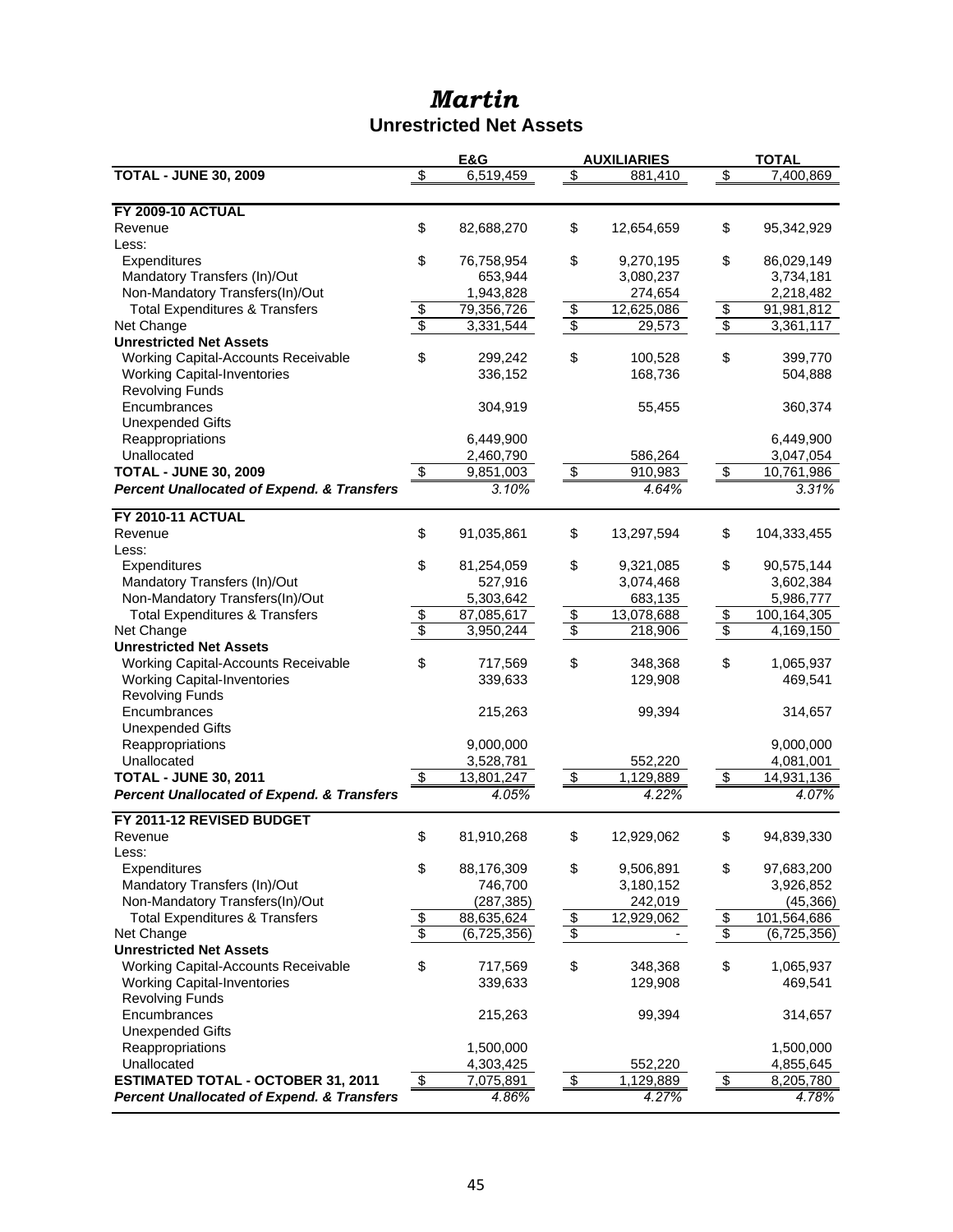#### **FY 2012 Revised Budget Summary**

Unrestricted Current Funds Revenue, Expenditures, and Transfers

|                                                      |                                      |                          |    |                            |      |                           |      | <b>CHANGE</b><br><b>Original To Revised</b> |           |
|------------------------------------------------------|--------------------------------------|--------------------------|----|----------------------------|------|---------------------------|------|---------------------------------------------|-----------|
|                                                      |                                      | FY 2011<br><b>ACTUAL</b> |    | FY 2012<br><b>ORIGINAL</b> |      | FY 2012<br><b>REVISED</b> |      | <b>Amount</b>                               | %         |
| <b>EDUCATION AND GENERAL</b>                         |                                      |                          |    |                            |      |                           |      |                                             |           |
| <b>Revenues</b>                                      |                                      |                          |    |                            |      |                           |      |                                             |           |
| <b>Tuition &amp; Fees</b>                            | \$                                   | 1,568,004                | \$ | 1,848,499                  | \$   | 1,848,499 \$              |      |                                             | 0.0%      |
| <b>State Appropriations</b>                          |                                      | 9,013,601                |    | 7,373,669                  |      | 7,391,269                 |      | 17,600                                      | 0.2%      |
| Grants & Contracts                                   |                                      | 672,794                  |    | 528,282                    |      | 528,282                   |      | ÷,                                          | 0.0%      |
| Sales & Service                                      |                                      | 17,386                   |    | 25,000                     |      | 25,000                    |      | $\overline{a}$                              | 0.0%      |
| <b>Other Sources</b>                                 |                                      | 1.311                    |    | 2.000                      |      | 2.000                     |      |                                             | 0.0%      |
| <b>Total Revenues</b>                                | $\overline{\mathcal{S}}$             | 11,273,097               | \$ | 9,777,450                  | \$   | 9,795,050                 | \$   | 17,600                                      | 0.2%      |
| <b>Expenditures and Transfers</b>                    |                                      |                          |    |                            |      |                           |      |                                             |           |
| Instruction                                          | \$                                   | 3,531,790                | \$ | 5,051,811                  | \$   | 4,939,893 \$              |      | (111, 918)                                  | $-2.2%$   |
| Research                                             |                                      | 1,970,479                |    | 779,935                    |      | 1,255,084                 |      | 475,149                                     | 60.9%     |
| <b>Public Service</b>                                |                                      |                          |    | 67,275                     |      | 67,275                    |      |                                             | 0.0%      |
| Academic Support                                     |                                      | 343,267                  |    | 268,348                    |      | 536,138                   |      | 267,790                                     | 99.8%     |
| <b>Student Services</b>                              |                                      | 93.483                   |    | 64.052                     |      | 69,139                    |      | 5.087                                       | 7.9%      |
| <b>Institutional Support</b>                         |                                      | 1,365,223                |    | 1,250,001                  |      | 1,371,469                 |      | 121,468                                     | 9.7%      |
| Operation & Maintenance of Plant                     |                                      | 1,821,474                |    | 1,804,345                  |      | 1,852,612                 |      | 48,267                                      | 2.7%      |
| Scholarships & Fellowships                           |                                      | 81,068                   |    | 128,410                    |      | 128,410                   |      | $\overline{a}$                              | 0.0%      |
| Sub-total Expenditures                               | \$                                   | 9,206,783                | \$ | 9,414,177                  | \$   | 10,220,020                | \$   | 805,843                                     | 8.6%      |
| Mandatory Transfers (In)/Out                         |                                      |                          |    |                            |      |                           |      |                                             |           |
| Non-Mandatory Transfers (In)/Out                     |                                      | 2,188,133                |    | 363,273                    |      | (424, 970)                |      | (788, 243)                                  | $-217.0%$ |
| <b>Total Expenditures &amp; Transfers</b>            | \$                                   | 11,394,916               | \$ | 9,777,450                  | \$   | 9.795.050                 | \$   | 17,600                                      | 0.2%      |
| <b>Fund Balance Addition / (Reduction)</b>           |                                      | (121, 819)               |    |                            |      |                           |      |                                             |           |
| <b>AUXILIARIES</b>                                   |                                      |                          |    |                            |      |                           |      |                                             |           |
| <b>Revenues</b>                                      | \$                                   | 108,640                  | \$ | 95.400                     | - \$ | 95.400                    | - \$ |                                             | 0.0%      |
| <b>Expenditures and Transfers</b>                    |                                      |                          |    |                            |      |                           |      |                                             |           |
| Expenditures                                         | \$                                   | 200,361                  | \$ | 195,905                    | -\$  | 200.672 \$                |      | 4.767                                       | 2.4%      |
| <b>Mandatory Transfers</b>                           |                                      |                          |    |                            |      |                           |      |                                             |           |
| Non Mandatory Transfers                              |                                      | (93, 102)                |    | (100, 505)                 |      | (105, 272)                |      | (4, 767)                                    | 4.7%      |
| <b>Total Expenditures &amp; Transfers</b>            | $\overline{\boldsymbol{\mathsf{z}}}$ | 107,259                  | \$ | 95,400                     | \$   | 95,400                    | \$   | $\blacksquare$                              | 0.0%      |
| Fund Balance Addition / (Reduction)                  |                                      | 1,381                    |    |                            |      |                           |      |                                             |           |
| <b>TOTALS</b>                                        |                                      |                          |    |                            |      |                           |      |                                             |           |
| <b>Revenues</b><br><b>Expenditures and Transfers</b> | \$                                   | 11,381,737               | \$ | 9,872,850                  | \$   | 9,890,450                 | \$   | 17,600                                      | 0.2%      |
| Expenditures                                         | \$                                   | 9,407,144                | \$ | 9,610,082 \$               |      | 10,420,692 \$             |      | 810,610                                     | 8.4%      |
| <b>Aux Expenditures</b>                              |                                      |                          |    |                            |      |                           |      |                                             |           |
| <b>Mandatory Transfers</b>                           |                                      |                          |    |                            |      |                           |      |                                             |           |
| Non Mandatory Transfers                              |                                      | 2,095,031                |    | 262,768                    |      | (530, 242)                |      | (793, 010)                                  | $-301.8%$ |
| <b>Total Expenditures &amp; Transfers</b>            | \$                                   | 11,502,175               | \$ | 9.872.850                  | \$   | 9,890,450                 | \$   | 17,600                                      | 0.2%      |
| <b>Fund Balance Addition / Reduction</b>             | s.                                   | $(120, 438)$ \$          |    |                            | s    |                           | S    |                                             |           |
|                                                      |                                      |                          |    |                            |      |                           |      |                                             |           |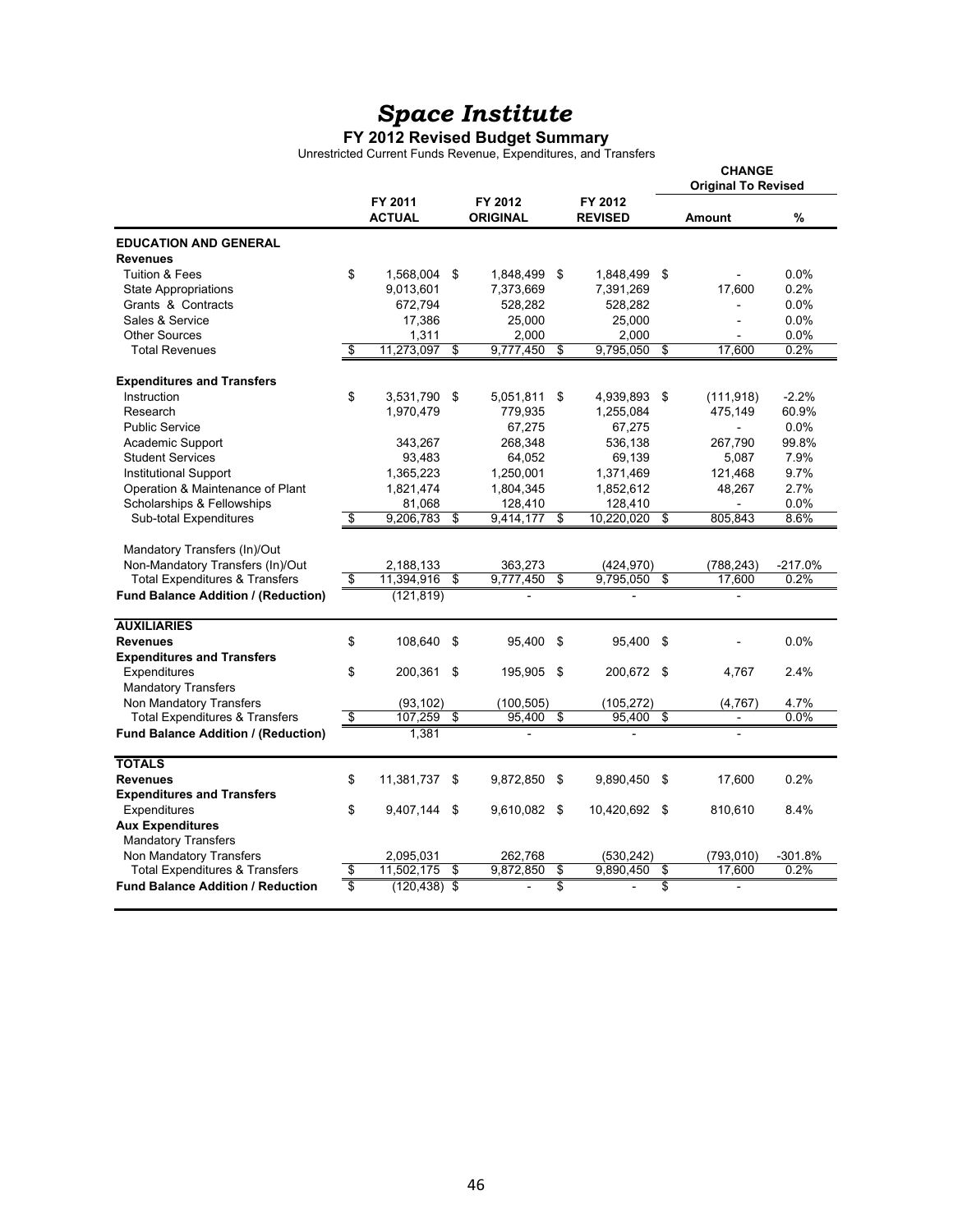#### **FY 2012 Revised Budget Summary**

Auxiliary Enterprises Funds Revenues, Expenditures and Transfers

|                                          |                          |               |                         |                 |                         |                | <b>CHANGE</b>           |                            |           |  |  |
|------------------------------------------|--------------------------|---------------|-------------------------|-----------------|-------------------------|----------------|-------------------------|----------------------------|-----------|--|--|
|                                          |                          | FY 2011       |                         | FY 2012         |                         | FY 2012        |                         | <b>Original to Revised</b> |           |  |  |
|                                          |                          | <b>ACTUAL</b> |                         | <b>ORIGINAL</b> |                         | <b>REVISED</b> |                         | <b>Amount</b>              | %         |  |  |
| <b>HOUSING</b>                           |                          |               |                         |                 |                         |                |                         |                            |           |  |  |
| <b>Revenues</b>                          | \$                       | 69,393        | \$                      | 55,500          | \$                      | 55,500         | \$                      |                            | 0.0%      |  |  |
| <b>Expenditures and Transfers</b>        |                          |               |                         |                 |                         |                |                         |                            |           |  |  |
| Expenditures                             | \$                       | 60,959        | \$                      | 55,500          | \$                      | 55,500         | \$                      |                            | 0.0%      |  |  |
| <b>Mandatory Transfers</b>               |                          |               |                         |                 |                         |                |                         |                            |           |  |  |
| Non-Mandatory Transfers                  |                          | 8,434         |                         |                 |                         |                |                         |                            | <b>NA</b> |  |  |
| <b>Total Expenditures and Transfers</b>  |                          | 69,393        | $\bullet$               | 55,500          |                         | 55,500         | $\frac{1}{2}$           | $\bar{\phantom{a}}$        | 0.0%      |  |  |
| <b>Fund Balance Addition/(Reduction)</b> | $\frac{1}{2}$            |               | s                       |                 | $\frac{1}{\sqrt[3]{5}}$ |                | S                       |                            |           |  |  |
| <b>FOOD SERVICE</b>                      |                          |               |                         |                 |                         |                |                         |                            |           |  |  |
| <b>Revenues</b>                          | \$                       | 38,743        | \$                      | 39,900          | \$                      | 39,900         | \$                      |                            | 0.0%      |  |  |
| <b>Expenditures and Transfers</b>        |                          |               |                         |                 |                         |                |                         |                            |           |  |  |
| Expenditures                             | \$                       | 133,795       | \$                      | 140,405         | \$                      | 145,172        | \$                      | 4.767                      | 3.4%      |  |  |
| <b>Mandatory Transfers</b>               |                          |               |                         |                 |                         |                |                         |                            |           |  |  |
| Non-Mandatory Transfers                  |                          | (95, 052)     |                         | (100, 505)      |                         | (105, 272)     |                         | (4,767)                    | 4.7%      |  |  |
| <b>Total Expenditures and Transfers</b>  | \$                       | 38,743        | \$                      | 39,900          |                         | 39,900         | \$                      | $\overline{\phantom{a}}$   | 0.0%      |  |  |
| <b>Fund Balance Addition/(Reduction)</b> | $\overline{\mathcal{S}}$ |               | \$                      |                 | $\frac{s}{s}$           |                | $\overline{\mathbb{S}}$ |                            |           |  |  |
| <b>BOOKSTORES</b>                        |                          |               |                         |                 |                         |                |                         |                            |           |  |  |
| <b>Revenues</b>                          | \$                       | 504           |                         |                 |                         |                |                         |                            | <b>NA</b> |  |  |
| <b>Expenditures and Transfers</b>        |                          |               |                         |                 |                         |                |                         |                            |           |  |  |
| Expenditures                             | \$                       | 5,608         | \$                      |                 | \$                      |                | \$                      |                            | <b>NA</b> |  |  |
| <b>Mandatory Transfers</b>               |                          |               |                         |                 |                         |                |                         |                            |           |  |  |
| Non-Mandatory Transfers                  |                          | (6, 484)      |                         |                 |                         |                |                         |                            | <b>NA</b> |  |  |
| <b>Total Expenditures and Transfers</b>  | $\sqrt[6]{\frac{2}{5}}$  | (876)         | \$                      |                 |                         |                | \$                      | $\overline{\phantom{a}}$   | <b>NA</b> |  |  |
| <b>Fund Balance Addition/(Reduction)</b> |                          | 1,381         | $\overline{\mathbb{S}}$ |                 | မှာ <mark>မှ</mark> ာ   |                | $\overline{\mathbb{S}}$ |                            |           |  |  |
| <b>TOTAL</b>                             |                          |               |                         |                 |                         |                |                         |                            |           |  |  |
| <b>Revenues</b>                          | \$                       | 108,640       | \$                      | 95,400          | \$                      | 95,400         | \$                      |                            | 0.0%      |  |  |
| <b>Expenditures and Transfers</b>        |                          |               |                         |                 |                         |                |                         |                            |           |  |  |
| Expenditures                             | \$                       | 200,362       | \$                      | 195,905         | \$                      | 200,672        | \$                      | 4,767                      | 2.4%      |  |  |
| <b>Mandatory Transfers</b>               |                          |               |                         |                 |                         |                |                         |                            |           |  |  |
| Non-Mandatory Transfers                  |                          | (93, 102)     |                         | (100, 505)      |                         | (105, 272)     |                         | (4, 767)                   | 4.7%      |  |  |
| <b>Total Expenditures and Transfers</b>  | $\bullet$                | 107,260       | $\frac{1}{2}$           | 95,400          | $\frac{s}{s}$           | 95,400         | မှ မှ                   | ÷,                         | 0.0%      |  |  |
| <b>Fund Balance Addition/(Reduction)</b> | $\overline{\mathbb{S}}$  | 1,381         | $\overline{\mathbf{s}}$ |                 |                         |                |                         |                            |           |  |  |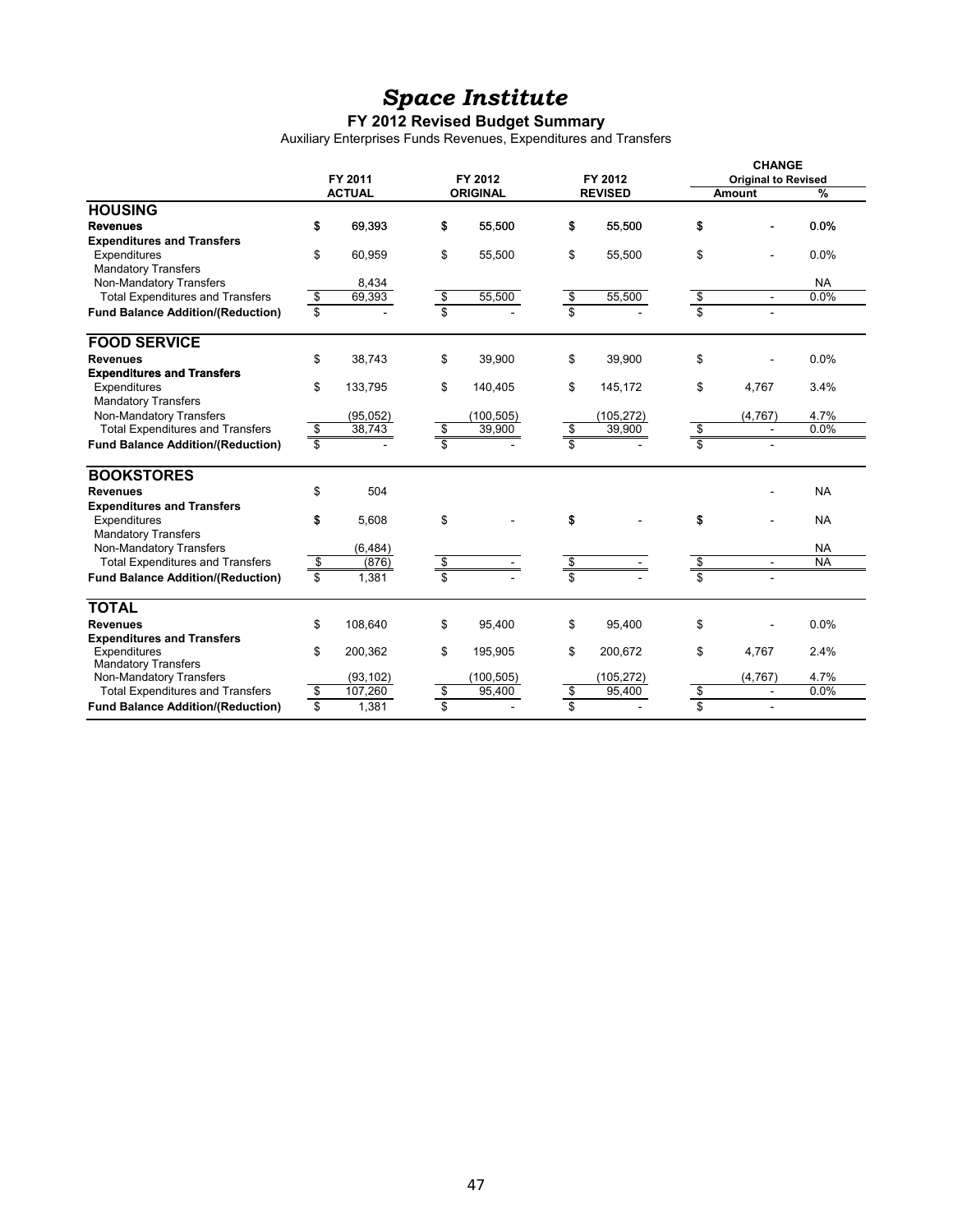## *Space Inst itut e* **FY 2012 Revised Budget Summary**

Unrestricted and Restricted Current Funds Revenue, Expenditures, and Transfers

|                                                 |                       |      |                   |              |     |                     |      |                   |              |      |                     |                   |      |            | CHANGE |                            |           |
|-------------------------------------------------|-----------------------|------|-------------------|--------------|-----|---------------------|------|-------------------|--------------|------|---------------------|-------------------|------|------------|--------|----------------------------|-----------|
|                                                 |                       |      | FY 2011 Actual    |              |     |                     |      | FY 2012 Original  |              |      |                     | FY 2012 Revised   |      |            |        | <b>Original To Revised</b> |           |
|                                                 | <b>Unrestricted</b>   |      | <b>Restricted</b> | <b>Total</b> |     | <b>Unrestricted</b> |      | <b>Restricted</b> | <b>Total</b> |      | <b>Unrestricted</b> | <b>Restricted</b> |      | Total      |        | Amount                     | %         |
| <b>EDUCATION AND GENERAL</b><br><b>Revenues</b> |                       |      |                   |              |     |                     |      |                   |              |      |                     |                   |      |            |        |                            |           |
| Tuition & Fees                                  | \$<br>1,568,004       |      | -S                | 1,568,004    | \$  | 1,848,499           |      | \$                | 1,848,499    | - \$ | 1,848,499           |                   | S.   | 1,848,499  | \$     |                            | 0.0%      |
| <b>State Appropriations</b>                     | 9,013,601 \$          |      | 908,250           | 9,921,851    |     | 7,373,669 \$        |      | 815,736           | 8,189,405    |      | 7,391,269 \$        | 815,195           |      | 8,206,464  |        | 17,059                     | 0.2%      |
| Grants & Contracts                              | 672,794               |      | 1,882,236         | 2,555,031    |     | 528,282             |      | 1,365,000         | 1,893,282    |      | 528,282             | 1,750,000         |      | 2,278,282  |        | 385,000                    | 20.3%     |
| Sales & Service                                 | 17,386                |      |                   | 17,386       |     | 25,000              |      |                   | 25,000       |      | 25,000              |                   |      | 25,000     |        |                            | 0.0%      |
| <b>Other Sources</b>                            | 1,311                 |      | 135,124           | 136,435      |     | 2,000               |      | 185,000           | 187,000      |      | 2,000               | 21,000            |      | 23,000     |        | (164,000)                  | $-87.7%$  |
| <b>Total Revenues</b>                           | 11,273,097            | - \$ | 2,925,610<br>- \$ | 14,198,707   | \$  | 9,777,450           | Я.   | 2,365,736<br>- \$ | 12,143,186   | - \$ | 9,795,050<br>- \$   | 2,586,195         | - \$ | 12,381,245 | S.     | 238,059                    | 2.0%      |
| <b>Expenditures and Transfers</b>               |                       |      |                   |              |     |                     |      |                   |              |      |                     |                   |      |            |        |                            |           |
| Instruction                                     | \$<br>3.531.790 \$    |      | 55.260 \$         | 3,587,050    | \$. | 5,051,811 \$        |      | 47,000 \$         | 5,098,811    | - \$ | 4,939,893 \$        | 50.000 \$         |      | 4,989,893  | \$.    | (108, 918)                 | $-2.1%$   |
| Research                                        | 1,970,479             |      | 2,752,930         | 4,723,409    |     | 779,935             |      | 2,271,736         | 3,051,671    |      | 1,255,084           | 2,500,195         |      | 3,755,279  |        | 703,608                    | 23.1%     |
| <b>Public Service</b>                           |                       |      |                   |              |     | 67,275              |      |                   | 67,275       |      | 67,275              |                   |      | 67,275     |        |                            | 0.0%      |
| Academic Support                                | 343,267               |      | 700               | 343,967      |     | 268,348             |      | 13,000            | 281,348      |      | 536,138             | 1,000             |      | 537,138    |        | 255,790                    | 90.9%     |
| <b>Student Services</b>                         | 93,483                |      | $\blacksquare$    | 93,483       |     | 64,052              |      |                   | 64,052       |      | 69,139              |                   |      | 69,139     |        | 5,087                      | 7.9%      |
| <b>Institutional Support</b>                    | 1,365,223             |      | 3.262             | 1,368,485    |     | 1,250,001           |      | 3,000             | 1,253,001    |      | 1,371,469           | 7,000             |      | 1,378,469  |        | 125,468                    | 10.0%     |
| Operation & Maintenance of Plant                | 1,821,474             |      | 26,890            | 1,848,364    |     | 1,804,345           |      | 23,000            | 1,827,345    |      | 1,852,612           | 20,000            |      | 1,872,612  |        | 45,267                     | 2.5%      |
| Scholarships & Fellowships                      | 81,068                |      | 8,305             | 89,373       |     | 128,410             |      | 8,000             | 136,410      |      | 128,410             | 8,000             |      | 136,410    |        |                            | 0.0%      |
| Sub-total Expenditures                          | 9,206,783             | - \$ | 2,847,347         | 12,054,131   | \$  | 9,414,177           | - \$ | 2,365,736 \$      | 11,779,913   | Яб.  | 10,220,020<br>- \$  | 2,586,195         | - \$ | 12,806,215 | Яб.    | 1,026,302                  | 8.7%      |
| Mandatory Transfers (In)/Out                    |                       |      |                   |              |     |                     |      |                   |              |      |                     |                   |      |            |        |                            |           |
| Non-Mandatory Transfers (In)/Out                | 2,188,133             |      |                   | 2,188,133    |     | 363,273             |      |                   | 363,273      |      | (424, 970)          |                   |      | (424, 970) |        | (788, 243)                 | $-217.0%$ |
| <b>Total Expenditures &amp; Transfers</b>       | 11,394,916 \$         |      | 2,847,347<br>. ጽ  | 14,242,264   | \$  | 9.777.450           | - \$ | 2,365,736<br>- \$ | 12, 143, 186 | - \$ | 9,795,050<br>- \$   | 2,586,195         | - \$ | 12,381,245 | - \$   | 238,059                    | 2.0%      |
| Fund Balance Addition / (Reduction)             | (121, 819)            |      | 78,263            | (43, 557)    |     |                     |      |                   |              |      |                     |                   |      |            |        |                            |           |
| <b>AUXILIARIES</b>                              |                       |      |                   |              |     |                     |      |                   |              |      |                     |                   |      |            |        |                            |           |
| <b>Revenues</b>                                 | \$<br>108,640         |      | \$                | 108,640      | \$  | 95,400              |      | \$                | 95,400       | \$   | 95,400              |                   | S.   | 95,400     | \$     |                            | 0.0%      |
| <b>Expenditures and Transfers</b>               |                       |      |                   |              |     |                     |      |                   |              |      |                     |                   |      |            |        |                            |           |
| Expenditures                                    | \$<br>200,361         |      | \$                | 200,361      | \$  | 195,905             |      | \$                | 195,905      | -\$  | 200,672             |                   | S.   | 200,672    | \$     | 4.767                      | 2.4%      |
| <b>Mandatory Transfers</b>                      |                       |      |                   |              |     |                     |      |                   |              |      |                     |                   |      |            |        |                            |           |
| Non Mandatory Transfers                         | (93, 102)             |      |                   | (93, 102)    |     | (100, 505)          |      |                   | (100, 505)   |      | (105, 272)          |                   |      | (105, 272) |        | (4, 767)                   | 4.7%      |
| <b>Total Expenditures &amp; Transfers</b>       | \$<br>107,259         | \$   | \$<br>$\sim$      | 107,259      | \$  | 95,400              | - \$ | \$                | 95,400       | \$   | 95,400<br>\$        |                   | S.   | 95,400     | \$     |                            | 0.0%      |
| Fund Balance Addition / (Reduction)             | 1,381                 |      |                   | 1,381        |     |                     |      |                   |              |      |                     |                   |      |            |        |                            |           |
| <b>TOTALS</b>                                   |                       |      |                   |              |     |                     |      |                   |              |      |                     |                   |      |            |        |                            |           |
| <b>Revenues</b>                                 | \$<br>11,381,737      | -\$  | 2,925,610 \$      | 14,307,347   | \$  | 9,872,850 \$        |      | 2,365,736<br>- \$ | 12,238,586   | \$   | 9,890,450 \$        | 2,586,195         | \$   | 12,476,645 | \$     | 238,059                    | 1.9%      |
| <b>Expenditures and Transfers</b>               |                       |      |                   |              |     |                     |      |                   |              |      |                     |                   |      |            |        |                            |           |
| Expenditures                                    | \$<br>9.407.144 \$    |      | 2.847.347<br>- \$ | 12.254.492   | \$. | 9.610.082 \$        |      | 2.365.736<br>- \$ | 11.975.818   | - \$ | 10,420,692 \$       | 2.586.195         | - \$ | 13.006.887 | \$     | 1.031.069                  | 8.6%      |
| <b>Aux Expenditures</b>                         |                       |      |                   |              |     |                     |      |                   |              |      |                     |                   |      |            |        |                            |           |
| <b>Mandatory Transfers</b>                      |                       |      |                   |              |     |                     |      |                   |              |      |                     |                   |      |            |        |                            |           |
| Non Mandatory Transfers                         | 2,095,031             |      |                   | 2,095,031    |     | 262,768             |      |                   | 262,768      |      | (530, 242)          |                   |      | (530, 242) |        | (793, 010)                 | $-301.8%$ |
| <b>Total Expenditures &amp; Transfers</b>       | \$<br>11,502,175 \$   |      | 2,847,347 \$      | 14,349,523   | \$  | 9,872,850           | - \$ | 2,365,736 \$      | 12,238,586   | \$   | 9,890,450 \$        | 2,586,195 \$      |      | 12,476,645 | \$     | 238,059                    | 1.9%      |
| <b>Fund Balance Addition / Reduction</b>        | \$<br>$(120, 438)$ \$ |      | 78.263 \$         | (42, 176)    | \$  |                     | S.   | \$                |              | \$   | \$                  | $\sim$            | \$   |            |        |                            |           |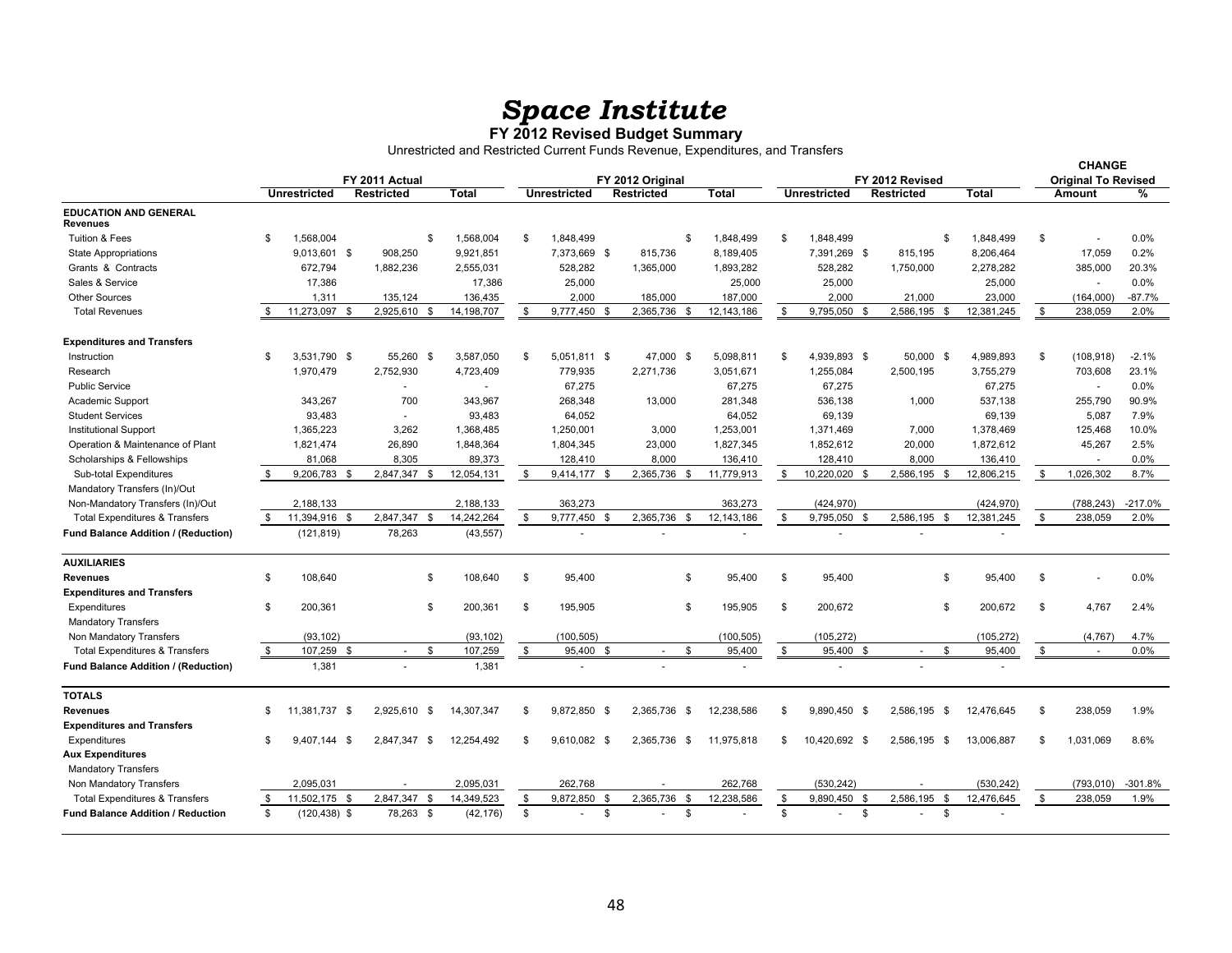#### **FY2012 Revised Budget Summary - Natural Classification**

Unrestricted Current Funds Expenditures

|                                                                            | FY 2011<br><b>ACTUAL</b> | FY 2012   | FY 2012         | <b>CHANGE</b><br><b>Original to Revised</b> |                  |         |
|----------------------------------------------------------------------------|--------------------------|-----------|-----------------|---------------------------------------------|------------------|---------|
|                                                                            |                          |           | <b>ORIGINAL</b> | <b>REVISED</b>                              | <b>Amount</b>    | %       |
| <b>EDUCATIONAL AND GENERAL</b><br><b>Salaries and Benefits</b><br>Salaries |                          |           |                 |                                             |                  |         |
| Academic                                                                   | \$                       | 2,295,809 | \$<br>2,512,473 | \$<br>2,383,513                             | \$<br>(128,960)  | $-5.1%$ |
| Non-Academic<br><b>Students</b>                                            |                          | 2,585,073 | 2,471,387       | 2,430,073                                   | (41, 314)        | $-1.7%$ |
| <b>Total Salaries</b>                                                      | \$                       | 4,880,882 | \$<br>4,983,860 | \$<br>4,813,586                             | \$<br>(170, 274) | $-3.4%$ |
| <b>Staff Benefits</b>                                                      |                          | 1,584,029 | 1,664,879       | 1,664,879                                   |                  | 0.0%    |
| <b>Total Salaries and Benefits</b>                                         | \$                       | 6,464,911 | \$<br>6,648,739 | \$<br>6,478,465                             | \$<br>(170, 274) | $-2.6%$ |
| Operating                                                                  |                          | 2,366,781 | 2,722,399       | 3,698,516                                   | 976,117          | 35.9%   |
| <b>Equipment and Capital Outlay</b>                                        |                          | 375,092   | 43,039          | 43,039                                      |                  | 0.0%    |
| <b>Total Expenditures</b>                                                  | \$                       | 9,206,783 | \$<br>9,414,177 | \$<br>10,220,020                            | \$<br>805,843    | 8.6%    |
|                                                                            |                          |           |                 |                                             |                  |         |
| <b>AUXILIARIES</b>                                                         |                          |           |                 |                                             |                  |         |
| <b>Salaries and Benefits</b><br>Salaries<br>Academic                       |                          |           |                 |                                             |                  |         |
| Non-Academic                                                               | \$                       | 55,446    | \$<br>46,685    | \$<br>49,971                                | \$<br>3,286      | 7.0%    |
| Students                                                                   |                          |           |                 |                                             |                  |         |
| <b>Total Salaries</b>                                                      | \$                       | 55,446    | \$<br>46,685    | \$<br>49,971                                | \$<br>3,286      | 7.0%    |
| <b>Staff Benefits</b>                                                      |                          | 41,953    | 41,520          | 43,001                                      | 1,481            | 3.6%    |
| <b>Total Salaries and Benefits</b>                                         | \$                       | 97,399    | \$<br>88,205    | \$<br>92,972                                | \$<br>4.767      | 5.4%    |
| Operating                                                                  |                          | 102,962   | 107,700         | 107,700                                     | ÷,               | 0.0%    |
| <b>Equipment and Capital Outlay</b>                                        |                          |           |                 |                                             |                  |         |
| <b>Total Expenditures</b>                                                  | $\boldsymbol{\$}$        | 200,361   | \$<br>195,905   | \$<br>200,672                               | \$<br>4,767      | 2.4%    |
|                                                                            |                          |           |                 |                                             |                  |         |
| <b>TOTALS</b>                                                              |                          |           |                 |                                             |                  |         |
| <b>Salaries and Benefits</b><br><b>Salaries</b>                            |                          |           |                 |                                             |                  |         |
| Academic                                                                   | \$                       | 2,295,809 | \$<br>2.512.473 | \$<br>2.383.513                             | \$<br>(128, 960) | $-5.1%$ |
| Non-Academic                                                               |                          | 2,640,519 | 2,518,072       | 2,480,044                                   | (38,028)         | $-1.5%$ |
| <b>Students</b>                                                            |                          |           |                 |                                             |                  |         |
| <b>Total Salaries</b>                                                      | \$                       | 4,936,328 | \$<br>5,030,545 | \$<br>4,863,557                             | \$<br>(166, 988) | $-3.3%$ |
| <b>Staff Benefits</b>                                                      |                          | 1,625,982 | 1,706,399       | 1,707,880                                   | 1,481            | 0.1%    |
| <b>Total Salaries and Benefits</b>                                         | \$                       | 6,562,310 | \$<br>6,736,944 | \$<br>6,571,437                             | \$<br>(165, 507) | $-2.5%$ |
| Operating                                                                  |                          | 2,469,743 | 2,830,099       | 3,806,216                                   | 976,117          | 34.5%   |
| <b>Equipment and Capital Outlay</b>                                        |                          | 375,092   | 43,039          | 43,039                                      |                  | 0.0%    |
| <b>Total Expenditures</b>                                                  | \$                       | 9,407,144 | \$<br>9,610,082 | \$<br>10,420,692                            | \$<br>810.610    | 8.4%    |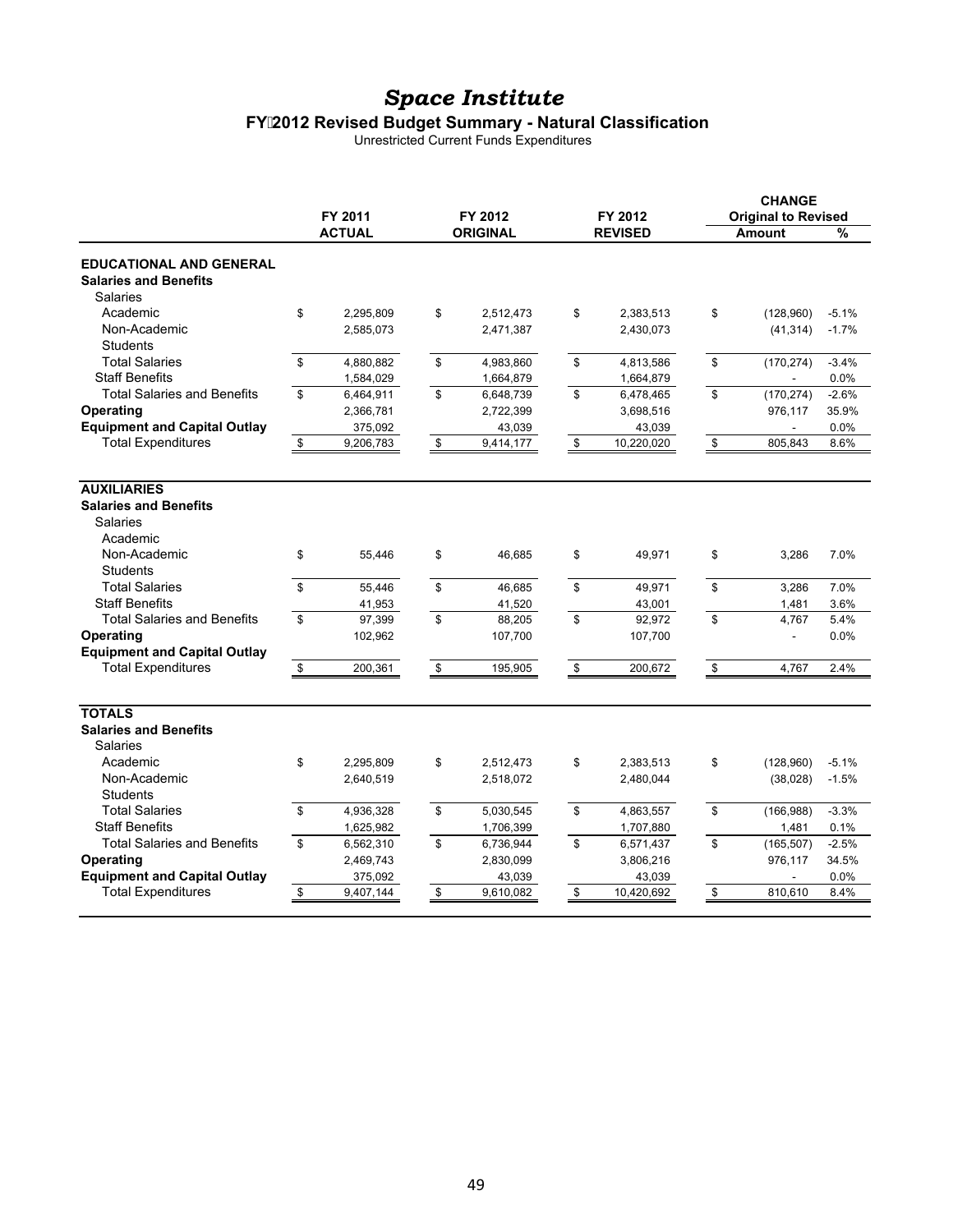#### **Five-Year Budget Summary Comparison**

Current Funds Revenues, Expenditures and Transfers - UNRESTRICTED

|                                           |                         | FY 2008       |      | FY 2009        |                 | FY 2010       |                         | FY 2011         | FY 2012          | <b>FIVE-YEAR CHANGE</b> |           |
|-------------------------------------------|-------------------------|---------------|------|----------------|-----------------|---------------|-------------------------|-----------------|------------------|-------------------------|-----------|
|                                           |                         | <b>ACTUAL</b> |      | <b>ACTUAL</b>  |                 | <b>ACTUAL</b> |                         | <b>ACTUAL</b>   | <b>REVISED</b>   | Amount                  | ℅         |
| <b>EDUCATIONAL AND GENERAL</b>            |                         |               |      |                |                 |               |                         |                 |                  |                         |           |
| <b>Revenues</b>                           |                         |               |      |                |                 |               |                         |                 |                  |                         |           |
| Tuition & Fees                            | \$                      | 1.703.085 \$  |      | 1.827.144 \$   |                 | 1.610.747 \$  |                         | 1,568,004 \$    | 1.848.499 \$     | 145,414                 | 8.5%      |
| <b>State Appropriations</b>               |                         | 8,389,300     |      | 7,955,900      |                 | 8,304,400     |                         | 9,013,601       | 7,391,269        | (998, 031)              | $-11.9%$  |
| Grants & Contracts                        |                         | 908.627       |      | 848.104        |                 | 628.775       |                         | 672,794         | 528,282          | (380, 345)              | $-41.9%$  |
| Sales & Service                           |                         |               |      | 15,000         |                 | 30,000        |                         | 17,386          | 25,000           | 25,000                  | <b>NA</b> |
| <b>Other Sources</b>                      |                         | 14.839        |      | 40,222         |                 | 24,299        |                         | 1,311           | 2,000            | (12, 839)               | $-86.5%$  |
| <b>Total Revenues</b>                     | \$                      | 11.015.852    | \$   | 10,686,370     | \$              | 10,598,220    | \$                      | 11,273,097      | \$<br>9,795,050  | \$<br>(1,220,802)       | $-11.1%$  |
| <b>Expenditures and Transfers</b>         |                         |               |      |                |                 |               |                         |                 |                  |                         |           |
| Instruction                               | \$                      | 3,266,832 \$  |      | $3,381,141$ \$ |                 | 2,907,153 \$  |                         | 3,531,790 \$    | 4,939,893 \$     | 1,673,061               | 51.2%     |
| Research                                  |                         | 3,396,161     |      | 2,797,093      |                 | 2,503,180     |                         | 1,970,479       | 1,255,084        | (2, 141, 077)           | $-63.0%$  |
| <b>Public Service</b>                     |                         | 5,738         |      | 19.693         |                 | 8,722         |                         |                 | 67,275           | 61,537                  | 1072.4%   |
| Academic Support                          |                         | 480,668       |      | 326,514        |                 | 301,892       |                         | 343,267         | 536,138          | 55,470                  | 11.5%     |
| <b>Student Services</b>                   |                         | 237,266       |      | 230,028        |                 | 147,721       |                         | 93,483          | 69,139           | (168, 127)              | $-70.9%$  |
| <b>Institutional Support</b>              |                         | 1,271,159     |      | 1,150,305      |                 | 1,123,985     |                         | 1,365,223       | 1,371,469        | 100,310                 | 7.9%      |
| Op/Maint Physical Plant                   |                         | 1,875,862     |      | 1,886,681      |                 | 1,694,624     |                         | 1,821,474       | 1,852,612        | (23, 250)               | $-1.2%$   |
| Scholarships/Fellowships                  |                         | 139,408       |      | 112,331        |                 | 109,912       |                         | 81,068          | 128,410          | (10, 998)               | $-7.9%$   |
| Sub-total Expenditures                    | \$                      | 10,673,094    | \$   | 9,903,786      | \$              | 8,797,189     | \$                      | 9,206,783       | \$<br>10,220,020 | \$<br>(453, 074)        | $-4.2%$   |
| Mandatory Transfers (In)/Out              |                         |               |      |                |                 |               |                         |                 |                  |                         |           |
| Non Mandatory Transfers (In)/Out          |                         | 308,465       |      | 595,643        |                 | 1,639,961     |                         | 2,188,133       | (424, 970)       | (733, 435)              | $-237.8%$ |
| <b>Total Expenditures &amp; Transfers</b> | \$                      | 10,981,559    | - \$ | 10,499,429     | \$              | 10,437,150    | \$                      | 11,394,916 \$   | 9,795,050        | \$<br>(1, 186, 509)     | $-10.8%$  |
| <b>Fund Balance Addition/(Reduction)</b>  | $\overline{\mathbb{S}}$ | 34,293        | - \$ | 186,942        | -\$             | 161,070       | $\overline{\mathbf{s}}$ | $(121, 819)$ \$ |                  |                         |           |
|                                           |                         |               |      |                |                 |               |                         |                 |                  |                         |           |
| <b>AUXILIARIES</b>                        |                         |               |      |                |                 |               |                         |                 |                  |                         |           |
| <b>Revenues</b>                           | \$                      | 142,459 \$    |      | 146,644        | \$              | 127,216 \$    |                         | 108,640 \$      | 95,400 \$        | (47, 059)               | $-33.0%$  |
| <b>Expenditures and Transfers</b>         |                         |               |      |                |                 |               |                         |                 |                  |                         |           |
| Expenditures                              |                         | 180,261       |      | 246.669        |                 | 203,245       |                         | 200,361         | 200.672          | 20,411                  | 11.3%     |
| Mandatory Transfers (In)/Out              |                         |               |      |                |                 |               |                         |                 |                  |                         |           |
| Non Mandatory Transfers (In)/Out          |                         | (50,058)      |      | (100, 668)     |                 | (72, 588)     |                         | (93, 102)       | (105, 272)       | (55, 214)               | 110.3%    |
| <b>Total Expenditures &amp; Transfers</b> | $\overline{\$}$         | 130,203       | - \$ | 146.001        | \$              | 130.657       | \$                      | $107,259$ \$    | 95,400           | \$<br>(34, 803)         | $-26.7%$  |
| <b>Fund Balance Addition/(Reduction)</b>  | $\overline{\mathbb{S}}$ | 12,256        | -\$  | 643            | $\overline{\$}$ | $(3,441)$ \$  |                         | 1,381           |                  |                         |           |
| <b>TOTALS</b>                             |                         |               |      |                |                 |               |                         |                 |                  |                         |           |
| Revenues                                  | \$                      | 11,158,311 \$ |      | 10,833,014 \$  |                 | 10,725,436 \$ |                         | 11,381,737 \$   | 9,890,450 \$     | (1,267,861)             | $-11.4%$  |
| Expenditures                              |                         | 10,853,355    |      | 10,150,455     |                 | 9,000,434     |                         | 9,407,144       | 10,420,692       | (432, 663)              | $-4.0%$   |
| <b>Mandatory Transfers</b>                |                         |               |      |                |                 |               |                         |                 |                  |                         |           |
| Non-Mandatory Transfers                   |                         | 258.407       |      | 494,975        |                 | 1,567,373     |                         | 2.095.031       | (530, 242)       | (788, 649)              | $-305.2%$ |
| <b>Total Expenditures &amp; Transfers</b> | $\overline{\$}$         | 11,111,762    | -\$  | 10,645,430     | க               | 10,567,807    | \$                      | 11,502,175 \$   | 9,890,450        | \$<br>(1,221,312)       | $-11.0%$  |
| <b>Fund Balance Addition/(Reduction)</b>  | \$                      | 46.549 \$     |      | 187,584        | \$              | 157,629       | s,                      | $(120, 438)$ \$ |                  |                         |           |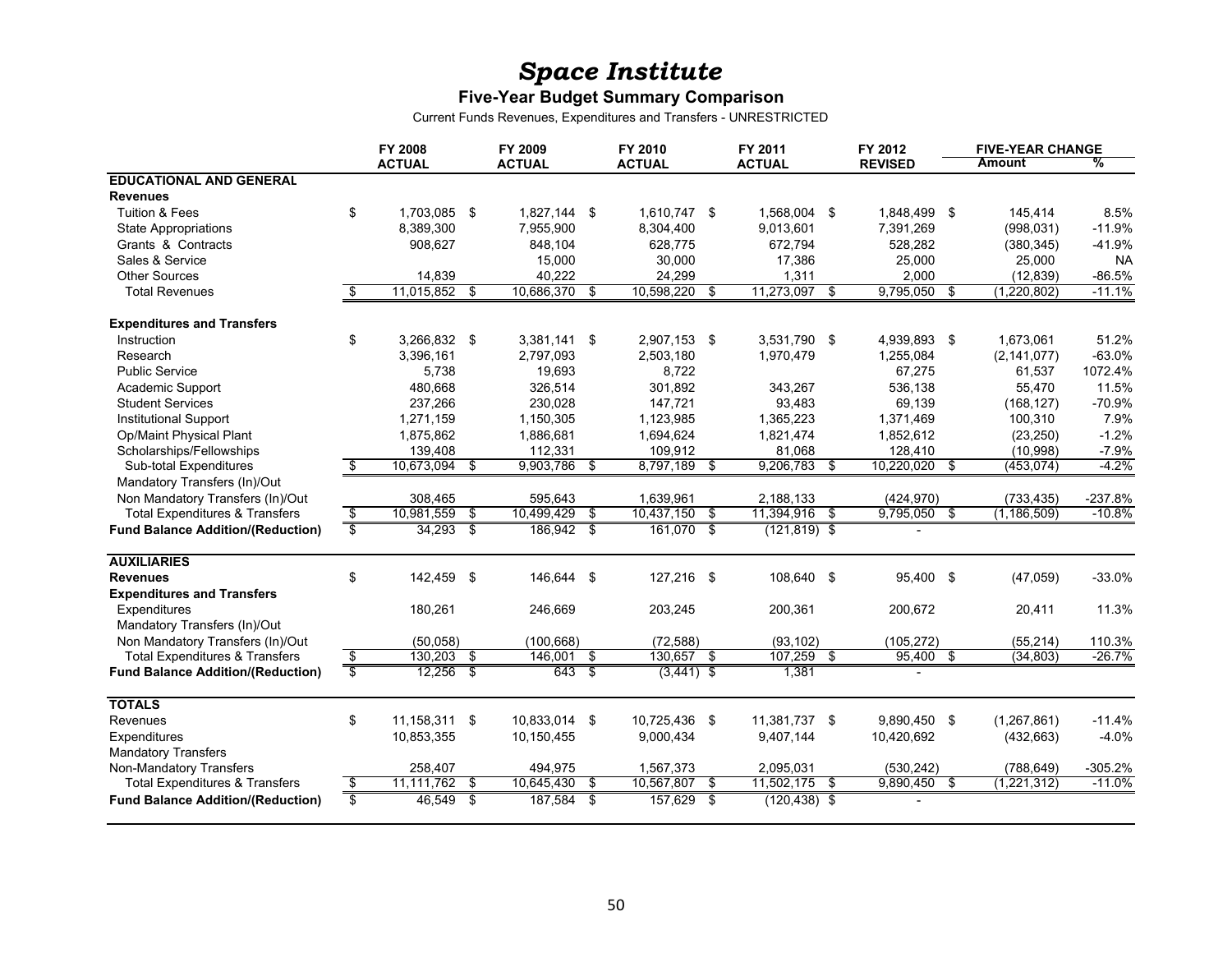#### **Five-Year Budget Summary Comparison**

Current Funds Revenues, Expenditures and Transfers - UNRESTRICTED AND RESTRICTED

|                                            |                          | FY 2008            | FY 2009       |     | FY 2010       | FY 2011             |                         | FY 2012        |      | <b>FIVE-YEAR CHANGE</b> |           |
|--------------------------------------------|--------------------------|--------------------|---------------|-----|---------------|---------------------|-------------------------|----------------|------|-------------------------|-----------|
|                                            |                          | <b>ACTUAL</b>      | <b>ACTUAL</b> |     | <b>ACTUAL</b> | <b>ACTUAL</b>       |                         | <b>REVISED</b> |      | <b>Amount</b>           | %         |
| <b>EDUCATIONAL AND GENERAL</b>             |                          |                    |               |     |               |                     |                         |                |      |                         |           |
| <b>Revenues</b>                            |                          |                    |               |     |               |                     |                         |                |      |                         |           |
| <b>Tuition &amp; Fees</b>                  | \$                       | 1,703,085 \$       | 1,827,144 \$  |     | 1,610,747 \$  | 1,568,004 \$        |                         | 1,848,499 \$   |      | 145.414                 | 8.5%      |
| <b>State Appropriations</b>                |                          | 9,315,000          | 8,839,800     |     | 9,268,230     | 9,921,851           |                         | 8,206,464      |      | (1, 108, 536)           | $-11.9%$  |
| <b>Grants &amp; Contracts</b>              |                          | 3,439,005          | 3,158,063     |     | 2,751,997     | 2,555,031           |                         | 2,278,282      |      | (1, 160, 723)           | $-33.8%$  |
| Sales & Services                           |                          |                    | 15,000        |     | 30,000        | 17,386              |                         | 25,000         |      | 25,000                  | 100.0%    |
| <b>Other Sources</b>                       |                          | 281,335            | 307,396       |     | 88,113        | 136,435             |                         | 23,000         |      | (258, 335)              | $-91.8%$  |
| <b>Total Revenues</b>                      | $\overline{\mathcal{E}}$ | 14,738,425<br>- \$ | 14, 147, 403  | \$  | 13,749,087    | \$<br>14, 198, 707  | $\overline{\mathbf{s}}$ | 12,381,245     | - \$ | (2, 357, 180)           | $-16.0%$  |
| <b>Expenditures and Transfers</b>          |                          |                    |               |     |               |                     |                         |                |      |                         |           |
| Instruction                                | \$                       | 3,447,992 \$       | 3,537,093     | \$  | 2,877,267 \$  | 3,587,050 \$        |                         | 4,989,893 \$   |      | 1,541,901               | 44.7%     |
| Research                                   |                          | 6,990,440          | 5,959,987     |     | 5,522,069     | 4,723,409           |                         | 3,755,279      |      | (3,235,161)             | $-46.3%$  |
| <b>Public Service</b>                      |                          | 5,738              | 19,693        |     | 8,722         |                     |                         | 67,275         |      | 61,537                  | 1072.4%   |
| Academic Support                           |                          | 492,066            | 349.014       |     | 325,943       | 343.967             |                         | 537.138        |      | 45,072                  | 9.2%      |
| <b>Student Services</b>                    |                          | 237,266            | 230,028       |     | 147,721       | 93,483              |                         | 69.139         |      | (168, 127)              | $-70.9%$  |
| <b>Institutional Support</b>               |                          | 1,293,083          | 1,157,461     |     | 1,128,160     | 1,368,485           |                         | 1,378,469      |      | 85,386                  | 6.6%      |
| Operation & Maintenance of Plant           |                          | 1,902,496          | 1,886,705     |     | 1,739,459     | 1,848,364           |                         | 1,872,612      |      | (29, 884)               | $-1.6%$   |
| Scholarships & Fellowships                 |                          | 153,308            | 118.331       |     | 125,274       | 89,373              |                         | 136,410        |      | (16, 898)               | $-11.0%$  |
| Sub-total Expenditures                     | \$                       | $14,522,389$ \$    | 13,258,312 \$ |     | 11,874,614 \$ | 12,054,131          | \$                      | 12,806,215 \$  |      | (1,716,174)             | $-11.8%$  |
| Mandatory Transfers (In)/Out               |                          |                    |               |     |               |                     |                         |                |      |                         |           |
| Non-Mandatory Transfers (In)/Out           |                          | 308,465            | 595,643       |     | 1,639,961     | 2,188,133           |                         | (424, 970)     |      | (733, 435)              | $-237.8%$ |
| <b>Total Expenditures and Transfers</b>    | $\overline{\mathcal{E}}$ | 14.830.854 \$      | 13.853.955    | \$  | 13,514,575    | \$<br>14.242.264    | -\$                     | 12,381,245     | \$   | (2,449,609)             | $-16.5%$  |
| Fund Balance Addition / (Reduction)        | $\overline{\mathsf{s}}$  | $(92, 430)$ \$     | 293,448       | -\$ | $234,511$ \$  | $(43, 557)$ \$      |                         |                |      |                         |           |
|                                            |                          |                    |               |     |               |                     |                         |                |      |                         |           |
| <b>AUXILIARIES</b>                         |                          |                    |               |     |               |                     |                         |                |      |                         |           |
| <b>Revenues</b>                            | \$                       | 142,459 \$         | 146.644       | -\$ | 127,216 \$    | 108,640 \$          |                         | 95.400 \$      |      | (47,059)                | $-33.0%$  |
| <b>Expenditures and Transfers</b>          |                          |                    |               |     |               |                     |                         |                |      |                         |           |
| Expenditures                               | \$                       | 180,261 \$         | 246,669       | \$  | 203,245 \$    | 200,361 \$          |                         | 200,672 \$     |      | 20,411                  | 11.3%     |
| <b>Mandatory Transfers</b>                 |                          |                    |               |     |               |                     |                         |                |      |                         |           |
| Non-Mandatory Transfers                    |                          | (50,058)           | (100, 668)    |     | (72, 588)     | (93, 102)           |                         | (105.272)      |      | (55, 214)               | 110.3%    |
| <b>Total Expenditures and Transfers</b>    | \$                       | 130,203<br>-\$     | 146.001       | \$  | 130.657       | \$<br>107,259       | \$                      | 95,400         | -\$  | (34.803)                | $-26.7%$  |
| Fund Balance Addition / (Reduction)        | $\overline{\mathbb{S}}$  | $12,256$ \$        | 643           | -\$ | $(3,441)$ \$  | $1,381$ \$          |                         | $\overline{a}$ |      |                         |           |
|                                            |                          |                    |               |     |               |                     |                         |                |      |                         |           |
| <b>TOTALS</b>                              |                          |                    |               |     |               |                     |                         |                |      |                         |           |
| <b>Revenues</b>                            | \$                       | 14,880,883 \$      | 14,294,047 \$ |     | 13,876,303 \$ | 14,307,347 \$       |                         | 12,476,645 \$  |      | (2,404,238)             | $-16.2%$  |
| <b>Expenditures and Transfers</b>          |                          |                    |               |     |               |                     |                         |                |      |                         |           |
| Expenditures                               | \$                       | 14,702,650 \$      | 13,504,981    | \$  | 12,077,859 \$ | 12,254,492 \$       |                         | 13,006,887 \$  |      | (1,695,763)             | $-11.5%$  |
| <b>Mandatory Transfers</b>                 |                          |                    |               |     |               |                     |                         |                |      |                         |           |
| Non-Mandatory Transfers                    |                          | 258,407            | 494,975       |     | 1,567,373     | 2,095,031           |                         | (530, 242)     |      | (788, 649)              | $-305.2%$ |
| <b>Total Expenditures and Transfers</b>    | $\overline{\mathcal{E}}$ | 14,961,057<br>- \$ | 13,999,956    | \$  | 13,645,232    | \$<br>14,349,523 \$ |                         | 12,476,645     | -\$  | (2,484,412)             | $-16.6%$  |
| <b>Fund Balance Addition / (Reduction)</b> | s,                       | $(80, 174)$ \$     | 294,091       | \$  | $231,071$ \$  | $(42, 176)$ \$      |                         |                |      |                         |           |
|                                            |                          |                    |               |     |               |                     |                         |                |      |                         |           |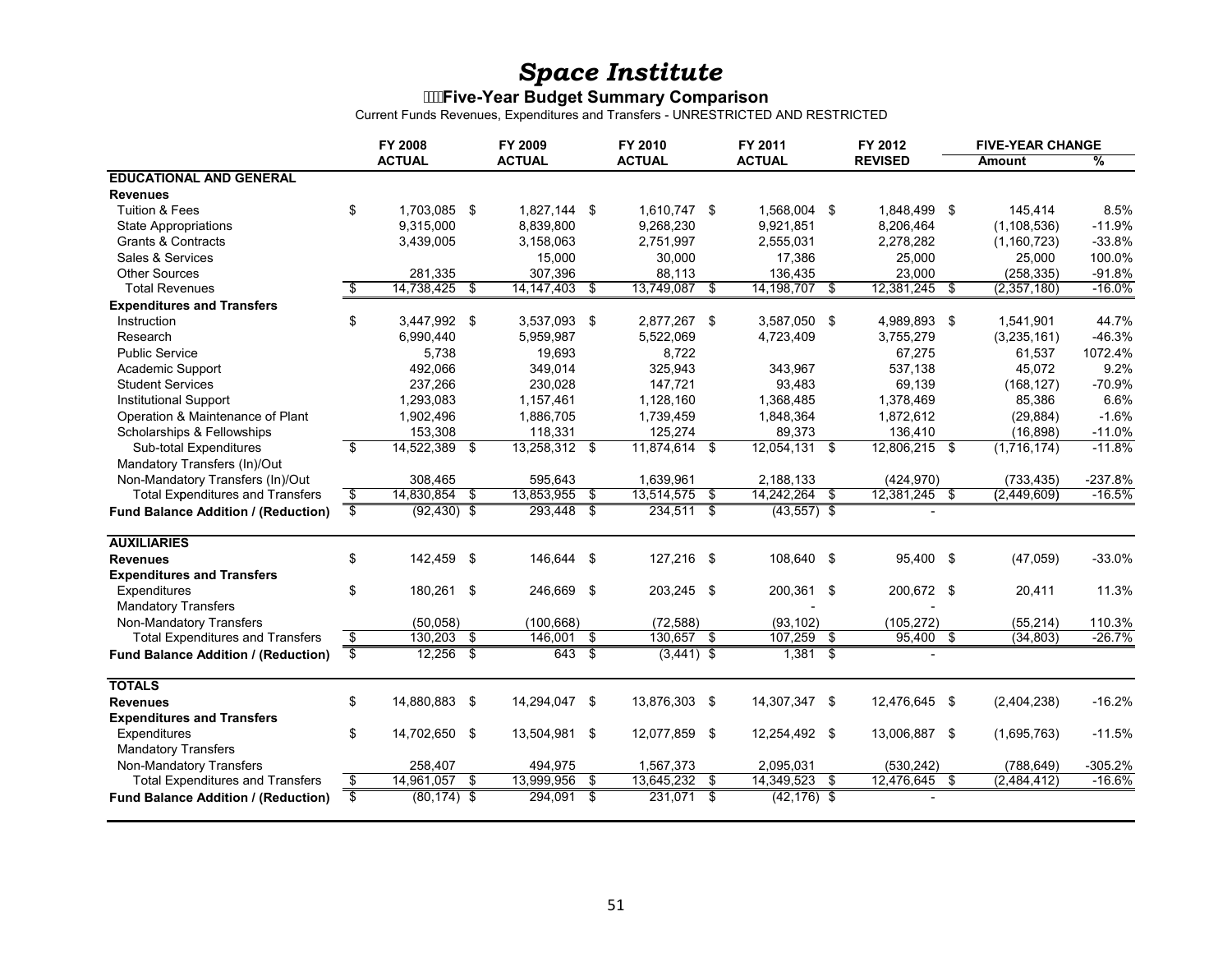#### **Unrestricted Net Assets**

|                                                       |                 | E&G                    |                 | <b>AUXILIARIES</b> |                                    | <b>TOTAL</b> |
|-------------------------------------------------------|-----------------|------------------------|-----------------|--------------------|------------------------------------|--------------|
| <b>TOTAL - JUNE 30, 2009</b>                          | $\frac{1}{2}$   | 516,310                | \$              | 22,824             | \$                                 | 539,134      |
|                                                       |                 |                        |                 |                    |                                    |              |
| <b>FY 2009-10 ACTUAL</b>                              |                 |                        |                 |                    |                                    |              |
| Revenue                                               | \$              | 10,598,220             | \$              | 127,216            | \$                                 | 10,725,436   |
| Less:                                                 |                 |                        |                 |                    |                                    |              |
| Expenditures                                          | \$              | 8,797,189              | \$              | 203,245            | \$                                 | 9,000,434    |
| Mandatory Transfers (In)/Out                          |                 |                        |                 |                    |                                    |              |
| Non-Mandatory Transfers(In)/Out                       |                 | 1,639,961              |                 | (72, 588)          |                                    | 1,567,373    |
| <b>Total Expenditures &amp; Transfers</b>             |                 | 10,437,150             |                 | 130,657            | $\frac{1}{2}$                      | 10,567,807   |
| Net Change                                            | $\frac{6}{9}$   | 161,070                | $\frac{6}{9}$   | (3, 441)           | $\overline{\boldsymbol{\epsilon}}$ | 157,629      |
| <b>Unrestricted Net Assets</b>                        |                 |                        |                 |                    |                                    |              |
| Working Capital-Accounts Receivable                   | \$              | 116,860                | \$              | 12,383             | \$                                 | 129,243      |
| <b>Working Capital-Inventories</b>                    |                 |                        |                 |                    |                                    |              |
| <b>Revolving Funds</b>                                |                 |                        |                 |                    |                                    |              |
| Encumbrances                                          |                 | 24,471                 |                 |                    |                                    | 24,471       |
| <b>Unexpended Gifts</b>                               |                 |                        |                 |                    |                                    |              |
| Reappropriations                                      |                 | 123,233                |                 |                    |                                    | 123,233      |
| Unallocated                                           |                 | 412,816                |                 | 7,000              |                                    | 419,816      |
| <b>TOTAL - JUNE 30, 2010</b>                          | \$              | 677,380                | $\frac{1}{2}$   | 19,383             | $\frac{1}{2}$                      | 696,763      |
| <b>Percent Unallocated of Expend. &amp; Transfers</b> |                 | 3.96%                  |                 | 5.36%              |                                    | 3.97%        |
|                                                       |                 |                        |                 |                    |                                    |              |
| <b>FY 2010-11 ACTUAL</b>                              |                 |                        |                 |                    |                                    |              |
| Revenue                                               | \$              | 11,273,097             | \$              | 108,640            | \$                                 | 11,381,737   |
| Less:                                                 |                 |                        |                 |                    |                                    |              |
| Expenditures                                          | \$              | 9,206,783              | \$              | 200,361            | \$                                 | 9,407,144    |
| Mandatory Transfers (In)/Out                          |                 |                        |                 |                    |                                    |              |
| Non-Mandatory Transfers(In)/Out                       |                 | 2,188,133              |                 | (93, 102)          |                                    | 2,095,031    |
| <b>Total Expenditures &amp; Transfers</b>             | \$              | 11,394,916             | $\frac{1}{2}$   | 107,259            | \$                                 | 11,502,175   |
| Net Change                                            | $\overline{\$}$ | (121, 819)             | $\overline{\$}$ | 1,381              | $\sqrt{3}$                         | (120, 438)   |
| <b>Unrestricted Net Assets</b>                        |                 |                        |                 |                    |                                    |              |
| Working Capital-Accounts Receivable                   | \$              | 80,265                 |                 |                    | \$                                 | 80,265       |
| <b>Working Capital-Inventories</b>                    |                 |                        | \$              | 9,535              |                                    | 9,535        |
| <b>Revolving Funds</b>                                |                 |                        |                 |                    |                                    |              |
| Encumbrances                                          |                 |                        |                 |                    |                                    |              |
| <b>Unexpended Gifts</b>                               |                 |                        |                 |                    |                                    |              |
| Reappropriations                                      |                 |                        |                 |                    |                                    |              |
| Unallocated                                           |                 | 475,296                |                 | 11,229             |                                    | 486,525      |
| <b>TOTAL - JUNE 30, 2011</b>                          | $\frac{1}{2}$   | 555,561                | $\frac{1}{2}$   | 20,764             | $\frac{1}{2}$                      | 576,325      |
| <b>Percent Unallocated of Expend. &amp; Transfers</b> |                 | 4.17%                  |                 | 10.47%             |                                    | 4.23%        |
|                                                       |                 |                        |                 |                    |                                    |              |
| FY 2011-12 REVISED BUDGET                             |                 |                        |                 |                    |                                    |              |
| Revenue                                               | \$              | 9,795,050              | \$              | 95,400             | \$                                 | 9,890,450    |
| Less:                                                 |                 |                        |                 |                    |                                    |              |
| Expenditures                                          | \$              | 10,220,020             | \$              | 200,672            | \$                                 | 10,420,692   |
| Mandatory Transfers (In)/Out                          |                 |                        |                 |                    |                                    |              |
| Non-Mandatory Transfers(In)/Out                       |                 | (424, 970)             |                 | (105, 272)         |                                    | (530, 242)   |
| <b>Total Expenditures &amp; Transfers</b>             | \$              | $\overline{9,795,050}$ | \$              | 95,400             | \$                                 | 9,890,450    |
| Net Change                                            | \$              |                        | \$              |                    | \$                                 |              |
| <b>Unrestricted Net Assets</b>                        |                 |                        |                 |                    |                                    |              |
| Working Capital-Accounts Receivable                   | \$              | 80,265                 |                 |                    | \$                                 | 80,265       |
|                                                       |                 |                        | \$              | 9,535              |                                    |              |
| <b>Working Capital-Inventories</b>                    |                 |                        |                 |                    |                                    | 9,535        |
| <b>Revolving Funds</b>                                |                 |                        |                 |                    |                                    |              |
| Encumbrances                                          |                 |                        |                 |                    |                                    |              |
| <b>Unexpended Gifts</b>                               |                 |                        |                 |                    |                                    |              |
| Reappropriations                                      |                 |                        |                 |                    |                                    |              |
| Unallocated                                           |                 | 475,296                |                 | 11,229             |                                    | 486,525      |
| <b>ESTIMATED TOTAL - OCTOBER 31, 2011</b>             | $\frac{1}{2}$   | 555,561                | $\frac{1}{2}$   | 20,764             | $\sqrt[6]{\frac{1}{2}}$            | 576,325      |
| <b>Percent Unallocated of Expend. &amp; Transfers</b> |                 | 4.85%                  |                 | 11.77%             |                                    | 4.92%        |
|                                                       |                 |                        |                 |                    |                                    |              |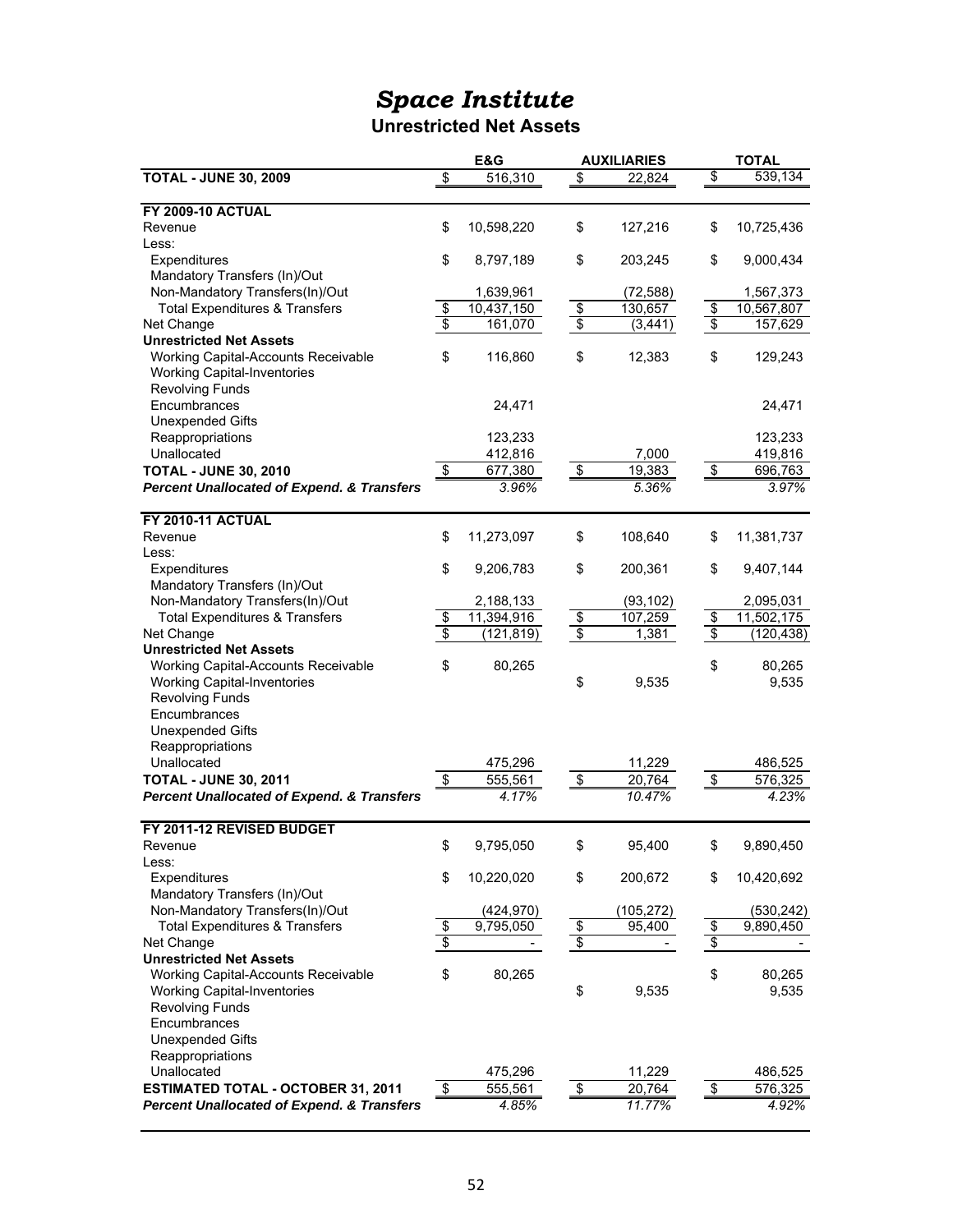#### **FY 2012 Revised Budget Summary**

Unrestricted Current Funds Revenue, Expenditures, and Transfers

|                                            |                                  |                          |    |                            |     |                           | <b>CHANGE</b><br><b>Original To Revised</b> |           |
|--------------------------------------------|----------------------------------|--------------------------|----|----------------------------|-----|---------------------------|---------------------------------------------|-----------|
|                                            |                                  | FY 2011<br><b>ACTUAL</b> |    | FY 2012<br><b>ORIGINAL</b> |     | FY 2012<br><b>REVISED</b> | Amount                                      | %         |
| <b>EDUCATION AND GENERAL</b>               |                                  |                          |    |                            |     |                           |                                             |           |
| <b>Revenues</b>                            |                                  |                          |    |                            |     |                           |                                             |           |
| <b>Tuition &amp; Fees</b>                  | \$                               | 58,597,519               | \$ | 64,848,138 \$              |     | 64,860,366 \$             | 12.228                                      | 0.0%      |
| <b>State Appropriations</b>                |                                  | 140,490,364              |    | 117,334,465                |     | 118,310,558               | 976,093                                     | 0.8%      |
| Grants & Contracts                         |                                  | 15,937,300               |    | 16,565,037                 |     | 16,566,979                | 1,942                                       | 0.0%      |
| Sales & Service                            |                                  | 17,925,588               |    | 18,366,227                 |     | 18,617,655                | 251,428                                     | 1.4%      |
| <b>Other Sources</b>                       |                                  | 3.073.201                |    | 4,276,488                  |     | 4.290.162                 | 13.674                                      | 0.3%      |
| <b>Total Revenues</b>                      | \$                               | 236,023,972              | \$ | 221,390,355                | \$  | 222,645,720               | \$<br>1,255,365                             | 0.6%      |
| <b>Expenditures and Transfers</b>          |                                  |                          |    |                            |     |                           |                                             |           |
| Instruction                                | \$                               | 104,695,814              | \$ | 117,004,015 \$             |     | 122,768,080 \$            | 5,764,065                                   | 4.9%      |
| Research                                   |                                  | 7,945,528                |    | 7,771,774                  |     | 11,184,269                | 3,412,495                                   | 43.9%     |
| <b>Public Service</b>                      |                                  | 19,801                   |    | 359,837                    |     | 360,491                   | 654                                         | 0.2%      |
| Academic Support                           |                                  | 34,402,323               |    | 32,416,864                 |     | 36,183,801                | 3,766,937                                   | 11.6%     |
| <b>Student Services</b>                    |                                  | 3,874,165                |    | 4,327,940                  |     | 4,751,702                 | 423.762                                     | 9.8%      |
| <b>Institutional Support</b>               |                                  | 17,166,379               |    | 20,631,803                 |     | 24,778,226                | 4,146,423                                   | 20.1%     |
| Operation & Maintenance of Plant           |                                  | 26,869,395               |    | 24,026,017                 |     | 27,454,854                | 3,428,837                                   | 14.3%     |
| Scholarships & Fellowships                 |                                  | 7,887,615                |    | 8,033,446                  |     | 8,475,446                 | 442,000                                     | 5.5%      |
| <b>Sub-total Expenditures</b>              | \$                               | 202,861,020              | \$ | 214,571,696                | \$  | 235,956,869               | \$<br>21,385,173                            | 10.0%     |
| Mandatory Transfers (In)/Out               |                                  | 3,755,683                |    | 4,002,385                  |     | 4,002,385                 |                                             | 0.0%      |
| Non-Mandatory Transfers (In)/Out           |                                  | 11,882,398               |    | 2,816,274                  |     | 9.766.274                 | 6.950.000                                   | 246.8%    |
| <b>Total Expenditures &amp; Transfers</b>  | \$                               | 218,499,101              | \$ | 221,390,355                | \$  | 249,725,528               | \$<br>28,335,173                            | 12.8%     |
| Fund Balance Addition / (Reduction)        |                                  | 17,524,871               |    |                            |     | (27,079,808)              | (27,079,808)                                | <b>NA</b> |
| <b>AUXILIARIES</b>                         |                                  |                          |    |                            |     |                           |                                             |           |
| <b>Revenues</b>                            | \$                               | 2,929,927                | \$ | 2,692,690                  | \$  | 2,734,549                 | \$<br>41.859                                | 1.6%      |
| <b>Expenditures and Transfers</b>          |                                  |                          |    |                            |     |                           |                                             |           |
| Expenditures                               | \$                               | 2,671,632                | \$ | 2,342,330                  | \$  | 2,384,189                 | \$<br>41,859                                | 1.8%      |
| <b>Mandatory Transfers</b>                 |                                  | 345,888                  |    | 350,360                    |     | 350,360                   |                                             | 0.0%      |
| Non Mandatory Transfers                    |                                  | (129, 331)               |    |                            |     |                           |                                             | <b>NA</b> |
| <b>Total Expenditures &amp; Transfers</b>  | $\overline{\boldsymbol{\theta}}$ | 2,888,189                | \$ | 2,692,690                  | \$  | 2,734,549                 | \$<br>41,859                                | 1.6%      |
| <b>Fund Balance Addition / (Reduction)</b> |                                  | 41,738                   |    |                            |     |                           |                                             |           |
| <b>TOTALS</b>                              |                                  |                          |    |                            |     |                           |                                             |           |
| <b>Revenues</b>                            | \$                               | 238,953,899              | \$ | 224,083,045                | \$  | 225,380,269               | \$<br>1,297,224                             | 0.6%      |
| <b>Expenditures and Transfers</b>          |                                  |                          |    |                            |     |                           |                                             |           |
| Expenditures                               | \$                               | 205,532,652              | \$ | 216,914,026                | -\$ | 238,341,058               | \$<br>21,427,032                            | 9.9%      |
| <b>Aux Expenditures</b>                    |                                  |                          |    |                            |     |                           |                                             |           |
| <b>Mandatory Transfers</b>                 |                                  | 4,101,571                |    | 4,352,745                  |     | 4,352,745                 |                                             | 0.0%      |
| Non Mandatory Transfers                    |                                  | 11,753,067               |    | 2,816,274                  |     | 9,766,274                 | 6,950,000                                   | 246.8%    |
| <b>Total Expenditures &amp; Transfers</b>  | \$                               | 221,387,290              | \$ | 224,083,045                | \$  | 252,460,077               | \$<br>28,377,032                            | 12.7%     |
| <b>Fund Balance Addition / Reduction</b>   | s.                               | 17,566,609               | S  |                            | s   | $(27,079,808)$ \$         | (27,079,808)                                | <b>NA</b> |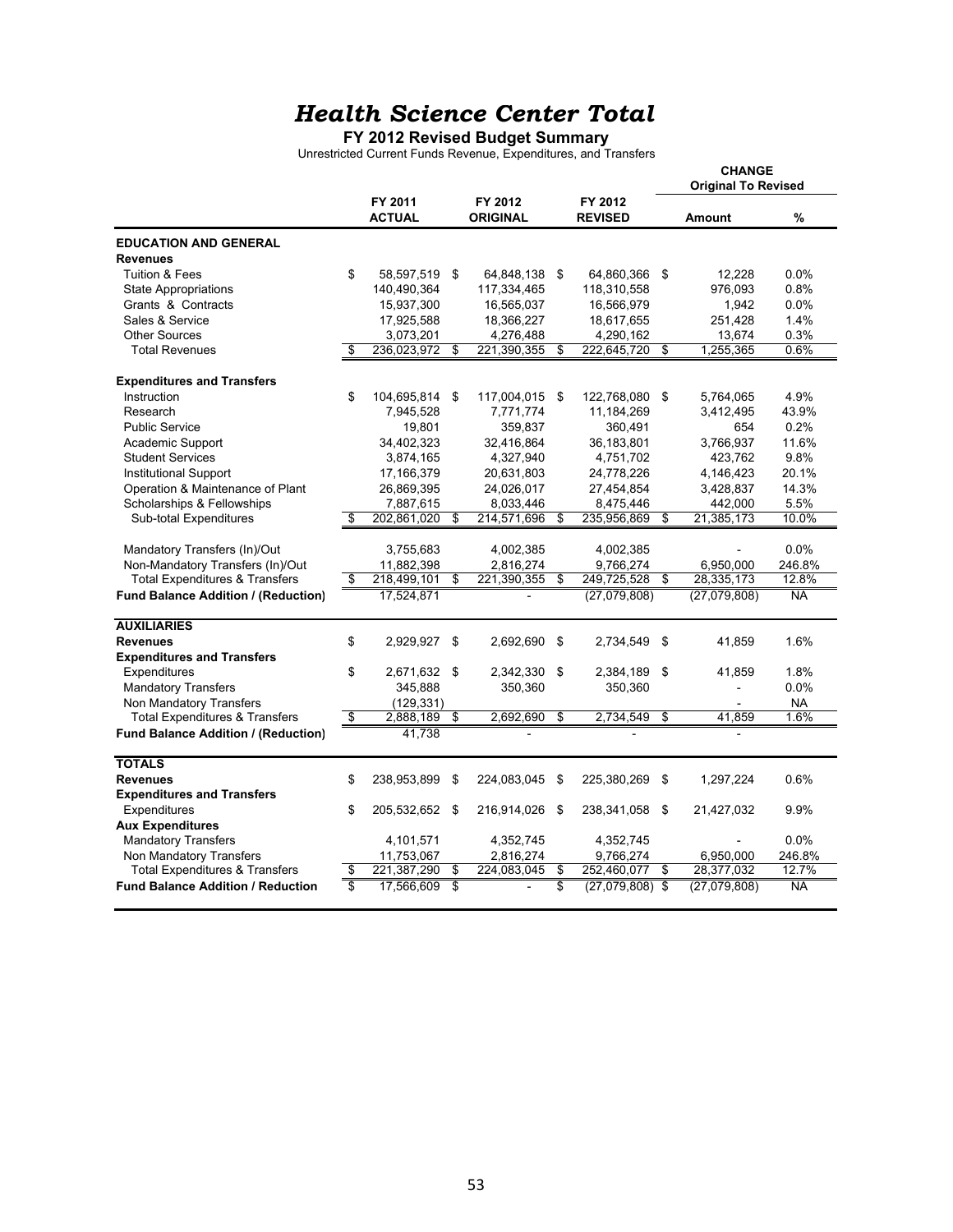**FY 2012 Revised Budget Summary**

Unrestricted and Restricted Current Funds Revenue, Expenditures, and Transfers

|                                           |                       |                           |             |                      |                        |                            |                         |                                  | <b>CHANGE</b> |    |                            |           |
|-------------------------------------------|-----------------------|---------------------------|-------------|----------------------|------------------------|----------------------------|-------------------------|----------------------------------|---------------|----|----------------------------|-----------|
|                                           |                       | FY 2011 Actual            |             |                      | FY 2012 Original       |                            |                         | FY 2012 Revised                  |               |    | <b>Original To Revised</b> |           |
|                                           | <b>Unrestricted</b>   | <b>Restricted</b>         | Total       | Unrestricted         | <b>Restricted</b>      | Total                      | <b>Unrestricted</b>     | <b>Restricted</b>                | Total         |    | Amount                     | %         |
| <b>EDUCATION AND GENERAL</b><br>Revenues  |                       |                           |             |                      |                        |                            |                         |                                  |               |    |                            |           |
| Tuition & Fees                            | 58,597,519<br>\$      |                           | 58,597,519  | 64,848,138<br>\$     |                        | 64,848,138<br>\$           | 64,860,366<br>\$        | \$.                              | 64,860,366    | \$ | 12,228                     | 0.0%      |
| <b>State Appropriations</b>               | 140,490,364 \$        | 2,950,496                 | 143,440,860 | 117,334,465 \$       | 2,646,141              | 119,980,606                | 118,310,558 \$          | 2,994,197                        | 121,304,755   |    | 1,324,149                  | 1.1%      |
| Grants & Contracts                        | 15,937,300            | 176, 153, 353             | 192,090,653 | 16,565,037           | 167,124,000            | 183,689,037                | 16,566,979              | 167,124,000                      | 183,690,979   |    | 1,942                      | 0.0%      |
| Sales & Service                           | 17,925,588            |                           | 17,925,588  | 18,366,227           |                        | 18,366,227                 | 18,617,655              |                                  | 18,617,655    |    | 251,428                    | 1.4%      |
| <b>Other Sources</b>                      | 3,073,201             | 17,755,777                | 20,828,978  | 4,276,488            | 18,211,134             | 22,487,622                 | 4,290,162               | 18,207,759                       | 22,497,921    |    | 10,299                     | 0.0%      |
| <b>Total Revenues</b>                     | 236,023,972 \$<br>\$  | 196,859,626 \$            | 432,883,598 | 221,390,355<br>\$    | 187,981,275 \$<br>- \$ | 409,371,630                | 222,645,720<br>\$.      | 188,325,956<br>- \$<br>- \$      | 410,971,676   |    | 1,600,046                  | 0.4%      |
| <b>Expenditures and Transfers</b>         |                       |                           |             |                      |                        |                            |                         |                                  |               |    |                            |           |
| Instruction                               | 104,695,814 \$<br>\$  | 124, 143, 085 \$          | 228,838,899 | \$<br>117,004,015 \$ | 115,900,000 \$         | 232,904,015                | \$ 122,768,080 \$       | 115,900,000 \$                   | 238,668,080   | \$ | 5,764,065                  | 2.5%      |
| Research                                  | 7.945.528             | 52.696.592                | 60,642,120  | 7.771.774            | 51,000,000             | 58,771,774                 | 11,184,269              | 51.000.000                       | 62.184.269    |    | 3,412,495                  | 5.8%      |
| <b>Public Service</b>                     | 19,801                | 8,829,398                 | 8,849,199   | 359,837              | 8,806,000              | 9,165,837                  | 360,491                 | 8,806,000                        | 9,166,491     |    | 654                        | 0.0%      |
| Academic Support                          | 34,402,323            | 7,549,708                 | 41,952,031  | 32,416,864           | 6,306,000              | 38,722,864                 | 36,183,801              | 6,306,000                        | 42,489,801    |    | 3,766,937                  | 9.7%      |
| <b>Student Services</b>                   | 3,874,165             | (880)                     | 3,873,285   | 4,327,940            |                        | 4,327,940                  | 4,751,702               |                                  | 4,751,702     |    | 423,762                    | 9.8%      |
| <b>Institutional Support</b>              | 17,166,379            | 1,011,218                 | 18,177,597  | 20,631,803           | 1,014,000              | 21,645,803                 | 24,778,226              | 1,014,000                        | 25,792,226    |    | 4,146,423                  | 19.2%     |
| Operation & Maintenance of Plant          | 26,869,395            |                           | 26,869,395  | 24,026,017           |                        | 24,026,017                 | 27,454,854              |                                  | 27,454,854    |    | 3,428,837                  | 14.3%     |
| Scholarships & Fellowships                | 7.887.615             | 3.890.385                 | 11,778,000  | 8.033.446            | 4.300.000              | 12,333,446                 | 8,475,446               | 4,300,000                        | 12,775,446    |    | 442,000                    | 3.6%      |
| Sub-total Expenditures                    | 202,861,020 \$<br>\$  | 198,119,506 \$            | 400,980,526 | $$214,571,696$ \$    | 187,326,000 \$         | 401,897,696                | \$<br>235,956,869 \$    | 187,326,000 \$                   | 423,282,869   | \$ | 21,385,173                 | 5.3%      |
| Mandatory Transfers (In)/Out              | 3,755,683             |                           | 3,755,683   | 4,002,385            |                        | 4,002,385                  | 4,002,385               |                                  | 4,002,385     |    |                            | 0.0%      |
| Non-Mandatory Transfers (In)/Out          | 11.882.398            |                           | 11.882.398  | 2.816.274            |                        | 2,816,274                  | 9.766.274               |                                  | 9,766,274     |    | 6.950.000                  | 246.8%    |
| <b>Total Expenditures &amp; Transfers</b> | 218,499,101 \$<br>\$. | 198,119,506 \$            | 416,618,607 | $$221,390,355$ \$    | 187,326,000 \$         | 408,716,355                | $$249,725,528$ \$       | 187,326,000 \$                   | 437,051,528   | S. | 28,335,173                 | 6.9%      |
| Fund Balance Addition / (Reduction)       | 17,524,871            | (1,259,880)               | 16,264,991  |                      | 655,275                | 655,275                    | (27,079,808)            | 999,956                          | (26,079,852)  |    |                            |           |
| <b>AUXILIARIES</b>                        |                       |                           |             |                      |                        |                            |                         |                                  |               |    |                            |           |
| <b>Revenues</b>                           | \$<br>2,929,927       | £.                        | 2,929,927   | \$<br>2,692,690      |                        | \$<br>2.692.690            | \$<br>2,734,549         | \$                               | 2.734.549     | \$ | 41,859                     | 1.6%      |
| <b>Expenditures and Transfers</b>         |                       |                           |             |                      |                        |                            |                         |                                  |               |    |                            |           |
| Expenditures                              | 2,671,632<br>\$.      | \$                        | 2,671,632   | \$<br>2,342,330      |                        | 2,342,330<br>\$            | 2,384,189<br>\$         | \$                               | 2,384,189     | \$ | 41,859                     | 1.8%      |
| <b>Mandatory Transfers</b>                | 345,888               |                           | 345,888     | 350,360              |                        | 350,360                    | 350,360                 |                                  | 350,360       |    |                            | 0.0%      |
| Non Mandatory Transfers                   | (129, 331)            |                           | (129, 331)  |                      |                        |                            |                         |                                  |               |    |                            | <b>NA</b> |
| <b>Total Expenditures &amp; Transfers</b> | 2,888,189 \$<br>-\$   | £.<br>$\sim$              | 2,888,189   | 2,692,690 \$<br>\$.  |                        | 2,692,690<br>\$            | 2,734,549<br>\$         | - \$<br>\$                       | 2,734,549     | \$ | 41,859                     | 1.6%      |
| Fund Balance Addition / (Reduction)       | 41,738                |                           | 41,738      |                      |                        |                            |                         |                                  |               |    |                            |           |
| <b>TOTALS</b>                             |                       |                           |             |                      |                        |                            |                         |                                  |               |    |                            |           |
| Revenues                                  | \$<br>238.953.899     | 196,859,626<br>\$<br>- \$ | 435,813,525 | s.<br>224,083,045    | - \$<br>187,981,275 \$ | 412,064,320                | \$ 225,380,269          | 188,325,956<br>- \$<br>- \$      | 413,706,225   | \$ | 1,641,905                  | 0.4%      |
| <b>Expenditures and Transfers</b>         |                       |                           |             |                      |                        |                            |                         |                                  |               |    |                            |           |
| Expenditures                              | 205,532,652 \$<br>\$  | 198,119,506<br>\$         | 403,652,158 | \$<br>216,914,026 \$ | 187,326,000 \$         | 404,240,026                | $$238,341,058$ \$       | 187,326,000 \$                   | 425,667,058   | \$ | 21,427,032                 | 5.3%      |
| <b>Aux Expenditures</b>                   |                       |                           |             |                      |                        |                            |                         |                                  |               |    |                            | <b>NA</b> |
| <b>Mandatory Transfers</b>                | 4,101,571             |                           | 4,101,571   | 4,352,745            |                        | 4,352,745                  | 4,352,745               |                                  | 4,352,745     |    |                            | 0.0%      |
| Non Mandatory Transfers                   | 11,753,067            |                           | 11,753,067  | 2,816,274            |                        | 2,816,274                  | 9,766,274               |                                  | 9,766,274     |    | 6,950,000                  | 246.8%    |
| <b>Total Expenditures &amp; Transfers</b> | \$<br>221,387,290 \$  | 198,119,506 \$            | 419,506,796 | $$224,083,045$ \$    |                        | 187,326,000 \$ 411,409,045 |                         | \$ 252,460,077 \$ 187,326,000 \$ | 439,786,077   | \$ | 28,377,032                 | 6.9%      |
| <b>Fund Balance Addition / Reduction</b>  | 17,566,609 \$<br>\$   | $(1,259,880)$ \$          | 16,306,729  | S.                   | S.<br>655,275 \$       | 655,275                    | $(27,079,808)$ \$<br>\$ | 999,956 \$                       | (26.079.852)  |    |                            |           |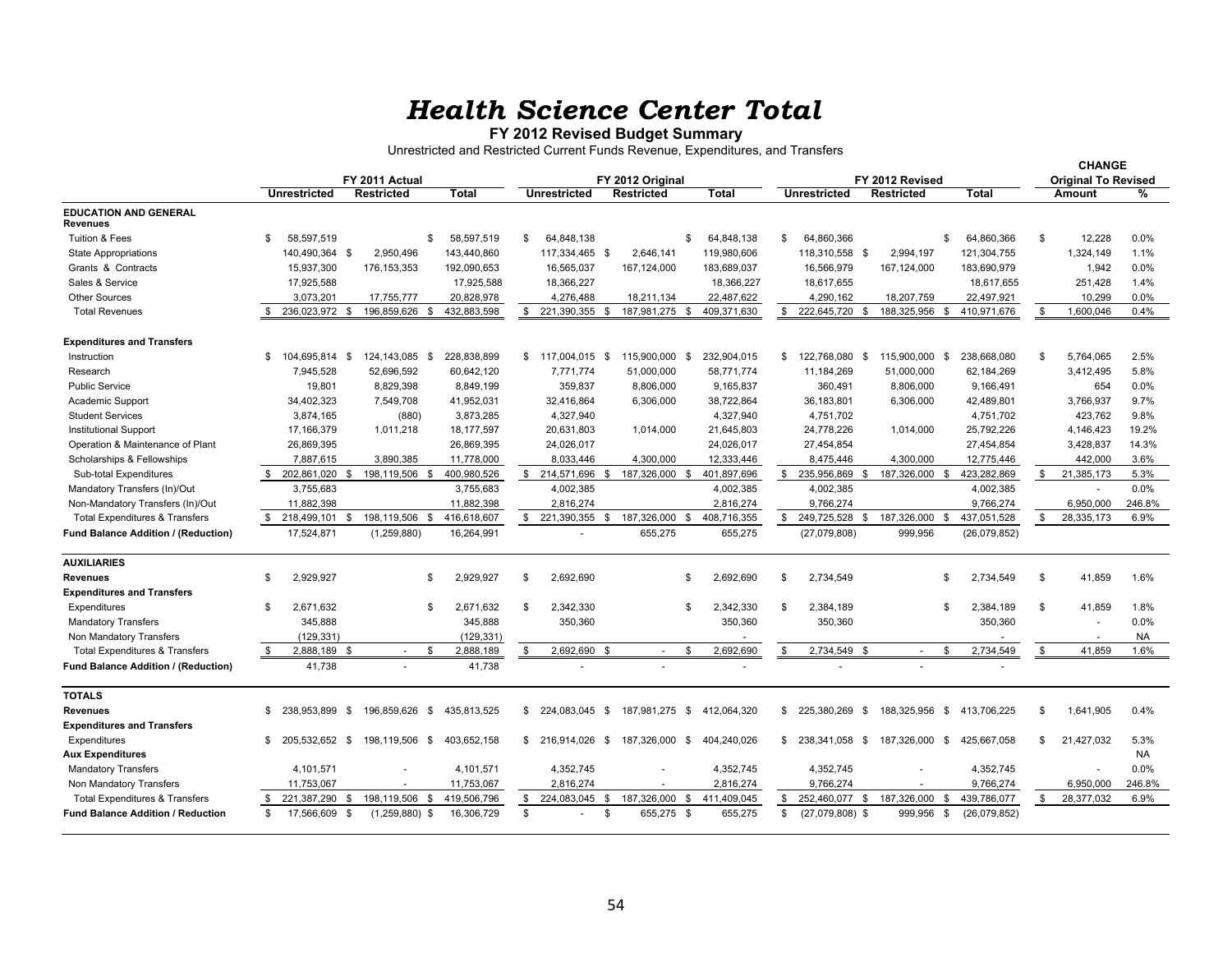#### **FY2012 Revised Budget Summary - Natural Classification**

Unrestricted Current Funds Expenditures

|                                                                            |             |               |                   |                   |                                      | <b>CHANGE</b> |         |
|----------------------------------------------------------------------------|-------------|---------------|-------------------|-------------------|--------------------------------------|---------------|---------|
|                                                                            |             | FY 2011       | FY 2012           | FY 2012           | <b>Original to Revised</b><br>Amount |               |         |
|                                                                            |             | <b>ACTUAL</b> | <b>ORIGINAL</b>   | <b>REVISED</b>    |                                      |               | %       |
| <b>EDUCATIONAL AND GENERAL</b><br><b>Salaries and Benefits</b><br>Salaries |             |               |                   |                   |                                      |               |         |
| Academic                                                                   | \$          | 68,461,179    | \$<br>75,093,461  | \$<br>75,621,127  | \$                                   | 527,666       | 0.7%    |
| Non-Academic                                                               |             | 48,836,560    | 49,012,570        | 51,265,132        |                                      | 2,252,562     | 4.6%    |
| <b>Students</b>                                                            |             | 578,919       | 510,480           | 755,637           |                                      | 245,157       | 48.0%   |
| <b>Total Salaries</b>                                                      | \$          | 117,876,658   | \$<br>124,616,511 | \$<br>127,641,896 | \$                                   | 3,025,385     | 2.4%    |
| <b>Staff Benefits</b>                                                      |             | 36,462,633    | 40,553,983        | 41,383,378        |                                      | 829,395       | 2.0%    |
| <b>Total Salaries and Benefits</b>                                         | \$          | 154,339,291   | \$<br>165,170,494 | \$<br>169,025,274 | \$                                   | 3,854,780     | 2.3%    |
| Operating                                                                  |             | 44,604,611    | 47,801,233        | 58,598,901        |                                      | 10,797,668    | 22.6%   |
| <b>Equipment and Capital Outlay</b>                                        |             | 3,917,118     | 1,599,969         | 8,332,694         |                                      | 6,732,725     | 420.8%  |
| <b>Total Expenditures</b>                                                  | \$          | 202,861,020   | \$<br>214,571,696 | \$<br>235,956,869 | \$                                   | 21,385,173    | 10.0%   |
|                                                                            |             |               |                   |                   |                                      |               |         |
| <b>AUXILIARIES</b><br><b>Salaries and Benefits</b>                         |             |               |                   |                   |                                      |               |         |
| Salaries<br>Academic                                                       |             |               |                   |                   |                                      |               |         |
| Non-Academic                                                               | \$          | 842,413       | \$<br>837,360     | \$<br>838,554     |                                      | 1,194         | 0.1%    |
| <b>Students</b>                                                            |             | 11,071        |                   |                   |                                      |               |         |
| <b>Total Salaries</b>                                                      | \$          | 853,484       | \$<br>837,360     | \$<br>838,554     | \$                                   | 1,194         | 0.1%    |
| <b>Staff Benefits</b>                                                      |             | 410,869       | 335,203           | 328,393           |                                      | (6, 810)      | $-2.0%$ |
| <b>Total Salaries and Benefits</b>                                         | $\mathbb S$ | 1,264,353     | \$<br>1,172,563   | \$<br>1,166,947   | \$                                   | (5,616)       | $-0.5%$ |
| Operating                                                                  |             | 1,399,527     | 1,169,767         | 1,217,242         |                                      | 47,475        | 4.1%    |
| <b>Equipment and Capital Outlay</b>                                        |             | 7,752         |                   |                   |                                      |               |         |
| <b>Total Expenditures</b>                                                  | \$          | 2,671,632     | \$<br>2,342,330   | \$<br>2,384,189   | \$                                   | 41,859        | 1.8%    |
|                                                                            |             |               |                   |                   |                                      |               |         |
| <b>TOTALS</b>                                                              |             |               |                   |                   |                                      |               |         |
| <b>Salaries and Benefits</b><br>Salaries                                   |             |               |                   |                   |                                      |               |         |
| Academic                                                                   | \$          | 68,461,179    | \$<br>75,093,461  | \$<br>75,621,127  | \$                                   | 527,666       | 0.7%    |
| Non-Academic                                                               |             | 49,678,973    | 49,849,930        | 52,103,686        |                                      | 2,253,756     | 4.5%    |
| Students                                                                   |             | 589,990       | 510,480           | 755,637           |                                      | 245,157       | 48.0%   |
| <b>Total Salaries</b>                                                      | \$          | 118.730.142   | \$<br>125,453,871 | \$<br>128,480,450 | \$                                   | 3,026,579     | 2.4%    |
| <b>Staff Benefits</b>                                                      |             | 36,873,502    | 40,889,186        | 41,711,771        |                                      | 822,585       | 2.0%    |
| <b>Total Salaries and Benefits</b>                                         | \$          | 155,603,644   | \$<br>166,343,057 | \$<br>170,192,221 | \$                                   | 3,849,164     | 2.3%    |
| Operating                                                                  |             | 46,004,138    | 48,971,000        | 59,816,143        |                                      | 10,845,143    | 22.1%   |
| <b>Equipment and Capital Outlay</b>                                        |             | 3,924,870     | 1,599,969         | 8,332,694         |                                      | 6,732,725     | 420.8%  |
| <b>Total Expenditures</b>                                                  | \$          | 205,532,652   | \$<br>216,914,026 | \$<br>238,341,058 | \$                                   | 21,427,032    | 9.9%    |
|                                                                            |             |               |                   |                   |                                      |               |         |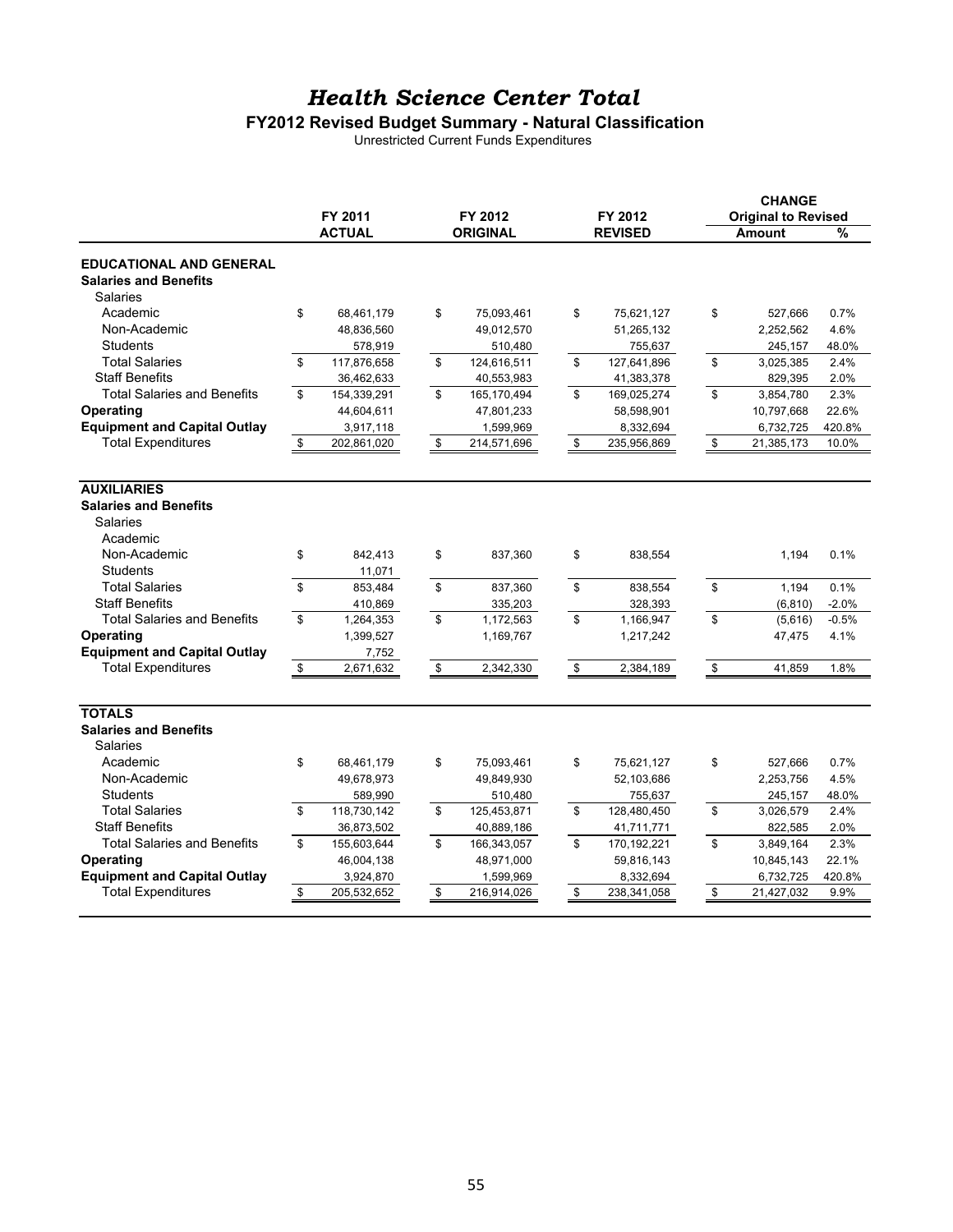#### **Five-Year Budget Summary Comparison**

Current Funds Revenues, Expenditures and Transfers - UNRESTRICTED

|                                           |                          | FY 2008            | FY 2009         |      | FY 2010        |     | FY 2011        | FY 2012           |                      | <b>FIVE-YEAR CHANGE</b> |            |
|-------------------------------------------|--------------------------|--------------------|-----------------|------|----------------|-----|----------------|-------------------|----------------------|-------------------------|------------|
|                                           |                          | <b>ACTUAL</b>      | <b>ACTUAL</b>   |      | <b>ACTUAL</b>  |     | <b>ACTUAL</b>  | <b>REVISED</b>    |                      | <b>Amount</b>           | %          |
| <b>EDUCATIONAL AND GENERAL</b>            |                          |                    |                 |      |                |     |                |                   |                      |                         |            |
| <b>Revenues</b>                           |                          |                    |                 |      |                |     |                |                   |                      |                         |            |
| <b>Tuition &amp; Fees</b>                 | \$                       | 40,446,568 \$      | 44,277,569 \$   |      | 52,117,015 \$  |     | 58,597,517 \$  | 64,860,366 \$     |                      | 24,413,798              | 60.4%      |
| <b>State Appropriations</b>               |                          | 132,544,300        | 126,460,500     |      | 126,435,108    |     | 140,490,365    | 118,310,558       |                      | (14, 233, 742)          | $-10.7%$   |
| Grants & Contracts                        |                          | 50,575,313         | 48,055,998      |      | 25,704,681     |     | 15,937,300     | 16,566,979        |                      | (34,008,334)            | $-67.2%$   |
| Sales & Service                           |                          | 18,800,433         | 18,151,209      |      | 18,703,075     |     | 17,925,588     | 18,617,655        |                      | (182, 778)              | $-1.0%$    |
| <b>Other Sources</b>                      |                          | 2,074,978          | 2,503,652       |      | 3,331,255      |     | 3,073,201      | 4,290,162         |                      | 2,215,184               | 106.8%     |
| <b>Total Revenues</b>                     | \$                       | 244,441,591<br>\$  | 239,448,927     | \$   | 226, 291, 133  | \$  | 236,023,970    | \$<br>222,645,720 | -\$                  | (21, 795, 871)          | $-8.9%$    |
| <b>Expenditures and Transfers</b>         |                          |                    |                 |      |                |     |                |                   |                      |                         |            |
| Instruction                               | \$                       | 140,120,268 \$     | 139,892,817 \$  |      | 110,415,388 \$ |     | 104,695,815 \$ | 122,768,080 \$    |                      | (17, 352, 188)          | $-12.4%$   |
| Research                                  |                          | 7,719,661          | 5,459,147       |      | 7,987,530      |     | 7,945,528      | 11,184,269        |                      | 3,464,608               | 44.9%      |
| <b>Public Service</b>                     |                          | 1,440,230          | 982.582         |      | 31,246         |     | 19,801         | 360,491           |                      | (1,079,739)             | $-75.0%$   |
| Academic Support                          |                          | 36,552,844         | 35,858,600      |      | 31,945,279     |     | 34,402,322     | 36,183,801        |                      | (369, 043)              | $-1.0%$    |
| <b>Student Services</b>                   |                          | 4,079,197          | 3,580,220       |      | 3,835,780      |     | 3,874,165      | 4,751,702         |                      | 672,505                 | 16.5%      |
| <b>Institutional Support</b>              |                          | 15,174,997         | 15,281,425      |      | 15,204,707     |     | 17,166,379     | 24,778,226        |                      | 9,603,229               | 63.3%      |
| Op/Maint Physical Plant                   |                          | 22,356,160         | 23,900,682      |      | 24,268,430     |     | 26,869,395     | 27,454,854        |                      | 5,098,694               | 22.8%      |
| Scholarships/Fellowships                  |                          | 7,008,476          | 6,926,185       |      | 7,729,954      |     | 7,887,615      | 8,475,446         |                      | 1,466,970               | 20.9%      |
| Sub-total Expenditures                    | \$                       | 234,451,833 \$     | 231,881,657     | \$   | 201,418,313    | -\$ | 202,861,020 \$ | 235,956,869       | $\overline{\bullet}$ | 1,505,036               | 0.6%       |
| Mandatory Transfers (In)/Out              |                          | 3,095,332          | 3,252,939       |      | 3,252,124      |     | 3,755,683      | 4,002,385         |                      | 907,053                 | 29.3%      |
| Non Mandatory Transfers (In)/Out          |                          | 3,854,611          | 4,645,814       |      | 14,912,061     |     | 11,882,398     | 9,766,274         |                      | 5,911,663               | 153.4%     |
| <b>Total Expenditures &amp; Transfers</b> | \$                       | 241,401,776<br>-\$ | 239,780,409     | \$   | 219,582,498    | \$  | 218,499,101    | \$<br>249,725,528 | \$                   | 8,323,752               | 3.4%       |
| <b>Fund Balance Addition/(Reduction)</b>  | $\overline{\mathbb{S}}$  | $3,039,815$ \$     | $(331, 483)$ \$ |      | 6.708.635 \$   |     | 17,524,869 \$  | (27,079,808)      |                      |                         |            |
|                                           |                          |                    |                 |      |                |     |                |                   |                      |                         |            |
| <b>AUXILIARIES</b>                        |                          |                    |                 |      |                |     |                |                   |                      |                         |            |
| <b>Revenues</b>                           | \$                       | 4,861,890 \$       | 3,886,300       | -\$  | 3,231,649 \$   |     | 2,929,927 \$   | 2,734,549         | - \$                 | (2, 127, 341)           | $-43.8%$   |
| <b>Expenditures and Transfers</b>         |                          |                    |                 |      |                |     |                |                   |                      |                         |            |
| Expenditures                              |                          | 4,587,716          | 3,767,523       |      | 3,106,344      |     | 2,671,632      | 2,384,189         |                      | (2,203,527)             | $-48.0%$   |
| Mandatory Transfers (In)/Out              |                          | 643,521            | 661,354         |      | 345.867        |     | 345,888        | 350,360           |                      | (293, 161)              | $-45.6%$   |
| Non Mandatory Transfers (In)/Out          |                          | (305, 501)         | (523, 806)      |      | (260, 308)     |     | (129, 331)     |                   |                      | 305,501                 | $-100.0\%$ |
| <b>Total Expenditures &amp; Transfers</b> | $\overline{\mathcal{E}}$ | 4,925,736<br>-\$   | 3.905.071       | \$   | 3.191.903      | \$  | 2,888,189      | \$<br>2.734.549   | s,                   | (2, 191, 187)           | $-44.5%$   |
| <b>Fund Balance Addition/(Reduction)</b>  | $\overline{\mathbb{S}}$  | $(63, 846)$ \$     | $(18, 771)$ \$  |      | $39,746$ \$    |     | 41,738         |                   |                      |                         |            |
| <b>TOTALS</b>                             |                          |                    |                 |      |                |     |                |                   |                      |                         |            |
| Revenues                                  | \$                       | 249,303,481 \$     | 243,335,227     | - \$ | 229,522,782 \$ |     | 238,953,897 \$ | 225,380,269       | - \$                 | (23, 923, 212)          | $-9.6%$    |
| Expenditures                              |                          | 239,039,549        | 235,649,180     |      | 204,524,657    |     | 205,532,652    | 238,341,058       |                      | (698, 491)              | $-0.3%$    |
| <b>Mandatory Transfers</b>                |                          | 3,738,853          | 3,914,293       |      | 3,597,991      |     | 4,101,571      | 4,352,745         |                      | 613,892                 | 16.4%      |
| Non-Mandatory Transfers                   |                          | 3,549,110          | 4,122,008       |      | 14,651,753     |     | 11,753,067     | 9,766,274         |                      | 6,217,164               | 175.2%     |
| <b>Total Expenditures &amp; Transfers</b> | \$                       | 246,327,512 \$     | 243,685,481     | \$   | 222,774,401    | -\$ | 221,387,290 \$ | 252,460,077 \$    |                      | 6,132,565               | 2.5%       |
| <b>Fund Balance Addition/(Reduction)</b>  | $\overline{\mathsf{s}}$  | $2,975,969$ \$     | $(350, 254)$ \$ |      | $6,748,381$ \$ |     | 17,566,607 \$  | (27,079,808)      |                      |                         |            |
|                                           |                          |                    |                 |      |                |     |                |                   |                      |                         |            |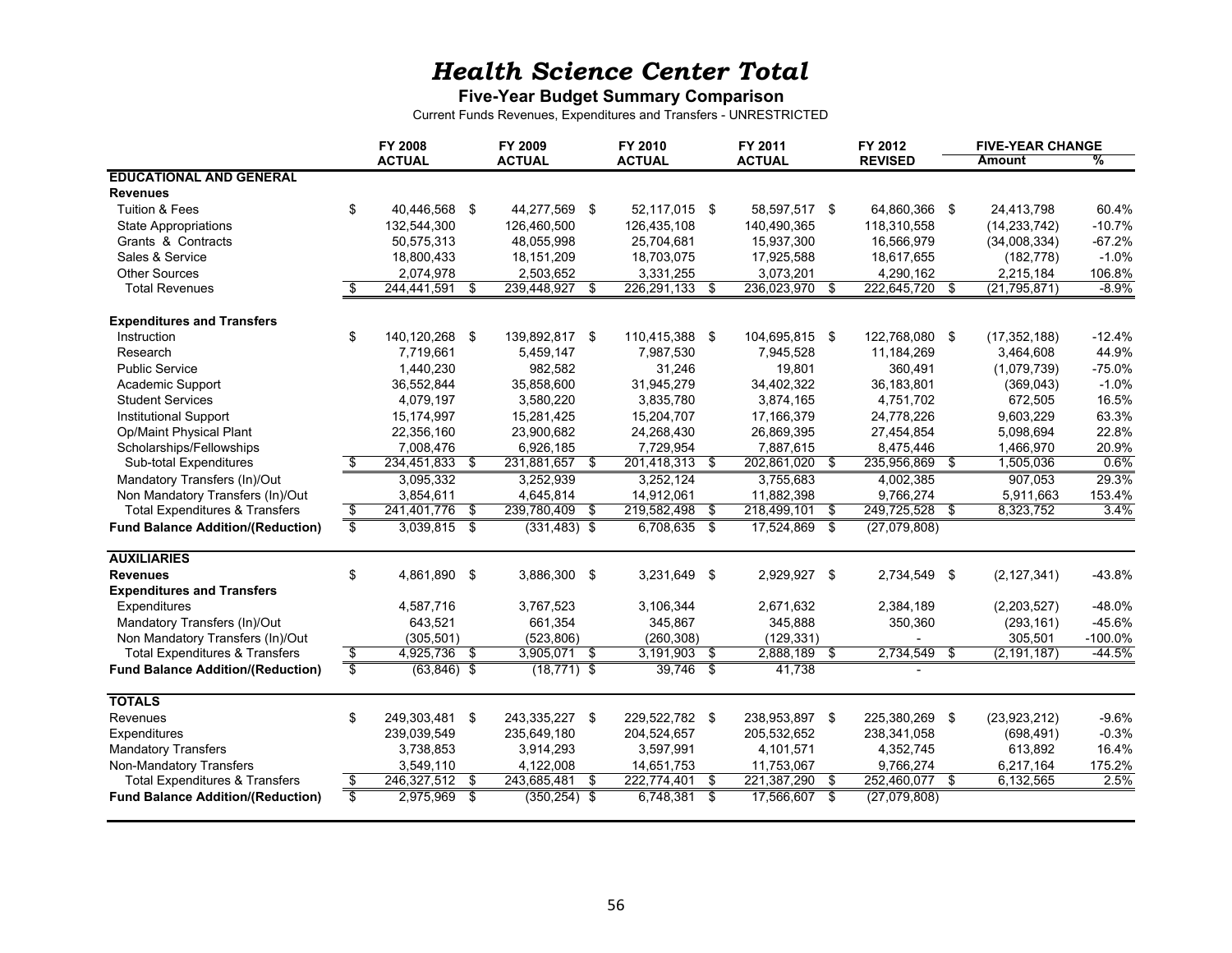#### **Five-Year Budget Summary Comparison**

Current Funds Revenues, Expenditures and Transfers - UNRESTRICTED AND RESTRICTED

|                                            |                                                    | FY 2008        |     | FY 2009        | FY 2010              | FY 2011        |      | FY 2012        |      | <b>FIVE-YEAR CHANGE</b> |           |
|--------------------------------------------|----------------------------------------------------|----------------|-----|----------------|----------------------|----------------|------|----------------|------|-------------------------|-----------|
|                                            |                                                    | <b>ACTUAL</b>  |     | <b>ACTUAL</b>  | <b>ACTUAL</b>        | <b>ACTUAL</b>  |      | <b>REVISED</b> |      | Amount                  | %         |
| <b>EDUCATIONAL AND GENERAL</b>             |                                                    |                |     |                |                      |                |      |                |      |                         |           |
| <b>Revenues</b>                            |                                                    |                |     |                |                      |                |      |                |      |                         |           |
| <b>Tuition &amp; Fees</b>                  | \$                                                 | 40,446,568 \$  |     | 44,277,569 \$  | 52,117,015 \$        | 58,597,519 \$  |      | 64,860,366 \$  |      | 24,413,798              | 60.4%     |
| <b>State Appropriations</b>                |                                                    | 134,183,800    |     | 129,029,000    | 129,328,515          | 143,440,860    |      | 121,304,755    |      | (12,879,045)            | $-9.6%$   |
| <b>Grants &amp; Contracts</b>              |                                                    | 171,081,038    |     | 172,853,870    | 181,658,957          | 192,090,653    |      | 183,690,979    |      | 12,609,941              | 7.4%      |
| Sales & Services                           |                                                    | 18,800,432     |     | 18,151,209     | 18,703,075           | 17,925,588     |      | 18,617,655     |      | (182, 777)              | $-1.0%$   |
| <b>Other Sources</b>                       |                                                    | 23,166,448     |     | 25,868,241     | 21,850,063           | 20,828,978     |      | 22,497,921     |      | (668, 527)              | $-2.9%$   |
| <b>Total Revenues</b>                      | \$                                                 | 387,678,286 \$ |     | 390,179,889    | \$<br>403,657,625 \$ | 432,883,598    | \$   | 410,971,676 \$ |      | 23,293,390              | 6.0%      |
| <b>Expenditures and Transfers</b>          |                                                    |                |     |                |                      |                |      |                |      |                         |           |
| Instruction                                | \$                                                 | 211,479,473 \$ |     | 221.763.879 \$ | 216,874,399 \$       | 228,838,899    | - \$ | 238,668,080 \$ |      | 27,188,607              | 12.9%     |
| Research                                   |                                                    | 58,950,582     |     | 54,760,045     | 62,382,428           | 60,642,120     |      | 62,184,269     |      | 3,233,687               | 5.5%      |
| <b>Public Service</b>                      |                                                    | 11,765,486     |     | 11,210,987     | 9,363,015            | 8,849,199      |      | 9,166,491      |      | (2,598,995)             | $-22.1%$  |
| Academic Support                           |                                                    | 37,571,178     |     | 39,278,733     | 37,314,912           | 41,952,031     |      | 42,489,801     |      | 4,918,623               | 13.1%     |
| <b>Student Services</b>                    |                                                    | 4,080,050      |     | 3,579,670      | 3,835,476            | 3,873,285      |      | 4,751,702      |      | 671,652                 | 16.5%     |
| <b>Institutional Support</b>               |                                                    | 16,291,727     |     | 16,187,219     | 16,674,725           | 18,177,597     |      | 25,792,226     |      | 9,500,499               | 58.3%     |
| Operation & Maintenance of Plant           |                                                    | 22,356,160     |     | 23,900,682     | 24,268,430           | 26,869,395     |      | 27,454,854     |      | 5,098,694               | 22.8%     |
| Scholarships & Fellowships                 |                                                    | 9,580,546      |     | 10,390,313     | 10,817,952           | 11,778,000     |      | 12,775,446     |      | 3,194,900               | 33.3%     |
| Sub-total Expenditures                     | \$                                                 | 372,075,201 \$ |     | 381,071,528 \$ | 381,531,338 \$       | 400,980,526    | \$   | 423,282,869 \$ |      | 51,207,668              | 13.8%     |
| Mandatory Transfers (In)/Out               |                                                    | 3,095,332      |     | 3,252,939      | 3,252,124            | 3,755,683      |      | 4,002,385      |      | 907,053                 | 29.3%     |
| Non-Mandatory Transfers (In)/Out           |                                                    | 3,854,611      |     | 4,645,814      | 14,912,061           | 11,882,398     |      | 9,766,274      |      | 5,911,663               | 153.4%    |
| <b>Total Expenditures and Transfers</b>    | \$                                                 | 379,025,145 \$ |     | 388,970,280    | \$<br>399,695,523 \$ | 416,618,607    | - \$ | 437,051,528 \$ |      | 58,026,383              | 15.3%     |
| <b>Fund Balance Addition / (Reduction)</b> | \$                                                 | 8,653,141      | -\$ | 1,209,608 \$   | 3,962,101 \$         | 16,264,991     | - \$ | (26,079,852)   |      |                         |           |
| <b>AUXILIARIES</b>                         |                                                    |                |     |                |                      |                |      |                |      |                         |           |
| <b>Revenues</b>                            |                                                    |                |     |                |                      |                |      |                |      |                         |           |
|                                            | \$                                                 | 4,861,890 \$   |     | 3,886,300 \$   | 3,231,649 \$         | 2,929,927 \$   |      | 2,734,549 \$   |      | (2, 127, 341)           | $-44.6%$  |
| <b>Expenditures and Transfers</b>          |                                                    |                |     |                |                      |                |      |                |      |                         |           |
| Expenditures                               | \$                                                 | 4.587.716 \$   |     | 3.767.523 \$   | 3,106,344 \$         | 2,671,632 \$   |      | 2,384,189 \$   |      | (2,203,527)             | $-48.0%$  |
| <b>Mandatory Transfers</b>                 |                                                    | 643,521        |     | 661,354        | 345,867              | 345,888        |      | 350,360        |      | (293, 161)              | $-45.6%$  |
| Non-Mandatory Transfers                    |                                                    | (305, 501)     |     | (523, 806)     | (260, 308)           | (129, 331)     |      |                |      | 305,501                 | $-100.0%$ |
| <b>Total Expenditures and Transfers</b>    | $\sqrt[6]{\frac{1}{2}}$<br>$\overline{\mathbf{s}}$ | 4,925,737      | \$  | 3,905,072 \$   | 3,191,903 \$         | 2,888,189      | \$   | 2,734,549      | - \$ | (2, 191, 188)           | $-44.5%$  |
| <b>Fund Balance Addition / (Reduction)</b> |                                                    | $(63, 847)$ \$ |     | $(18, 772)$ \$ | 39,746 \$            | 41,738         | - \$ | $\blacksquare$ |      |                         |           |
| <b>TOTALS</b>                              |                                                    |                |     |                |                      |                |      |                |      |                         |           |
| <b>Revenues</b>                            | \$                                                 | 392,540,176 \$ |     | 394,066,188 \$ | 406,889,273 \$       | 435,813,525 \$ |      | 413.706.225 \$ |      | 21,166,049              | 5.4%      |
| <b>Expenditures and Transfers</b>          |                                                    |                |     |                |                      |                |      |                |      |                         |           |
| Expenditures                               | \$                                                 | 376,662,918 \$ |     | 384,839,051 \$ | 384,637,682 \$       | 403,652,158    | - \$ | 425,667,058 \$ |      | 49,004,140              | 13.0%     |
| <b>Mandatory Transfers</b>                 |                                                    | 3,738,853      |     | 3,914,293      | 3,597,991            | 4,101,571      |      | 4,352,745      |      | 613,892                 | 16.4%     |
| Non-Mandatory Transfers                    |                                                    | 3,549,111      |     | 4,122,008      | 14,651,753           | 11,753,067     |      | 9,766,274      |      | 6,217,163               | 175.2%    |
| <b>Total Expenditures and Transfers</b>    | \$                                                 | 383,950,881    | \$  | 392,875,352    | \$<br>402,887,426 \$ | 419,506,796    | \$   | 439,786,077 \$ |      | 55,835,196              | 14.5%     |
| <b>Fund Balance Addition / (Reduction)</b> | $\overline{\mathcal{S}}$                           | 8,589,294 \$   |     | 1,190,836 \$   | 4,001,847 \$         | 16,306,729 \$  |      | (26,079,852)   |      |                         |           |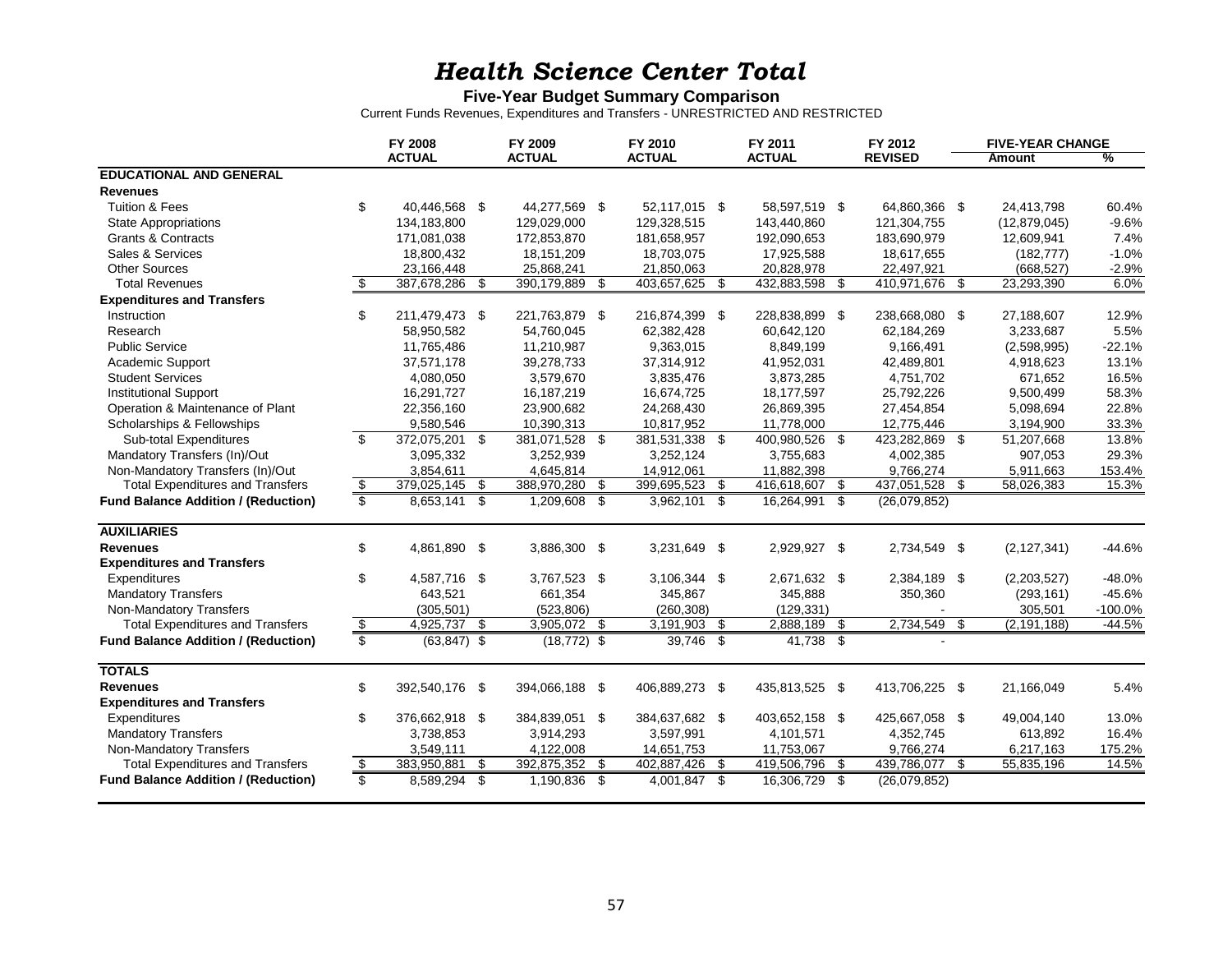**Unrestricted Net Assets**

|                                                       |                          | E&G          |               | <b>AUXILIARIES</b> |                         | <b>TOTAL</b> |
|-------------------------------------------------------|--------------------------|--------------|---------------|--------------------|-------------------------|--------------|
| <b>TOTAL - JUNE 30, 2009</b>                          | $\overline{\mathbf{e}}$  | 29,480,101   | \$            | 20,135             | \$                      | 29,500,236   |
|                                                       |                          |              |               |                    |                         |              |
| <b>FY 2009-10 ACTUAL</b>                              |                          |              |               |                    |                         |              |
|                                                       |                          |              |               |                    |                         |              |
| Revenue                                               | \$                       | 226,291,133  | \$            | 3,231,649          |                         | 229,522,782  |
| Less:                                                 |                          |              |               |                    |                         |              |
| Expenditures                                          | \$                       | 201,418,313  | \$            | 3,106,344          |                         | 204,524,657  |
| Mandatory Transfers (In)/Out                          |                          | 3,252,124    |               | 345,867            |                         | 3,597,991    |
| Non-Mandatory Transfers(In)/Out                       |                          | 14,912,061   |               | (260, 308)         |                         | 14,651,753   |
| <b>Total Expenditures &amp; Transfers</b>             | \$                       | 219,582,498  |               | 3,191,903          |                         | 222,774,401  |
| Net Change                                            | $\overline{\mathcal{S}}$ | 6,708,635    | $\frac{3}{3}$ | 39,746             | $\frac{6}{3}$           | 6,748,381    |
| <b>Unrestricted Net Assets</b>                        |                          |              |               |                    |                         |              |
| Working Capital-Accounts Receivable                   | \$                       | 9,810,588    | \$            | 8,801              |                         | 9,819,389    |
|                                                       |                          |              |               |                    |                         |              |
| <b>Working Capital-Inventories</b>                    |                          |              |               |                    |                         |              |
| <b>Revolving Funds</b>                                |                          | 2,440,690    |               |                    |                         | 2,440,690    |
| Encumbrances                                          |                          | 1,235,251    |               | 14,511             |                         | 1,249,762    |
| Unexpended Gifts                                      |                          |              |               |                    |                         |              |
| Reappropriations                                      |                          | 15,369,004   |               |                    |                         | 15,369,004   |
| Unallocated                                           |                          | 7,333,203    |               | 36,569             |                         | 7,369,772    |
| <b>TOTAL - JUNE 30, 2010</b>                          | $\frac{1}{2}$            | 36,188,736   | $\frac{1}{2}$ | 59,881             | \$                      | 36,248,617   |
| <b>Percent Unallocated of Expend. &amp; Transfers</b> |                          | 3.34%        |               | 1.15%              |                         | 3.31%        |
|                                                       |                          |              |               |                    |                         |              |
|                                                       |                          |              |               |                    |                         |              |
| <b>FY 2010-11 ACTUAL</b>                              |                          |              |               |                    |                         |              |
| Revenue                                               | \$                       | 236,023,970  | \$            | 2,929,927          | \$                      | 238,953,897  |
| Less:                                                 |                          |              |               |                    |                         |              |
| Expenditures                                          | \$                       | 202,861,020  | \$            | 2,671,632          | \$                      | 205,532,652  |
| Mandatory Transfers (In)/Out                          |                          | 3,755,683    |               | 345,888            |                         | 4,101,571    |
| Non-Mandatory Transfers(In)/Out                       |                          | 11,882,398   |               | (129,331)          |                         | 11,753,067   |
| <b>Total Expenditures &amp; Transfers</b>             | \$                       | 218,499,101  | \$            | 2,888,189          | \$                      | 221,387,290  |
| Net Change                                            | \$                       | 17,524,870   | \$            | 41,738             | $\sqrt[6]{\frac{2}{5}}$ | 17,566,608   |
|                                                       |                          |              |               |                    |                         |              |
| <b>Unrestricted Net Assets</b>                        |                          |              |               |                    |                         |              |
| Working Capital-Accounts Receivable                   | \$                       | 4,849,181    | \$            | 11,696             | \$                      | 4,860,877    |
| <b>Working Capital-Inventories</b>                    |                          | 514,050      |               |                    |                         | 514,050      |
| <b>Revolving Funds</b>                                |                          | 2,768,684    |               |                    |                         | 2,768,684    |
| Encumbrances                                          |                          | 2,298,036    |               | 64,745             |                         | 2,362,781    |
| <b>Unexpended Gifts</b>                               |                          |              |               |                    |                         |              |
| Reappropriations                                      |                          | 33,425,947   |               |                    |                         | 33,425,947   |
| Unallocated                                           |                          | 9,857,708    |               | 25,178             |                         | 9,882,885    |
|                                                       |                          |              |               |                    |                         |              |
| <b>ESTIMATED TOTAL - JUNE 30, 2011</b>                | \$                       | 53,713,606   | \$            | 101,619            | \$                      | 53,815,225   |
| <b>Percent Unallocated of Expend. &amp; Transfers</b> |                          | 4.51%        |               | 0.87%              |                         | 4.46%        |
|                                                       |                          |              |               |                    |                         |              |
| FY 2011-12 REVISED BUDGET                             |                          |              |               |                    |                         |              |
| Revenue                                               | \$                       | 222,645,720  | \$            | 2,734,549          | \$                      | 225,380,269  |
| Less:                                                 |                          |              |               |                    |                         |              |
| Expenditures                                          | \$                       | 235,956,869  | \$            | 2,384,189          | \$                      | 238,341,058  |
| Mandatory Transfers (In)/Out                          |                          | 4,002,385    |               | 350,360            |                         | 4,352,745    |
| Non-Mandatory Transfers(In)/Out                       |                          |              |               |                    |                         |              |
|                                                       |                          | 9,766,274    |               |                    |                         | 9,766,274    |
| <b>Total Expenditures &amp; Transfers</b>             | \$                       | 249,725,528  | \$            | 2,734,549          | $\boldsymbol{\theta}$   | 252,460,077  |
| Net Change                                            | \$                       | (27,079,808) | \$            |                    | \$                      | (27,079,808) |
| <b>Unrestricted Net Assets</b>                        |                          |              |               |                    |                         |              |
| Working Capital-Accounts Receivable                   | \$                       | 4,849,181    | \$            | 11,696             | \$                      | 4,860,877    |
| <b>Working Capital-Inventories</b>                    |                          | 514,050      |               |                    |                         | 514,050      |
| <b>Revolving Funds</b>                                |                          | 2,768,684    |               |                    |                         | 2,768,684    |
| Encumbrances                                          |                          |              |               | 64,745             |                         |              |
|                                                       |                          | 2,298,036    |               |                    |                         | 2,362,781    |
| <b>Unexpended Gifts</b>                               |                          |              |               |                    |                         |              |
| Reappropriations                                      |                          | 4,900,000    |               |                    |                         | 4,900,000    |
| Unallocated                                           |                          | 11,303,847   |               | 25,178             |                         | 11,329,025   |
| <b>ESTIMATED TOTAL - NOVEMBER 1, 2011</b>             | \$                       | 26,633,798   | \$            | 101,619            | $\frac{1}{2}$           | 26,735,417   |
| <b>Percent Unallocated of Expend. &amp; Transfers</b> |                          | 4.53%        |               | 0.92%              |                         | 4.49%        |
|                                                       |                          |              |               |                    |                         |              |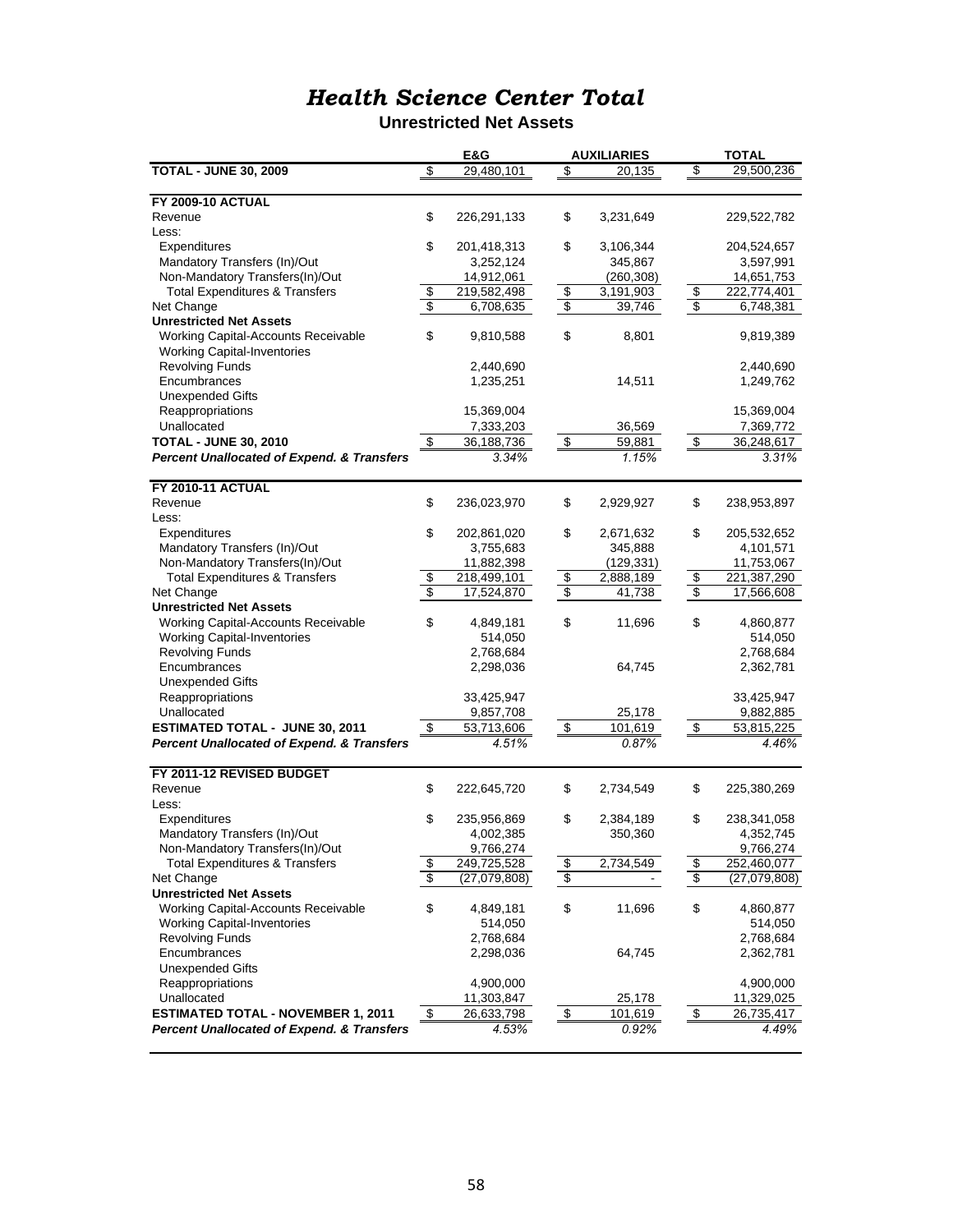### *Health Science Center - Memphis Other Spec.Units*

**FY 2012 Revised Budget Summary**

Unrestricted Current Funds Revenue, Expenditures, and Transfers

|                                           |                         |                          |                            |                         |                           | <b>CHANGE</b><br><b>Original To Revised</b> |           |
|-------------------------------------------|-------------------------|--------------------------|----------------------------|-------------------------|---------------------------|---------------------------------------------|-----------|
|                                           |                         | FY 2011<br><b>ACTUAL</b> | FY 2012<br><b>ORIGINAL</b> |                         | FY 2012<br><b>REVISED</b> | Amount                                      | %         |
| <b>EDUCATION AND GENERAL</b>              |                         |                          |                            |                         |                           |                                             |           |
| <b>Revenues</b>                           |                         |                          |                            |                         |                           |                                             |           |
| <b>Tuition &amp; Fees</b>                 | \$                      | 40,946,925               | \$<br>43,332,538           | \$                      | 43,344,766 \$             | 12,228                                      | 0.0%      |
| <b>State Appropriations</b>               |                         | 77,546,026               | 64,525,035                 |                         | 64,830,417                | 305,382                                     | 0.5%      |
| Grants & Contracts                        |                         | 16, 167, 704             | 12,944,113                 |                         | 12,944,113                |                                             | $0.0\%$   |
| Sales & Service                           |                         | 7,385,051                | 7,448,450                  |                         | 7,540,635                 | 92,185                                      | 1.2%      |
| <b>Other Sources</b>                      |                         | 2,615,112                | 3,726,488                  |                         | 3,740,162                 | 13,674                                      | 0.4%      |
| <b>Total Revenues</b>                     | \$                      | 144,660,819              | \$<br>131,976,624          | \$                      | 132,400,093               | \$<br>423,469                               | 0.3%      |
| <b>Expenditures and Transfers</b>         |                         |                          |                            |                         |                           |                                             |           |
| Instruction                               | \$                      | 38,761,223               | \$<br>45,804,373           | \$                      | 46,508,053                | \$<br>703,680                               | 1.5%      |
| Research                                  |                         | 5,276,307                | 7,312,063                  |                         | 7,425,967                 | 113,904                                     | 1.6%      |
| <b>Public Service</b>                     |                         |                          | 344,400                    |                         | 344,400                   | $\overline{\phantom{0}}$                    | 0.0%      |
| Academic Support                          |                         | 29,351,698               | 27,956,650                 |                         | 30,154,888                | 2,198,238                                   | 7.9%      |
| <b>Student Services</b>                   |                         | 3,444,538                | 3,201,806                  |                         | 3,605,890                 | 404,084                                     | 12.6%     |
| <b>Institutional Support</b>              |                         | 16,176,801               | 19,965,403                 |                         | 23,024,954                | 3,059,551                                   | 15.3%     |
| Operation & Maintenance of Plant          |                         | 26,267,623               | 23,769,469                 |                         | 26,720,139                | 2,950,670                                   | 12.4%     |
| Scholarships & Fellowships                |                         | 6,388,523                | 6,334,446                  |                         | 6,631,536                 | 297,090                                     | 4.7%      |
| Sub-total Expenditures                    | \$                      | 125,666,713              | \$<br>134,688,610          | \$                      | 144,415,827               | \$<br>9,727,217                             | 7.2%      |
| Mandatory Transfers (In)/Out              |                         | 3,655,351                | 3,922,943                  |                         | 3,922,943                 |                                             | 0.0%      |
| Non-Mandatory Transfers (In)/Out          |                         | (825, 934)               | (6,634,929)                |                         | 9,846,041                 | 16,480,970                                  | $-248.4%$ |
| <b>Total Expenditures &amp; Transfers</b> | \$                      | 128,496,130              | \$<br>131,976,624          | \$                      | 158,184,811               | \$<br>26,208,187                            | 19.9%     |
| Fund Balance Addition / (Reduction)       |                         | 16,164,689               |                            |                         | (25, 784, 718)            | (25, 784, 718)                              |           |
| <b>AUXILIARIES</b>                        |                         |                          |                            |                         |                           |                                             |           |
| <b>Revenues</b>                           | \$                      | 2,929,927                | \$<br>2,692,690            | \$                      | 2,734,549                 | \$<br>41,859                                | 1.6%      |
| <b>Expenditures and Transfers</b>         |                         |                          |                            |                         |                           |                                             |           |
| Expenditures                              | \$                      | 2,671,632                | \$<br>2,342,330            | \$                      | 2,384,189                 | \$<br>41,859                                | 1.8%      |
| <b>Mandatory Transfers</b>                |                         | 345,888                  | 350,360                    |                         | 350,360                   | $\overline{a}$                              | 0.0%      |
| Non Mandatory Transfers                   |                         | (129, 331)               |                            |                         |                           |                                             | <b>NA</b> |
| <b>Total Expenditures &amp; Transfers</b> | $\overline{\mathbf{e}}$ | 2,888,189                | \$<br>2,692,690            | \$                      | 2,734,549                 | \$<br>41,859                                | 1.6%      |
| Fund Balance Addition / (Reduction)       |                         | 41,738                   |                            |                         |                           |                                             |           |
| <b>TOTALS</b>                             |                         |                          |                            |                         |                           |                                             |           |
| <b>Revenues</b>                           | \$                      | 147,590,746              | \$<br>134,669,314          | - \$                    | 135, 134, 642             | \$<br>465,328                               | 0.3%      |
| <b>Expenditures and Transfers</b>         |                         |                          |                            |                         |                           |                                             |           |
| Expenditures                              | \$                      | 128,338,345              | \$<br>137,030,940          | \$                      | 146,800,016 \$            | 9,769,076                                   | 7.1%      |
| <b>Mandatory Transfers</b>                |                         | 4,001,239                | 4,273,303                  |                         | 4,273,303                 |                                             | 0.0%      |
| Non Mandatory Transfers                   |                         | (955, 265)               | (6,634,929)                |                         | 9,846,041                 | 16,480,970                                  | $-248.4%$ |
| <b>Total Expenditures &amp; Transfers</b> | \$                      | 131,384,319              | \$<br>134,669,314          | \$                      | 160,919,360               | \$<br>26,250,046                            | 19.5%     |
| <b>Fund Balance Addition / Reduction</b>  | s.                      | 16,206,427               | \$<br>$\blacksquare$       | $\overline{\mathbb{S}}$ | $(25,784,718)$ \$         | (25, 784, 718)                              |           |
|                                           |                         |                          |                            |                         |                           |                                             |           |

Note: E&G transfers include the difference between COMU revenues and expenditures, since COMU does not have a fund balance.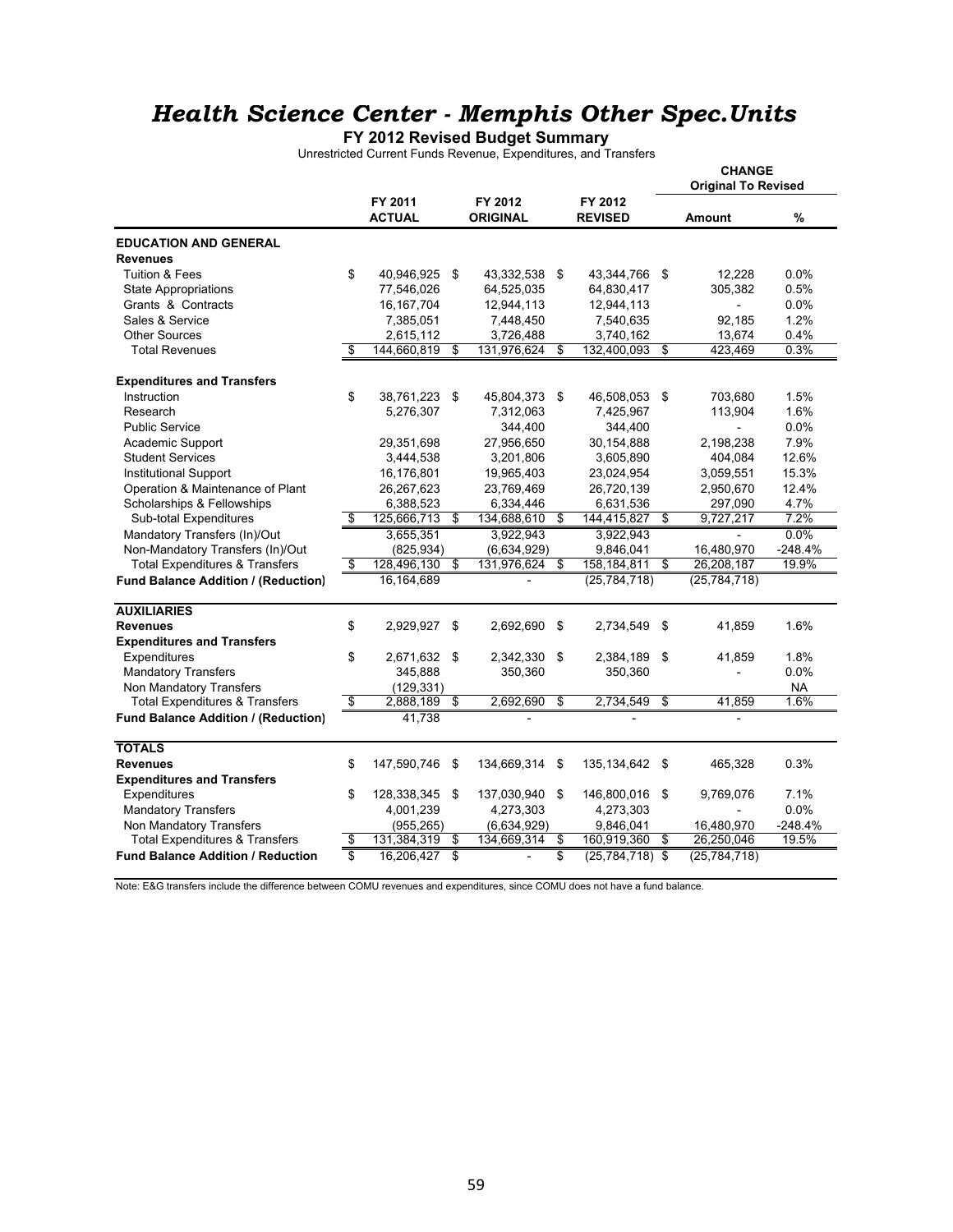### *Health Science Center - Memphis Other Specialized Units*

**FY 2012 Revised Budget Summary**

Auxiliary Enterprises Funds Revenues, Expenditures and Transfers

| FY 2011<br>FY 2012<br>FY 2012<br><b>Original to Revised</b><br><b>ACTUAL</b><br><b>ORIGINAL</b><br><b>REVISED</b><br><b>Amount</b><br><b>HOUSING</b><br><b>Revenues</b><br>\$<br>\$<br>\$<br>\$<br>364,686<br>11,000<br>11,000<br><b>Expenditures and Transfers</b><br>\$<br>407,117<br>\$<br>47,618<br>\$<br>47,618<br>\$<br>Expenditures<br><b>Mandatory Transfers</b><br>102,107<br>Non-Mandatory Transfers<br>$\frac{1}{2}$<br>509,224<br>$\frac{1}{2}$<br>47,618<br>$\frac{1}{2}$<br>47,618<br>$\frac{6}{3}$<br><b>Total Expenditures and Transfers</b><br>$\blacksquare$<br>\$<br>$\overline{\mathbb{S}}$<br>\$<br>(144, 538)<br>(36, 618)<br>(36, 618)<br><b>Fund Balance Addition/(Reduction)</b><br><b>FOOD SERVICE</b><br>\$<br>\$<br>251,161<br>\$<br>998<br>74,412<br>\$<br>252.159<br><b>Revenues</b><br><b>Expenditures and Transfers</b><br>\$<br>\$<br>\$<br>\$<br>Expenditures<br>324,218<br>252,231<br>253,229<br>998<br><b>Mandatory Transfers</b><br>Non-Mandatory Transfers<br>\$<br>324,218<br>252,231<br>253,229<br><b>Total Expenditures and Transfers</b><br>\$<br>\$<br>\$<br>998<br>$\overline{\mathcal{S}}$<br>$\overline{\$}$<br>$\overline{\mathbf{s}}$<br>\$<br>(249, 806)<br>(1,070)<br>(1,070)<br><b>Fund Balance Addition/(Reduction)</b><br><b>BOOKSTORES</b><br>\$<br>\$<br>\$<br><b>Revenues</b><br>58,233<br>51,000<br>\$<br>51,000<br>L,<br><b>Expenditures and Transfers</b><br>\$<br>\$<br>22,610<br>\$<br>22,610<br>\$<br>Expenditures<br>29,489<br><b>Mandatory Transfers</b><br>Non-Mandatory Transfers<br><b>Total Expenditures and Transfers</b><br>$\frac{6}{3}$<br>29,489<br>22,610<br>22,610<br>$\frac{1}{2}$<br>$\frac{3}{3}$<br>$\frac{1}{2}$<br>$\blacksquare$<br>\$<br>28,744<br>28,390<br>\$<br>28,390<br><b>Fund Balance Addition/(Reduction)</b><br><b>PARKING</b><br>\$<br><b>Revenues</b><br>\$<br>1,287,068<br>\$<br>1,250,000<br>\$<br>1,261,318<br>11,318<br><b>Expenditures and Transfers</b><br>Expenditures<br>\$<br>761,377<br>\$<br>899,640<br>\$<br>910,958<br>\$<br>11,318<br><b>Mandatory Transfers</b><br>243,781<br>350,360<br>350,360<br>Non-Mandatory Transfers<br><b>Total Expenditures and Transfers</b><br>$\frac{1}{3}$<br>1,250,000<br>1,261,318<br>11,318<br>1,005,158<br>\$<br>$\frac{3}{2}$<br>\$<br><b>Fund Balance Addition/(Reduction)</b><br>281,910<br><b>OTHER</b><br>1,129,529<br>1,159,072<br>\$<br>2.6%<br>\$<br>1,145,528<br>\$<br>\$<br>29,543<br><b>Revenues</b><br><b>Expenditures and Transfers</b><br>\$<br>Expenditures<br>1,149,431<br>\$<br>1,120,231<br>\$<br>1,149,774<br>29,543<br>2.6%<br>\$<br><b>Mandatory Transfers</b><br>Non-Mandatory Transfers<br>(129, 331)<br>1,120,231<br>\$<br>1,149,774<br>\$<br>29,543<br><b>Total Expenditures and Transfers</b><br>\$<br>1,020,100<br>\$<br><b>Fund Balance Addition/(Reduction)</b><br>\$<br>125,428<br>\$<br>9,298<br>\$<br>9,298<br>\$<br><b>TOTAL</b><br>2,692,690<br>\$<br>41,859<br><b>Revenues</b><br>\$<br>2,929,927<br>\$<br>2,734,549<br>\$ |  |  |  |  | <b>CHANGE</b> |         |
|-------------------------------------------------------------------------------------------------------------------------------------------------------------------------------------------------------------------------------------------------------------------------------------------------------------------------------------------------------------------------------------------------------------------------------------------------------------------------------------------------------------------------------------------------------------------------------------------------------------------------------------------------------------------------------------------------------------------------------------------------------------------------------------------------------------------------------------------------------------------------------------------------------------------------------------------------------------------------------------------------------------------------------------------------------------------------------------------------------------------------------------------------------------------------------------------------------------------------------------------------------------------------------------------------------------------------------------------------------------------------------------------------------------------------------------------------------------------------------------------------------------------------------------------------------------------------------------------------------------------------------------------------------------------------------------------------------------------------------------------------------------------------------------------------------------------------------------------------------------------------------------------------------------------------------------------------------------------------------------------------------------------------------------------------------------------------------------------------------------------------------------------------------------------------------------------------------------------------------------------------------------------------------------------------------------------------------------------------------------------------------------------------------------------------------------------------------------------------------------------------------------------------------------------------------------------------------------------------------------------------------------------------------------------------------------------------------------------------------------------------------------------------------------------------------------------------------------------------------------------------------------------------------------------------------------------------------------------------------------------------------------|--|--|--|--|---------------|---------|
|                                                                                                                                                                                                                                                                                                                                                                                                                                                                                                                                                                                                                                                                                                                                                                                                                                                                                                                                                                                                                                                                                                                                                                                                                                                                                                                                                                                                                                                                                                                                                                                                                                                                                                                                                                                                                                                                                                                                                                                                                                                                                                                                                                                                                                                                                                                                                                                                                                                                                                                                                                                                                                                                                                                                                                                                                                                                                                                                                                                                             |  |  |  |  |               |         |
|                                                                                                                                                                                                                                                                                                                                                                                                                                                                                                                                                                                                                                                                                                                                                                                                                                                                                                                                                                                                                                                                                                                                                                                                                                                                                                                                                                                                                                                                                                                                                                                                                                                                                                                                                                                                                                                                                                                                                                                                                                                                                                                                                                                                                                                                                                                                                                                                                                                                                                                                                                                                                                                                                                                                                                                                                                                                                                                                                                                                             |  |  |  |  |               | %       |
|                                                                                                                                                                                                                                                                                                                                                                                                                                                                                                                                                                                                                                                                                                                                                                                                                                                                                                                                                                                                                                                                                                                                                                                                                                                                                                                                                                                                                                                                                                                                                                                                                                                                                                                                                                                                                                                                                                                                                                                                                                                                                                                                                                                                                                                                                                                                                                                                                                                                                                                                                                                                                                                                                                                                                                                                                                                                                                                                                                                                             |  |  |  |  |               |         |
|                                                                                                                                                                                                                                                                                                                                                                                                                                                                                                                                                                                                                                                                                                                                                                                                                                                                                                                                                                                                                                                                                                                                                                                                                                                                                                                                                                                                                                                                                                                                                                                                                                                                                                                                                                                                                                                                                                                                                                                                                                                                                                                                                                                                                                                                                                                                                                                                                                                                                                                                                                                                                                                                                                                                                                                                                                                                                                                                                                                                             |  |  |  |  |               | 0.0%    |
|                                                                                                                                                                                                                                                                                                                                                                                                                                                                                                                                                                                                                                                                                                                                                                                                                                                                                                                                                                                                                                                                                                                                                                                                                                                                                                                                                                                                                                                                                                                                                                                                                                                                                                                                                                                                                                                                                                                                                                                                                                                                                                                                                                                                                                                                                                                                                                                                                                                                                                                                                                                                                                                                                                                                                                                                                                                                                                                                                                                                             |  |  |  |  |               |         |
|                                                                                                                                                                                                                                                                                                                                                                                                                                                                                                                                                                                                                                                                                                                                                                                                                                                                                                                                                                                                                                                                                                                                                                                                                                                                                                                                                                                                                                                                                                                                                                                                                                                                                                                                                                                                                                                                                                                                                                                                                                                                                                                                                                                                                                                                                                                                                                                                                                                                                                                                                                                                                                                                                                                                                                                                                                                                                                                                                                                                             |  |  |  |  |               | 0.0%    |
|                                                                                                                                                                                                                                                                                                                                                                                                                                                                                                                                                                                                                                                                                                                                                                                                                                                                                                                                                                                                                                                                                                                                                                                                                                                                                                                                                                                                                                                                                                                                                                                                                                                                                                                                                                                                                                                                                                                                                                                                                                                                                                                                                                                                                                                                                                                                                                                                                                                                                                                                                                                                                                                                                                                                                                                                                                                                                                                                                                                                             |  |  |  |  |               |         |
|                                                                                                                                                                                                                                                                                                                                                                                                                                                                                                                                                                                                                                                                                                                                                                                                                                                                                                                                                                                                                                                                                                                                                                                                                                                                                                                                                                                                                                                                                                                                                                                                                                                                                                                                                                                                                                                                                                                                                                                                                                                                                                                                                                                                                                                                                                                                                                                                                                                                                                                                                                                                                                                                                                                                                                                                                                                                                                                                                                                                             |  |  |  |  |               |         |
|                                                                                                                                                                                                                                                                                                                                                                                                                                                                                                                                                                                                                                                                                                                                                                                                                                                                                                                                                                                                                                                                                                                                                                                                                                                                                                                                                                                                                                                                                                                                                                                                                                                                                                                                                                                                                                                                                                                                                                                                                                                                                                                                                                                                                                                                                                                                                                                                                                                                                                                                                                                                                                                                                                                                                                                                                                                                                                                                                                                                             |  |  |  |  |               | 0.0%    |
|                                                                                                                                                                                                                                                                                                                                                                                                                                                                                                                                                                                                                                                                                                                                                                                                                                                                                                                                                                                                                                                                                                                                                                                                                                                                                                                                                                                                                                                                                                                                                                                                                                                                                                                                                                                                                                                                                                                                                                                                                                                                                                                                                                                                                                                                                                                                                                                                                                                                                                                                                                                                                                                                                                                                                                                                                                                                                                                                                                                                             |  |  |  |  |               |         |
|                                                                                                                                                                                                                                                                                                                                                                                                                                                                                                                                                                                                                                                                                                                                                                                                                                                                                                                                                                                                                                                                                                                                                                                                                                                                                                                                                                                                                                                                                                                                                                                                                                                                                                                                                                                                                                                                                                                                                                                                                                                                                                                                                                                                                                                                                                                                                                                                                                                                                                                                                                                                                                                                                                                                                                                                                                                                                                                                                                                                             |  |  |  |  |               |         |
|                                                                                                                                                                                                                                                                                                                                                                                                                                                                                                                                                                                                                                                                                                                                                                                                                                                                                                                                                                                                                                                                                                                                                                                                                                                                                                                                                                                                                                                                                                                                                                                                                                                                                                                                                                                                                                                                                                                                                                                                                                                                                                                                                                                                                                                                                                                                                                                                                                                                                                                                                                                                                                                                                                                                                                                                                                                                                                                                                                                                             |  |  |  |  |               | 0.4%    |
|                                                                                                                                                                                                                                                                                                                                                                                                                                                                                                                                                                                                                                                                                                                                                                                                                                                                                                                                                                                                                                                                                                                                                                                                                                                                                                                                                                                                                                                                                                                                                                                                                                                                                                                                                                                                                                                                                                                                                                                                                                                                                                                                                                                                                                                                                                                                                                                                                                                                                                                                                                                                                                                                                                                                                                                                                                                                                                                                                                                                             |  |  |  |  |               |         |
|                                                                                                                                                                                                                                                                                                                                                                                                                                                                                                                                                                                                                                                                                                                                                                                                                                                                                                                                                                                                                                                                                                                                                                                                                                                                                                                                                                                                                                                                                                                                                                                                                                                                                                                                                                                                                                                                                                                                                                                                                                                                                                                                                                                                                                                                                                                                                                                                                                                                                                                                                                                                                                                                                                                                                                                                                                                                                                                                                                                                             |  |  |  |  |               | 0.4%    |
|                                                                                                                                                                                                                                                                                                                                                                                                                                                                                                                                                                                                                                                                                                                                                                                                                                                                                                                                                                                                                                                                                                                                                                                                                                                                                                                                                                                                                                                                                                                                                                                                                                                                                                                                                                                                                                                                                                                                                                                                                                                                                                                                                                                                                                                                                                                                                                                                                                                                                                                                                                                                                                                                                                                                                                                                                                                                                                                                                                                                             |  |  |  |  |               |         |
|                                                                                                                                                                                                                                                                                                                                                                                                                                                                                                                                                                                                                                                                                                                                                                                                                                                                                                                                                                                                                                                                                                                                                                                                                                                                                                                                                                                                                                                                                                                                                                                                                                                                                                                                                                                                                                                                                                                                                                                                                                                                                                                                                                                                                                                                                                                                                                                                                                                                                                                                                                                                                                                                                                                                                                                                                                                                                                                                                                                                             |  |  |  |  |               |         |
|                                                                                                                                                                                                                                                                                                                                                                                                                                                                                                                                                                                                                                                                                                                                                                                                                                                                                                                                                                                                                                                                                                                                                                                                                                                                                                                                                                                                                                                                                                                                                                                                                                                                                                                                                                                                                                                                                                                                                                                                                                                                                                                                                                                                                                                                                                                                                                                                                                                                                                                                                                                                                                                                                                                                                                                                                                                                                                                                                                                                             |  |  |  |  |               | 0.4%    |
|                                                                                                                                                                                                                                                                                                                                                                                                                                                                                                                                                                                                                                                                                                                                                                                                                                                                                                                                                                                                                                                                                                                                                                                                                                                                                                                                                                                                                                                                                                                                                                                                                                                                                                                                                                                                                                                                                                                                                                                                                                                                                                                                                                                                                                                                                                                                                                                                                                                                                                                                                                                                                                                                                                                                                                                                                                                                                                                                                                                                             |  |  |  |  |               |         |
|                                                                                                                                                                                                                                                                                                                                                                                                                                                                                                                                                                                                                                                                                                                                                                                                                                                                                                                                                                                                                                                                                                                                                                                                                                                                                                                                                                                                                                                                                                                                                                                                                                                                                                                                                                                                                                                                                                                                                                                                                                                                                                                                                                                                                                                                                                                                                                                                                                                                                                                                                                                                                                                                                                                                                                                                                                                                                                                                                                                                             |  |  |  |  |               |         |
|                                                                                                                                                                                                                                                                                                                                                                                                                                                                                                                                                                                                                                                                                                                                                                                                                                                                                                                                                                                                                                                                                                                                                                                                                                                                                                                                                                                                                                                                                                                                                                                                                                                                                                                                                                                                                                                                                                                                                                                                                                                                                                                                                                                                                                                                                                                                                                                                                                                                                                                                                                                                                                                                                                                                                                                                                                                                                                                                                                                                             |  |  |  |  |               | 0.0%    |
|                                                                                                                                                                                                                                                                                                                                                                                                                                                                                                                                                                                                                                                                                                                                                                                                                                                                                                                                                                                                                                                                                                                                                                                                                                                                                                                                                                                                                                                                                                                                                                                                                                                                                                                                                                                                                                                                                                                                                                                                                                                                                                                                                                                                                                                                                                                                                                                                                                                                                                                                                                                                                                                                                                                                                                                                                                                                                                                                                                                                             |  |  |  |  |               |         |
|                                                                                                                                                                                                                                                                                                                                                                                                                                                                                                                                                                                                                                                                                                                                                                                                                                                                                                                                                                                                                                                                                                                                                                                                                                                                                                                                                                                                                                                                                                                                                                                                                                                                                                                                                                                                                                                                                                                                                                                                                                                                                                                                                                                                                                                                                                                                                                                                                                                                                                                                                                                                                                                                                                                                                                                                                                                                                                                                                                                                             |  |  |  |  |               | 0.0%    |
|                                                                                                                                                                                                                                                                                                                                                                                                                                                                                                                                                                                                                                                                                                                                                                                                                                                                                                                                                                                                                                                                                                                                                                                                                                                                                                                                                                                                                                                                                                                                                                                                                                                                                                                                                                                                                                                                                                                                                                                                                                                                                                                                                                                                                                                                                                                                                                                                                                                                                                                                                                                                                                                                                                                                                                                                                                                                                                                                                                                                             |  |  |  |  |               |         |
|                                                                                                                                                                                                                                                                                                                                                                                                                                                                                                                                                                                                                                                                                                                                                                                                                                                                                                                                                                                                                                                                                                                                                                                                                                                                                                                                                                                                                                                                                                                                                                                                                                                                                                                                                                                                                                                                                                                                                                                                                                                                                                                                                                                                                                                                                                                                                                                                                                                                                                                                                                                                                                                                                                                                                                                                                                                                                                                                                                                                             |  |  |  |  |               |         |
|                                                                                                                                                                                                                                                                                                                                                                                                                                                                                                                                                                                                                                                                                                                                                                                                                                                                                                                                                                                                                                                                                                                                                                                                                                                                                                                                                                                                                                                                                                                                                                                                                                                                                                                                                                                                                                                                                                                                                                                                                                                                                                                                                                                                                                                                                                                                                                                                                                                                                                                                                                                                                                                                                                                                                                                                                                                                                                                                                                                                             |  |  |  |  |               | 0.0%    |
|                                                                                                                                                                                                                                                                                                                                                                                                                                                                                                                                                                                                                                                                                                                                                                                                                                                                                                                                                                                                                                                                                                                                                                                                                                                                                                                                                                                                                                                                                                                                                                                                                                                                                                                                                                                                                                                                                                                                                                                                                                                                                                                                                                                                                                                                                                                                                                                                                                                                                                                                                                                                                                                                                                                                                                                                                                                                                                                                                                                                             |  |  |  |  |               |         |
|                                                                                                                                                                                                                                                                                                                                                                                                                                                                                                                                                                                                                                                                                                                                                                                                                                                                                                                                                                                                                                                                                                                                                                                                                                                                                                                                                                                                                                                                                                                                                                                                                                                                                                                                                                                                                                                                                                                                                                                                                                                                                                                                                                                                                                                                                                                                                                                                                                                                                                                                                                                                                                                                                                                                                                                                                                                                                                                                                                                                             |  |  |  |  |               |         |
|                                                                                                                                                                                                                                                                                                                                                                                                                                                                                                                                                                                                                                                                                                                                                                                                                                                                                                                                                                                                                                                                                                                                                                                                                                                                                                                                                                                                                                                                                                                                                                                                                                                                                                                                                                                                                                                                                                                                                                                                                                                                                                                                                                                                                                                                                                                                                                                                                                                                                                                                                                                                                                                                                                                                                                                                                                                                                                                                                                                                             |  |  |  |  |               | 0.9%    |
|                                                                                                                                                                                                                                                                                                                                                                                                                                                                                                                                                                                                                                                                                                                                                                                                                                                                                                                                                                                                                                                                                                                                                                                                                                                                                                                                                                                                                                                                                                                                                                                                                                                                                                                                                                                                                                                                                                                                                                                                                                                                                                                                                                                                                                                                                                                                                                                                                                                                                                                                                                                                                                                                                                                                                                                                                                                                                                                                                                                                             |  |  |  |  |               |         |
|                                                                                                                                                                                                                                                                                                                                                                                                                                                                                                                                                                                                                                                                                                                                                                                                                                                                                                                                                                                                                                                                                                                                                                                                                                                                                                                                                                                                                                                                                                                                                                                                                                                                                                                                                                                                                                                                                                                                                                                                                                                                                                                                                                                                                                                                                                                                                                                                                                                                                                                                                                                                                                                                                                                                                                                                                                                                                                                                                                                                             |  |  |  |  |               | 1.3%    |
|                                                                                                                                                                                                                                                                                                                                                                                                                                                                                                                                                                                                                                                                                                                                                                                                                                                                                                                                                                                                                                                                                                                                                                                                                                                                                                                                                                                                                                                                                                                                                                                                                                                                                                                                                                                                                                                                                                                                                                                                                                                                                                                                                                                                                                                                                                                                                                                                                                                                                                                                                                                                                                                                                                                                                                                                                                                                                                                                                                                                             |  |  |  |  |               | 0.0%    |
|                                                                                                                                                                                                                                                                                                                                                                                                                                                                                                                                                                                                                                                                                                                                                                                                                                                                                                                                                                                                                                                                                                                                                                                                                                                                                                                                                                                                                                                                                                                                                                                                                                                                                                                                                                                                                                                                                                                                                                                                                                                                                                                                                                                                                                                                                                                                                                                                                                                                                                                                                                                                                                                                                                                                                                                                                                                                                                                                                                                                             |  |  |  |  |               |         |
|                                                                                                                                                                                                                                                                                                                                                                                                                                                                                                                                                                                                                                                                                                                                                                                                                                                                                                                                                                                                                                                                                                                                                                                                                                                                                                                                                                                                                                                                                                                                                                                                                                                                                                                                                                                                                                                                                                                                                                                                                                                                                                                                                                                                                                                                                                                                                                                                                                                                                                                                                                                                                                                                                                                                                                                                                                                                                                                                                                                                             |  |  |  |  |               | 0.9%    |
|                                                                                                                                                                                                                                                                                                                                                                                                                                                                                                                                                                                                                                                                                                                                                                                                                                                                                                                                                                                                                                                                                                                                                                                                                                                                                                                                                                                                                                                                                                                                                                                                                                                                                                                                                                                                                                                                                                                                                                                                                                                                                                                                                                                                                                                                                                                                                                                                                                                                                                                                                                                                                                                                                                                                                                                                                                                                                                                                                                                                             |  |  |  |  |               |         |
|                                                                                                                                                                                                                                                                                                                                                                                                                                                                                                                                                                                                                                                                                                                                                                                                                                                                                                                                                                                                                                                                                                                                                                                                                                                                                                                                                                                                                                                                                                                                                                                                                                                                                                                                                                                                                                                                                                                                                                                                                                                                                                                                                                                                                                                                                                                                                                                                                                                                                                                                                                                                                                                                                                                                                                                                                                                                                                                                                                                                             |  |  |  |  |               |         |
|                                                                                                                                                                                                                                                                                                                                                                                                                                                                                                                                                                                                                                                                                                                                                                                                                                                                                                                                                                                                                                                                                                                                                                                                                                                                                                                                                                                                                                                                                                                                                                                                                                                                                                                                                                                                                                                                                                                                                                                                                                                                                                                                                                                                                                                                                                                                                                                                                                                                                                                                                                                                                                                                                                                                                                                                                                                                                                                                                                                                             |  |  |  |  |               |         |
|                                                                                                                                                                                                                                                                                                                                                                                                                                                                                                                                                                                                                                                                                                                                                                                                                                                                                                                                                                                                                                                                                                                                                                                                                                                                                                                                                                                                                                                                                                                                                                                                                                                                                                                                                                                                                                                                                                                                                                                                                                                                                                                                                                                                                                                                                                                                                                                                                                                                                                                                                                                                                                                                                                                                                                                                                                                                                                                                                                                                             |  |  |  |  |               |         |
|                                                                                                                                                                                                                                                                                                                                                                                                                                                                                                                                                                                                                                                                                                                                                                                                                                                                                                                                                                                                                                                                                                                                                                                                                                                                                                                                                                                                                                                                                                                                                                                                                                                                                                                                                                                                                                                                                                                                                                                                                                                                                                                                                                                                                                                                                                                                                                                                                                                                                                                                                                                                                                                                                                                                                                                                                                                                                                                                                                                                             |  |  |  |  |               |         |
|                                                                                                                                                                                                                                                                                                                                                                                                                                                                                                                                                                                                                                                                                                                                                                                                                                                                                                                                                                                                                                                                                                                                                                                                                                                                                                                                                                                                                                                                                                                                                                                                                                                                                                                                                                                                                                                                                                                                                                                                                                                                                                                                                                                                                                                                                                                                                                                                                                                                                                                                                                                                                                                                                                                                                                                                                                                                                                                                                                                                             |  |  |  |  |               |         |
|                                                                                                                                                                                                                                                                                                                                                                                                                                                                                                                                                                                                                                                                                                                                                                                                                                                                                                                                                                                                                                                                                                                                                                                                                                                                                                                                                                                                                                                                                                                                                                                                                                                                                                                                                                                                                                                                                                                                                                                                                                                                                                                                                                                                                                                                                                                                                                                                                                                                                                                                                                                                                                                                                                                                                                                                                                                                                                                                                                                                             |  |  |  |  |               |         |
|                                                                                                                                                                                                                                                                                                                                                                                                                                                                                                                                                                                                                                                                                                                                                                                                                                                                                                                                                                                                                                                                                                                                                                                                                                                                                                                                                                                                                                                                                                                                                                                                                                                                                                                                                                                                                                                                                                                                                                                                                                                                                                                                                                                                                                                                                                                                                                                                                                                                                                                                                                                                                                                                                                                                                                                                                                                                                                                                                                                                             |  |  |  |  |               | 2.6%    |
|                                                                                                                                                                                                                                                                                                                                                                                                                                                                                                                                                                                                                                                                                                                                                                                                                                                                                                                                                                                                                                                                                                                                                                                                                                                                                                                                                                                                                                                                                                                                                                                                                                                                                                                                                                                                                                                                                                                                                                                                                                                                                                                                                                                                                                                                                                                                                                                                                                                                                                                                                                                                                                                                                                                                                                                                                                                                                                                                                                                                             |  |  |  |  |               |         |
|                                                                                                                                                                                                                                                                                                                                                                                                                                                                                                                                                                                                                                                                                                                                                                                                                                                                                                                                                                                                                                                                                                                                                                                                                                                                                                                                                                                                                                                                                                                                                                                                                                                                                                                                                                                                                                                                                                                                                                                                                                                                                                                                                                                                                                                                                                                                                                                                                                                                                                                                                                                                                                                                                                                                                                                                                                                                                                                                                                                                             |  |  |  |  |               |         |
|                                                                                                                                                                                                                                                                                                                                                                                                                                                                                                                                                                                                                                                                                                                                                                                                                                                                                                                                                                                                                                                                                                                                                                                                                                                                                                                                                                                                                                                                                                                                                                                                                                                                                                                                                                                                                                                                                                                                                                                                                                                                                                                                                                                                                                                                                                                                                                                                                                                                                                                                                                                                                                                                                                                                                                                                                                                                                                                                                                                                             |  |  |  |  |               | 1.6%    |
| <b>Expenditures and Transfers</b>                                                                                                                                                                                                                                                                                                                                                                                                                                                                                                                                                                                                                                                                                                                                                                                                                                                                                                                                                                                                                                                                                                                                                                                                                                                                                                                                                                                                                                                                                                                                                                                                                                                                                                                                                                                                                                                                                                                                                                                                                                                                                                                                                                                                                                                                                                                                                                                                                                                                                                                                                                                                                                                                                                                                                                                                                                                                                                                                                                           |  |  |  |  |               |         |
| Expenditures<br>\$<br>2,342,330<br>\$<br>\$<br>2,671,632<br>\$<br>2,384,189<br>41,859                                                                                                                                                                                                                                                                                                                                                                                                                                                                                                                                                                                                                                                                                                                                                                                                                                                                                                                                                                                                                                                                                                                                                                                                                                                                                                                                                                                                                                                                                                                                                                                                                                                                                                                                                                                                                                                                                                                                                                                                                                                                                                                                                                                                                                                                                                                                                                                                                                                                                                                                                                                                                                                                                                                                                                                                                                                                                                                       |  |  |  |  |               | 1.8%    |
| <b>Mandatory Transfers</b><br>350,360<br>345,888<br>350,360                                                                                                                                                                                                                                                                                                                                                                                                                                                                                                                                                                                                                                                                                                                                                                                                                                                                                                                                                                                                                                                                                                                                                                                                                                                                                                                                                                                                                                                                                                                                                                                                                                                                                                                                                                                                                                                                                                                                                                                                                                                                                                                                                                                                                                                                                                                                                                                                                                                                                                                                                                                                                                                                                                                                                                                                                                                                                                                                                 |  |  |  |  |               | $0.0\%$ |
| Non-Mandatory Transfers<br>(129, 331)                                                                                                                                                                                                                                                                                                                                                                                                                                                                                                                                                                                                                                                                                                                                                                                                                                                                                                                                                                                                                                                                                                                                                                                                                                                                                                                                                                                                                                                                                                                                                                                                                                                                                                                                                                                                                                                                                                                                                                                                                                                                                                                                                                                                                                                                                                                                                                                                                                                                                                                                                                                                                                                                                                                                                                                                                                                                                                                                                                       |  |  |  |  |               |         |
| 2,734,549<br><b>Total Expenditures and Transfers</b><br>2,692,690<br>$\boldsymbol{\theta}$<br>41,859<br>$\frac{3}{2}$<br>2,888,189<br>\$<br>\$                                                                                                                                                                                                                                                                                                                                                                                                                                                                                                                                                                                                                                                                                                                                                                                                                                                                                                                                                                                                                                                                                                                                                                                                                                                                                                                                                                                                                                                                                                                                                                                                                                                                                                                                                                                                                                                                                                                                                                                                                                                                                                                                                                                                                                                                                                                                                                                                                                                                                                                                                                                                                                                                                                                                                                                                                                                              |  |  |  |  |               | 1.6%    |
| \$<br>\$<br>\$<br><b>Fund Balance Addition/(Reduction)</b><br>41,738<br>\$                                                                                                                                                                                                                                                                                                                                                                                                                                                                                                                                                                                                                                                                                                                                                                                                                                                                                                                                                                                                                                                                                                                                                                                                                                                                                                                                                                                                                                                                                                                                                                                                                                                                                                                                                                                                                                                                                                                                                                                                                                                                                                                                                                                                                                                                                                                                                                                                                                                                                                                                                                                                                                                                                                                                                                                                                                                                                                                                  |  |  |  |  |               |         |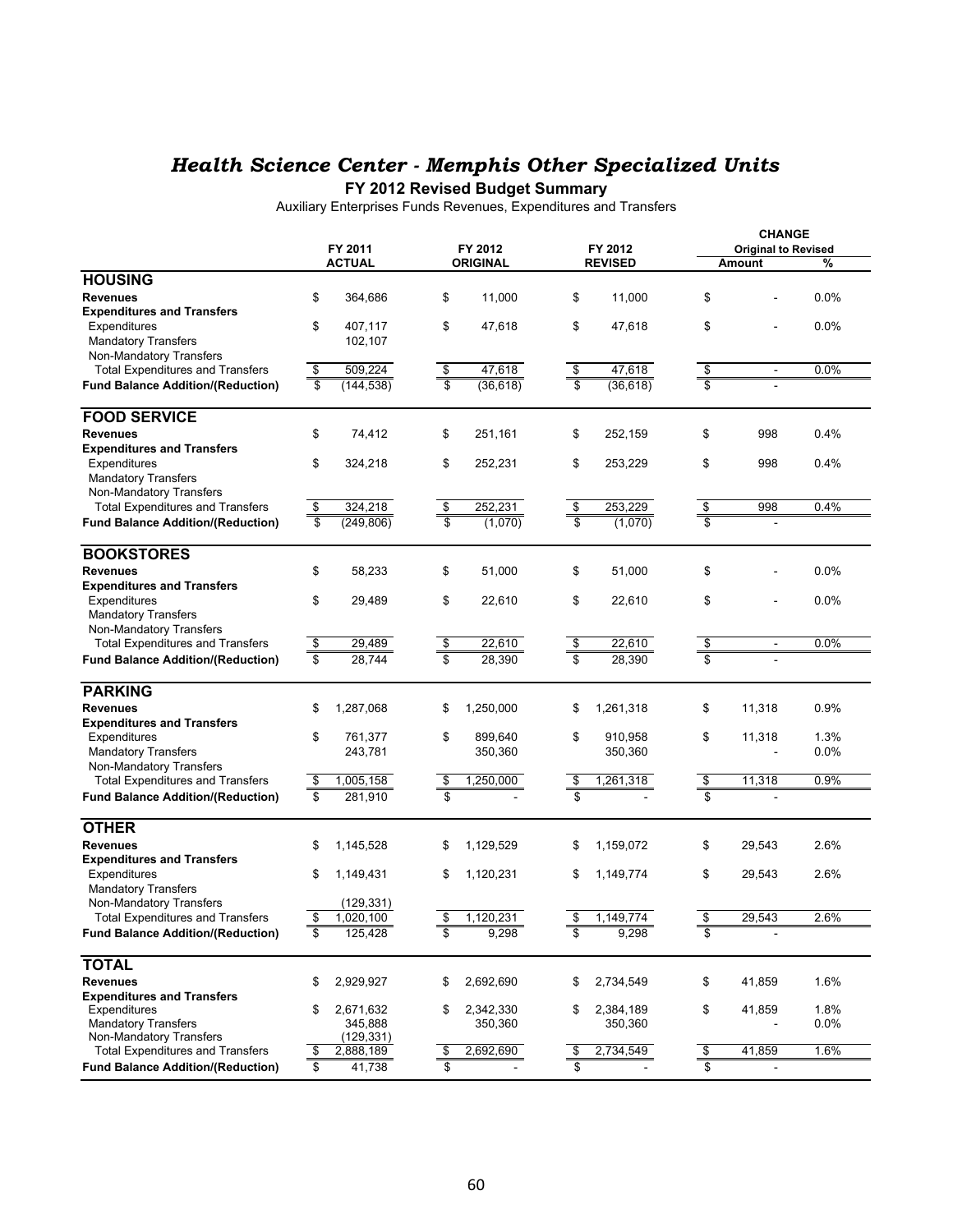## *Health Science Center - Memphis Other Spec.Units*<br>FY 2012 Revised Budget Summary

Unrestricted and Restricted Current Funds Revenue, Expenditures, and Transfers

|                                                 |                        |                           |             |    |                     |                   |      |              |      |                     |                 |                         |      | <b>CHANGE</b>              |           |
|-------------------------------------------------|------------------------|---------------------------|-------------|----|---------------------|-------------------|------|--------------|------|---------------------|-----------------|-------------------------|------|----------------------------|-----------|
|                                                 |                        | FY 2011 Actual            |             |    |                     | FY 2012 Original  |      |              |      |                     | FY 2012 Revised |                         |      | <b>Original To Revised</b> |           |
|                                                 | <b>Unrestricted</b>    | <b>Restricted</b>         | Total       |    | <b>Unrestricted</b> | <b>Restricted</b> |      | <b>Total</b> |      | <b>Unrestricted</b> | Restricted      | <b>Total</b>            |      | Amount                     | ℅         |
| <b>EDUCATION AND GENERAL</b><br><b>Revenues</b> |                        |                           |             |    |                     |                   |      |              |      |                     |                 |                         |      |                            |           |
| Tuition & Fees                                  | 40,946,925<br>\$       | \$.                       | 40.946.927  | \$ | 43.332.538          |                   | \$   | 43,332,538   | \$   | 43,344,766          |                 | \$<br>43.344.766        | \$   | 12.228                     | 0.0%      |
| <b>State Appropriations</b>                     | 77,546,026 \$          | 1,312,533                 | 78,858,559  |    | 64,525,035 \$       | 1,440,148         |      | 65,965,183   |      | 64,830,417 \$       | 1,441,392       | 66,271,809              |      | 306,626                    | 0.5%      |
| Grants & Contracts                              | 16, 167, 704           | 15,523,304                | 31,691,008  |    | 12,944,113          | 14,904,000        |      | 27,848,113   |      | 12,944,113          | 14,904,000      | 27,848,113              |      |                            | 0.0%      |
| Sales & Service                                 | 7,385,051              |                           | 7,385,051   |    | 7,448,450           |                   |      | 7,448,450    |      | 7,540,635           |                 | 7,540,635               |      | 92.185                     | 1.2%      |
| <b>Other Sources</b>                            | 2,615,112              | 5,354,586                 | 7,969,698   |    | 3,726,488           | 6,186,029         |      | 9,912,517    |      | 3,740,162           | 6,182,654       | 9,922,816               |      | 10,299                     | 0.1%      |
| <b>Total Revenues</b>                           | 144,660,819 \$<br>- \$ | 22,190,423 \$             | 166,851,243 | \$ | 131,976,624<br>- \$ | 22,530,177 \$     |      | 154,506,801  | \$   | 132,400,093<br>- \$ | 22,528,046 \$   | 154,928,139             | S.   | 421,338                    | 0.3%      |
| <b>Expenditures and Transfers</b>               |                        |                           |             |    |                     |                   |      |              |      |                     |                 |                         |      |                            |           |
| Instruction                                     | 38,761,223 \$<br>\$    | 8,166,910 \$              | 46,928,133  | \$ | 45,804,373 \$       | 7,200,000 \$      |      | 53,004,373   | \$   | 46,508,053 \$       | 7,200,000 \$    | 53,708,053              | \$   | 703,680                    | 1.3%      |
| Research                                        | 5,276,307              | 7,813,458                 | 13,089,765  |    | 7,312,063           | 7,000,000         |      | 14,312,063   |      | 7,425,967           | 7,000,000       | 14,425,967              |      | 113,904                    | 0.8%      |
| <b>Public Service</b>                           |                        | 2,539,870                 | 2,539,870   |    | 344,400             | 3,000,000         |      | 3,344,400    |      | 344,400             | 3,000,000       | 3,344,400               |      |                            | 0.0%      |
| Academic Support                                | 29,351,698             | 961,153                   | 30,312,851  |    | 27,956,650          | 1,000,000         |      | 28,956,650   |      | 30,154,888          | 1,000,000       | 31, 154, 888            |      | 2,198,238                  | 7.6%      |
| <b>Student Services</b>                         | 3,444,538              | (880)                     | 3,443,658   |    | 3,201,806           |                   |      | 3,201,806    |      | 3,605,890           |                 | 3,605,890               |      | 404,084                    | 12.6%     |
| <b>Institutional Support</b>                    | 16,176,801             | 999,611                   | 17,176,412  |    | 19,965,403          | 1,000,000         |      | 20,965,403   |      | 23,024,954          | 1,000,000       | 24,024,954              |      | 3,059,551                  | 14.6%     |
| Operation & Maintenance of Plant                | 26,267,623             |                           | 26,267,623  |    | 23,769,469          |                   |      | 23,769,469   |      | 26,720,139          |                 | 26,720,139              |      | 2,950,670                  | 12.4%     |
| Scholarships & Fellowships                      | 6.388.523              | 2,690,375                 | 9,078,898   |    | 6.334.446           | 3.000.000         |      | 9,334,446    |      | 6,631,536           | 3,000,000       | 9,631,536               |      | 297.090                    | 3.2%      |
| Sub-total Expenditures                          | 125,666,713 \$<br>\$   | 23,170,497 \$             | 148,837,210 | \$ | 134,688,610<br>- \$ | 22,200,000 \$     |      | 156,888,610  | \$   | 144,415,827 \$      | 22,200,000 \$   | 166,615,827             | - \$ | 9,727,217                  | 6.2%      |
| Mandatory Transfers (In)/Out                    | 3,655,351              |                           | 3,655,351   |    | 3,922,943           |                   |      | 3,922,943    |      | 3,922,943           |                 | 3,922,943               |      |                            | 0.0%      |
| Non-Mandatory Transfers (In)/Out                | (825.934)              |                           | (825.934)   |    | (6.634.929)         |                   |      | (6.634.929)  |      | 9.846.041           |                 | 9.846.041               |      | 16,480,970                 | $-248.4%$ |
| <b>Total Expenditures &amp; Transfers</b>       | 128,496,130 \$<br>\$   | 23,170,497 \$             | 151,666,627 |    | $$131,976,624$ \$   | 22,200,000 \$     |      | 154,176,624  |      | $$158,184,811$ \$   | 22,200,000 \$   | 180,384,811             | \$   | 26,208,187                 | 17.0%     |
| Fund Balance Addition / (Reduction)             | 16, 164, 689           | (980, 074)                | 15,184,616  |    |                     | 330,177           |      | 330,177      |      | (25, 784, 718)      | 328,046         | (25, 456, 672)          |      |                            |           |
| <b>AUXILIARIES</b>                              |                        |                           |             |    |                     |                   |      |              |      |                     |                 |                         |      |                            |           |
| <b>Revenues</b>                                 | 2,929,927<br>\$        | \$                        | 2,929,927   | \$ | 2,692,690           |                   | \$   | 2,692,690    | \$   | 2,734,549           |                 | 2,734,549<br>\$         | \$   | 41,859                     | 1.6%      |
| <b>Expenditures and Transfers</b>               |                        |                           |             |    |                     |                   |      |              |      |                     |                 |                         |      |                            |           |
| Expenditures                                    | \$<br>2,671,632        | \$                        | 2,671,632   | -S | 2,342,330           |                   | \$   | 2,342,330    | - \$ | 2,384,189           |                 | - \$<br>2,384,189       | \$   | 41,859                     | 1.8%      |
| <b>Mandatory Transfers</b>                      | 345,888                |                           | 345,888     |    | 350,360             |                   |      | 350,360      |      | 350,360             |                 | 350,360                 |      |                            | 0.0%      |
| Non Mandatory Transfers                         | (129, 331)             |                           | (129, 331)  |    |                     |                   |      |              |      |                     |                 |                         |      |                            | <b>NA</b> |
| <b>Total Expenditures &amp; Transfers</b>       | 2,888,189 \$<br>- \$   | \$<br>$\sim$              | 2,888,189   | \$ | 2,692,690 \$        | $\sim$            | \$   | 2,692,690    | - \$ | 2,734,549 \$        | $\sim$          | 2,734,549<br>-\$        | - \$ | 41,859                     | 1.6%      |
| Fund Balance Addition / (Reduction)             | 41,738                 |                           | 41,738      |    |                     |                   |      |              |      |                     |                 |                         |      |                            |           |
| <b>TOTALS</b>                                   |                        |                           |             |    |                     |                   |      |              |      |                     |                 |                         |      |                            |           |
| Revenues                                        | \$<br>147,590,746      | 22,190,423<br>- \$<br>-\$ | 169,781,170 | \$ | 134,669,314<br>- \$ | 22,530,177        | - \$ | 157,199,491  |      | $$135,134,642$ \$   | 22,528,046      | 157,662,688<br>- \$     | \$   | 463,197                    | 0.3%      |
| <b>Expenditures and Transfers</b>               |                        |                           |             |    |                     |                   |      |              |      |                     |                 |                         |      |                            |           |
| Expenditures                                    | 128,338,345 \$<br>\$   | 23,170,497 \$             | 151,508,842 | \$ | 137,030,940<br>- \$ | 22,200,000 \$     |      | 159,230,940  |      | $$146,800,016$ \$   | 22,200,000 \$   | 169,000,016             | \$   | 9,769,076                  | 6.1%      |
| <b>Aux Expenditures</b>                         |                        |                           |             |    |                     |                   |      |              |      |                     |                 |                         |      |                            | <b>NA</b> |
| <b>Mandatory Transfers</b>                      | 4,001,239              |                           | 4,001,239   |    | 4,273,303           |                   |      | 4,273,303    |      | 4,273,303           |                 | 4,273,303               |      |                            | 0.0%      |
| Non Mandatory Transfers                         | (955.265)              |                           | (955, 265)  |    | (6,634,929)         |                   |      | (6,634,929)  |      | 9,846,041           |                 | 9,846,041               |      | 16,480,970                 | -248.4%   |
| <b>Total Expenditures &amp; Transfers</b>       | S.<br>131,384,319 \$   | 23,170,497<br>\$          | 154,554,816 | \$ | 134,669,314 \$      | 22,200,000        | \$   | 156,869,314  | \$   | 160,919,360<br>-\$  | 22,200,000      | <b>S</b><br>183,119,360 | \$   | 26,250,046                 | 16.7%     |
| <b>Fund Balance Addition / Reduction</b>        | \$<br>16,206,427 \$    | $(980.074)$ \$            | 15,226,354  | \$ | S.                  | 330,177 \$        |      | 330,177      | \$   | $(25,784,718)$ \$   | 328,046         | (25, 456, 672)<br>- \$  |      |                            |           |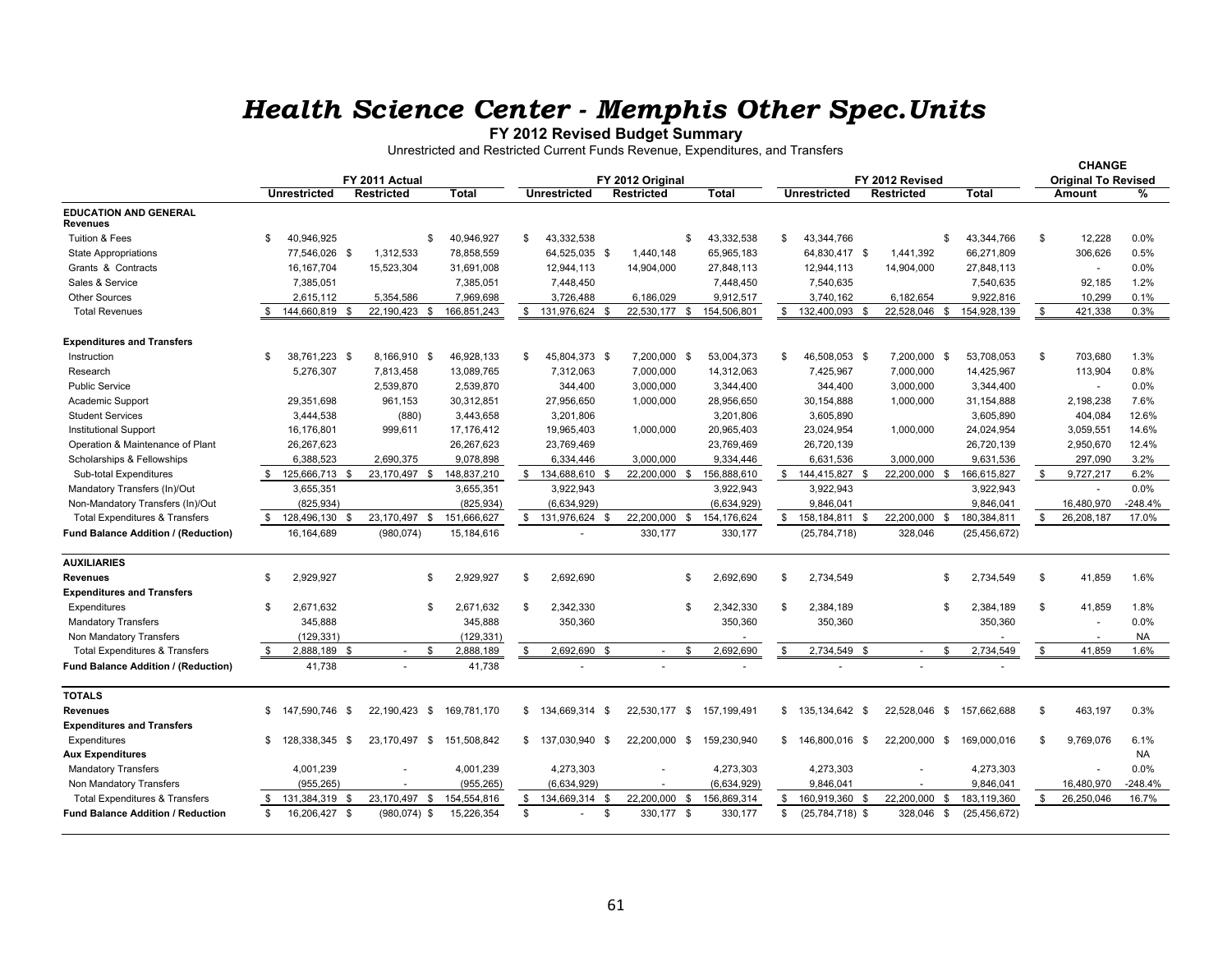### *Health Science Center - Memphis Other Spec. Units*

**FY2012 Revised Budget Summary - Natural Classification**

Unrestricted Current Funds Expenditures

| FY 2011<br>FY 2012<br>FY 2012<br><b>Original to Revised</b><br>%<br><b>ACTUAL</b><br><b>ORIGINAL</b><br><b>REVISED</b><br>Amount<br><b>EDUCATIONAL AND GENERAL</b><br><b>Salaries and Benefits</b><br><b>Salaries</b><br>Academic<br>\$<br>30,379,212<br>\$<br>\$<br>35,734,174<br>\$<br>797,607<br>2.3%<br>34,936,567<br>Non-Academic<br>36,481,522<br>36,008,257<br>37,309,095<br>1,300,838<br>3.6%<br><b>Students</b><br>352,768<br>334,202<br>344,640<br>3.1%<br>10,438<br><b>Total Salaries</b><br>\$<br>\$<br>\$<br>\$<br>67,213,502<br>71,279,026<br>73,387,909<br>2,108,883<br>3.0%<br><b>Staff Benefits</b><br>21,899,462<br>24,810,623<br>25,579,282<br>768,659<br>3.1%<br><b>Total Salaries and Benefits</b><br>\$<br>89,112,964<br>\$<br>96,089,649<br>\$<br>98,967,191<br>\$<br>2,877,542<br>3.0%<br>Operating<br>33,399,441<br>37,033,992<br>42,051,459<br>5,017,467<br>13.5%<br><b>Equipment and Capital Outlay</b><br>1,564,969<br>1,832,208<br>117.1%<br>3,154,308<br>3,397,177<br><b>Total Expenditures</b><br>\$<br>125,666,713<br>\$<br>\$<br>\$<br>9,727,217<br>7.2%<br>134,688,610<br>144,415,827<br><b>Salaries and Benefits</b><br>Salaries<br>Academic<br>Non-Academic<br>\$<br>842.413<br>\$<br>799.526<br>\$<br>\$<br>39.028<br>4.9%<br>838,554<br><b>Students</b><br>11,071<br><b>Total Salaries</b><br>\$<br>\$<br>\$<br>\$<br>853,484<br>799,526<br>838,554<br>39,028<br>4.9%<br><b>Staff Benefits</b><br>328,393<br>328,393<br>0.0%<br>410,869<br>÷.<br>\$<br><b>Total Salaries and Benefits</b><br>\$<br>\$<br>\$<br>1,264,353<br>1,127,919<br>1,166,947<br>39,028<br>3.5%<br>1,399,527<br>1,214,411<br>1,217,242<br>2.831<br>0.2%<br><b>Equipment and Capital Outlay</b><br>7,752<br><b>Total Expenditures</b><br>\$<br>\$<br>2,342,330<br>\$<br>\$<br>1.8%<br>2,671,632<br>2,384,189<br>41,859<br><b>TOTALS</b><br><b>Salaries and Benefits</b><br><b>Salaries</b><br>Academic<br>\$<br>30,379,212<br>\$<br>34,936,567<br>\$<br>35,734,174<br>\$<br>797,607<br>2.3%<br>Non-Academic<br>3.6%<br>37,323,935<br>36,807,783<br>38,147,649<br>1,339,866<br>Students<br>363,839<br>344,640<br>3.1%<br>334,202<br>10,438<br><b>Total Salaries</b><br>\$<br>\$<br>\$<br>\$<br>3.0%<br>68,066,986<br>72,078,552<br>74,226,463<br>2,147,911<br><b>Staff Benefits</b><br>3.1%<br>25,139,016<br>25,907,675<br>768,659<br>22,310,331<br><b>Total Salaries and Benefits</b><br>\$<br>\$<br>\$<br>\$<br>90,377,317<br>97,217,568<br>2,916,570<br>3.0%<br>100,134,138<br>13.1%<br>34,798,968<br>38,248,403<br>43,268,701<br>5,020,298<br>3,162,060<br>1,564,969<br>3,397,177<br>1,832,208<br>117.1%<br><b>Total Expenditures</b><br>\$<br>128,338,345<br>\$<br>137,030,940<br>\$<br>146,800,016<br>\$<br>7.1%<br>9,769,076 |                                     |  |  |  | <b>CHANGE</b> |  |
|----------------------------------------------------------------------------------------------------------------------------------------------------------------------------------------------------------------------------------------------------------------------------------------------------------------------------------------------------------------------------------------------------------------------------------------------------------------------------------------------------------------------------------------------------------------------------------------------------------------------------------------------------------------------------------------------------------------------------------------------------------------------------------------------------------------------------------------------------------------------------------------------------------------------------------------------------------------------------------------------------------------------------------------------------------------------------------------------------------------------------------------------------------------------------------------------------------------------------------------------------------------------------------------------------------------------------------------------------------------------------------------------------------------------------------------------------------------------------------------------------------------------------------------------------------------------------------------------------------------------------------------------------------------------------------------------------------------------------------------------------------------------------------------------------------------------------------------------------------------------------------------------------------------------------------------------------------------------------------------------------------------------------------------------------------------------------------------------------------------------------------------------------------------------------------------------------------------------------------------------------------------------------------------------------------------------------------------------------------------------------------------------------------------------------------------------------------------------------------------------------------------------------------------------------------------------------------------------------------------------------------------------------------------------------------------------------------------------------------------------|-------------------------------------|--|--|--|---------------|--|
|                                                                                                                                                                                                                                                                                                                                                                                                                                                                                                                                                                                                                                                                                                                                                                                                                                                                                                                                                                                                                                                                                                                                                                                                                                                                                                                                                                                                                                                                                                                                                                                                                                                                                                                                                                                                                                                                                                                                                                                                                                                                                                                                                                                                                                                                                                                                                                                                                                                                                                                                                                                                                                                                                                                                              |                                     |  |  |  |               |  |
|                                                                                                                                                                                                                                                                                                                                                                                                                                                                                                                                                                                                                                                                                                                                                                                                                                                                                                                                                                                                                                                                                                                                                                                                                                                                                                                                                                                                                                                                                                                                                                                                                                                                                                                                                                                                                                                                                                                                                                                                                                                                                                                                                                                                                                                                                                                                                                                                                                                                                                                                                                                                                                                                                                                                              |                                     |  |  |  |               |  |
|                                                                                                                                                                                                                                                                                                                                                                                                                                                                                                                                                                                                                                                                                                                                                                                                                                                                                                                                                                                                                                                                                                                                                                                                                                                                                                                                                                                                                                                                                                                                                                                                                                                                                                                                                                                                                                                                                                                                                                                                                                                                                                                                                                                                                                                                                                                                                                                                                                                                                                                                                                                                                                                                                                                                              |                                     |  |  |  |               |  |
|                                                                                                                                                                                                                                                                                                                                                                                                                                                                                                                                                                                                                                                                                                                                                                                                                                                                                                                                                                                                                                                                                                                                                                                                                                                                                                                                                                                                                                                                                                                                                                                                                                                                                                                                                                                                                                                                                                                                                                                                                                                                                                                                                                                                                                                                                                                                                                                                                                                                                                                                                                                                                                                                                                                                              |                                     |  |  |  |               |  |
|                                                                                                                                                                                                                                                                                                                                                                                                                                                                                                                                                                                                                                                                                                                                                                                                                                                                                                                                                                                                                                                                                                                                                                                                                                                                                                                                                                                                                                                                                                                                                                                                                                                                                                                                                                                                                                                                                                                                                                                                                                                                                                                                                                                                                                                                                                                                                                                                                                                                                                                                                                                                                                                                                                                                              |                                     |  |  |  |               |  |
|                                                                                                                                                                                                                                                                                                                                                                                                                                                                                                                                                                                                                                                                                                                                                                                                                                                                                                                                                                                                                                                                                                                                                                                                                                                                                                                                                                                                                                                                                                                                                                                                                                                                                                                                                                                                                                                                                                                                                                                                                                                                                                                                                                                                                                                                                                                                                                                                                                                                                                                                                                                                                                                                                                                                              |                                     |  |  |  |               |  |
|                                                                                                                                                                                                                                                                                                                                                                                                                                                                                                                                                                                                                                                                                                                                                                                                                                                                                                                                                                                                                                                                                                                                                                                                                                                                                                                                                                                                                                                                                                                                                                                                                                                                                                                                                                                                                                                                                                                                                                                                                                                                                                                                                                                                                                                                                                                                                                                                                                                                                                                                                                                                                                                                                                                                              |                                     |  |  |  |               |  |
|                                                                                                                                                                                                                                                                                                                                                                                                                                                                                                                                                                                                                                                                                                                                                                                                                                                                                                                                                                                                                                                                                                                                                                                                                                                                                                                                                                                                                                                                                                                                                                                                                                                                                                                                                                                                                                                                                                                                                                                                                                                                                                                                                                                                                                                                                                                                                                                                                                                                                                                                                                                                                                                                                                                                              |                                     |  |  |  |               |  |
|                                                                                                                                                                                                                                                                                                                                                                                                                                                                                                                                                                                                                                                                                                                                                                                                                                                                                                                                                                                                                                                                                                                                                                                                                                                                                                                                                                                                                                                                                                                                                                                                                                                                                                                                                                                                                                                                                                                                                                                                                                                                                                                                                                                                                                                                                                                                                                                                                                                                                                                                                                                                                                                                                                                                              |                                     |  |  |  |               |  |
|                                                                                                                                                                                                                                                                                                                                                                                                                                                                                                                                                                                                                                                                                                                                                                                                                                                                                                                                                                                                                                                                                                                                                                                                                                                                                                                                                                                                                                                                                                                                                                                                                                                                                                                                                                                                                                                                                                                                                                                                                                                                                                                                                                                                                                                                                                                                                                                                                                                                                                                                                                                                                                                                                                                                              |                                     |  |  |  |               |  |
|                                                                                                                                                                                                                                                                                                                                                                                                                                                                                                                                                                                                                                                                                                                                                                                                                                                                                                                                                                                                                                                                                                                                                                                                                                                                                                                                                                                                                                                                                                                                                                                                                                                                                                                                                                                                                                                                                                                                                                                                                                                                                                                                                                                                                                                                                                                                                                                                                                                                                                                                                                                                                                                                                                                                              |                                     |  |  |  |               |  |
|                                                                                                                                                                                                                                                                                                                                                                                                                                                                                                                                                                                                                                                                                                                                                                                                                                                                                                                                                                                                                                                                                                                                                                                                                                                                                                                                                                                                                                                                                                                                                                                                                                                                                                                                                                                                                                                                                                                                                                                                                                                                                                                                                                                                                                                                                                                                                                                                                                                                                                                                                                                                                                                                                                                                              |                                     |  |  |  |               |  |
|                                                                                                                                                                                                                                                                                                                                                                                                                                                                                                                                                                                                                                                                                                                                                                                                                                                                                                                                                                                                                                                                                                                                                                                                                                                                                                                                                                                                                                                                                                                                                                                                                                                                                                                                                                                                                                                                                                                                                                                                                                                                                                                                                                                                                                                                                                                                                                                                                                                                                                                                                                                                                                                                                                                                              |                                     |  |  |  |               |  |
|                                                                                                                                                                                                                                                                                                                                                                                                                                                                                                                                                                                                                                                                                                                                                                                                                                                                                                                                                                                                                                                                                                                                                                                                                                                                                                                                                                                                                                                                                                                                                                                                                                                                                                                                                                                                                                                                                                                                                                                                                                                                                                                                                                                                                                                                                                                                                                                                                                                                                                                                                                                                                                                                                                                                              | <b>AUXILIARIES</b>                  |  |  |  |               |  |
|                                                                                                                                                                                                                                                                                                                                                                                                                                                                                                                                                                                                                                                                                                                                                                                                                                                                                                                                                                                                                                                                                                                                                                                                                                                                                                                                                                                                                                                                                                                                                                                                                                                                                                                                                                                                                                                                                                                                                                                                                                                                                                                                                                                                                                                                                                                                                                                                                                                                                                                                                                                                                                                                                                                                              |                                     |  |  |  |               |  |
|                                                                                                                                                                                                                                                                                                                                                                                                                                                                                                                                                                                                                                                                                                                                                                                                                                                                                                                                                                                                                                                                                                                                                                                                                                                                                                                                                                                                                                                                                                                                                                                                                                                                                                                                                                                                                                                                                                                                                                                                                                                                                                                                                                                                                                                                                                                                                                                                                                                                                                                                                                                                                                                                                                                                              |                                     |  |  |  |               |  |
|                                                                                                                                                                                                                                                                                                                                                                                                                                                                                                                                                                                                                                                                                                                                                                                                                                                                                                                                                                                                                                                                                                                                                                                                                                                                                                                                                                                                                                                                                                                                                                                                                                                                                                                                                                                                                                                                                                                                                                                                                                                                                                                                                                                                                                                                                                                                                                                                                                                                                                                                                                                                                                                                                                                                              |                                     |  |  |  |               |  |
|                                                                                                                                                                                                                                                                                                                                                                                                                                                                                                                                                                                                                                                                                                                                                                                                                                                                                                                                                                                                                                                                                                                                                                                                                                                                                                                                                                                                                                                                                                                                                                                                                                                                                                                                                                                                                                                                                                                                                                                                                                                                                                                                                                                                                                                                                                                                                                                                                                                                                                                                                                                                                                                                                                                                              |                                     |  |  |  |               |  |
|                                                                                                                                                                                                                                                                                                                                                                                                                                                                                                                                                                                                                                                                                                                                                                                                                                                                                                                                                                                                                                                                                                                                                                                                                                                                                                                                                                                                                                                                                                                                                                                                                                                                                                                                                                                                                                                                                                                                                                                                                                                                                                                                                                                                                                                                                                                                                                                                                                                                                                                                                                                                                                                                                                                                              |                                     |  |  |  |               |  |
|                                                                                                                                                                                                                                                                                                                                                                                                                                                                                                                                                                                                                                                                                                                                                                                                                                                                                                                                                                                                                                                                                                                                                                                                                                                                                                                                                                                                                                                                                                                                                                                                                                                                                                                                                                                                                                                                                                                                                                                                                                                                                                                                                                                                                                                                                                                                                                                                                                                                                                                                                                                                                                                                                                                                              |                                     |  |  |  |               |  |
|                                                                                                                                                                                                                                                                                                                                                                                                                                                                                                                                                                                                                                                                                                                                                                                                                                                                                                                                                                                                                                                                                                                                                                                                                                                                                                                                                                                                                                                                                                                                                                                                                                                                                                                                                                                                                                                                                                                                                                                                                                                                                                                                                                                                                                                                                                                                                                                                                                                                                                                                                                                                                                                                                                                                              |                                     |  |  |  |               |  |
|                                                                                                                                                                                                                                                                                                                                                                                                                                                                                                                                                                                                                                                                                                                                                                                                                                                                                                                                                                                                                                                                                                                                                                                                                                                                                                                                                                                                                                                                                                                                                                                                                                                                                                                                                                                                                                                                                                                                                                                                                                                                                                                                                                                                                                                                                                                                                                                                                                                                                                                                                                                                                                                                                                                                              |                                     |  |  |  |               |  |
|                                                                                                                                                                                                                                                                                                                                                                                                                                                                                                                                                                                                                                                                                                                                                                                                                                                                                                                                                                                                                                                                                                                                                                                                                                                                                                                                                                                                                                                                                                                                                                                                                                                                                                                                                                                                                                                                                                                                                                                                                                                                                                                                                                                                                                                                                                                                                                                                                                                                                                                                                                                                                                                                                                                                              | Operating                           |  |  |  |               |  |
|                                                                                                                                                                                                                                                                                                                                                                                                                                                                                                                                                                                                                                                                                                                                                                                                                                                                                                                                                                                                                                                                                                                                                                                                                                                                                                                                                                                                                                                                                                                                                                                                                                                                                                                                                                                                                                                                                                                                                                                                                                                                                                                                                                                                                                                                                                                                                                                                                                                                                                                                                                                                                                                                                                                                              |                                     |  |  |  |               |  |
|                                                                                                                                                                                                                                                                                                                                                                                                                                                                                                                                                                                                                                                                                                                                                                                                                                                                                                                                                                                                                                                                                                                                                                                                                                                                                                                                                                                                                                                                                                                                                                                                                                                                                                                                                                                                                                                                                                                                                                                                                                                                                                                                                                                                                                                                                                                                                                                                                                                                                                                                                                                                                                                                                                                                              |                                     |  |  |  |               |  |
|                                                                                                                                                                                                                                                                                                                                                                                                                                                                                                                                                                                                                                                                                                                                                                                                                                                                                                                                                                                                                                                                                                                                                                                                                                                                                                                                                                                                                                                                                                                                                                                                                                                                                                                                                                                                                                                                                                                                                                                                                                                                                                                                                                                                                                                                                                                                                                                                                                                                                                                                                                                                                                                                                                                                              |                                     |  |  |  |               |  |
|                                                                                                                                                                                                                                                                                                                                                                                                                                                                                                                                                                                                                                                                                                                                                                                                                                                                                                                                                                                                                                                                                                                                                                                                                                                                                                                                                                                                                                                                                                                                                                                                                                                                                                                                                                                                                                                                                                                                                                                                                                                                                                                                                                                                                                                                                                                                                                                                                                                                                                                                                                                                                                                                                                                                              |                                     |  |  |  |               |  |
|                                                                                                                                                                                                                                                                                                                                                                                                                                                                                                                                                                                                                                                                                                                                                                                                                                                                                                                                                                                                                                                                                                                                                                                                                                                                                                                                                                                                                                                                                                                                                                                                                                                                                                                                                                                                                                                                                                                                                                                                                                                                                                                                                                                                                                                                                                                                                                                                                                                                                                                                                                                                                                                                                                                                              |                                     |  |  |  |               |  |
|                                                                                                                                                                                                                                                                                                                                                                                                                                                                                                                                                                                                                                                                                                                                                                                                                                                                                                                                                                                                                                                                                                                                                                                                                                                                                                                                                                                                                                                                                                                                                                                                                                                                                                                                                                                                                                                                                                                                                                                                                                                                                                                                                                                                                                                                                                                                                                                                                                                                                                                                                                                                                                                                                                                                              |                                     |  |  |  |               |  |
|                                                                                                                                                                                                                                                                                                                                                                                                                                                                                                                                                                                                                                                                                                                                                                                                                                                                                                                                                                                                                                                                                                                                                                                                                                                                                                                                                                                                                                                                                                                                                                                                                                                                                                                                                                                                                                                                                                                                                                                                                                                                                                                                                                                                                                                                                                                                                                                                                                                                                                                                                                                                                                                                                                                                              |                                     |  |  |  |               |  |
|                                                                                                                                                                                                                                                                                                                                                                                                                                                                                                                                                                                                                                                                                                                                                                                                                                                                                                                                                                                                                                                                                                                                                                                                                                                                                                                                                                                                                                                                                                                                                                                                                                                                                                                                                                                                                                                                                                                                                                                                                                                                                                                                                                                                                                                                                                                                                                                                                                                                                                                                                                                                                                                                                                                                              |                                     |  |  |  |               |  |
|                                                                                                                                                                                                                                                                                                                                                                                                                                                                                                                                                                                                                                                                                                                                                                                                                                                                                                                                                                                                                                                                                                                                                                                                                                                                                                                                                                                                                                                                                                                                                                                                                                                                                                                                                                                                                                                                                                                                                                                                                                                                                                                                                                                                                                                                                                                                                                                                                                                                                                                                                                                                                                                                                                                                              |                                     |  |  |  |               |  |
|                                                                                                                                                                                                                                                                                                                                                                                                                                                                                                                                                                                                                                                                                                                                                                                                                                                                                                                                                                                                                                                                                                                                                                                                                                                                                                                                                                                                                                                                                                                                                                                                                                                                                                                                                                                                                                                                                                                                                                                                                                                                                                                                                                                                                                                                                                                                                                                                                                                                                                                                                                                                                                                                                                                                              |                                     |  |  |  |               |  |
|                                                                                                                                                                                                                                                                                                                                                                                                                                                                                                                                                                                                                                                                                                                                                                                                                                                                                                                                                                                                                                                                                                                                                                                                                                                                                                                                                                                                                                                                                                                                                                                                                                                                                                                                                                                                                                                                                                                                                                                                                                                                                                                                                                                                                                                                                                                                                                                                                                                                                                                                                                                                                                                                                                                                              |                                     |  |  |  |               |  |
|                                                                                                                                                                                                                                                                                                                                                                                                                                                                                                                                                                                                                                                                                                                                                                                                                                                                                                                                                                                                                                                                                                                                                                                                                                                                                                                                                                                                                                                                                                                                                                                                                                                                                                                                                                                                                                                                                                                                                                                                                                                                                                                                                                                                                                                                                                                                                                                                                                                                                                                                                                                                                                                                                                                                              |                                     |  |  |  |               |  |
|                                                                                                                                                                                                                                                                                                                                                                                                                                                                                                                                                                                                                                                                                                                                                                                                                                                                                                                                                                                                                                                                                                                                                                                                                                                                                                                                                                                                                                                                                                                                                                                                                                                                                                                                                                                                                                                                                                                                                                                                                                                                                                                                                                                                                                                                                                                                                                                                                                                                                                                                                                                                                                                                                                                                              | Operating                           |  |  |  |               |  |
|                                                                                                                                                                                                                                                                                                                                                                                                                                                                                                                                                                                                                                                                                                                                                                                                                                                                                                                                                                                                                                                                                                                                                                                                                                                                                                                                                                                                                                                                                                                                                                                                                                                                                                                                                                                                                                                                                                                                                                                                                                                                                                                                                                                                                                                                                                                                                                                                                                                                                                                                                                                                                                                                                                                                              | <b>Equipment and Capital Outlay</b> |  |  |  |               |  |
|                                                                                                                                                                                                                                                                                                                                                                                                                                                                                                                                                                                                                                                                                                                                                                                                                                                                                                                                                                                                                                                                                                                                                                                                                                                                                                                                                                                                                                                                                                                                                                                                                                                                                                                                                                                                                                                                                                                                                                                                                                                                                                                                                                                                                                                                                                                                                                                                                                                                                                                                                                                                                                                                                                                                              |                                     |  |  |  |               |  |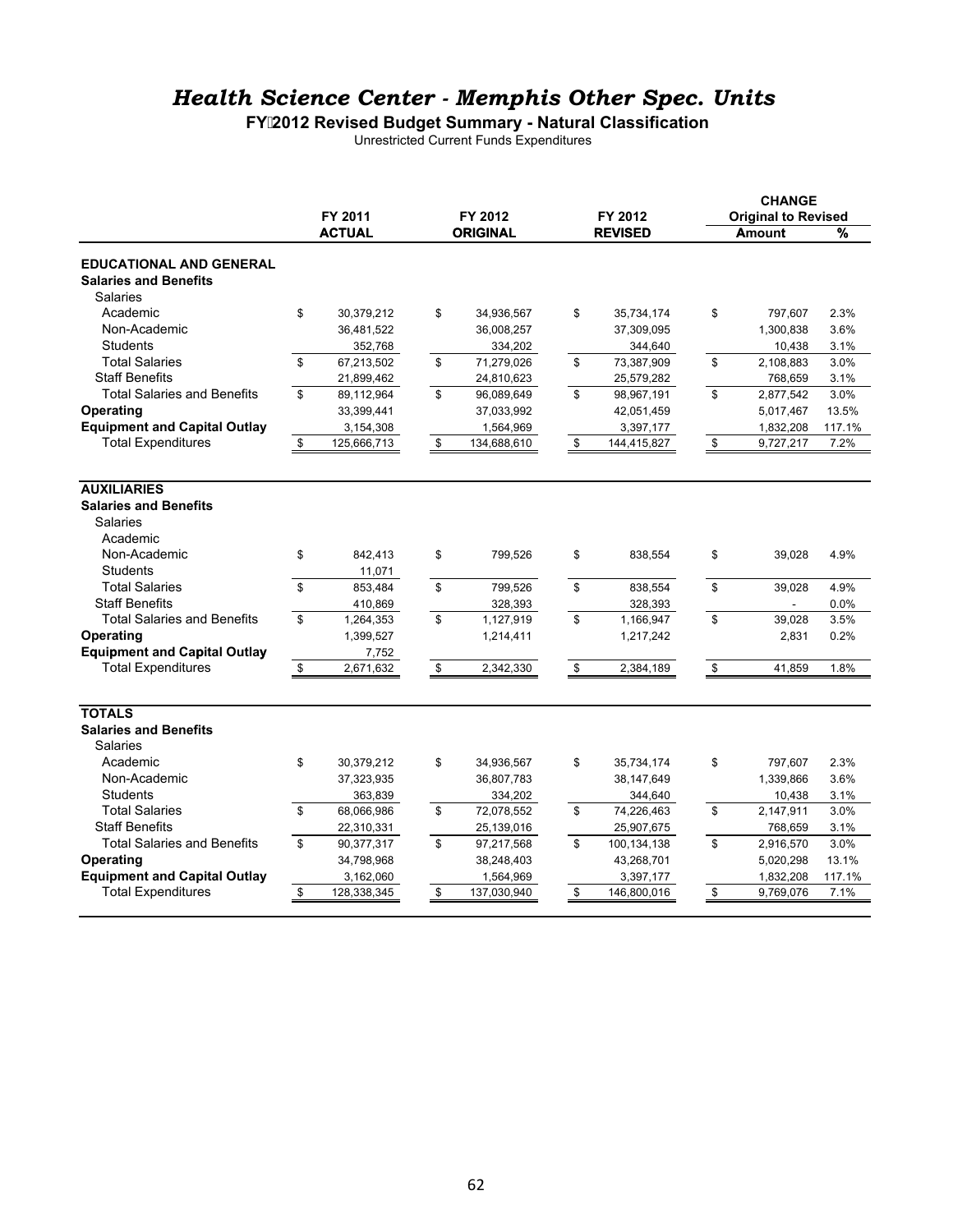### *Health Science Center - Memphis Other Specialized Units*

#### **Five-Year Budget Summary Comparison**

Current Funds Revenues, Expenditures and Transfers - UNRESTRICTED

|                                           |                         | FY 2008            | FY 2009            | FY 2010        |      | FY 2011        | FY 2012              |    | <b>FIVE-YEAR CHANGE</b> |           |
|-------------------------------------------|-------------------------|--------------------|--------------------|----------------|------|----------------|----------------------|----|-------------------------|-----------|
|                                           |                         | <b>ACTUAL</b>      | <b>ACTUAL</b>      | <b>ACTUAL</b>  |      | <b>ACTUAL</b>  | <b>REVISED</b>       |    | <b>Amount</b>           | ℀         |
| <b>EDUCATIONAL AND GENERAL</b>            |                         |                    |                    |                |      |                |                      |    |                         |           |
| <b>Revenues</b>                           |                         |                    |                    |                |      |                |                      |    |                         |           |
| Tuition & Fees                            | \$                      | 27,574,190 \$      | 31,329,973 \$      | 36,963,070 \$  |      | 40,946,925 \$  | 43,344,766 \$        |    | 15,770,576              | 57.2%     |
| <b>State Appropriations</b>               |                         | 72,988,500         | 70,001,900         | 70,224,887     |      | 77,546,026     | 64,830,417           |    | (8, 158, 083)           | $-11.2%$  |
| Grants & Contracts                        |                         | 14,494,984         | 12,710,242         | 15,958,365     |      | 16, 167, 704   | 12,944,113           |    | (1,550,871)             | $-10.7%$  |
| Sales & Service                           |                         | 8,031,291          | 7,263,449          | 7,232,362      |      | 7,385,051      | 7,540,635            |    | (490, 656)              | $-6.1%$   |
| <b>Other Sources</b>                      |                         | 1,576,033          | 2,008,554          | 2,849,984      |      | 2,615,112      | 3,740,162            |    | 2,164,129               | 137.3%    |
| <b>Total Revenues</b>                     | \$                      | 124,664,998<br>\$  | 123,314,116<br>-\$ | 133,228,667    | - \$ | 144,660,819    | \$<br>132,400,093    | \$ | 7,735,095               | 6.2%      |
| <b>Expenditures and Transfers</b>         |                         |                    |                    |                |      |                |                      |    |                         |           |
| Instruction                               | \$                      | 36,230,282 \$      | 37,052,858 \$      | 37,242,945 \$  |      | 38,761,223 \$  | 46,508,053 \$        |    | 10,277,771              | 28.4%     |
| Research                                  |                         | 3,881,188          | 3,391,179          | 5,352,638      |      | 5,276,307      | 7,425,967            |    | 3,544,779               | 91.3%     |
| <b>Public Service</b>                     |                         | 1,023,366          | 364,455            |                |      |                | 344,400              |    | (678,966)               | $-66.3%$  |
| Academic Support                          |                         | 30,345,541         | 30.010.519         | 28.961.245     |      | 29.351.698     | 30,154,888           |    | (190, 653)              | $-0.6%$   |
| <b>Student Services</b>                   |                         | 3,495,965          | 3,086,371          | 3,389,385      |      | 3,444,538      | 3,605,890            |    | 109,925                 | 3.1%      |
| <b>Institutional Support</b>              |                         | 14,788,503         | 14,925,731         | 14,083,161     |      | 16,176,801     | 23,024,954           |    | 8,236,451               | 55.7%     |
| Op/Maint Physical Plant                   |                         | 22,146,363         | 23,687,730         | 24,091,329     |      | 26,267,623     | 26,720,139           |    | 4,573,776               | 20.7%     |
| Scholarships/Fellowships                  |                         | 5,649,789          | 5,662,256          | 6,164,606      |      | 6,388,523      | 6,631,536            |    | 981,747                 | 17.4%     |
| Sub-total Expenditures                    | s,                      | 117,560,997 \$     | -\$<br>118,181,099 | 119,285,308    | \$   | 125,666,713 \$ | 144,415,827 \$       |    | 26,854,830              | 22.8%     |
| Mandatory Transfers (In)/Out              |                         | 2,996,570          | 3,152,815          | 3,151,899      |      | 3,655,351      | 3,922,943            |    | 926,373                 | 30.9%     |
| Non Mandatory Transfers (In)/Out          |                         | 1,471,169          | 2,520,116          | 4,655,528      |      | (825, 934)     | 9,846,041            |    | 8.374.872               | 569.3%    |
| <b>Total Expenditures &amp; Transfers</b> | S,                      | 122,028,735 \$     | 123,854,030<br>-\$ | 127,092,735    | S    | 128,496,130    | \$<br>158,184,811 \$ |    | 36.156.076              | 29.6%     |
| <b>Fund Balance Addition/(Reduction)</b>  |                         | $2,636,263$ \$     | $(539, 914)$ \$    | $6,135,932$ \$ |      | 16,164,689 \$  | (25, 784, 718)       |    |                         |           |
|                                           |                         |                    |                    |                |      |                |                      |    |                         |           |
| <b>AUXILIARIES</b>                        |                         |                    |                    |                |      |                |                      |    |                         |           |
| <b>Revenues</b>                           | \$                      | 4,861,890 \$       | 3,886,300<br>\$    | 3,231,649 \$   |      | 2,929,927 \$   | 2,734,549 \$         |    | (2, 127, 341)           | $-43.8%$  |
| <b>Expenditures and Transfers</b>         |                         |                    |                    |                |      |                |                      |    |                         |           |
| Expenditures                              |                         | 4,587,716          | 3,767,523          | 3,106,344      |      | 2,671,632      | 2,384,189            |    | (2,203,527)             | $-48.0%$  |
| Mandatory Transfers (In)/Out              |                         | 643,521            | 661,354            | 345,867        |      | 345,888        | 350,360              |    | (293, 161)              | $-45.6%$  |
| Non Mandatory Transfers (In)/Out          |                         | (305, 501)         | (523, 806)         | (260, 308)     |      | (129, 331)     |                      |    | 305,501                 | $-100.0%$ |
| <b>Total Expenditures &amp; Transfers</b> | $\overline{\mathbb{S}}$ | 4,925,736<br>\$    | 3,905,071<br>\$    | 3,191,903      | \$   | 2,888,189      | \$<br>2,734,549      | \$ | (2, 191, 187)           | $-44.5%$  |
| <b>Fund Balance Addition/(Reduction)</b>  | \$                      | $(63, 846)$ \$     | $(18, 771)$ \$     | $39,746$ \$    |      | 41.738         |                      |    |                         |           |
| <b>TOTALS</b>                             |                         |                    |                    |                |      |                |                      |    |                         |           |
| Revenues                                  | \$                      | 129,526,888 \$     | 127,200,416 \$     | 136,460,316 \$ |      | 147,590,746 \$ | 135,134,642 \$       |    | 5,607,754               | 4.3%      |
| Expenditures                              |                         | 122, 148, 713      | 121,948,622        | 122,391,652    |      | 128,338,345    | 146,800,016          |    | 24,651,303              | 20.2%     |
| <b>Mandatory Transfers</b>                |                         | 3,640,091          | 3,814,169          | 3,497,766      |      | 4,001,239      | 4,273,303            |    | 633,212                 | 17.4%     |
| Non-Mandatory Transfers                   |                         | 1,165,668          | 1,996,311          | 4,395,220      |      | (955, 265)     | 9,846,041            |    | 8,680,373               | 744.7%    |
| <b>Total Expenditures &amp; Transfers</b> | $\overline{\mathbb{S}}$ | 126,954,471<br>-\$ | 127,759,101<br>\$  | 130,284,638    | \$   | 131,384,319    | \$<br>160,919,360    | s, | 33,964,889              | 26.8%     |
| <b>Fund Balance Addition/(Reduction)</b>  | \$                      | $2,572,417$ \$     | $(558, 685)$ \$    | 6.175.678      | - \$ | 16,206,427 \$  | (25, 784, 718)       |    |                         |           |
|                                           |                         |                    |                    |                |      |                |                      |    |                         |           |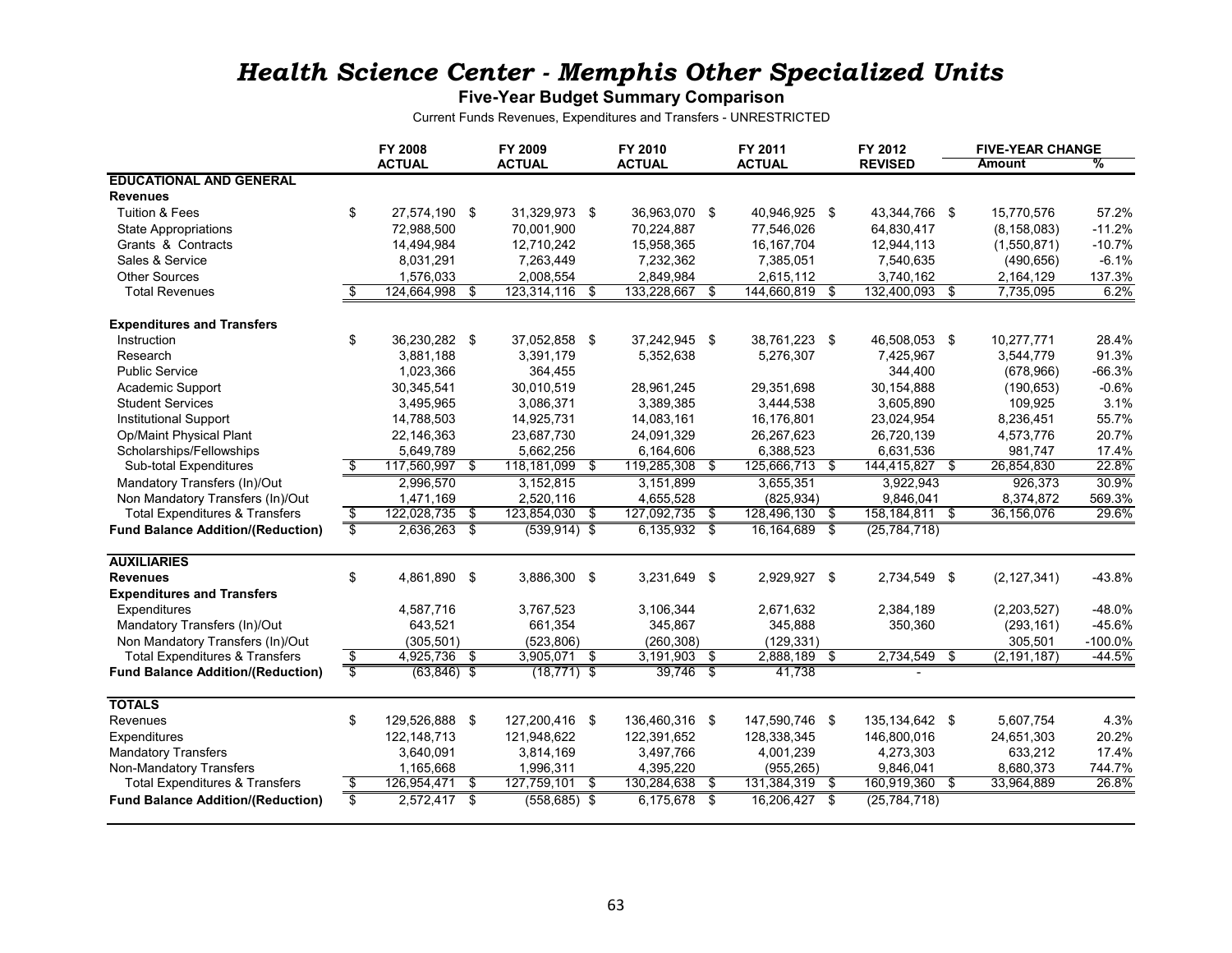### *Health Science Center - Memphis Other Specialized Units*

**Five-Year Budget Summary Comparison**

Current Funds Revenues, Expenditures and Transfers - UNRESTRICTED AND RESTRICTED

|                                            |                          | <b>FY 2008</b>      | FY 2009        |      | FY 2010        |     | FY 2011        |      | FY 2012        |     | <b>FIVE-YEAR CHANGE</b> |           |
|--------------------------------------------|--------------------------|---------------------|----------------|------|----------------|-----|----------------|------|----------------|-----|-------------------------|-----------|
|                                            |                          | <b>ACTUAL</b>       | <b>ACTUAL</b>  |      | <b>ACTUAL</b>  |     | <b>ACTUAL</b>  |      | <b>REVISED</b> |     | <b>Amount</b>           | %         |
| <b>EDUCATIONAL AND GENERAL</b>             |                          |                     |                |      |                |     |                |      |                |     |                         |           |
| <b>Revenues</b>                            |                          |                     |                |      |                |     |                |      |                |     |                         |           |
| <b>Tuition &amp; Fees</b>                  | \$                       | 27,574,190 \$       | 31,329,973 \$  |      | 36,963,071 \$  |     | 40,946,927 \$  |      | 43,344,766 \$  |     | 15,770,576              | 57.2%     |
| <b>State Appropriations</b>                |                          | 73,262,100          | 71,263,500     |      | 71,485,432     |     | 78,858,559     |      | 66,271,809     |     | (6,990,291)             | $-9.5%$   |
| <b>Grants &amp; Contracts</b>              |                          | 28,379,046          | 25,944,291     |      | 31,233,028     |     | 31,691,008     |      | 27,848,113     |     | (530, 933)              | $-1.9%$   |
| Sales & Services                           |                          | 8,031,291           | 7,263,449      |      | 7,232,362      |     | 7,385,051      |      | 7,540,635      |     | (490, 656)              | $-6.1%$   |
| <b>Other Sources</b>                       |                          | 7,156,001           | 9,538,136      |      | 10,931,914     |     | 7,969,698      |      | 9,922,816      |     | 2,766,815               | 38.7%     |
| <b>Total Revenues</b>                      | \$                       | 144,402,627<br>- \$ | 145,339,348    | \$   | 157,845,807    | \$  | 166,851,243    | \$   | 154,928,139    | \$  | 10,525,512              | 7.3%      |
| <b>Expenditures and Transfers</b>          |                          |                     |                |      |                |     |                |      |                |     |                         |           |
| Instruction                                | \$                       | 39,923,842 \$       | 40,931,506     | - \$ | 44,224,844 \$  |     | 46,928,133 \$  |      | 53,708,053 \$  |     | 13,784,211              | 34.5%     |
| Research                                   |                          | 12,231,044          | 11,654,324     |      | 14,013,595     |     | 13,089,765     |      | 14,425,967     |     | 2,194,923               | 17.9%     |
| <b>Public Service</b>                      |                          | 4,014,672           | 3,188,998      |      | 2,750,911      |     | 2,539,870      |      | 3,344,400      |     | (670, 272)              | $-16.7%$  |
| Academic Support                           |                          | 31,998,728          | 31,596,533     |      | 30,272,251     |     | 30,312,851     |      | 31,154,888     |     | (843, 840)              | $-2.6%$   |
| <b>Student Services</b>                    |                          | 3,496,818           | 3,085,821      |      | 3,389,082      |     | 3,443,658      |      | 3,605,890      |     | 109,072                 | 3.1%      |
| <b>Institutional Support</b>               |                          | 15,905,233          | 15,831,525     |      | 15,552,165     |     | 17,176,412     |      | 24,024,954     |     | 8,119,721               | 51.1%     |
| Operation & Maintenance of Plant           |                          | 22,146,363          | 23,687,730     |      | 24,091,329     |     | 26,267,623     |      | 26,720,139     |     | 4,573,776               | 20.7%     |
| Scholarships & Fellowships                 |                          | 7,158,960           | 7,815,714      |      | 8,118,345      |     | 9,078,898      |      | 9,631,536      |     | 2,472,576               | 34.5%     |
| Sub-total Expenditures                     | \$                       | 136,875,659 \$      | 137,792,151 \$ |      | 142,412,522 \$ |     | 148,837,210 \$ |      | 166,615,827 \$ |     | 29,740,168              | 21.7%     |
| Mandatory Transfers (In)/Out               |                          | 2,996,570           | 3,152,815      |      | 3,151,899      |     | 3,655,351      |      | 3,922,943      |     | 926,373                 | 30.9%     |
| Non-Mandatory Transfers (In)/Out           |                          | 1,471,169           | 2,520,116      |      | 4,655,528      |     | (825, 934)     |      | 9,846,041      |     | 8,374,872               | 569.3%    |
| <b>Total Expenditures and Transfers</b>    | $\boldsymbol{\phi}$      | 141,343,397 \$      | 143,465,082    | \$   | 150,219,949    | \$  | 151,666,627    | \$   | 180,384,811    | \$  | 39,041,414              | 27.6%     |
| <b>Fund Balance Addition / (Reduction)</b> | $\overline{\$}$          | $3,059,230$ \$      | 1,874,267      | \$   | 7,625,858 \$   |     | 15,184,616 \$  |      | (25, 456, 672) |     |                         |           |
|                                            |                          |                     |                |      |                |     |                |      |                |     |                         |           |
| <b>AUXILIARIES</b>                         |                          |                     |                |      |                |     |                |      |                |     |                         |           |
| <b>Revenues</b>                            | \$                       | 4,861,890 \$        | 3,886,300 \$   |      | 3,231,649 \$   |     | 2,929,927 \$   |      | 2,734,549 \$   |     | (2, 127, 341)           | -43.8%    |
| <b>Expenditures and Transfers</b>          |                          |                     |                |      |                |     |                |      |                |     |                         |           |
| Expenditures                               | \$                       | 4,587,716 \$        | 3,767,523      | - \$ | 3,106,344 \$   |     | 2,671,632 \$   |      | 2,384,189 \$   |     | (2,203,527)             | $-48.0%$  |
| <b>Mandatory Transfers</b>                 |                          | 643,521             | 661,354        |      | 345,867        |     | 345,888        |      | 350,360        |     | (293, 161)              | $-45.6%$  |
| Non-Mandatory Transfers                    |                          | (305, 501)          | (523, 806)     |      | (260, 308)     |     | (129, 331)     |      |                |     | 305,501                 | $-100.0%$ |
| <b>Total Expenditures and Transfers</b>    | s,                       | 4,925,737 \$        | 3,905,072      | -\$  | 3,191,903      | -\$ | 2,888,189      | \$   | 2,734,549      | -\$ | (2, 191, 188)           | $-44.5%$  |
| <b>Fund Balance Addition / (Reduction)</b> | $\overline{\mathbb{S}}$  | $(63, 847)$ \$      | $(18, 772)$ \$ |      | 39,746         | -\$ | 41,738         | \$   |                |     |                         |           |
| <b>TOTALS</b>                              |                          |                     |                |      |                |     |                |      |                |     |                         |           |
| <b>Revenues</b>                            | \$                       | 149,264,517 \$      | 149,225,648    | - \$ | 161,077,455 \$ |     | 169,781,170 \$ |      | 157,662,688 \$ |     | 8,398,171               | 5.6%      |
| <b>Expenditures and Transfers</b>          |                          |                     |                |      |                |     |                |      |                |     |                         |           |
| Expenditures                               | \$                       | 141,463,375 \$      | 141,559,674    | - \$ | 145,518,866 \$ |     | 151,508,842 \$ |      | 169,000,016 \$ |     | 27,536,641              | 19.5%     |
| <b>Mandatory Transfers</b>                 |                          | 3,640,090           | 3,814,169      |      | 3,497,766      |     | 4,001,239      |      | 4,273,303      |     | 633,213                 | 17.4%     |
| Non-Mandatory Transfers                    |                          | 1,165,668           | 1,996,311      |      | 4,395,220      |     | (955, 265)     |      | 9,846,041      |     | 8,680,373               | 744.7%    |
| <b>Total Expenditures and Transfers</b>    | s,                       | 146,269,134 \$      | 147,370,153    | \$   | 153,411,852    | \$  | 154,554,816    | - \$ | 183,119,360    | \$  | 36,850,226              | 25.2%     |
| <b>Fund Balance Addition / (Reduction)</b> | $\overline{\mathcal{E}}$ | 2,995,383 \$        | 1,855,494      | -\$  | 7,665,603 \$   |     | 15,226,354 \$  |      | (25, 456, 672) |     |                         |           |
|                                            |                          |                     |                |      |                |     |                |      |                |     |                         |           |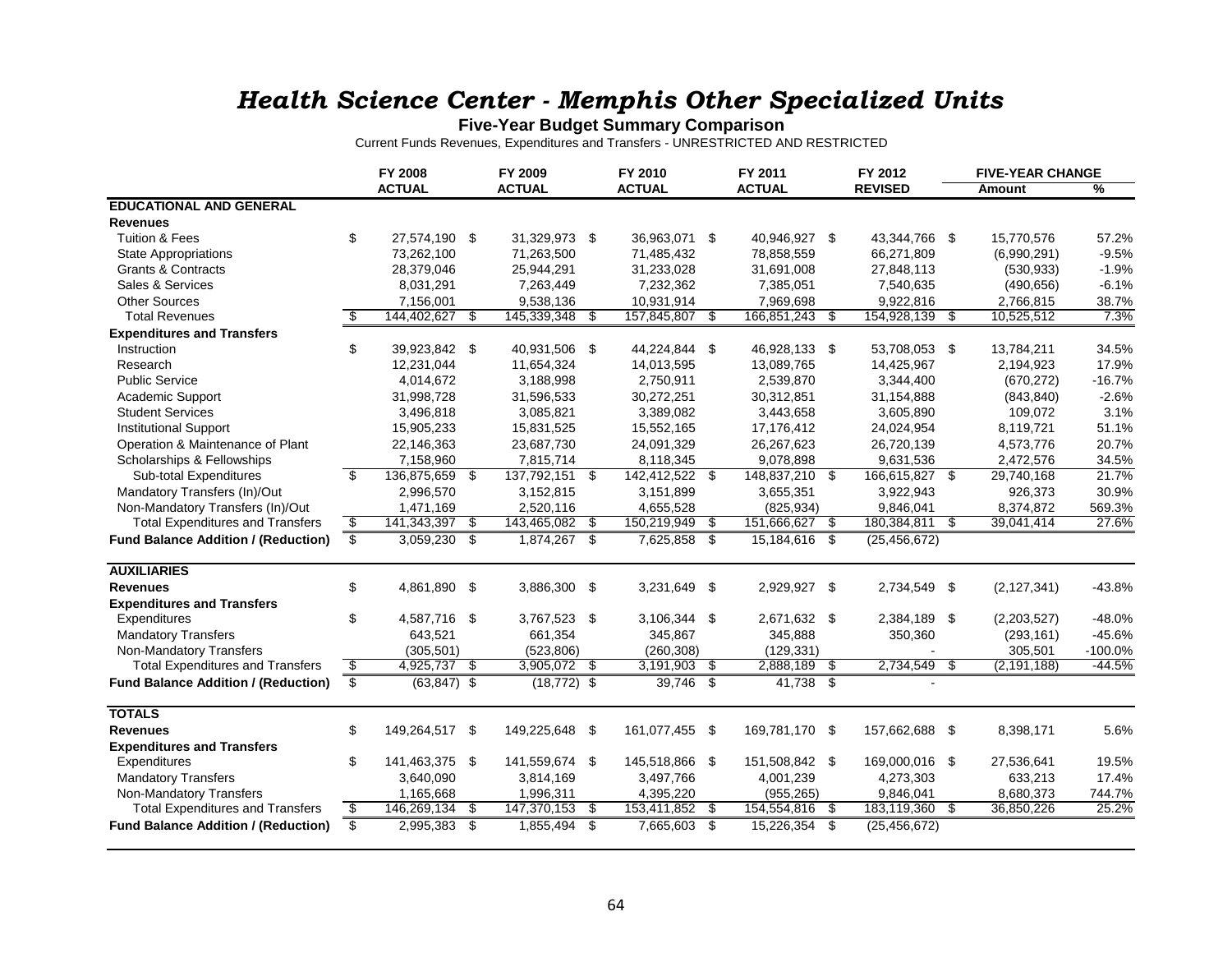### *Health Science Center - College of Medicine*

**FY 2012 Revised Budget Summary**

Unrestricted Current Funds Revenue, Expenditures, and Transfers

|                                            |                          |      |                            |                           | <b>CHANGE</b><br><b>Original To Revised</b> |           |
|--------------------------------------------|--------------------------|------|----------------------------|---------------------------|---------------------------------------------|-----------|
|                                            | FY 2011<br><b>ACTUAL</b> |      | FY 2012<br><b>ORIGINAL</b> | FY 2012<br><b>REVISED</b> | Amount                                      | %         |
| <b>EDUCATION AND GENERAL</b>               |                          |      |                            |                           |                                             |           |
| <b>Revenues</b>                            |                          |      |                            |                           |                                             |           |
| <b>Tuition &amp; Fees</b>                  | \$<br>17,650,592         | - \$ | 21,515,600                 | \$<br>21,515,600 \$       |                                             | 0.0%      |
| <b>State Appropriations</b>                | 51,848,114               |      | 43,326,030                 | 44,093,803                | 767.773                                     | 1.8%      |
| Grants & Contracts                         | (230, 404)               |      | 3,620,924                  | 3,622,866                 | 1.942                                       | 0.1%      |
| Sales & Service                            | 1,444,390                |      | 1,551,944                  | 1,696,442                 | 144,498                                     | 9.3%      |
| <b>Other Sources</b>                       |                          |      |                            |                           |                                             |           |
| <b>Total Revenues</b>                      | 70,712,691               | \$.  | 70,014,498                 | \$<br>70,928,711          | \$<br>914,213                               | 1.3%      |
|                                            |                          |      |                            |                           |                                             |           |
| <b>Expenditures and Transfers</b>          |                          |      |                            |                           |                                             |           |
| Instruction                                | \$<br>47,974,552         | \$.  | 52,596,505                 | \$<br>57,179,017 \$       | 4,582,512                                   | 8.7%      |
| Research                                   | 2,669,221                |      | 459.711                    | 3,758,302                 | 3.298.591                                   | 717.5%    |
| <b>Public Service</b>                      | 19.801                   |      | 15.437                     | 16.091                    | 654                                         | 4.2%      |
| Academic Support                           | 5,050,624                |      | 4,460,214                  | 6,028,913                 | 1,568,699                                   | 35.2%     |
| <b>Student Services</b>                    | 429.627                  |      | 1.126.134                  | 1,145,812                 | 19.678                                      | 1.7%      |
| <b>Institutional Support</b>               | 282,183                  |      | 308.130                    | 663.484                   | 355.354                                     | 115.3%    |
| Operation & Maintenance of Plant           | 396.321                  |      | 100.000                    | 574,785                   | 474.785                                     | 474.8%    |
| Scholarships & Fellowships                 | 1,499,092                |      | 1,699,000                  | 1.843.910                 | 144,910                                     | 8.5%      |
| Sub-total Expenditures                     | \$<br>58,321,422         | \$   | 60,765,131                 | \$<br>71,210,314          | \$<br>10,445,183                            | 17.2%     |
| Mandatory Transfers (In)/Out               |                          |      |                            |                           |                                             |           |
| Non-Mandatory Transfers (In)/Out           | 12,391,269               |      | 9,249,367                  | (281, 603)                | (9,530,970)                                 | $-103.0%$ |
| <b>Total Expenditures &amp; Transfers</b>  | \$<br>70,712,691         | \$   | 70,014,498                 | \$<br>70,928,711          | \$<br>914,213                               | 1.3%      |
| <b>Fund Balance Addition / (Reduction)</b> |                          |      |                            |                           |                                             |           |

Note: COMU does not carry a fund balance. Any difference between revenues and expenditures are transferred to the MOSU fund balance.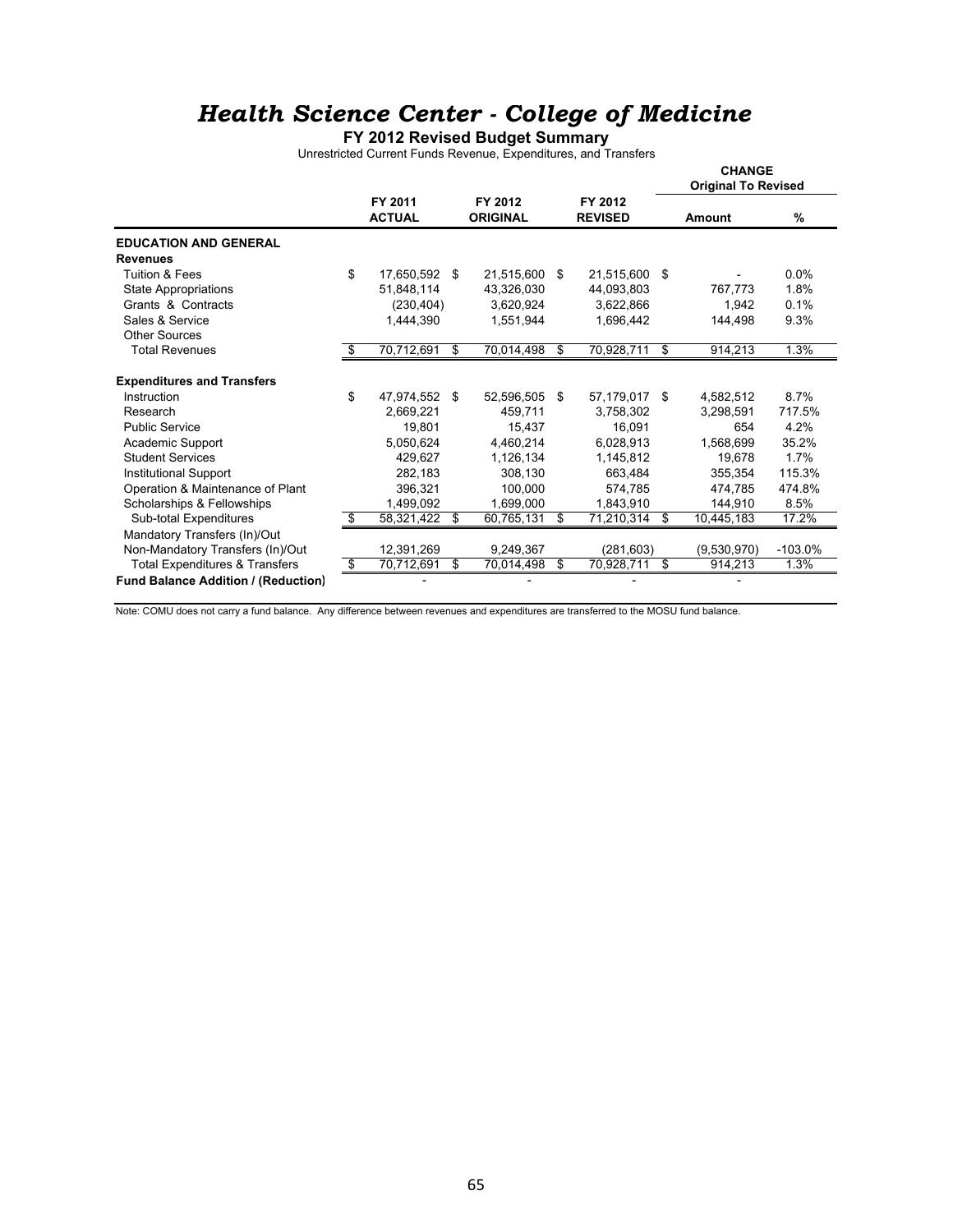# *Hea l th S c ience Center - C ollege of Medi c i n e* **FY 2012 Revised Budget Summary**

Unrestricted and Restricted Current Funds Revenue, Expenditures, and Transfers

|                                           |     |               |               |                   |      |             |     |                     |      |                   |      |              |                     |      |                   |      |              |     | <b>CHANGE</b>              |           |
|-------------------------------------------|-----|---------------|---------------|-------------------|------|-------------|-----|---------------------|------|-------------------|------|--------------|---------------------|------|-------------------|------|--------------|-----|----------------------------|-----------|
|                                           |     |               |               | FY 2011 Actual    |      |             |     |                     |      | FY 2012 Original  |      |              |                     |      | FY 2012 Revised   |      |              |     | <b>Original To Revised</b> |           |
|                                           |     | Unrestricted  |               | <b>Restricted</b> |      | Total       |     | <b>Unrestricted</b> |      | <b>Restricted</b> |      | <b>Total</b> | <b>Unrestricted</b> |      | <b>Restricted</b> |      | <b>Total</b> |     | Amount                     | ℅         |
| <b>EDUCATION AND GENERAL</b><br>Revenues  |     |               |               |                   |      |             |     |                     |      |                   |      |              |                     |      |                   |      |              |     |                            |           |
| Tuition & Fees                            | \$  | 17,650,592    |               |                   |      | 17,650,592  | -S  | 21,515,600          |      |                   | \$.  | 21,515,600   | 21,515,600          |      |                   | \$   | 21,515,600   |     |                            |           |
| <b>State Appropriations</b>               |     | 51,848,114 \$ |               | 1,637,963         |      | 53,486,077  |     | 43,326,030 \$       |      | 1,205,993         |      | 44,532,023   | 44,093,803 \$       |      | 1,552,805         |      | 45,646,608   | \$. | 1,114,585                  | 2.5%      |
| Grants & Contracts                        |     | (230, 404)    |               | 157,978,067       |      | 157,747,663 |     | 3,620,924           |      | 149,520,000       |      | 153,140,924  | 3,622,866           |      | 149,520,000       |      | 153,142,866  |     | 1,942                      | 0.0%      |
| Sales & Service                           |     | 1,444,390     |               |                   |      | 1,444,390   |     | 1,551,944           |      |                   |      | 1,551,944    | 1,696,442           |      |                   |      | 1,696,442    |     | 144,498                    | 9.3%      |
| <b>Other Sources</b>                      |     |               |               | 12.331.998        |      | 12,331,998  |     |                     |      | 11,957,105        |      | 11,957,105   |                     |      | 11,957,105        |      | 11,957,105   |     |                            | $0.0\%$   |
| <b>Total Revenues</b>                     |     | 70,712,691 \$ |               | 171,948,028       | -\$  | 242,660,720 |     | 70,014,498 \$       |      | 162,683,098       | \$   | 232,697,596  | 70,928,711          | - \$ | 163,029,910 \$    |      | 233,958,621  |     | 1,261,025                  | 0.5%      |
| <b>Expenditures and Transfers</b>         |     |               |               |                   |      |             |     |                     |      |                   |      |              |                     |      |                   |      |              |     |                            |           |
| Instruction                               | \$. | 47,974,552 \$ |               | 113,280,542 \$    |      | 161,255,094 | \$. | 52,596,505 \$       |      | 106,000,000       | \$   | 158,596,505  | 57.179.017 \$       |      | 106.000.000 \$    |      | 163,179,017  | \$  | 4,582,512                  | 2.9%      |
| Research                                  |     | 2,669,221     |               | 44,883,134        |      | 47,552,355  |     | 459,711             |      | 44,000,000        |      | 44,459,711   | 3,758,302           |      | 44,000,000        |      | 47,758,302   |     | 3,298,591                  | 7.4%      |
| <b>Public Service</b>                     |     | 19,801        |               | 6,285,366         |      | 6,305,167   |     | 15,437              |      | 5,800,000         |      | 5,815,437    | 16,091              |      | 5,800,000         |      | 5,816,091    |     | 654                        | 0.0%      |
| Academic Support                          |     | 5,050,624     |               | 6,584,195         |      | 11,634,819  |     | 4,460,214           |      | 5,300,000         |      | 9,760,214    | 6,028,913           |      | 5,300,000         |      | 11,328,913   |     | 1,568,699                  | 16.1%     |
| <b>Student Services</b>                   |     | 429,627       |               |                   |      | 429,627     |     | 1,126,134           |      |                   |      | 1,126,134    | 1,145,812           |      |                   |      | 1,145,812    |     | 19,678                     | 1.7%      |
| <b>Institutional Support</b>              |     | 282,183       |               | 11.607            |      | 293,790     |     | 308,130             |      | 14.000            |      | 322,130      | 663.484             |      | 14.000            |      | 677,484      |     | 355,354                    | 110.3%    |
| Operation & Maintenance of Plant          |     | 396,321       |               |                   |      | 396,321     |     | 100,000             |      |                   |      | 100,000      | 574,785             |      |                   |      | 574,785      |     | 474,785                    | 474.8%    |
| Scholarships & Fellowships                |     | ,499,092      |               | 1,200,010         |      | 2,699,102   |     | 1,699,000           |      | 1,300,000         |      | 2,999,000    | 1,843,910           |      | 1,300,000         |      | 3,143,910    |     | 144,910                    | 4.8%      |
| Sub-total Expenditures                    |     | 58.321.422 \$ |               | 172,244,854       | - \$ | 230,566,275 |     | 60,765,131          | - \$ | 162,414,000       |      | 223,179,131  | 71,210,314          | -\$  | 162,414,000       | - \$ | 233,624,314  |     | 10,445,183                 | 4.7%      |
| Mandatory Transfers (In)/Out              |     |               |               |                   |      |             |     |                     |      |                   |      |              |                     |      |                   |      |              |     |                            |           |
| Non-Mandatory Transfers (In)/Out          |     | 12.391.269    |               |                   |      | 12,391,269  |     | 9.249.367           |      |                   |      | 9,249,367    | (281.603)           |      |                   |      | (281, 603)   |     | (9,530,970)                | $-103.0%$ |
| <b>Total Expenditures &amp; Transfers</b> |     | 70,712,691    | $\frac{1}{2}$ | 172,244,854 \$    |      | 242,957,544 |     | 70,014,498 \$       |      | 162,414,000       | - \$ | 232,428,498  | 70,928,711 \$       |      | 162,414,000 \$    |      | 233,342,711  | \$. | 914,213                    | 0.4%      |
| Fund Balance Addition / (Reduction)       |     |               |               | (296, 826)        |      | (296, 824)  |     |                     |      | 269,098           |      | 269,098      |                     |      | 615,910           |      | 615,910      |     | 346,812                    | 128.9%    |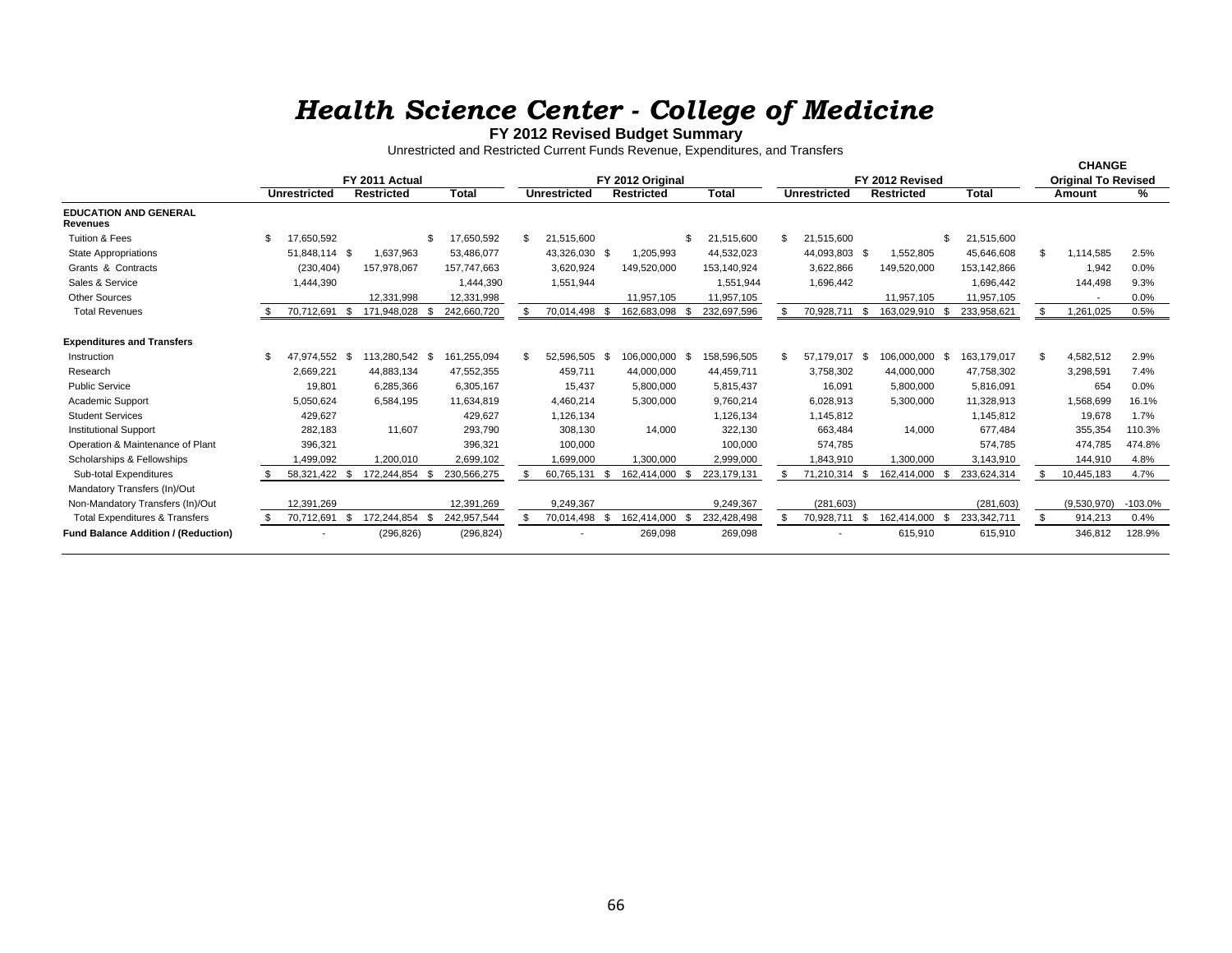### *Health Science Center - College of Medicine*

**FY2012 Revised Budget Summary - Natural Classification**

Unrestricted Current Funds Expenditures

|                                     | FY 2011          | FY 2012          | FY 2012          | <b>CHANGE</b><br><b>Original to Revised</b> |          |
|-------------------------------------|------------------|------------------|------------------|---------------------------------------------|----------|
|                                     | <b>ACTUAL</b>    | <b>ORIGINAL</b>  | <b>REVISED</b>   | <b>Amount</b>                               | %        |
| <b>EDUCATIONAL AND GENERAL</b>      |                  |                  |                  |                                             |          |
| <b>Salaries and Benefits</b>        |                  |                  |                  |                                             |          |
| <b>Salaries</b>                     |                  |                  |                  |                                             |          |
| Academic                            | \$<br>30,551,394 | \$<br>31,728,567 | \$<br>31,714,884 | \$<br>(13,683)                              | 0.0%     |
| Non-Academic                        | 8,447,551        | 8,960,588        | 9,809,330        | 848.742                                     | 9.5%     |
| Students                            | 204,360          | 140,278          | 374,997          | 234,719                                     | 167.3%   |
| <b>Total Salaries</b>               | \$<br>39,203,305 | \$<br>40,829,433 | \$<br>41,899,211 | \$<br>1,069,778                             | 2.6%     |
| <b>Staff Benefits</b>               | 10,997,435       | 12,137,879       | 12,218,492       | 80.613                                      | 0.7%     |
| Total Salaries and Benefits         | \$<br>50,200,740 | \$<br>52,967,312 | \$<br>54.117.703 | \$<br>1,150,391                             | 2.2%     |
| Operating                           | 7,422,135        | 7.762.819        | 12,878,804       | 5.115.985                                   | 65.9%    |
| <b>Equipment and Capital Outlay</b> | 698,547          | 35,000           | 4,213,807        | 4.178.807                                   | 11939.4% |
| <b>Total Expenditures</b>           | \$<br>58,321,422 | \$<br>60,765,131 | \$<br>71,210,314 | \$<br>10,445,183                            | 17.2%    |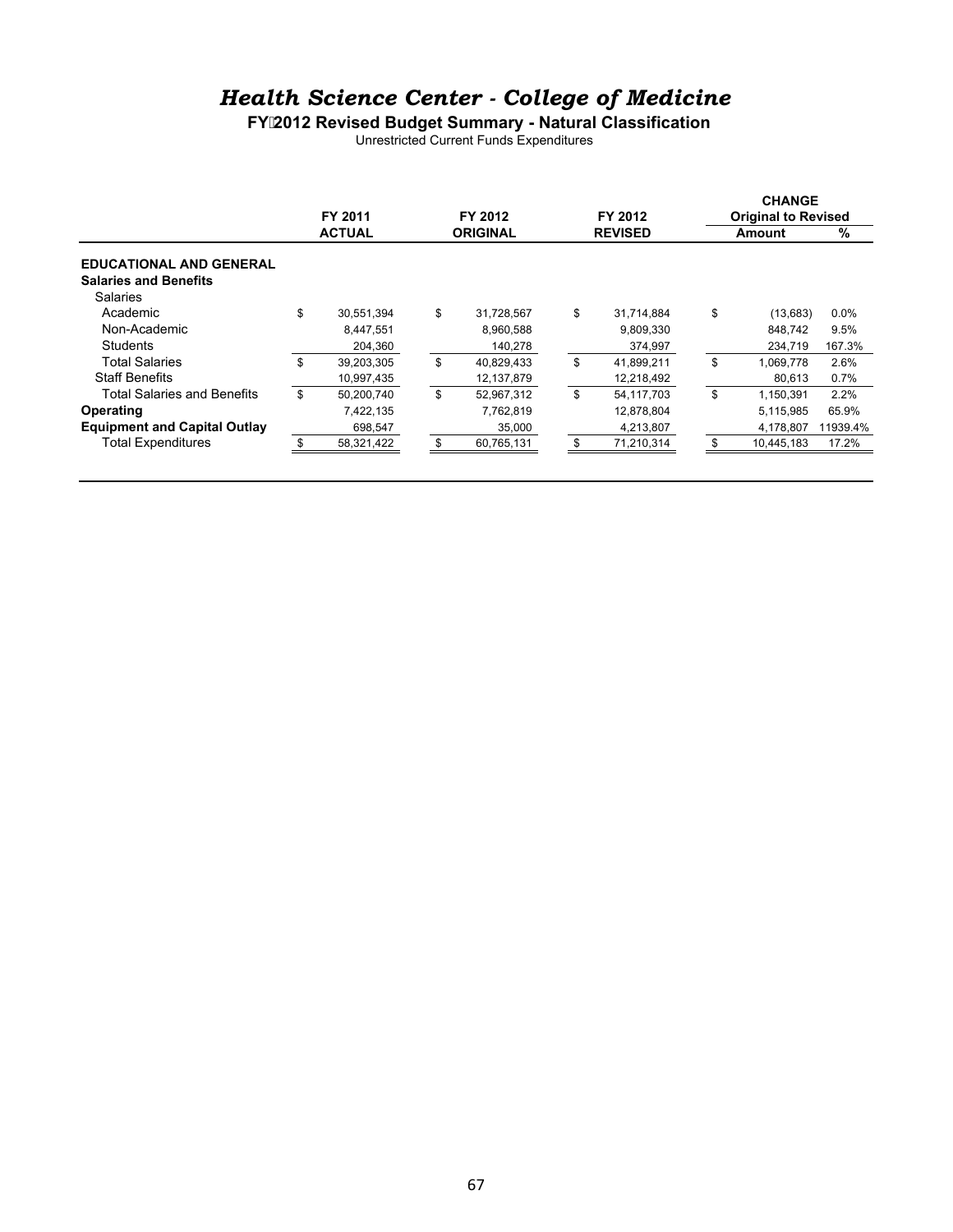### *Health Science Center - College of Medicine*

#### **Five-Year Budget Summary Comparison**

Current Funds Revenues, Expenditures and Transfers - UNRESTRICTED

|                                           | FY 2008          |      | FY 2009       |    | FY 2010       |    | FY 2011       |      | FY 2012        |    | <b>FIVE-YEAR CHANGE</b> |           |
|-------------------------------------------|------------------|------|---------------|----|---------------|----|---------------|------|----------------|----|-------------------------|-----------|
|                                           | <b>ACTUAL</b>    |      | <b>ACTUAL</b> |    | <b>ACTUAL</b> |    | <b>ACTUAL</b> |      | <b>REVISED</b> |    | <b>Amount</b>           | %         |
| <b>EDUCATIONAL AND GENERAL</b>            |                  |      |               |    |               |    |               |      |                |    |                         |           |
| <b>Revenues</b>                           |                  |      |               |    |               |    |               |      |                |    |                         |           |
| Tuition & Fees                            | 12,872,378 \$    |      | 12,947,596 \$ |    | 15,153,945 \$ |    | 17,650,592 \$ |      | 21,515,600 \$  |    | 8,643,222               | 67.1%     |
| State Appropriations                      | 49,379,400       |      | 46,745,500    |    | 46,280,784    |    | 51,848,114    |      | 44,093,803     |    | (5,285,597)             | $-10.7%$  |
| Grants & Contracts                        | 32,976,016       |      | 32,240,644    |    | 9,746,316     |    | (230, 404)    |      | 3,622,866      |    | (29, 353, 150)          | $-89.0\%$ |
| Sales & Service                           | 1,378,685        |      | 1,501,470     |    | 1,935,200     |    | 1,444,390     |      | 1,696,442      |    | 317,757                 | 23.0%     |
| <b>Other Sources</b>                      |                  |      |               |    |               |    |               |      |                |    |                         |           |
| <b>Total Revenues</b>                     | 96,606,478       | - \$ | 93,435,210    | \$ | 73,116,245    | \$ | 70,712,691    | - \$ | 70,928,711     | S. | (25,677,767)            | $-26.6\%$ |
| <b>Expenditures and Transfers</b>         |                  |      |               |    |               |    |               |      |                |    |                         |           |
| Instruction                               | 81,848,644 \$    |      | 81,304,490 \$ |    | 55,909,776 \$ |    | 47,974,552 \$ |      | 57,179,017 \$  |    | (24,669,627)            | -30.1%    |
| Research                                  | 3,838,473        |      | 2,067,968     |    | 2,634,892     |    | 2,669,221     |      | 3,758,302      |    | (80, 171)               | $-2.1%$   |
| <b>Public Service</b>                     | 416,864          |      | 618.127       |    | 31,246        |    | 19,801        |      | 16,091         |    | (400, 773)              | $-96.1%$  |
| Academic Support                          | 6,207,303        |      | 5,848,081     |    | 2,984,034     |    | 5,050,624     |      | 6,028,913      |    | (178, 390)              | $-2.9%$   |
| <b>Student Services</b>                   | 583,232          |      | 493,849       |    | 446,395       |    | 429,627       |      | 1,145,812      |    | 562,580                 | 96.5%     |
| <b>Institutional Support</b>              | 146,800          |      | 118,000       |    | 136,487       |    | 282,183       |      | 663,484        |    | 516,684                 | 352.0%    |
| Op/Maint Physical Plant                   |                  |      |               |    |               |    | 396,321       |      | 574,785        |    | 574,785                 | <b>NA</b> |
| Scholarships/Fellowships                  | 1,358,687        |      | 1,263,929     |    | 1,565,348     |    | 1,499,092     |      | 1,843,910      |    | 485,223                 | 35.7%     |
| Sub-total Expenditures                    | 94,400,003       | - \$ | 91,714,443    | S  | 63,708,178    | S  | 58,321,422 \$ |      | 71,210,314     | -S | (23, 189, 689)          | -24.6%    |
| Mandatory Transfers (In)/Out              |                  |      |               |    |               |    |               |      |                |    |                         |           |
| Non Mandatory Transfers (In)/Out          | 2,206,475        |      | 1,720,767     |    | 9,408,067     |    | 12,391,269    |      | (281, 603)     |    | (2,488,078)             | $-112.8%$ |
| <b>Total Expenditures &amp; Transfers</b> | \$<br>96,606,478 | - \$ | 93,435,210    | \$ | 73,116,245    | S. | 70,712,691    | \$   | 70,928,711     | S. | (25,677,767)            | -26.6%    |
| <b>Fund Balance Addition/(Reduction)</b>  | \$               |      |               |    |               |    |               |      |                |    |                         |           |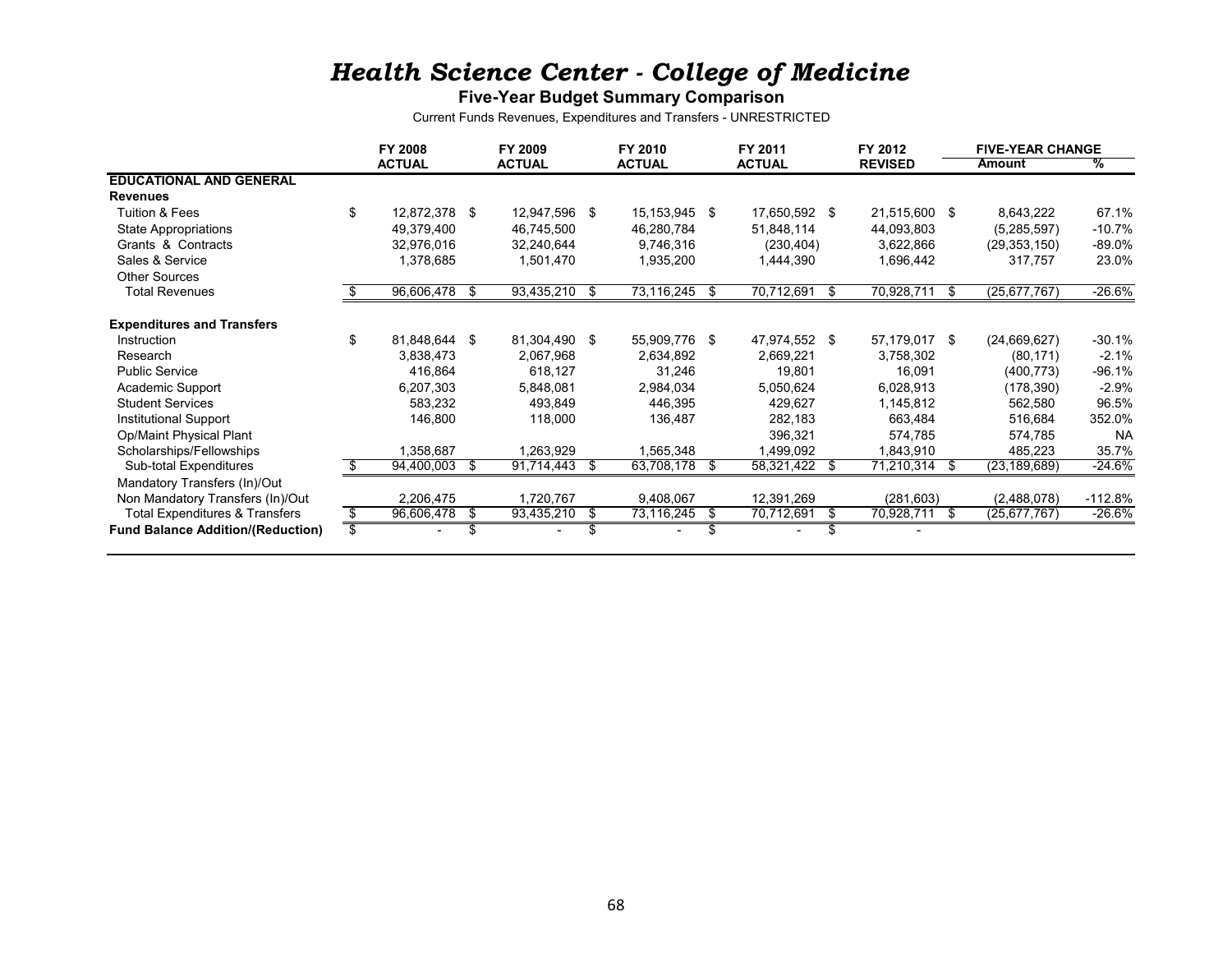### *Health Science Center - College of Medicine Units*

#### **Five-Year Budget Summary Comparison**

Current Funds Revenues, Expenditures and Transfers - UNRESTRICTED AND RESTRICTED

|                                            |    | FY 2008        |      | FY 2009       |      | FY 2010          |     | FY 2011         |   | FY 2012        |     | <b>FIVE-YEAR CHANGE</b> |           |
|--------------------------------------------|----|----------------|------|---------------|------|------------------|-----|-----------------|---|----------------|-----|-------------------------|-----------|
|                                            |    | <b>ACTUAL</b>  |      | <b>ACTUAL</b> |      | <b>ACTUAL</b>    |     | <b>ACTUAL</b>   |   | <b>REVISED</b> |     | Amount                  | %         |
| <b>EDUCATIONAL AND GENERAL</b>             |    |                |      |               |      |                  |     |                 |   |                |     |                         |           |
| <b>Revenues</b>                            |    |                |      |               |      |                  |     |                 |   |                |     |                         |           |
| <b>Tuition &amp; Fees</b>                  |    | 12,872,378 \$  |      | 12,947,596 \$ |      | 15,153,945 \$    |     | 17,650,592 \$   |   | 21,515,600 \$  |     | 8,643,223               | 67.1%     |
| <b>State Appropriations</b>                |    | 50,745,300     |      | 48,052,400    |      | 47,913,645       |     | 53,486,077      |   | 45,646,608     |     | (5,098,692)             | (0)       |
| <b>Grants &amp; Contracts</b>              |    | 139,568,016    |      | 143,800,838   |      | 147,901,079      |     | 157,747,663     |   | 153,142,866    |     | 13,574,850              | 9.7%      |
| Sales & Services                           |    | 1,378,685      |      | 1,501,470     |      | 1,935,200        |     | 1,444,390       |   | 1,696,442      |     | 317,757                 | 23.0%     |
| <b>Other Sources</b>                       |    | 15,412,300     |      | 15,772,012    |      | 10,372,778       |     | 12,331,998      |   | 11,957,105     |     | (3,455,195)             | $-22.4%$  |
| <b>Total Revenues</b>                      |    | 219,976,678 \$ |      | 222,074,316   | -S   | 223,276,646      | S.  | 242,660,720 \$  |   | 233,958,621    | \$  | 13,981,943              | 6.4%      |
| <b>Expenditures and Transfers</b>          |    |                |      |               |      |                  |     |                 |   |                |     |                         |           |
| Instruction                                | £. | 149,493,655 \$ |      | 159,267,497   | \$   | 152,816,813 \$   |     | 161,255,094 \$  |   | 163,179,017    | -\$ | 13,685,362              | 9.2%      |
| Research                                   |    | 46,720,776     |      | 43,105,721    |      | 48,368,833       |     | 47,552,355      |   | 47,758,302     |     | 1,037,526               | 2.2%      |
| <b>Public Service</b>                      |    | 7,722,144      |      | 8,002,445     |      | 6,598,684        |     | 6,305,167       |   | 5,816,091      |     | (1,906,053)             | $-24.7%$  |
| Academic Support                           |    | 5,568,924      |      | 7,665,801     |      | 7,002,480        |     | 11,634,819      |   | 11,328,913     |     | 5,759,989               | 103.4%    |
| <b>Student Services</b>                    |    | 583,232        |      | 493,849       |      | 446,395          |     | 429,627         |   | 1,145,812      |     | 562,580                 | 96.5%     |
| <b>Institutional Support</b>               |    | 146,800        |      | 118,000       |      | 137,501          |     | 293,790         |   | 677,484        |     | 530,684                 | 361.5%    |
| Operation & Maintenance of Plant           |    |                |      |               |      |                  |     | 396,321         |   | 574,785        |     | 574,785                 | 100.0%    |
| Scholarships & Fellowships                 |    | 2,421,586      |      | 2,574,599     |      | 2,699,607        |     | 2,699,102       |   | 3,143,910      |     | 722,324                 | 29.8%     |
| Sub-total Expenditures                     | \$ | 212,657,118    | - \$ | 221,227,912   | \$   | 218,070,313      | \$. | 230,566,275 \$  |   | 233,624,314    | -\$ | 20,967,196              | 9.9%      |
| Mandatory Transfers (In)/Out               |    |                |      |               |      |                  |     |                 |   |                |     |                         |           |
| Non-Mandatory Transfers (In)/Out           |    | 2,206,475      |      | 1,720,767     |      | 9,408,067        |     | 12,391,269      |   | (281, 603)     |     | (2,488,078)             | $-112.8%$ |
| <b>Total Expenditures and Transfers</b>    | \$ | 214,863,593    | \$.  | 222,948,678   | -S   | 227,478,380      | S   | 242,957,544     | S | 233,342,711    | \$  | 18,479,118              | 8.6%      |
| <b>Fund Balance Addition / (Reduction)</b> |    | 5,113,086      | - \$ | (874, 362)    | - \$ | $(4,201,733)$ \$ |     | $(296, 824)$ \$ |   | 615,910        |     |                         |           |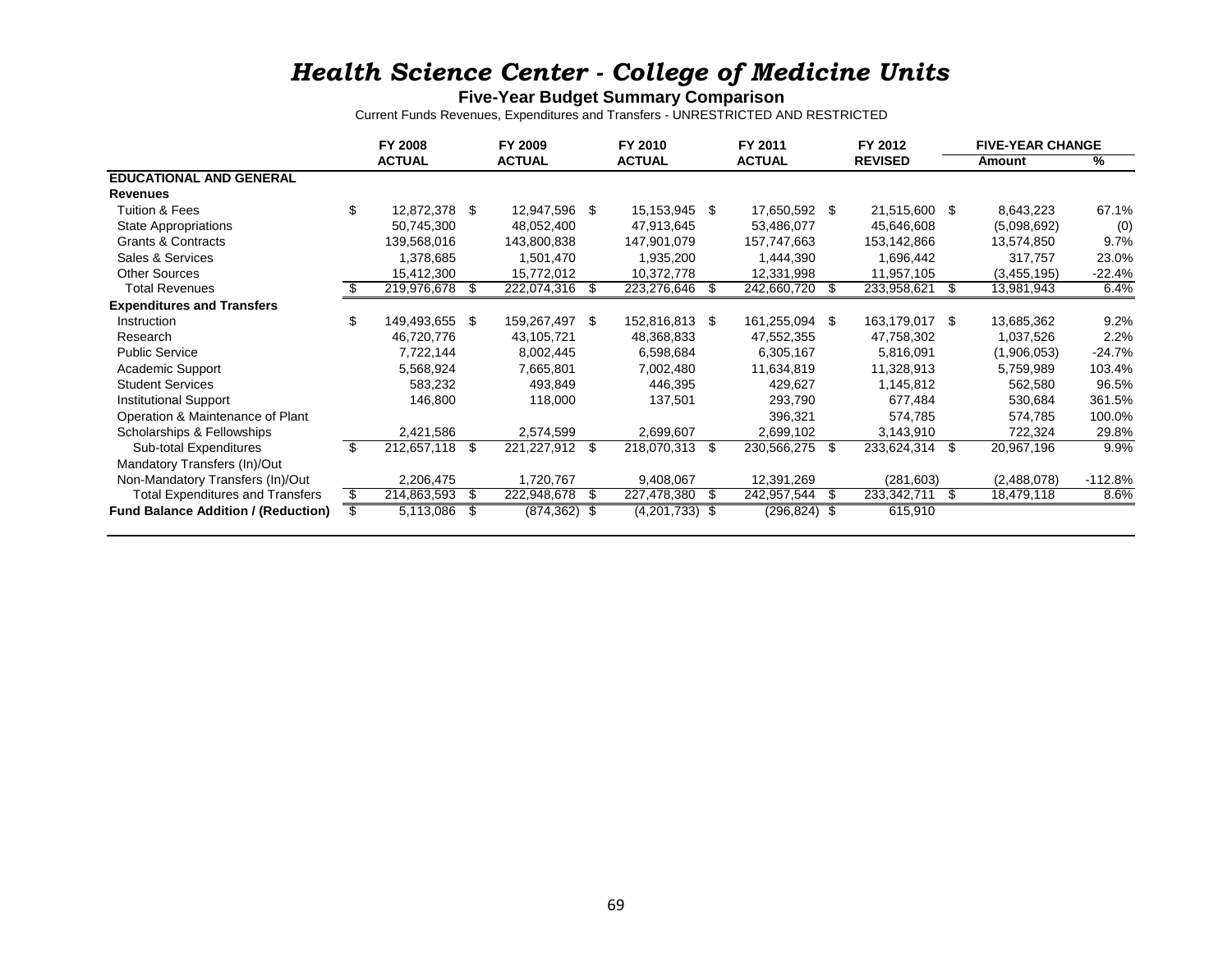### *Health Science Center - Family Medicine Units*

#### **FY 2012 Revised Budget Summary**

Unrestricted Current Funds Revenue, Expenditures, and Transfers

|                                                                                                                           |                          |                            |                           |     | <b>CHANGE</b><br><b>Original To Revised</b> |                |
|---------------------------------------------------------------------------------------------------------------------------|--------------------------|----------------------------|---------------------------|-----|---------------------------------------------|----------------|
|                                                                                                                           | FY 2011<br><b>ACTUAL</b> | FY 2012<br><b>ORIGINAL</b> | FY 2012<br><b>REVISED</b> |     | Amount                                      | %              |
| <b>EDUCATION AND GENERAL</b>                                                                                              |                          |                            |                           |     |                                             |                |
| <b>Revenues</b><br><b>Tuition &amp; Fees</b>                                                                              |                          |                            |                           |     |                                             |                |
| <b>State Appropriations</b><br>Grants & Contracts                                                                         | \$<br>11,096,225         | \$<br>9,483,400            | \$<br>9,386,338           | -\$ | (97,062)                                    | $-1.0%$        |
| Sales & Service                                                                                                           | 9,096,147                | 9,365,833                  | 9,380,578                 |     | 14,745                                      | 0.2%           |
| <b>Other Sources</b>                                                                                                      | 458,089                  | 550.000                    | 550.000                   |     |                                             | 0.0%           |
| <b>Total Revenues</b>                                                                                                     | \$<br>20,650,460         | \$<br>19,399,233           | \$<br>19,316,916 \$       |     | (82, 317)                                   | $-0.4%$        |
| <b>Expenditures and Transfers</b><br>Instruction<br>Research<br><b>Public Service</b><br><b>Academic Support</b>          | \$<br>17,960,040         | \$<br>18,603,137 \$        | 19,081,010 \$             |     | 477,873                                     | 2.6%           |
| <b>Student Services</b><br><b>Institutional Support</b><br>Operation & Maintenance of Plant<br>Scholarships & Fellowships | 707.395<br>205,451       | 358,270<br>156,548         | 1,089,788<br>159,930      |     | 731.518<br>3,382                            | 204.2%<br>2.2% |
| Sub-total Expenditures                                                                                                    | \$<br>18,872,885         | \$<br>19,117,955           | \$<br>20,330,728          | \$  | 1,212,773                                   | 6.3%           |
| Mandatory Transfers (In)/Out<br>Non-Mandatory Transfers (In)/Out                                                          | 100,332<br>317,063       | 79,442<br>201,836          | 79,442<br>201,836         |     |                                             | 0.0%<br>0.0%   |
| <b>Total Expenditures &amp; Transfers</b>                                                                                 | \$<br>19,290,280         | \$<br>19,399,233           | \$<br>20,612,006          | \$  | 1,212,773                                   | 6.3%           |
| <b>Fund Balance Addition / (Reduction)</b>                                                                                | 1,360,180                |                            | (1,295,090)               |     | (1, 295, 090)                               | <b>NA</b>      |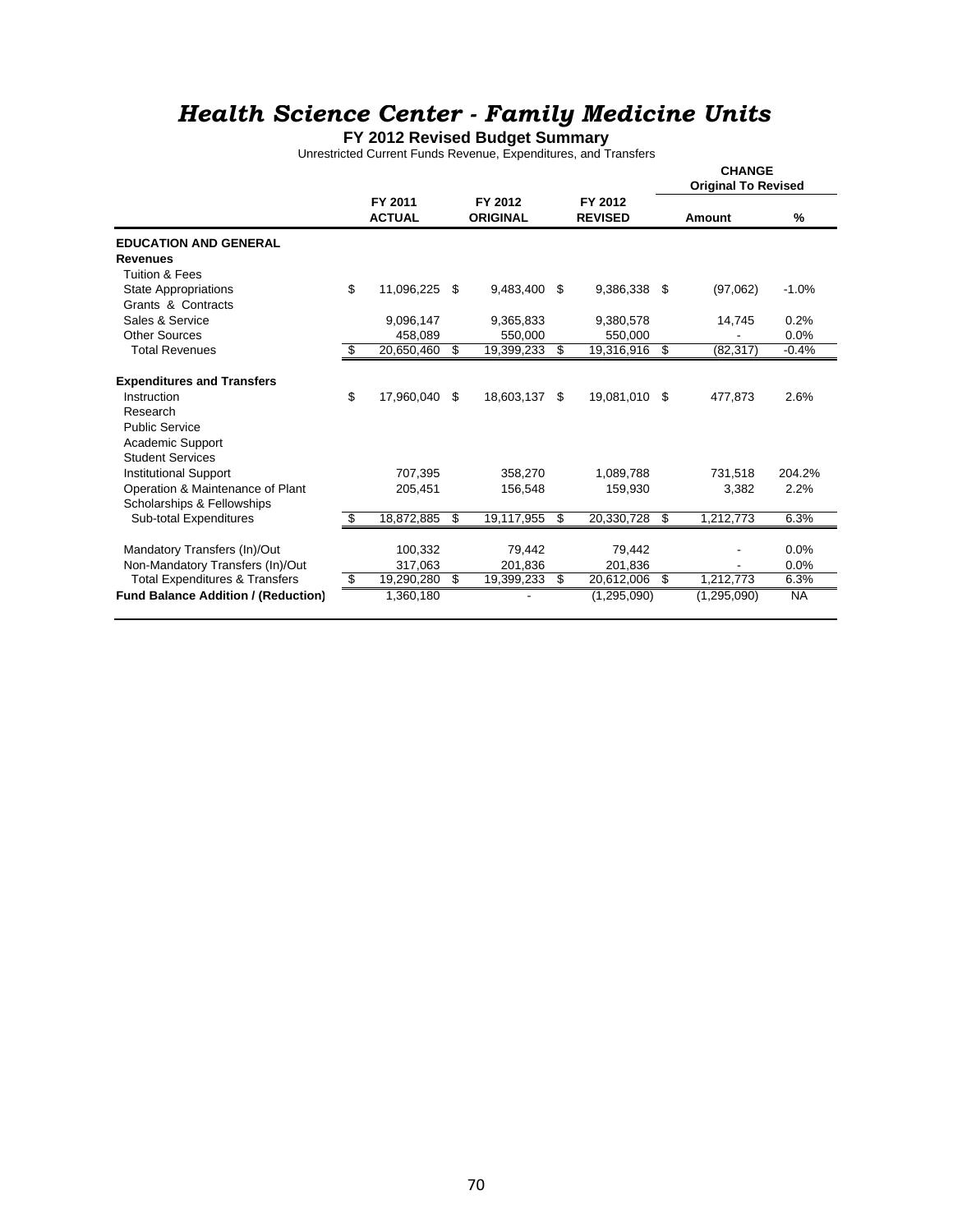### *Hea l th S c ience Center - Family Medi c ine Un i t s*

#### **FY 2012 Revised Budget Summary**

Unrestricted and Restricted Current Funds Revenue, Expenditures, and Transfers

|                                                 |                     |                                     |                  |    |               |                                       |      |              |     |                     |                                      |   |              |     | <b>CHANGE</b>                        |         |
|-------------------------------------------------|---------------------|-------------------------------------|------------------|----|---------------|---------------------------------------|------|--------------|-----|---------------------|--------------------------------------|---|--------------|-----|--------------------------------------|---------|
|                                                 | <b>Unrestricted</b> | FY 2011 Actual<br><b>Restricted</b> | <b>Total</b>     |    | Unrestricted  | FY 2012 Original<br><b>Restricted</b> |      | <b>Total</b> |     | <b>Unrestricted</b> | FY 2012 Revised<br><b>Restricted</b> |   | <b>Total</b> |     | <b>Original To Revised</b><br>Amount | %       |
|                                                 |                     |                                     |                  |    |               |                                       |      |              |     |                     |                                      |   |              |     |                                      |         |
| <b>EDUCATION AND GENERAL</b><br><b>Revenues</b> |                     |                                     |                  |    |               |                                       |      |              |     |                     |                                      |   |              |     |                                      |         |
| Tuition & Fees                                  |                     |                                     |                  |    |               |                                       |      |              |     |                     |                                      |   |              |     |                                      |         |
| <b>State Appropriations</b>                     | \$<br>11,096,225    |                                     | \$<br>11,096,225 | S. | 9,483,400     |                                       |      | 9,483,400    |     | 9,386,338           |                                      | S | 9,386,338    | S.  | (97,062)                             | $-1.0%$ |
| Grants & Contracts                              |                     | \$<br>2,651,982                     | 2,651,982        |    |               | 2,700,000                             |      | 2,700,000    |     |                     | \$<br>2,700,000                      |   | 2,700,000    |     |                                      | $0.0\%$ |
| Sales & Service                                 | 9,096,147           |                                     | 9096147          |    | 9,365,833     |                                       |      | 9,365,833    |     | 9,380,578           |                                      |   | 9,380,578    |     | 14,745                               | 0.2%    |
| <b>Other Sources</b>                            | 458,089             | 69,193                              | 527,282          |    | 550,000       | 68,000                                |      | 618,000      |     | 550,000             | 68,000                               |   | 618,000      |     |                                      | 0.0%    |
| <b>Total Revenues</b>                           | 20,650,460 \$       | 2,721,175 \$                        | 23,371,636       | £. | 19,399,233    | 2,768,000 \$                          |      | 22, 167, 233 |     | 19,316,916 \$       | 2,768,000 \$                         |   | 22,084,916   | \$. | (82, 317)                            | $-0.4%$ |
|                                                 |                     |                                     |                  |    |               |                                       |      |              |     |                     |                                      |   |              |     |                                      |         |
| <b>Expenditures and Transfers</b>               |                     |                                     |                  |    |               |                                       |      |              |     |                     |                                      |   |              |     |                                      |         |
| Instruction                                     | \$<br>17.960.040 \$ | 2.695.633 \$                        | 20,655,673       | S. | 18.603.137 \$ | 2.700.000                             | - \$ | 21,303,137   | \$. | 19.081.010 \$       | 2.700.000 \$                         |   | 21.781.010   | -S  | 477.873                              | 2.2%    |
| Research                                        |                     |                                     |                  |    |               |                                       |      |              |     |                     |                                      |   |              |     |                                      |         |
| <b>Public Service</b>                           |                     | 4.162                               | 4,162            |    |               | 6.000                                 |      | 6,000        |     |                     | 6.000                                |   | 6,000        |     |                                      | $0.0\%$ |
| Academic Support                                |                     | 4,360                               | 4,360            |    |               | 6,000                                 |      | 6,000        |     |                     | 6,000                                |   | 6,000        |     |                                      | $0.0\%$ |
| <b>Student Services</b>                         |                     |                                     |                  |    |               |                                       |      |              |     |                     |                                      |   |              |     |                                      |         |
| <b>Institutional Support</b>                    | 707,395             |                                     | 707,395          |    | 358,270       |                                       |      | 358,270      |     | 1,089,788           |                                      |   | 1,089,788    |     | 731,518                              | 204.2%  |
| Operation & Maintenance of Plant                | 205,451             |                                     | 205,451          |    | 156,548       |                                       |      | 156,548      |     | 159,930             |                                      |   | 159,930      |     | 3,382                                | 2.2%    |
| Scholarships & Fellowships                      |                     |                                     |                  |    |               |                                       |      |              |     |                     |                                      |   |              |     |                                      |         |
| Sub-total Expenditures                          | 18,872,885 \$       | 2,704,155 \$                        | 21,577,041       | \$ | 19,117,955 \$ | 2,712,000 \$                          |      | 21,829,955   |     | 20,330,728 \$       | 2,712,000 \$                         |   | 23,042,728   | -S  | 1,212,773                            | 5.6%    |
|                                                 |                     |                                     |                  |    |               |                                       |      |              |     |                     |                                      |   |              |     |                                      |         |
| Mandatory Transfers (In)/Out                    | 100,332             |                                     | 100,332          |    | 79,442        |                                       |      | 79,442       |     | 79,442              |                                      |   | 79,442       |     |                                      | $0.0\%$ |
| Non-Mandatory Transfers (In)/Out                | 317,063             |                                     | 317,063          |    | 201,836       |                                       |      | 201,836      |     | 201,836             |                                      |   | 201,836      |     |                                      | 0.0%    |
| <b>Total Expenditures &amp; Transfers</b>       | 19,290,280 \$       | 2,704,155 \$                        | 21,994,436       |    | 19,399,233    | 2,712,000                             |      | 22,111,233   |     | 20,612,006 \$       | 2,712,000 \$                         |   | 23,324,006   |     | 1,212,773                            | 5.5%    |
| <b>Fund Balance Addition / (Reduction)</b>      | 1,360,180           | 17,020                              | 1,377,200        |    |               | 56,000                                |      | 56,000       |     | (1, 295, 090)       | 56,000                               |   | (1,239,090)  |     |                                      |         |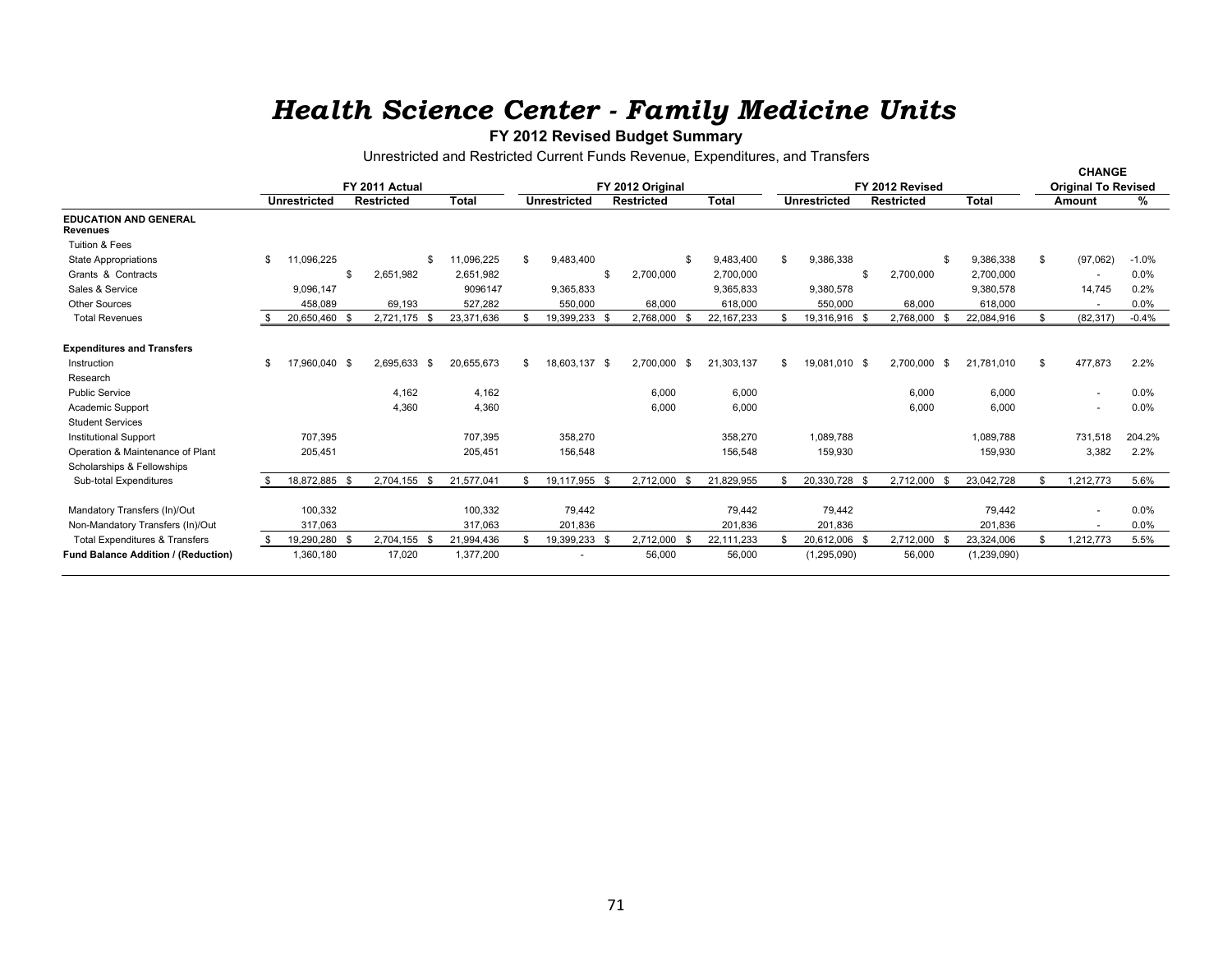### *Health Science Center - Family Medical Units*

**FY2012 Revised Budget Summary - Natural Classification**

Unrestricted Current Funds Expenditures

| FY 2011          |               | FY 2012    |                 |            |                           | <b>CHANGE</b> |                                      |
|------------------|---------------|------------|-----------------|------------|---------------------------|---------------|--------------------------------------|
|                  |               |            |                 |            |                           |               | %                                    |
|                  |               |            |                 |            |                           |               |                                      |
|                  |               |            |                 |            |                           |               |                                      |
|                  |               |            |                 |            |                           |               |                                      |
| \$<br>7,530,573  | \$            | 8,428,328  | \$              | 8,172,069  | \$                        | (256, 259)    | $-3.0%$                              |
| 3.907.486        |               | 4,043,724  |                 | 4,146,707  |                           | 102.983       | 2.5%                                 |
| 21,792           |               | 36,000     |                 | 36,000     |                           | ۰             | $0.0\%$                              |
| \$<br>11,459,851 | \$            | 12,508,052 | \$              | 12,354,776 | \$                        | (153, 276)    | $-1.2%$                              |
| 3,565,736        |               | 3,605,481  |                 | 3,585,604  |                           | (19,877)      | $-0.6%$                              |
| \$<br>15,025,587 | \$            | 16,113,533 | \$              | 15,940,380 | \$                        | (173, 153)    | $-1.1%$                              |
| 3,783,035        |               | 3,004,422  |                 | 3,668,638  |                           | 664.216       | 22.1%                                |
| 64,263           |               |            |                 | 721,710    |                           | 721,710       | <b>NA</b>                            |
| 18,872,885       |               | 19,117,955 |                 | 20,330,728 | \$                        | 1,212,773     | 6.3%                                 |
|                  | <b>ACTUAL</b> |            | <b>ORIGINAL</b> |            | FY 2012<br><b>REVISED</b> |               | <b>Original to Revised</b><br>Amount |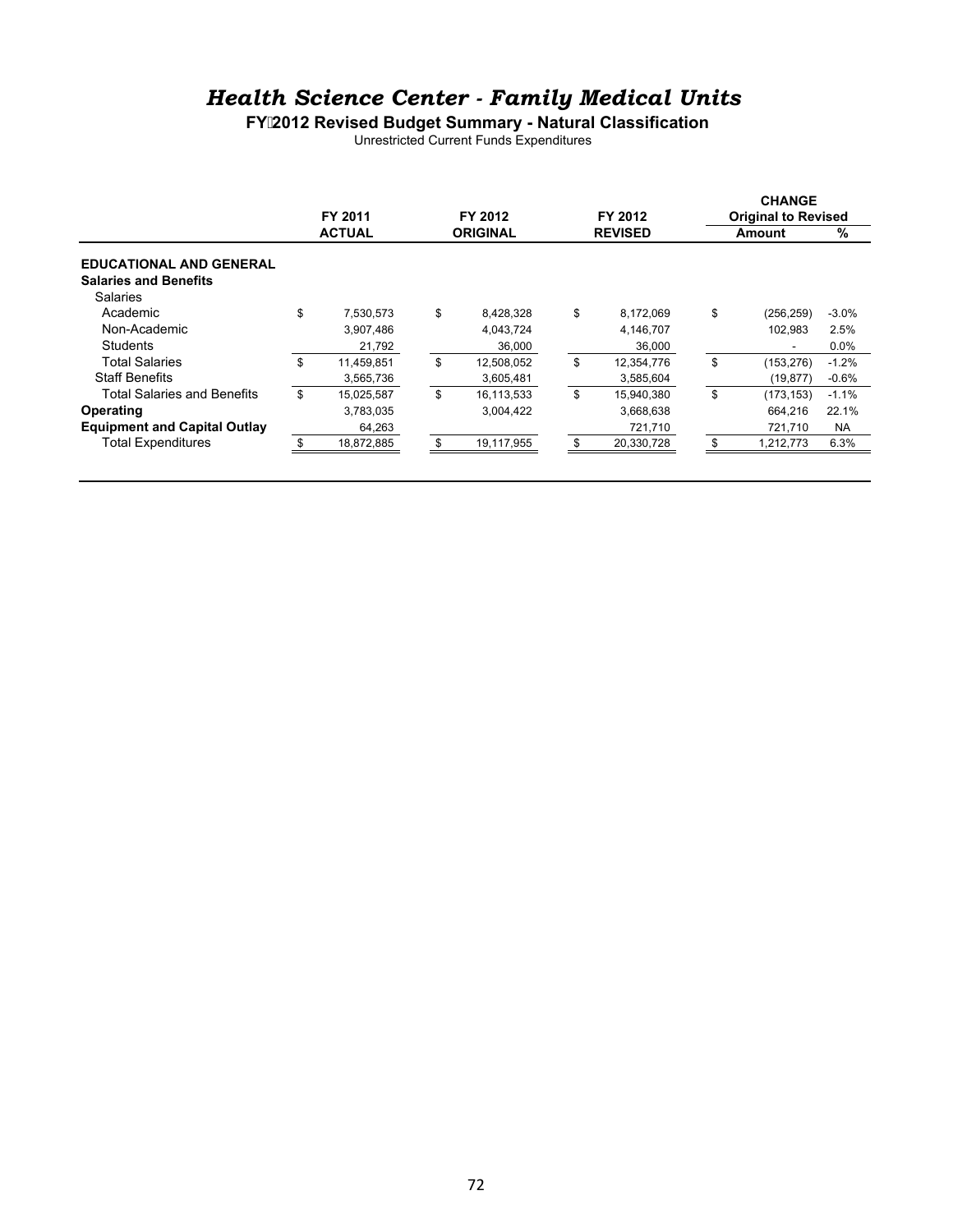### *Health Science Center - Family Medical Units*

#### **Five-Year Budget Summary Comparison**

Current Funds Revenues, Expenditures and Transfers - UNRESTRICTED

|                                           | <b>FY 2008</b>      |      | FY 2009       |     | FY 2010       |     | FY 2011       |      | FY 2012        |     | <b>FIVE-YEAR CHANGE</b> |            |
|-------------------------------------------|---------------------|------|---------------|-----|---------------|-----|---------------|------|----------------|-----|-------------------------|------------|
|                                           | <b>ACTUAL</b>       |      | <b>ACTUAL</b> |     | <b>ACTUAL</b> |     | <b>ACTUAL</b> |      | <b>REVISED</b> |     | Amount                  | ℅          |
| <b>EDUCATIONAL AND GENERAL</b>            |                     |      |               |     |               |     |               |      |                |     |                         |            |
| <b>Revenues</b>                           |                     |      |               |     |               |     |               |      |                |     |                         |            |
| Tuition & Fees                            |                     |      |               |     |               |     |               |      |                |     |                         |            |
| State Appropriations                      | \$<br>10,176,400 \$ |      | 9,713,100 \$  |     | 9,929,437 \$  |     | 11,096,225 \$ |      | 9,386,338 \$   |     | (790,062)               | -7.8%      |
| Grants & Contracts                        | 3,104,313           |      | 3,105,112     |     |               |     |               |      |                |     | (3, 104, 313)           | $-100.0\%$ |
| Sales & Service                           | 9,390,457           |      | 9,386,290     |     | 9,535,513     |     | 9,096,147     |      | 9,380,578      |     | (9,879)                 | $-0.1%$    |
| <b>Other Sources</b>                      | 498,945             |      | 495,098       |     | 481,271       |     | 458,089       |      | 550,000        |     | 51,055                  | 10.2%      |
| <b>Total Revenues</b>                     | 23,170,115          | - \$ | 22,699,601    | \$. | 19,946,221    | \$. | 20,650,460    | - \$ | 19,316,916     | \$  | (3,853,199)             | -16.6%     |
| <b>Expenditures and Transfers</b>         |                     |      |               |     |               |     |               |      |                |     |                         |            |
| Instruction                               | \$<br>22,041,342 \$ |      | 21,535,469    | \$  | 17,262,667    | \$  | 17,960,040 \$ |      | 19,081,010     | -\$ | (2,960,332)             | $-13.4%$   |
| Research                                  |                     |      |               |     |               |     |               |      |                |     |                         |            |
| <b>Public Service</b>                     |                     |      |               |     |               |     |               |      |                |     |                         |            |
| Academic Support                          |                     |      |               |     |               |     |               |      |                |     |                         |            |
| <b>Student Services</b>                   |                     |      |               |     |               |     |               |      |                |     |                         |            |
| <b>Institutional Support</b>              | 239,694             |      | 237,694       |     | 985,059       |     | 707,395       |      | 1,089,788      |     | 850,094                 | 354.7%     |
| Op/Maint Physical Plant                   | 209,797             |      | 212,952       |     | 177,101       |     | 205,451       |      | 159,930        |     | (49, 867)               | $-23.8%$   |
| Scholarships/Fellowships                  |                     |      |               |     |               |     |               |      |                |     |                         |            |
| Sub-total Expenditures                    | 22,490,833          | - \$ | 21,986,115    | \$  | 18,424,827    | -S  | 18,872,885    | - \$ | 20,330,728     | -S  | (2, 160, 105)           | $-9.6%$    |
| Mandatory Transfers (In)/Out              | 98,762              |      | 100,124       |     | 100,225       |     | 100,332       |      | 79,442         |     | (19,320)                | $-19.6%$   |
| Non Mandatory Transfers (In)/Out          | 176,968             |      | 404.931       |     | 848,466       |     | 317,063       |      | 201,836        |     | 24,868                  | 14.1%      |
| <b>Total Expenditures &amp; Transfers</b> | \$<br>22,766,563 \$ |      | 22,491,170    | \$  | 19,373,518    | \$  | 19,290,280 \$ |      | 20,612,006     | \$  | (2, 154, 557)           | $-9.5%$    |
| <b>Fund Balance Addition/(Reduction)</b>  | \$<br>403,552 \$    |      | 208,431       | -S  | 572,703       | -S  | 1,360,180 \$  |      | (1,295,090)    |     |                         |            |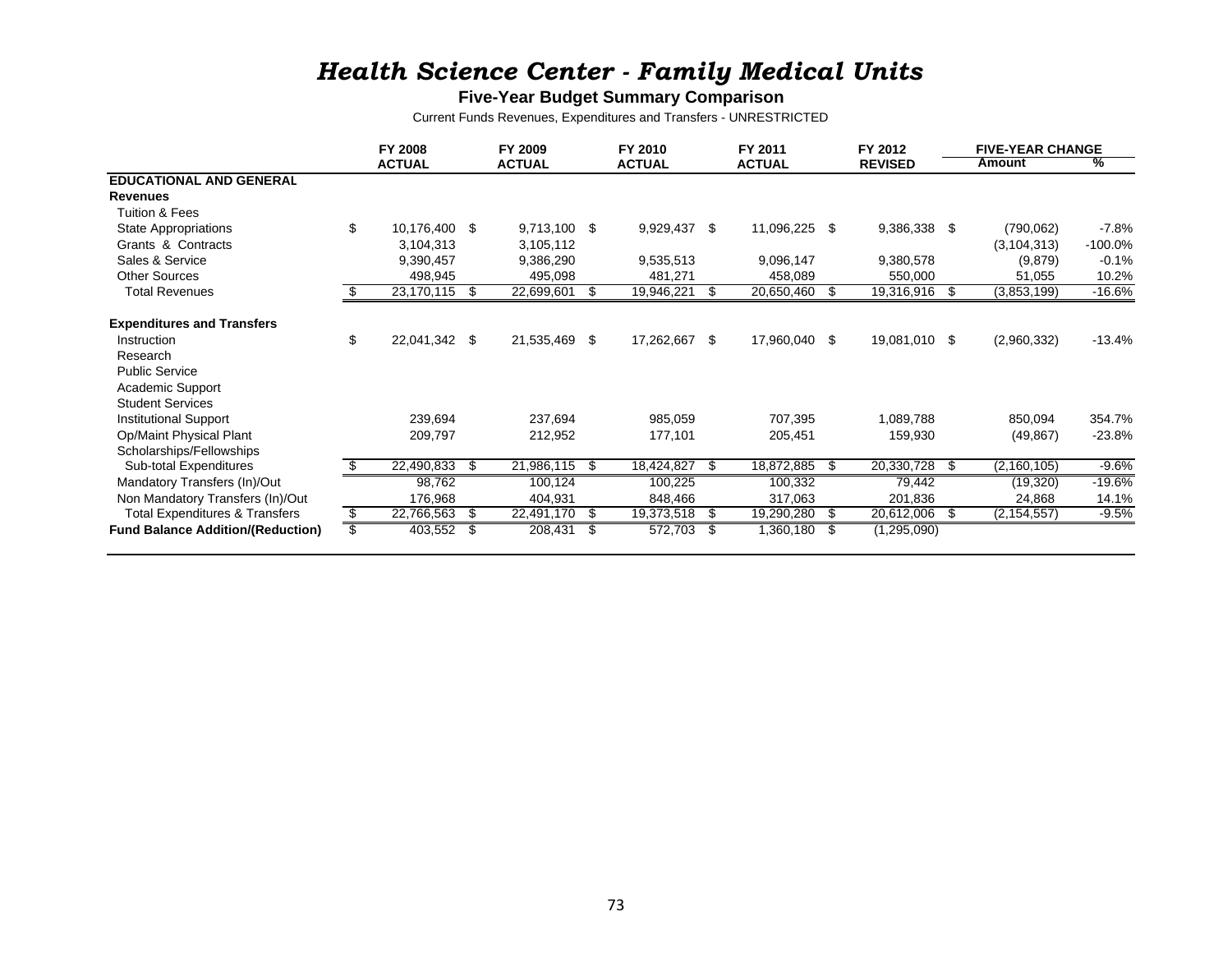### *Health Science Center - Family Medicine Units*

#### **Five-Year Budget Summary Comparison**

Current Funds Revenues, Expenditures and Transfers - UNRESTRICTED AND RESTRICTED

|                                            |     | FY 2008       |      | FY 2009       |    | FY 2010       |    | FY 2011       |      | FY 2012        |      | <b>FIVE-YEAR CHANGE</b> |          |
|--------------------------------------------|-----|---------------|------|---------------|----|---------------|----|---------------|------|----------------|------|-------------------------|----------|
|                                            |     | <b>ACTUAL</b> |      | <b>ACTUAL</b> |    | <b>ACTUAL</b> |    | <b>ACTUAL</b> |      | <b>REVISED</b> |      | Amount                  | %        |
| <b>EDUCATIONAL AND GENERAL</b>             |     |               |      |               |    |               |    |               |      |                |      |                         |          |
| <b>Revenues</b>                            |     |               |      |               |    |               |    |               |      |                |      |                         |          |
| Tuition & Fees                             |     |               |      |               |    |               |    |               |      |                |      |                         |          |
| State Appropriations                       | \$  | 10,176,400 \$ |      | 9,713,100 \$  |    | 9,929,437 \$  |    | 11,096,225 \$ |      | 9,386,338 \$   |      | (790,062)               | -7.8%    |
| <b>Grants &amp; Contracts</b>              |     | 3,104,313     |      | 3,108,740     |    | 2,524,849     |    | 2,651,982     |      | 2,700,000      |      | (404, 313)              | $-13.0%$ |
| Sales & Services                           |     | 9,390,457     |      | 9,386,290     |    | 9,535,513     |    | 9,096,147     |      | 9,380,578      |      | (9,879)                 | $-0.1%$  |
| <b>Other Sources</b>                       |     | 627,811       |      | 558,094       |    | 545,371       |    | 527,282       |      | 618,000        |      | (9,811)                 | $-1.6%$  |
| <b>Total Revenues</b>                      |     | 23,298,980    | - \$ | 22,766,224    | -S | 22,535,171    | S  | 23,371,636 \$ |      | 22,084,916     | - \$ | (1,214,064)             | $-5.2%$  |
| <b>Expenditures and Transfers</b>          |     |               |      |               |    |               |    |               |      |                |      |                         |          |
| Instruction                                | \$  | 22,060,737 \$ |      | 21,564,876    | \$ | 19,832,742 \$ |    | 20,655,673 \$ |      | 21,781,010 \$  |      | (279, 727)              | $-1.3%$  |
| Research                                   |     |               |      |               |    |               |    |               |      |                |      |                         |          |
| <b>Public Service</b>                      |     | 28,670        |      | 19,544        |    | 13,421        |    | 4,162         |      | 6,000          |      | (22, 670)               | -79.1%   |
| Academic Support                           |     | 3,526         |      | 16,399        |    | 40,180        |    | 4,360         |      | 6,000          |      | 2,474                   | 70.2%    |
| <b>Student Services</b>                    |     |               |      |               |    |               |    |               |      |                |      |                         |          |
| <b>Institutional Support</b>               |     | 239,694       |      | 237,694       |    | 985,059       |    | 707,395       |      | 1,089,788      |      | 850,094                 | 354.7%   |
| Operation & Maintenance of Plant           |     | 209,797       |      | 212,952       |    | 177,101       |    | 205,451       |      | 159,930        |      | (49, 867)               | $-23.8%$ |
| Scholarships & Fellowships                 |     |               |      |               |    |               |    |               |      |                |      |                         |          |
| Sub-total Expenditures                     | \$  | 22,542,424 \$ |      | 22,051,465    | \$ | 21,048,504    | \$ | 21,577,041 \$ |      | 23,042,728     | \$   | 500,304                 | 2.2%     |
| Mandatory Transfers (In)/Out               |     | 98,762        |      | 100,124       |    | 100,225       |    | 100,332       |      | 79,442         |      | (19,320)                | $-19.6%$ |
| Non-Mandatory Transfers (In)/Out           |     | 176,968       |      | 404,931       |    | 848,466       |    | 317,063       |      | 201,836        |      | 24,868                  | 14.1%    |
| <b>Total Expenditures and Transfers</b>    | \$  | 22,818,154 \$ |      | 22,556,520    | \$ | 21,997,195    | S  | 21,994,436    | - \$ | 23,324,006     | -S   | 505,852                 | 2.2%     |
| <b>Fund Balance Addition / (Reduction)</b> | \$. | 480,826       | - \$ | 209,705       | -S | 537,976       | \$ | 1,377,200 \$  |      | (1,239,090)    |      |                         |          |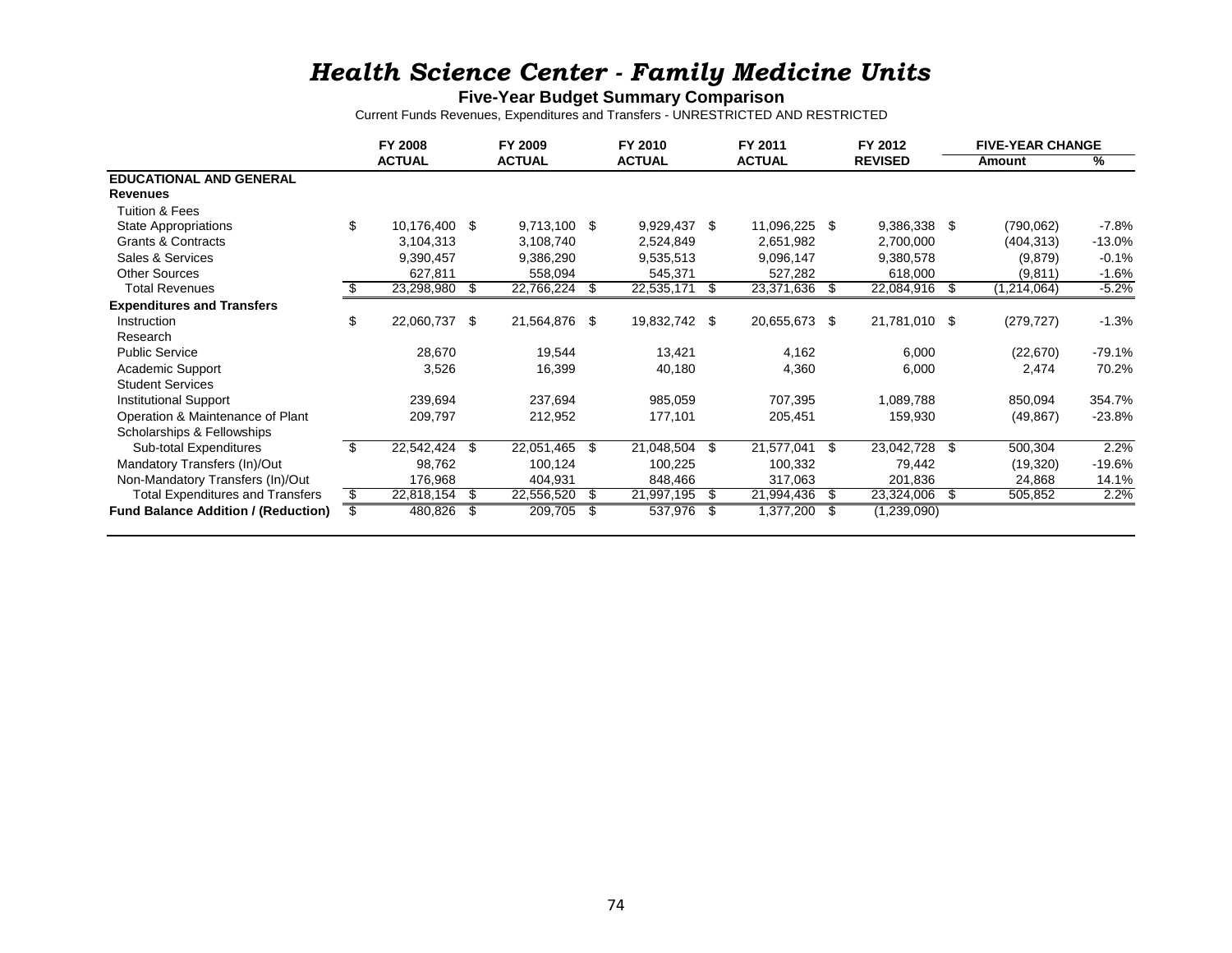#### **FY 2012 Revised Budget Summary**

Unrestricted Current Funds Revenue, Expenditures, and Transfers

|                                           |    |                          |     |                            |    |                           |     | <b>CHANGE</b><br><b>Original To Revised</b> |           |
|-------------------------------------------|----|--------------------------|-----|----------------------------|----|---------------------------|-----|---------------------------------------------|-----------|
|                                           |    | FY 2011<br><b>ACTUAL</b> |     | FY 2012<br><b>ORIGINAL</b> |    | FY 2012<br><b>REVISED</b> |     | Amount                                      | %         |
| <b>EDUCATION AND GENERAL</b>              |    |                          |     |                            |    |                           |     |                                             |           |
| <b>Revenues</b>                           |    |                          |     |                            |    |                           |     |                                             |           |
| <b>Tuition &amp; Fees</b>                 | \$ | 9,807,038                | S.  | 10,241,580                 | \$ | 10,488,175                | -\$ | 246,595                                     | 2.4%      |
| <b>State Appropriations</b>               |    | 74,134,568               |     | 66,193,244                 |    | 66,317,743                |     | 124,499                                     | 0.2%      |
| Grants & Contracts                        |    | 4,352,881                |     | 4,141,177                  |    | 4,141,177                 |     |                                             | 0.0%      |
| Sales & Service                           |    | 17,398,235               |     | 17,613,195                 |    | 17,616,295                |     | 3,100                                       | 0.0%      |
| Other Sources                             |    | 14,250,371               |     | 15,351,111                 |    | 15,941,630                |     | 590,519                                     | 3.8%      |
| <b>Total Revenues</b>                     | S  | 119,943,092              | \$  | 113,540,307                | \$ | 114,505,020               | \$  | 964,713                                     | 0.8%      |
| <b>Expenditures and Transfers</b>         |    |                          |     |                            |    |                           |     |                                             |           |
| Instruction                               | \$ | 25,892,462               | \$  | 28,223,146                 | \$ | 29,639,911                | \$  | 1,416,765                                   | 5.0%      |
| Research                                  |    | 34,455,973               |     | 35,245,126                 |    | 40,803,948                |     | 5,558,822                                   | 15.8%     |
| <b>Public Service</b>                     |    | 39.325.612               |     | 40.437.950                 |    | 49.762.202                |     | 9.324.252                                   | 23.1%     |
| Academic Support                          |    | 6,335,974                |     | 6.462.942                  |    | 6,875,260                 |     | 412.318                                     | 6.4%      |
| <b>Student Services</b>                   |    |                          |     |                            |    |                           |     |                                             | <b>NA</b> |
| <b>Institutional Support</b>              |    | 1,814,931                |     | 1,978,573                  |    | 2,042,431                 |     | 63.858                                      | 3.2%      |
| Operation & Maintenance of Plant          |    | 3,014,169                |     | 3.337.713                  |    | 3,461,117                 |     | 123.404                                     | 3.7%      |
| Scholarships & Fellowships                |    |                          |     | 58.394                     |    | 40.000                    |     | (18, 394)                                   | $-31.5%$  |
| Sub-total Expenditures                    | S  | 110,839,121              | \$. | 115,743,844                | S  | 132,624,869               | \$  | 16,881,025                                  | 14.6%     |
| Mandatory Transfers (In)/Out              |    |                          |     |                            |    |                           |     |                                             |           |
| Non-Mandatory Transfers (In)/Out          |    | 4,703,531                |     | 855,989                    |    | (2,064,662)               |     | (2,920,651)                                 | $-341.2%$ |
| <b>Total Expenditures &amp; Transfers</b> | \$ | 115,542,652              | \$  | 116,599,833                | \$ | 130,560,207               | \$  | 13,960,374                                  | 12.0%     |
| Fund Balance Addition / (Reduction)       |    | 4.400.440                |     | (3,059,526)                |    | (16,055,187)              |     | (12,995,661)                                |           |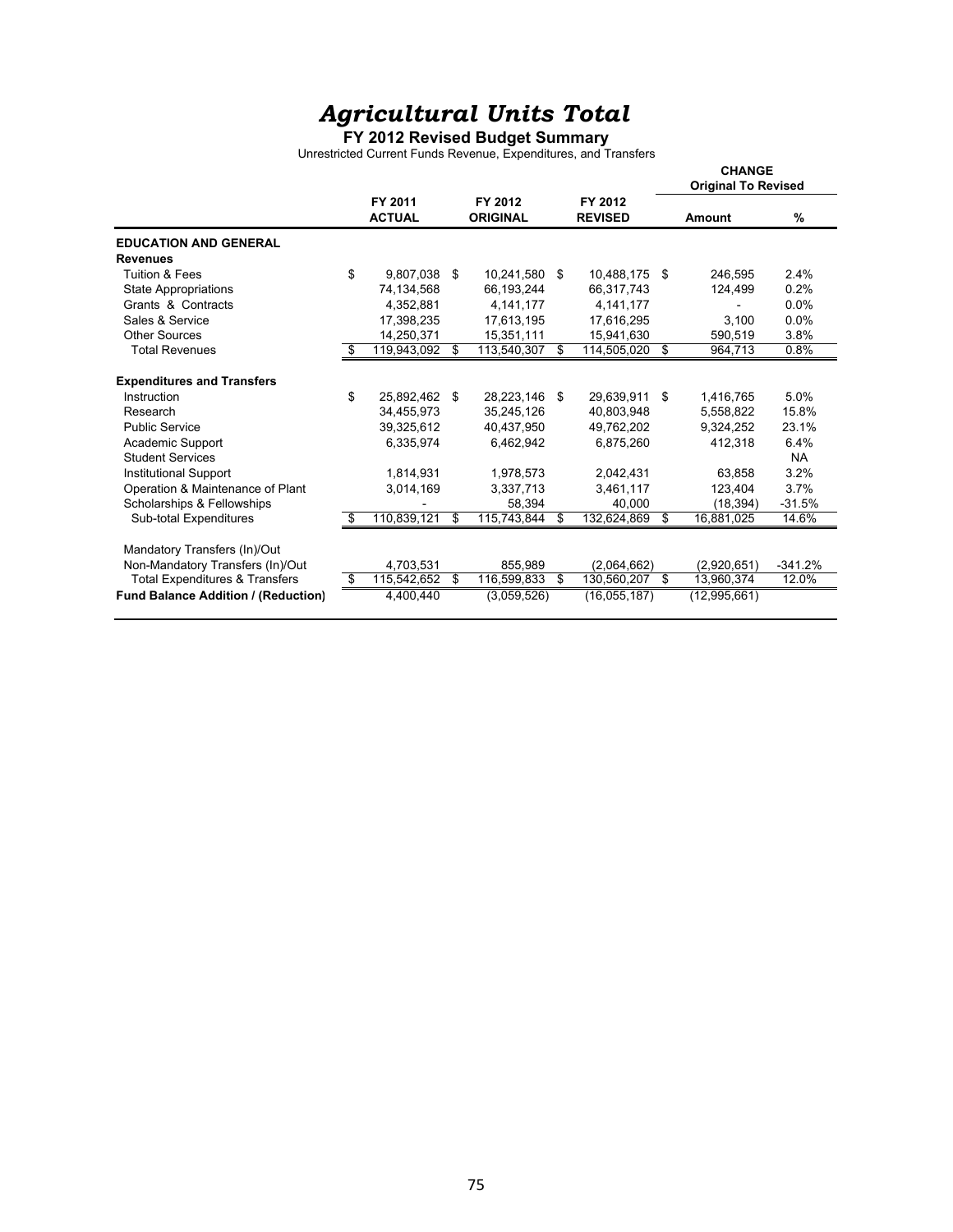## *Agr icu ltural Un its Tota l* **FY 2012 Revised Budget Summary**

Unrestricted and Restricted Current Funds Revenue, Expenditures, and Transfers

|                                                 |                     |     |                                     |                 |     |                     |                                       |                  |      |                     |      |                                      |      |                |    | <b>CHANGE</b>              |           |
|-------------------------------------------------|---------------------|-----|-------------------------------------|-----------------|-----|---------------------|---------------------------------------|------------------|------|---------------------|------|--------------------------------------|------|----------------|----|----------------------------|-----------|
|                                                 | <b>Unrestricted</b> |     | FY 2011 Actual<br><b>Restricted</b> | <b>Total</b>    |     | <b>Unrestricted</b> | FY 2012 Original<br><b>Restricted</b> | <b>Total</b>     |      | <b>Unrestricted</b> |      | FY 2012 Revised<br><b>Restricted</b> |      | <b>Total</b>   |    | <b>Original To Revised</b> |           |
|                                                 |                     |     |                                     |                 |     |                     |                                       |                  |      |                     |      |                                      |      |                |    | Amount                     | %         |
| <b>EDUCATION AND GENERAL</b><br><b>Revenues</b> |                     |     |                                     |                 |     |                     |                                       |                  |      |                     |      |                                      |      |                |    |                            |           |
| Tuition & Fees                                  | 9,807,037           |     |                                     | \$<br>9,807,037 | \$. | 10,241,580          |                                       | \$<br>10,241,580 | - \$ | 10,488,175          |      |                                      |      | 10,488,175     | S. | 246,595                    | 2.4%      |
| <b>State Appropriations</b>                     | 74,134,568 \$       |     | 2,103,644                           | 76,238,212      |     | 66,193,244 \$       | 1,487,238                             | 67,680,482       |      | 66,317,743 \$       |      | 1,598,178                            |      | 67,915,921     |    | 235,439                    | 0.3%      |
| Grants & Contracts                              | 4,352,881           |     | 35,914,747                          | 40,267,627      |     | 4,141,177           | 34,156,110                            | 38,297,287       |      | 4,141,177           |      | 35,456,332                           |      | 39,597,509     |    | 1,300,222                  | 3.4%      |
| Sales & Service                                 | 17,398,235          |     |                                     | 17,398,235      |     | 17,613,195          |                                       | 17,613,195       |      | 17,616,295          |      | $\sim$                               |      | 17,616,295     |    | 3,100                      | $0.0\%$   |
| <b>Other Sources</b>                            | 14,250,371          |     | 5.306.909                           | 19,557,280      |     | 15,351,111          | 5,213,000                             | 20,564,111       |      | 15,941,630          |      | 5,430,000                            |      | 21,371,630     |    | 807,519                    | 3.9%      |
| <b>Total Revenues</b>                           | 119,943,092 \$      |     | 43,325,300                          | 163,268,391     |     | 113,540,307 \$      | 40,856,348 \$                         | 154,396,655      |      | 114,505,020 \$      |      | 42,484,510 \$                        |      | 156,989,530    | £. | 2,592,875                  | 1.7%      |
| <b>Expenditures and Transfers</b>               |                     |     |                                     |                 |     |                     |                                       |                  |      |                     |      |                                      |      |                |    |                            |           |
| Instruction                                     | 25.892.462 \$       |     | 1,502,618 \$                        | 27,395,080      | -S  | 28,223,146 \$       | 1.650.826 \$                          | 29,873,972       |      | 29,639,911 \$       |      | 1,662,126 \$                         |      | 31,302,037     | S. | 1,428,065                  | 4.8%      |
| Research                                        | 34,455,973          |     | 21,792,758                          | 56,248,731      |     | 35,245,126          | 21,190,933                            | 56.436.059       |      | 40,803,948          |      | 21,301,895                           |      | 62,105,843     |    | 5,669,784                  | 10.0%     |
| <b>Public Service</b>                           | 39,325,612          |     | 18,557,240                          | 57,882,852      |     | 40,437,950          | 16,895,150                            | 57,333,100       |      | 49,762,202          |      | 18,859,550                           |      | 68,621,752     |    | 11,288,652                 | 19.7%     |
| Academic Support                                | 6,335,974           |     | 64,409                              | 6,400,383       |     | 6,462,942           | 154,390                               | 6,617,332        |      | 6,875,260           |      | 156,390                              |      | 7,031,650      |    | 414,318                    | 6.3%      |
| <b>Student Services</b>                         |                     |     |                                     |                 |     |                     |                                       |                  |      |                     |      |                                      |      |                |    |                            | <b>NA</b> |
| <b>Institutional Support</b>                    | 1,814,931           |     | 228,229                             | 2,043,160       |     | 1,978,573           | 590,427                               | 2,569,000        |      | 2,042,431           |      | 125,427                              |      | 2,167,858      |    | (401, 142)                 | $-15.6%$  |
| Operation & Maintenance of Plant                | 3,014,169           |     | 15,480                              | 3,029,649       |     | 3,337,713           | 10,700                                | 3,348,413        |      | 3,461,117           |      | 15,500                               |      | 3,476,617      |    | 128,204                    | 3.8%      |
| Scholarships & Fellowships                      |                     |     | 330.621                             | 330,621         |     | 58,394              | 263.922                               | 322,316          |      | 40.000              |      | 263.622                              |      | 303.622        |    | (18, 694)                  | $-5.8%$   |
| Sub-total Expenditures                          | 110,839,121         | -\$ | 42,491,355                          | 153,330,476     |     | 115,743,844         | 40,756,348 \$                         | 156,500,192      |      | 132,624,869         | - \$ | 42,384,510                           | - \$ | 175,009,379    |    | 18,509,187                 | 11.8%     |
|                                                 |                     |     |                                     |                 |     |                     |                                       |                  |      |                     |      |                                      |      |                |    |                            | <b>NA</b> |
| Mandatory Transfers (In)/Out                    |                     |     |                                     |                 |     |                     |                                       |                  |      |                     |      |                                      |      |                |    |                            | <b>NA</b> |
| Non-Mandatory Transfers (In)/Out                | 4.703.531           |     |                                     | 4,703,531       |     | 855,989             |                                       | 855.989          |      | (2.064.662)         |      |                                      |      | (2,064,662)    |    | (2,920,651)                | $-341.2%$ |
| <b>Total Expenditures &amp; Transfers</b>       | 115,542,652 \$      |     | 42,491,355                          | 158,034,007     |     | \$ 116,599,833 \$   | 40,756,348 \$                         | 157,356,181      |      | 130,560,207         |      | 42,384,510 \$                        |      | 172,944,717    | S  | 15,588,536                 | 9.9%      |
| <b>Fund Balance Addition / (Reduction)</b>      | 4,400,440           |     | 833,945                             | 5,234,384       |     | (3,059,526)         | 100,000                               | (2,959,526)      |      | (16,055,187)        |      | 100,000                              |      | (15, 955, 187) |    | (12,995,661)               | 439.1%    |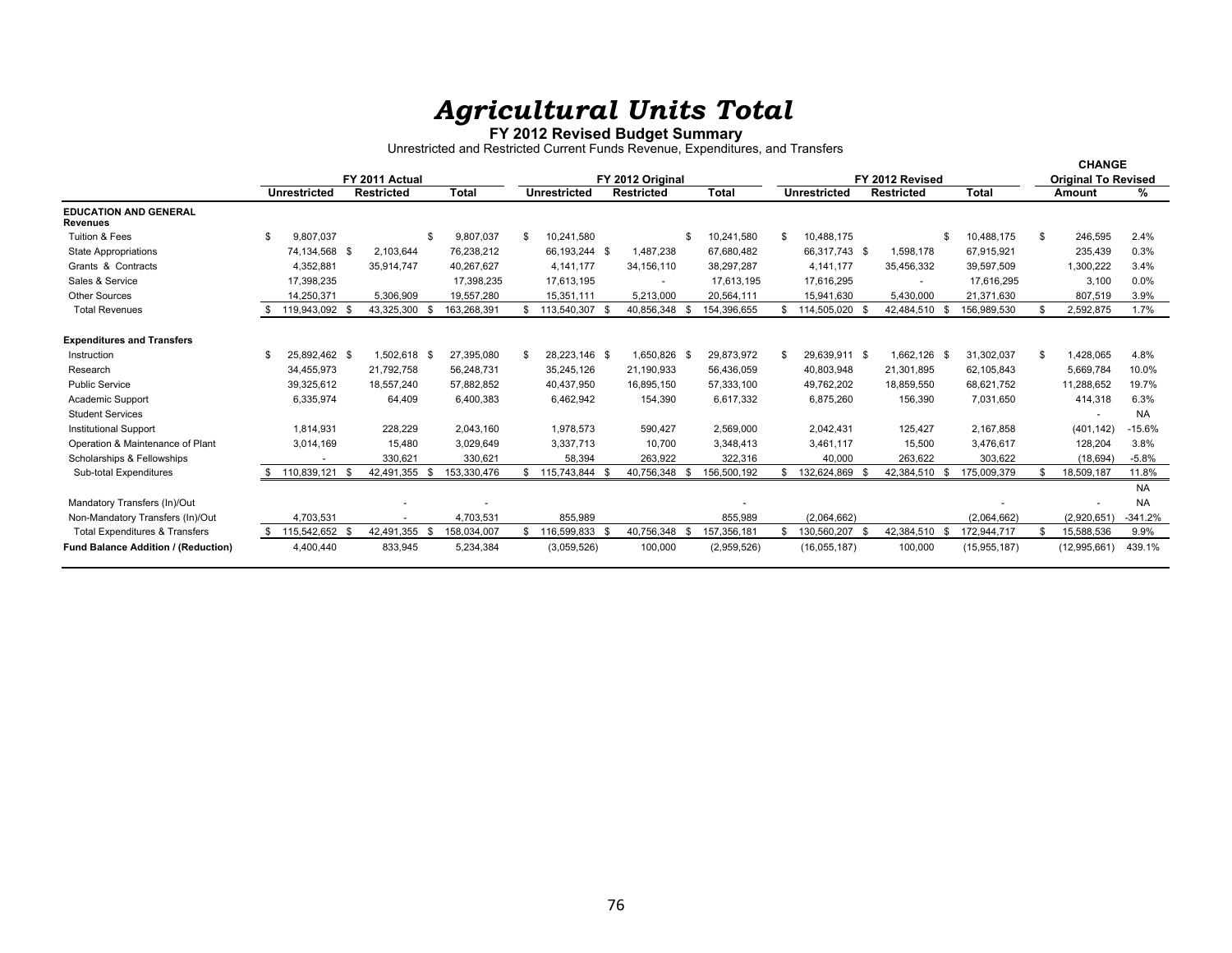#### **FY2012 Revised Budget Summary - Natural Classification**

Unrestricted Current Funds Expenditures

|                                                                                 | FY 2011                                     | FY 2012                                     | FY 2012                                     | <b>CHANGE</b><br><b>Original to Revised</b> |                        |
|---------------------------------------------------------------------------------|---------------------------------------------|---------------------------------------------|---------------------------------------------|---------------------------------------------|------------------------|
|                                                                                 | <b>ACTUAL</b>                               | <b>ORIGINAL</b>                             | <b>REVISED</b>                              | <b>Amount</b>                               | %                      |
| <b>EDUCATIONAL AND GENERAL</b><br><b>Salaries and Benefits</b>                  |                                             |                                             |                                             |                                             |                        |
| Salaries<br>Academic<br>Non-Academic<br><b>Students</b>                         | \$<br>23.250.288<br>36,448,616<br>523,268   | \$<br>26,211,043<br>37,199,597<br>463.348   | \$<br>26.232.786<br>37,403,811<br>470,512   | \$<br>21.743<br>204.214<br>7.164            | 0.1%<br>0.5%<br>1.5%   |
| <b>Total Salaries</b><br><b>Staff Benefits</b>                                  | \$<br>60,222,172<br>22,683,759              | \$<br>63,873,988<br>24,015,100              | \$<br>64,107,109<br>23,812,073              | \$<br>233.121<br>(203, 027)                 | 0.4%<br>$-0.8%$        |
| Total Salaries and Benefits<br>Operating<br><b>Equipment and Capital Outlay</b> | \$<br>82.905.930<br>24.204.223<br>3,728,968 | \$<br>87.889.088<br>26,688,871<br>1,165,885 | \$<br>87.919.182<br>42,445,581<br>2,260,106 | \$<br>30.094<br>15,756,710<br>1.094.221     | 0.0%<br>59.0%<br>93.9% |
| <b>Total Expenditures</b>                                                       | 110,839,121                                 | 115,743,844                                 | \$<br>132,624,869                           | 16,881,025                                  | 14.6%                  |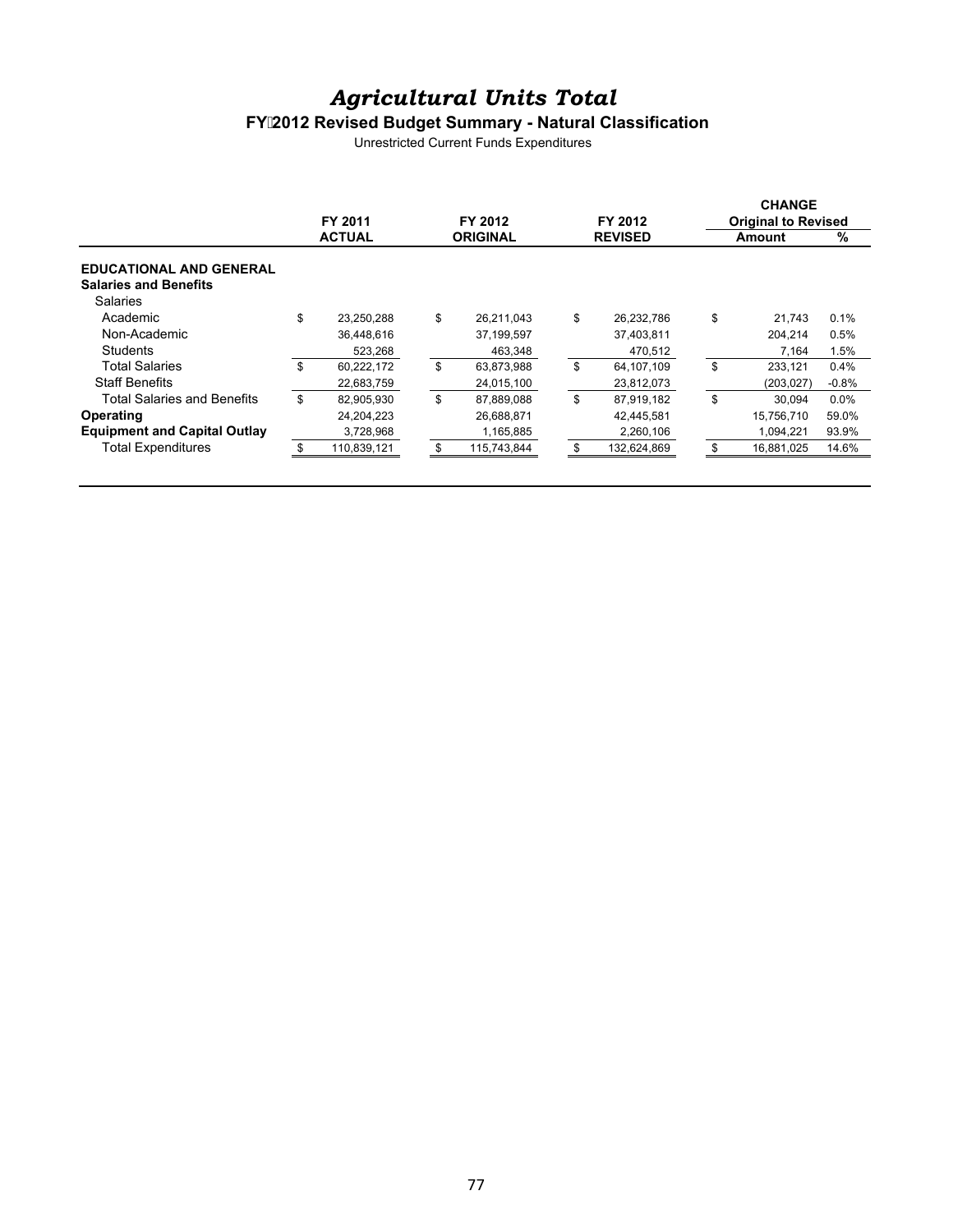#### **Five-Year Budget Summary Comparison**

Current Funds Revenues, Expenditures and Transfers - UNRESTRICTED

|                                           | FY 2008            |      | FY 2009       |      | FY 2010       |      | FY 2011        |      | FY 2012        |    | <b>FIVE-YEAR CHANGE</b> |            |
|-------------------------------------------|--------------------|------|---------------|------|---------------|------|----------------|------|----------------|----|-------------------------|------------|
|                                           | <b>ACTUAL</b>      |      | <b>ACTUAL</b> |      | <b>ACTUAL</b> |      | <b>ACTUAL</b>  |      | <b>REVISED</b> |    | Amount                  | ℅          |
| <b>EDUCATIONAL AND GENERAL</b>            |                    |      |               |      |               |      |                |      |                |    |                         |            |
| <b>Revenues</b>                           |                    |      |               |      |               |      |                |      |                |    |                         |            |
| Tuition & Fees                            | \$<br>5,953,715 \$ |      | 7,281,684     | \$   | 8,429,283 \$  |      | 9,807,038 \$   |      | 10,488,175 \$  |    | 4,534,460               | 76.2%      |
| State Appropriations                      | 72,816,400         |      | 69,380,600    |      | 74,587,011    |      | 74,134,568     |      | 66,317,743     |    | (6,498,657)             | $-8.9%$    |
| Grants & Contracts                        | 2,957,379          |      | 3,255,374     |      | 4,001,254     |      | 4,352,881      |      | 4,141,177      |    | 1,183,798               | 40.0%      |
| Sales & Service                           | 17,734,591         |      | 17, 173, 226  |      | 16,090,020    |      | 17,398,235     |      | 17,616,295     |    | (118, 296)              | $-0.7%$    |
| <b>Other Sources</b>                      | 20,168,305         |      | 14,623,892    |      | 15,184,961    |      | 14,250,371     |      | 15,941,630     |    | (4,226,675)             | $-21.0%$   |
| <b>Total Revenues</b>                     | 119.630.390        | - \$ | 111,714,776   | S.   | 118,292,530   | S    | 119,943,092 \$ |      | 114,505,020    | -S | (5, 125, 370)           | $-4.3%$    |
| <b>Expenditures and Transfers</b>         |                    |      |               |      |               |      |                |      |                |    |                         |            |
| Instruction                               | 24,918,292 \$      |      | 23,702,733    | \$   | 24,027,897 \$ |      | 25,892,462 \$  |      | 29,639,911 \$  |    | 4,721,619               | 18.9%      |
| Research                                  | 37,048,774         |      | 33,670,254    |      | 32,805,283    |      | 34,455,973     |      | 40,803,948     |    | 3,755,174               | 10.1%      |
| <b>Public Service</b>                     | 38,763,518         |      | 38,308,527    |      | 36,404,303    |      | 39,325,612     |      | 49,762,202     |    | 10,998,684              | 28.4%      |
| Academic Support                          | 7,068,479          |      | 6,842,302     |      | 6,014,607     |      | 6,335,974      |      | 6,875,260      |    | (193, 219)              | $-2.7%$    |
| <b>Student Services</b>                   |                    |      |               |      |               |      |                |      |                |    |                         |            |
| Institutional Support                     | 1,771,963          |      | 1,942,505     |      | 1,829,402     |      | 1,814,931      |      | 2,042,431      |    | 270,468                 | 15.3%      |
| Op/Maint Physical Plant                   | 2,742,832          |      | 3,415,136     |      | 2,893,265     |      | 3,014,169      |      | 3,461,117      |    | 718,285                 | 26.2%      |
| Scholarships/Fellowships                  | 30,000             |      | 30,000        |      | 22,500        |      |                |      | 40,000         |    | 10,000                  | 33.3%      |
| Sub-total Expenditures                    | 112,343,857        | -\$  | 107,911,459   | S.   | 103,997,258   | S    | 110,839,121    | - \$ | 132,624,869    | \$ | 20,281,012              | 18.1%      |
| Mandatory Transfers (In)/Out              | 11,041             |      | 107,020       |      | 173,757       |      |                |      |                |    | (11, 041)               | $-100.0\%$ |
| Non Mandatory Transfers (In)/Out          | 6,144,427          |      | 3,125,179     |      | 6,511,146     |      | 4,703,531      |      | (2,064,662)    |    | (8, 209, 089)           | $-133.6%$  |
| <b>Total Expenditures &amp; Transfers</b> | \$<br>118,499,325  | - \$ | 111,143,658   | \$   | 110,682,161   | \$   | 115,542,652    | - \$ | 130,560,207    | \$ | 12,060,882              | 10.2%      |
| <b>Fund Balance Addition/(Reduction)</b>  | \$<br>1,131,065 \$ |      | 571,118       | - \$ | 7,610,369     | - \$ | 4,400,440 \$   |      | (16,055,187)   |    |                         |            |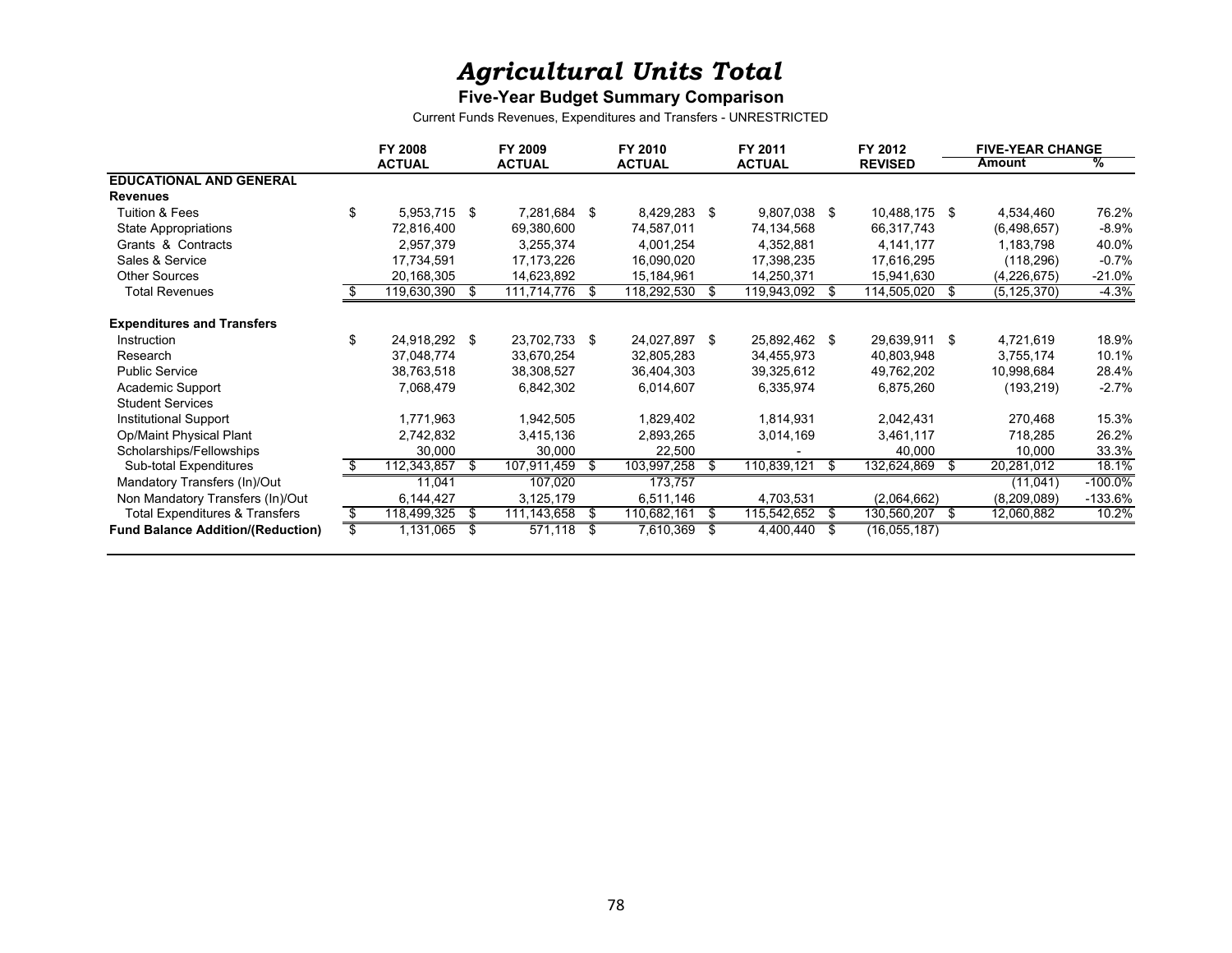#### **Five-Year Budget Summary Comparison**

Current Funds Revenues, Expenditures and Transfers - UNRESTRICTED AND RESTRICTED

|                                            |                | FY 2008        |      | FY 2009       |    | FY 2010       |     | FY 2011        |      | FY 2012        |      | <b>FIVE-YEAR CHANGE</b> |            |
|--------------------------------------------|----------------|----------------|------|---------------|----|---------------|-----|----------------|------|----------------|------|-------------------------|------------|
|                                            |                | <b>ACTUAL</b>  |      | <b>ACTUAL</b> |    | <b>ACTUAL</b> |     | <b>ACTUAL</b>  |      | <b>REVISED</b> |      | Amount                  | %          |
| <b>EDUCATIONAL AND GENERAL</b>             |                |                |      |               |    |               |     |                |      |                |      |                         |            |
| <b>Revenues</b>                            |                |                |      |               |    |               |     |                |      |                |      |                         |            |
| Tuition & Fees                             | \$             | 5,953,715 \$   |      | 7,281,684     | \$ | 8,429,283 \$  |     | 9,807,038 \$   |      | 10,488,175     | \$   | 4,534,460               | 76.2%      |
| <b>State Appropriations</b>                |                | 73,382,000     |      | 71,459,332    |    | 77,124,746    |     | 76,238,213     |      | 67,915,921     | S    | (5,466,079)             | $-7.4%$    |
| <b>Grants &amp; Contracts</b>              |                | 31,191,141     |      | 34,289,857    |    | 37,138,003    |     | 40,267,628     |      | 39,597,509     | \$.  | 8,406,368               | 27.0%      |
| Sales & Services                           |                | 17,734,591     |      | 17,173,226    |    | 16,090,020    |     | 17,398,234     |      | 17,616,295     | S    | (118, 296)              | $-0.7%$    |
| <b>Other Sources</b>                       |                | 24,196,381     |      | 19,612,219    |    | 20,856,910    |     | 19,557,278     |      | 21,371,630     | \$   | (2,824,751)             | -11.7%     |
| <b>Total Revenues</b>                      | S.             | 152,457,827 \$ |      | 149,816,318   | \$ | 159,638,962   | -S  | 163,268,391    | - \$ | 156,989,530    | \$   | 4,531,703               | 3.0%       |
| <b>Expenditures and Transfers</b>          |                |                |      |               |    |               |     |                |      |                |      |                         |            |
| Instruction                                | \$             | 26,097,885 \$  |      | 24,646,683    | \$ | 25,393,889 \$ |     | 27,395,080 \$  |      | 31,302,037     | - \$ | 5,204,152               | 19.9%      |
| Research                                   |                | 52,141,116     |      | 51,138,236    |    | 52,358,924    |     | 56,248,733     |      | 62,105,843     |      | 9,964,727               | 19.1%      |
| <b>Public Service</b>                      |                | 55,530,646     |      | 56,115,890    |    | 54,714,178    |     | 57,882,853     |      | 68,621,752     |      | 13,091,106              | 23.6%      |
| Academic Support                           |                | 7,237,611      |      | 6,992,665     |    | 6,090,546     |     | 6,400,382      |      | 7,031,650      |      | (205, 961)              | $-2.8%$    |
| <b>Student Services</b>                    |                |                |      |               |    |               |     |                |      |                |      |                         |            |
| <b>Institutional Support</b>               |                | 1,840,972      |      | 2,097,321     |    | 2,040,135     |     | 2,043,160      |      | 2,167,858      |      | 326,886                 | 17.8%      |
| Operation & Maintenance of Plant           |                | 2,742,832      |      | 3,415,136     |    | 2,902,925     |     | 3,029,649      |      | 3,476,617      |      | 733,785                 | 26.8%      |
| Scholarships & Fellowships                 |                | 236,609        |      | 305,759       |    | 285,477       |     | 330,621        |      | 303,622        |      | 67,013                  | 28.3%      |
| Sub-total Expenditures                     | $\mathfrak{L}$ | 145,827,671 \$ |      | 144,711,689   | \$ | 143,786,073   | \$  | 153,330,478 \$ |      | 175,009,379    | \$   | 29,181,708              | 20.0%      |
| Mandatory Transfers (In)/Out               |                | 11,041         |      | 107,020       |    | 173,757       |     |                |      |                |      | (11, 041)               | $-100.0\%$ |
| Non-Mandatory Transfers (In)/Out           |                | 6,144,427      |      | 3,125,179     |    | 6,511,146     |     | 4,703,531      |      | (2,064,662)    |      | (8,209,089)             | $-133.6%$  |
| <b>Total Expenditures and Transfers</b>    | \$             | 151,983,138    | -\$  | 147,943,888   | \$ | 150,470,976   | S   | 158,034,009    | - \$ | 172,944,717    | \$   | 20,961,579              | 13.8%      |
| <b>Fund Balance Addition / (Reduction)</b> |                | 474,689        | - \$ | 1,872,430     | S  | 9,167,986     | \$. | 5,234,382      | - \$ | (15, 955, 187) | - \$ | (16, 429, 876)          |            |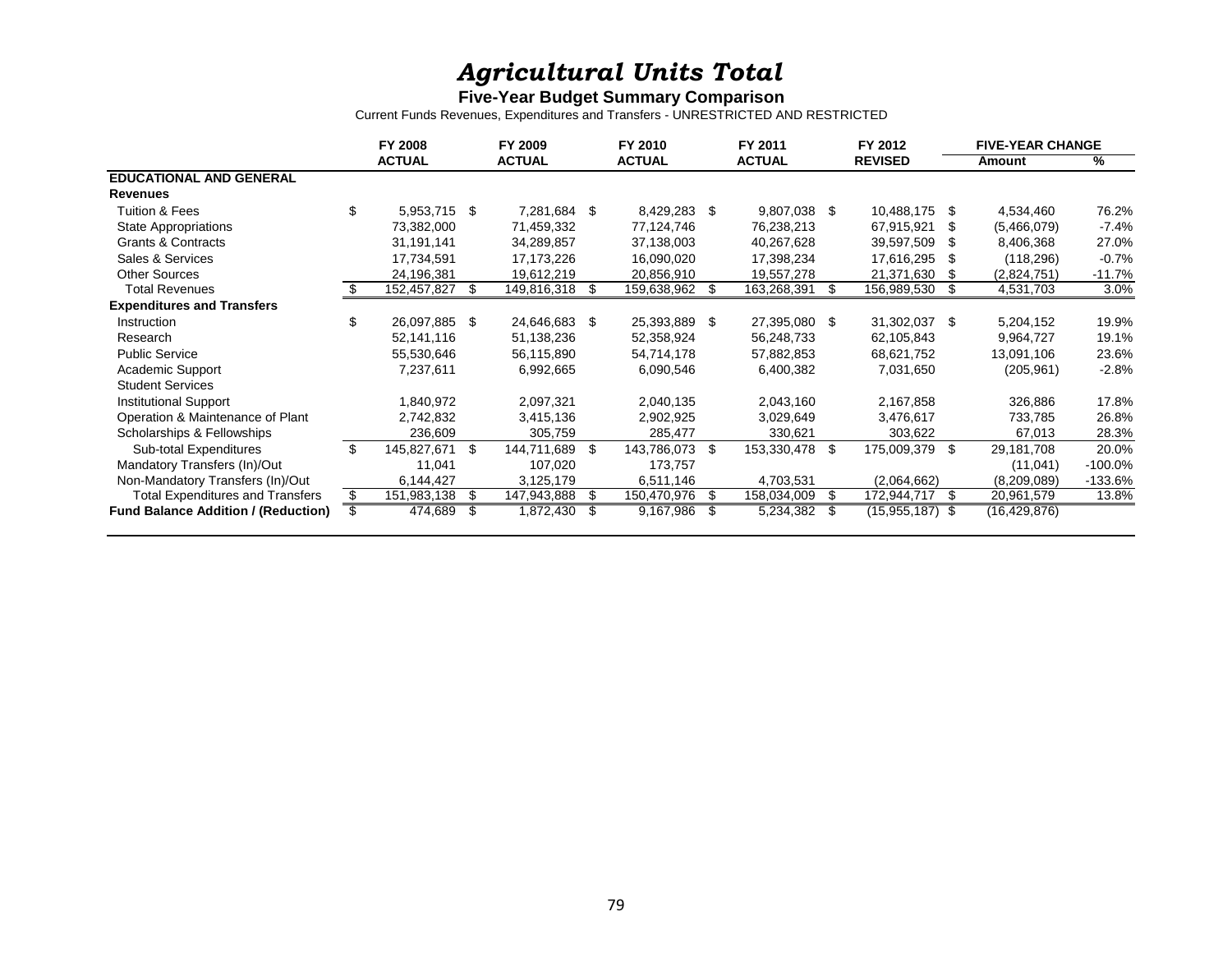**Unrestricted Net Assets**

|                                                                              |                          | <b>EXPERIMENT</b><br><b>STATION</b> |                           | <b>EXTENSION</b>      |                                  | <b>VETERINARY</b><br><b>MEDICINE</b> |                                  | <b>TOTAL</b>               |
|------------------------------------------------------------------------------|--------------------------|-------------------------------------|---------------------------|-----------------------|----------------------------------|--------------------------------------|----------------------------------|----------------------------|
| <b>TOTAL - JUNE 30, 2009</b>                                                 | \$                       | 1,606,705                           | \$                        | 4,170,548             | \$                               | 4,355,555                            | \$                               | 10,132,808                 |
|                                                                              |                          |                                     |                           |                       |                                  |                                      |                                  |                            |
| <b>FY 2009-10 ACTUAL</b>                                                     |                          |                                     |                           |                       |                                  |                                      |                                  |                            |
| Revenue                                                                      | \$                       | 37,589,561                          | \$                        | 44,532,234            | \$                               | 36,170,735                           | \$                               | 118,292,530                |
| Less:                                                                        |                          |                                     |                           |                       |                                  |                                      |                                  |                            |
| Expenditures                                                                 | \$                       | 32,941,876                          | \$                        | 37,750,722            | \$                               | 33,304,660                           | \$                               | 103,997,258                |
| Mandatory Transfers (In)/Out                                                 |                          |                                     |                           |                       |                                  | 173,757                              |                                  | 173,757                    |
| Non-Mandatory Transfers(In)/Out                                              |                          | 4,404,892                           |                           | 1,930,042             |                                  | 176,212                              |                                  | 6,511,146                  |
| <b>Total Expenditures &amp; Transfers</b>                                    | \$                       | 37,346,768                          | \$                        | 39,680,764            | \$                               | 33,654,629                           | \$                               | 110,682,161                |
| Net Change                                                                   | $\overline{\$}$          | 242,793                             | $\overline{\mathfrak{s}}$ | 4,851,470             | $\overline{\boldsymbol{\theta}}$ | 2,516,106                            | $\overline{\mathcal{E}}$         | 7,610,369                  |
| <b>Unrestricted Net Assets</b>                                               |                          |                                     |                           |                       |                                  |                                      |                                  |                            |
| Working Capital-Accounts Receivable                                          |                          |                                     | \$                        | 26,327                | \$                               | 718,861                              | \$                               | 745,188                    |
| <b>Working Capital-Inventories</b>                                           |                          |                                     |                           |                       |                                  | 287,195                              |                                  | 287,195                    |
| <b>Revolving Funds</b>                                                       |                          |                                     |                           |                       |                                  |                                      |                                  |                            |
| Encumbrances                                                                 |                          | 451,783                             |                           | 635,171               |                                  | 663,482                              |                                  | 1,750,436                  |
| <b>Unexpended Gifts</b>                                                      |                          |                                     |                           |                       |                                  |                                      |                                  |                            |
| Reappropriations                                                             |                          |                                     |                           | 6,700,000             |                                  | 4,274,884                            |                                  | 10,974,884                 |
| Unallocated                                                                  |                          | 1,397,715                           |                           | 1,660,520             |                                  | 927,239                              |                                  | 3,985,474                  |
| <b>TOTAL - JUNE 30, 2010</b>                                                 | \$                       | 1,849,498                           | \$                        | 9,022,018             | \$                               | 6,871,661                            | \$                               | 17,743,177                 |
| <b>Percent Unallocated of Expend. &amp; Transfers</b>                        |                          | 3.74%                               |                           | 4.18%                 |                                  | 2.76%                                |                                  | 3.60%                      |
|                                                                              |                          |                                     |                           |                       |                                  |                                      |                                  |                            |
| <b>FY 2010-11 ACTUAL</b>                                                     |                          |                                     |                           |                       |                                  |                                      |                                  |                            |
| Revenue                                                                      | \$                       | 35,173,812                          | \$                        | 45,663,362            | \$                               | 39,105,918                           | \$                               | 119,943,092                |
| Less:                                                                        |                          |                                     |                           |                       |                                  |                                      |                                  |                            |
| Expenditures                                                                 | \$                       | 34,304,591                          | \$                        | 40,552,604            | \$                               | 35,981,926                           | \$                               | 110,839,121                |
| Mandatory Transfers (In)/Out                                                 |                          |                                     |                           |                       |                                  |                                      |                                  |                            |
| Non-Mandatory Transfers(In)/Out                                              |                          | 1,095,788                           |                           | 1,823,491             |                                  | 1,784,252                            |                                  | 4,703,531                  |
| <b>Total Expenditures &amp; Transfers</b>                                    | $\frac{6}{9}$            | 35,400,379                          | \$                        | 42,376,095            | \$                               | 37,766,178                           | \$                               | 115,542,652                |
| Net Change                                                                   |                          | (226, 567)                          | $\overline{\mathbf{e}}$   | 3,287,267             | \$                               | 1,339,740                            | $\overline{\boldsymbol{\theta}}$ | 4,400,440                  |
| <b>Unrestricted Net Assets</b>                                               |                          |                                     |                           |                       |                                  |                                      |                                  |                            |
| Working Capital-Accounts Receivable                                          |                          |                                     | \$                        | 185,477               | \$                               | 673,323                              | \$                               | 858,800                    |
| <b>Working Capital-Inventories</b>                                           |                          |                                     |                           |                       |                                  | 281,998                              |                                  | 281,998                    |
| Revolving Funds                                                              |                          |                                     |                           |                       |                                  |                                      |                                  |                            |
| Encumbrances                                                                 | \$                       | 246,085                             |                           | 300,700               |                                  | 1,219,532                            |                                  | 1,766,318                  |
| <b>Unexpended Gifts</b>                                                      |                          |                                     |                           |                       |                                  |                                      |                                  |                            |
| Reappropriations                                                             |                          |                                     |                           | 9,725,000             |                                  | 4,274,884                            |                                  | 13,999,884                 |
| Unallocated                                                                  | $\frac{\$}{\$}$          | 1,376,846                           |                           | 2,098,108             |                                  | 1,761,663                            |                                  | 5,236,617                  |
| <b>TOTAL - JUNE 30, 2011</b>                                                 |                          | 1,622,931                           | <u>_\$</u>                | 12,309,285            | \$                               | 8,211,401                            | $\frac{1}{2}$                    | 22, 143, 617               |
| <b>Percent Unallocated of Expend. &amp; Transfers</b>                        |                          | 3.89%                               |                           | 4.95%                 |                                  | 4.66%                                |                                  | 4.53%                      |
|                                                                              |                          |                                     |                           |                       |                                  |                                      |                                  |                            |
| FY 2011-12 REVISED BUDGET                                                    |                          |                                     |                           |                       |                                  |                                      |                                  |                            |
| Revenue                                                                      | \$                       | 35,455,763                          | \$                        | 42,001,397            | \$                               | 37,047,860                           | S                                | 114,505,020                |
| Less:                                                                        |                          |                                     |                           |                       |                                  |                                      |                                  |                            |
| Expenditures                                                                 | \$                       | 39,040,396                          | \$                        | 51,007,394            | \$                               | 42,577,079                           | \$                               | 132,624,869                |
| Mandatory Transfers (In)/Out                                                 |                          |                                     |                           |                       |                                  |                                      |                                  |                            |
| Non-Mandatory Transfers(In)/Out<br><b>Total Expenditures &amp; Transfers</b> |                          | (3,338,548)<br>35,701,848           |                           | 978,009<br>51,985,403 |                                  | 295,877<br>42,872,956                |                                  | (2,064,662)<br>130,560,207 |
| Net Change                                                                   | \$<br>$\overline{\$}$    | (246, 085)                          | \$<br>\$                  | (9,984,006)           | \$<br>$\overline{\mathcal{E}}$   | (5,825,096)                          | \$<br>$\sqrt[6]{\frac{1}{2}}$    | (16,055,187)               |
| <b>Unrestricted Net Assets</b>                                               |                          |                                     |                           |                       |                                  |                                      |                                  |                            |
| Working Capital-Accounts Receivable                                          |                          |                                     | \$                        | 185,477               | \$                               | 673,323                              | \$                               | 858,800                    |
| <b>Working Capital-Inventories</b>                                           |                          |                                     |                           |                       |                                  | 281,998                              |                                  | 281,998                    |
| <b>Revolving Funds</b>                                                       |                          |                                     |                           |                       |                                  |                                      |                                  |                            |
| Encumbrances                                                                 | \$                       | 246,085                             |                           | 300,700               |                                  | 321,000                              |                                  | 867,785                    |
| <b>Unexpended Gifts</b>                                                      |                          |                                     |                           |                       |                                  |                                      |                                  |                            |
| Reappropriations                                                             |                          |                                     |                           |                       |                                  |                                      |                                  |                            |
| Unallocated                                                                  |                          | 1,130,761                           |                           | 1,839,102             |                                  | 1,109,983                            |                                  | 4,079,846                  |
| <b>ESTIMATED TOTAL - OCTOBER 31, 2011</b>                                    | $\overline{\mathcal{F}}$ | 1,376,846                           | $\frac{1}{2}$             | 2,325,279             | \$                               | 2,386,305                            | \$                               | 6,088,430                  |
| <b>Percent Unallocated of Expend. &amp; Transfers</b>                        |                          | 3.17%                               |                           | 3.54%                 |                                  | 2.59%                                |                                  | 3.12%                      |
|                                                                              |                          |                                     |                           |                       |                                  |                                      |                                  |                            |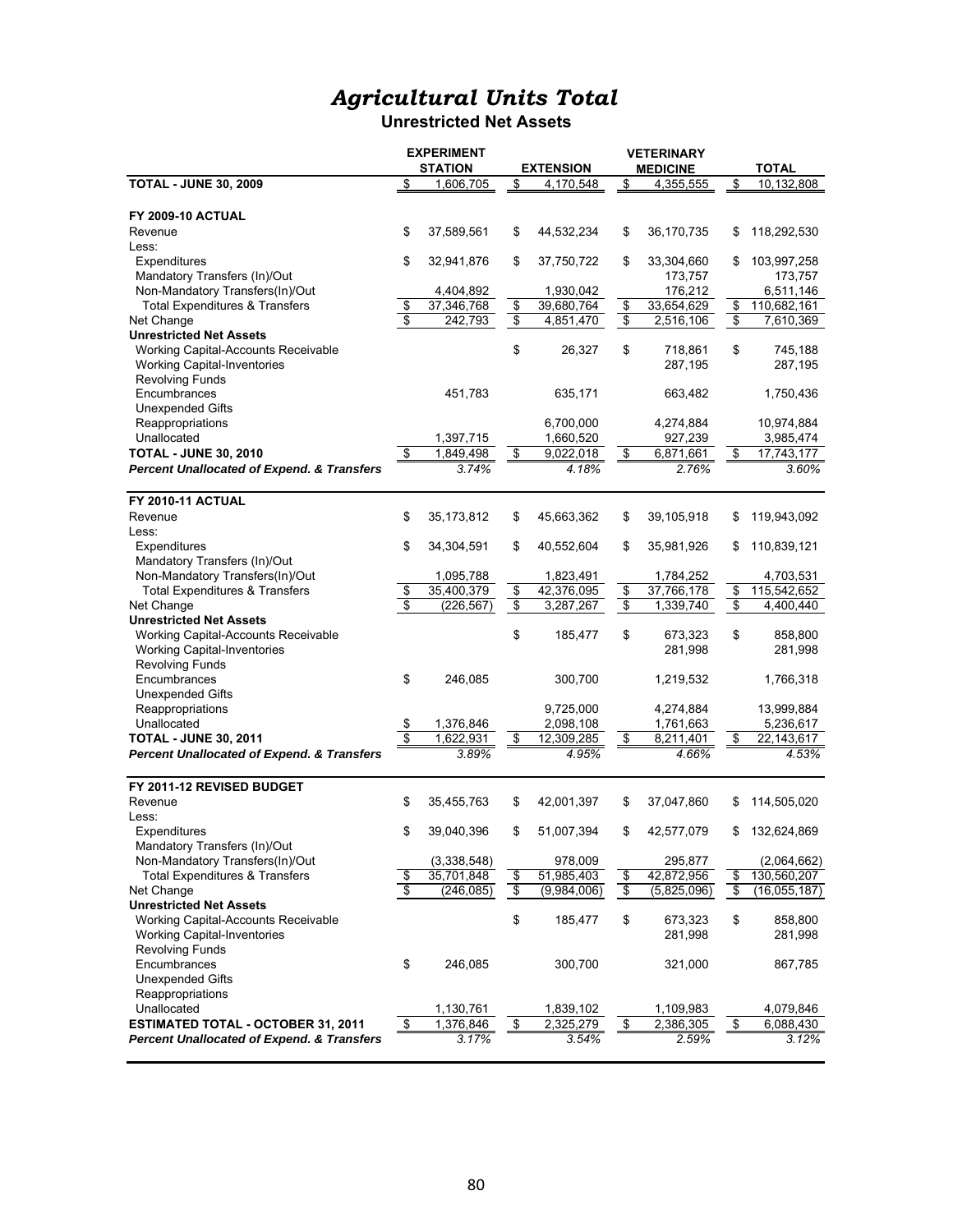#### **FY 2012 Revised Budget Summary**

Unrestricted Current Funds Revenue, Expenditures, and Transfers

|                                                                |                          |     |                            |                           |     | <b>CHANGE</b><br><b>Original To Revised</b> |           |
|----------------------------------------------------------------|--------------------------|-----|----------------------------|---------------------------|-----|---------------------------------------------|-----------|
|                                                                | FY 2011<br><b>ACTUAL</b> |     | FY 2012<br><b>ORIGINAL</b> | FY 2012<br><b>REVISED</b> |     | Amount                                      | %         |
| <b>EDUCATION AND GENERAL</b>                                   |                          |     |                            |                           |     |                                             |           |
| <b>Revenues</b>                                                |                          |     |                            |                           |     |                                             |           |
| <b>Tuition &amp; Fees</b>                                      |                          |     |                            |                           |     |                                             |           |
| <b>State Appropriations</b>                                    | \$<br>25,635,108         | \$  | 23,299,860                 | \$<br>23,333,760          | \$  | 33,900                                      | 0.1%      |
| Grants & Contracts                                             | 2,191,097                |     | 2,100,000                  | 2,100,000                 |     |                                             | 0.0%      |
| Sales & Service                                                | 3,157,792                |     | 3,410,443                  | 3,410,443                 |     | ٠                                           | 0.0%      |
| Other Sources                                                  | 4,189,815                |     | 6,021,041                  | 6,611,560                 |     | 590,519                                     | 9.8%      |
| <b>Total Revenues</b>                                          | \$<br>35, 173, 812       | \$  | 34,831,344                 | \$<br>35,455,763          | \$  | 624,419                                     | 1.8%      |
| <b>Expenditures and Transfers</b>                              |                          |     |                            |                           |     |                                             |           |
| Instruction                                                    |                          |     |                            |                           |     |                                             |           |
| Research                                                       | \$<br>31,445,905         | \$. | 31,666,442 \$              | 36,160,201                | \$. | 4,493,759                                   | 14.2%     |
| <b>Public Service</b>                                          |                          |     |                            |                           |     |                                             |           |
| Academic Support                                               | 1,349,403                |     | 1,302,895                  | 1,362,556                 |     | 59,661                                      | 4.6%      |
| <b>Student Services</b>                                        |                          |     |                            |                           |     |                                             |           |
| <b>Institutional Support</b>                                   | 939.615                  |     | 948,245                    | 959,671                   |     | 11,426                                      | 1.2%      |
| Operation & Maintenance of Plant<br>Scholarships & Fellowships | 569,669                  |     | 526,676                    | 557,968                   |     | 31,292                                      | 5.9%      |
| <b>Sub-total Expenditures</b>                                  | \$<br>34,304,591         | \$  | 34,444,258                 | \$<br>39,040,396          | \$  | 4,596,138                                   | 13.3%     |
| Mandatory Transfers (In)/Out                                   |                          |     |                            |                           |     |                                             |           |
| Non-Mandatory Transfers (In)/Out                               | 1.095,788                |     | 387,086                    | (3,338,548)               |     | (3,725,634)                                 | $-962.5%$ |
| <b>Total Expenditures &amp; Transfers</b>                      | \$<br>35,400,379         | \$  | 34,831,344                 | \$<br>35,701,848          | \$  | 870,504                                     | 2.5%      |
| <b>Fund Balance Addition / (Reduction)</b>                     | (226, 567)               |     |                            | (246, 085)                |     | (246, 085)                                  |           |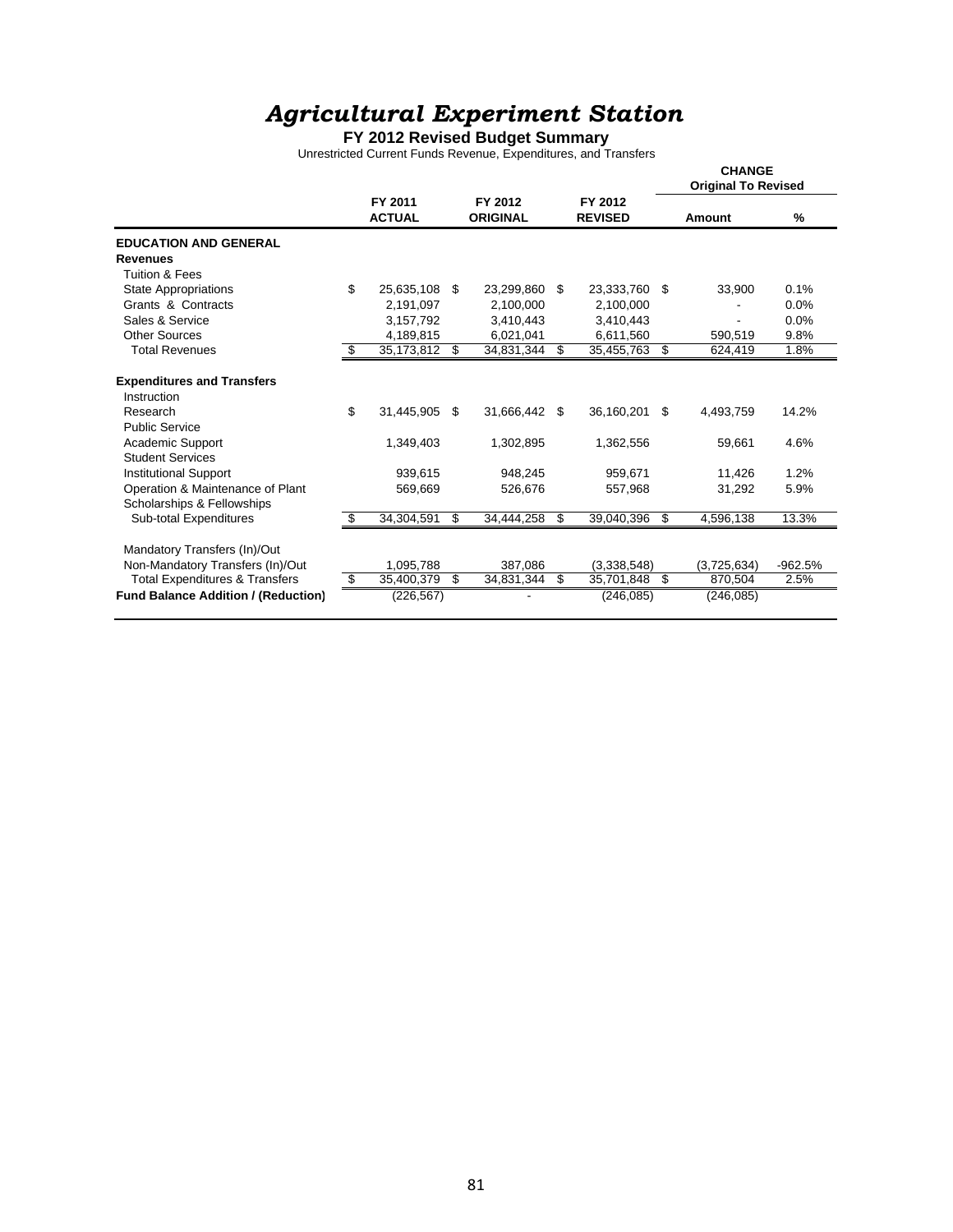#### **FY 2012 Revised Budget Summary**

Unrestricted and Restricted Current Funds Revenue, Expenditures, and Transfers

|                                                 |                     | FY 2011 Actual     |              |    |                     |    | FY 2012 Original   |              |                     | FY 2012 Revised   |      |              |     | <b>CHANGE</b><br><b>Original To Revised</b> |           |
|-------------------------------------------------|---------------------|--------------------|--------------|----|---------------------|----|--------------------|--------------|---------------------|-------------------|------|--------------|-----|---------------------------------------------|-----------|
|                                                 | <b>Unrestricted</b> | <b>Restricted</b>  | <b>Total</b> |    | <b>Unrestricted</b> |    | <b>Restricted</b>  | <b>Total</b> | <b>Unrestricted</b> | <b>Restricted</b> |      | <b>Total</b> |     | Amount                                      | %         |
| <b>EDUCATION AND GENERAL</b><br><b>Revenues</b> |                     |                    |              |    |                     |    |                    |              |                     |                   |      |              |     |                                             |           |
| Tuition & Fees                                  |                     |                    |              |    |                     |    |                    |              |                     |                   |      |              |     |                                             |           |
| <b>State Appropriations</b>                     | \$<br>25,635,108 \$ | 1,245,263 \$       | 26,880,371   | S. | 23,299,860 \$       |    | 990,000 \$         | 24,289,860   | 23,333,760 \$       | 990,000 \$        |      | 24,323,760   | \$  | 33,900                                      | 0.1%      |
| Grants & Contracts                              | 2,191,097           | 15,379,319         | 17,570,416   |    | 2,100,000           |    | 14,270,000         | 16,370,000   | 2,100,000           | 14,270,000        |      | 16,370,000   |     |                                             | $0.0\%$   |
| Sales & Service                                 | 3,157,792           |                    | 3157792      |    | 3.410.443           |    |                    | 3,410,443    | 3.410.443           |                   |      | 3,410,443    |     | ٠                                           | $0.0\%$   |
| <b>Other Sources</b>                            | 4,189,815           | 1,904,610          | 6,094,425    |    | 6,021,041           |    | 2,010,000          | 8,031,041    | 6,611,560           | 2,010,000         |      | 8,621,560    |     | 590,519                                     | 7.4%      |
| <b>Total Revenues</b>                           | 35.173.812 \$       | 18,529,192 \$      | 53,703,004   |    | 34,831,344          |    | 17,270,000 \$      | 52,101,344   | 35,455,763 \$       | 17.270.000 \$     |      | 52,725,763   | £.  | 624,419                                     | 1.2%      |
| <b>Expenditures and Transfers</b>               |                     |                    |              |    |                     |    |                    |              |                     |                   |      |              |     |                                             |           |
| Instruction                                     |                     | \$<br>$2.539$ \$   | 2.539        |    |                     | -S | 30,000 \$          | 30,000       | \$                  | 30.000 \$         |      | 30.000       | \$  |                                             | $0.0\%$   |
| Research                                        | \$<br>31,445,905    | 18,037,267         | 49,483,172   | \$ | 31,666,442          |    | 17,020,000         | 48,686,442   | 36,160,201          | 17,020,000        |      | 53,180,201   |     | 4,493,759                                   | 9.2%      |
| <b>Public Service</b>                           |                     | 54,027             | 54,027       |    |                     |    | 60,000             | 60,000       |                     | 60,000            |      | 60,000       |     |                                             | $0.0\%$   |
| Academic Support                                | 1,349,403           | 14,212             | 1,363,615    |    | 1,302,895           |    | 70,000             | 1,372,895    | 1,362,556           | 70,000            |      | 1,432,556    |     | 59,661                                      | 4.3%      |
| <b>Student Services</b>                         |                     |                    |              |    |                     |    |                    |              |                     |                   |      |              |     |                                             |           |
| <b>Institutional Support</b>                    | 939,615             | 203,816            | 1,143,431    |    | 948,245             |    | 90,000             | 1,038,245    | 959,671             | 90,000            |      | 1,049,671    |     | 11,426                                      | 1.1%      |
| Operation & Maintenance of Plant                | 569,669             |                    | 569,669      |    | 526,676             |    |                    | 526,676      | 557,968             |                   |      | 557,968      |     | 31,292                                      | 5.9%      |
| Scholarships & Fellowships                      |                     |                    |              |    |                     |    |                    |              |                     |                   |      |              |     |                                             |           |
| Sub-total Expenditures                          | 34,304,591 \$       | 18,311,861<br>- \$ | 52,616,453   | £. | 34,444,258 \$       |    | 17,270,000<br>- \$ | 51,714,258   | 39,040,396 \$       | 17,270,000        | - \$ | 56,310,396   |     | 4,596,138                                   | 8.9%      |
| Mandatory Transfers (In)/Out                    |                     |                    |              |    |                     |    |                    |              |                     |                   |      |              |     |                                             |           |
| Non-Mandatory Transfers (In)/Out                | 1.095.788           |                    | 1,095,788    |    | 387,086             |    |                    | 387,086      | (3,338,548)         |                   |      | (3,338,548)  |     | (3,725,634)                                 | $-962.5%$ |
| <b>Total Expenditures &amp; Transfers</b>       | 35,400,379 \$       | 18,311,861<br>- \$ | 53,712,241   | \$ | 34,831,344          |    | 17,270,000         | 52,101,344   | 35,701,848 \$       | 17,270,000 \$     |      | 52,971,848   | \$. | 870,504                                     | 1.7%      |
| Fund Balance Addition / (Reduction)             | (226, 567)          | 217,331            | (9, 237)     |    |                     |    |                    |              | (246, 085)          |                   |      | (246, 085)   |     |                                             |           |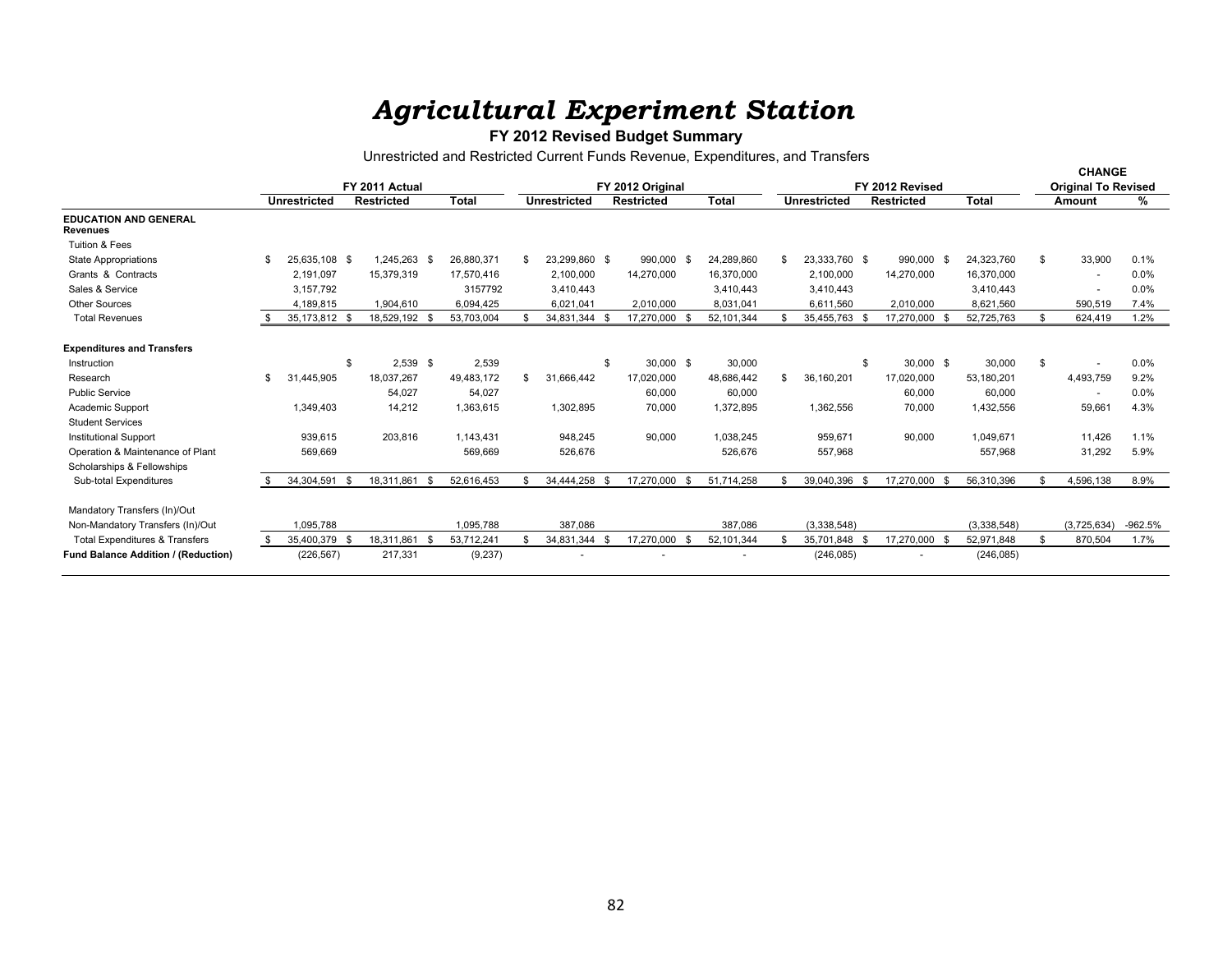#### **FY2012 Revised Budget Summary - Natural Classification**

Unrestricted Current Funds Expenditures

| FY 2011<br><b>ACTUAL</b> | FY 2012          | FY 2012          | <b>Original to Revised</b> |         |
|--------------------------|------------------|------------------|----------------------------|---------|
|                          | <b>ORIGINAL</b>  | <b>REVISED</b>   | <b>Amount</b>              | %       |
|                          |                  |                  |                            |         |
|                          |                  |                  |                            |         |
|                          |                  |                  |                            |         |
| \$<br>7,873,736          | \$<br>9,629,138  | \$<br>9,606,536  | \$<br>(22,602)             | $-0.2%$ |
| 9.842.861                | 9,381,792        | 9,397,629        | 15.837                     | 0.2%    |
| 160,739                  | 15,000           | 15,000           | ۰                          | 0.0%    |
| \$.<br>17,877,336        | \$<br>19,025,930 | \$<br>19,019,165 | \$<br>(6, 765)             | 0.0%    |
| 6,566,307                | 7,034,468        | 7,034,468        | ۰                          | $0.0\%$ |
| \$<br>24,443,643         | \$<br>26,060,398 | \$<br>26,053,633 | \$<br>(6, 765)             | 0.0%    |
| 8.495.666                | 8.037.860        | 11,723,526       | 3,685,666                  | 45.9%   |
| 1,365,282                | 346.000          | 1,263,237        | 917.237                    | 265.1%  |
| 34,304,591               | \$<br>34,444,258 | \$<br>39,040,396 | \$<br>4,596,138            | 13.3%   |
|                          |                  |                  |                            |         |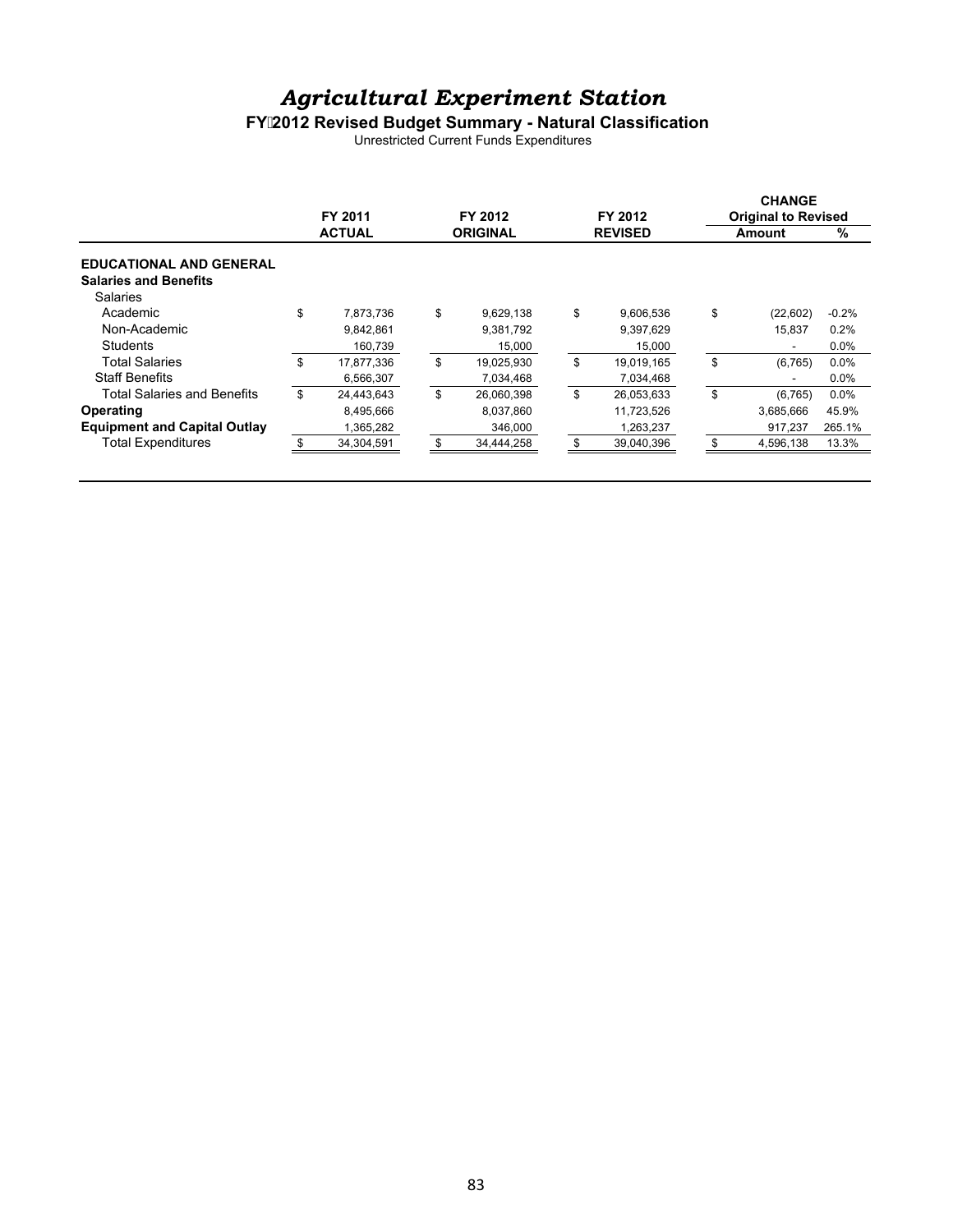#### **Five-Year Budget Summary Comparison**

Current Funds Revenues, Expenditures and Transfers - UNRESTRICTED

|                                                  | FY 2008          |      | FY 2009       |      | FY 2010       |    | FY 2011         |      | FY 2012        | <b>FIVE-YEAR CHANGE</b> |           |
|--------------------------------------------------|------------------|------|---------------|------|---------------|----|-----------------|------|----------------|-------------------------|-----------|
|                                                  | <b>ACTUAL</b>    |      | <b>ACTUAL</b> |      | <b>ACTUAL</b> |    | <b>ACTUAL</b>   |      | <b>REVISED</b> | Amount                  | ℅         |
| <b>EDUCATIONAL AND GENERAL</b>                   |                  |      |               |      |               |    |                 |      |                |                         |           |
| <b>Revenues</b>                                  |                  |      |               |      |               |    |                 |      |                |                         |           |
| Tuition & Fees                                   |                  |      |               |      |               |    |                 |      |                |                         |           |
| State Appropriations                             | 25,530,000 \$    |      | 24,093,200    | \$   | 26,753,807 \$ |    | 25,635,108 \$   |      | 23,333,760 \$  | (2, 196, 240)           | $-8.6\%$  |
| Grants & Contracts                               | 1,493,459        |      | 1,728,835     |      | 1,910,865     |    | 2,191,097       |      | 2,100,000      | 606,541                 | 40.6%     |
| Sales & Service                                  | 3,779,707        |      | 3,056,000     |      | 2,815,768     |    | 3,157,792       |      | 3,410,443      | (369, 264)              | $-9.8%$   |
| <b>Other Sources</b>                             | 8,674,589        |      | 6,477,314     |      | 6,109,121     |    | 4,189,815       |      | 6,611,560      | (2,063,029)             | $-23.8%$  |
| <b>Total Revenues</b>                            | 39,477,755       | - \$ | 35,355,349    | \$   | 37,589,561    | S. | 35,173,812 \$   |      | 35,455,763     | \$<br>(4,021,992)       | $-10.2%$  |
| <b>Expenditures and Transfers</b><br>Instruction |                  |      |               |      |               |    |                 |      |                |                         |           |
| Research<br><b>Public Service</b>                | 34,082,313       |      | 30,781,109    |      | 30,239,903    |    | 31,445,905      |      | 36,160,201     | 2,077,888               | 6.1%      |
| Academic Support<br><b>Student Services</b>      | 1,645,262        |      | 1,603,624     |      | 1,271,214     |    | 1,349,403       |      | 1,362,556      | (282, 706)              | $-17.2\%$ |
| Institutional Support                            | 826,963          |      | 942,522       |      | 914,773       |    | 939,615         |      | 959,671        | 132,708                 | 16.0%     |
| Op/Maint Physical Plant                          | 509,076          |      | 554,542       |      | 515,986       |    | 569,669         |      | 557,968        | 48,892                  | 9.6%      |
| Scholarships/Fellowships                         |                  |      |               |      |               |    |                 |      |                |                         |           |
| Sub-total Expenditures                           | 37,063,614 \$    |      | 33,881,797    | \$   | 32,941,876    | \$ | 34,304,591 \$   |      | 39,040,396     | \$<br>1,976,782         | 5.3%      |
| Mandatory Transfers (In)/Out                     |                  |      |               |      |               |    |                 |      |                |                         |           |
| Non Mandatory Transfers (In)/Out                 | 2,019,787        |      | 2,101,045     |      | 4,404,892     |    | 1,095,788       |      | (3,338,548)    | (5,358,335)             | $-265.3%$ |
| <b>Total Expenditures &amp; Transfers</b>        | \$<br>39,083,401 | - \$ | 35,982,842    | \$   | 37,346,768    | \$ | 35,400,379      | - \$ | 35,701,848     | \$<br>(3,381,553)       | $-8.7%$   |
| <b>Fund Balance Addition/(Reduction)</b>         | \$<br>394,354 \$ |      | (627, 493)    | - \$ | 242,793       | \$ | $(226, 567)$ \$ |      | (246, 085)     |                         |           |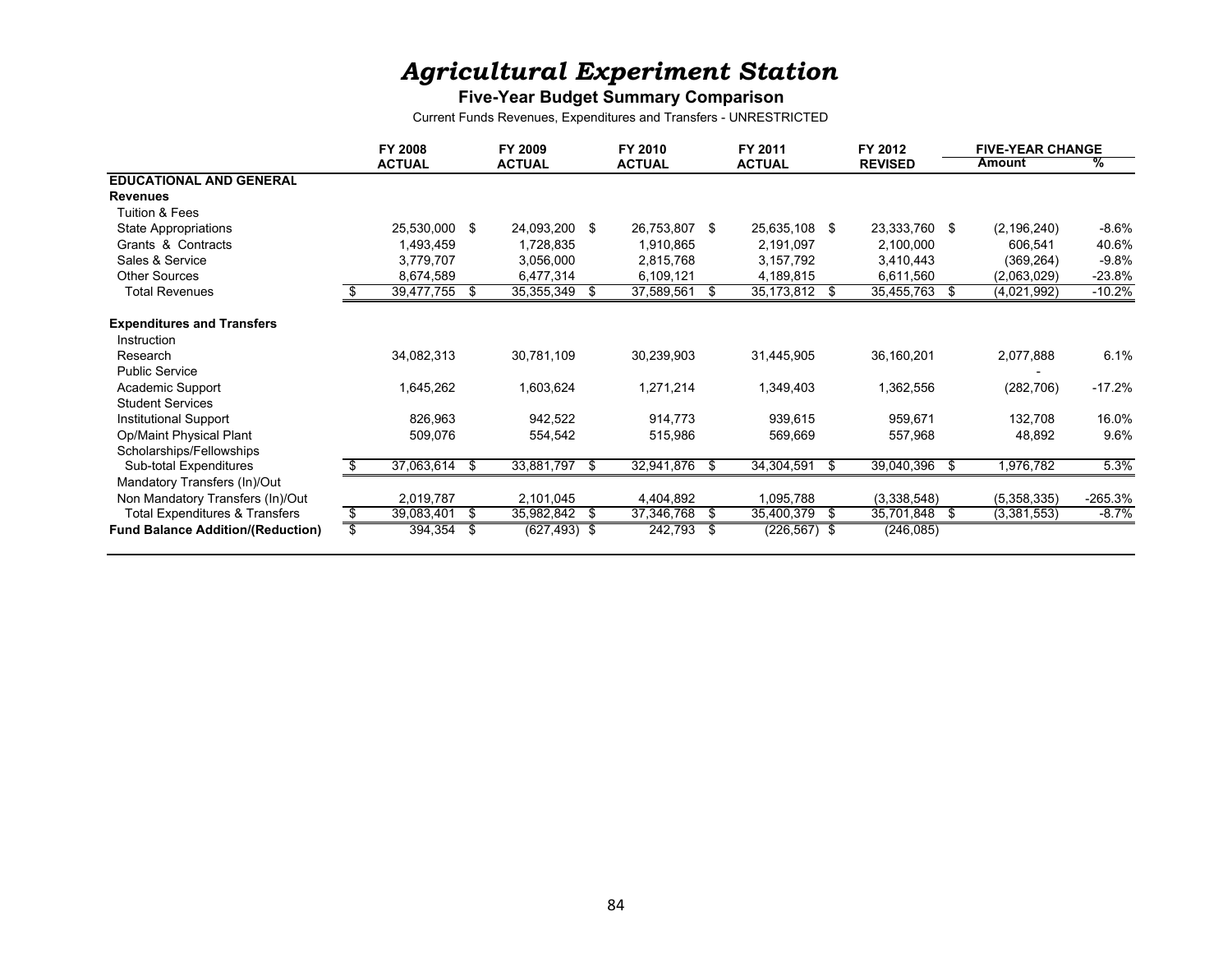#### **Five-Year Budget Summary Comparison**

Current Funds Revenues, Expenditures and Transfers - UNRESTRICTED and RESTRICTED

|                                            | <b>FY 2008</b>      |      | FY 2009       |    | FY 2010       |    | FY 2011       |      | FY 2012        |     | <b>FIVE-YEAR CHANGE</b> |            |
|--------------------------------------------|---------------------|------|---------------|----|---------------|----|---------------|------|----------------|-----|-------------------------|------------|
|                                            | <b>ACTUAL</b>       |      | <b>ACTUAL</b> |    | <b>ACTUAL</b> |    | <b>ACTUAL</b> |      | <b>REVISED</b> |     | Amount                  | %          |
| <b>EDUCATIONAL AND GENERAL</b>             |                     |      |               |    |               |    |               |      |                |     |                         |            |
| <b>Revenues</b>                            |                     |      |               |    |               |    |               |      |                |     |                         |            |
| Tuition & Fees                             |                     |      |               |    |               |    |               |      |                |     |                         |            |
| <b>State Appropriations</b>                | 25,530,000          |      | 25,004,711    |    | 28,417,087    |    | 26,880,371    |      | 24,323,760     |     | (1,206,240)             | $-4.7\%$   |
| <b>Grants &amp; Contracts</b>              | 11,866,703          |      | 14,024,393    |    | 14,884,222    |    | 17,570,416    |      | 16,370,000     |     | 4,503,297               | 37.9%      |
| Sales & Services                           | 3,779,707           |      | 3,056,000     |    | 2,815,768     |    | 3,157,792     |      | 3,410,443      |     | (369, 264)              | $-9.8%$    |
| <b>Other Sources</b>                       | 10,072,578          |      | 7,823,350     |    | 7,999,361     |    | 6,094,425     |      | 8,621,560      |     | (1,451,018)             | $-14.4%$   |
| <b>Total Revenues</b>                      | 51,248,988          | - \$ | 49,908,454    | -S | 54,116,438    | S  | 53,703,004    | S    | 52,725,763     | -\$ | 1,476,775               | 2.9%       |
| <b>Expenditures and Transfers</b>          |                     |      |               |    |               |    |               |      |                |     |                         |            |
| Instruction                                | \$<br>12,848 \$     |      | 29,989        | \$ | $3,402$ \$    |    | $2,539$ \$    |      | 30,000 \$      |     | 17,152                  | 133.5%     |
| Research                                   | 45,832,673          |      | 45,004,857    |    | 46,045,780    |    | 49,483,172    |      | 53,180,201     |     | 7,347,528               | 16.0%      |
| <b>Public Service</b>                      | 21,076              |      | 63,805        |    | 106,006       |    | 54,027        |      | 60,000         |     | 38,924                  | 184.7%     |
| Academic Support                           | 1,687,346           |      | 1,670,346     |    | 1,276,631     |    | 1,363,615     |      | 1,432,556      |     | (254, 790)              | $-15.1%$   |
| <b>Student Services</b>                    |                     |      |               |    |               |    |               |      |                |     |                         |            |
| <b>Institutional Support</b>               | 869,815             |      | 1,038,957     |    | 1,105,544     |    | 1,143,431     |      | 1,049,671      |     | 179,856                 | 20.7%      |
| Operation & Maintenance of Plant           | 509,076             |      | 554,542       |    | 515,986       |    | 569,669       |      | 557,968        |     | 48,892                  | 9.6%       |
| Scholarships & Fellowships                 | 7,320               |      | 6,318         |    |               |    |               |      |                |     | (7,320)                 | $-100.0\%$ |
| Sub-total Expenditures                     | \$<br>48,940,154 \$ |      | 48,368,814    | \$ | 49,053,350    | \$ | 52,616,453    | - \$ | 56,310,396     | \$  | 7,370,242               | 15.1%      |
| Mandatory Transfers (In)/Out               |                     |      |               |    |               |    |               |      |                |     |                         |            |
| Non-Mandatory Transfers (In)/Out           | 2,019,787           |      | 2,101,045     |    | 4,404,892     |    | 1,095,788     |      | (3,338,548)    |     | (5,358,335)             | -265.3%    |
| <b>Total Expenditures and Transfers</b>    | \$<br>50,959,941    | \$   | 50,469,859    | \$ | 53,458,242    | \$ | 53,712,241    | \$   | 52,971,848     | \$  | 2,011,907               | 3.9%       |
| <b>Fund Balance Addition / (Reduction)</b> | 289,047             | - \$ | (561, 405)    | \$ | 658,196       | S  | $(9,237)$ \$  |      | (246, 085)     |     |                         |            |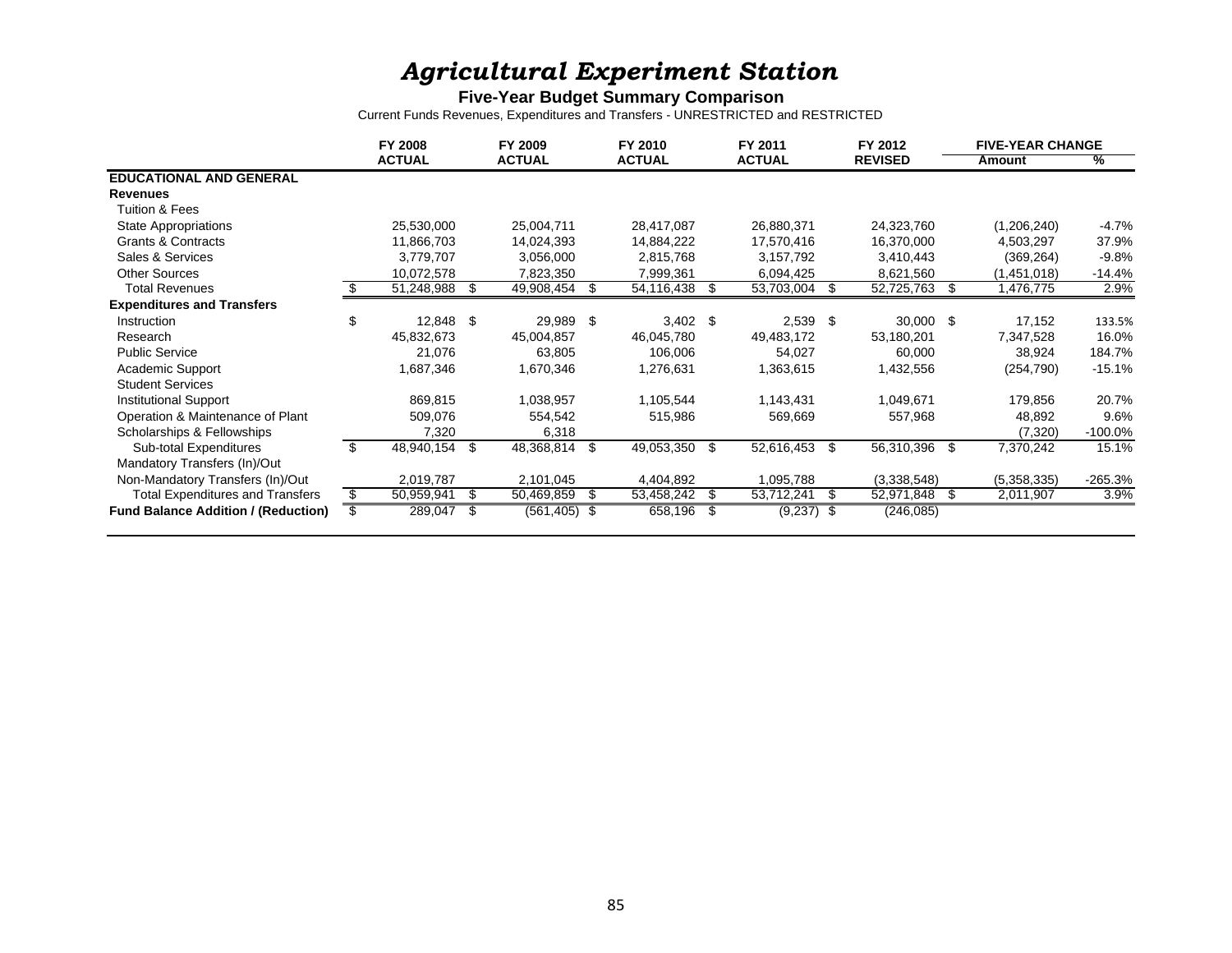#### **FY 2012 Revised Budget Summary**

Unrestricted Current Funds Revenue, Expenditures, and Transfers

|                                                                                                                                                                                                          |    |                                  |                                  |                                  |     | <b>CHANGE</b><br><b>Original To Revised</b> |                          |
|----------------------------------------------------------------------------------------------------------------------------------------------------------------------------------------------------------|----|----------------------------------|----------------------------------|----------------------------------|-----|---------------------------------------------|--------------------------|
|                                                                                                                                                                                                          |    | FY 2011<br><b>ACTUAL</b>         | FY 2012<br><b>ORIGINAL</b>       | FY 2012<br><b>REVISED</b>        |     | Amount                                      | $\%$                     |
| <b>EDUCATION AND GENERAL</b>                                                                                                                                                                             |    |                                  |                                  |                                  |     |                                             |                          |
| <b>Revenues</b>                                                                                                                                                                                          |    |                                  |                                  |                                  |     |                                             |                          |
| Tuition & Fees                                                                                                                                                                                           |    |                                  |                                  |                                  |     |                                             |                          |
| <b>State Appropriations</b>                                                                                                                                                                              | \$ | 31,082,557                       | \$<br>28,070,981                 | \$<br>28,160,380                 | -\$ | 89,399                                      | 0.3%                     |
| Grants & Contracts                                                                                                                                                                                       |    | 794,408                          | 755,000                          | 755,000                          |     |                                             | 0.0%                     |
| Sales & Service                                                                                                                                                                                          |    | 3,903,098                        | 3.960.892                        | 3,960,892                        |     |                                             | 0.0%                     |
| Other Sources                                                                                                                                                                                            |    | 9.883.300                        | 9,125,125                        | 9,125,125                        |     |                                             | 0.0%                     |
| <b>Total Revenues</b>                                                                                                                                                                                    | S  | 45,663,362                       | \$<br>41,911,998                 | \$<br>42,001,397 \$              |     | 89,399                                      | 0.2%                     |
| <b>Expenditures and Transfers</b><br>Instruction<br>Research<br><b>Public Service</b><br>Academic Support<br><b>Student Services</b><br><b>Institutional Support</b><br>Operation & Maintenance of Plant |    | 39,325,612<br>819.438<br>407,554 | 40,437,950<br>763.363<br>517,862 | 49,688,235<br>759.600<br>559,559 |     | 9,250,285<br>(3,763)<br>41,697              | 22.9%<br>$-0.5%$<br>8.1% |
| Scholarships & Fellowships                                                                                                                                                                               |    |                                  |                                  |                                  |     |                                             |                          |
| <b>Sub-total Expenditures</b>                                                                                                                                                                            | \$ | 40,552,604                       | \$<br>41,719,175                 | \$<br>51,007,394                 | \$  | 9,288,219                                   | 22.3%                    |
| Mandatory Transfers (In)/Out<br>Non-Mandatory Transfers (In)/Out                                                                                                                                         |    | 1.823.491                        | 541.226                          | 978.009                          |     | 436.783                                     | 80.7%                    |
| <b>Total Expenditures &amp; Transfers</b>                                                                                                                                                                | \$ | 42,376,095                       | \$<br>42,260,401                 | \$<br>51,985,403                 | \$  | 9,725,002                                   | 23.0%                    |
| Fund Balance Addition / (Reduction)                                                                                                                                                                      |    | 3,287,267                        | (348, 403)                       | (9,984,006)                      |     | (9,635,603)                                 | 2765.6%                  |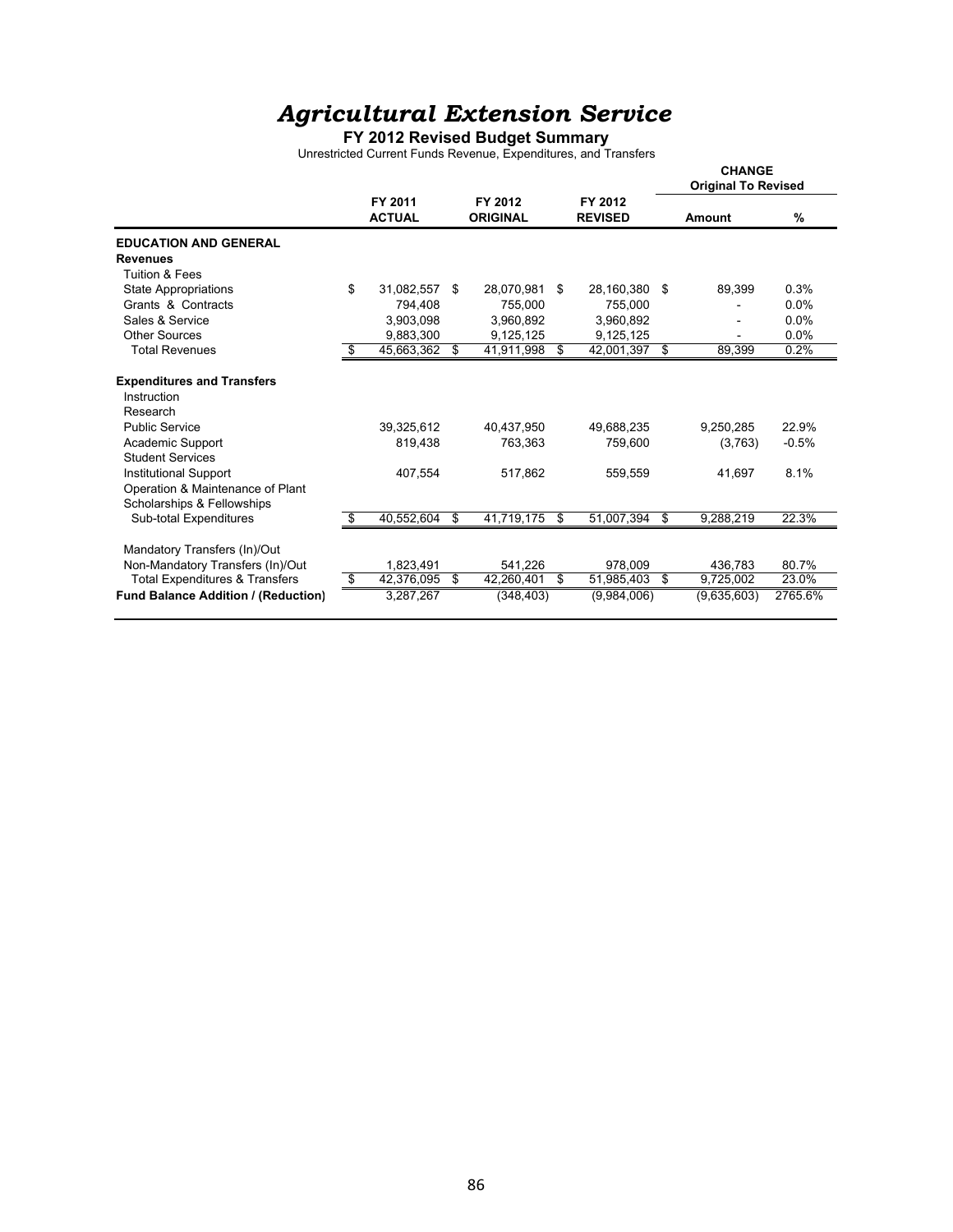# *Agr icu ltural Extens ion Serv i c e* **FY 2012 Revised Budget Summary**

Unrestricted and Restricted Current Funds Revenue, Expenditures, and Transfers

|                                                 |     |                     |     |                   |              |                     |      |                   |            |                     |      |                   |              | <b>CHANGE</b> |                            |          |
|-------------------------------------------------|-----|---------------------|-----|-------------------|--------------|---------------------|------|-------------------|------------|---------------------|------|-------------------|--------------|---------------|----------------------------|----------|
|                                                 |     |                     |     | FY 2011 Actual    |              |                     |      | FY 2012 Original  |            |                     |      | FY 2012 Revised   |              |               | <b>Original To Revised</b> |          |
|                                                 |     | <b>Unrestricted</b> |     | <b>Restricted</b> | <b>Total</b> | <b>Unrestricted</b> |      | <b>Restricted</b> | Total      | <b>Unrestricted</b> |      | <b>Restricted</b> | <b>Total</b> |               | Amount                     | ℅        |
| <b>EDUCATION AND GENERAL</b><br><b>Revenues</b> |     |                     |     |                   |              |                     |      |                   |            |                     |      |                   |              |               |                            |          |
| Tuition & Fees                                  |     |                     |     |                   |              |                     |      |                   |            |                     |      |                   |              |               |                            |          |
| <b>State Appropriations</b>                     | \$  | 082,557 \$          |     | 296,570 \$        | 31,379,127   | \$<br>28,070,981    |      | \$.               | 28,070,981 | 28,160,380<br>\$.   |      |                   | 28,160,380   | Ŝ.            | 89,399                     | 0.3%     |
| Grants & Contracts                              |     | 794,408             |     | 16,525,772        | 17,320,180   | 755,000             | - \$ | 15,600,000        | 16,355,000 | 755,000             | - \$ | 16,890,000        | 17,645,000   |               | 1,290,000                  | 7.9%     |
| Sales & Service                                 |     | 3,903,098           |     |                   | 3,903,098    | 3,960,892           |      |                   | 3,960,892  | 3,960,892           |      |                   | 3,960,892    |               |                            | 0.0%     |
| <b>Other Sources</b>                            |     | 9,883,300           |     | 1,938,209         | 11,821,509   | 9,125,125           |      | 1,750,000         | 10,875,125 | 9,125,125           |      | 1,980,000         | 11,105,125   |               | 230.000                    | 2.1%     |
| <b>Total Revenues</b>                           |     | 45,663,362 \$       |     | 18,760,551        | 64,423,914   | 41,911,998          |      | 17,350,000        | 59,261,998 | 42,001,397          | - \$ | 18,870,000 \$     | 60,871,397   |               | 1,609,399                  | 2.7%     |
| <b>Expenditures and Transfers</b>               |     |                     |     |                   |              |                     |      |                   |            |                     |      |                   |              |               |                            |          |
| Instruction                                     |     |                     | \$. | 68.220 \$         | 68,220       |                     | \$   | 57.000 \$         | 57.000     |                     | \$.  | 68,300 \$         | 68,300       | \$            | 11,300                     | 19.8%    |
| Research                                        |     |                     |     | 36,712            | 36,712       |                     |      | 34,000            | 34,000     |                     |      | 36,800            | 36,800       |               | 2,800                      | 8.2%     |
| <b>Public Service</b>                           | \$. | 39,325,612          |     | 18,351,303        | 57,676,915   | \$<br>40,437,950    |      | 16,658,000        | 57,095,950 | 49,688,235          |      | 18,622,400        | 68,310,635   |               | 11,214,685                 | 19.6%    |
| Academic Support                                |     | 819,438             |     | 20,818            | 840,256      | 763,363             |      | 19,000            | 782,363    | 759,600             |      | 21,000            | 780,600      |               | (1,763)                    | $-0.2%$  |
| <b>Student Services</b>                         |     |                     |     |                   |              |                     |      |                   |            |                     |      |                   |              |               |                            |          |
| <b>Institutional Support</b>                    |     | 407,554             |     |                   | 407,554      | 517,862             |      | 465,000           | 982,862    | 559,559             |      |                   | 559,559      |               | (423, 303)                 | $-43.1%$ |
| Operation & Maintenance of Plant                |     |                     |     | 15.480            | 15,480       |                     |      | 10,700            | 10,700     |                     |      | 15,500            | 15,500       |               | 4,800                      | 44.9%    |
| Scholarships & Fellowships                      |     |                     |     | 5,886             | 5,886        |                     |      | 6,300             | 6,300      |                     |      | 6,000             | 6,000        |               | (300)                      | $-4.8%$  |
| Sub-total Expenditures                          |     | 40,552,604 \$       |     | 18,498,419 \$     | 59,051,023   | 41,719,175 \$       |      | 17,250,000        | 58,969,175 | 51,007,394          |      | 18,770,000        | 69,777,394   |               | 10,808,219                 | 18.3%    |
| Mandatory Transfers (In)/Out                    |     |                     |     |                   |              |                     |      |                   |            |                     |      |                   |              |               |                            |          |
| Non-Mandatory Transfers (In)/Out                |     | 1.823.491           |     |                   | 1,823,491    | 541.226             |      |                   | 541,226    | 978.009             |      |                   | 978.009      |               | 436.783                    | 80.7%    |
| <b>Total Expenditures &amp; Transfers</b>       |     | 42,376,095 \$       |     | 18,498,419 \$     | 60,874,514   | 42,260,401 \$       |      | 17,250,000        | 59,510,401 | 51,985,403 \$       |      | 18,770,000 \$     | 70,755,403   | £.            | 11,245,002                 | 18.9%    |
| <b>Fund Balance Addition / (Reduction)</b>      |     | 3,287,267           |     | 262,132           | 3,549,400    | (348, 403)          |      | 100,000           | (248, 403) | (9,984,006)         |      | 100,000           | (9,884,006)  |               |                            |          |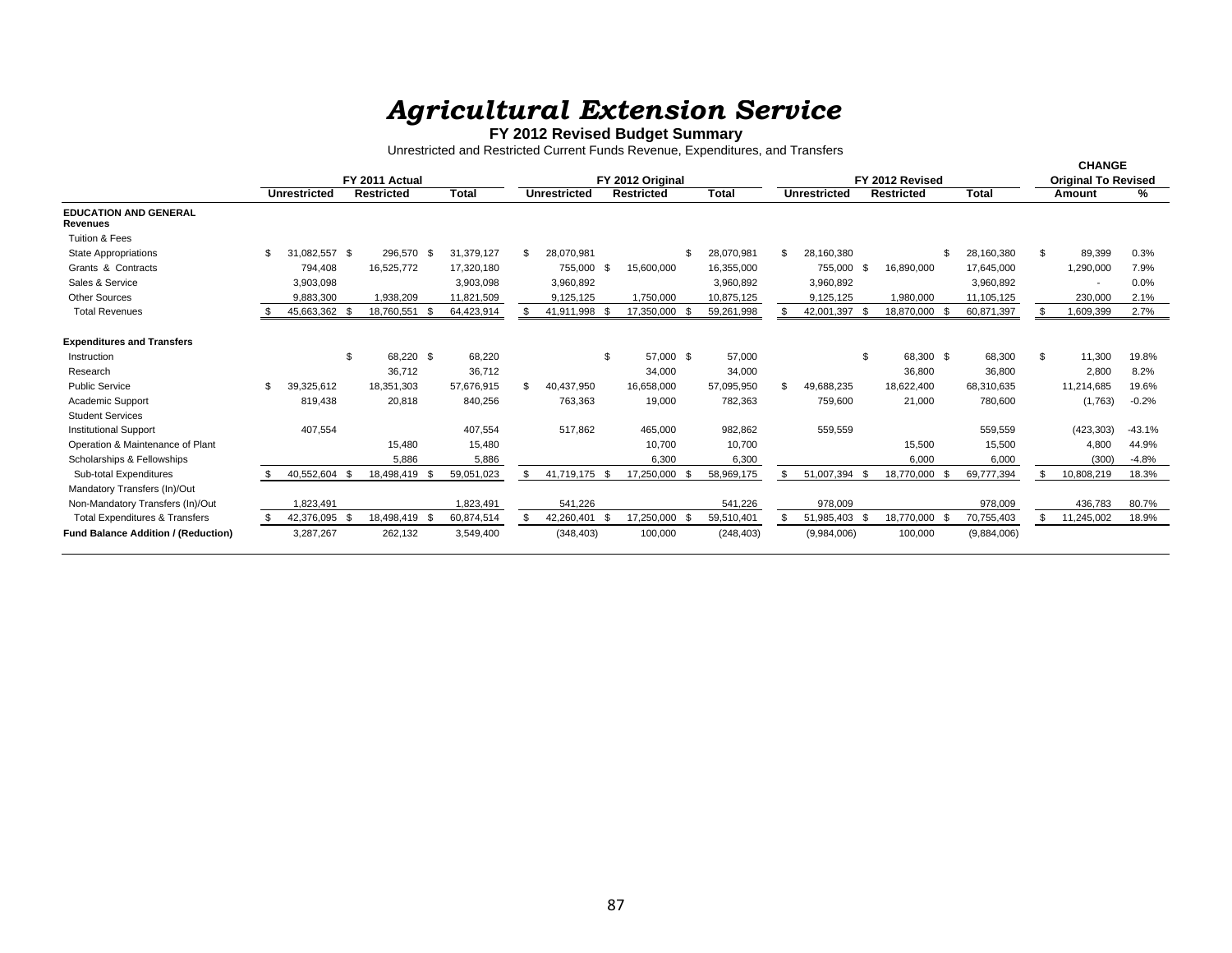#### **FY2012 Revised Budget Summary - Natural Classification**

Unrestricted Current Funds Expenditures

|                                     | FY 2011<br><b>ACTUAL</b> | FY 2012    | FY 2012          | <b>CHANGE</b><br><b>Original to Revised</b> |                 |           |
|-------------------------------------|--------------------------|------------|------------------|---------------------------------------------|-----------------|-----------|
|                                     |                          |            | <b>ORIGINAL</b>  | <b>REVISED</b>                              | <b>Amount</b>   | %         |
| <b>EDUCATIONAL AND GENERAL</b>      |                          |            |                  |                                             |                 |           |
| <b>Salaries and Benefits</b>        |                          |            |                  |                                             |                 |           |
| Salaries                            |                          |            |                  |                                             |                 |           |
| Academic                            | \$                       | 4,099,025  | \$<br>4,457,095  | \$<br>4,471,294                             | \$<br>14.199    | 0.3%      |
| Non-Academic                        |                          | 18,361,873 | 19,034,162       | 19,218,289                                  | 184.127         | 1.0%      |
| Students                            |                          | 93,014     | 123,838          | 127,102                                     | 3,264           | 2.6%      |
| <b>Total Salaries</b>               | \$                       | 22,553,911 | \$<br>23,615,095 | \$<br>23,816,685                            | \$<br>201.590   | 0.9%      |
| <b>Staff Benefits</b>               |                          | 9,454,032  | 9,759,008        | 9,756,187                                   | (2,821)         | 0.0%      |
| Total Salaries and Benefits         | \$                       | 32,007,943 | \$<br>33,374,103 | \$<br>33,572,872                            | \$<br>198.769   | 0.6%      |
| Operating                           |                          | 8.254.796  | 8,345,072        | 17.393.803                                  | 9.048.731       | 108.4%    |
| <b>Equipment and Capital Outlay</b> |                          | 289,865    |                  | 40,719                                      | 40.719          | <b>NA</b> |
| <b>Total Expenditures</b>           |                          | 40,552,604 | \$<br>41,719,175 | 51,007,394                                  | \$<br>9,288,219 | 22.3%     |
|                                     |                          |            |                  |                                             |                 |           |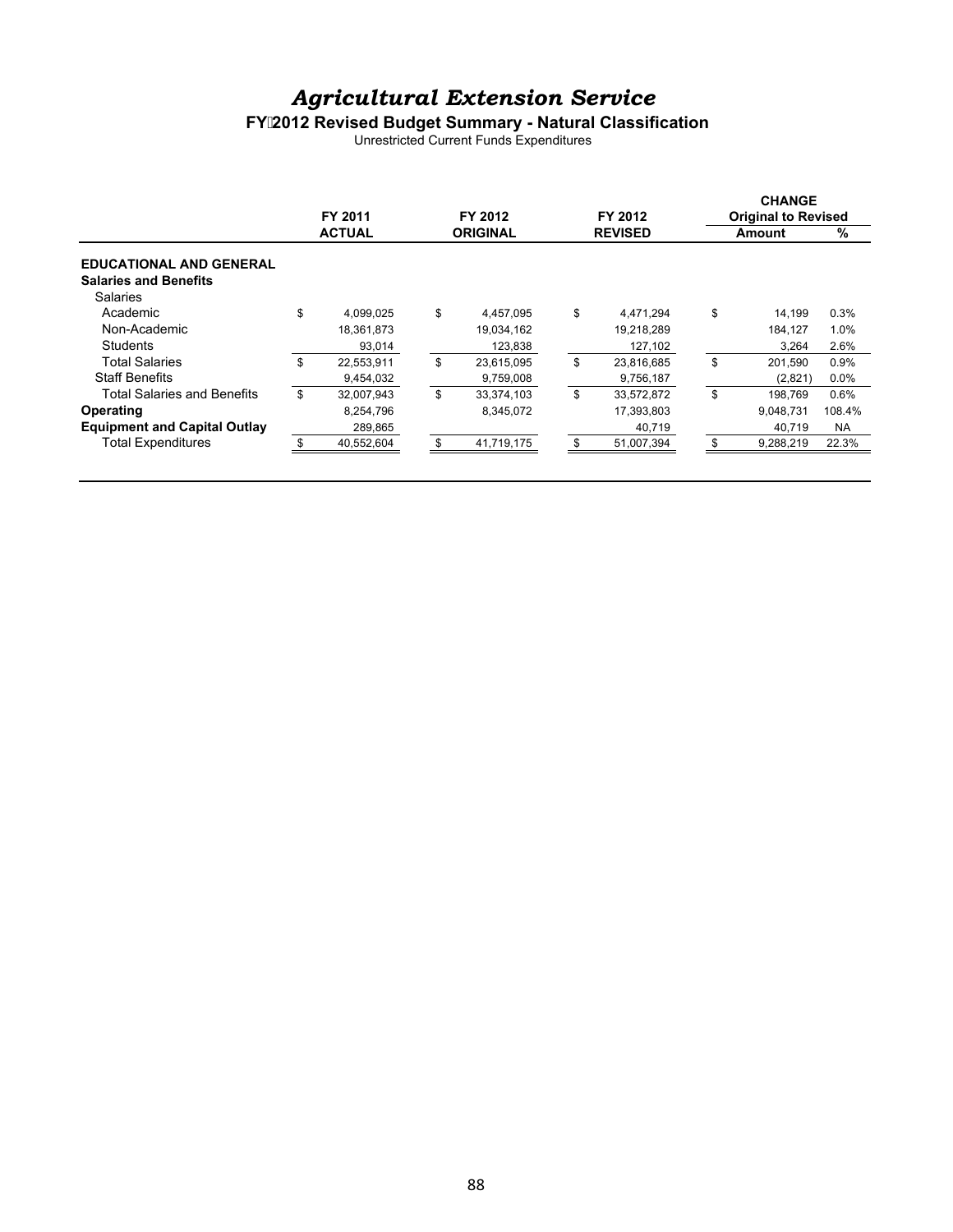#### **Five-Year Budget Summary Comparison**

Current Funds Revenues, Expenditures and Transfers - UNRESTRICTED

|                                                  | FY 2008             |      | FY 2009       |      | FY 2010       |    | FY 2011       |      | FY 2012        |      | <b>FIVE-YEAR CHANGE</b> |           |
|--------------------------------------------------|---------------------|------|---------------|------|---------------|----|---------------|------|----------------|------|-------------------------|-----------|
|                                                  | <b>ACTUAL</b>       |      | <b>ACTUAL</b> |      | <b>ACTUAL</b> |    | <b>ACTUAL</b> |      | <b>REVISED</b> |      | Amount                  | ℅         |
| <b>EDUCATIONAL AND GENERAL</b>                   |                     |      |               |      |               |    |               |      |                |      |                         |           |
| <b>Revenues</b>                                  |                     |      |               |      |               |    |               |      |                |      |                         |           |
| Tuition & Fees                                   |                     |      |               |      |               |    |               |      |                |      |                         |           |
| <b>State Appropriations</b>                      | \$<br>30,258,300 \$ |      | 29,009,600    | - \$ | 31,614,019 \$ |    | 31,082,557 \$ |      | 28,160,380     | - \$ | (2,097,920)             | $-6.9\%$  |
| Grants & Contracts                               | 578,558             |      | 634,506       |      | 762,294       |    | 794,408       |      | 755,000        |      | 176,442                 | 30.5%     |
| Sales & Service                                  | 3,736,219           |      | 3,669,323     |      | 3,370,118     |    | 3,903,098     |      | 3,960,892      |      | 224,673                 | 6.0%      |
| <b>Other Sources</b>                             | 11,273,281          |      | 7,850,595     |      | 8,785,802     |    | 9,883,300     |      | 9,125,125      |      | (2, 148, 156)           | $-19.1%$  |
| <b>Total Revenues</b>                            | 45,846,358          | - \$ | 41,164,024    | S    | 44,532,234    | S. | 45,663,362    | - \$ | 42,001,397     | - \$ | (3,844,961)             | $-8.4%$   |
| <b>Expenditures and Transfers</b><br>Instruction |                     |      |               |      |               |    |               |      |                |      |                         |           |
| Research                                         |                     | \$   | 17,425        | -\$  | 2,609         |    |               |      |                |      |                         |           |
| <b>Public Service</b>                            | \$<br>38,763,518    |      | 38,308,527    |      | 36,404,303    | \$ | 39,325,612 \$ |      | 49,688,235 \$  |      | 10,924,717              | 28.2%     |
| Academic Support                                 | 873,202             |      | 956,188       |      | 921,178       |    | 819,438       |      | 759,600        |      | (113,602)               | -13.0%    |
| <b>Student Services</b>                          |                     |      |               |      |               |    |               |      |                |      |                         |           |
| Institutional Support                            | 432,326             |      | 466,042       |      | 422,632       |    | 407,554       |      | 559,559        |      | 127,233                 | 29.4%     |
| Op/Maint Physical Plant                          |                     |      |               |      |               |    |               |      |                |      |                         |           |
| Scholarships/Fellowships                         |                     |      |               |      |               |    |               |      |                |      |                         |           |
| Sub-total Expenditures                           | 40,069,045          | -\$  | 39,748,184    | \$   | 37,750,722    | \$ | 40,552,604 \$ |      | 51,007,394     | -\$  | 10,938,349              | 27.3%     |
| Mandatory Transfers (In)/Out                     |                     |      |               |      |               |    |               |      |                |      |                         |           |
| Non Mandatory Transfers (In)/Out                 | 4,902,162           |      | 686,699       |      | 1,930,042     |    | 1,823,491     |      | 978,009        |      | (3,924,153)             | $-80.0\%$ |
| <b>Total Expenditures &amp; Transfers</b>        | \$<br>44,971,207    | - \$ | 40,434,883    | \$   | 39,680,764    | \$ | 42,376,095 \$ |      | 51,985,403     | -\$  | 7,014,197               | 15.6%     |
| <b>Fund Balance Addition/(Reduction)</b>         | \$<br>875,152 \$    |      | 729,141       | \$   | 4,851,470     | S  | 3,287,267 \$  |      | (9,984,006)    |      |                         |           |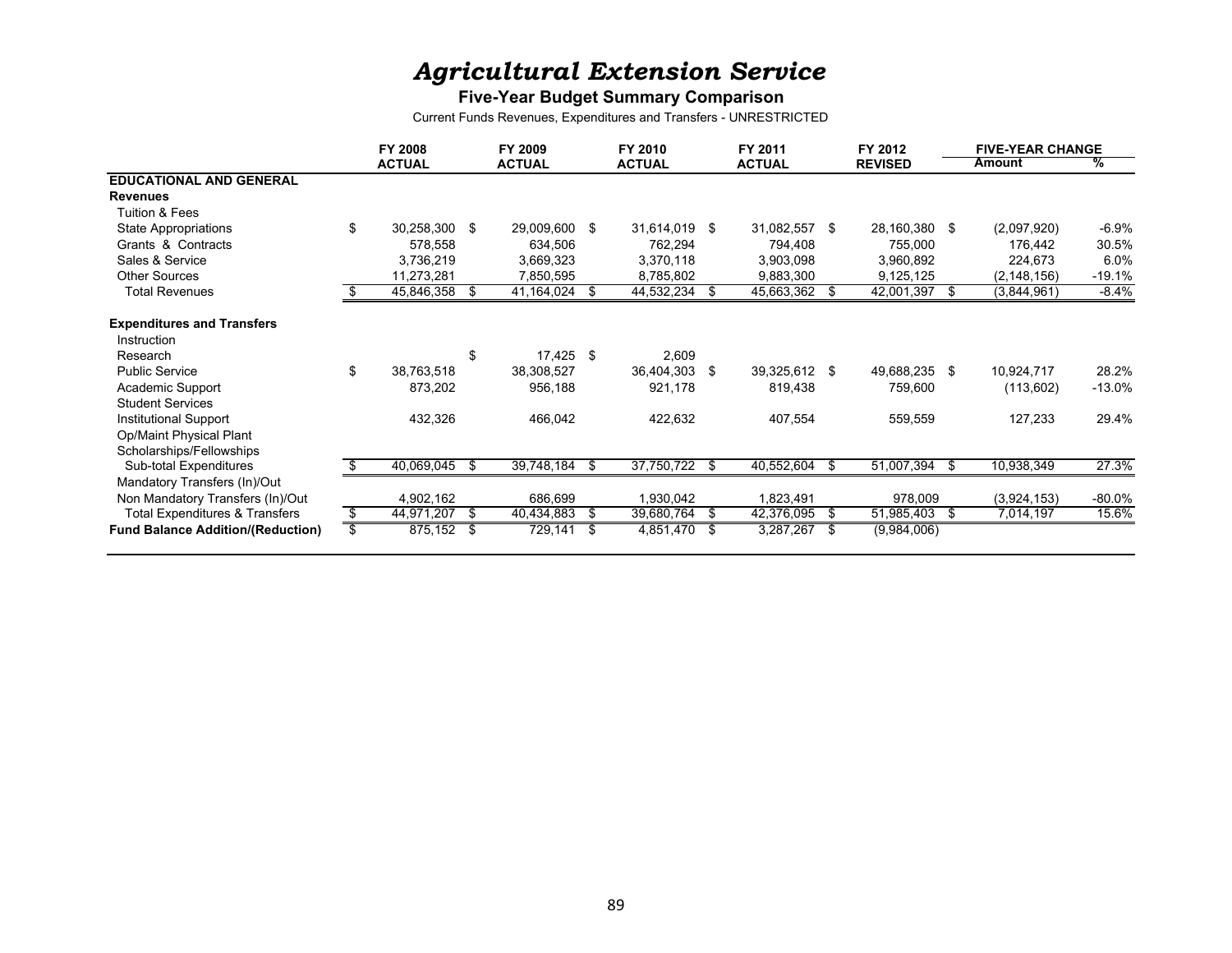#### **Five-Year Budget Summary Comparison**

Current Funds Revenues, Expenditures and Transfers - UNRESTRICTED AND RESTRICTED

|                                            | FY 2008             |      | FY 2009       |    | FY 2010       |      | FY 2011       |      | FY 2012        |      | <b>FIVE-YEAR CHANGE</b> |           |
|--------------------------------------------|---------------------|------|---------------|----|---------------|------|---------------|------|----------------|------|-------------------------|-----------|
|                                            | <b>ACTUAL</b>       |      | <b>ACTUAL</b> |    | <b>ACTUAL</b> |      | <b>ACTUAL</b> |      | <b>REVISED</b> |      | Amount                  | %         |
| <b>EDUCATIONAL AND GENERAL</b>             |                     |      |               |    |               |      |               |      |                |      |                         |           |
| <b>Revenues</b>                            |                     |      |               |    |               |      |               |      |                |      |                         |           |
| Tuition & Fees                             |                     |      |               |    |               |      |               |      |                |      |                         |           |
| State Appropriations                       | \$<br>30,258,300 \$ |      | 29,635,222 \$ |    | 31,903,483 \$ |      | 31,379,127 \$ |      | 28,160,380 \$  |      | (2,097,920)             | $-6.9%$   |
| <b>Grants &amp; Contracts</b>              | 15,550,988          |      | 16,460,254    |    | 17,102,399    |      | 17,320,180    |      | 17,645,000     |      | 2,094,012               | 13.5%     |
| Sales & Services                           | 3,736,219           |      | 3,669,323     |    | 3,370,118     |      | 3,903,098     |      | 3,960,892      |      | 224,673                 | 6.0%      |
| <b>Other Sources</b>                       | 13,060,731          |      | 9,803,408     |    | 10,843,001    |      | 11,821,509    |      | 11,105,125     |      | (1,955,606)             | $-15.0%$  |
| <b>Total Revenues</b>                      | 62,606,238          | - \$ | 59,568,208    | \$ | 63,219,002    | \$   | 64,423,914 \$ |      | 60,871,397     | - \$ | (1,734,841)             | $-2.8%$   |
| <b>Expenditures and Transfers</b>          |                     |      |               |    |               |      |               |      |                |      |                         |           |
| Instruction                                | \$<br>5,750 \$      |      | 2,075         | \$ | $1,261$ \$    |      | 68,220 \$     |      | 68,300 \$      |      | 62,550                  | 1087.8%   |
| Research                                   | 25,146              |      | 41,271        |    | 11,470        |      | 36,712        |      | 36,800         |      | 11,654                  | 46.3%     |
| <b>Public Service</b>                      | 55,404,258          |      | 55,919,530    |    | 54,486,751    |      | 57,676,915    |      | 68,310,635     |      | 12,906,377              | 23.3%     |
| Academic Support                           | 891,686             |      | 991,534       |    | 945,042       |      | 840,256       |      | 780,600        |      | (111,086)               | $-12.5%$  |
| <b>Student Services</b>                    |                     |      |               |    |               |      |               |      |                |      |                         |           |
| <b>Institutional Support</b>               | 433,636             |      | 464,732       |    | 422,632       |      | 407,554       |      | 559,559        |      | 125,923                 | 29.0%     |
| Operation & Maintenance of Plant           |                     |      |               |    | 9,660         |      | 15,480        |      | 15,500         |      | 15,500                  | <b>NA</b> |
| Scholarships & Fellowships                 | 6,434               |      | 5,918         |    | 1,608         |      | 5,886         |      | 6,000          |      | (434)                   | $-6.7%$   |
| Sub-total Expenditures                     | \$<br>56,766,909 \$ |      | 57,425,060    | \$ | 55,878,424    | -\$  | 59,051,023 \$ |      | 69,777,394     | - \$ | 13,010,485              | 22.9%     |
| Mandatory Transfers (In)/Out               |                     |      |               |    |               |      |               |      |                |      |                         |           |
| Non-Mandatory Transfers (In)/Out           | 4,902,162           |      | 686.699       |    | 1,930,042     |      | 1,823,491     |      | 978,009        |      | (3,924,153)             | -80.0%    |
| <b>Total Expenditures and Transfers</b>    | \$<br>61,669,071    | - \$ | 58,111,759    | \$ | 57,808,466    | \$   | 60,874,514    | - \$ | 70,755,403     | \$   | 9,086,332               | 14.7%     |
| <b>Fund Balance Addition / (Reduction)</b> | \$<br>937,167 \$    |      | 1,456,449     | S  | 5,410,537     | - \$ | 3,549,400 \$  |      | (9,884,006)    |      |                         |           |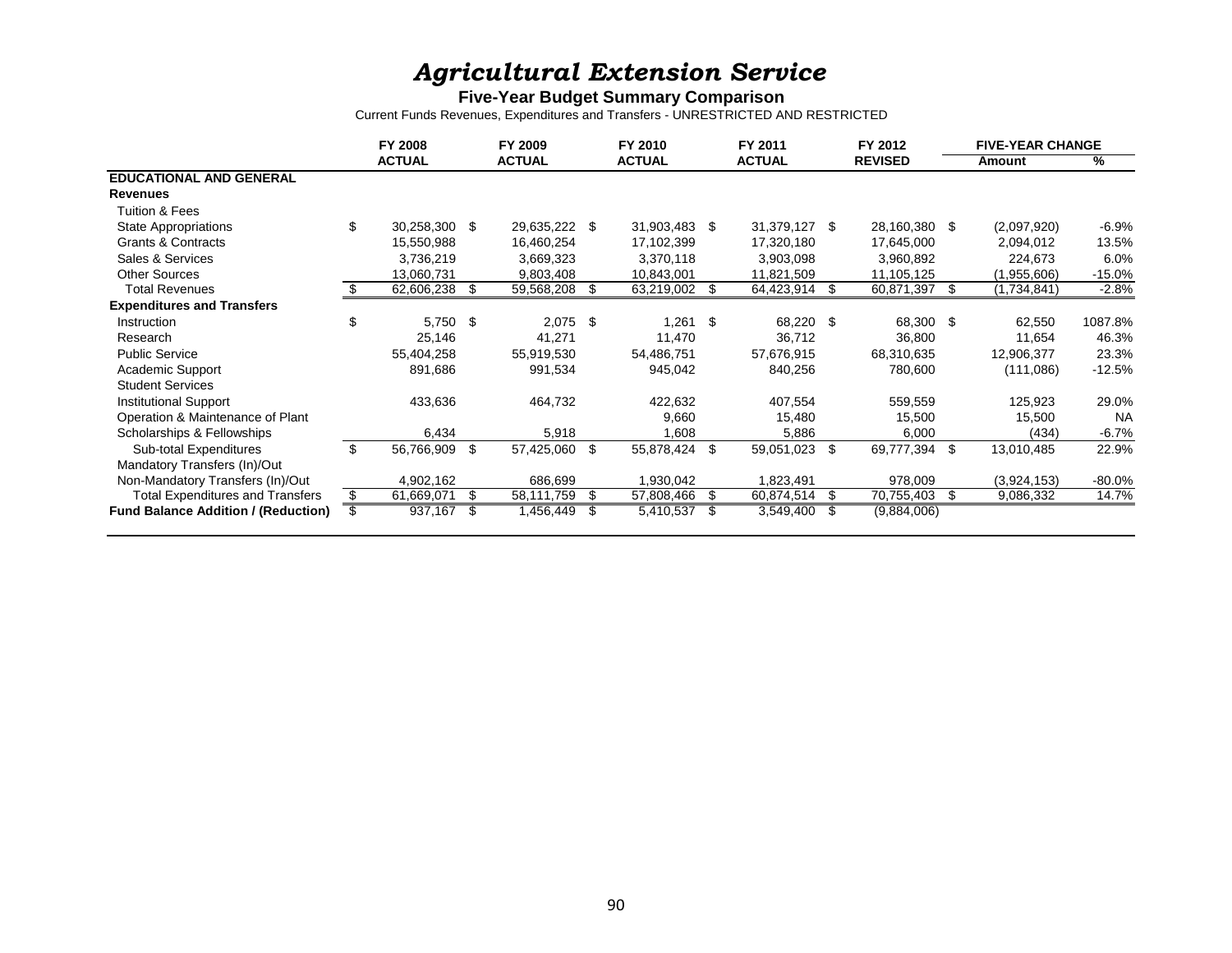**FY 2012 Revised Budget Summary**

Unrestricted Current Funds Revenue, Expenditures, and Transfers

|                                           |    |                          |                            |      |                           |     | <b>CHANGE</b><br><b>Original To Revised</b> |               |
|-------------------------------------------|----|--------------------------|----------------------------|------|---------------------------|-----|---------------------------------------------|---------------|
|                                           |    | FY 2011<br><b>ACTUAL</b> | FY 2012<br><b>ORIGINAL</b> |      | FY 2012<br><b>REVISED</b> |     | Amount                                      | $\frac{9}{6}$ |
| <b>EDUCATION AND GENERAL</b>              |    |                          |                            |      |                           |     |                                             |               |
| <b>Revenues</b>                           |    |                          |                            |      |                           |     |                                             |               |
| Tuition & Fees                            | \$ | 9,807,038                | \$<br>10.241.580           | - \$ | 10,488,175                | -\$ | 246,595                                     | 2.4%          |
| State Appropriations                      |    | 17,416,903               | 14,822,403                 |      | 14,823,603                |     | 1,200                                       | 0.0%          |
| Grants & Contracts                        |    | 1,367,376                | 1,286,177                  |      | 1,286,177                 |     |                                             | 0.0%          |
| Sales & Service                           |    | 10,337,345               | 10,241,860                 |      | 10,244,960                |     | 3,100                                       | 0.0%          |
| Other Sources                             |    | 177,256                  | 204.945                    |      | 204.945                   |     | $\overline{a}$                              | 0.0%          |
| <b>Total Revenues</b>                     | \$ | 39,105,918               | \$<br>36,796,965           | \$   | 37,047,860                | \$  | 250,895                                     | 0.7%          |
| <b>Expenditures and Transfers</b>         |    |                          |                            |      |                           |     |                                             |               |
| Instruction                               | \$ | 25,892,462               | \$<br>28,223,146           | \$   | 29,639,911                | \$  | 1,416,765                                   | 5.0%          |
| Research                                  |    | 3,010,068                | 3,578,684                  |      | 4,643,747                 |     | 1,065,063                                   | 29.8%         |
| <b>Public Service</b>                     |    |                          |                            |      | 73.967                    |     | 73.967                                      | <b>NA</b>     |
| Academic Support                          |    | 4,167,133                | 4.396.684                  |      | 4,753,104                 |     | 356,420                                     | 8.1%          |
| <b>Student Services</b>                   |    |                          |                            |      |                           |     |                                             |               |
| <b>Institutional Support</b>              |    | 467.762                  | 512.466                    |      | 523.201                   |     | 10.735                                      | 2.1%          |
| Operation & Maintenance of Plant          |    | 2.444.500                | 2.811.037                  |      | 2.903.149                 |     | 92.112                                      | 3.3%          |
| Scholarships & Fellowships                |    |                          | 58.394                     |      | 40.000                    |     | (18, 394)                                   | $-31.5%$      |
| Sub-total Expenditures                    | S  | 35,981,926               | \$<br>39,580,411           | \$   | 42,577,079                | \$  | 2,996,668                                   | 7.6%          |
| Mandatory Transfers (In)/Out              |    |                          |                            |      |                           |     |                                             |               |
| Non-Mandatory Transfers (In)/Out          |    | 1,784,252                | (72, 323)                  |      | 295,877                   |     | 368,200                                     | $-509.1%$     |
| <b>Total Expenditures &amp; Transfers</b> | \$ | 37,766,178               | \$<br>39,508,088           | \$   | 42,872,956                | \$  | 3,364,868                                   | 8.5%          |
| Fund Balance Addition / (Reduction)       |    | 1,339,740                | (2,711,123)                |      | (5,825,096)               |     | (3, 113, 973)                               | 114.9%        |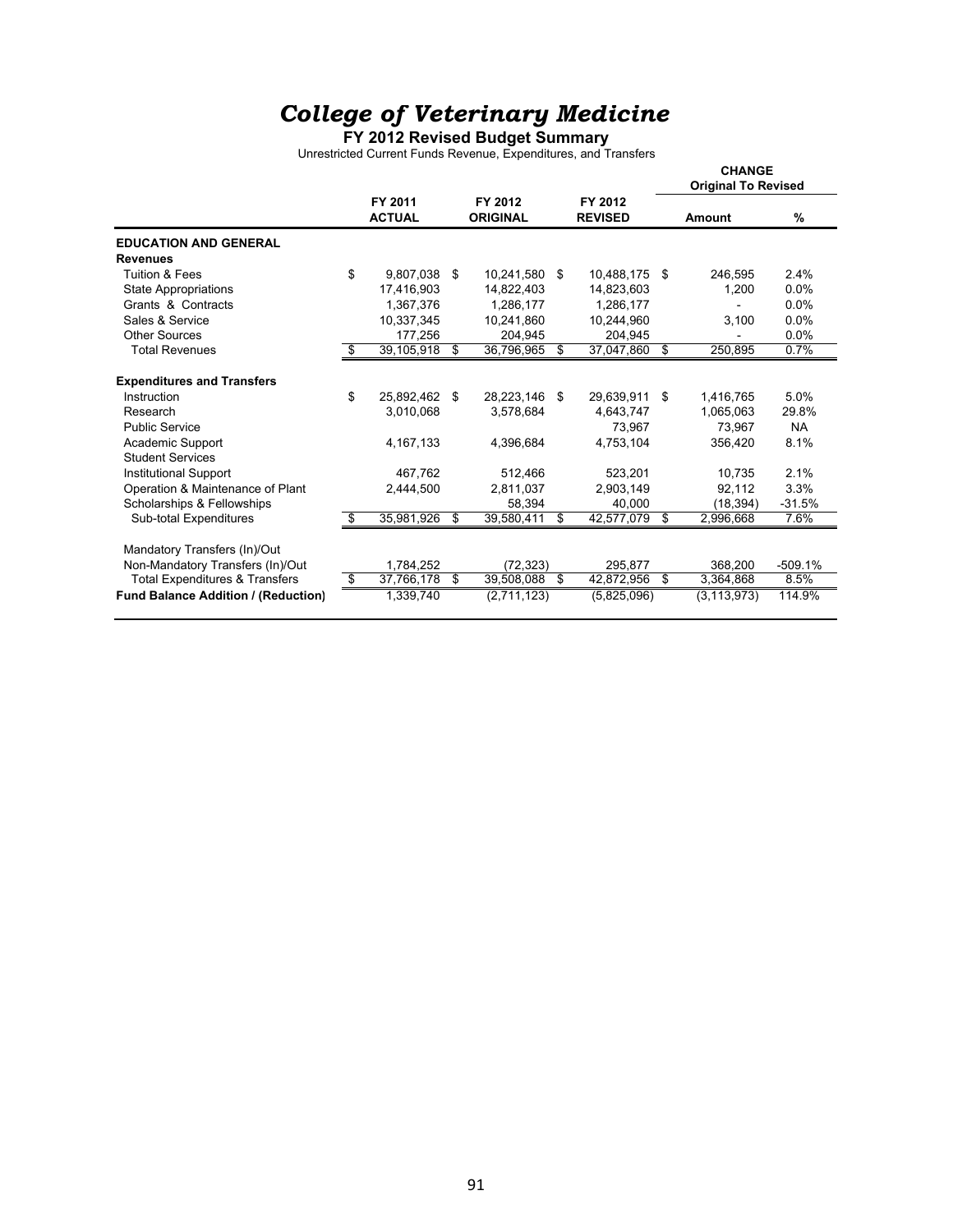## **College of Veterinary Medicine**<br>**FY 2012 Revised Budget Summary**

Unrestricted and Restricted Current Funds Revenue, Expenditures, and Transfers

|                                                 | FY 2011 Actual      |  |                   |      |              |     |                     |                                       |             |                     |                                      |              |     | <b>CHANGE</b>                        |           |
|-------------------------------------------------|---------------------|--|-------------------|------|--------------|-----|---------------------|---------------------------------------|-------------|---------------------|--------------------------------------|--------------|-----|--------------------------------------|-----------|
|                                                 | <b>Unrestricted</b> |  | <b>Restricted</b> |      | <b>Total</b> |     | <b>Unrestricted</b> | FY 2012 Original<br><b>Restricted</b> | Total       | <b>Unrestricted</b> | FY 2012 Revised<br><b>Restricted</b> | <b>Total</b> |     | <b>Original To Revised</b><br>Amount | %         |
| <b>EDUCATION AND GENERAL</b><br><b>Revenues</b> |                     |  |                   |      |              |     |                     |                                       |             |                     |                                      |              |     |                                      |           |
| Tuition & Fees                                  | \$<br>9.807.038     |  |                   | -S   | 9,807,037    | \$. | 10,241,580          | \$                                    | 10,241,580  | \$<br>10,488,175    |                                      | 10,488,175   | S.  | 246,595                              | 2.4%      |
| <b>State Appropriations</b>                     | 17,416,903 \$       |  | 561.811           |      | 17,978,714   |     | 14,822,403 \$       | 497.238                               | 15,319,641  | 14,823,603 \$       | 608,178                              | 15,431,781   |     | 112,140                              | $0.7\%$   |
| Grants & Contracts                              | 1,367,376           |  | 4,009,656         |      | 5,377,031    |     | 1,286,177           | 4,286,110                             | 5,572,287   | 1,286,177           | 4,296,332                            | 5,582,509    |     | 10,222                               | 0.2%      |
| Sales & Service                                 | 10,337,345          |  |                   |      | 10,337,345   |     | 10,241,860          |                                       | 10,241,860  | 10,244,960          |                                      | 10,244,960   |     | 3,100                                | $0.0\%$   |
| <b>Other Sources</b>                            | 177.256             |  | 1,464,090         |      | 1,641,346    |     | 204,945             | 1,453,000                             | 1,657,945   | 204,945             | 1,440,000                            | 1,644,945    |     | (13,000)                             | $-0.8%$   |
| <b>Total Revenues</b>                           | 39,105,918 \$       |  | 6,035,557         |      | 45, 141, 473 |     | 36,796,965 \$       | 6,236,348 \$                          | 43,033,313  | 37,047,860 \$       | 6,344,510 \$                         | 43,392,370   | \$  | 359,057                              | 0.8%      |
| <b>Expenditures and Transfers</b>               |                     |  |                   |      |              |     |                     |                                       |             |                     |                                      |              |     |                                      |           |
| Instruction                                     | 25.892.462 \$       |  | 1,431,859 \$      |      | 27,324,321   | \$  | 28,223,146 \$       | 1,563,826 \$                          | 29,786,972  | 29,639,911 \$       | 1,563,826 \$                         | 31,203,737   | \$  | 1,416,765                            | 4.8%      |
| Research                                        | 3,010,068           |  | 3,718,779         |      | 6,728,847    |     | 3,578,684           | 4,136,933                             | 7,715,617   | 4,643,747           | 4,245,095                            | 8,888,842    |     | 1,173,225                            | 15.2%     |
| <b>Public Service</b>                           |                     |  | 151,910           |      | 151,910      |     |                     | 177,150                               | 177.150     | 73,967              | 177.150                              | 251,117      |     | 73,967                               | 41.8%     |
| Academic Support                                | 4, 167, 133         |  | 29,379            |      | 4,196,512    |     | 4,396,684           | 65,390                                | 4,462,074   | 4,753,104           | 65,390                               | 4,818,494    |     | 356,420                              | 8.0%      |
| <b>Student Services</b>                         |                     |  |                   |      |              |     |                     |                                       |             |                     |                                      |              |     |                                      |           |
| <b>Institutional Support</b>                    | 467,762             |  | 24,413            |      | 492,175      |     | 512,466             | 35,427                                | 547.893     | 523,201             | 35,427                               | 558,628      |     | 10,735                               | 2.0%      |
| Operation & Maintenance of Plant                | 2,444,500           |  |                   |      | 2,444,500    |     | 2,811,037           |                                       | 2,811,037   | 2,903,149           |                                      | 2,903,149    |     | 92,112                               | 3.3%      |
| Scholarships & Fellowships                      |                     |  | 324,735           |      | 324,735      |     | 58,394              | 257,622                               | 316.016     | 40,000              | 257,622                              | 297,622      |     | (18, 394)                            | $-5.8%$   |
| Sub-total Expenditures                          | 35,981,926 \$       |  | 5,681,075         | - \$ | 41,663,000   |     | 39,580,411 \$       | 6,236,348 \$                          | 45,816,759  | 42,577,079 \$       | 6,344,510 \$                         | 48,921,589   |     | 3,104,830                            | 6.8%      |
| Mandatory Transfers (In)/Out                    |                     |  |                   |      |              |     |                     |                                       |             |                     |                                      |              |     |                                      |           |
| Non-Mandatory Transfers (In)/Out                | 1,784,252           |  |                   |      | 1,784,252    |     | (72, 323)           |                                       | (72, 323)   | 295,877             |                                      | 295,877      |     | 368,200                              | $-509.1%$ |
| <b>Total Expenditures &amp; Transfers</b>       | 37,766,178 \$       |  | 5,681,075 \$      |      | 43,447,252   | \$. | 39,508,088 \$       | 6,236,348 \$                          | 45,744,436  | 42,872,956 \$       | 6,344,510 \$                         | 49,217,466   | \$. | 3,473,030                            | 7.6%      |
| <b>Fund Balance Addition / (Reduction)</b>      | 1,339,740           |  | 354.482           |      | 1,694,221    |     | (2,711,123)         |                                       | (2,711,123) | (5,825,096)         | $\sim$                               | (5,825,096)  |     |                                      |           |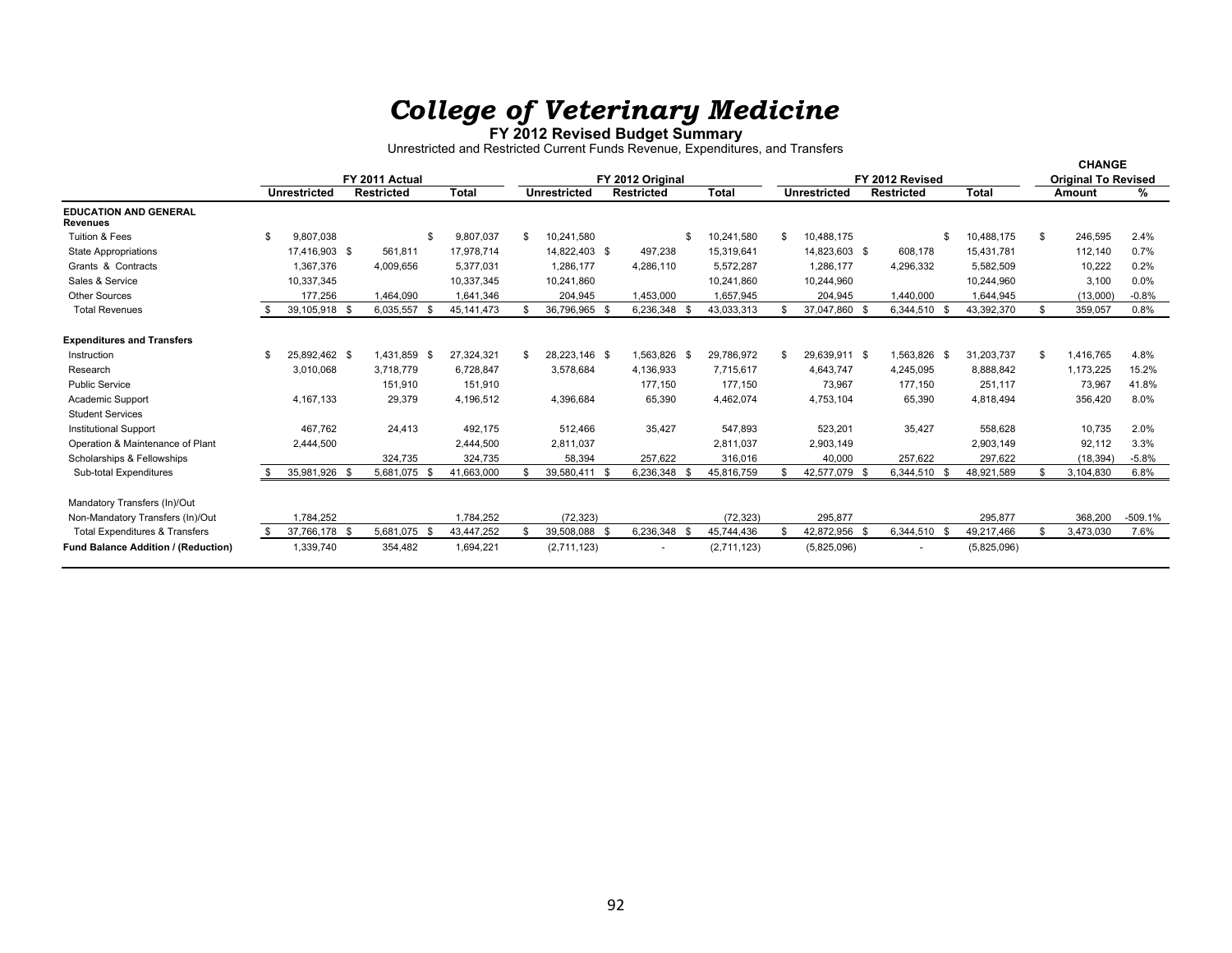#### **FY 2012 Revised Budget Summary - Natural Classification**

Unrestricted Current Funds Expenditures

|                                     | FY 2011          | FY 2012          | FY 2012          |    | <b>CHANGE</b><br><b>Original to Revised</b> |         |
|-------------------------------------|------------------|------------------|------------------|----|---------------------------------------------|---------|
|                                     | <b>ACTUAL</b>    | <b>ORIGINAL</b>  | <b>REVISED</b>   |    | Amount                                      | %       |
| <b>EDUCATIONAL AND GENERAL</b>      |                  |                  |                  |    |                                             |         |
| <b>Salaries and Benefits</b>        |                  |                  |                  |    |                                             |         |
| <b>Salaries</b>                     |                  |                  |                  |    |                                             |         |
| Academic                            | \$<br>11,277,527 | \$<br>12.124.810 | \$<br>12.154.956 | \$ | 30.146                                      | 0.2%    |
| Non-Academic                        | 8,243,882        | 8,783,643        | 8,787,893        |    | 4,250                                       | 0.0%    |
| Students                            | 269,516          | 324,510          | 328,410          |    | 3.900                                       | 1.2%    |
| Total Salaries                      | \$<br>19,790,925 | \$<br>21,232,963 | \$<br>21,271,259 | \$ | 38,296                                      | 0.2%    |
| <b>Staff Benefits</b>               | 6.663.420        | 7,221,624        | 7,021,418        |    | (200, 206)                                  | $-2.8%$ |
| Total Salaries and Benefits         | \$<br>26.454.345 | \$<br>28,454,587 | \$<br>28,292,677 | \$ | (161, 910)                                  | $-0.6%$ |
| Operating                           | 7.453.760        | 10,305,939       | 13,328,252       |    | 3.022.313                                   | 29.3%   |
| <b>Equipment and Capital Outlay</b> | 2,073,820        | 819,885          | 956,150          |    | 136.265                                     | 16.6%   |
| <b>Total Expenditures</b>           | 35,981,926       | \$<br>39,580,411 | \$<br>42,577,079 | S  | 2,996,668                                   | 7.6%    |
|                                     |                  |                  |                  |    |                                             |         |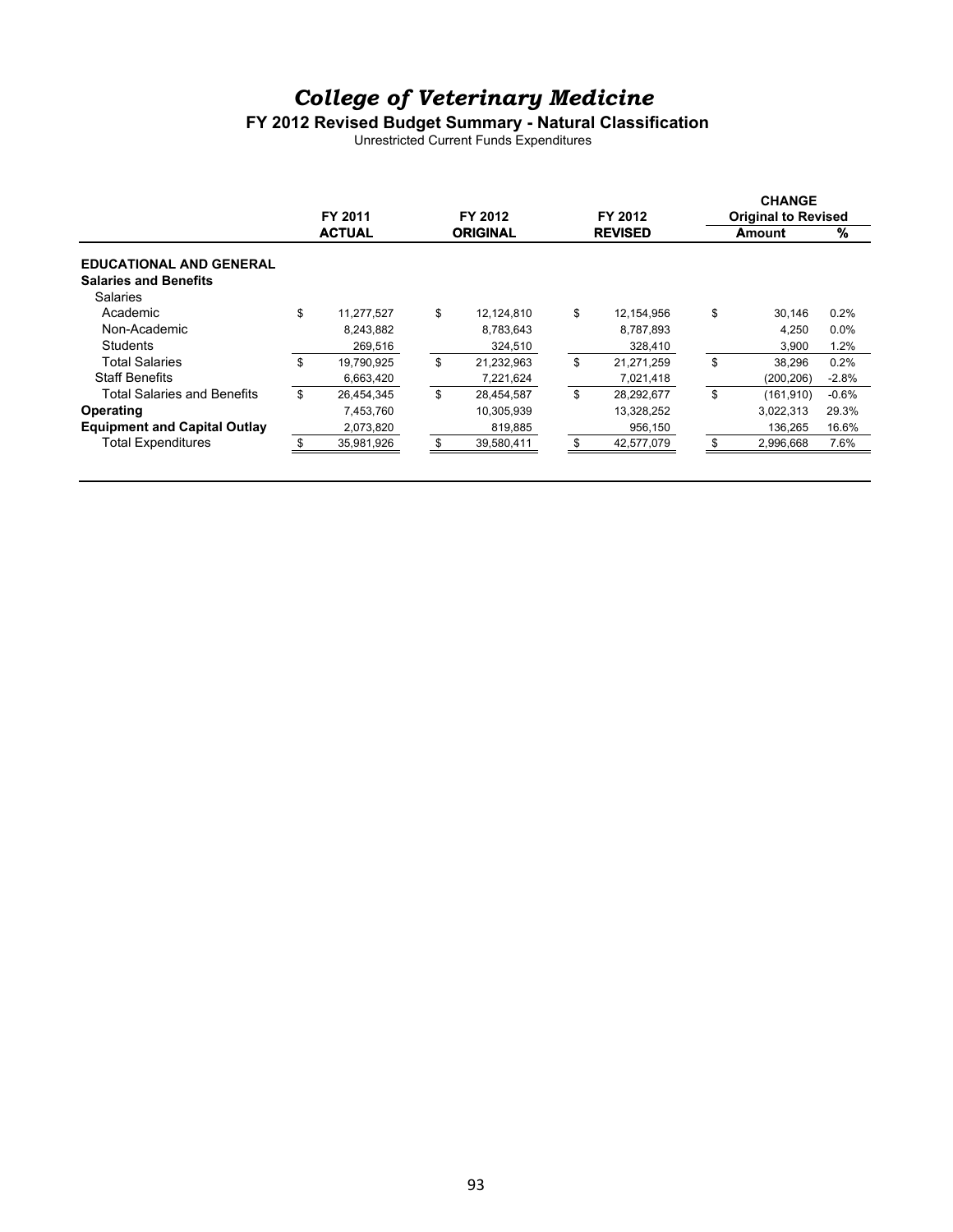#### **Five-Year Budget Summary Comparison**

Current Funds Revenues, Expenditures and Transfers - UNRESTRICTED

|                                           | FY 2008               |      | FY 2009       |      | FY 2010       |      | FY 2011       |      | FY 2012        |     | <b>FIVE-YEAR CHANGE</b> |            |
|-------------------------------------------|-----------------------|------|---------------|------|---------------|------|---------------|------|----------------|-----|-------------------------|------------|
|                                           | <b>ACTUAL</b>         |      | <b>ACTUAL</b> |      | <b>ACTUAL</b> |      | <b>ACTUAL</b> |      | <b>REVISED</b> |     | Amount                  | ℅          |
| <b>EDUCATIONAL AND GENERAL</b>            |                       |      |               |      |               |      |               |      |                |     |                         |            |
| <b>Revenues</b>                           |                       |      |               |      |               |      |               |      |                |     |                         |            |
| Tuition & Fees                            | \$<br>5,953,715 \$    |      | 7,281,684     | - \$ | 8,429,283 \$  |      | 9,807,038 \$  |      | 10,488,175 \$  |     | 4,534,460               | 76.2%      |
| State Appropriations                      | 17,028,100            |      | 16,277,800    |      | 16,219,185    |      | 17,416,903    |      | 14,823,603     |     | (2,204,497)             | $-12.9%$   |
| Grants & Contracts                        | 885,362               |      | 892,033       |      | 1,328,095     |      | 1,367,376     |      | 1,286,177      |     | 400,815                 | 45.3%      |
| Sales & Service                           | 10,218,665            |      | 10,447,903    |      | 9,904,134     |      | 10,337,345    |      | 10,244,960     |     | 26,295                  | 0.3%       |
| <b>Other Sources</b>                      | 220,435               |      | 295,983       |      | 290,038       |      | 177,256       |      | 204,945        |     | (15, 490)               | $-7.0%$    |
| <b>Total Revenues</b>                     | 34,306,277            | - \$ | 35,195,403    | \$   | 36,170,735    | S.   | 39,105,918    | - \$ | 37,047,860     | \$  | 2,741,583               | 8.0%       |
| <b>Expenditures and Transfers</b>         |                       |      |               |      |               |      |               |      |                |     |                         |            |
| Instruction                               | 24,918,292 \$         |      | 23,702,733    | \$   | 24,027,897 \$ |      | 25,892,462 \$ |      | 29,639,911 \$  |     | 4,721,619               | 18.9%      |
| Research                                  | 2,966,461             |      | 2,871,720     |      | 2,562,771     |      | 3,010,068     |      | 4,643,747      |     | 1,677,286               | 56.5%      |
| <b>Public Service</b>                     |                       |      |               |      |               |      |               |      | 73,967         |     | 73,967                  | <b>NA</b>  |
| Academic Support                          | 4,550,015             |      | 4,282,490     |      | 3,822,215     |      | 4,167,133     |      | 4,753,104      |     | 203,089                 | 4.5%       |
| <b>Student Services</b>                   |                       |      |               |      |               |      |               |      |                |     |                         |            |
| Institutional Support                     | 512,674               |      | 533,941       |      | 491,997       |      | 467,762       |      | 523,201        |     | 10,527                  | 2.1%       |
| Op/Maint Physical Plant                   | 2,233,756             |      | 2,860,594     |      | 2,377,279     |      | 2,444,500     |      | 2,903,149      |     | 669,393                 | 30.0%      |
| Scholarships/Fellowships                  | 30,000                |      | 30,000        |      | 22,500        |      |               |      | 40,000         |     | 10,000                  | 33.3%      |
| Sub-total Expenditures                    | 35,211,198            | - \$ | 34,281,478    | \$   | 33,304,660    | S    | 35,981,926    | - \$ | 42,577,079     | \$  | 7,365,881               | 20.9%      |
| Mandatory Transfers (In)/Out              | 11,041                |      | 107,020       |      | 173,757       |      |               |      |                |     | (11, 041)               | $-100.0\%$ |
| Non Mandatory Transfers (In)/Out          | (777, 521)            |      | 337,435       |      | 176,212       |      | 1,784,252     |      | 295,877        |     | 1,073,398               | $-138.1%$  |
| <b>Total Expenditures &amp; Transfers</b> | \$<br>34,444,717 \$   |      | 34,725,932    | \$   | 33,654,629    | \$   | 37,766,178 \$ |      | 42,872,956     | -\$ | 8,428,239               | 24.5%      |
| <b>Fund Balance Addition/(Reduction)</b>  | \$<br>$(138, 440)$ \$ |      | 469,471       | \$   | 2,516,106     | - \$ | 1,339,740 \$  |      | (5,825,096)    |     |                         |            |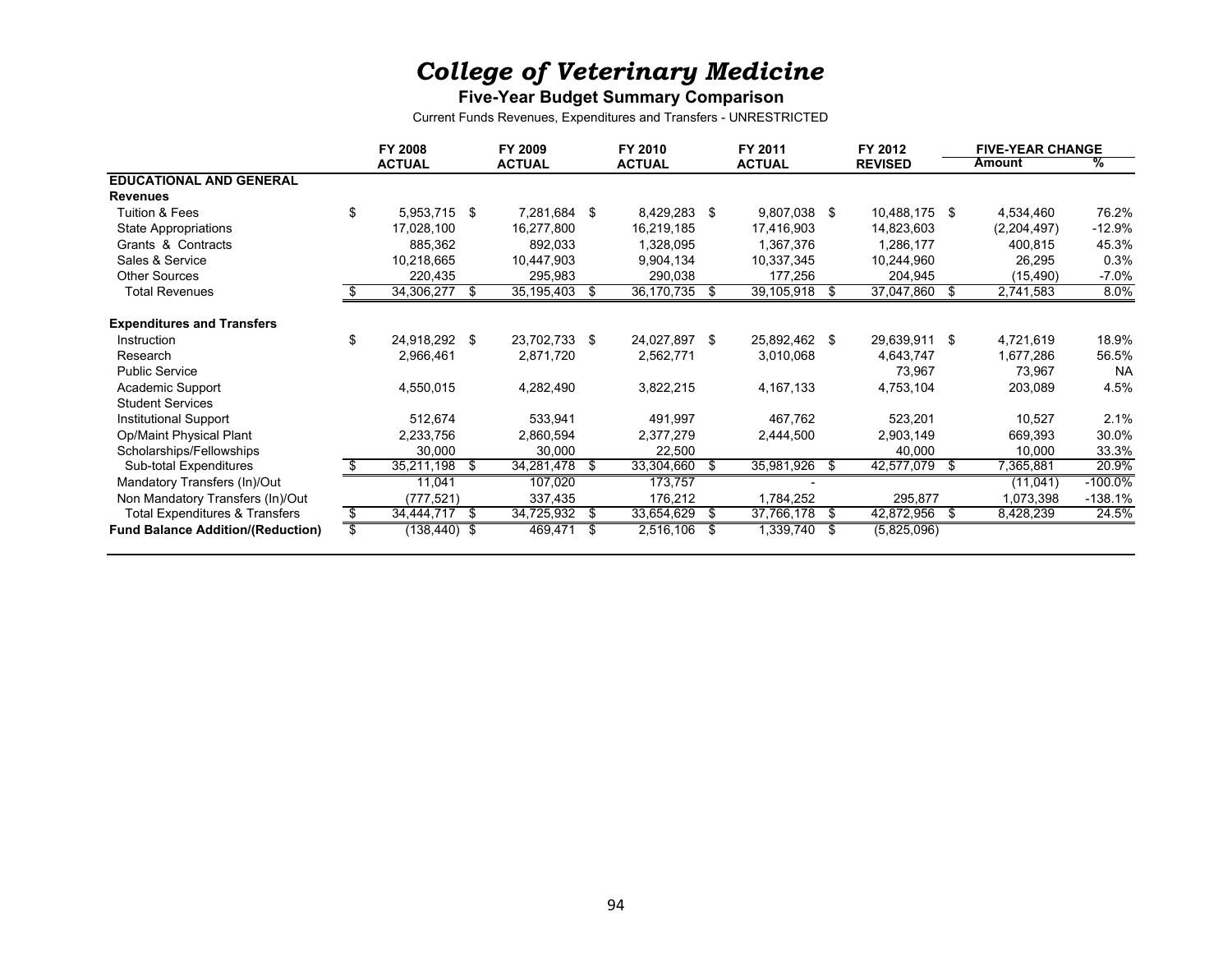#### **Five-Year Budget Summary Comparison**

Current Funds Revenues, Expenditures and Transfers - UNRESTRICTED AND RESTRICTED

|                                            |     | FY 2008         |      | FY 2009       |    | FY 2010       |      | FY 2011         |      | FY 2012        |      | <b>FIVE-YEAR CHANGE</b> |           |
|--------------------------------------------|-----|-----------------|------|---------------|----|---------------|------|-----------------|------|----------------|------|-------------------------|-----------|
|                                            |     | <b>ACTUAL</b>   |      | <b>ACTUAL</b> |    | <b>ACTUAL</b> |      | <b>ACTUAL</b>   |      | <b>REVISED</b> |      | Amount                  | %         |
| <b>EDUCATIONAL AND GENERAL</b>             |     |                 |      |               |    |               |      |                 |      |                |      |                         |           |
| <b>Revenues</b>                            |     |                 |      |               |    |               |      |                 |      |                |      |                         |           |
| Tuition & Fees                             | \$  | 5,953,715 \$    |      | 7,281,684     | \$ | 8,429,283 \$  |      | 9,807,038 \$    |      | 10,488,175 \$  |      | 4,534,460               | 76.2%     |
| <b>State Appropriations</b>                |     | 17,593,700      |      | 16,819,400    |    | 16,804,176    |      | 17,978,714      |      | 15,431,781     |      | (2, 161, 919)           | $-12.3%$  |
| <b>Grants &amp; Contracts</b>              |     | 3,773,449       |      | 3,805,209     |    | 5,151,380     |      | 5,377,031       |      | 5,582,509      |      | 1,809,060               | 47.9%     |
| Sales & Services                           |     | 10,218,665      |      | 10,447,903    |    | 9,904,134     |      | 10,337,345      |      | 10,244,960     |      | 26,295                  | 0.3%      |
| <b>Other Sources</b>                       |     | 1,063,073       |      | 1,985,461     |    | 2,014,549     |      | 1,641,346       |      | 1,644,945      |      | 581,872                 | 54.7%     |
| <b>Total Revenues</b>                      |     | 38,602,601      | -\$  | 40,339,657    | \$ | 42,303,522    | \$   | 45, 141, 474 \$ |      | 43,392,370     | - \$ | 4,789,769               | 12.4%     |
| <b>Expenditures and Transfers</b>          |     |                 |      |               |    |               |      |                 |      |                |      |                         |           |
| Instruction                                | \$. | 26,079,286 \$   |      | 24,614,619    | \$ | 25,389,225 \$ |      | 27,324,321 \$   |      | 31,203,737 \$  |      | 5,124,451               | 19.6%     |
| Research                                   |     | 6,283,297       |      | 6,092,109     |    | 6,301,674     |      | 6,728,847       |      | 8,888,842      |      | 2,605,545               | 41.5%     |
| <b>Public Service</b>                      |     | 105,312         |      | 132,556       |    | 121,421       |      | 151,910         |      | 251,117        |      | 145,805                 | 138.5%    |
| Academic Support                           |     | 4,658,580       |      | 4,330,784     |    | 3,868,872     |      | 4,196,512       |      | 4,818,494      |      | 159,914                 | 3.4%      |
| <b>Student Services</b>                    |     |                 |      |               |    |               |      |                 |      |                |      |                         |           |
| <b>Institutional Support</b>               |     | 537,522         |      | 593,632       |    | 511,959       |      | 492,175         |      | 558,628        |      | 21,107                  | 3.9%      |
| Operation & Maintenance of Plant           |     | 2,233,756       |      | 2,860,594     |    | 2,377,279     |      | 2,444,500       |      | 2,903,149      |      | 669,393                 | 30.0%     |
| Scholarships & Fellowships                 |     | 222,855         |      | 293,523       |    | 283,868       |      | 324,736         |      | 297,622        |      | 74,767                  | 33.5%     |
| Sub-total Expenditures                     | \$  | 40,120,607 \$   |      | 38,917,816    | \$ | 38,854,298    | \$   | 41,663,001 \$   |      | 48,921,589     | -\$  | 8,800,982               | 21.9%     |
| Mandatory Transfers (In)/Out               |     | 11,041          |      | 107,020       |    | 173,757       |      |                 |      |                |      | (11, 041)               | <b>NA</b> |
| Non-Mandatory Transfers (In)/Out           |     | (777.521)       |      | 337,435       |    | 176,212       |      | 1,784,252       |      | 295,877        |      | 1,073,398               | $-138.1%$ |
| <b>Total Expenditures and Transfers</b>    | \$  | 39,354,127      | - \$ | 39,362,270    | \$ | 39,204,267    | S    | 43,447,253      | \$   | 49,217,466     | -\$  | 9,863,339               | 25.1%     |
| <b>Fund Balance Addition / (Reduction)</b> | \$  | $(751, 525)$ \$ |      | 977,285       | -S | 3,099,255     | - \$ | 1,694,221       | - \$ | (5,825,096)    |      |                         |           |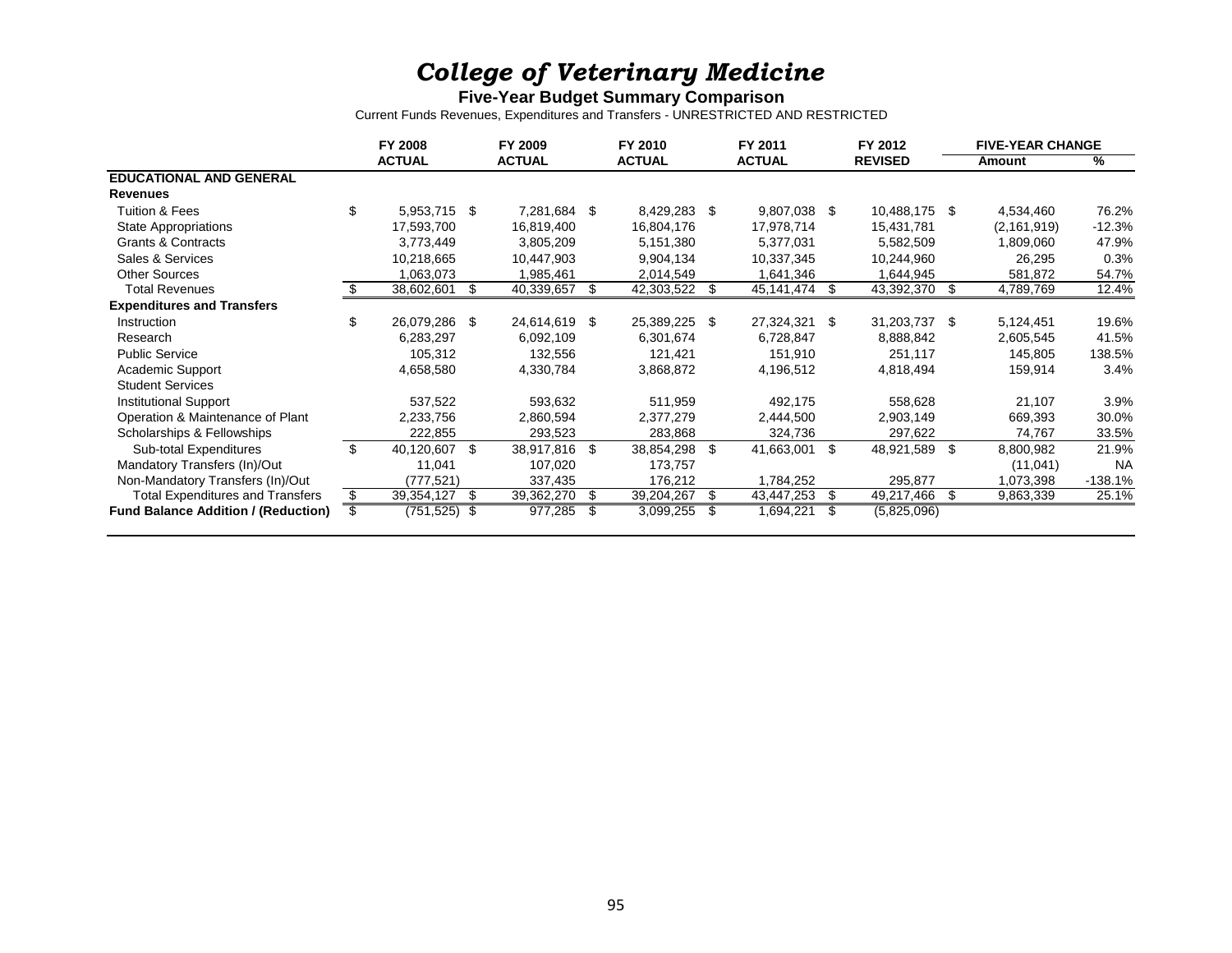#### **FY 2012 Revised Budget Summary**

Unrestricted Current Funds Revenue, Expenditures, and Transfers

|                                                                                                                           |                          |                            |    |                           | <b>CHANGE</b><br><b>Original To Revised</b> |         |
|---------------------------------------------------------------------------------------------------------------------------|--------------------------|----------------------------|----|---------------------------|---------------------------------------------|---------|
|                                                                                                                           | FY 2011<br><b>ACTUAL</b> | FY 2012<br><b>ORIGINAL</b> |    | FY 2012<br><b>REVISED</b> | Amount                                      | $\%$    |
| <b>EDUCATION AND GENERAL</b>                                                                                              |                          |                            |    |                           |                                             |         |
| <b>Revenues</b>                                                                                                           |                          |                            |    |                           |                                             |         |
| Tuition & Fees                                                                                                            |                          |                            |    |                           |                                             |         |
| <b>State Appropriations</b>                                                                                               | \$<br>9,553,651          | \$<br>8,476,252            | \$ | 8,474,852 \$              | (1,400)                                     | 0.0%    |
| Grants & Contracts                                                                                                        | 785,184                  | 742,221                    |    | 742,221                   |                                             | 0.0%    |
| Sales & Service                                                                                                           |                          |                            |    |                           |                                             |         |
| Other Sources                                                                                                             | 6,171,925                | 6,325,274                  |    | 6,293,274                 | (32,000)                                    | $-0.5%$ |
| <b>Total Revenues</b>                                                                                                     | \$<br>16,510,759         | \$<br>15,543,747           | s, | 15,510,347                | \$<br>(33, 400)                             | $-0.2%$ |
| <b>Expenditures and Transfers</b><br>Instruction                                                                          |                          |                            |    |                           |                                             |         |
| Research                                                                                                                  |                          |                            |    |                           |                                             |         |
| <b>Public Service</b>                                                                                                     | \$<br>14,312,870         | \$<br>13,939,524           | \$ | 14,050,889                | \$<br>111,365                               | 0.8%    |
| Academic Support                                                                                                          | 237.864                  | 231.482                    |    | 246.729                   | 15,247                                      |         |
| <b>Student Services</b><br><b>Institutional Support</b><br>Operation & Maintenance of Plant<br>Scholarships & Fellowships | 822,061                  | 1,063,753                  |    | 1,079,648                 | 15,895                                      | 1.5%    |
| <b>Sub-total Expenditures</b>                                                                                             | \$<br>15,372,795         | \$<br>15,234,759           | \$ | 15,377,266                | \$<br>142,507                               | 0.9%    |
| Mandatory Transfers (In)/Out<br>Non-Mandatory Transfers (In)/Out                                                          | 1,016,866                | 457.743                    |    | 457.743                   |                                             | $0.0\%$ |
| <b>Total Expenditures &amp; Transfers</b>                                                                                 | \$<br>16,389,661         | \$<br>15,692,502           | \$ | 15,835,009                | \$<br>142,507                               | 0.9%    |
| Fund Balance Addition / (Reduction)                                                                                       | 121,098                  | (148, 755)                 |    | (324, 662)                | (175, 907)                                  | 118.3%  |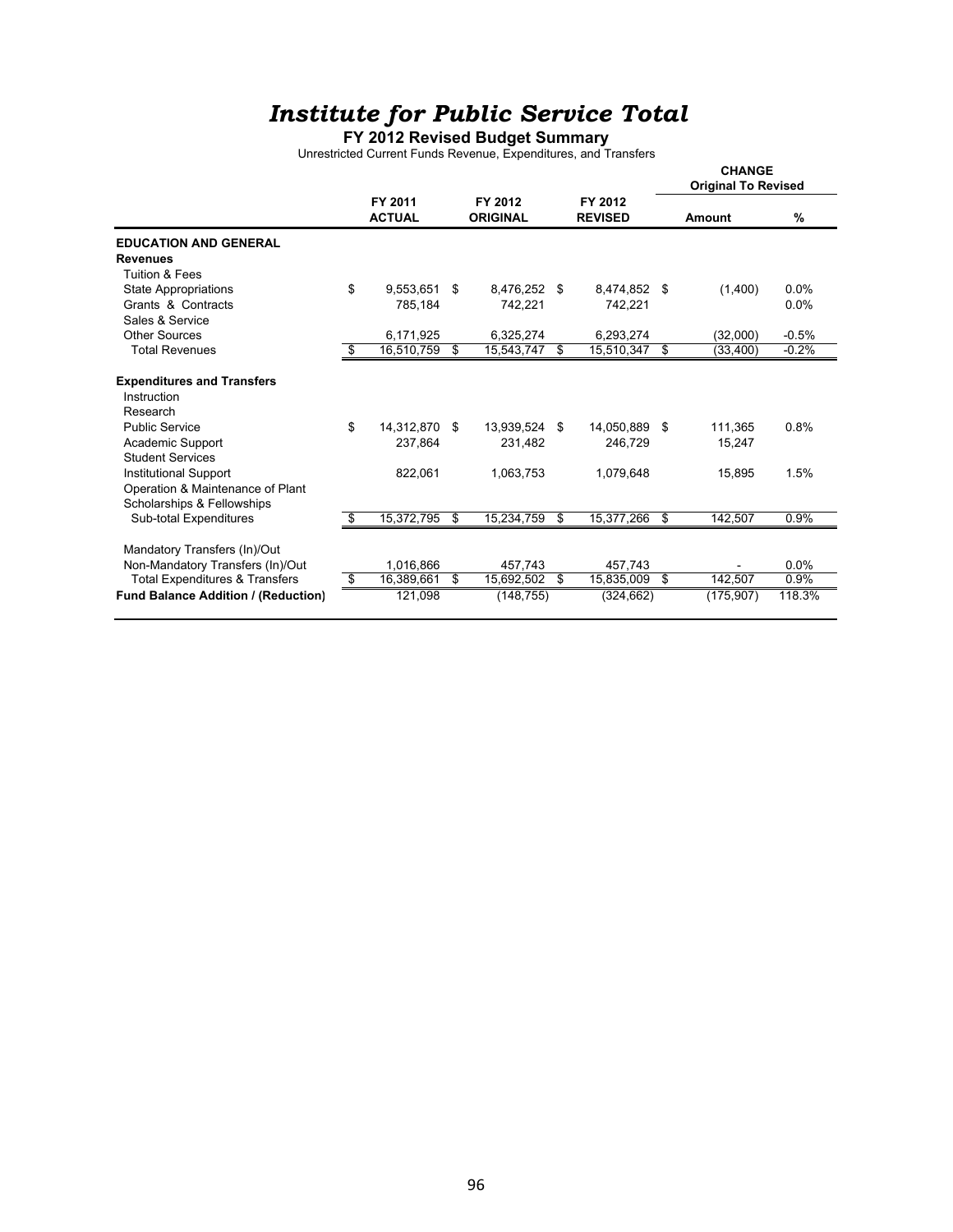# *Institute for Public Service Total***<br>FY 2012 Revised Budget Summary**

Unrestricted and Restricted Current Funds Revenue, Expenditures, and Transfers

|                                                              |                     |      |                   |            |    |                     |                   |            |     |                     |                   |            |     | <b>CHANGE</b>              |                   |
|--------------------------------------------------------------|---------------------|------|-------------------|------------|----|---------------------|-------------------|------------|-----|---------------------|-------------------|------------|-----|----------------------------|-------------------|
|                                                              |                     |      | FY 2011 Actual    |            |    |                     | FY 2012 Original  |            |     |                     | FY 2012 Revised   |            |     | <b>Original To Revised</b> |                   |
|                                                              | Unrestricted        |      | <b>Restricted</b> | Total      |    | <b>Unrestricted</b> | <b>Restricted</b> | Total      |     | <b>Unrestricted</b> | <b>Restricted</b> | Total      |     | Amount                     | ℅                 |
| <b>EDUCATION AND GENERAL</b><br>Revenues                     |                     |      |                   |            |    |                     |                   |            |     |                     |                   |            |     |                            |                   |
| <b>Tuition &amp; Fees</b>                                    |                     |      |                   |            |    |                     |                   |            |     |                     |                   |            |     |                            |                   |
| <b>State Appropriations</b>                                  | 9,553,651           |      |                   | 9,553,651  | \$ | 8,476,252           | \$.               | 8,476,252  | \$. | 8,474,852           |                   | 8,474,852  | \$. | (1,400)                    | 0.0%              |
| Grants & Contracts                                           | 785,184             | - \$ | 7,172,562         | 7,957,746  |    | 742,221 \$          | 7,369,000         | 8,111,221  |     | 742,221<br>- \$     | 6,947,000         | 7,689,221  |     | (422,000)                  | $-5.2%$           |
| Sales & Service                                              |                     |      |                   |            |    |                     |                   |            |     |                     |                   |            |     |                            | <b>NA</b>         |
| <b>Other Sources</b>                                         | 6,171,925           |      | 532,295           | 6,704,219  |    | 6,325,274           | 582,000           | 6,907,274  |     | 6,293,274           | 410,000           | 6,703,274  |     | (204,000)                  | $-3.0%$           |
| <b>Total Revenues</b>                                        | 16,510,759 \$       |      | 7,704,857         | 24,215,616 |    | 15,543,747 \$       | 7,951,000         | 23,494,747 |     | 15,510,347 \$       | 7,357,000 \$      | 22,867,347 |     | (627, 400)                 | $-2.7%$           |
| <b>Expenditures and Transfers</b><br>Instruction<br>Research |                     |      |                   |            |    |                     |                   |            |     |                     |                   |            |     |                            |                   |
| <b>Public Service</b>                                        | \$<br>14,312,870 \$ |      | 7,277,795 \$      | 21,590,665 | £. | 13.939.524 \$       | 7,857,000<br>- \$ | 21,796,524 |     | 14,050,889 \$       | 7,357,000 \$      | 21,407,889 | \$  | (388, 635)                 | $-1.8%$           |
| Academic Support<br><b>Student Services</b>                  | 237,864             |      | 4,426             | 242,290    |    | 231,482             |                   | 231,482    |     | 246,729             |                   | 246,729    |     | 15,247                     | 6.6%<br><b>NA</b> |
| <b>Institutional Support</b>                                 | 822,061             |      | 7,160             | 829,221    |    | 1,063,753           |                   | 1,063,753  |     | 1,079,648           |                   | 1,079,648  |     | 15,895                     | 1.5%              |
| Operation & Maintenance of Plant                             |                     |      |                   |            |    |                     |                   |            |     |                     |                   |            |     | $\blacksquare$             | <b>NA</b>         |
| Scholarships & Fellowships                                   |                     |      | 3,385             | 3,385      |    |                     |                   |            |     |                     |                   |            |     | $\blacksquare$             | <b>NA</b>         |
| Sub-total Expenditures                                       | 15,372,795 \$       |      | 7,292,766 \$      | 22,665,561 |    | 15,234,759 \$       | 7,857,000 \$      | 23,091,759 | \$  | 15,377,266 \$       | 7,357,000 \$      | 22,734,266 | S.  | (357, 493)                 | $-1.5%$           |
| Mandatory Transfers (In)/Out                                 |                     |      |                   |            |    |                     |                   |            |     |                     |                   |            |     | $\overline{\phantom{a}}$   | <b>NA</b>         |
| Non-Mandatory Transfers (In)/Out                             | 1.016.866           |      |                   | 1,016,866  |    | 457,743             |                   | 457,743    |     | 457.743             |                   | 457,743    |     |                            | 0.0%              |
| <b>Total Expenditures &amp; Transfers</b>                    | 16,389,661          | - \$ | 7,292,766         | 23,682,427 |    | 15,692,502 \$       | 7,857,000         | 23,549,502 |     | 15,835,009          | 7,357,000 \$      | 23,192,009 |     | (357, 493)                 | $-1.5%$           |
| Fund Balance Addition / (Reduction)                          | 121,098             |      | 412,091           | 533,189    |    | (148, 755)          | 94,000            | (54, 755)  |     | (324, 662)          |                   | (324, 662) |     | (269, 907)                 | 492.9%            |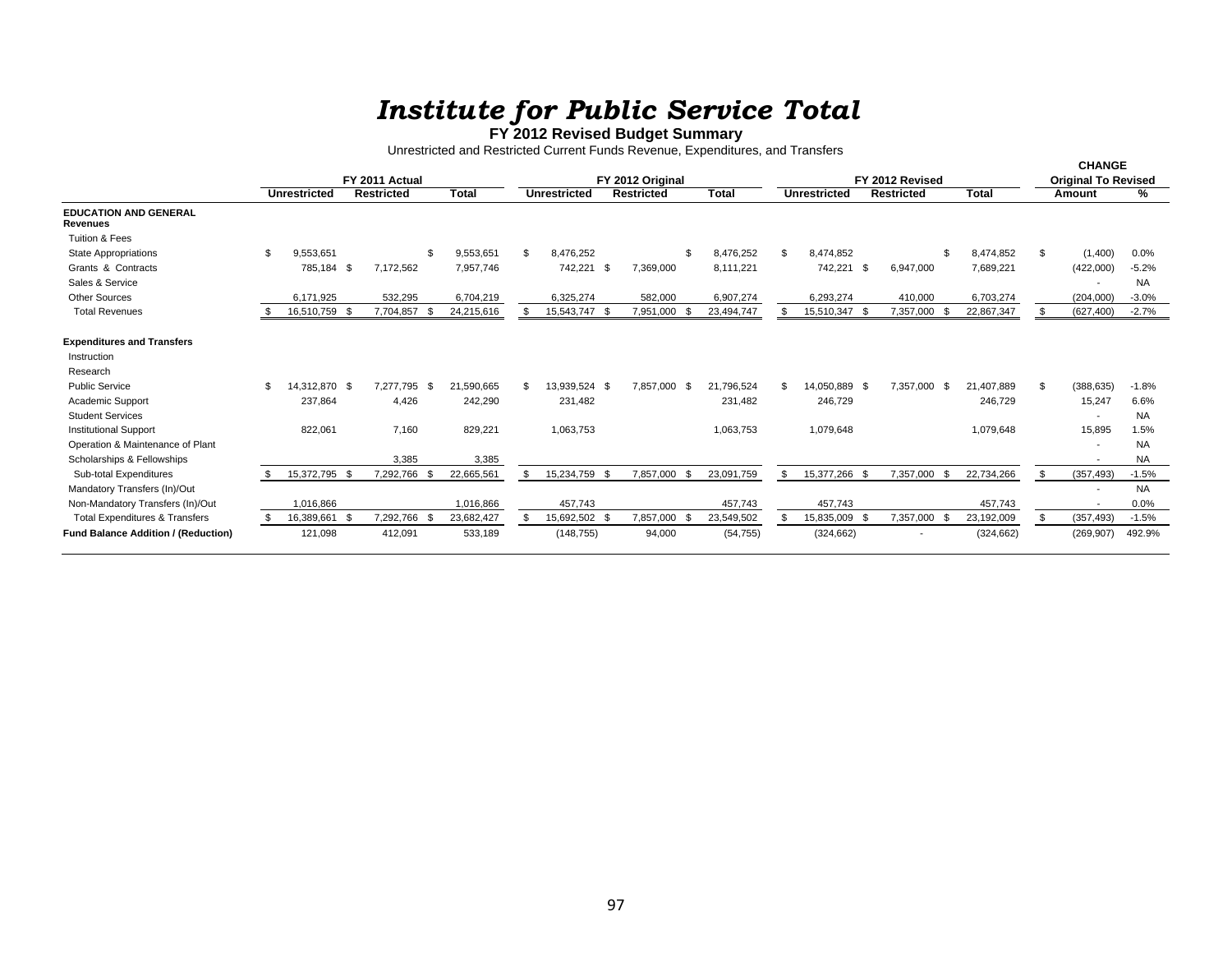#### **FY2012 Revised Budget Summary - Natural Classification**

Unrestricted Current Funds Expenditures

|                                     | FY 2011          | FY 2012          | FY 2012          | <b>CHANGE</b><br><b>Original to Revised</b> |         |
|-------------------------------------|------------------|------------------|------------------|---------------------------------------------|---------|
|                                     | <b>ACTUAL</b>    | <b>ORIGINAL</b>  | <b>REVISED</b>   | Amount                                      | %       |
| <b>EDUCATIONAL AND GENERAL</b>      |                  |                  |                  |                                             |         |
| <b>Salaries and Benefits</b>        |                  |                  |                  |                                             |         |
| <b>Salaries</b>                     |                  |                  |                  |                                             |         |
| Academic                            | \$<br>44.535     | \$<br>289.797    | \$<br>289.797    | \$<br>٠                                     | 0.0%    |
| Non-Academic                        | 8,038,782        | 7,743,828        | 8,099,201        | 355,373                                     | 4.6%    |
| Students                            | 28,721           | 70,400           | 70,400           | ۰                                           | 0.0%    |
| Total Salaries                      | \$<br>8.112.038  | \$<br>8.104.025  | \$<br>8,459,398  | \$<br>355.373                               | 4.4%    |
| <b>Staff Benefits</b>               | 2,858,137        | 2,788,568        | 2,799,728        | 11,160                                      | 0.4%    |
| <b>Total Salaries and Benefits</b>  | \$<br>10,970,174 | \$<br>10,892,593 | \$<br>11,259,126 | \$<br>366,533                               | 3.4%    |
| Operating                           | 4,217,287        | 4,222,745        | 3,998,719        | (224, 026)                                  | $-5.3%$ |
| <b>Equipment and Capital Outlay</b> | 185,333          | 119,421          | 119,421          | ۰                                           | 0.0%    |
| <b>Total Expenditures</b>           | 15,372,794       | 15,234,759       | 15,377,266       | 142,507                                     | 0.9%    |
|                                     |                  |                  |                  |                                             |         |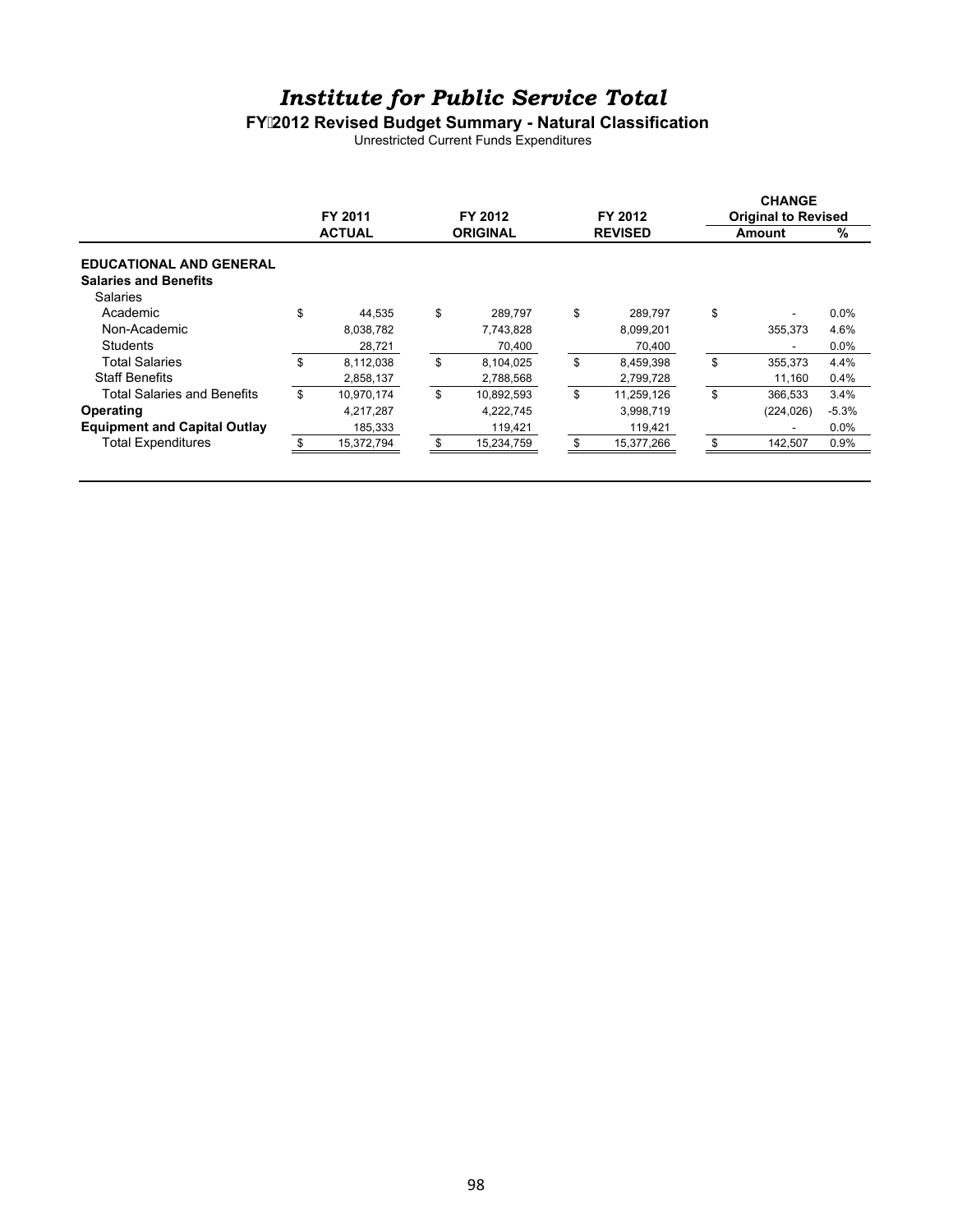#### **Five-Year Budget Summary Comparison**

Current Funds Revenues, Expenditures and Transfers - UNRESTRICTED

|                                           | FY 2008               |      | FY 2009       |    | FY 2010       |    | FY 2011       |      | FY 2012        |     | <b>FIVE-YEAR CHANGE</b><br><b>Amount</b> | ℅        |
|-------------------------------------------|-----------------------|------|---------------|----|---------------|----|---------------|------|----------------|-----|------------------------------------------|----------|
| <b>EDUCATIONAL AND GENERAL</b>            | <b>ACTUAL</b>         |      | <b>ACTUAL</b> |    | <b>ACTUAL</b> |    | <b>ACTUAL</b> |      | <b>REVISED</b> |     |                                          |          |
| <b>Revenues</b>                           |                       |      |               |    |               |    |               |      |                |     |                                          |          |
| Tuition & Fees                            |                       |      |               |    |               |    |               |      |                |     |                                          |          |
| State Appropriations                      | \$<br>9,361,500 \$    |      | 9,003,100     | \$ | 9,615,884 \$  |    | 9,553,651 \$  |      | 8,474,852 \$   |     | (886, 648)                               | $-9.5%$  |
| Grants & Contracts                        | 1,557,353             |      | 1,218,197     |    | 599,092       |    | 785,184       |      | 742,221        |     | (815, 132)                               | $-52.3%$ |
| Sales & Service                           |                       |      |               |    |               |    |               |      |                |     |                                          |          |
| <b>Other Sources</b>                      | 5,445,697             |      | 5,555,179     |    | 5,935,874     |    | 6,171,925     |      | 6,293,274      |     | 847,577                                  | 15.6%    |
| <b>Total Revenues</b>                     | 16,364,549            | - \$ | 15,776,476    | S. | 16,150,849    | S. | 16,510,759    | - \$ | 15,510,347     | S.  | (854, 202)                               | $-5.2%$  |
|                                           |                       |      |               |    |               |    |               |      |                |     |                                          |          |
| <b>Expenditures and Transfers</b>         |                       |      |               |    |               |    |               |      |                |     |                                          |          |
| Instruction                               |                       |      |               |    |               |    |               |      |                |     |                                          |          |
| Research                                  |                       |      |               |    |               |    |               |      |                |     |                                          |          |
| <b>Public Service</b>                     | \$<br>15,471,100 \$   |      | 14,319,364    | \$ | 14,450,385 \$ |    | 14,312,870 \$ |      | 14,050,889     | \$. | (1,420,211)                              | $-9.2%$  |
| Academic Support                          | 206,072               |      | 176,687       |    | 212,478       |    | 237,864       |      | 246,729        |     | 40,657                                   | 19.7%    |
| <b>Student Services</b>                   |                       |      |               |    |               |    |               |      |                |     |                                          |          |
| Institutional Support                     | 573,406               |      | 771,076       |    | 761,519       |    | 822,061       |      | 1,079,648      |     | 506,242                                  | 88.3%    |
| Op/Maint Physical Plant                   |                       |      |               |    |               |    |               |      |                |     |                                          |          |
| Scholarships/Fellowships                  |                       |      |               |    |               |    |               |      |                |     |                                          |          |
| Sub-total Expenditures                    | 16,250,578 \$         |      | 15,267,128    | \$ | 15,424,382 \$ |    | 15,372,795    | - \$ | 15,377,266     | \$  | (873, 312)                               | $-5.4%$  |
| Mandatory Transfers (In)/Out              |                       |      |               |    |               |    |               |      |                |     |                                          |          |
| Non Mandatory Transfers (In)/Out          | 700,622               |      | 516,110       |    | 638,283       |    | 1,016,866     |      | 457,743        |     | (242, 879)                               | $-34.7%$ |
| <b>Total Expenditures &amp; Transfers</b> | \$<br>16,951,200      | - \$ | 15,783,238    | \$ | 16,062,665    | \$ | 16,389,661    | - \$ | 15,835,009     | \$  | (1, 116, 191)                            | $-6.6%$  |
| <b>Fund Balance Addition/(Reduction)</b>  | \$<br>$(586, 651)$ \$ |      | (6, 762)      | \$ | 88,184 \$     |    | 121,098       | - \$ | (324, 662)     |     |                                          |          |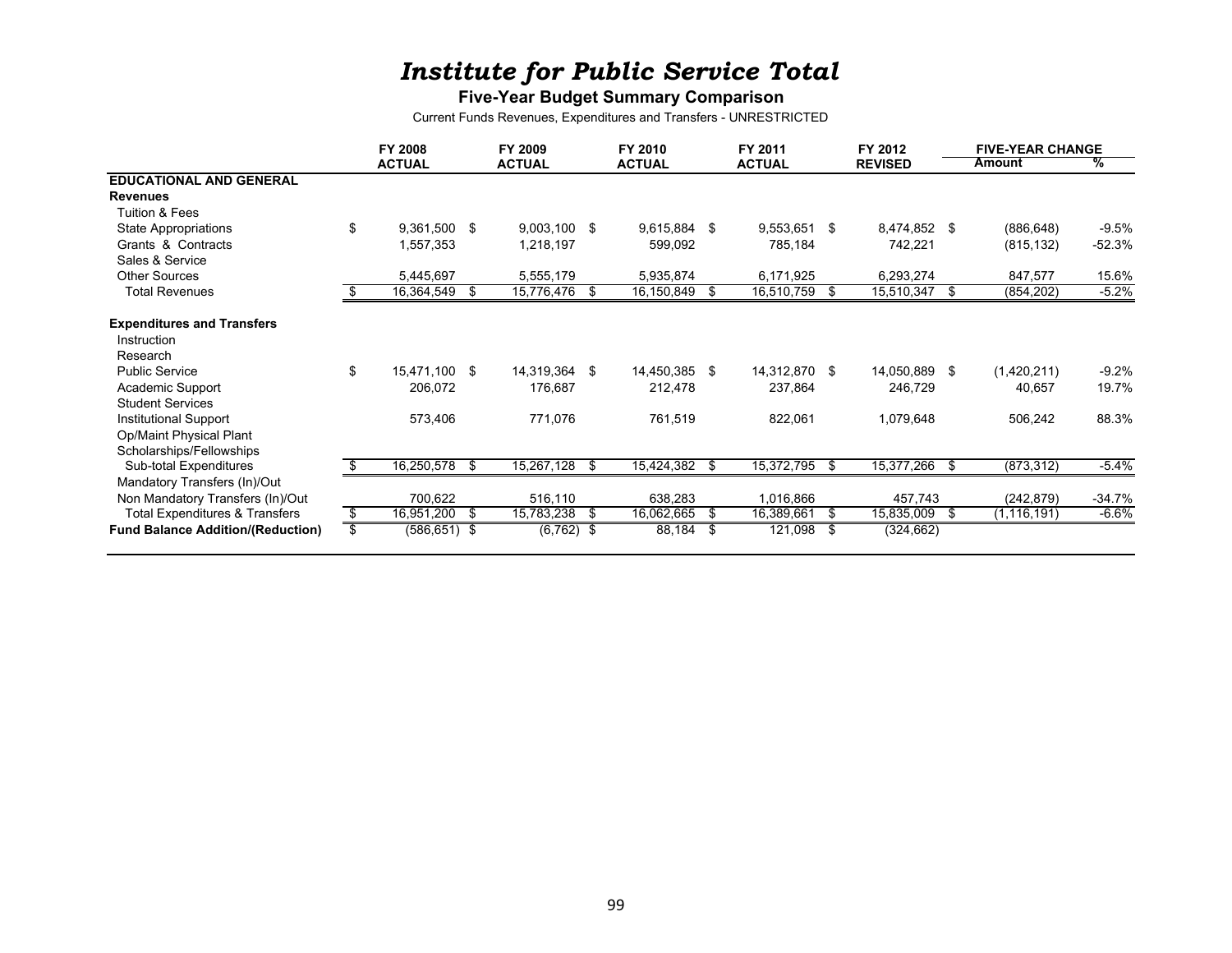### *Institute for Public Service Units Total*

#### **Five-Year Budget Summary Comparison**

Current Funds Revenues, Expenditures and Transfers - UNRESTRICTED AND RESTRICTED

|                                            | FY 2008             |      | FY 2009        |    | FY 2010       |     | FY 2011       |      | FY 2012        |      | <b>FIVE-YEAR CHANGE</b> |            |
|--------------------------------------------|---------------------|------|----------------|----|---------------|-----|---------------|------|----------------|------|-------------------------|------------|
|                                            | <b>ACTUAL</b>       |      | <b>ACTUAL</b>  |    | <b>ACTUAL</b> |     | <b>ACTUAL</b> |      | <b>REVISED</b> |      | Amount                  | %          |
| <b>EDUCATIONAL AND GENERAL</b>             |                     |      |                |    |               |     |               |      |                |      |                         |            |
| <b>Revenues</b>                            |                     |      |                |    |               |     |               |      |                |      |                         |            |
| Tuition & Fees                             |                     |      |                |    |               |     |               |      |                |      |                         |            |
| <b>State Appropriations</b>                | \$<br>9,361,500 \$  |      | $9,003,100$ \$ |    | 9,615,884 \$  |     | 9,553,651 \$  |      | 8,474,852 \$   |      | (886, 648)              | $-9.5%$    |
| <b>Grants &amp; Contracts</b>              | 10,301,825          |      | 8,332,260      |    | 5,537,802     |     | 7,957,745     |      | 7,689,221      |      | (2,612,604)             | $-25.4%$   |
| Sales & Services                           |                     |      |                |    |               |     |               |      |                |      |                         |            |
| Investment Income                          |                     |      |                |    |               |     |               |      |                |      |                         |            |
| <b>Other Sources</b>                       | 5,865,719           |      | 6,275,349      |    | 6,661,846     |     | 6,704,220     |      | 6,703,274      |      | 837,555                 | 14.3%      |
| <b>Total Revenues</b>                      | 25,529,044          | - \$ | 23,610,708     | S  | 21,815,531    | S.  | 24,215,616 \$ |      | 22,867,347     | -S   | (2,661,697)             | $-10.4%$   |
| <b>Expenditures and Transfers</b>          |                     |      |                |    |               |     |               |      |                |      |                         |            |
| Instruction                                | \$<br>209,010 \$    |      | 99,272         | \$ | 318,130       |     |               |      |                | \$   | (209, 010)              | $-100.0\%$ |
| Research                                   |                     |      |                |    |               |     |               |      |                |      |                         |            |
| <b>Public Service</b>                      | 24,299,939          |      | 21,639,372     |    | 19,590,816 \$ |     | 21,590,665 \$ |      | 21,407,889     |      | (2,892,050)             | -11.9%     |
| Academic Support                           | 210,451             |      | 185,871        |    | 216,841       |     | 242,290       |      | 246,729        |      | 36,278                  | 17.2%      |
| <b>Student Services</b>                    |                     |      |                |    |               |     |               |      |                |      |                         |            |
| <b>Institutional Support</b>               | 584,876             |      | 775,153        |    | 769,117       |     | 829,221       |      | 1,079,648      |      | 494,772                 | 84.6%      |
| Operation & Maintenance of Plant           |                     |      |                |    |               |     |               |      |                |      |                         |            |
| Scholarships & Fellowships                 |                     |      | (200)          |    | 500           |     | 3,385         |      |                |      |                         |            |
| Sub-total Expenditures                     | \$<br>25,304,276 \$ |      | 22,699,468     | \$ | 20,895,403    | \$. | 22,665,561    | - \$ | 22,734,266     | \$   | (2,570,010)             | $-10.2%$   |
| Mandatory Transfers (In)/Out               |                     |      |                |    |               |     | 0             |      |                |      |                         |            |
| Non-Mandatory Transfers (In)/Out           | 700,623             |      | 516,109        |    | 638,283       |     | 1,016,866     |      | 457,743        |      | (242, 880)              | $-34.7%$   |
| <b>Total Expenditures and Transfers</b>    | \$<br>26,004,899    | - \$ | 23,215,578     | S. | 21,533,686    | S   | 23,682,427 \$ |      | 23,192,009     | -S   | (2,812,890)             | $-10.8%$   |
| <b>Fund Balance Addition / (Reduction)</b> | $(475, 855)$ \$     |      | 395,131        | S  | 281,845       | S   | 533,189       | - \$ | (324, 662)     | - \$ | 151,193                 |            |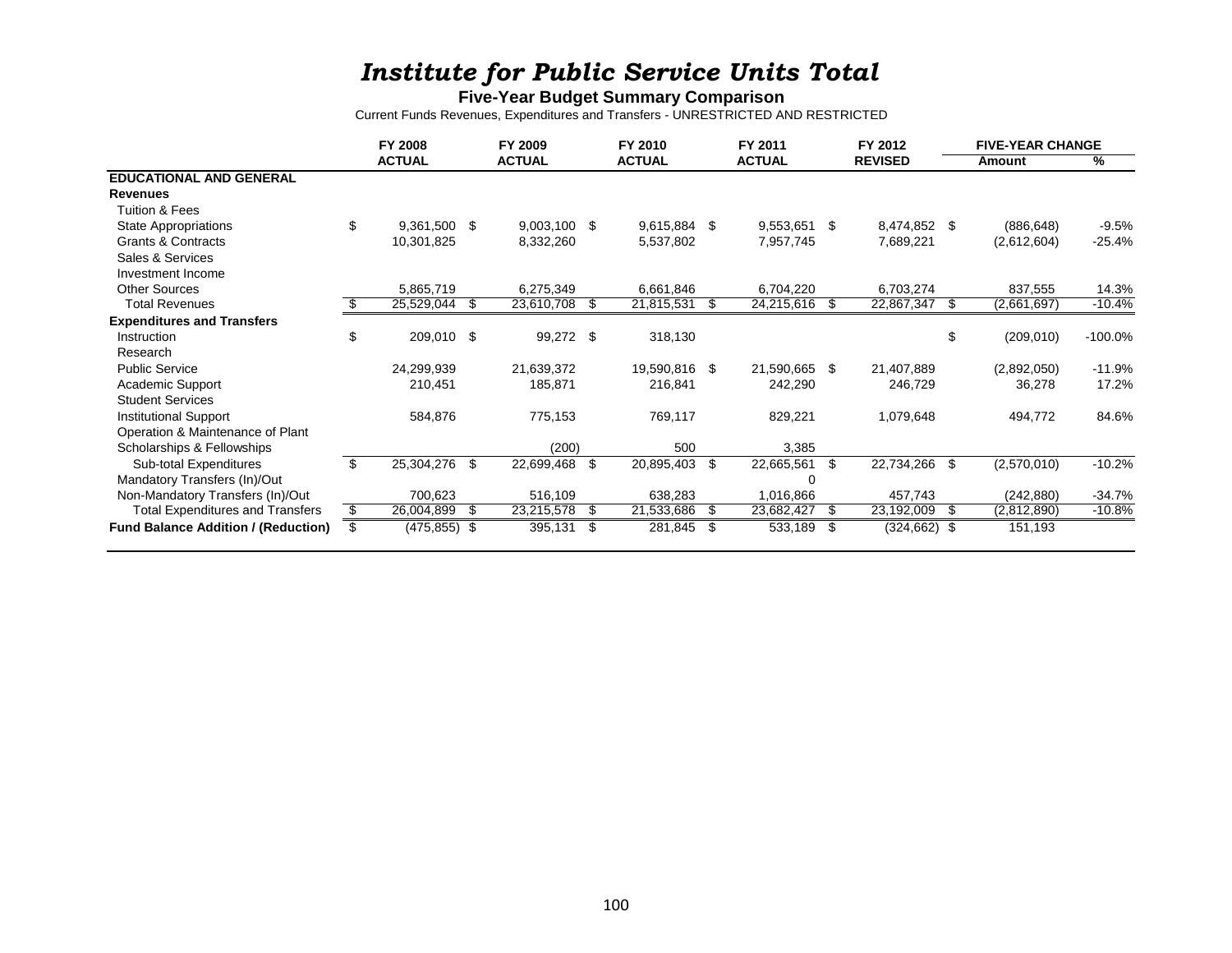#### **Unrestricted Net Assets**

|                                                                       |                                  | <b>IPS</b> |                                  | <b>MTAS</b>            |                         | <b>CTAS</b> |                           | <b>TOTAL</b> |
|-----------------------------------------------------------------------|----------------------------------|------------|----------------------------------|------------------------|-------------------------|-------------|---------------------------|--------------|
| <b>TOTAL - JUNE 30, 2009</b>                                          | $\overline{\mathbf{e}}$          | 482,856    | \$                               | 142,579                | \$                      | 387,852     | $\frac{1}{2}$             | 1,013,288    |
| <b>FY 2009-10 ACTUAL</b>                                              |                                  |            |                                  |                        |                         |             |                           |              |
| Revenue                                                               | \$                               | 6,026,328  | \$                               | 5,526,066              | \$                      | 4,598,455   | \$                        | 16,150,849   |
| Less:                                                                 |                                  |            |                                  |                        |                         |             |                           |              |
| Expenditures                                                          | \$                               | 5,901,356  | \$                               | 5,196,157              | \$                      | 4,326,869   | \$                        | 15,424,382   |
| Mandatory Transfers (In)/Out                                          |                                  |            |                                  |                        |                         |             |                           |              |
| Non-Mandatory Transfers(In)/Out                                       |                                  | 193,775    |                                  | 206,437                |                         | 238,071     |                           | 638,282      |
| <b>Total Expenditures &amp; Transfers</b>                             | $\frac{6}{9}$                    | 6,095,130  | \$                               | $\overline{5,402,594}$ | \$                      | 4,564,940   | $$\mathbb{S}$$            | 16,062,664   |
| Net Change                                                            |                                  | (68, 802)  | $\overline{\mathbf{e}}$          | 123,472                | \$                      | 33,514      | $\overline{\$}$           | 88,185       |
| <b>Unrestricted Net Assets</b>                                        |                                  |            |                                  |                        |                         |             |                           |              |
| Reappropriations                                                      |                                  | 120,000    |                                  |                        | \$                      | 195,000     | \$                        | 315,000      |
| Unallocated                                                           | $\frac{1}{2}$                    | 294,054    | \$                               | 266,052                |                         | 226,367     |                           | 786,472      |
| <b>TOTAL - JUNE 30, 2010</b>                                          | \$                               | 414,054    | \$                               | 266,052                | \$                      | 421,367     | $\frac{1}{2}$             | 1,101,472    |
| <b>Percent Unallocated of Expend. &amp; Transfers</b>                 |                                  | 4.82%      |                                  | 4.92%                  |                         | 4.96%       |                           | 4.90%        |
| <b>FY 2010-11 ACTUAL</b>                                              |                                  |            |                                  |                        |                         |             |                           |              |
| Revenue                                                               | \$                               | 6,082,737  | \$                               | 5,714,967              | \$                      | 4,713,055   | \$                        | 16,510,759   |
| Less:                                                                 |                                  |            |                                  |                        |                         |             |                           |              |
| Expenditures                                                          | \$                               | 5,176,728  | \$                               | 5,344,281              | \$                      | 4,851,786   | \$                        | 15,372,795   |
| Mandatory Transfers (In)/Out                                          |                                  |            |                                  |                        |                         |             |                           |              |
| Non-Mandatory Transfers(In)/Out                                       |                                  | 946,851    |                                  | 104,184                |                         | (34, 169)   |                           | 1,016,866    |
| <b>Total Expenditures &amp; Transfers</b>                             | $\boldsymbol{\$}$                | 6,123,579  | \$                               | $\overline{5,448,465}$ | \$                      | 4,817,617   | \$                        | 16,389,661   |
| Net Change                                                            | $\overline{\$}$                  | (40, 842)  | $\overline{\mathbf{e}}$          | 266,502                | $\overline{\mathbf{S}}$ | (104, 562)  | $\overline{\$}$           | 121,098      |
| <b>Unrestricted Net Assets</b>                                        |                                  |            |                                  |                        |                         |             |                           |              |
| Working Capital-Accounts Receivable                                   | \$                               | 105,418    | \$                               | 38,693                 |                         |             | \$                        | 144,110      |
| <b>Working Capital-Inventories</b>                                    |                                  |            |                                  |                        |                         |             |                           |              |
| <b>Revolving Funds</b>                                                |                                  |            |                                  |                        |                         |             |                           |              |
| Encumbrances                                                          |                                  |            |                                  |                        |                         |             |                           |              |
| <b>Unexpended Gifts</b>                                               |                                  | 120,000    |                                  | 250,000                | \$                      | 100,000     | \$                        | 470,000      |
| Reappropriations<br>Unallocated                                       |                                  | 147,794    |                                  | 243,861                |                         | 216,805     |                           | 608,460      |
|                                                                       | $\frac{\$}{\$}$                  | 373,212    | \$                               |                        |                         |             |                           |              |
| <b>TOTAL - JUNE 30, 2011</b>                                          |                                  |            |                                  | 532,554                | \$                      | 316,805     | $\frac{1}{2}$             | 1,222,570    |
| <b>Percent Unallocated of Expend. &amp; Transfers</b>                 |                                  | 2.41%      |                                  | 4.48%                  |                         | 4.50%       |                           | 3.71%        |
| FY 2011-12 REVISED BUDGET                                             |                                  |            |                                  |                        |                         |             |                           |              |
| Revenue                                                               | \$                               | 5,493,803  | \$                               | 5,499,859              | \$                      | 4,516,885   | \$                        | 15,510,547   |
| Less:                                                                 |                                  |            |                                  |                        |                         |             |                           |              |
| Expenditures                                                          | \$                               | 4,939,235  | \$                               | 5,676,511              | \$                      | 4,761,520   | \$                        | 15,377,266   |
| Mandatory Transfers (In)/Out                                          |                                  |            |                                  |                        |                         |             |                           |              |
| Non-Mandatory Transfers(In)/Out                                       |                                  | 526,102    |                                  | 36,706                 |                         | (105, 065)  |                           | 457,743      |
| <b>Total Expenditures &amp; Transfers</b>                             | \$                               | 5,465,337  | $\overline{\boldsymbol{\theta}}$ | 5,713,217              | \$                      | 4,656,455   | \$                        | 15,835,009   |
| Net Change                                                            | \$                               | 28,466     | \$                               | (213, 358)             | \$                      | (139, 570)  | \$                        | (324, 462)   |
| <b>Unrestricted Net Assets</b><br>Working Capital-Accounts Receivable |                                  |            |                                  |                        |                         |             |                           | 144,110      |
| <b>Working Capital-Inventories</b>                                    | \$                               | 105,418    | \$                               | 38,693                 |                         |             | \$                        |              |
| <b>Revolving Funds</b>                                                |                                  |            |                                  |                        |                         |             |                           |              |
| Encumbrances                                                          |                                  |            |                                  |                        |                         |             |                           |              |
| <b>Unexpended Gifts</b>                                               |                                  |            |                                  |                        |                         |             |                           |              |
| Reappropriations                                                      |                                  | 75,000     |                                  |                        |                         |             | \$                        | 75,000       |
| Unallocated                                                           | \$                               | 221,260    | \$                               | 280,503                | \$                      | 177,235     |                           | 678,998      |
| <b>ESTIMATED TOTAL - OCTOBER 31, 2011</b>                             | $\overline{\boldsymbol{\theta}}$ | 401,678    | \$                               | 319,196                | $\overline{\$}$         | 177,235     | $\boldsymbol{\mathsf{s}}$ | 898,108      |
| <b>Percent Unallocated of Expend. &amp; Transfers</b>                 |                                  | 4.05%      |                                  | 4.91%                  |                         | 3.81%       |                           | 4.29%        |
|                                                                       |                                  |            |                                  |                        |                         |             |                           |              |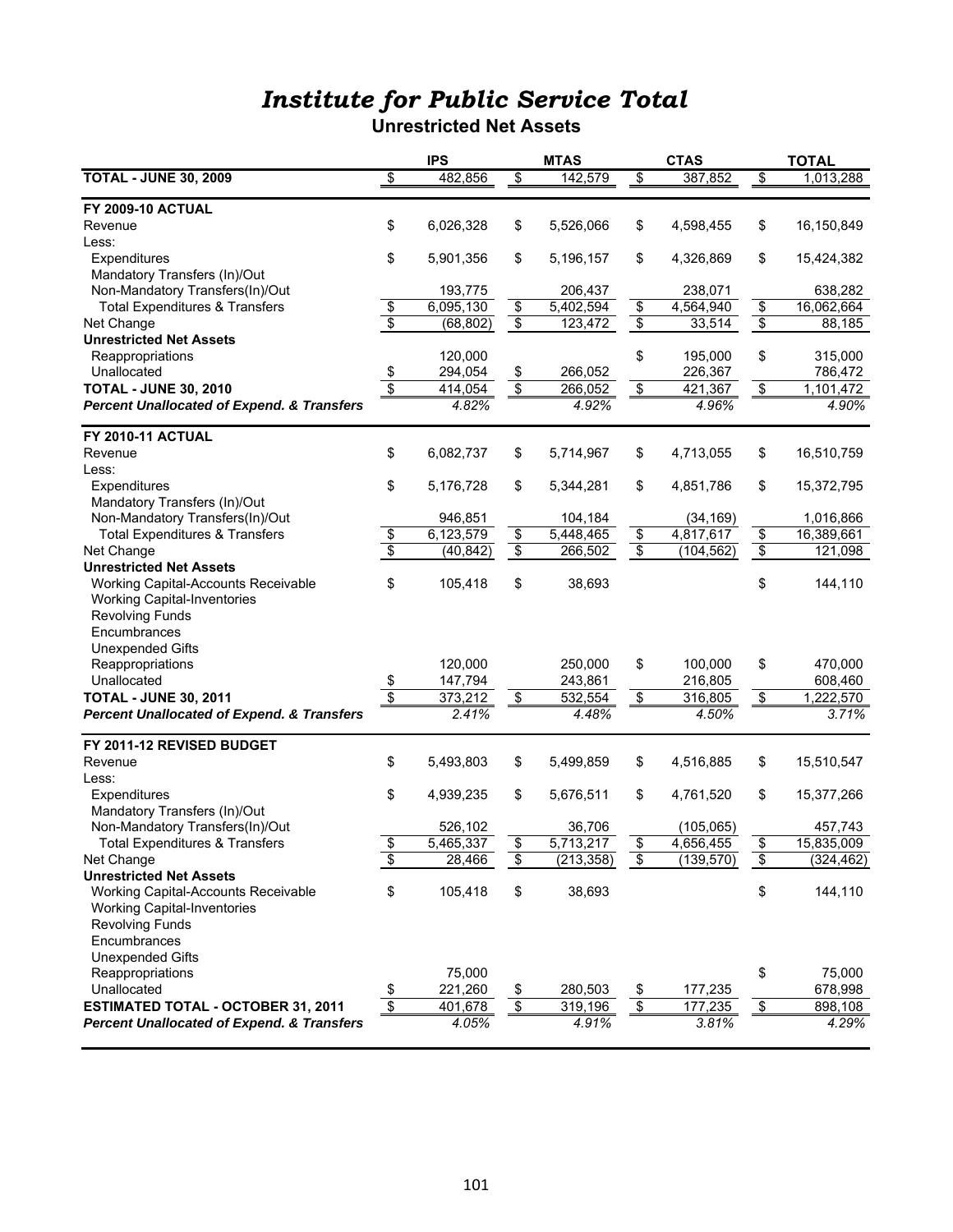#### **FY 2012 Revised Budget Summary**

Unrestricted Current Funds Revenue, Expenditures, and Transfers

|                                                                                                                                      |                                  |                          |                            |                           | <b>CHANGE</b><br><b>Original To Revised</b> |         |
|--------------------------------------------------------------------------------------------------------------------------------------|----------------------------------|--------------------------|----------------------------|---------------------------|---------------------------------------------|---------|
|                                                                                                                                      |                                  | FY 2011<br><b>ACTUAL</b> | FY 2012<br><b>ORIGINAL</b> | FY 2012<br><b>REVISED</b> | Amount                                      | %       |
| <b>EDUCATION AND GENERAL</b>                                                                                                         |                                  |                          |                            |                           |                                             |         |
| <b>Revenues</b>                                                                                                                      |                                  |                          |                            |                           |                                             |         |
| <b>State Appropriations</b>                                                                                                          | \$                               | 4,920,285                | \$<br>4,368,782 \$         | 4,368,582 \$              | (200)                                       | 0.0%    |
| Grants & Contracts                                                                                                                   |                                  | 717.770                  | 707.221                    | 707.221                   |                                             | 0.0%    |
| Sales & Service                                                                                                                      |                                  |                          |                            |                           |                                             |         |
| <b>Other Sources</b>                                                                                                                 |                                  | 444.683                  | 400.000                    | 418.000                   | 18,000                                      | 4.5%    |
| <b>Total Revenues</b>                                                                                                                | $\overline{\boldsymbol{\theta}}$ | 6,082,737                | \$<br>5.476.003            | \$<br>5,493,803           | \$<br>17.800                                | 0.3%    |
| <b>Expenditures and Transfers</b><br>Instruction<br>Research<br><b>Public Service</b><br>Academic Support<br><b>Student Services</b> | \$                               | 4,366,578                | \$<br>3.892.469            | \$<br>3,876,887 \$        | (15, 582)                                   | $-0.4%$ |
| <b>Institutional Support</b><br>Operation & Maintenance of Plant<br>Scholarships & Fellowships                                       |                                  | 810,150                  | 1,046,453                  | 1,062,348                 | 15,895                                      | 1.5%    |
| Sub-total Expenditures                                                                                                               | \$                               | 5,176,728                | \$<br>4,938,922            | \$<br>4,939,235 \$        | 313                                         | 0.0%    |
| Mandatory Transfers (In)/Out<br>Non-Mandatory Transfers (In)/Out                                                                     |                                  | 946.851                  | 523,381                    | 526,102                   | 2,721                                       | 0.5%    |
| <b>Total Expenditures &amp; Transfers</b>                                                                                            | \$                               | 6,123,579                | \$<br>5,462,303            | \$<br>5,465,337           | \$<br>3,034                                 | 0.1%    |
| <b>Fund Balance Addition / (Reduction)</b>                                                                                           |                                  | (40, 842)                | 13,700                     | 28,466                    | 14,766                                      | 107.8%  |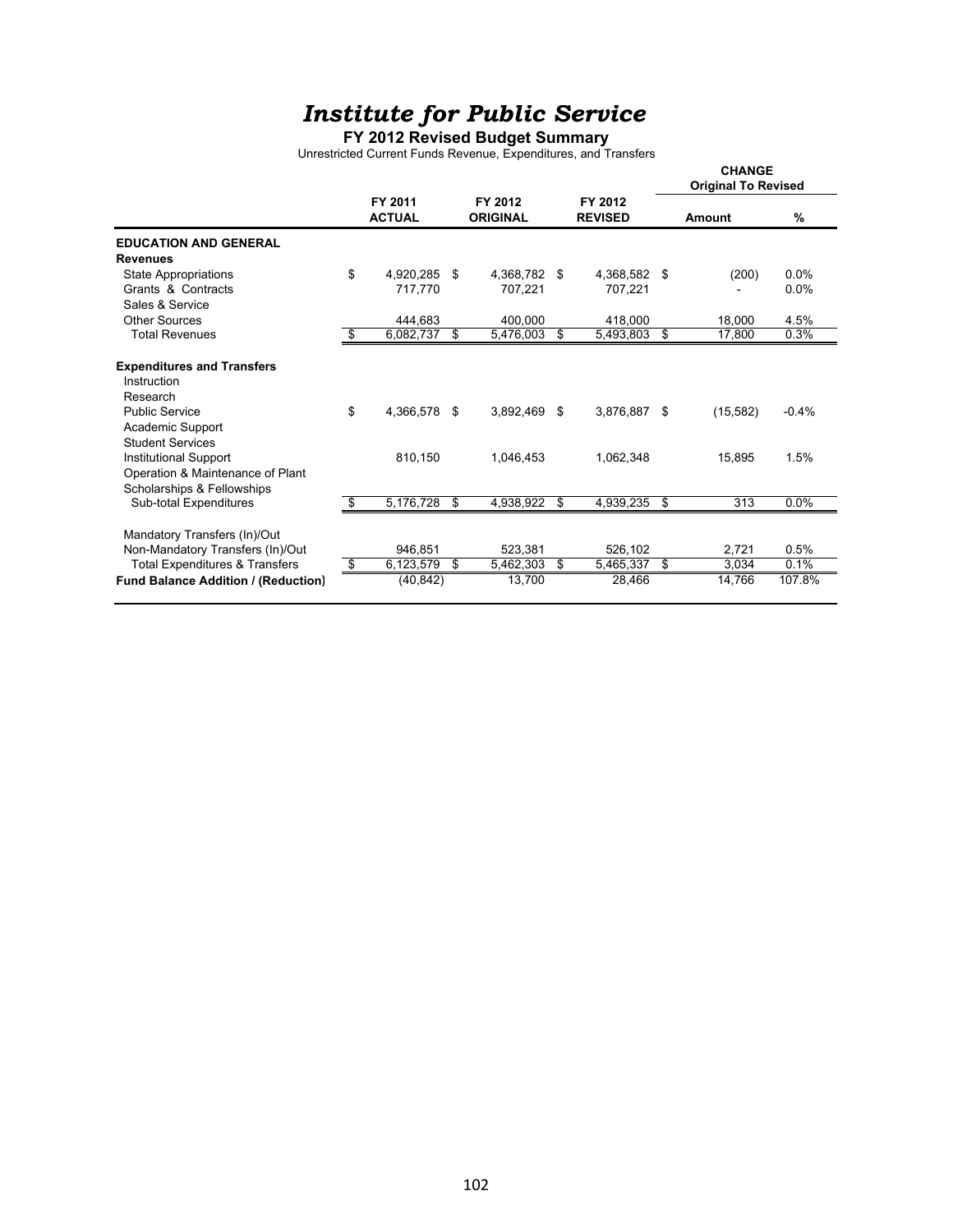# *Institute for Public Servic e* **FY 2012 Revised Budget Summary**

Unrestricted and Restricted Current Funds Revenue, Expenditures, and Transfers

**CHANGE**

|                                            |                    |      |                   |      |              |    |                     |                   |              |     |                     |                   |              |      |              |    | <b>CHANGE</b>              |         |
|--------------------------------------------|--------------------|------|-------------------|------|--------------|----|---------------------|-------------------|--------------|-----|---------------------|-------------------|--------------|------|--------------|----|----------------------------|---------|
|                                            |                    |      | FY 2011 Actual    |      |              |    |                     | FY 2012 Original  |              |     |                     | FY 2012 Revised   |              |      |              |    | <b>Original To Revised</b> |         |
|                                            | Unrestricted       |      | <b>Restricted</b> |      | <b>Total</b> |    | <b>Unrestricted</b> | <b>Restricted</b> | <b>Total</b> |     | <b>Unrestricted</b> | <b>Restricted</b> |              |      | <b>Total</b> |    | Amount                     | ℅       |
| <b>EDUCATION AND GENERAL</b><br>Revenues   |                    |      |                   |      |              |    |                     |                   |              |     |                     |                   |              |      |              |    |                            |         |
| Tuition & Fees                             |                    |      |                   |      |              |    |                     |                   |              |     |                     |                   |              |      |              |    |                            |         |
| State Appropriations                       | 4,920,285          |      |                   | \$   | 4,920,285    | \$ | 4,368,782           | \$.               | 4.368.782    |     | 4,368,582           |                   |              |      | 4,368,582    | \$ | (200)                      | 0.0%    |
| Grants & Contracts                         | 717,770            | - \$ | 6,868,675         |      | 7,586,445    |    | 707,221 \$          | 6,390,000         | 7,097,221    |     | 707,221             | - \$              | 6,390,000    |      | 7,097,221    |    |                            | $0.0\%$ |
| Sales & Service                            |                    |      |                   |      |              |    |                     |                   |              |     |                     |                   |              |      |              |    |                            |         |
| <b>Other Sources</b>                       | 444,683            |      | 250,455           |      | 695,138      |    | 400,000             | 225,000           | 625,000      |     | 418,000             |                   | 225,000      |      | 643,000      |    | 18,000                     | 2.9%    |
| <b>Total Revenues</b>                      | 6,082,737          | - \$ | 7,119,130         | - \$ | 13,201,868   |    | 5,476,003 \$        | 6,615,000         | 12,091,003   |     | 5,493,803 \$        |                   | 6,615,000    |      | 12,108,803   |    | 17,800                     | 0.1%    |
| <b>Expenditures and Transfers</b>          |                    |      |                   |      |              |    |                     |                   |              |     |                     |                   |              |      |              |    |                            |         |
| Instruction                                |                    |      |                   |      |              |    |                     |                   |              |     |                     |                   |              |      |              |    |                            |         |
| Research                                   |                    |      |                   |      |              |    |                     |                   |              |     |                     |                   |              |      |              |    |                            |         |
| <b>Public Service</b>                      | \$<br>4,366,578 \$ |      | 6.881.332         | - \$ | 11.247.910   |    | 3,892,469 \$        | 6,615,000<br>\$   | 10,507,469   | \$. | 3,876,887 \$        |                   | 6,615,000    | - \$ | 10,491,887   | S. | (15, 582)                  | $-0.1%$ |
| Academic Support                           |                    |      | 4,427             |      | 4,427        |    |                     |                   |              |     |                     |                   |              |      |              |    |                            |         |
| <b>Student Services</b>                    |                    |      |                   |      |              |    |                     |                   |              |     |                     |                   |              |      |              |    |                            |         |
| <b>Institutional Support</b>               | 810,150            |      | 7,160             |      | 817,310      |    | 1,046,453           |                   | 1,046,453    |     | 1,062,348           |                   |              |      | 1,062,348    |    | 15,895                     | 1.5%    |
| Operation & Maintenance of Plant           |                    |      |                   |      |              |    |                     |                   |              |     |                     |                   |              |      |              |    |                            |         |
| Scholarships & Fellowships                 |                    |      | 3,385             |      | 3,385        |    |                     |                   |              |     |                     |                   |              |      |              |    |                            |         |
| Sub-total Expenditures                     | 5,176,728 \$       |      | 6,896,304         |      | 12,073,032   |    | 4,938,922 \$        | 6,615,000<br>\$   | 11,553,922   | \$. | 4,939,235 \$        |                   | 6,615,000    | - \$ | 11,554,235   | S. | 313                        | 0.0%    |
| Mandatory Transfers (In)/Out               |                    |      |                   |      |              |    |                     |                   |              |     |                     |                   |              |      |              |    |                            |         |
| Non-Mandatory Transfers (In)/Out           | 946,851            |      |                   |      | 946,851      |    | 523,381             |                   | 523,381      |     | 526,102             |                   |              |      | 526,102      |    | 2,721                      | 0.5%    |
| <b>Total Expenditures &amp; Transfers</b>  | 6,123,579 \$       |      | 6,896,304 \$      |      | 13,019,883   |    | 5,462,303 \$        | 6,615,000 \$      | 12,077,303   |     | 5,465,337 \$        |                   | 6,615,000 \$ |      | 12,080,337   | S. | 3,034                      | $0.0\%$ |
| <b>Fund Balance Addition / (Reduction)</b> | (40, 842)          |      | 222,826           |      | 181,985      |    | 13,700              |                   | 13,700       |     | 28,466              |                   |              |      | 28,466       |    | 14,766                     | 107.8%  |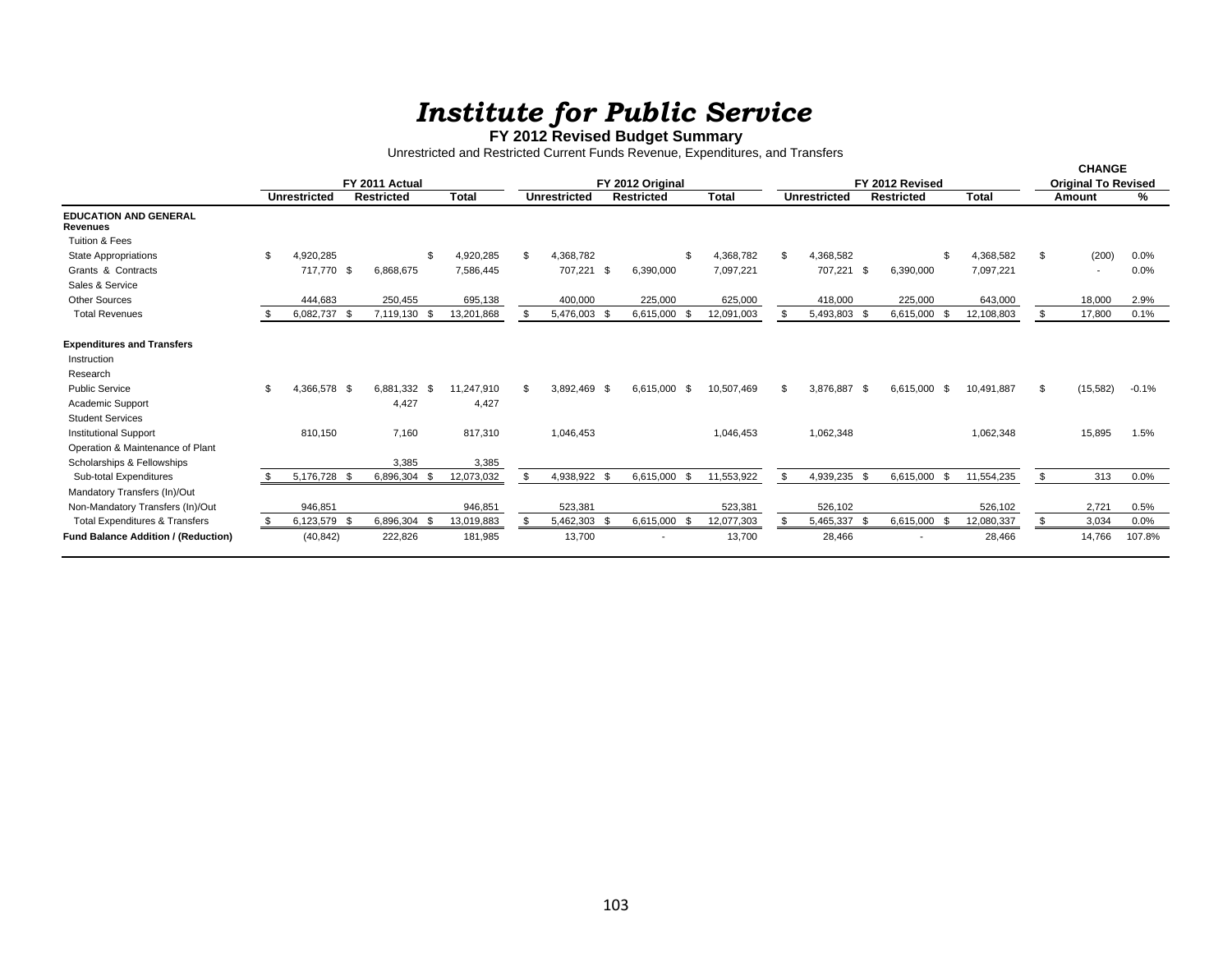#### **FY2012 Revised Budget Summary - Natural Classification**

Unrestricted Current Funds Expenditures

|                                     | FY 2011         | FY 2012         | FY 2012         | <b>CHANGE</b><br><b>Original to Revised</b> |           |
|-------------------------------------|-----------------|-----------------|-----------------|---------------------------------------------|-----------|
|                                     | <b>ACTUAL</b>   | <b>ORIGINAL</b> | <b>REVISED</b>  | <b>Amount</b>                               | %         |
| <b>EDUCATIONAL AND GENERAL</b>      |                 |                 |                 |                                             |           |
| <b>Salaries and Benefits</b>        |                 |                 |                 |                                             |           |
| Salaries                            |                 |                 |                 |                                             |           |
| Academic                            | \$<br>28.652    | \$<br>124,000   | \$<br>124.000   | \$<br>۰                                     | 0.0%      |
| Non-Academic                        | 2,281,435       | 2,051,456       | 2,186,550       | 135.094                                     | 6.6%      |
| <b>Students</b>                     | 11,485          | 15,000          | 15,000          | ۰                                           | 0.0%      |
| <b>Total Salaries</b>               | \$<br>2,321,572 | \$<br>2,190,456 | \$<br>2,325,550 | \$<br>135,094                               | 6.2%      |
| <b>Staff Benefits</b>               | 857,972         | 763,799         | 768,324         | 4.525                                       | 0.6%      |
| <b>Total Salaries and Benefits</b>  | \$<br>3,179,543 | \$<br>2,954,255 | \$<br>3,093,874 | \$<br>139.619                               | 4.7%      |
| Operating                           | 1,954,085       | 1,984,667       | 1,845,361       | (139, 306)                                  | $-7.0%$   |
| <b>Equipment and Capital Outlay</b> | 43,100          |                 |                 |                                             | <b>NA</b> |
| <b>Total Expenditures</b>           | 5,176,728       | \$<br>4,938,922 | 4,939,235       | \$<br>313                                   | 0.0%      |
|                                     |                 |                 |                 |                                             |           |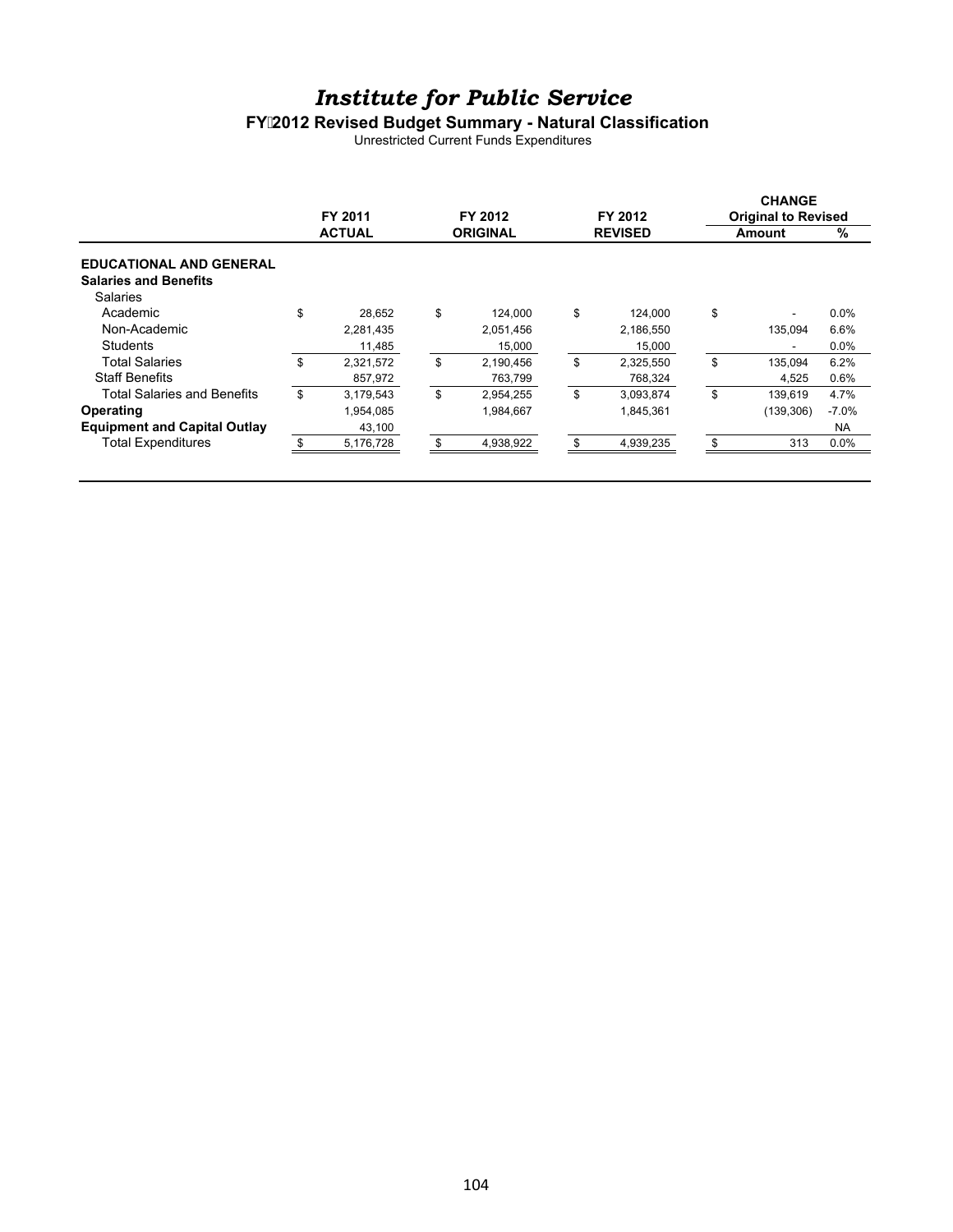#### **Five-Year Budget Summary Comparison**

Current Funds Revenues, Expenditures and Transfers - UNRESTRICTED

|                                                                                                           | FY 2008<br><b>ACTUAL</b> |      | FY 2009<br><b>ACTUAL</b> |      | FY 2010<br><b>ACTUAL</b> |      | FY 2011<br><b>ACTUAL</b> |      | FY 2012<br><b>REVISED</b> |     | <b>FIVE-YEAR CHANGE</b><br><b>Amount</b> | ℅        |
|-----------------------------------------------------------------------------------------------------------|--------------------------|------|--------------------------|------|--------------------------|------|--------------------------|------|---------------------------|-----|------------------------------------------|----------|
| <b>EDUCATIONAL AND GENERAL</b>                                                                            |                          |      |                          |      |                          |      |                          |      |                           |     |                                          |          |
| <b>Revenues</b>                                                                                           |                          |      |                          |      |                          |      |                          |      |                           |     |                                          |          |
| Tuition & Fees                                                                                            |                          |      |                          |      |                          |      |                          |      |                           |     |                                          |          |
| State Appropriations                                                                                      | \$<br>4,995,500 \$       |      | 4,835,100                | - \$ | 5,150,772 \$             |      | 4,920,285 \$             |      | 4,368,582 \$              |     | (626, 918)                               | -12.5%   |
| Grants & Contracts                                                                                        | 1,500,299                |      | 1,156,202                |      | 528,683                  |      | 717,770                  |      | 707,221                   |     | (793, 078)                               | $-52.9%$ |
| Sales & Service                                                                                           |                          |      |                          |      |                          |      |                          |      |                           |     |                                          |          |
| <b>Other Sources</b>                                                                                      | 20,005                   |      | 1,459                    |      | 346,874                  |      | 444,683                  |      | 418,000                   |     | 397,995                                  | 1989.5%  |
| <b>Total Revenues</b>                                                                                     | 6,515,804                | - \$ | 5,992,761                | \$   | 6,026,328                | - \$ | 6,082,737                | - \$ | 5,493,803                 | -S  | (1,022,001)                              | $-15.7%$ |
| <b>Expenditures and Transfers</b><br>Instruction<br>Research<br><b>Public Service</b><br>Academic Support | \$<br>5,605,253 \$       |      | 4,232,388                | \$   | 5,147,876 \$             |      | 4,366,578 \$             |      | 3,876,887                 | -\$ | (1,728,366)                              | -30.8%   |
| <b>Student Services</b><br>Institutional Support<br>Op/Maint Physical Plant<br>Scholarships/Fellowships   | 561,198                  |      | 761,394                  |      | 753,480                  |      | 810,150                  |      | 1,062,348                 |     | 501,150                                  | 89.3%    |
| Sub-total Expenditures                                                                                    | 6,166,451                | -\$  | 4,993,782                | - \$ | 5,901,356 \$             |      | 5,176,728 \$             |      | 4,939,235                 | -S  | (1, 227, 216)                            | $-19.9%$ |
| Mandatory Transfers (In)/Out<br>Non Mandatory Transfers (In)/Out                                          | 889,859                  |      | 769.582                  |      | 193,775                  |      | 946.851                  |      | 526,102                   |     | (363, 757)                               | -40.9%   |
| <b>Total Expenditures &amp; Transfers</b>                                                                 | \$<br>7,056,310 \$       |      | 5,763,364                | \$   | 6,095,131                | -S   | 6,123,579                | - \$ | 5,465,337                 | -S  | (1,590,973)                              | $-22.5%$ |
| <b>Fund Balance Addition/(Reduction)</b>                                                                  | \$<br>$(540, 506)$ \$    |      | 229,397                  | \$   | $(68, 803)$ \$           |      | $(40, 842)$ \$           |      | 28,466                    |     |                                          |          |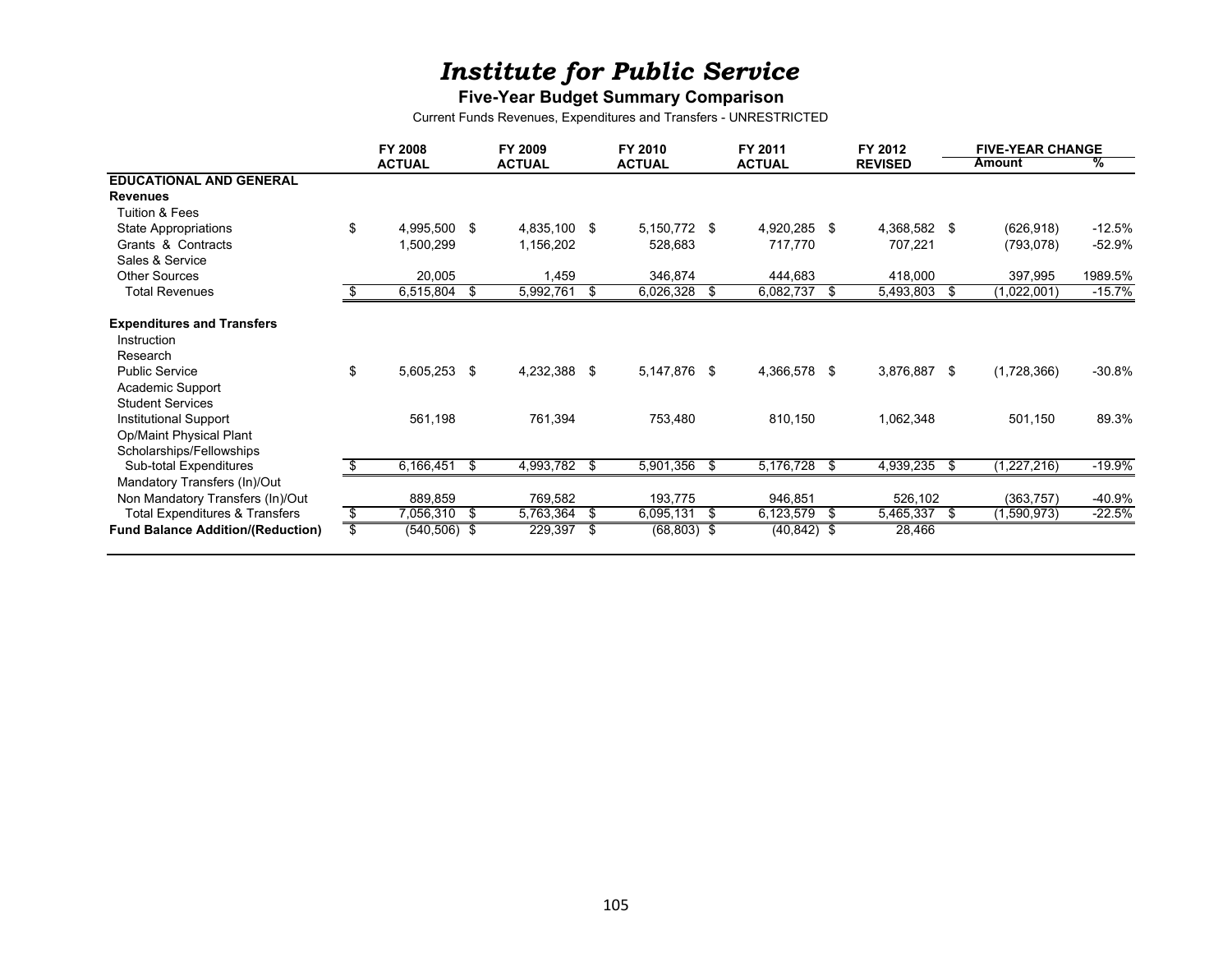#### **Five-Year Budget Summary Comparison**

Current Funds Revenues, Expenditures and Transfers - UNRESTRICTED AND RESTRICTED

|                                            | FY 2008             |      | FY 2009       |    | FY 2010        |    | FY 2011       |      | FY 2012        |    | <b>FIVE-YEAR CHANGE</b> |           |
|--------------------------------------------|---------------------|------|---------------|----|----------------|----|---------------|------|----------------|----|-------------------------|-----------|
|                                            | <b>ACTUAL</b>       |      | <b>ACTUAL</b> |    | <b>ACTUAL</b>  |    | <b>ACTUAL</b> |      | <b>REVISED</b> |    | Amount                  | %         |
| <b>EDUCATIONAL AND GENERAL</b>             |                     |      |               |    |                |    |               |      |                |    |                         |           |
| <b>Revenues</b>                            |                     |      |               |    |                |    |               |      |                |    |                         |           |
| Tuition & Fees                             |                     |      |               |    |                |    |               |      |                |    |                         |           |
| State Appropriations                       | \$<br>4,995,500 \$  |      | 4,835,100 \$  |    | 5,150,772 \$   |    | 4,920,285 \$  |      | 4,368,582 \$   |    | (626, 918)              | $-12.5%$  |
| <b>Grants &amp; Contracts</b>              | 9,713,046           |      | 8,212,527     |    | 4,953,178      |    | 7,586,445     |      | 7,097,221      |    | (2,615,825)             | $-26.9%$  |
| Sales & Services                           |                     |      |               |    |                |    |               |      |                |    |                         |           |
| <b>Other Sources</b>                       | 275,189             |      | 458,256       |    | 810,704        |    | 695,138       |      | 643,000        |    | 367,811                 | 133.7%    |
| <b>Total Revenues</b>                      | 14,983,736          | - \$ | 13,505,883    | \$ | 10,914,654     | S  | 13,201,868    | -\$  | 12,108,803     | \$ | (2,874,933)             | $-19.2%$  |
| <b>Expenditures and Transfers</b>          |                     |      |               |    |                |    |               |      |                |    |                         |           |
| Instruction                                | \$<br>201,500 \$    |      | 12,047        | \$ | 318,130        |    |               |      |                | \$ | (201, 500)              | $-100.0%$ |
| Research                                   |                     |      |               |    |                |    |               |      |                |    |                         |           |
| <b>Public Service</b>                      | 13,871,099          |      | 11,401,004    |    | $9,664,623$ \$ |    | 11,247,910 \$ |      | 10,491,887     | \$ | (3,379,212)             | -24.4%    |
| Academic Support                           |                     |      |               |    | 612            |    | 4,427         |      |                |    |                         |           |
| <b>Student Services</b>                    |                     |      |               |    |                |    |               |      |                |    |                         |           |
| <b>Institutional Support</b>               | 572,668             |      | 765,471       |    | 761,078        |    | 817,310       |      | 1,062,348      |    | 489,680                 | 85.5%     |
| Operation & Maintenance of Plant           |                     |      |               |    |                |    |               |      |                |    |                         |           |
| Scholarships & Fellowships                 |                     |      | (200)         |    | 500            |    | 3,385         |      |                |    |                         |           |
| Sub-total Expenditures                     | \$<br>14,645,267 \$ |      | 12,178,322    | \$ | 10,744,943     | S. | 12,073,032    | - \$ | 11,554,235     | S. | (3,091,032)             | $-21.1%$  |
| Mandatory Transfers (In)/Out               |                     |      |               |    |                |    |               |      |                |    |                         |           |
| Non-Mandatory Transfers (In)/Out           | 889,859             |      | 769,582       |    | 193,775        |    | 946,851       |      | 526,102        |    | (363, 757)              | -40.9%    |
| <b>Total Expenditures and Transfers</b>    | \$<br>15,535,126 \$ |      | 12,947,904    | \$ | 10,938,718     | S  | 13,019,883    | - \$ | 12,080,337     | \$ | (3,454,789)             | $-22.2%$  |
| <b>Fund Balance Addition / (Reduction)</b> | $(551,390)$ \$      |      | 557,979       | S  | $(24,063)$ \$  |    | 181,985       | - \$ | 28,466         |    |                         |           |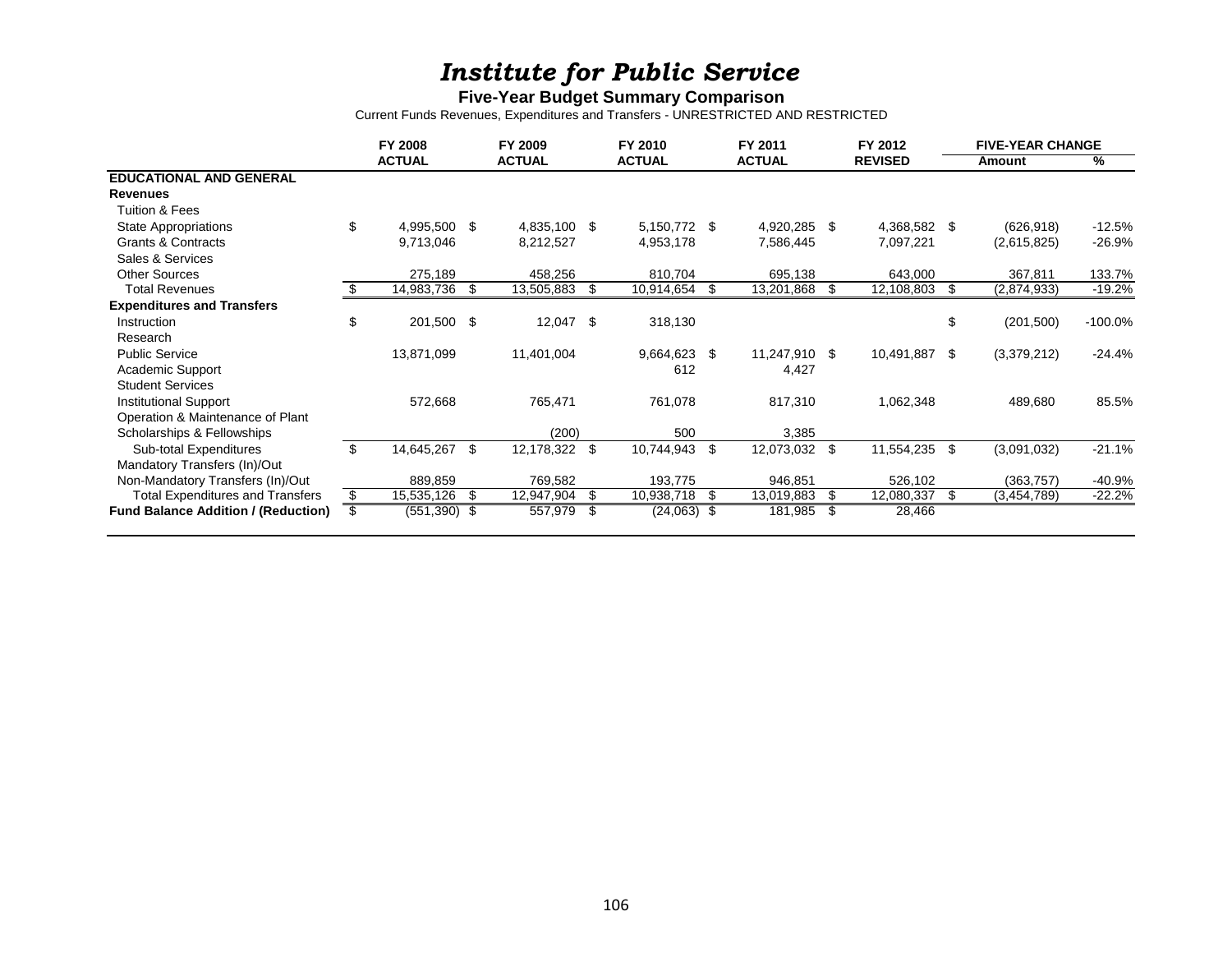#### **FY 2012 Revised Budget Summary**

Unrestricted Current Funds Revenue, Expenditures, and Transfers

|                                                                                                                                                                                                                                        |                                     |                                     |    |                               |      | <b>CHANGE</b><br><b>Original To Revised</b> |                      |
|----------------------------------------------------------------------------------------------------------------------------------------------------------------------------------------------------------------------------------------|-------------------------------------|-------------------------------------|----|-------------------------------|------|---------------------------------------------|----------------------|
|                                                                                                                                                                                                                                        | FY 2011<br><b>ACTUAL</b>            | FY 2012<br><b>ORIGINAL</b>          |    | FY 2012<br><b>REVISED</b>     |      | Amount                                      | %                    |
| <b>EDUCATION AND GENERAL</b>                                                                                                                                                                                                           |                                     |                                     |    |                               |      |                                             |                      |
| <b>Revenues</b>                                                                                                                                                                                                                        |                                     |                                     |    |                               |      |                                             |                      |
| Tuition & Fees                                                                                                                                                                                                                         |                                     |                                     |    |                               |      |                                             |                      |
| <b>State Appropriations</b>                                                                                                                                                                                                            | \$<br>2,925,338                     | \$<br>2.571.485 \$                  |    | 2.571.285                     | -\$  | (200)                                       | 0.0%                 |
| Grants & Contracts                                                                                                                                                                                                                     | 17,612                              | 10.000                              |    | 10,000                        |      |                                             | 0.0%                 |
| Sales & Service                                                                                                                                                                                                                        |                                     |                                     |    |                               |      |                                             |                      |
| Other Sources                                                                                                                                                                                                                          | 2,772,017                           | 2,918,374                           |    | 2,918,374                     |      |                                             | 0.0%                 |
| <b>Total Revenues</b>                                                                                                                                                                                                                  | \$<br>5,714,967                     | \$<br>5,499,859                     | \$ | 5,499,659                     | \$   | (200)                                       | 0.0%                 |
| <b>Expenditures and Transfers</b><br>Instruction<br>Research<br><b>Public Service</b><br>Academic Support<br><b>Student Services</b><br><b>Institutional Support</b><br>Operation & Maintenance of Plant<br>Scholarships & Fellowships | \$<br>5.099.506<br>237.864<br>6,911 | \$<br>5.292.747<br>231,482<br>8,500 | \$ | 5.421.282<br>246.729<br>8,500 | - \$ | 128.535<br>15,247                           | 2.4%<br>6.6%<br>0.0% |
| <b>Sub-total Expenditures</b>                                                                                                                                                                                                          | \$<br>5,344,281                     | \$<br>5,532,729                     | S. | 5,676,511                     | \$   | 143,782                                     | 2.6%                 |
| Mandatory Transfers (In)/Out<br>Non-Mandatory Transfers (In)/Out<br><b>Total Expenditures &amp; Transfers</b>                                                                                                                          | \$<br>104,184<br>5,448,465          | \$<br>40,015<br>5,572,744           | \$ | 36,706<br>5,713,217 \$        |      | (3,309)<br>140,473                          | $-8.3%$<br>2.5%      |
| <b>Fund Balance Addition / (Reduction)</b>                                                                                                                                                                                             | 266,502                             | (72, 885)                           |    | (213, 558)                    |      | (140, 673)                                  | 193.0%               |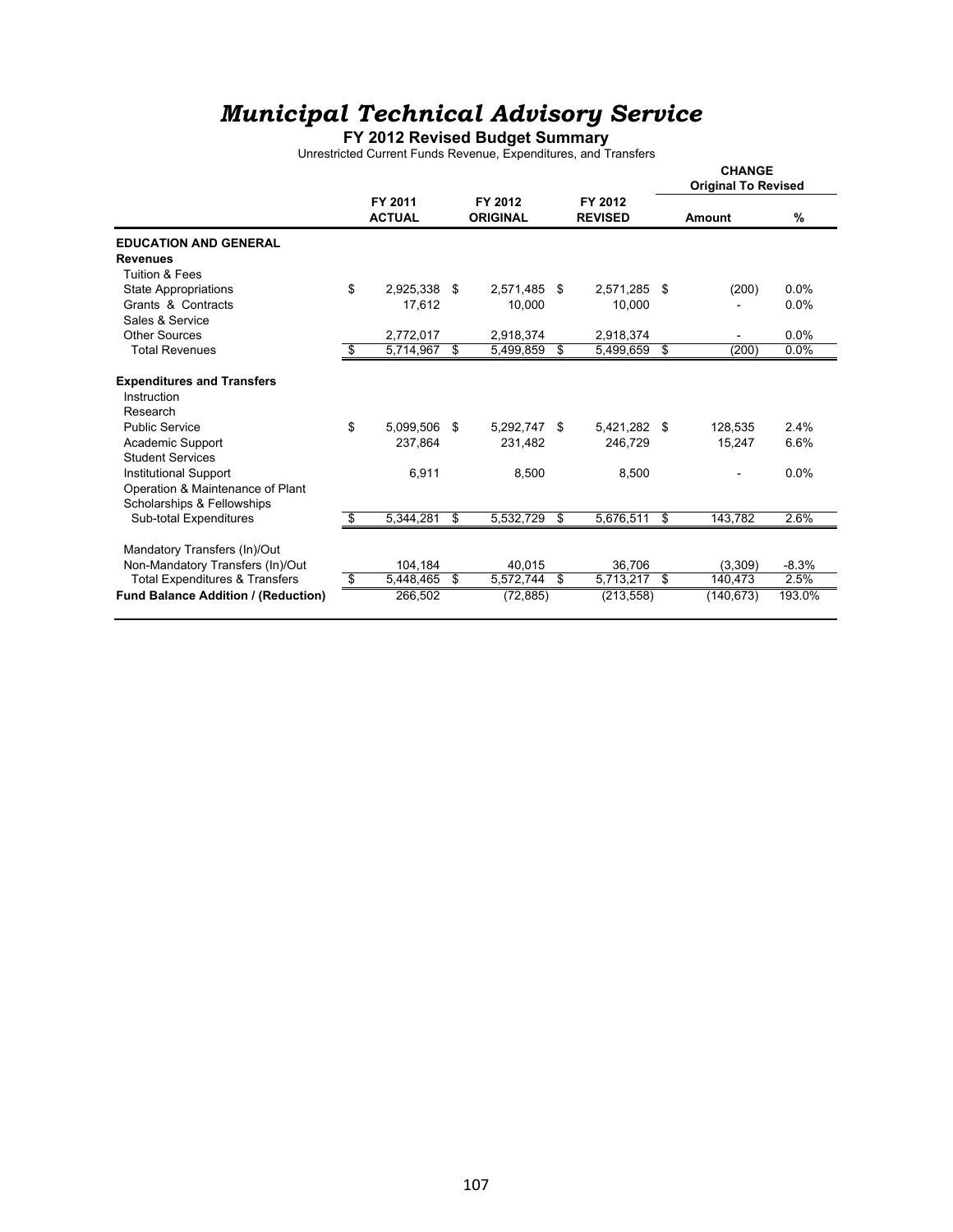**FY 2012 Revised Budget Summary**

Unrestricted and Restricted Current Funds Revenue, Expenditures, and Transfers

|                                                 |                    |                   |      |              |    |                     |                   |              |    |                     |                          |                 |    | <b>CHANGE</b>              |         |
|-------------------------------------------------|--------------------|-------------------|------|--------------|----|---------------------|-------------------|--------------|----|---------------------|--------------------------|-----------------|----|----------------------------|---------|
|                                                 |                    | FY 2011 Actual    |      |              |    |                     | FY 2012 Original  |              |    |                     | FY 2012 Revised          |                 |    | <b>Original To Revised</b> |         |
|                                                 | Unrestricted       | <b>Restricted</b> |      | <b>Total</b> |    | <b>Unrestricted</b> | <b>Restricted</b> | <b>Total</b> |    | <b>Unrestricted</b> | <b>Restricted</b>        | <b>Total</b>    |    | <b>Amount</b>              | %       |
| <b>EDUCATION AND GENERAL</b><br><b>Revenues</b> |                    |                   |      |              |    |                     |                   |              |    |                     |                          |                 |    |                            |         |
| Tuition & Fees                                  |                    |                   |      |              |    |                     |                   |              |    |                     |                          |                 |    |                            |         |
| <b>State Appropriations</b>                     | \$<br>2,925,338    |                   | \$.  | 2,925,338    | -S | 2,571,485           | \$                | 2,571,485    | £. | 2,571,285           |                          | \$<br>2,571,285 | \$ | (200)                      | $0.0\%$ |
| Grants & Contracts                              | 17,612 \$          | 133,437           |      | 151,049      |    | 10,000 \$           | 362,000           | 372,000      |    | 10,000 \$           | 362,000                  | 372,000         |    | $\overline{\phantom{a}}$   | $0.0\%$ |
| Sales & Service                                 |                    |                   |      |              |    |                     |                   |              |    |                     |                          |                 |    |                            |         |
| <b>Other Sources</b>                            | 2.772.017          | 171,224           |      | 2,943,241    |    | 2,918,374           | 75,000            | 2,993,374    |    | 2,918,374           | 75,000                   | 2,993,374       |    |                            | $0.0\%$ |
| <b>Total Revenues</b>                           | 5,714,967 \$       | 304,661           | - \$ | 6,019,628    |    | 5,499,859 \$        | 437,000 \$        | 5,936,859    |    | 5,499,659 \$        | 437,000 \$               | 5,936,659       | \$ | (200)                      | 0.0%    |
| <b>Expenditures and Transfers</b>               |                    |                   |      |              |    |                     |                   |              |    |                     |                          |                 |    |                            |         |
| Instruction                                     |                    |                   |      |              |    |                     |                   |              |    |                     |                          |                 |    |                            |         |
| Research                                        |                    |                   |      |              |    |                     |                   |              |    |                     |                          |                 |    |                            |         |
| <b>Public Service</b>                           | \$<br>5,099,506 \$ | 216,901 \$        |      | 5,316,407    | £. | 5,292,747 \$        | 437,000 \$        | 5,729,747    |    | 5.421.282 \$        | 437,000 \$               | 5,858,282       | \$ | 128,535                    | 2.2%    |
| Academic Support                                | 237,864            |                   |      | 237,864      |    | 231,482             |                   | 231,482      |    | 246,729             |                          | 246,729         |    | 15,247                     | 6.6%    |
| <b>Student Services</b>                         |                    |                   |      |              |    |                     |                   |              |    |                     |                          |                 |    |                            |         |
| <b>Institutional Support</b>                    | 6,911              |                   |      | 6,911        |    | 8,500               |                   | 8,500        |    | 8,500               |                          | 8,500           |    |                            | $0.0\%$ |
| Operation & Maintenance of Plant                |                    |                   |      |              |    |                     |                   |              |    |                     |                          |                 |    |                            |         |
| Scholarships & Fellowships                      |                    |                   |      |              |    |                     |                   |              |    |                     |                          |                 |    |                            |         |
| Sub-total Expenditures                          | 5,344,281 \$       | 216,901 \$        |      | 5,561,182    | \$ | 5,532,729 \$        | 437,000 \$        | 5,969,729    | \$ | 5,676,511 \$        | 437,000 \$               | 6,113,511       | S. | 143,782                    | 2.4%    |
| Mandatory Transfers (In)/Out                    |                    |                   |      |              |    |                     |                   |              |    |                     |                          |                 |    |                            |         |
| Non-Mandatory Transfers (In)/Out                | 104,184            |                   |      | 104,184      |    | 40,015              |                   | 40,015       |    | 36,706              |                          | 36,706          |    | (3,309)                    | $-8.3%$ |
| <b>Total Expenditures &amp; Transfers</b>       | 5,448,465 \$       | 216,901           |      | 5,665,366    |    | 5,572,744 \$        | 437,000 \$        | 6,009,744    |    | 5,713,217 \$        | 437,000 \$               | 6,150,217       | £. | 140,473                    | 2.3%    |
| Fund Balance Addition / (Reduction)             | 266,502            | 87,760            |      | 354,262      |    | (72, 885)           |                   | (72, 885)    |    | (213, 558)          | $\overline{\phantom{a}}$ | (213, 558)      |    |                            |         |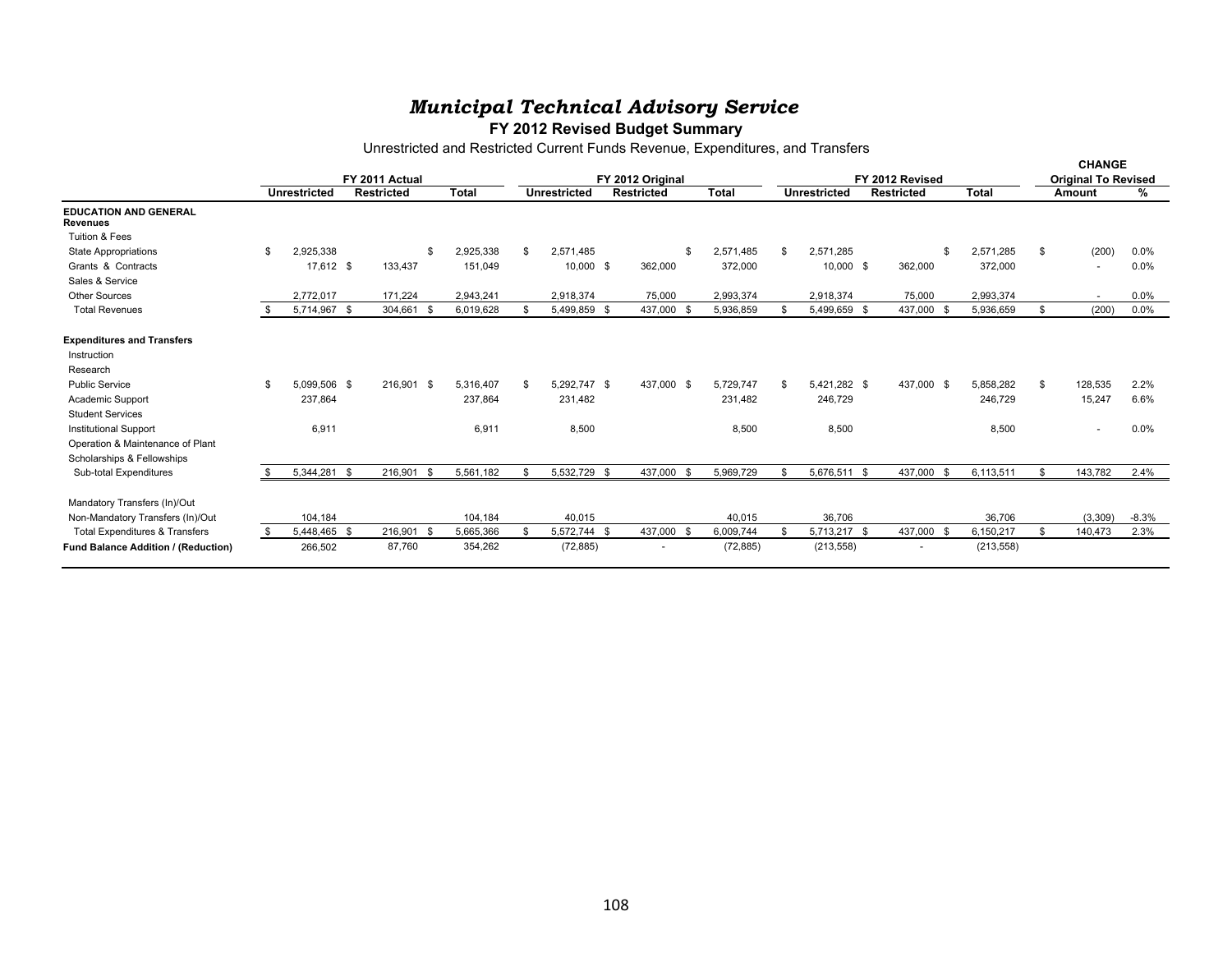#### **FY 2012 Revised Budget Summary - Natural Classification**

Unrestricted Current Funds Expenditures

|                                     | FY 2011         |     | FY 2012         | FY 2012         |    | <b>CHANGE</b><br><b>Original to Revised</b> |         |
|-------------------------------------|-----------------|-----|-----------------|-----------------|----|---------------------------------------------|---------|
|                                     | <b>ACTUAL</b>   |     | <b>ORIGINAL</b> | <b>REVISED</b>  |    | Amount                                      | %       |
| <b>EDUCATIONAL AND GENERAL</b>      |                 |     |                 |                 |    |                                             |         |
| <b>Salaries and Benefits</b>        |                 |     |                 |                 |    |                                             |         |
| Salaries                            |                 |     |                 |                 |    |                                             |         |
| Academic                            | \$<br>12,366    | \$  | 135,000         | \$<br>135,000   | \$ | $\overline{\phantom{a}}$                    | 0.0%    |
| Non-Academic                        | 3.346.978       |     | 3,241,018       | 3.394.296       |    | 153.278                                     | 4.7%    |
| Students                            | 17,236          |     | 55,400          | 55,400          |    | ٠                                           | 0.0%    |
| Total Salaries                      | \$<br>3,376,580 | \$  | 3,431,418       | \$<br>3,584,696 | \$ | 153,278                                     | 4.5%    |
| <b>Staff Benefits</b>               | 1,144,969       |     | 1,138,834       | 1,159,673       |    | 20,839                                      | 1.8%    |
| <b>Total Salaries and Benefits</b>  | \$<br>4,521,549 | \$  | 4,570,252       | \$<br>4,744,369 | \$ | 174,117                                     | 3.8%    |
| Operating                           | 767.491         |     | 916.056         | 885,721         |    | (30, 335)                                   | $-3.3%$ |
| <b>Equipment and Capital Outlay</b> | 55,241          |     | 46,421          | 46,421          |    | ٠                                           | 0.0%    |
| <b>Total Expenditures</b>           | 5,344,281       | \$. | 5,532,729       | 5,676,511       | S  | 143,782                                     | 2.6%    |
|                                     |                 |     |                 |                 |    |                                             |         |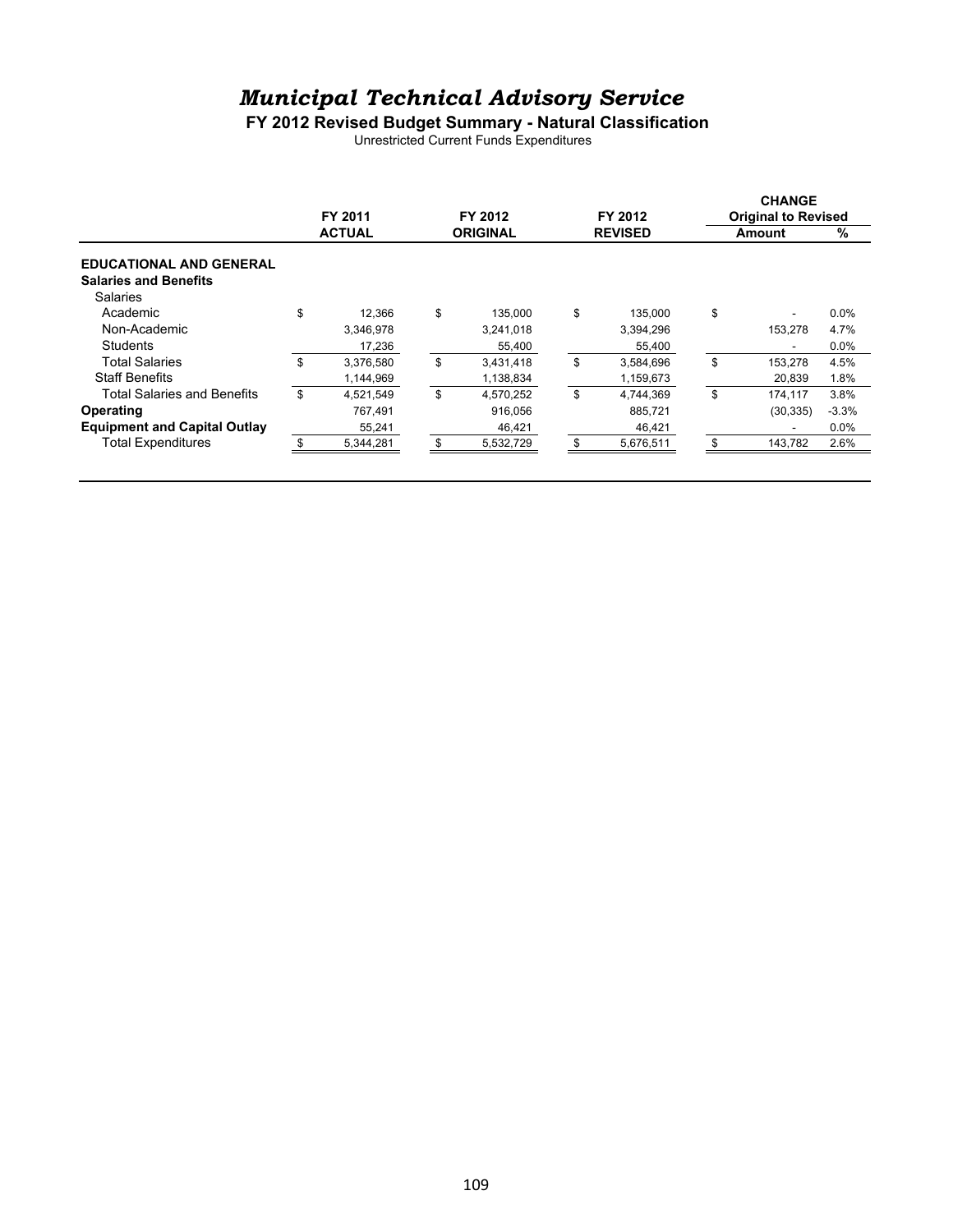#### **Five-Year Budget Summary Comparison**

Current Funds Revenues, Expenditures and Transfers - UNRESTRICTED

|                                                              | FY 2008              |      | FY 2009       |      | FY 2010       |    | FY 2011       |      | FY 2012        |      | <b>FIVE-YEAR CHANGE</b> |           |
|--------------------------------------------------------------|----------------------|------|---------------|------|---------------|----|---------------|------|----------------|------|-------------------------|-----------|
|                                                              | <b>ACTUAL</b>        |      | <b>ACTUAL</b> |      | <b>ACTUAL</b> |    | <b>ACTUAL</b> |      | <b>REVISED</b> |      | Amount                  | ℅         |
| <b>EDUCATIONAL AND GENERAL</b>                               |                      |      |               |      |               |    |               |      |                |      |                         |           |
| <b>Revenues</b>                                              |                      |      |               |      |               |    |               |      |                |      |                         |           |
| Tuition & Fees                                               |                      |      |               |      |               |    |               |      |                |      |                         |           |
| State Appropriations                                         | \$<br>2,752,900 \$   |      | 2,628,000     | -\$  | 2,796,101 \$  |    | 2,925,338 \$  |      | 2,571,285 \$   |      | (181, 615)              | $-6.6\%$  |
| Grants & Contracts                                           | 13,255               |      | 23,907        |      | 32,324        |    | 17,612        |      | 10,000         |      | (3,255)                 | $-24.6%$  |
| Sales & Service                                              |                      |      |               |      |               |    |               |      |                |      |                         |           |
| <b>Other Sources</b>                                         | 2,949,462            |      | 2,967,509     |      | 2,697,641     |    | 2,772,017     |      | 2,918,374      |      | (31,088)                | $-1.1%$   |
| <b>Total Revenues</b>                                        | 5,715,617 \$         |      | 5,619,416     | - \$ | 5,526,066     | S. | 5,714,967 \$  |      | 5,499,659      | \$   | (215, 958)              | $-3.8%$   |
| <b>Expenditures and Transfers</b><br>Instruction<br>Research |                      |      |               |      |               |    |               |      |                |      |                         |           |
| <b>Public Service</b>                                        | \$<br>5,611,892 \$   |      | 5,713,660 \$  |      | 4,979,591 \$  |    | 5,099,506 \$  |      | 5,421,282 \$   |      | (190, 610)              | $-3.4%$   |
| Academic Support                                             | 206,072              |      | 176,687       |      | 212,478       |    | 237,864       |      | 246,729        |      | 40,657                  | 19.7%     |
| <b>Student Services</b>                                      |                      |      |               |      |               |    |               |      |                |      |                         |           |
| Institutional Support                                        | 6,198                |      | 4,755         |      | 4,088         |    | 6,911         |      | 8,500          |      | 2,302                   | 37.1%     |
| Op/Maint Physical Plant                                      |                      |      |               |      |               |    |               |      |                |      |                         |           |
| Scholarships/Fellowships                                     |                      |      |               |      |               |    |               |      |                |      |                         |           |
| Sub-total Expenditures                                       | $5,824,162$ \$       |      | 5,895,103     | \$   | 5,196,157     | \$ | 5,344,281     | - \$ | 5,676,511      | - \$ | (147, 651)              | $-2.5%$   |
| Mandatory Transfers (In)/Out                                 |                      |      |               |      |               |    |               |      |                |      |                         |           |
| Non Mandatory Transfers (In)/Out                             | (73, 841)            |      | (120, 701)    |      | 206,437       |    | 104,184       |      | 36,706         |      | 110,547                 | $-149.7%$ |
| <b>Total Expenditures &amp; Transfers</b>                    | \$<br>5,750,321      | - \$ | 5,774,402     | - \$ | 5,402,594     | \$ | 5,448,465 \$  |      | 5,713,217      | - \$ | (37, 104)               | $-0.6\%$  |
| <b>Fund Balance Addition/(Reduction)</b>                     | \$<br>$(34, 704)$ \$ |      | (154, 986)    | -\$  | 123,472       | \$ | 266,502 \$    |      | (213, 558)     |      |                         |           |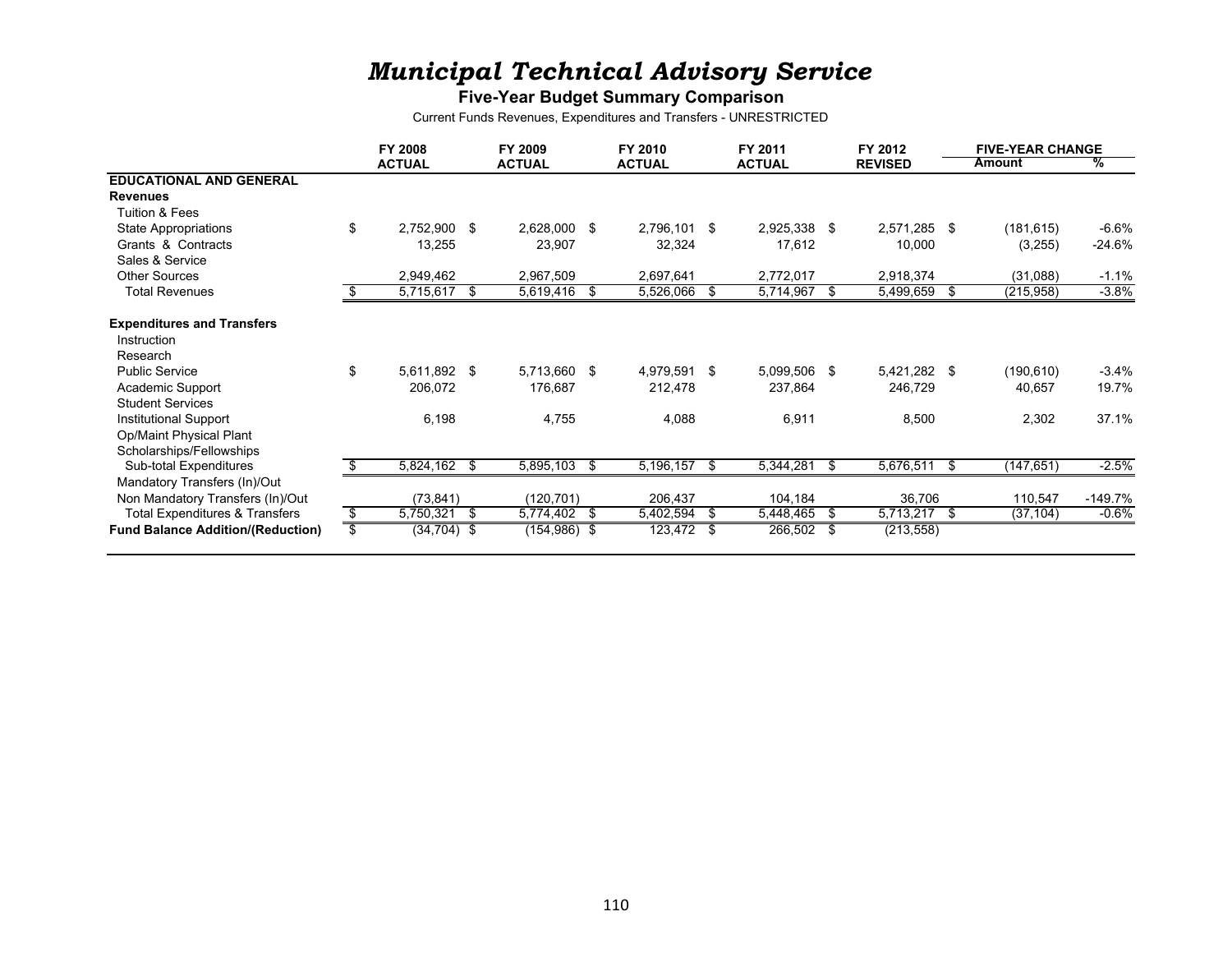#### **Five-Year Budget Summary Comparison**

Current Funds Revenues, Expenditures and Transfers - UNRESTRICTED AND RESTRICTED

|                                            | FY 2008            |      | FY 2009       |     | FY 2010       |    | FY 2011       |      | FY 2012        | <b>FIVE-YEAR CHANGE</b> |           |
|--------------------------------------------|--------------------|------|---------------|-----|---------------|----|---------------|------|----------------|-------------------------|-----------|
|                                            | <b>ACTUAL</b>      |      | <b>ACTUAL</b> |     | <b>ACTUAL</b> |    | <b>ACTUAL</b> |      | <b>REVISED</b> | Amount                  | ℅         |
| <b>EDUCATIONAL AND GENERAL</b>             |                    |      |               |     |               |    |               |      |                |                         |           |
| <b>Revenues</b>                            |                    |      |               |     |               |    |               |      |                |                         |           |
| Tuition & Fees                             |                    |      |               |     |               |    |               |      |                |                         |           |
| State Appropriations                       | \$<br>2,752,900 \$ |      | 2,628,000 \$  |     | 2,796,101     | \$ | 2,925,338 \$  |      | 2,571,285 \$   | (181, 615)              | $-6.6%$   |
| <b>Grants &amp; Contracts</b>              | 250,521            |      | (94, 842)     |     | 339,344       |    | 151,049       |      | 372,000        | 121,479                 | 48.5%     |
| Sales & Services                           |                    |      |               |     |               |    |               |      |                |                         |           |
| <b>Other Sources</b>                       | 3,024,209          |      | 3,131,248     |     | 2,860,006     |    | 2,943,241     |      | 2,993,374      | (30, 835)               | $-1.0\%$  |
| <b>Total Revenues</b>                      | 6,027,630          | - \$ | 5,664,405     | -S  | 5,995,451     | S  | 6,019,628     | - \$ | 5,936,659      | \$<br>(90, 971)         | $-1.5%$   |
| <b>Expenditures and Transfers</b>          |                    |      |               |     |               |    |               |      |                |                         |           |
| Instruction                                |                    | \$   | 87,225        |     |               |    |               |      |                | \$                      | <b>NA</b> |
| Research                                   |                    |      |               |     |               |    |               |      |                |                         |           |
| <b>Public Service</b>                      | \$<br>5,879,135    |      | 5,686,539     | \$  | 5,396,080 \$  |    | 5,316,407 \$  |      | 5,858,282 \$   | (20, 853)               | $-0.4%$   |
| Academic Support                           | 210,451            |      | 185,871       |     | 216,229       |    | 237,864       |      | 246,729        | 36,278                  | 17.2%     |
| <b>Student Services</b>                    |                    |      |               |     |               |    |               |      |                |                         |           |
| Institutional Support                      | 6,198              |      | 4,755         |     | 4,088         |    | 6,911         |      | 8,500          | 2,302                   | 37.1%     |
| Operation & Maintenance of Plant           |                    |      |               |     |               |    |               |      |                |                         |           |
| Scholarships & Fellowships                 |                    |      |               |     |               |    |               |      |                |                         |           |
| Sub-total Expenditures                     | \$<br>6,095,784 \$ |      | 5,964,390     | \$  | 5,616,397     | \$ | 5,561,182 \$  |      | 6,113,511      | \$<br>17,727            | 0.3%      |
| Mandatory Transfers (In)/Out               |                    |      |               |     |               |    |               |      |                |                         |           |
| Non-Mandatory Transfers (In)/Out           | (73, 841)          |      | (120, 701)    |     | 206,437       |    | 104,184       |      | 36,706         | 110,547                 | -149.7%   |
| <b>Total Expenditures and Transfers</b>    | \$<br>6,021,943    | -\$  | 5,843,689     | \$  | 5,822,834     | \$ | 5,665,366     | \$   | 6,150,217      | \$<br>128,274           | 2.1%      |
| <b>Fund Balance Addition / (Reduction)</b> | \$<br>5,687        | - \$ | (179,284)     | -\$ | 172,617       | S  | 354,262       | - \$ | (213, 558)     |                         |           |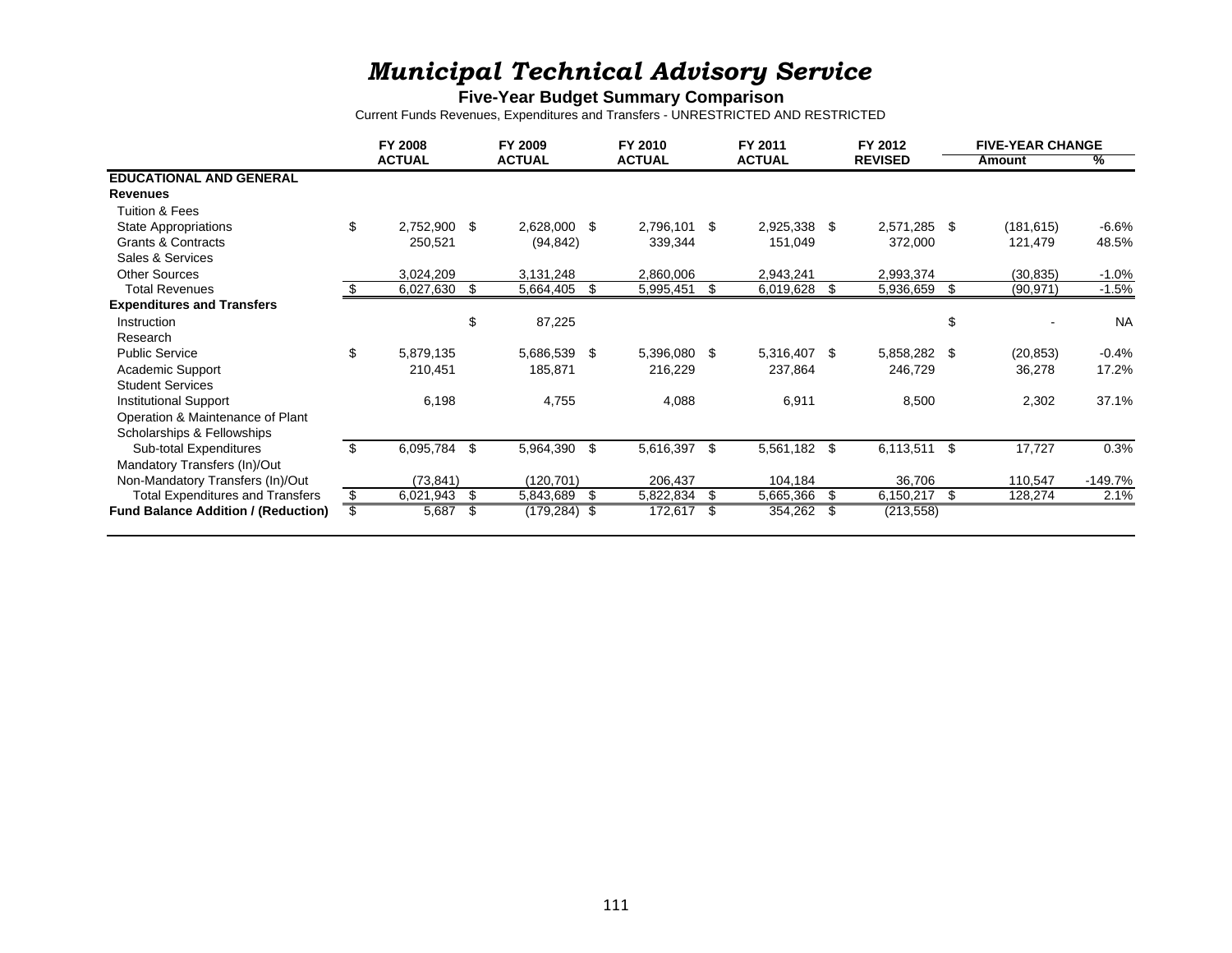**FY 2012 Revised Budget Summary**

Unrestricted Current Funds Revenue, Expenditures, and Transfers

|                                                                                                |                                  |                          |              |                            |    |                           | <b>CHANGE</b><br><b>Original To Revised</b> |         |
|------------------------------------------------------------------------------------------------|----------------------------------|--------------------------|--------------|----------------------------|----|---------------------------|---------------------------------------------|---------|
|                                                                                                |                                  | FY 2011<br><b>ACTUAL</b> |              | FY 2012<br><b>ORIGINAL</b> |    | FY 2012<br><b>REVISED</b> | Amount                                      | %       |
| <b>EDUCATION AND GENERAL</b>                                                                   |                                  |                          |              |                            |    |                           |                                             |         |
| <b>Revenues</b>                                                                                |                                  |                          |              |                            |    |                           |                                             |         |
| Tuition & Fees                                                                                 |                                  |                          |              |                            |    |                           |                                             |         |
| <b>State Appropriations</b>                                                                    | \$                               | 1.708.028                | \$           | 1,535,985 \$               |    | 1,534,985                 | \$<br>(1,000)                               | $-0.1%$ |
| Grants & Contracts                                                                             |                                  | 49,802                   |              | 25,000                     |    | 25,000                    |                                             | 0.0%    |
| Sales & Service                                                                                |                                  |                          |              |                            |    |                           |                                             |         |
| Other Sources                                                                                  |                                  | 2,955,225                |              | 3,006,900                  |    | 2,956,900                 | (50,000)                                    | $-1.7%$ |
| <b>Total Revenues</b>                                                                          | \$                               | 4,713,055                | \$           | 4,567,885                  | \$ | 4,516,885                 | \$<br>(51,000)                              | $-1.1%$ |
| <b>Expenditures and Transfers</b><br>Instruction<br>Research                                   |                                  |                          |              |                            |    |                           |                                             |         |
| <b>Public Service</b><br>Academic Support<br><b>Student Services</b>                           | \$                               | 4.846.786                | \$           | 4.754.308                  | \$ | 4.752.720                 | \$<br>(1,588)                               | 0.0%    |
| <b>Institutional Support</b><br>Operation & Maintenance of Plant<br>Scholarships & Fellowships |                                  | 5,000                    |              | 8,800                      |    | 8,800                     |                                             | 0.0%    |
| <b>Sub-total Expenditures</b>                                                                  | \$                               | 4,851,786                | s,           | 4,763,108                  | \$ | 4,761,520                 | \$<br>(1,588)                               | 0.0%    |
| Mandatory Transfers (In)/Out<br>Non-Mandatory Transfers (In)/Out                               |                                  | (34, 169)                |              | (105, 653)                 |    | (105, 065)                | 588                                         | $-0.6%$ |
| <b>Total Expenditures &amp; Transfers</b>                                                      | $\overline{\boldsymbol{\theta}}$ | 4,817,617                | $\mathbf{s}$ | 4,657,455                  | S. | 4,656,455                 | \$<br>(1,000)                               | 0.0%    |
| <b>Fund Balance Addition / (Reduction)</b>                                                     |                                  | (104, 562)               |              | (89, 570)                  |    | (139, 570)                | (50,000)                                    | 55.8%   |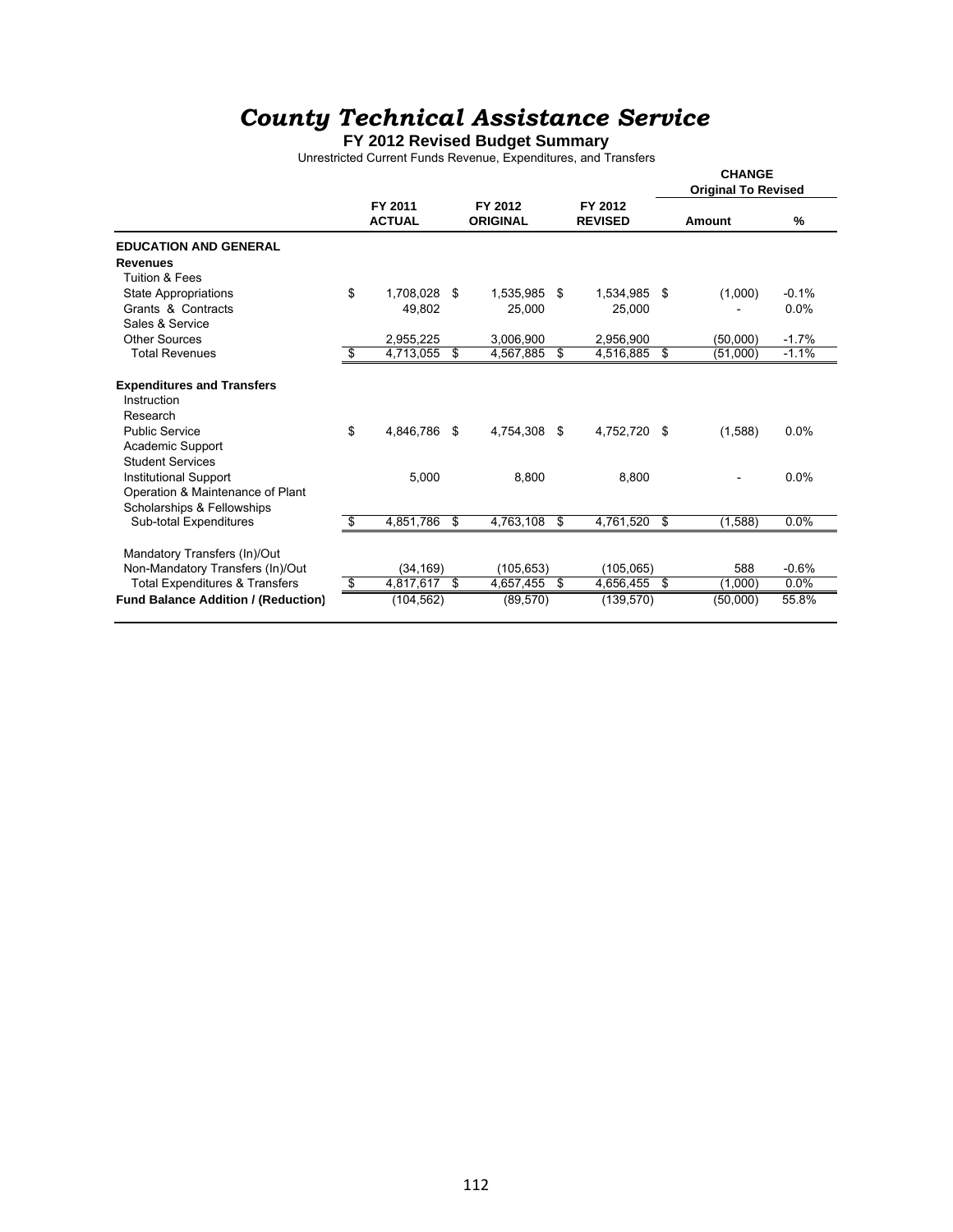**FY 2012 Revised Budget Summary**

Unrestricted and Restricted Current Funds Revenue, Expenditures, and Transfers

|                                                 |                     |                   |              |    |                     |                   |              |     |                     |                   |                 |           |              |    | <b>CHANGE</b>              |         |
|-------------------------------------------------|---------------------|-------------------|--------------|----|---------------------|-------------------|--------------|-----|---------------------|-------------------|-----------------|-----------|--------------|----|----------------------------|---------|
|                                                 |                     | FY 2011 Actual    |              |    |                     | FY 2012 Original  |              |     |                     |                   | FY 2012 Revised |           |              |    | <b>Original To Revised</b> |         |
|                                                 | <b>Unrestricted</b> | <b>Restricted</b> | <b>Total</b> |    | <b>Unrestricted</b> | <b>Restricted</b> | <b>Total</b> |     | <b>Unrestricted</b> | <b>Restricted</b> |                 |           | <b>Total</b> |    | Amount                     | %       |
| <b>EDUCATION AND GENERAL</b><br><b>Revenues</b> |                     |                   |              |    |                     |                   |              |     |                     |                   |                 |           |              |    |                            |         |
| Tuition & Fees                                  |                     |                   |              |    |                     |                   |              |     |                     |                   |                 |           |              |    |                            |         |
| <b>State Appropriations</b>                     | 1,708,028           |                   | 1,708,028    | \$ | 1,535,985           | \$                | 1,535,985    |     | 1,534,985           |                   |                 | <b>.ε</b> | 1,534,985    | S. | (1,000)                    | $-0.1%$ |
| Grants & Contracts                              | 49,802 \$           | 170,450           | 220,252      |    | 25,000 \$           | 197,000           | 222,000      |     | 25,000 \$           |                   | 195,000         |           | 220,000      |    | (2,000)                    | $-0.9%$ |
| Sales & Service                                 |                     |                   |              |    |                     |                   |              |     |                     |                   |                 |           |              |    |                            |         |
| <b>Other Sources</b>                            | 2.955.225           | 110.616           | 3,065,840    |    | 3,006,900           | 97,000            | 3,103,900    |     | 2.956.900           |                   | 110,000         |           | 3,066,900    |    | (37,000)                   | $-1.2%$ |
| <b>Total Revenues</b>                           | 4,713,055 \$        | 281,066 \$        | 4,994,120    | £. | 4,567,885 \$        | 294,000 \$        | 4,861,885    |     | 4,516,885 \$        |                   | 305,000 \$      |           | 4,821,885    | \$ | (40,000)                   | $-0.8%$ |
| <b>Expenditures and Transfers</b>               |                     |                   |              |    |                     |                   |              |     |                     |                   |                 |           |              |    |                            |         |
| Instruction                                     |                     |                   |              |    |                     |                   |              |     |                     |                   |                 |           |              |    |                            |         |
| Research                                        |                     |                   |              |    |                     |                   |              |     |                     |                   |                 |           |              |    |                            |         |
| <b>Public Service</b>                           | \$<br>4.846.786 \$  | 179,563 \$        | 5,026,349    | £. | 4,754,308 \$        | 210,000 \$        | 4,964,308    | \$. | 4,752,720 \$        |                   | 305,000 \$      |           | 5,057,720    | S. | 93,412                     | 1.9%    |
| Academic Support                                |                     |                   |              |    |                     |                   |              |     |                     |                   |                 |           |              |    |                            |         |
| <b>Student Services</b>                         |                     |                   |              |    |                     |                   |              |     |                     |                   |                 |           |              |    |                            |         |
| <b>Institutional Support</b>                    | 5,000               |                   | 5,000        |    | 8,800               |                   | 8,800        |     | 8,800               |                   |                 |           | 8,800        |    |                            | $0.0\%$ |
| Operation & Maintenance of Plant                |                     |                   |              |    |                     |                   |              |     |                     |                   |                 |           |              |    |                            |         |
| Scholarships & Fellowships                      |                     |                   |              |    |                     |                   |              |     |                     |                   |                 |           |              |    |                            |         |
| Sub-total Expenditures                          | 4,851,786 \$        | 179,563 \$        | 5,031,349    | £. | 4,763,108 \$        | 210,000 \$        | 4,973,108    | £.  | 4,761,520 \$        |                   | 305,000 \$      |           | 5,066,520    | \$ | 93,412                     | 1.9%    |
| Mandatory Transfers (In)/Out                    |                     |                   |              |    |                     |                   |              |     |                     |                   |                 |           |              |    |                            |         |
| Non-Mandatory Transfers (In)/Out                | (34, 169)           |                   | (34, 169)    |    | (105, 653)          |                   | (105, 653)   |     | (105, 065)          |                   |                 |           | (105, 065)   |    | 588                        | $-0.6%$ |
| <b>Total Expenditures &amp; Transfers</b>       | 4,817,617 \$        | 179,563 \$        | 4,997,180    |    | 4,657,455 \$        | 210,000 \$        | 4,867,455    |     | 4,656,455 \$        |                   | 305,000 \$      |           | 4,961,455    | S  | 94,000                     | 1.9%    |
| Fund Balance Addition / (Reduction)             | (104, 562)          | 101,503           | (3,060)      |    | (89, 570)           | 84,000            | (5,570)      |     | (139, 570)          |                   | $\sim$          |           | (139, 570)   |    |                            |         |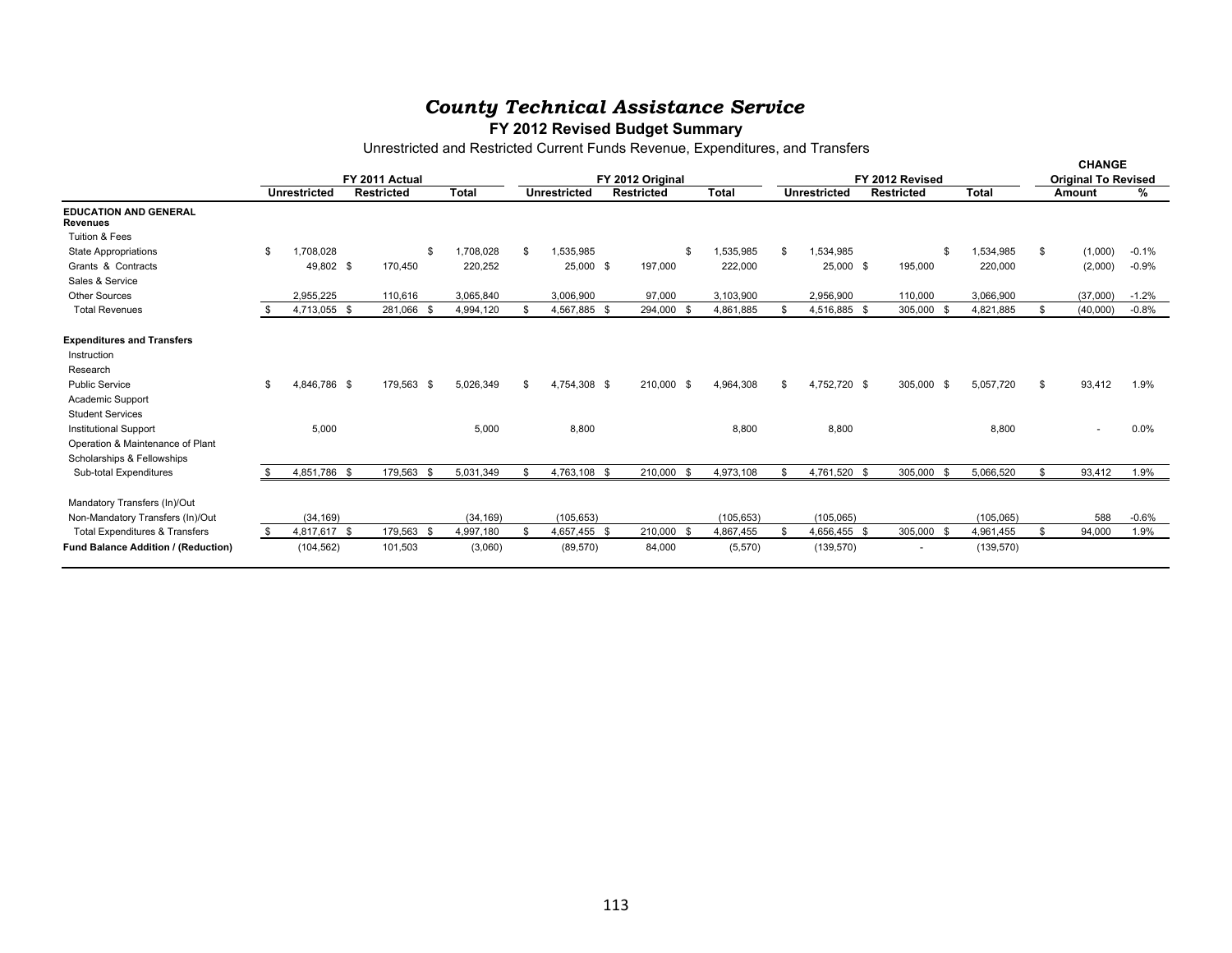#### **FY2012 Revised Budget Summary - Natural Classification**

Unrestricted Current Funds Expenditures

|                                     | FY 2011         | FY 2012         | FY 2012         | <b>CHANGE</b><br><b>Original to Revised</b> |         |
|-------------------------------------|-----------------|-----------------|-----------------|---------------------------------------------|---------|
|                                     | <b>ACTUAL</b>   | <b>ORIGINAL</b> | <b>REVISED</b>  | <b>Amount</b>                               | %       |
| <b>EDUCATIONAL AND GENERAL</b>      |                 |                 |                 |                                             |         |
| <b>Salaries and Benefits</b>        |                 |                 |                 |                                             |         |
| <b>Salaries</b>                     |                 |                 |                 |                                             |         |
| Academic                            | \$<br>3,518     | \$<br>30.797    | \$<br>30.797    | \$<br>٠                                     | 0.0%    |
| Non-Academic                        | 2.410.369       | 2.451.354       | 2,518,355       | 67.001                                      | 2.7%    |
| Students                            |                 |                 |                 |                                             |         |
| Total Salaries                      | \$<br>2,413,886 | \$<br>2,482,151 | \$<br>2,549,152 | \$<br>67,001                                | 2.7%    |
| <b>Staff Benefits</b>               | 855,195         | 885,935         | 871,731         | (14, 204)                                   | $-1.6%$ |
| <b>Total Salaries and Benefits</b>  | \$<br>3,269,082 | \$<br>3,368,086 | \$<br>3,420,883 | \$<br>52.797                                | 1.6%    |
| Operating                           | 1,495,711       | 1,322,022       | 1,267,637       | (54, 385)                                   | $-4.1%$ |
| <b>Equipment and Capital Outlay</b> | 86,992          | 73,000          | 73,000          | ٠                                           | 0.0%    |
| <b>Total Expenditures</b>           | 4,851,786       | \$<br>4,763,108 | \$<br>4,761,520 | \$<br>(1,588)                               | 0.0%    |
|                                     |                 |                 |                 |                                             |         |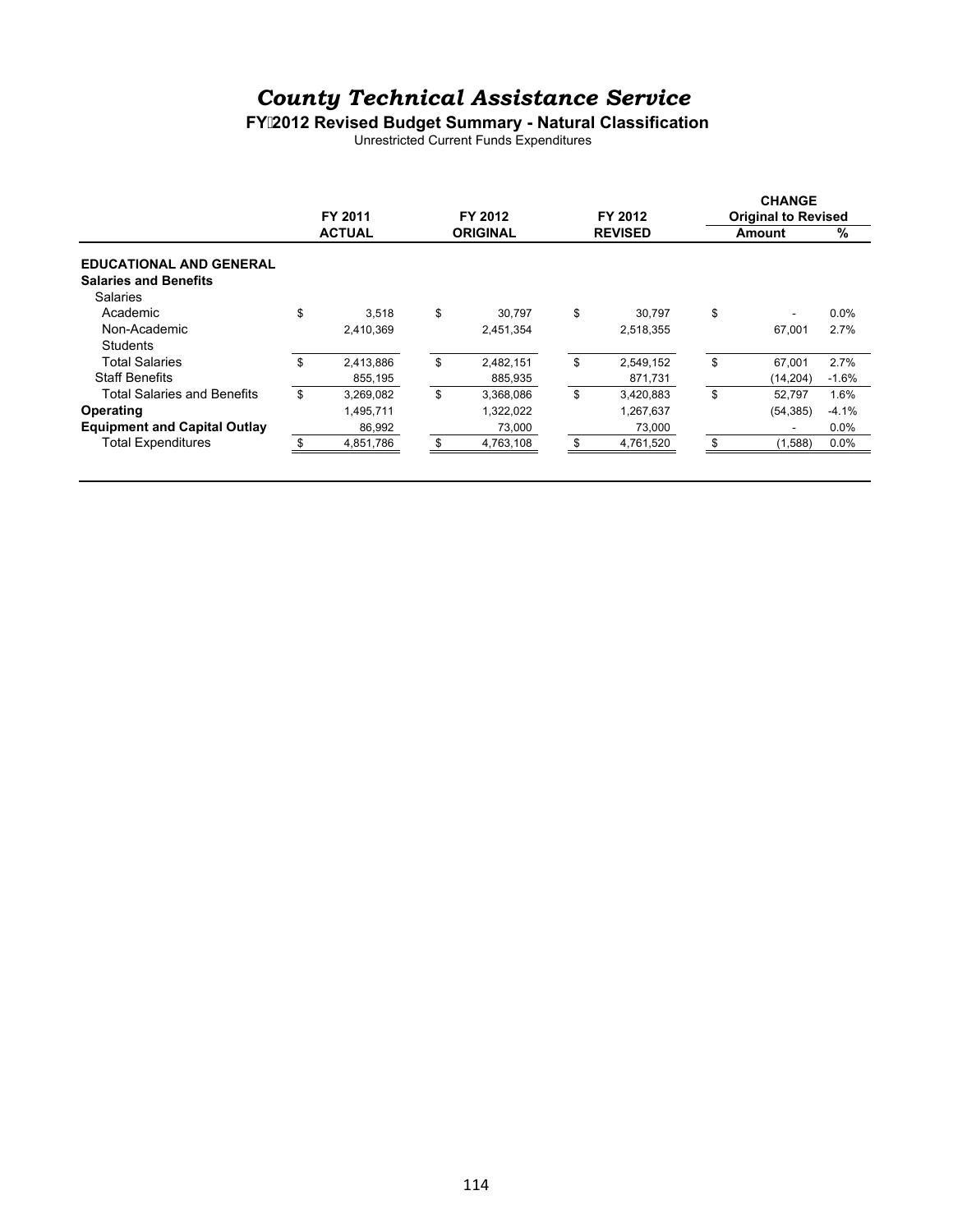#### **Five-Year Budget Summary Comparison**

Current Funds Revenues, Expenditures and Transfers - UNRESTRICTED

|                                                                                     |    | FY 2008        |      | FY 2009        |      | FY 2010       |      | FY 2011         | FY 2012        |      | <b>FIVE-YEAR CHANGE</b> |         |
|-------------------------------------------------------------------------------------|----|----------------|------|----------------|------|---------------|------|-----------------|----------------|------|-------------------------|---------|
|                                                                                     |    | <b>ACTUAL</b>  |      | <b>ACTUAL</b>  |      | <b>ACTUAL</b> |      | <b>ACTUAL</b>   | <b>REVISED</b> |      | Amount                  | ℅       |
| <b>EDUCATIONAL AND GENERAL</b>                                                      |    |                |      |                |      |               |      |                 |                |      |                         |         |
| <b>Revenues</b>                                                                     |    |                |      |                |      |               |      |                 |                |      |                         |         |
| Tuition & Fees                                                                      |    |                |      |                |      |               |      |                 |                |      |                         |         |
| State Appropriations                                                                | \$ | 1,613,100 \$   |      | 1,540,000      | - \$ | 1,669,011     | \$   | 1,708,028 \$    | 1,534,985 \$   |      | (78, 115)               | -4.8%   |
| Grants & Contracts                                                                  |    | 43,799         |      | 38,088         |      | 38,085        |      | 49,802          | 25,000         |      | (18, 799)               | -42.9%  |
| Sales & Service                                                                     |    |                |      |                |      |               |      |                 |                |      |                         |         |
| <b>Other Sources</b>                                                                |    | 2,476,230      |      | 2,586,211      |      | 2,891,359     |      | 2,955,225       | 2,956,900      |      | 480,670                 | 19.4%   |
| <b>Total Revenues</b>                                                               |    | 4,133,128      | - \$ | 4,164,299      | - \$ | 4,598,455     | S.   | 4,713,055 \$    | 4,516,885      | - \$ | 383,757                 | 9.3%    |
| <b>Expenditures and Transfers</b><br>Instruction<br>Research                        |    |                |      |                |      |               |      |                 |                |      |                         |         |
| <b>Public Service</b><br>Academic Support<br><b>Student Services</b>                | \$ | 4,253,955 \$   |      | 4,373,316      | -\$  | 4,322,918     | -\$  | 4,846,786 \$    | 4,752,720      | -\$  | 498,765                 | 11.7%   |
| <b>Institutional Support</b><br>Op/Maint Physical Plant<br>Scholarships/Fellowships |    | 6,010          |      | 4,927          |      | 3,951         |      | 5,000           | 8,800          |      | 2,790                   | 46.4%   |
| Sub-total Expenditures                                                              |    | 4,259,965 \$   |      | 4,378,243      | - \$ | 4,326,869     | - \$ | 4,851,786 \$    | 4,761,520      | - \$ | 501,555                 | 11.8%   |
| Mandatory Transfers (In)/Out<br>Non Mandatory Transfers (In)/Out                    |    | (115, 395)     |      | (132, 772)     |      | 238,071       |      | (34, 169)       | (105, 065)     |      | 10,330                  | $-9.0%$ |
| <b>Total Expenditures &amp; Transfers</b>                                           | S  | 4,144,570      | - \$ | 4,245,471      | \$   | 4,564,940     | S.   | 4,817,617 \$    | 4,656,455      | \$   | 511,885                 | 12.4%   |
| <b>Fund Balance Addition/(Reduction)</b>                                            | \$ | $(11, 442)$ \$ |      | $(81, 172)$ \$ |      | $33,515$ \$   |      | $(104, 562)$ \$ | (139, 570)     |      |                         |         |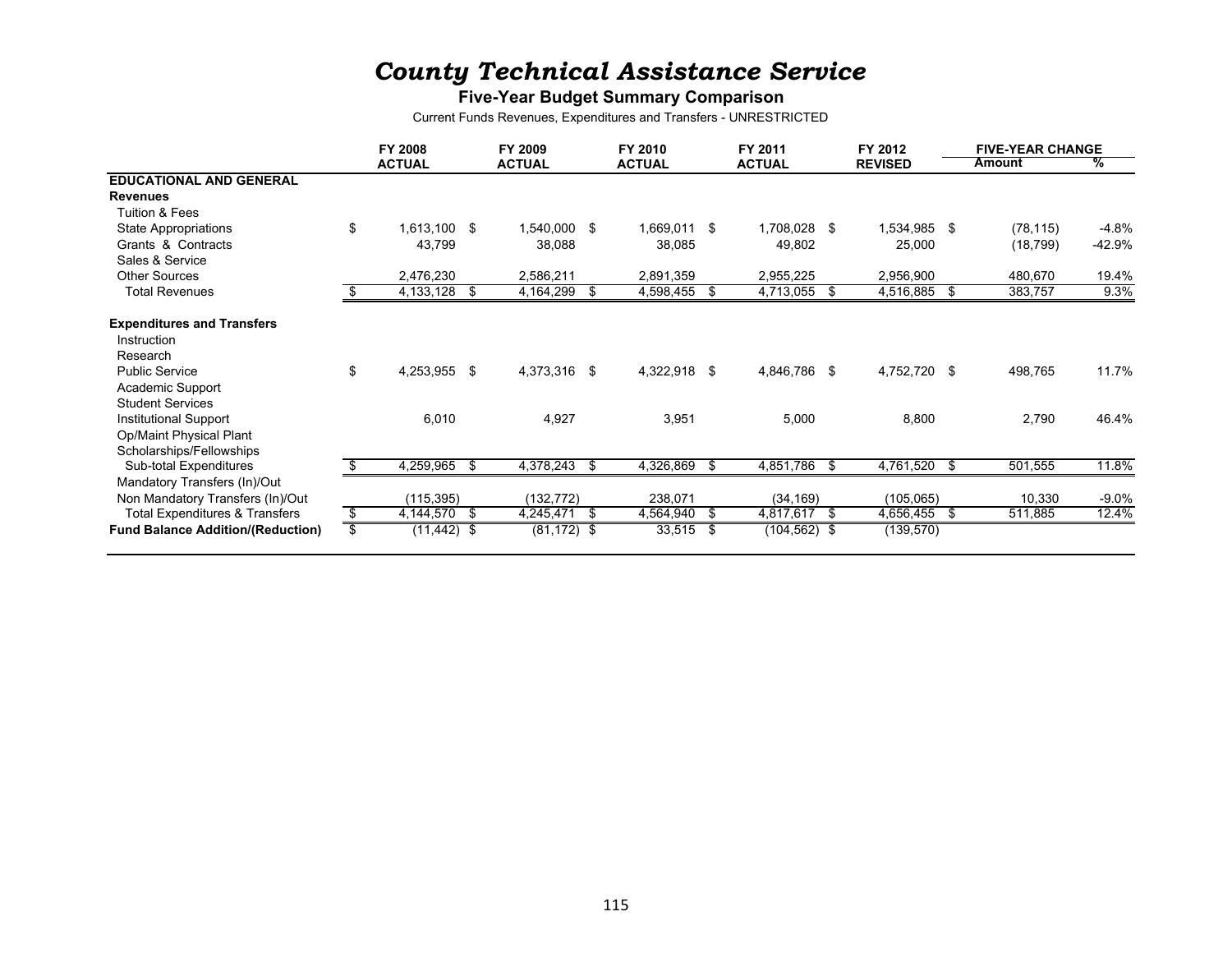#### **Five-Year Budget Summary Comparison**

Current Funds Revenues, Expenditures and Transfers - UNRESTRICTED AND RESTRICTED

|                                            | FY 2008            |      | FY 2009       |      | FY 2010       |    | FY 2011        | FY 2012        |      | <b>FIVE-YEAR CHANGE</b> |            |
|--------------------------------------------|--------------------|------|---------------|------|---------------|----|----------------|----------------|------|-------------------------|------------|
|                                            | <b>ACTUAL</b>      |      | <b>ACTUAL</b> |      | <b>ACTUAL</b> |    | <b>ACTUAL</b>  | <b>REVISED</b> |      | Amount                  | ℅          |
| <b>EDUCATIONAL AND GENERAL</b>             |                    |      |               |      |               |    |                |                |      |                         |            |
| <b>Revenues</b>                            |                    |      |               |      |               |    |                |                |      |                         |            |
| Tuition & Fees                             |                    |      |               |      |               |    |                |                |      |                         |            |
| State Appropriations                       | \$<br>1,613,100 \$ |      | 1,540,000     | - \$ | 1,669,011     | \$ | 1,708,028 \$   | 1,534,985 \$   |      | (78, 115)               | $-4.8%$    |
| <b>Grants &amp; Contracts</b>              | 338,258            |      | 214,575       |      | 245,280       |    | 220,252        | 220,000        |      | (118, 258)              | $-35.0%$   |
| Sales & Services                           |                    |      |               |      |               |    |                |                |      |                         |            |
| <b>Other Sources</b>                       | 2,566,320          |      | 2,685,845     |      | 2,991,136     |    | 3,065,840      | 3,066,900      |      | 500,580                 | 19.5%      |
| <b>Total Revenues</b>                      | 4,517,678          | - \$ | 4,440,420     | - \$ | 4,905,426     |    | $4,994,120$ \$ | 4,821,885      | - \$ | 304,207                 | 6.7%       |
| <b>Expenditures and Transfers</b>          |                    |      |               |      |               |    |                |                |      |                         |            |
| Instruction                                | \$<br>7,510        |      |               |      |               |    |                |                | \$   | (7, 510)                | $-100.0\%$ |
| Research                                   |                    |      |               |      |               |    |                |                |      |                         |            |
| <b>Public Service</b>                      | 4,549,705 \$       |      | 4,551,829     | -\$  | 4,530,113 \$  |    | 5,026,349 \$   | 5,057,720      | -\$  | 508,015                 | 11.2%      |
| Academic Support                           |                    |      |               |      |               |    |                |                |      |                         |            |
| <b>Student Services</b>                    |                    |      |               |      |               |    |                |                |      |                         |            |
| Institutional Support                      | 6,010              |      | 4,927         |      | 3,951         |    | 5,000          | 8,800          |      | 2,790                   | 46.4%      |
| Operation & Maintenance of Plant           |                    |      |               |      |               |    |                |                |      |                         |            |
| Scholarships & Fellowships                 |                    |      |               |      |               |    |                |                |      |                         |            |
| Sub-total Expenditures                     | \$<br>4,563,225 \$ |      | 4,556,756     | \$   | 4,534,064     | \$ | 5,031,349 \$   | 5,066,520      | \$   | 503,295                 | 11.0%      |
| Mandatory Transfers (In)/Out               |                    |      |               |      |               |    |                |                |      |                         |            |
| Non-Mandatory Transfers (In)/Out           | (115, 395)         |      | (132, 772)    |      | 238,071       |    | (34, 169)      | (105, 065)     |      | 10,330                  | $-9.0%$    |
| <b>Total Expenditures and Transfers</b>    | \$<br>4,447,830    | - \$ | 4,423,984     | \$   | 4,772,135     | \$ | 4,997,180 \$   | 4,961,455      | - \$ | 513,625                 | 11.5%      |
| <b>Fund Balance Addition / (Reduction)</b> | \$<br>69,848       | - \$ | 16,436        | \$   | 133,291       | S. | $(3,060)$ \$   | (139,570)      |      |                         |            |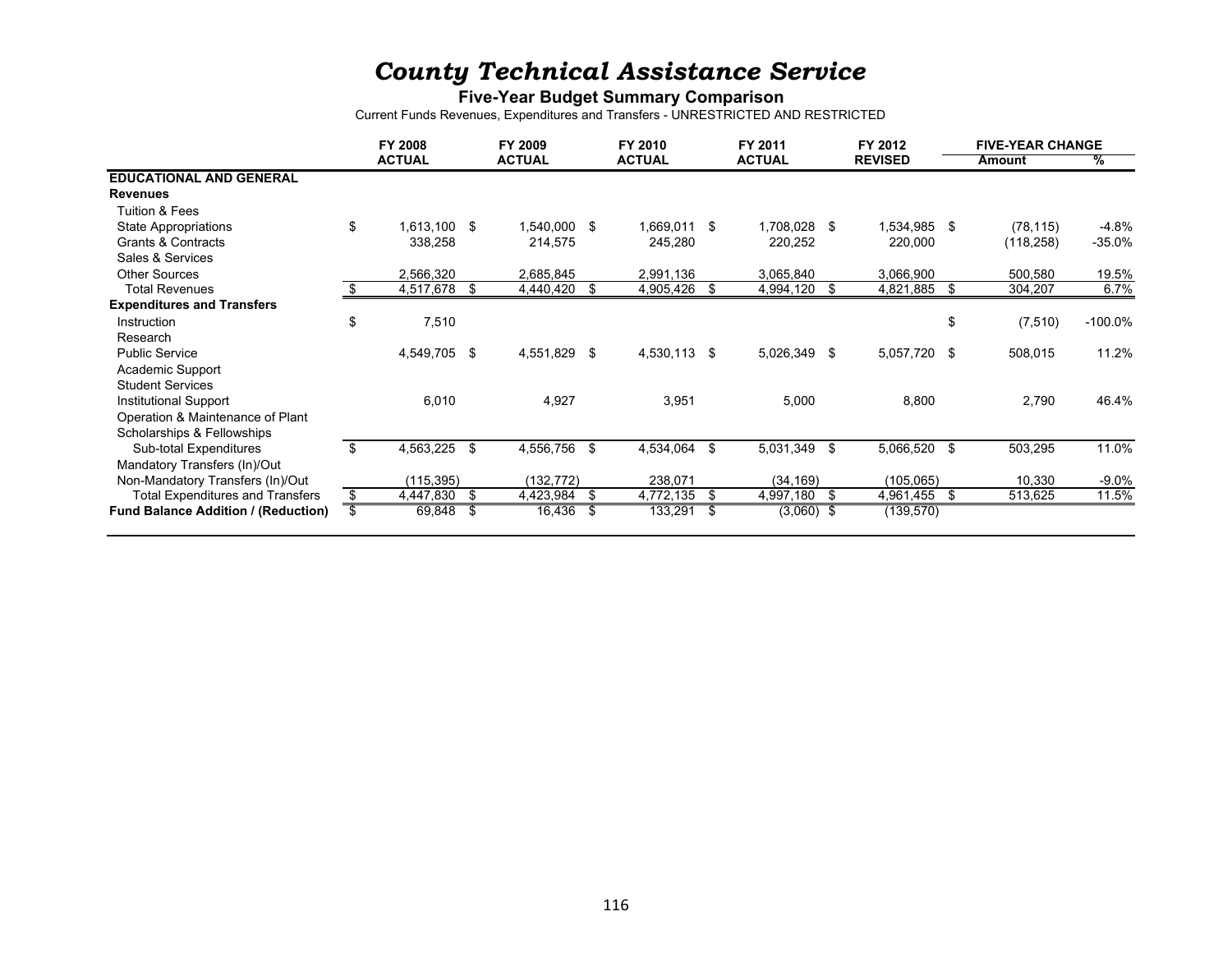#### **FY 2012 Revised Budget Summary**

Unrestricted Current Funds Revenue, Expenditures, and Transfers

|                                              |    |                          |     |                            |      |                           | <b>CHANGE</b><br><b>Original To Revised</b> |           |
|----------------------------------------------|----|--------------------------|-----|----------------------------|------|---------------------------|---------------------------------------------|-----------|
|                                              |    | FY 2011<br><b>ACTUAL</b> |     | FY 2012<br><b>ORIGINAL</b> |      | FY 2012<br><b>REVISED</b> | Amount                                      | %         |
| <b>EDUCATION AND GENERAL</b>                 |    |                          |     |                            |      |                           |                                             |           |
| <b>Revenues</b><br><b>Tuition &amp; Fees</b> |    |                          |     |                            |      |                           |                                             |           |
| <b>State Appropriations</b>                  | \$ | 4,384,283                | \$  | 4,510,155                  | \$   | 4,497,355                 | \$<br>(12,800)                              | $-0.3%$   |
| Grants & Contracts                           |    |                          |     |                            |      |                           |                                             |           |
| Sales & Service                              |    |                          |     | 50.647                     |      | 50.647                    |                                             | 0.0%      |
| Other Sources                                |    | 19.499.959               |     | 16.983.000                 |      | 16.983.000                |                                             | 0.0%      |
| <b>Total Revenues</b>                        | \$ | 23,884,242               | S   | 21,543,802                 | \$   | 21,531,002 \$             | (12, 800)                                   | $-0.1%$   |
|                                              |    |                          |     |                            |      |                           |                                             |           |
| <b>Expenditures and Transfers</b>            |    |                          |     |                            |      |                           |                                             |           |
| Instruction<br>Research                      | \$ | 147,424                  |     |                            |      |                           | \$                                          | <b>NA</b> |
| <b>Public Service</b>                        |    |                          |     |                            |      |                           | (12,800)                                    |           |
| Academic Support                             |    |                          |     |                            |      |                           |                                             |           |
| <b>Student Services</b>                      |    |                          |     |                            |      |                           |                                             |           |
| <b>Institutional Support</b>                 |    | 38,001,610               | \$. | 41,807,713                 | - \$ | 41,833,779                | 26,066                                      | 0.1%      |
| Operation & Maintenance of Plant             |    |                          |     |                            |      |                           |                                             |           |
| Scholarships & Fellowships                   |    |                          |     |                            |      |                           |                                             |           |
| Sub-total Expenditures                       | S  | 38,149,034               | \$  | 41.807.713                 | \$.  | 41.833.779                | \$<br>26.066                                | 0.1%      |
| Mandatory Transfers (In)/Out                 |    | 134.907                  |     |                            |      |                           |                                             |           |
| Non-Mandatory Transfers (In)/Out             |    | (14, 200, 078)           |     | (19,506,816)               |      | (19,506,816)              |                                             | 0.0%      |
| <b>Total Expenditures &amp; Transfers</b>    | \$ | 24,083,863               | \$  | 22,300,897                 | \$   | 22,326,963                | \$<br>26,066                                | 0.1%      |
| <b>Fund Balance Addition / (Reduction)</b>   |    | (199, 621)               |     | (757, 095)                 |      | (795, 961)                | (38, 866)                                   | 5.1%      |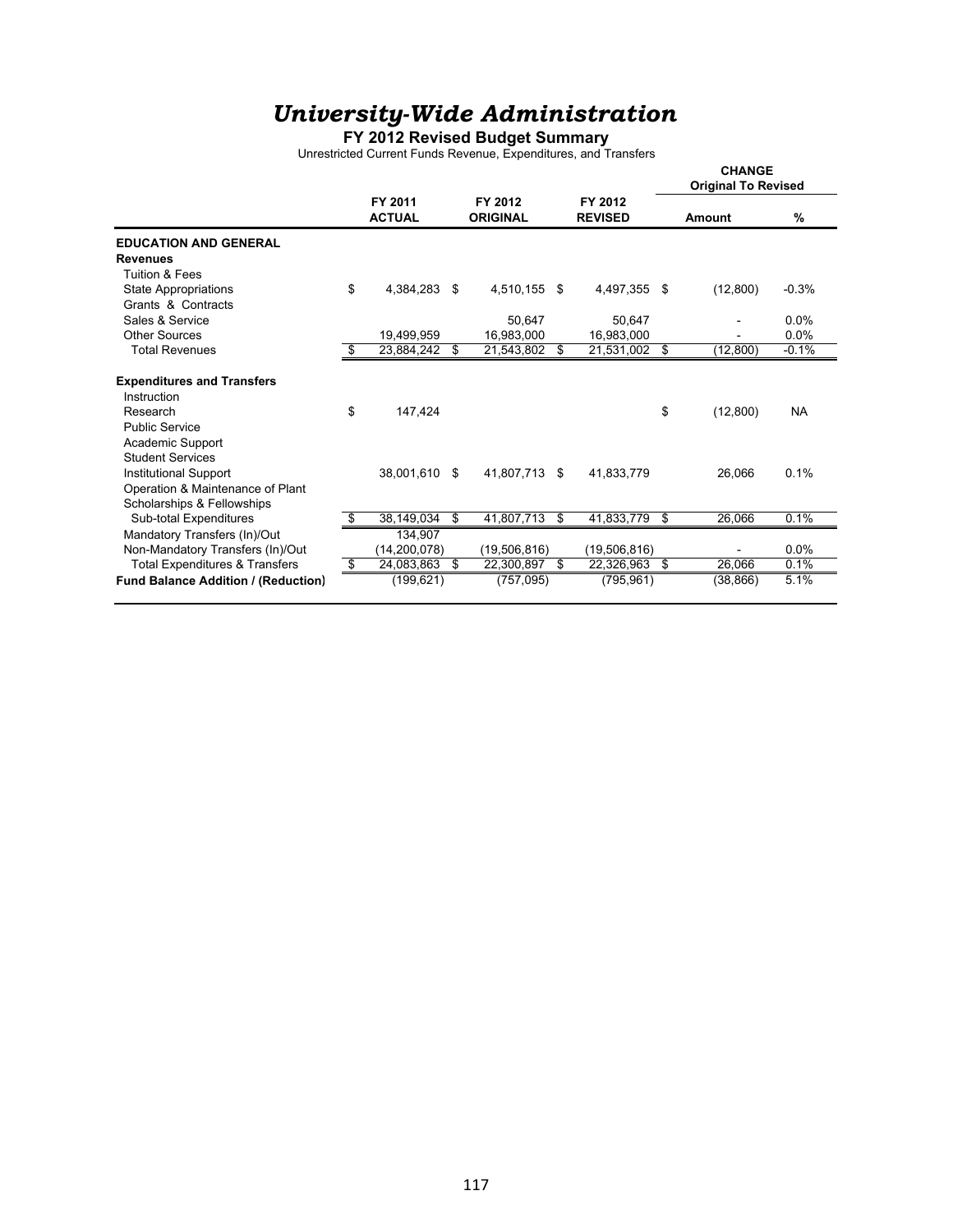#### **FY 2012 Revised Budget Summary**

Unrestricted and Restricted Current Funds Revenue, Expenditures, and Transfers

|                                                                                                                                                                                                                                                                  |                                                 |  |                                                                  |                                                               |           |                             |      |                                                |                                        |          |                                    |                                           |    |                                        | <b>CHANGE</b> |                                    |                              |
|------------------------------------------------------------------------------------------------------------------------------------------------------------------------------------------------------------------------------------------------------------------|-------------------------------------------------|--|------------------------------------------------------------------|---------------------------------------------------------------|-----------|-----------------------------|------|------------------------------------------------|----------------------------------------|----------|------------------------------------|-------------------------------------------|----|----------------------------------------|---------------|------------------------------------|------------------------------|
|                                                                                                                                                                                                                                                                  |                                                 |  | FY 2011 Actual                                                   |                                                               |           |                             |      | FY 2012 Original                               |                                        |          |                                    | FY 2012 Revised                           |    |                                        |               | <b>Original To Revised</b>         |                              |
|                                                                                                                                                                                                                                                                  | Unrestricted                                    |  | <b>Restricted</b>                                                | <b>Total</b>                                                  |           | <b>Unrestricted</b>         |      | <b>Restricted</b>                              | <b>Total</b>                           |          | <b>Unrestricted</b>                | <b>Restricted</b>                         |    | Total                                  |               | Amount                             | ℅                            |
| <b>EDUCATION AND GENERAL</b><br><b>Revenues</b>                                                                                                                                                                                                                  |                                                 |  |                                                                  |                                                               |           |                             |      |                                                |                                        |          |                                    |                                           |    |                                        |               |                                    |                              |
| Tuition & Fees                                                                                                                                                                                                                                                   |                                                 |  |                                                                  |                                                               |           |                             |      |                                                |                                        |          |                                    |                                           |    |                                        |               |                                    |                              |
| <b>State Appropriations</b>                                                                                                                                                                                                                                      | \$<br>4,384,283 \$                              |  | 5.008.551<br>- \$                                                | 9,392,834                                                     | -S        | 4,510,155 \$                |      | 10,945,200 \$                                  | 15,455,355                             |          | 4,497,355 \$                       | 10,945,200 \$                             |    | 15,442,555                             | \$            | (12,800)                           | $-0.1%$                      |
| Grants & Contracts                                                                                                                                                                                                                                               |                                                 |  | 25,501,337                                                       | 25,501,337                                                    |           |                             |      | 35,000,000                                     | 35,000,000                             |          |                                    | 35,000,000                                |    | 35,000,000                             |               | $\overline{\phantom{0}}$           | 0.0%                         |
| Sales & Service                                                                                                                                                                                                                                                  |                                                 |  |                                                                  |                                                               |           | 50,647                      |      |                                                | 50,647                                 |          | 50,647                             |                                           |    | 50,647                                 |               | ٠                                  | 0.0%                         |
| <b>Other Sources</b>                                                                                                                                                                                                                                             | 19.499.959                                      |  | 652,882                                                          | 20,152,841                                                    |           | 16,983,000                  |      | 480.000                                        | 17,463,000                             |          | 16,983,000                         | 480,000                                   |    | 17,463,000                             |               | $\overline{\phantom{a}}$           | $0.0\%$                      |
| <b>Total Revenues</b>                                                                                                                                                                                                                                            | 23,884,242 \$                                   |  | 31, 162, 770 \$                                                  | 55,047,012                                                    |           | 21,543,802                  | -9   | 46,425,200<br>- \$                             | 67,969,002                             |          | 21,531,002<br>- 3                  | 46,425,200                                |    | 67,956,202                             |               | (12, 800)                          | 0.0%                         |
| <b>Expenditures and Transfers</b><br>Instruction<br>Research<br><b>Public Service</b><br>Academic Support<br><b>Student Services</b><br><b>Institutional Support</b><br>Operation & Maintenance of Plant<br>Scholarships & Fellowships<br>Sub-total Expenditures | \$<br>147.424 \$<br>38,001,610<br>38,149,034 \$ |  | 3,830,526 \$<br>25,501,337<br>593,341<br>23,445<br>29,948,649 \$ | 3,977,950<br>25,501,337<br>38,594,951<br>23,445<br>68,097,683 | \$<br>\$. | 41,807,713<br>41,807,713 \$ | \$   | 45,875,200 \$<br>550,000<br>46,425,200<br>- \$ | 45,875,200<br>42,357,713<br>88,232,913 | \$<br>\$ | \$<br>41,833,779<br>41,833,779 \$  | 45,875,200 \$<br>550,000<br>46,425,200 \$ |    | 45,875,200<br>42,383,779<br>88,258,979 | \$<br>\$      | 26,066<br>26,066                   | 0.0%<br>0.1%<br>$0.0\%$      |
|                                                                                                                                                                                                                                                                  |                                                 |  |                                                                  |                                                               |           |                             |      |                                                |                                        |          |                                    |                                           |    |                                        |               |                                    |                              |
| Mandatory Transfers (In)/Out<br>Non-Mandatory Transfers (In)/Out<br><b>Total Expenditures &amp; Transfers</b>                                                                                                                                                    | 134.907<br>(14, 200, 078)<br>24,083,863 \$      |  | \$<br>29,948,649 \$                                              | 134,907<br>(14, 200, 078)<br>54,032,512                       |           | (19,506,816)<br>22,300,897  | - \$ | \$<br>46,425,200<br>- \$                       | (19,506,816)<br>68,726,097             |          | (19,506,816)<br>22,326,963<br>- \$ | 46,425,200 \$                             | £. | (19,506,816)<br>68,752,163             | \$            | $\overline{\phantom{0}}$<br>26,066 | <b>NA</b><br>0.0%<br>$0.0\%$ |
| Fund Balance Addition / (Reduction)                                                                                                                                                                                                                              | (199, 621)                                      |  | 1,214,121                                                        | 1,014,500                                                     |           | (757, 095)                  |      |                                                | (757, 095)                             |          | (795, 961)                         |                                           |    | (795, 961)                             |               |                                    |                              |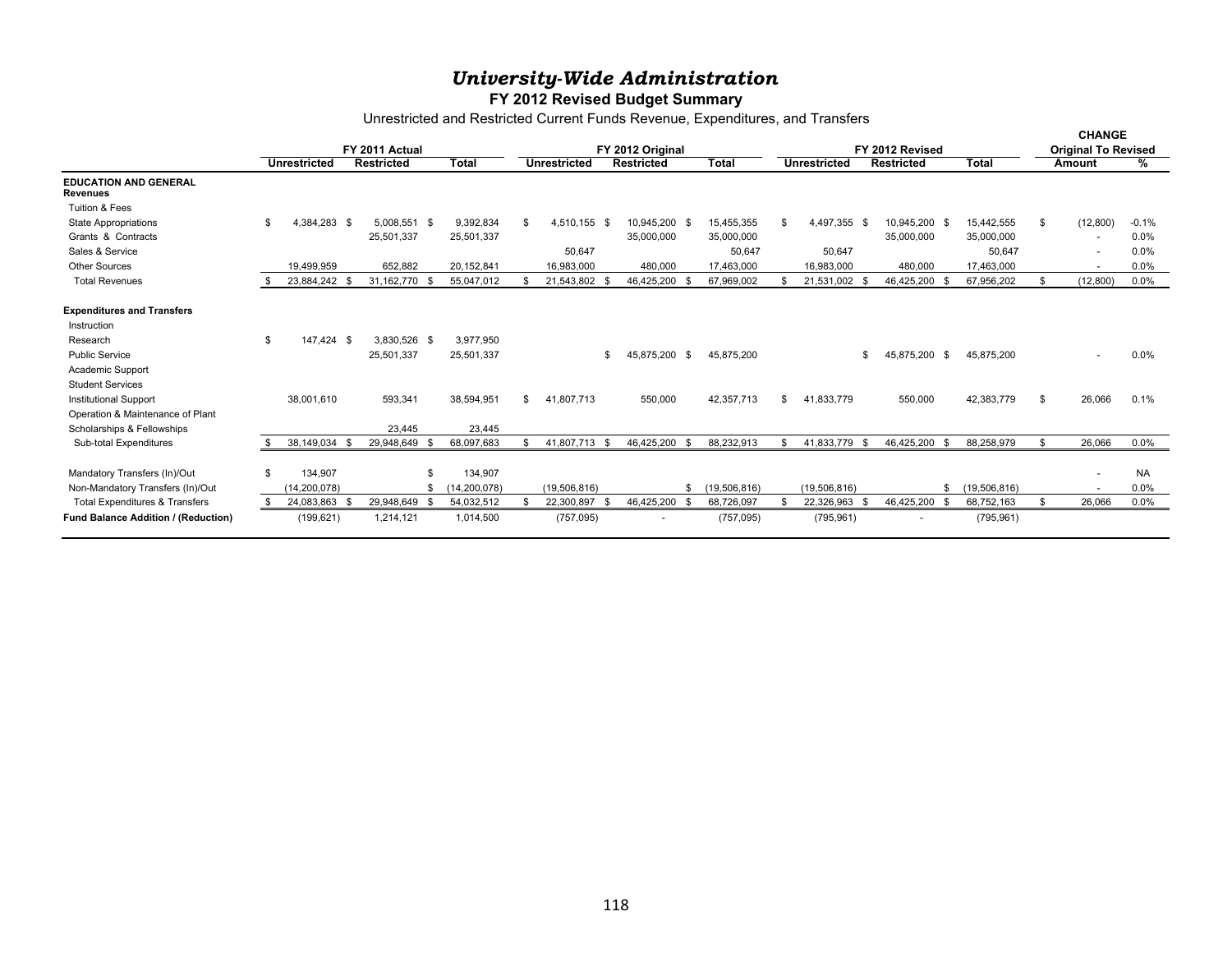#### **FY2012 Revised Budget Summary - Natural Classification**

Unrestricted Current Funds Expenditures

|                                     | FY 2011          | FY 2012          | FY 2012          | <b>CHANGE</b><br><b>Original to Revised</b> |            |         |  |
|-------------------------------------|------------------|------------------|------------------|---------------------------------------------|------------|---------|--|
|                                     | <b>ACTUAL</b>    | <b>ORIGINAL</b>  | <b>REVISED</b>   | <b>Amount</b>                               | %          |         |  |
| <b>EDUCATIONAL AND GENERAL</b>      |                  |                  |                  |                                             |            |         |  |
| <b>Salaries and Benefits</b>        |                  |                  |                  |                                             |            |         |  |
| <b>Salaries</b>                     |                  |                  |                  |                                             |            |         |  |
| Academic                            | \$<br>186.505    | \$<br>183.076    | \$<br>164.873    | \$                                          | (18, 203)  | $-9.9%$ |  |
| Non-Academic                        | 20.801.518       | 19,193,854       | 19.311.904       |                                             | 118,050    | 0.6%    |  |
| Students                            | 183,519          | 143,730          | 159,226          |                                             | 15,496     | 10.8%   |  |
| <b>Total Salaries</b>               | \$<br>21,171,542 | \$<br>19,520,660 | \$<br>19,636,003 | \$                                          | 115.343    | 0.6%    |  |
| <b>Staff Benefits</b>               | 7,266,133        | 6,669,763        | 6,681,446        |                                             | 11.683     | 0.2%    |  |
| Total Salaries and Benefits         | \$<br>28.437.674 | \$<br>26.190.423 | \$<br>26.317.449 | \$                                          | 127.026    | 0.5%    |  |
| Operating                           | 9,623,861        | 15,516,290       | 15,415,330       |                                             | (100, 960) | $-0.7%$ |  |
| <b>Equipment and Capital Outlay</b> | 87,498           | 101,000          | 101,000          |                                             |            | $0.0\%$ |  |
| <b>Total Expenditures</b>           | 38,149,034       | \$<br>41,807,713 | 41,833,779       | \$                                          | 26,066     | 0.1%    |  |
|                                     |                  |                  |                  |                                             |            |         |  |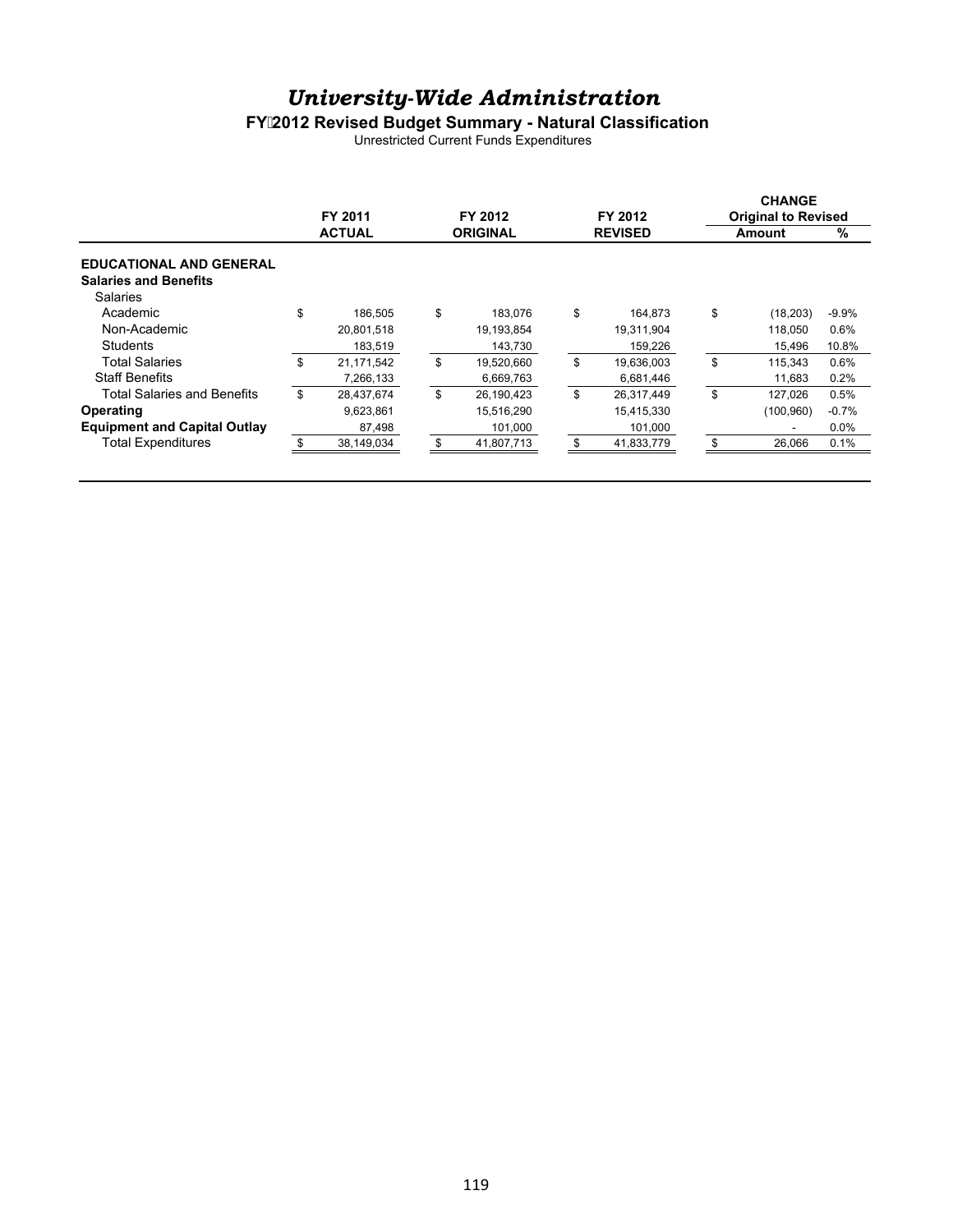### **Five-Year Budget Summary Comparison**

Current Funds Revenues, Expenditures and Transfers - UNRESTRICTED

|                                                                                     | FY 2008 |                |      | FY 2009       |      | FY 2010            |      | FY 2011         |      | FY 2012        |      | <b>FIVE-YEAR CHANGE</b> |            |  |
|-------------------------------------------------------------------------------------|---------|----------------|------|---------------|------|--------------------|------|-----------------|------|----------------|------|-------------------------|------------|--|
|                                                                                     |         | <b>ACTUAL</b>  |      | <b>ACTUAL</b> |      | <b>ACTUAL</b>      |      | <b>ACTUAL</b>   |      | <b>REVISED</b> |      | <b>Amount</b>           | %          |  |
| <b>EDUCATIONAL AND GENERAL</b>                                                      |         |                |      |               |      |                    |      |                 |      |                |      |                         |            |  |
| <b>Revenues</b>                                                                     |         |                |      |               |      |                    |      |                 |      |                |      |                         |            |  |
| <b>Tuition &amp; Fees</b>                                                           |         |                |      |               |      |                    |      |                 |      |                |      |                         |            |  |
| State Appropriations                                                                | \$      | 4,736,600 \$   |      | 4,773,400     | - \$ | 4,485,900 \$       |      | 4,384,283 \$    |      | 4,497,355 \$   |      | (239, 245)              | $-5.1%$    |  |
| Grants & Contracts                                                                  |         |                |      |               |      |                    |      |                 |      |                |      |                         |            |  |
| Sales & Service                                                                     |         | 126,404        |      | 88,366        |      | 56,973             |      |                 |      | 50,647         |      | (75, 757)               | -59.9%     |  |
| <b>Other Sources</b>                                                                |         | 29,205,680     |      | 24,303,365    |      | 19,478,313         |      | 19,499,959      |      | 16,983,000     |      | (12, 222, 680)          | -41.9%     |  |
| <b>Total Revenues</b>                                                               |         | 34,068,683     | - \$ | 29, 165, 131  | - \$ | 24,021,187         | S.   | 23,884,242 \$   |      | 21,531,002     | - \$ | (12, 537, 681)          | $-36.8%$   |  |
| <b>Expenditures and Transfers</b><br>Instruction                                    |         |                |      |               |      |                    |      |                 |      |                |      |                         |            |  |
| Research<br><b>Public Service</b><br>Academic Support<br><b>Student Services</b>    | \$      | 1,061,499 \$   |      | 8,938,501     |      |                    | \$   | 147,424         |      |                | \$   | (1,061,499)             | $-100.0\%$ |  |
| <b>Institutional Support</b><br>Op/Maint Physical Plant<br>Scholarships/Fellowships |         | 51,416,413     |      | 49,185,079    |      | 44,341,468         |      | 38,001,610      |      | 41,833,779     |      | (9,582,634)             | -18.6%     |  |
| Sub-total Expenditures                                                              |         | 52,477,912 \$  |      | 58, 123, 580  | - \$ | 44,341,468         | - \$ | 38,149,034      | - \$ | 41,833,779     | - \$ | (10,644,133)            | $-20.3%$   |  |
| Mandatory Transfers (In)/Out                                                        |         | 176,598        |      | 177,414       |      | 130,773            |      | 134,907         |      |                |      | (176, 598)              | $-100.0\%$ |  |
| Non Mandatory Transfers (In)/Out                                                    |         | (24, 181, 946) |      | (31,018,855)  |      | (18, 291, 130)     |      | (14, 200, 078)  |      | (19,506,816)   |      | 4,675,130               | $-19.3%$   |  |
| <b>Total Expenditures &amp; Transfers</b>                                           | \$      | 28,472,564     | - \$ | 27,282,139    | S    | 26,181,111         | S.   | 24,083,863      | - \$ | 22,326,963     | -\$  | (6, 145, 601)           | -21.6%     |  |
| <b>Fund Balance Addition/(Reduction)</b>                                            | \$      | 5,596,119 \$   |      | 1,882,992     | \$   | $(2, 159, 924)$ \$ |      | $(199, 621)$ \$ |      | (795, 961)     |      |                         |            |  |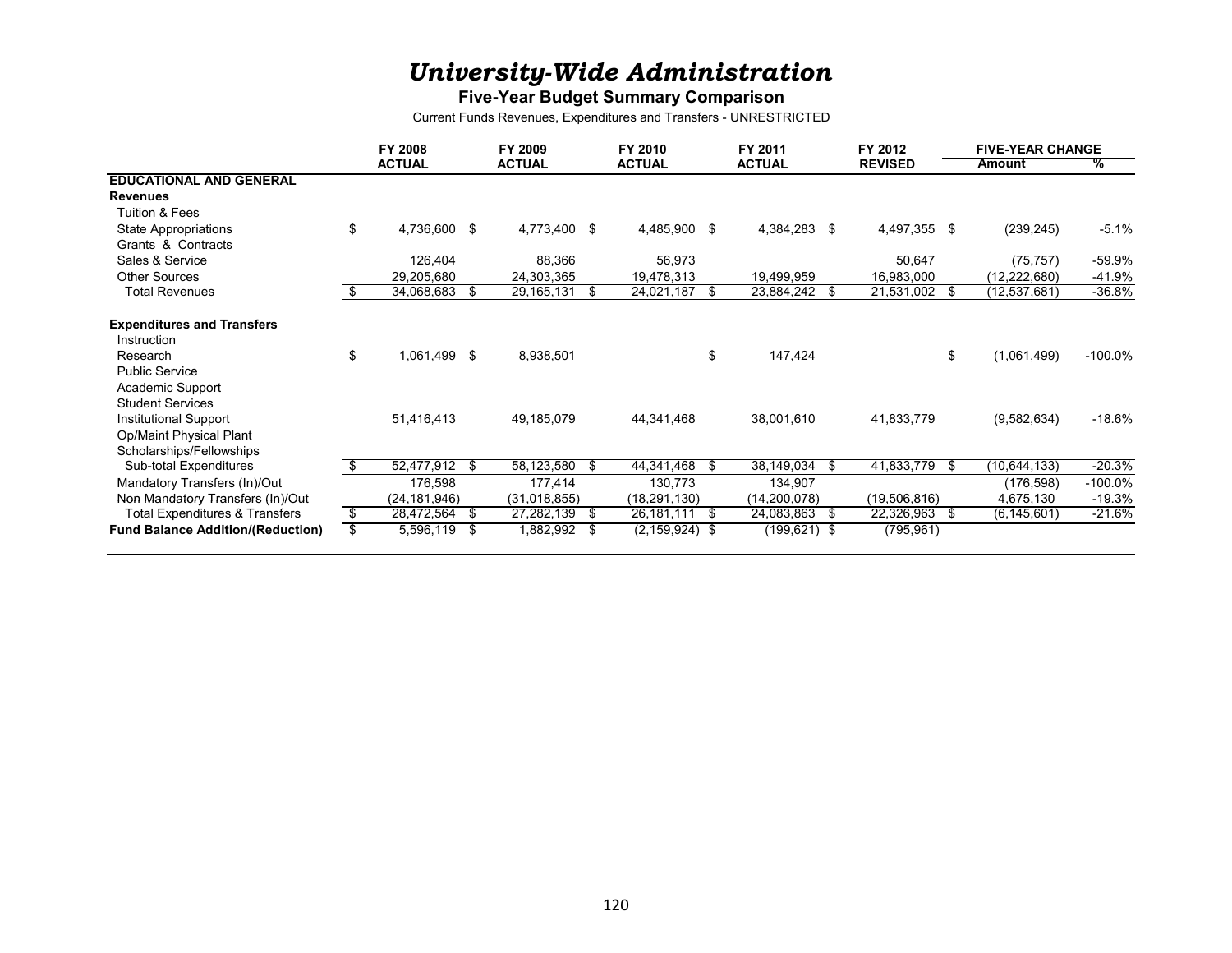#### **Five-Year Budget Summary Comparison**

Current Funds Revenues, Expenditures and Transfers - UNRESTRICTED AND RESTRICTED

|                                            | FY 2008             |      | FY 2009       |      | FY 2010        |      | FY 2011        |    | FY 2012        |      | <b>FIVE-YEAR CHANGE</b> |            |  |
|--------------------------------------------|---------------------|------|---------------|------|----------------|------|----------------|----|----------------|------|-------------------------|------------|--|
|                                            | <b>ACTUAL</b>       |      | <b>ACTUAL</b> |      | <b>ACTUAL</b>  |      | <b>ACTUAL</b>  |    | <b>REVISED</b> |      | Amount                  | %          |  |
| <b>EDUCATIONAL AND GENERAL</b>             |                     |      |               |      |                |      |                |    |                |      |                         |            |  |
| <b>Revenues</b>                            |                     |      |               |      |                |      |                |    |                |      |                         |            |  |
| <b>Tuition &amp; Fees</b>                  |                     |      |               |      |                |      |                |    |                |      |                         |            |  |
| <b>State Appropriations</b>                | \$<br>18,659,060 \$ |      | 14,646,688    | -\$  | 11,032,346 \$  |      | 9,392,834 \$   |    | 15,442,555     | - \$ | (3,216,505)             | $-17.2\%$  |  |
| <b>Grants &amp; Contracts</b>              |                     |      | 9,129         |      | 271,250        |      | 25,501,337     |    | 35,000,000     |      | 35,000,000              | <b>NA</b>  |  |
| Sales & Services                           | 126,405             |      | 88,366        |      | 56,973         |      |                |    | 50,647         |      | (75, 758)               | -59.9%     |  |
| <b>Other Sources</b>                       | 29,863,303          |      | 24,296,883    |      | 19,617,258     |      | 20,152,841     |    | 17,463,000     |      | (12, 400, 303)          | $-41.5%$   |  |
| <b>Total Revenues</b>                      | 48,648,768 \$       |      | 39,041,066    | - \$ | 30,977,827     | - \$ | 55,047,012 \$  |    | 67,956,202     | - \$ | 19,307,434              | 39.7%      |  |
| <b>Expenditures and Transfers</b>          |                     |      |               |      |                |      |                |    |                |      |                         |            |  |
| Instruction                                |                     |      |               |      |                |      |                |    |                |      |                         |            |  |
| Research                                   | 1,066,560 \$        |      | 9,331,448     | \$   | 1,807,326      | -S   | 3,977,950      |    |                | \$   | (1,066,560)             | $-100.0\%$ |  |
| <b>Public Service</b>                      |                     |      | 9,129         |      | 271,250        | \$   | 25,501,337     |    | 45,875,200     |      | 45,875,200              | <b>NA</b>  |  |
| Academic Support                           |                     |      |               |      |                |      |                |    |                |      |                         |            |  |
| <b>Student Services</b>                    | (250)               |      |               |      | 250            |      |                |    |                |      | 250                     | $-100.0\%$ |  |
| <b>Institutional Support</b>               | 52,192,283          |      | 49,784,894    |      | 44,776,169     |      | 38,594,951     |    | 42,383,779     |      | (9,808,504)             | $-18.8\%$  |  |
| Operation & Maintenance of Plant           |                     |      |               |      |                |      |                |    |                |      |                         |            |  |
| Scholarships & Fellowships                 |                     |      | 4,000         |      | 10,000         |      | 23,445         |    |                |      |                         | <b>NA</b>  |  |
| Sub-total Expenditures                     | \$<br>53,258,593 \$ |      | 59,129,471    | \$   | 46,864,995     | \$   | 68,097,683     | \$ | 88,258,979     | \$   | 35,000,386              | 65.7%      |  |
| Mandatory Transfers (In)/Out               | 176,598             |      | 177,414       |      | 130,773        |      | 134,907        |    |                |      | (176, 598)              | $-100.0\%$ |  |
| Non-Mandatory Transfers (In)/Out           | (24, 181, 946)      |      | (31,018,855)  |      | (18, 291, 130) |      | (14, 200, 078) |    | (19,506,816)   |      | 4,675,130               | $-19.3%$   |  |
| Total Expenditures and Transfers           | \$<br>29,253,245    | - \$ | 28,288,030    | S    | 28,704,638     | S    | 54,032,512     | S  | 68,752,163     | S    | 39,498,918              | 135.0%     |  |
| <b>Fund Balance Addition / (Reduction)</b> | \$<br>19,395,523 \$ |      | 10,753,036    | -S   | 2,273,188      | - \$ | 1,014,500 \$   |    | (795, 961)     |      |                         |            |  |